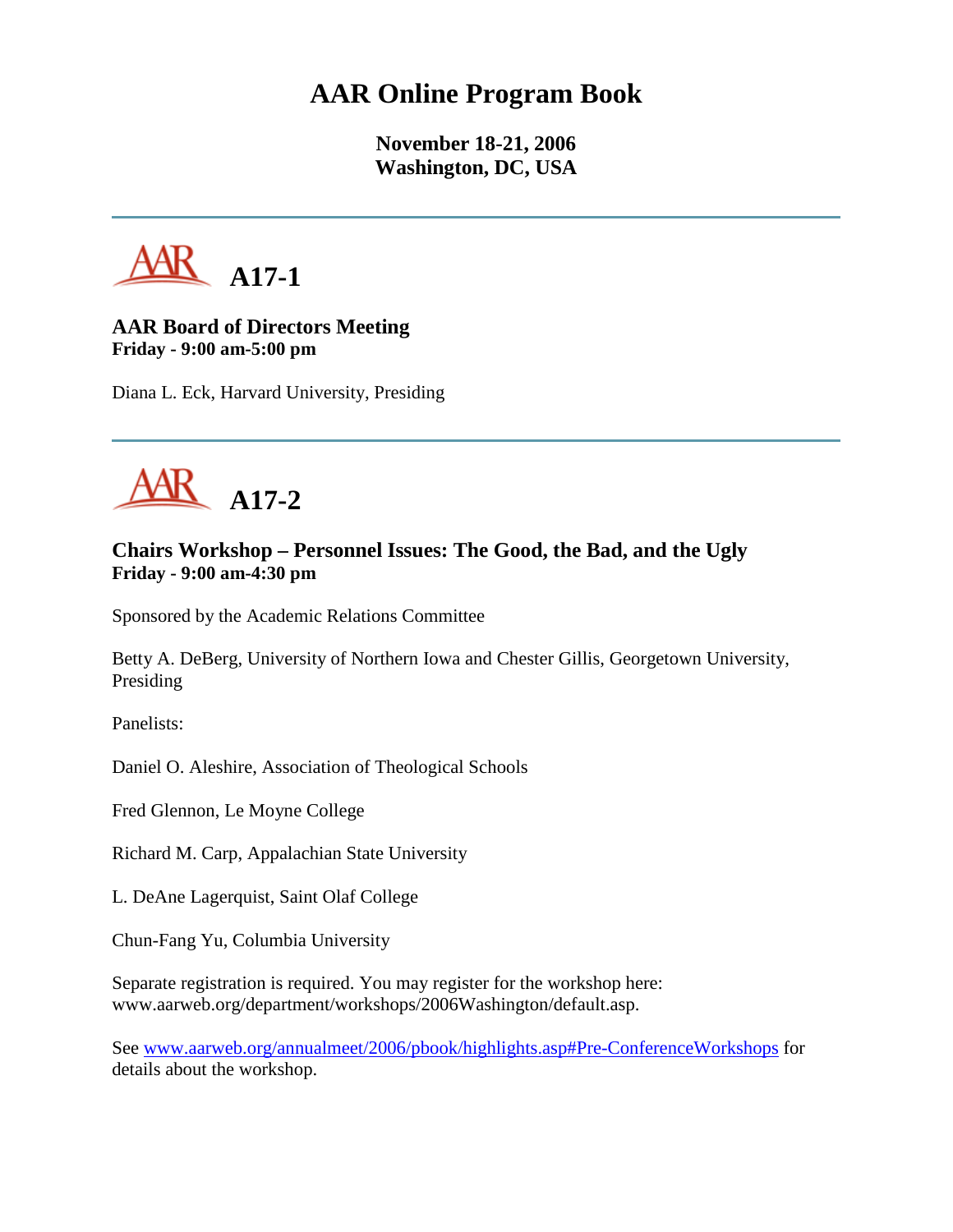

**North American Association for the Study of Religion: Executive Council Meeting Friday - 9:00 am-11:30 am**

**A17-6**

**North American Paul Tillich Society Friday - 9:00 am-11:15 am**

Terrence O'Keefe, University of Ulster, Presiding

*Theme: Philosophical and Theoretical Assessments of Tillich*

B. Keith Putt, Samford University

*Affirming Acceptance/Accepting Affirmation: Tillich's "Stroke of Grace" and Derrida's "Yes"*

Daniel J. Peterson, Pacific Lutheran University

*Where to Find the Hidden God: The Turn from Self to Other in Tillich's Theology*

Jari Ristiniemi, University of Gävle

*Ethics and Expressionism: Things, Individuals, and Common Concerns*

Francis Ching-Wah Yip, Chinese University of Hong Kong

*Capitalism as Quasi-religion? A Durkheimian Enhancement of Tillich*



**Society for Buddhist-Christian Studies Board Meeting Friday - 9:00 am-11:30 am**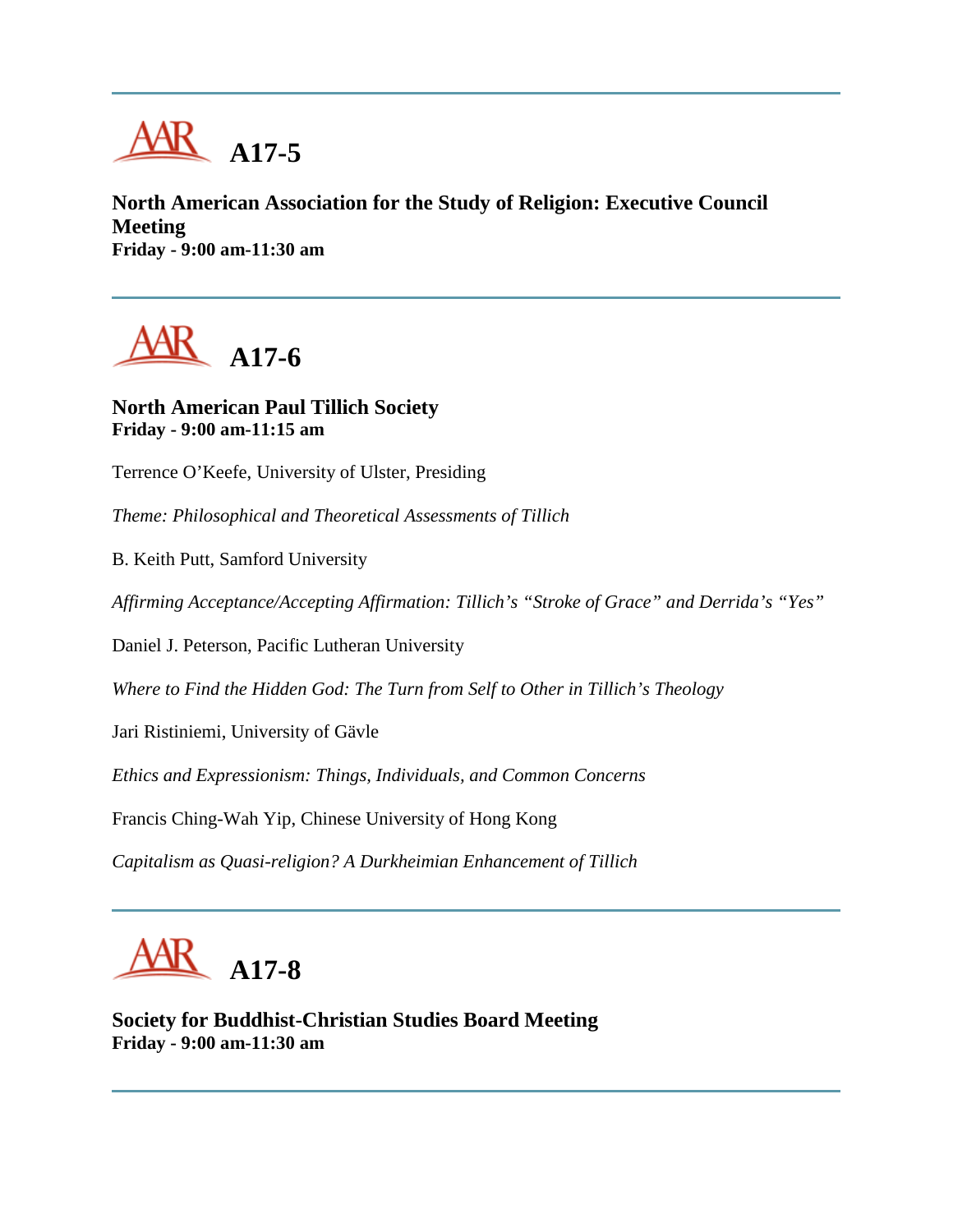

**Religion and Media Workshop - The "Muhammad Cartoon" Controversy: Perspectives on Media, Religion, Law, and Culture Friday - 10:00 am-6:00 pm**

Stewart M. Hoover, University of Colorado, Boulder

Laury Silvers, Skidmore College

Amir Hussain, Loyola Marymount University

Tim Jensen, University of Southern Denmark

Winnifred Fallers Sullivan, State University of New York, Buffalo

Separate registration is required when you register for the Annual Meeting at www.aarweb.org/annualmeet/2006/registration.asp, or return the form on page 25 of the Program Book. See [www.aarweb.org/annualmeet/2006/pbook/highlights.asp#Pre-ConferenceWorkshops](http://www.aarweb.org/Meetings/Annual_Meeting/Past_and_Future_Meetings/2006/highlights.asp#Pre-ConferenceWorkshops) for details about the workshop.



#### **North American Paul Tillich Society Friday - 11:30 am-1:15 pm**

Matthew Lon Weaver, Duluth, MN, Presiding

*Theme: Tillich and the Dialogue of Theology and Psychology*

John P. Dourley, Carleton University

*Tillich's Dialogue with Psychology*

Britt-Mari Sykes, University of Ottawa

*Analyzing the Experiential Side of Sin: A Dialogue Between Paul Tillich and Existential Analysis*

Terry Cooper, St. Louis Community College District

*Tillich, Sin, and Psychotherapy: A Replay of the Pelagian Controversy*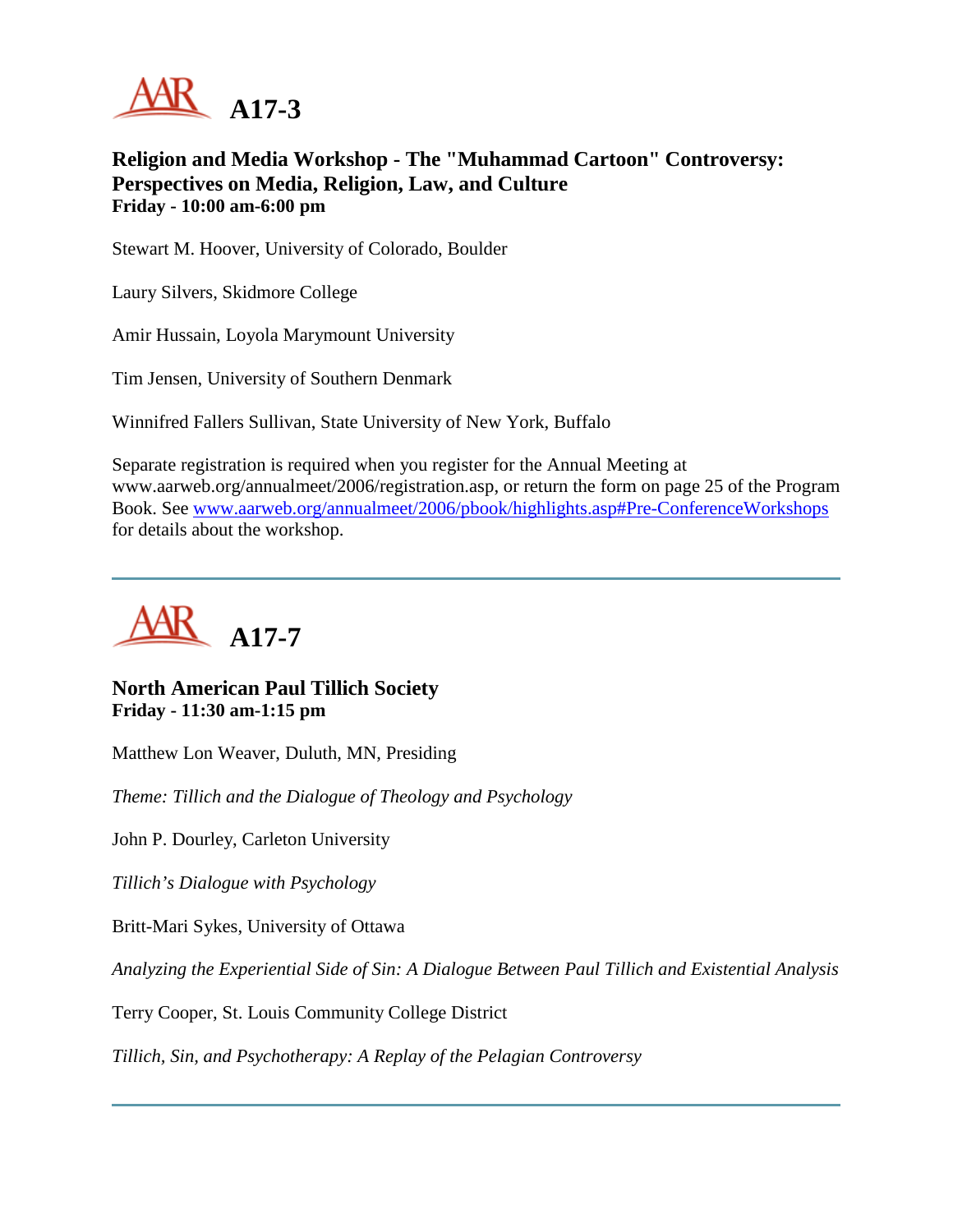

#### **Women's Caucus Workshop Friday - 12:00 pm-3:00 pm**

Paula Trimble-Familetti, Chapman University, Harriet Luckman, College of Mount St. Joseph, and Laurie Wright Garry, Mount Saint Mary's College, Presiding

Darnise Martin, Loyola Marymount University *Dissertation and Publishing Strategies*

Elizabeth A. Say, California State University, Northridge *Strategies for Women in the Academy*

Julie J. Kilmer, Olivet College *Academic Freedom and the Pursuit of Happiness: (Re)claiming the Rights of Liberal Educators*

Linda A. Moody, Mount St. Mary's College *Preserving Academic Freedom in the Midst of "Calls to Accountability": Trends in Higher Education*

Beverley Haddad, University of KwaZulu-Natal *The Gendered Face of the HIV/AIDS Pandemic in South Africa*

Rebecca T. Alpert, Temple University *Care of Self and Care of Others*

See [www.aarweb.org/annualmeet/2006/pbook/highlights.asp#Pre-ConferenceWorkshops](http://www.aarweb.org/Meetings/Annual_Meeting/Past_and_Future_Meetings/2006/highlights.asp#Pre-ConferenceWorkshops) for details.



**North American Association for the Study of Religion Friday - 1:00 pm-3:30 pm**

Theme: *Egregious Elephants? Unexplained Oversights and Omissions in the Academic Study of Religion*

Bryan Rennie, Westminster College

*Iranian Eschatology and Middle Eastern Religion: Explaining the Relative Absence of the Zoroastrian Tradition from Mainstream Anglophone Biblical Religious Studies*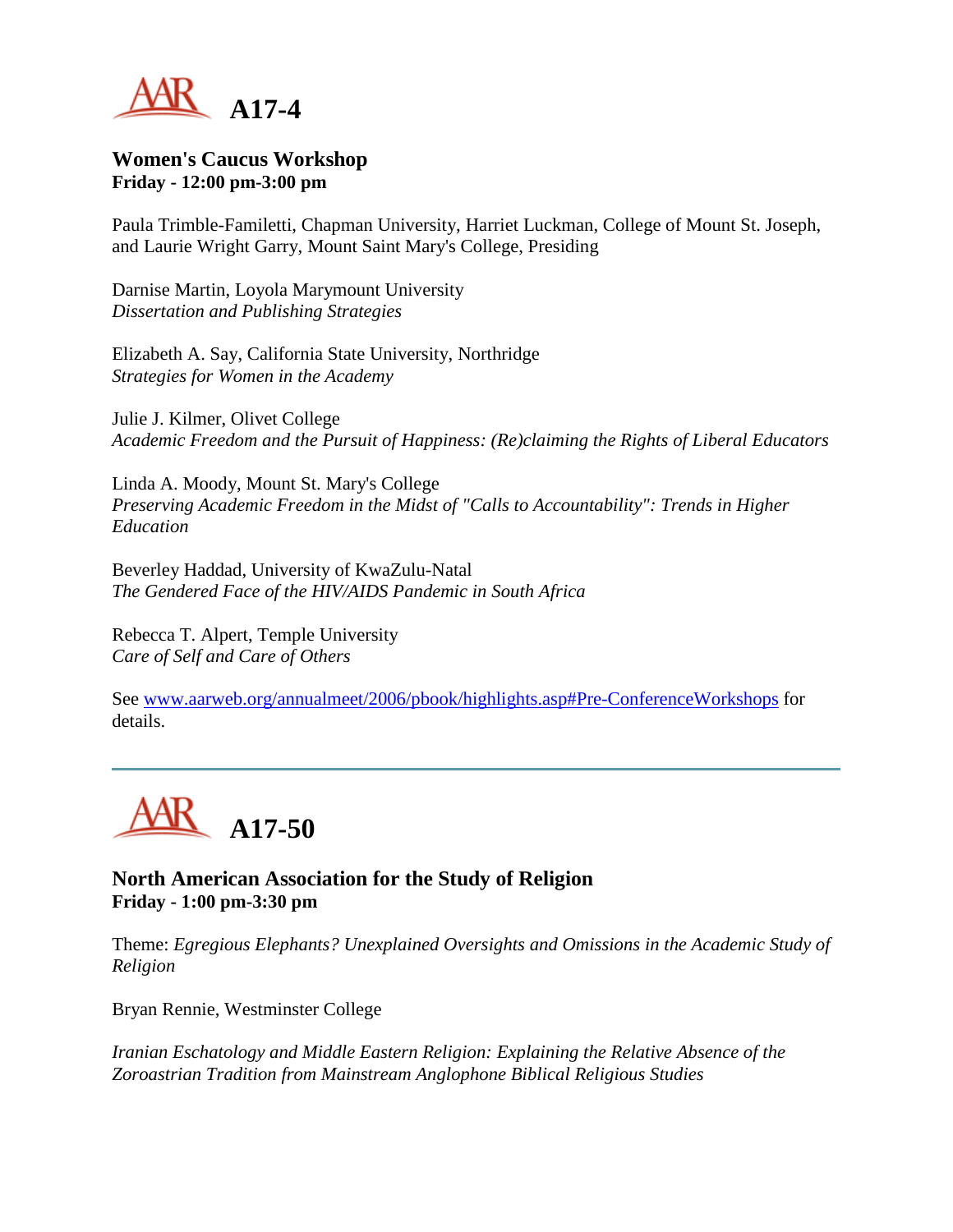Greg Alles, McDaniel College

*Hindutva and History: On the Adverse Effects of Political Ideology on Writing the History of Hinduism*

Jeffrey J. Kripal, Rice University

*"Wild Facts": Some Thoughts on Our Taming Neglect of F.W.H. Myers and Ian Stevenson*

Responding: Ivan Strenski, University of California, Riverside



**Society for Buddhist-Christian Studies Board Meeting Friday - 1:00 pm-3:30 pm**

**A17-55**

**Thomas F. Torrance Theological Fellowship Friday - 1:00 pm-3:30 pm**

1:00 pm Business Meeting

2:00 pm Victor Shepherd, Tyndale Seminary, Toronto

*The Torrances and the Logic of the Reformation*

See [www.tftorrance.org](http://www.tftorrance.org/) for more information.



## **Person, Culture and Religion Group Friday - 2:00 pm-6:30 pm**

2:00-3:45 Book Panel: Lee H. Butler, Jr., *Liberating Our Dignity, Saving Our Souls*

Mary Clark Moschella, Wesley Theological Seminary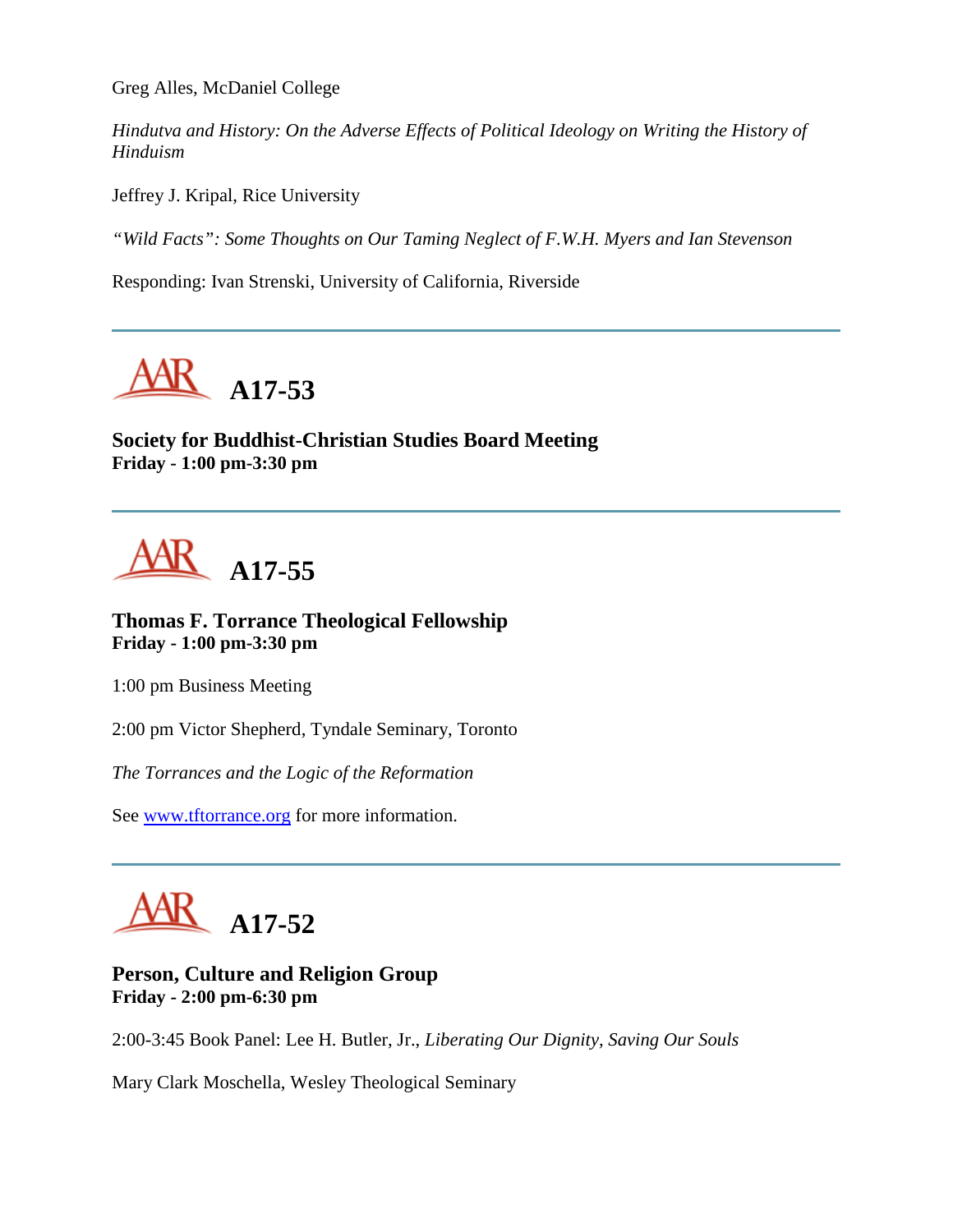Linda E. Thomas, Lutheran School of Theology, Chicago

Arthur Pressley, Drew University

Lee H. Butler, Jr., Chicago Theological Seminary

3:45-4:00 Coffee Break

4:00 *Spirit and Psyche in a Washington, DC Art Collection*

5:30-6:30 Experiential Workshop: John McDargh, Boston College

*Focusing (Based on the Work of Eugene Gendlin) -- A Resource for Therapy, Spiritual Direction, and Teaching*



## **North American Paul Tillich Society Friday - 2:15 pm-4:00 pm**

Stephen Butler Murray, Skidmore College, Presiding

*Theme: On the Personal God: A Tillichian Conversation*

Robison James, University of Richmond and Baptist Theological Seminary at Richmond

*Dealing with the "Personal Encounter Deficit" in Tillich*

Jean Richard, University of Laval

*The Personal God as Objectivation of Religious Experience*

A. Durwood Foster, Pacific School of Religion

*Tillich's Two God-Models*



**Society for the Study of Christian Spirituality Friday - 3:00 pm-5:00 pm**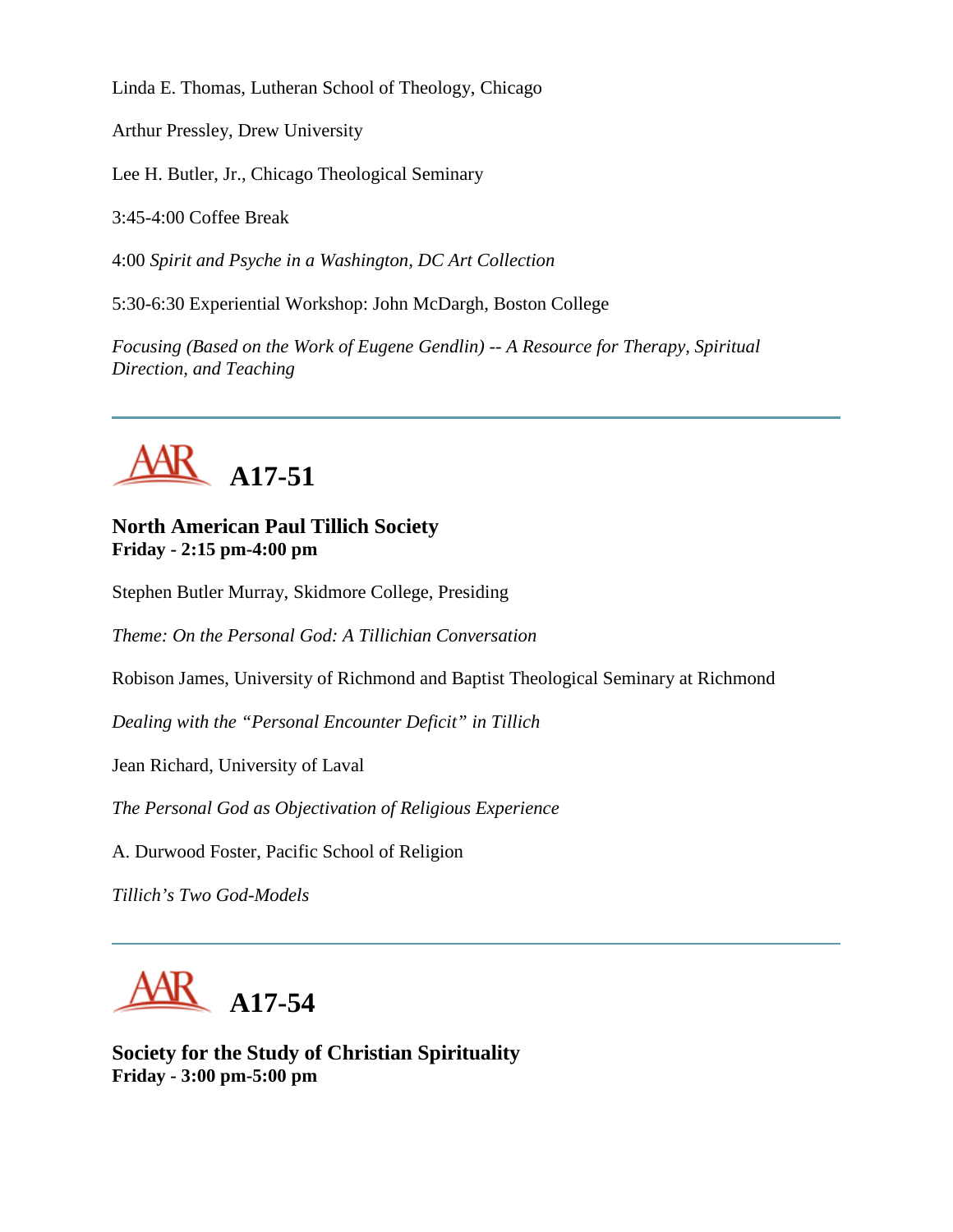Theme: *The Saint John's Bible and Calligraphy as Spiritual Practice*

*The Saint John's Bible* is the first major commissioned hand-written Bible in almost 500 years. All are invited to join Rev. Christopher Calderhead, scribe and author of *Illuminating the Word: The Making of the Saint John's Bible* (http://calderhead.org) in viewing pages from the Bible, learning to make simple calligraphic strokes, and exploring the spiritual dimensions of the art of the scribe. Materials will be provided. For additional information, please contact Anita Houck at [ahouck@saintmarys.edu.](mailto:ahouck@saintmarys.edu)



## **North American Association for the Study of Religion Friday - 4:00 pm-6:30 pm**

Marie Eisenstein, Indiana University Northwest, Presiding

Theme: *Context: "Religion" as a Colonial and Postcolonial Category*

Tim Fitzgerald, University of Stirling

*Encompassing Religion, Privatized Religions, and the Invention of Modern Politics*

John Zavos, University of Manchester

*Colonial and Postcolonial Contexts: Comparing the 1893 and 2004 World Parliaments of Religions*

Jun Isomae, Japan Women's University

*Critiquing Current Critiques of the Field of Religious Studies*



## **North American Association for the Study of Religion: Working Group Friday - 4:00 pm-6:30 pm**

Theme: *Current Directions in the Economic Study of Religion*

Speaker: Laurence Iannaccone, George Mason University

Panelists: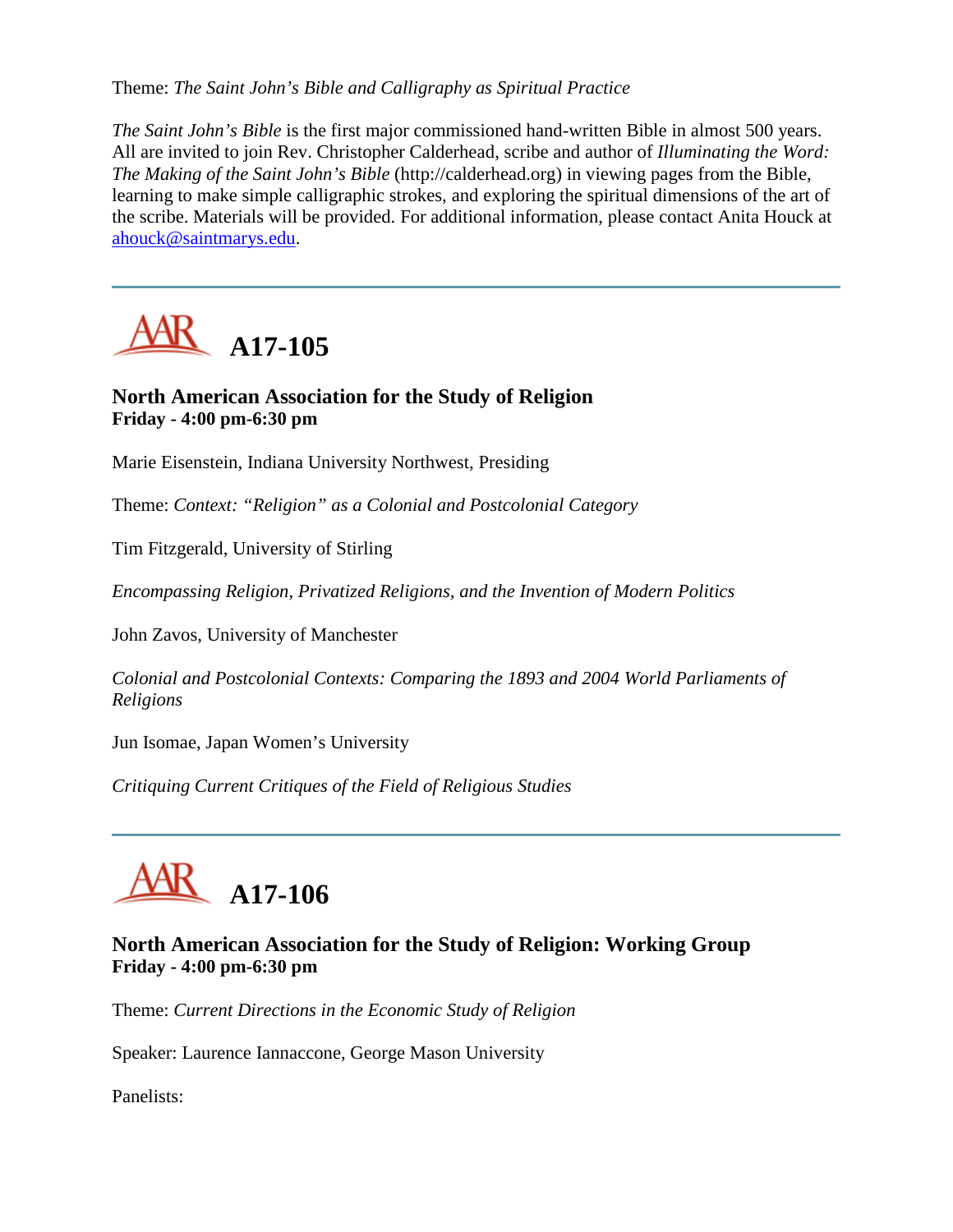Steven Engler, Mount Royal College

Anne Koch, University of Munich

John Rundin, University of California, Davis

Although audience members are welcome to attend, NAASR Working Groups provide opportunities for scholars interested in a common topic to pursue collaborative work.



**Société Internationale D´Etudes Sur Alfred Loisy Friday - 4:00 pm-6:30 pm**



#### **Society for Buddhist-Christian Studies Friday - 4:00 pm-6:30 pm**

Theme: *Religious Self-Fashioning and the Role of Community in Contemporary Buddhist and Christian Practice*

Alice A. Keefe, University of Wisconsin, Stevens Point, Presiding

4:00-4:25 Sandra Costen Kunz, Princeton Theological Seminary

*Christian and Buddhist Confession, Affiliation, and Countercultural Action*

4:30-4:55 Gene Reeves, International Buddhist Congregation

*Hoza: The Dharma Teacher Chapter Embodied*

5:00-5:15 Break

5:15-5:40 Duane R. Bidwell, Texas Christian University

*Practicing the Religious Self: Buddhist-Christian Identity as Social Artifact*

5:45-6:05 Respondent: Sallie B. King, James Madison University

6:05-6:30 Open Discussion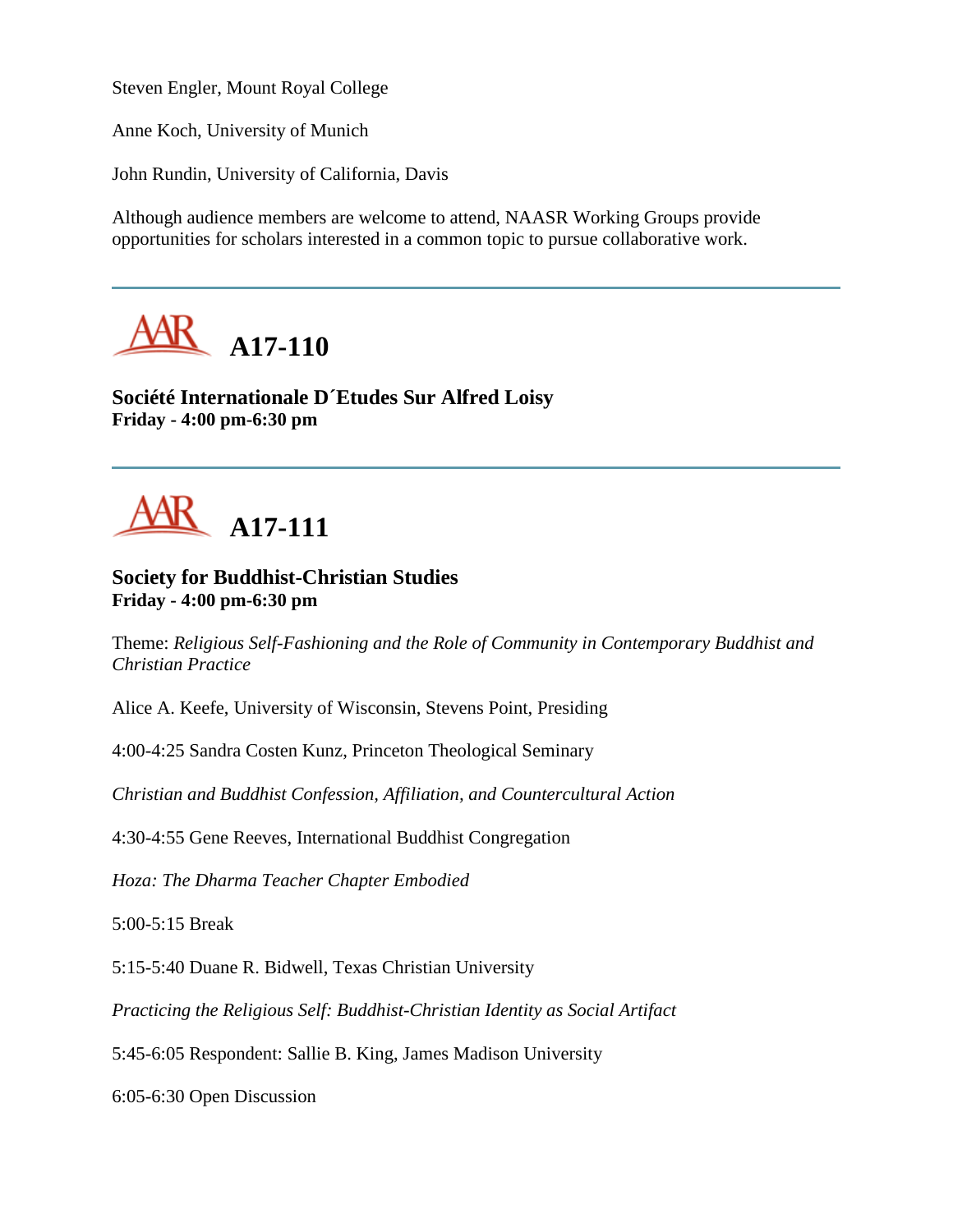

#### **North American Paul Tillich Society Friday - 4:15 pm-6:30 pm**

Rachel Sophia Baard, Villanova University, Presiding

*Theme: Issues Concerning God, Christ, and the Trinity in Tillich's Theology*

Owen C. Thomas, Episcopal Divinity School

*Historical Criticism, Faith, and Christology: Tillich in Conversation*

Stephen Butler Murray, Skidmore College

*The Essential Place of the Knowledge of God and Acceptance of Revelation in Tillich's Metaphysics of Divine Action*

Lars Heinemann, MLU Halle-Wittenberg

*Tillich's Shift to Ultimate Meaning and the Origin of his Theory of Symbols (1919-1924): A Two-fold Argument against Exclusive Claims about the Absolute*

Chung-Hyun Baik, Graduate Theological Union

*Paul Tillich's Trinity: Tension between Its Symbolic and Dialectical Characteristics under the Trinitarian Structure of System*



**Søren Kierkegaard Society Banquet Friday - 6:00 pm-10:00 pm**

Bistro D'Oc

518 10th St. NW

6:00 Social Hour

7:00 Banquet (Contact David Kangas at [dkangas@mailer.fsu.edu\)](mailto:dkangas@mailer.fsu.edu)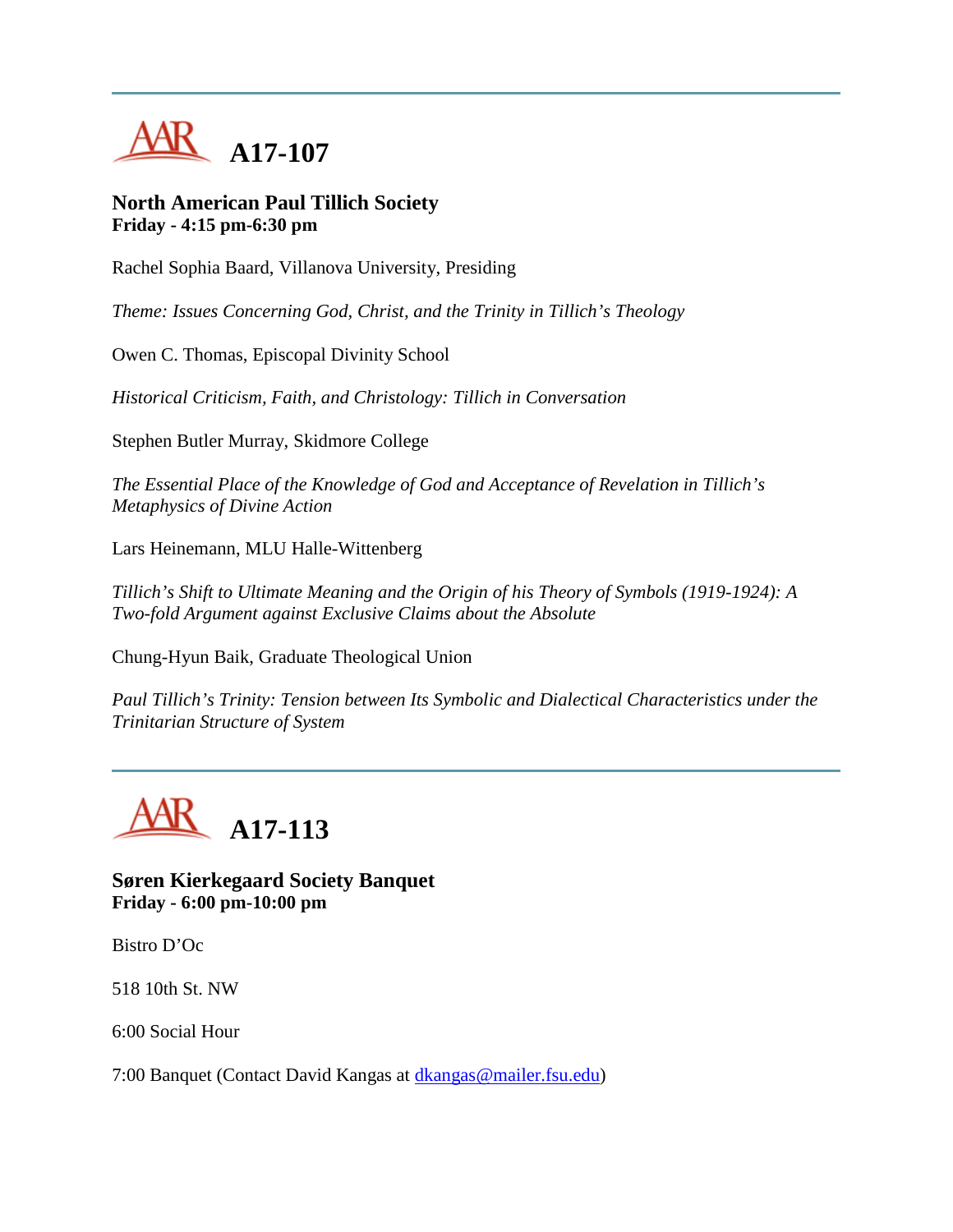8:00 Norman Lillegard, University of Tennessee, Martin

*Kierkegaard and Divine Motivation Theory*



**Arts Series/Films:** *Dawn of the Dead* **Friday - 7:00 pm-9:00 pm**

Sponsored by the Religion, Film, and Visual Culture Group

Rachel Wagner, Oregon State University, Presiding

See [www.aarweb.org/annualmeet/2006/pbook/highlights.asp#Films](http://www.aarweb.org/Meetings/Annual_Meeting/Past_and_Future_Meetings/2006/highlights.asp#Films) for details.



**Arts Series/Films:** *Les Maîtres Fous* **Friday - 7:00 pm-9:00 pm**

Sponsored by the Religion, Film, and Visual Culture Group

Jens Kreinath, University of Heidelberg, Presiding

See [www.aarweb.org/annualmeet/2006/pbook/highlights.asp#Films](http://www.aarweb.org/Meetings/Annual_Meeting/Past_and_Future_Meetings/2006/highlights.asp#Films) for details.



**International Connections Committee Meeting Friday - 7:00 pm-9:00 pm**

Richard M. Jaffe, Duke University, Presiding

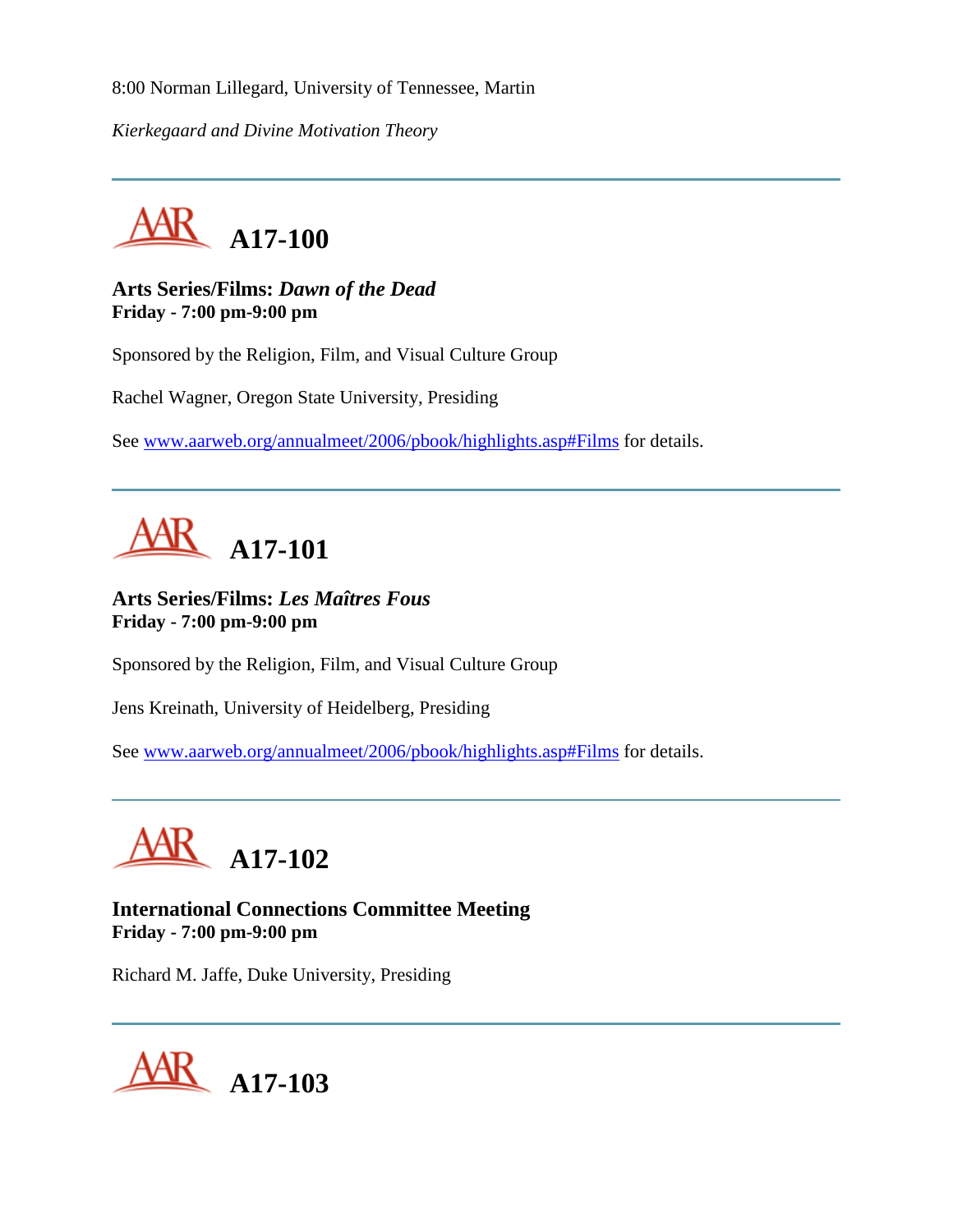## **EIS Center Orientation Friday - 7:00 pm-9:00 pm**

Shelly C. Roberts, American Academy of Religion, Presiding

See [www.aarweb.org/annualmeet/2006/pbook/highlights.asp#Pre-ConferenceWorkshops](http://www.aarweb.org/Meetings/Annual_Meeting/Past_and_Future_Meetings/2006/highlights.asp#Pre-ConferenceWorkshops) for details.



## **North American Paul Tillich Society Banquet Friday - 7:00 pm-10:00 pm**

Speaker: William R. Crout, Harvard University, founder and curator of the Paul Tillich Lectures at Harvard University, *Tillich's Years at Harvard*

# **A17-112**

## **Society for the Study of Christian Spirituality Friday - 7:00 pm-10:00 pm**

Theme: *Teaching Christian Spirituality: The Introductory Course*

A workshop with brief presentations on pedagogy and sample syllabi from introductions framed for doctoral, seminary, and undergraduate contexts, followed by small group discussions. All interested persons are welcome to participate.

Joseph Driskill, Pacific School of Religion, Presiding

Panelists:

Arthur Holder, Graduate Theological Union

Lisa Dahill, Trinity Lutheran Seminary

Heather Eaton, St. Paul University, Ottawa

A light reception will follow. For additional information, contact Anita Houck at [ahouck@saintmarys.edu.](mailto:ahouck@saintmarys.edu)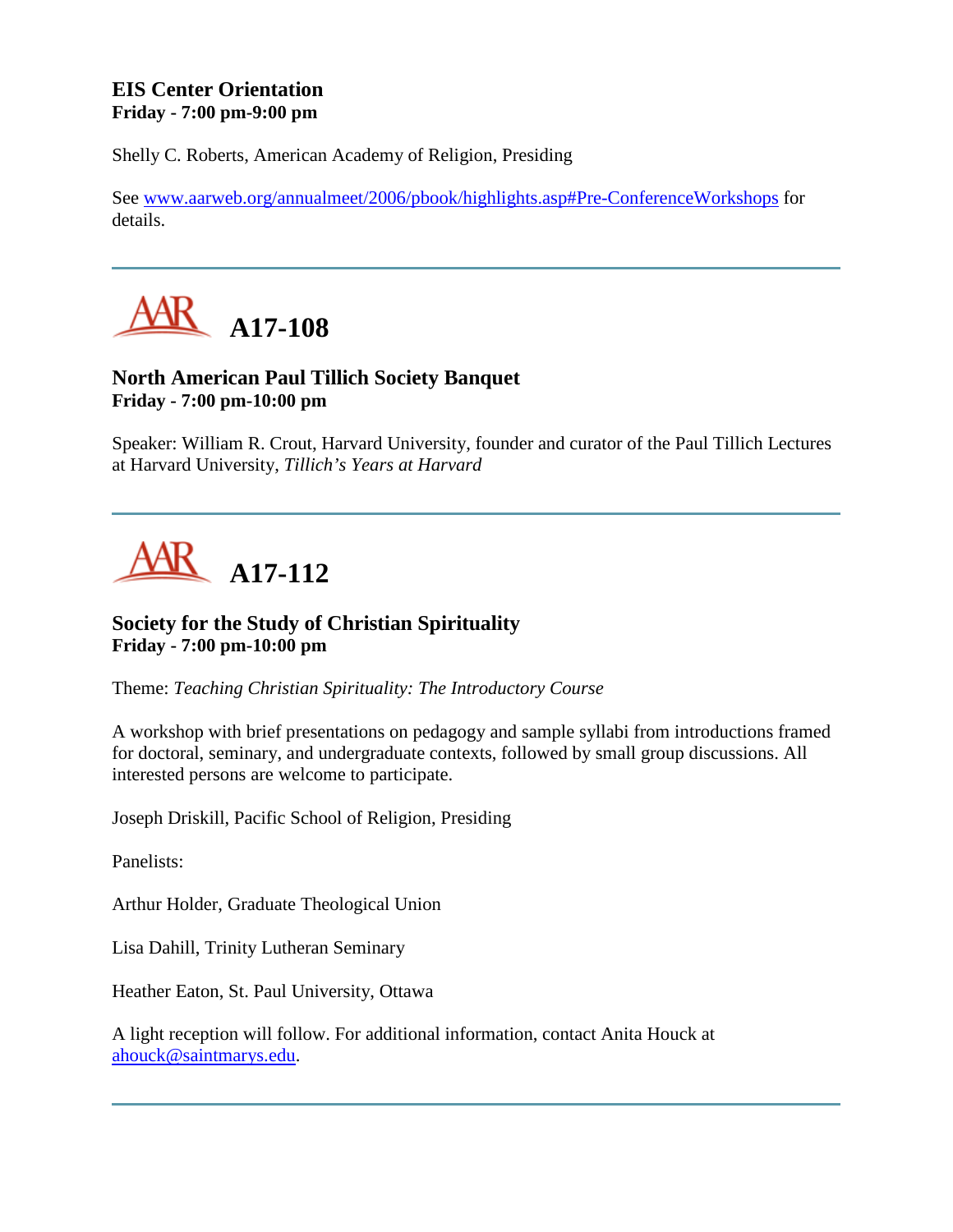

## **AAR Program Unit Chairs and Steering Committee Members' Reception Friday - 8:30 pm-11:00 pm**

John R. Fitzmier, American Academy of Religion, Presiding

Program unit chairs and steering committee members are invited to a reception in their honor hosted by the Program Committee.



### **Polanyi Society Friday - 9:00 pm-11:00 pm**

9:00 Walter Mead, Illinois State University

*A Polanyian Resolution of the Age-old Conflict between Faith and Reason*

10:00 Tony Clark, University of St Andrews

*Torrance, Polanyi, and Imaginative Vision*



**North American Association for the Study of Religion Saturday - 7:00 am-8:30 am**

Information Session: *The 2010 World Congress of the International Association for the History of Religions (IAHR)*

Donald Wiebe, Director of the International Congress Secretariat, Presiding

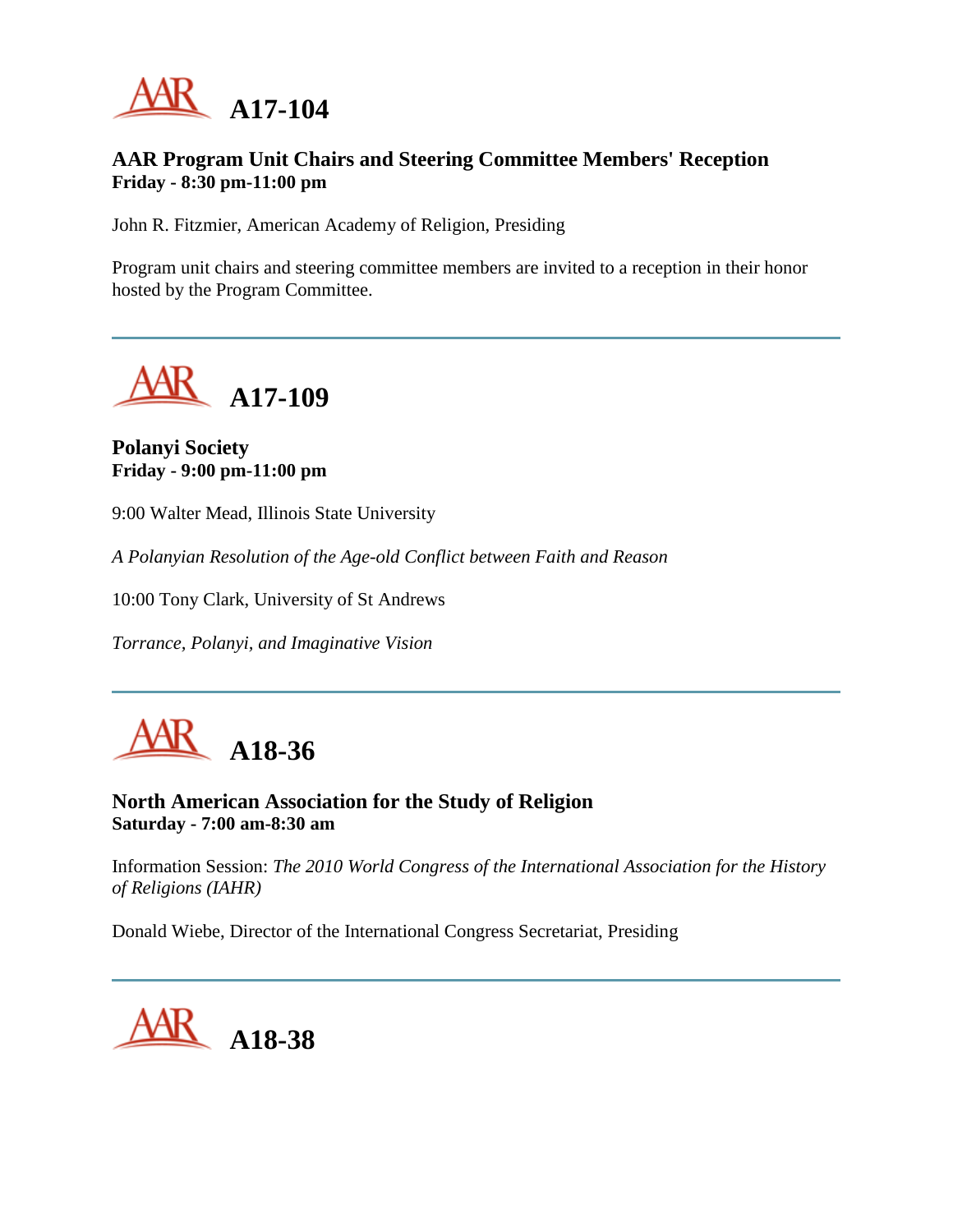**North American Paul Tillich Society Board of Directors Meeting Saturday - 7:00 am-8:30 am**



**Academic Relations Committee Meeting Saturday - 7:30 am-9:00 am**

Fred Glennon, Le Moyne College, Presiding



**International Members' Breakfast Saturday - 7:30 am-9:00 am**

Richard M. Jaffe, Duke University, Presiding

**A18-3**

**Regional Officers Breakfast Saturday - 7:30 am-8:45 am**

Jacqueline Pastis, La Salle University, Presiding

**A18-4**

**Theological Education Steering Committee Meeting Saturday - 7:30 am-9:00 am**

John Thatamanil, Vanderbilt University, Presiding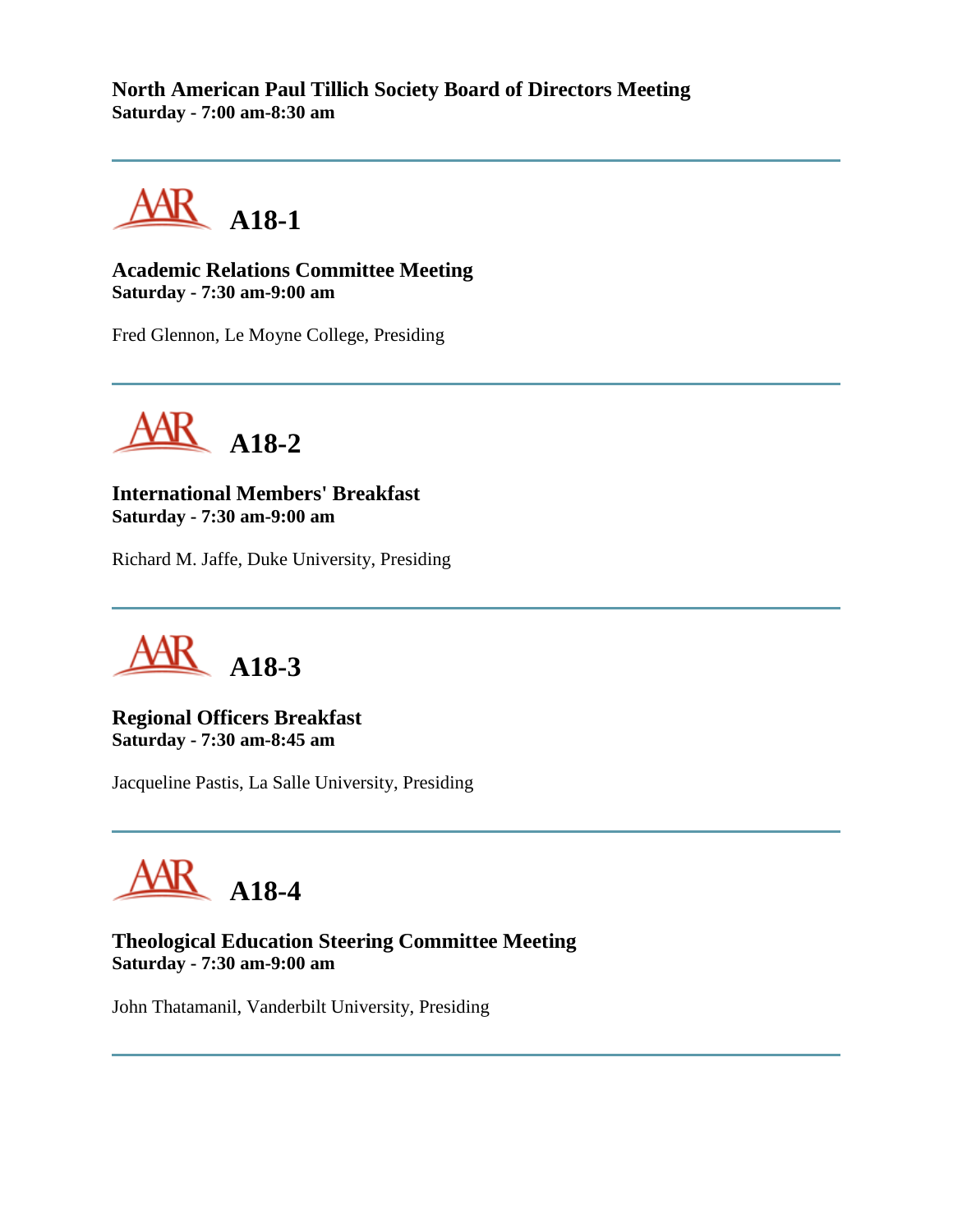

**SWP breakfast meeting with Gender Program Unit chairs (AAR and SBL) Saturday - 7:30 am-8:45 am**



**Student Liaison Group Annual Business Meeting Saturday - 7:45 am-9:00 am**

Davina C. Lopez, Eckerd College, Presiding



## **Publications Committee Meeting Saturday - 7:45 am-11:30 am**

Francis X. Clooney, Harvard University, Presiding



**Special Topics Forum Saturday - 9:00 am-11:30 am**

Sponsored by the Graduate Student Committee

Melissa Johnston-Barrett, Emory University, Presiding

Theme: *A Behind-the-Scenes Look at the On-Campus Interview*

Panelists:

Rachel A. R. Bundang, Santa Clara University

Joyce Burkhalter Flueckiger, Emory University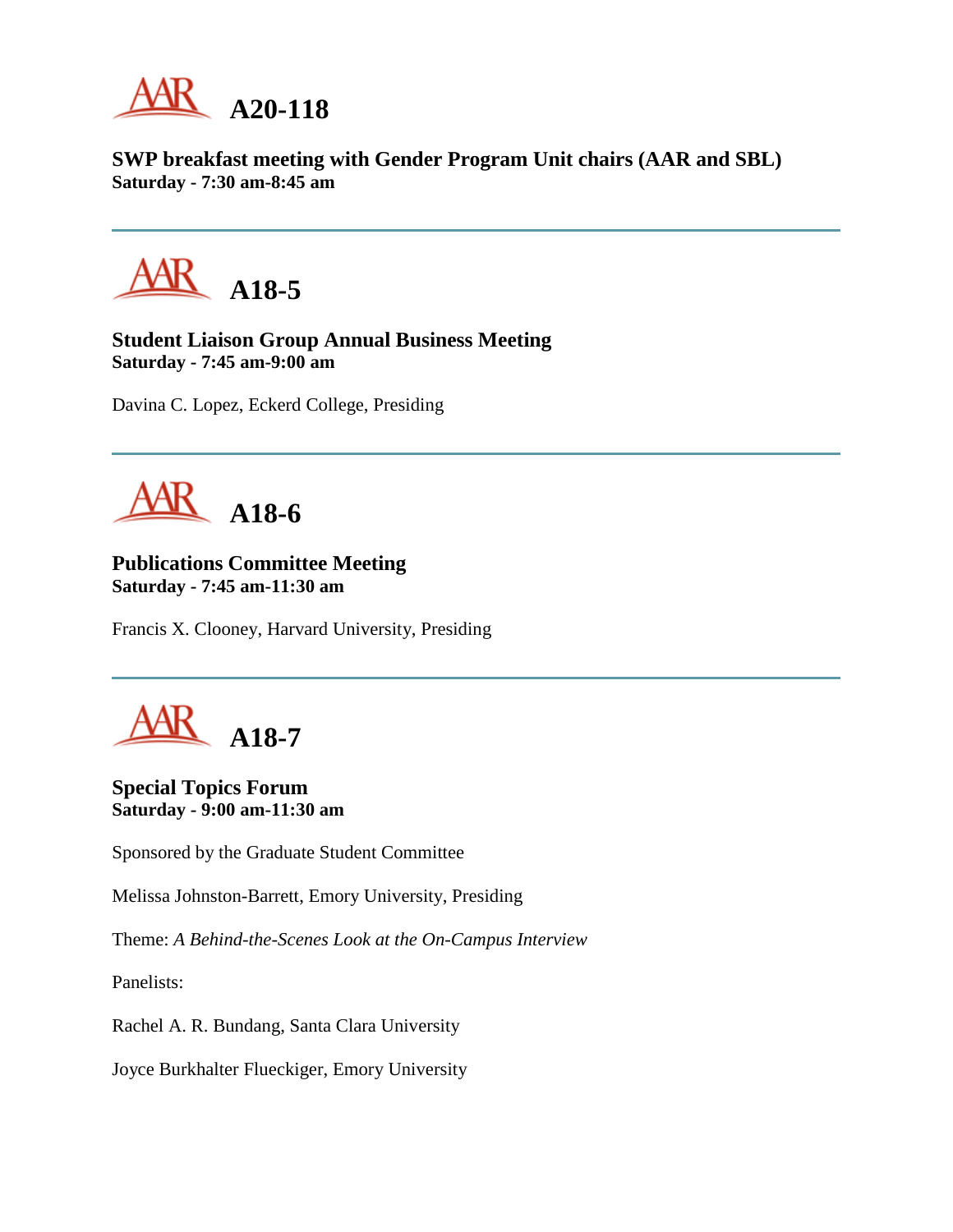Jennifer Harvey, Drake University

F. Douglas Powe, Saint Paul School of Theology

Timothy M. Renick, Georgia State University

See [www.aarweb.org/annualmeet/2006/pbook/highlights.asp#SpecialTopicsForums](http://www.aarweb.org/Meetings/Annual_Meeting/Past_and_Future_Meetings/2006/highlights.asp#SpecialTopicsForums) for details.



## **Academic Teaching and the Study of Religion Section Saturday - 9:00 am-11:30 am**

Fran Grace, University of Redlands, Presiding

Theme: *"When You See the Teacher on the Road, Kill Him": Contemplative Practice as Pedagogy*

Judith Simmer-Brown, Naropa University *The Question Is the Answer: Contemplative Education at Naropa University*

Ramdas Lamb, University of Hawaii, Manoa *A Practical Approach to Mysticism*

Andrew O. Fort, Texas Christian University *Contemplative Exercises in an Undergraduate Buddhism Course*

Stanford J. Searl, Union Institute *Contemplative Practices in Higher Education: Silence and Social Action*

Richard M. Carp, Appalachian State University *Contemplation in Creativity and Inspiration*

## **A18-9**

## **Buddhism Section Saturday - 9:00 am-11:30 am**

Karen Derris, University of Redlands, Presiding

Theme: *Omnibus Panel: Critical Perspectives on Interpreting Buddhist Texts and Traditions*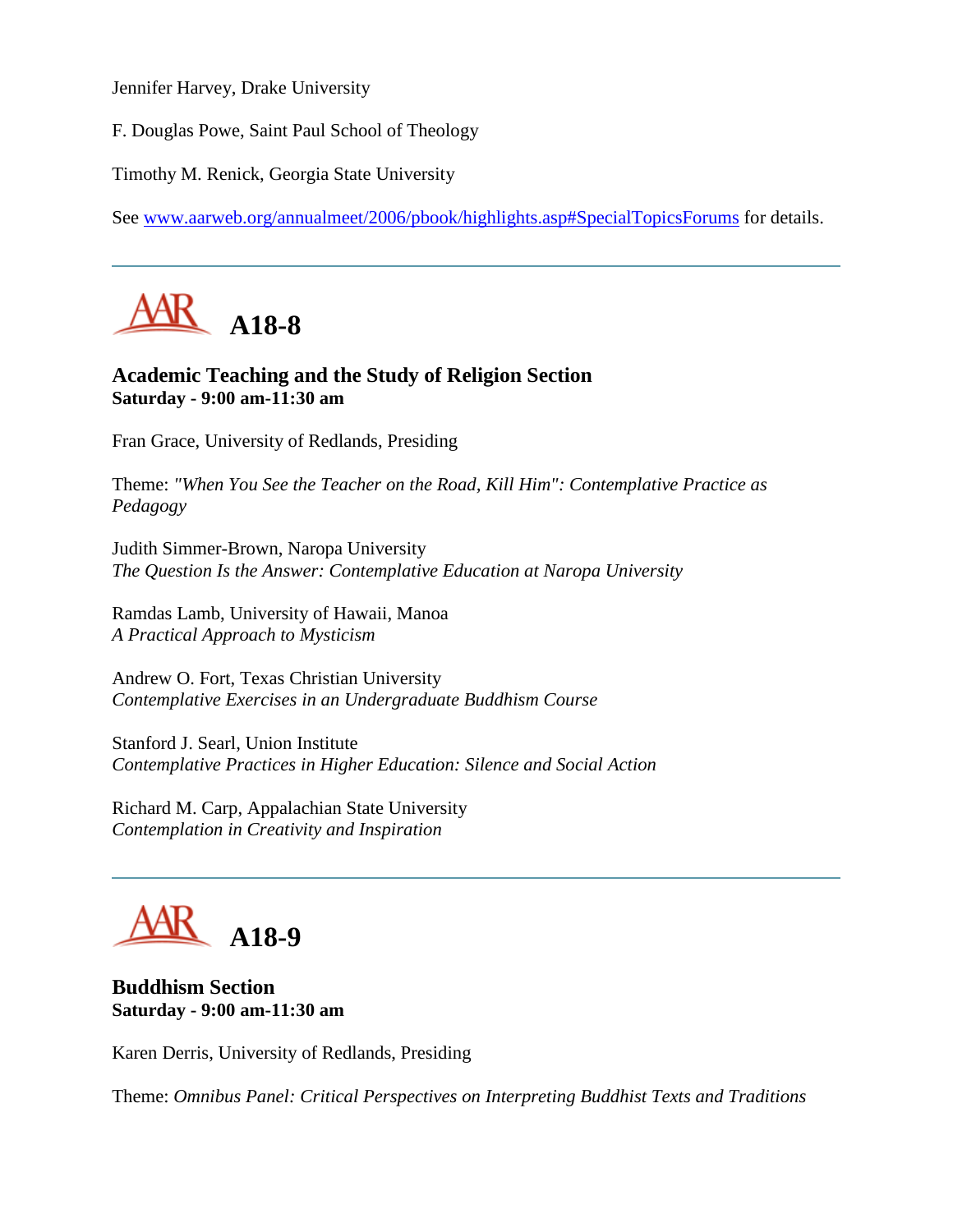Mark Dennis, University of Wisconsin *Transdiscursivity: Japan's Shōtoku Taishi as "Author" of Buddhist Texts and Tradition*

Tao Jin, University of Illinois, Urbana-Champaign *Alternate Ways of Categorizing Buddhist Doctrinal Systems: The Textual Organization of Qixinlun in Commentaries*

Mark L. Blum, State University of New York, Albany *Jodoshinshu's Two-Truth Theory and the Politics of Religion in Meiji Japan*

Jiang Wu, University of Arizona *Literatis' Interpretations of the* Suramgama Sutra *in Seventeenth-Century China*

Andrew H. Quintman, University of Michigan, Ann Arbor *Keeping Milarepa in Mind: Tibetan Biography as Autobiographical Revelation*



## **Christian Systematic Theology Section Saturday - 9:00 am-11:30 am**

Joy McDougall, Emory University, Presiding

Theme: *Economies of Hope: Confronting Globalization*

Timothy Harvie, University of Aberdeen *Economics of Hope: Church Life in a Global Era*

Luke Bretherton, King's College, London *Consumerism, Personhood, and Christian Political Witness*

Paul D. Murray, University of Durham *Redeeming Catholicity for a Globalizing Age: The Sacramentality of the Church*

David Haddorff, Saint John's University *Why Barth Makes a Difference in the Globalization Debate*



**Comparative Studies in Religion Section and Religion in South Asia Section Saturday - 9:00 am-11:30 am**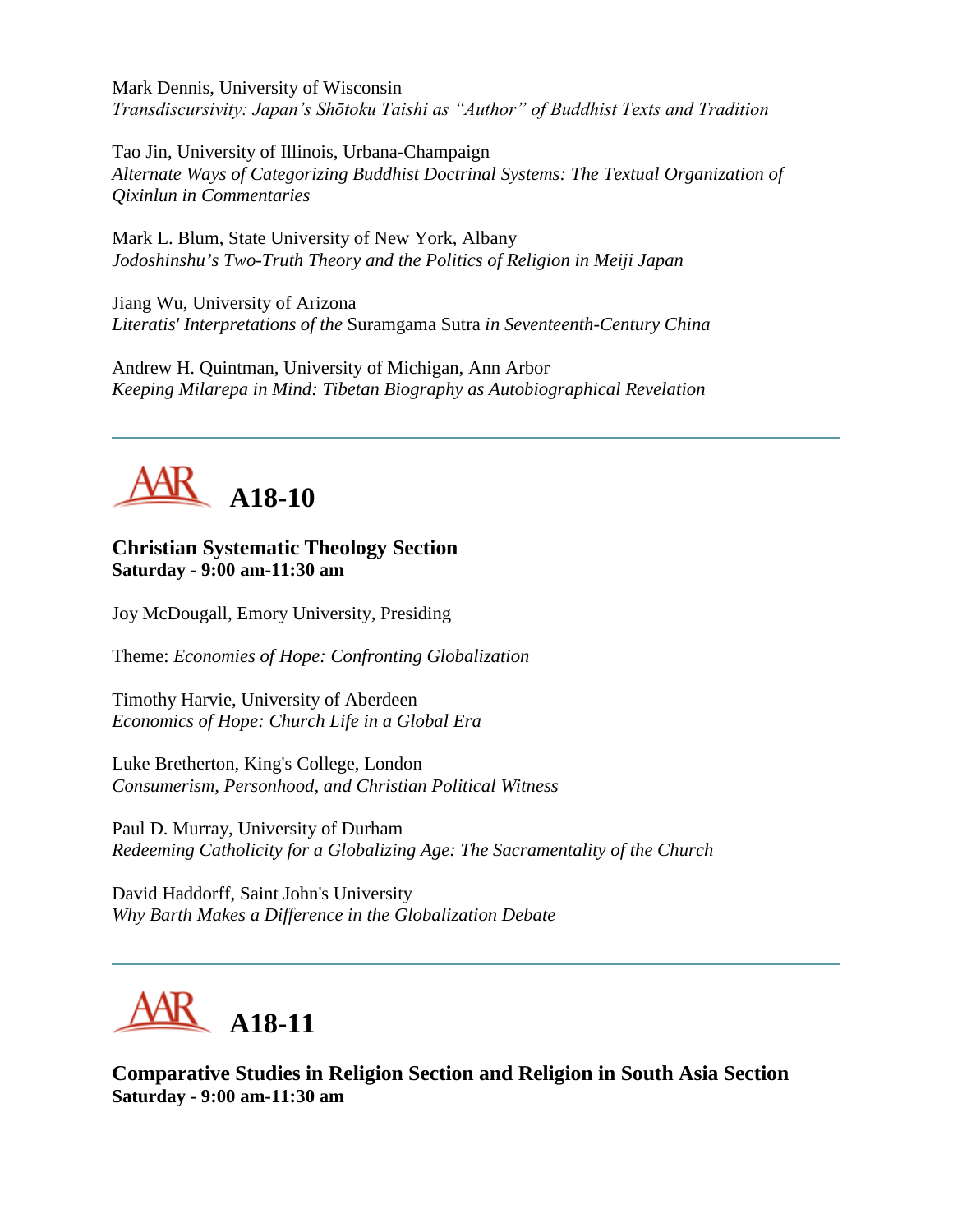John Hawley, Barnard College, Presiding

Theme: *Powerful Objects: Materiality and Metonymy in Four Religious Communities*

Andrea Pinkney, Columbia University *Form from Plenitude: Prasāda in Classical Sanskrit Literature*

Anne Murphy, The New School *The Guru's Weapons*

Carla Bellamy, Columbia University *Got Lobān? Effacement, Abundance, and the Cross-Tradition Appeal of Indian Islamic Healing Centers*

Anya (Anna) Bernstein, New York University *Food for the Gods: The Matter of Sacrifice among the Shamans and Buddhists of Buryatia*

Responding:

Richard H. Davis, Bard College



#### **Ethics Section Saturday - 9:00 am-11:30 am**

Katherine Hancock Ragsdale, Political Research Associates, Presiding

Theme: *Evangelical Initiatives/Women's Bodies*

Lucinda J. Peach, American University *Globalizing "The Word": The Influence of Faith-based Organizations on US Anti-sex Trafficking Policy*

Lynne Gerber, Graduate Theological Union *Desire and "Health": Making Bodily Change in Two Evangelical Ministries*

Jenna Gray-Hildenbrand, University of California, Santa Barbara *Lobbying for Abstinence: Gender, Race, and the Politics Surrounding the HPV Vaccine*

Responding:

Pam Chamberlain, Political Research Associates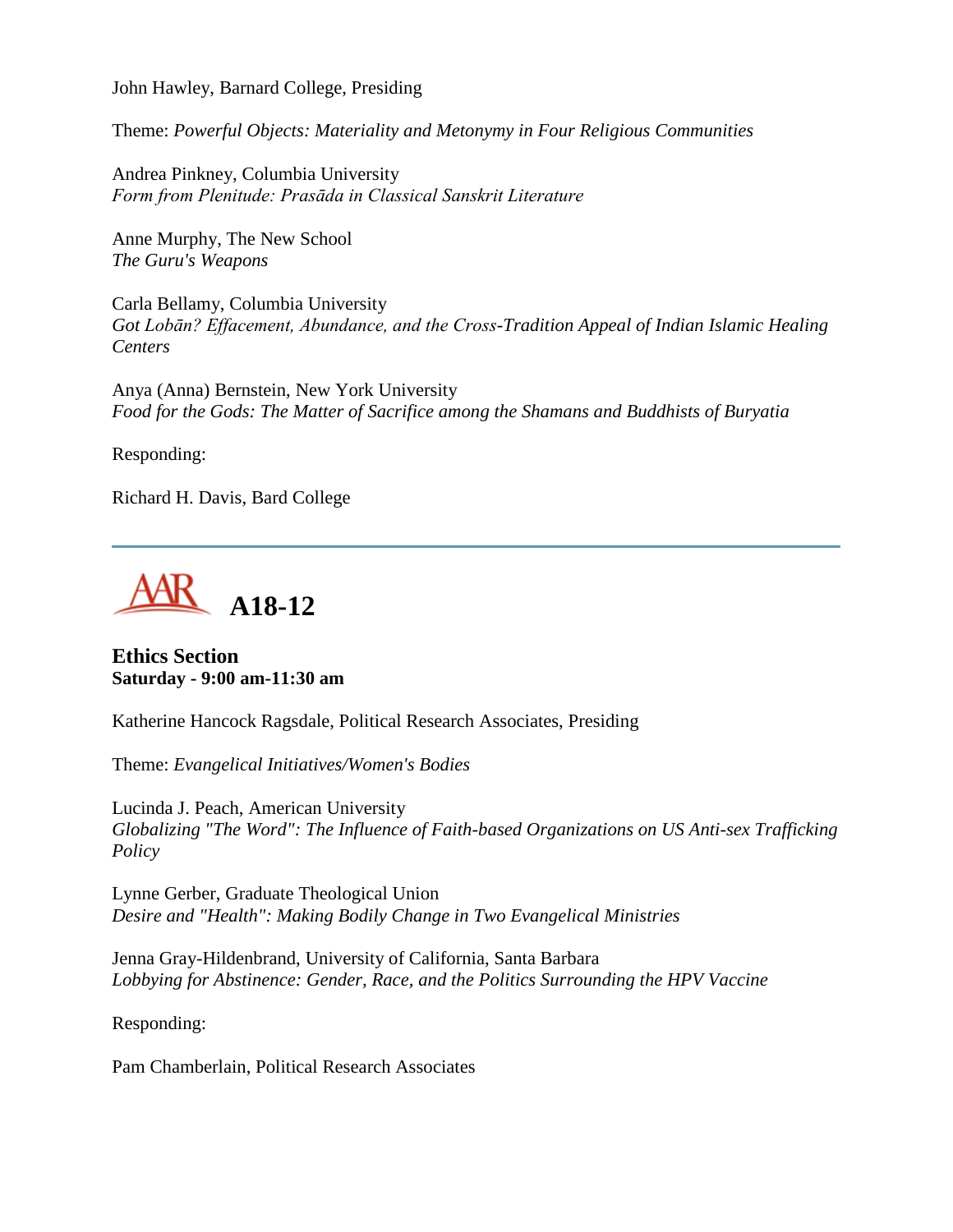

#### **History of Christianity Section Saturday - 9:00 am-11:30 am**

Euan Cameron, Union Theological Seminary, Presiding

Theme: *Author Meets Critics: Review of Lyndal Roper's* Witch Craze: Terror and Fantasy in Baroque Germany *(Yale University Press, 2004)*

Panelists:

H.C. Erik Midelfort, University of Virginia

Susan Karant-Nunn, University of Arizona

Walter Stephens, Johns Hopkins University

Responding:

Lyndal Roper, Oxford University

Business Meeting:

Amy DeRogatis, Michigan State University, Presiding Nathan Baruch Rein, Ursinus College, Presiding



#### **North American Religions Section Saturday - 9:00 am-11:30 am**

John Corrigan, Florida State University, Presiding

Theme: *The Washington, DC Mall: Living Civil Religion or Museum Artifact?*

Elizabeth McKeown, Georgetown University *Religion on the Mall*

Eric Mazur, Bucknell University *Washington, DC: Sacred Capital on the Banks of the Potomac*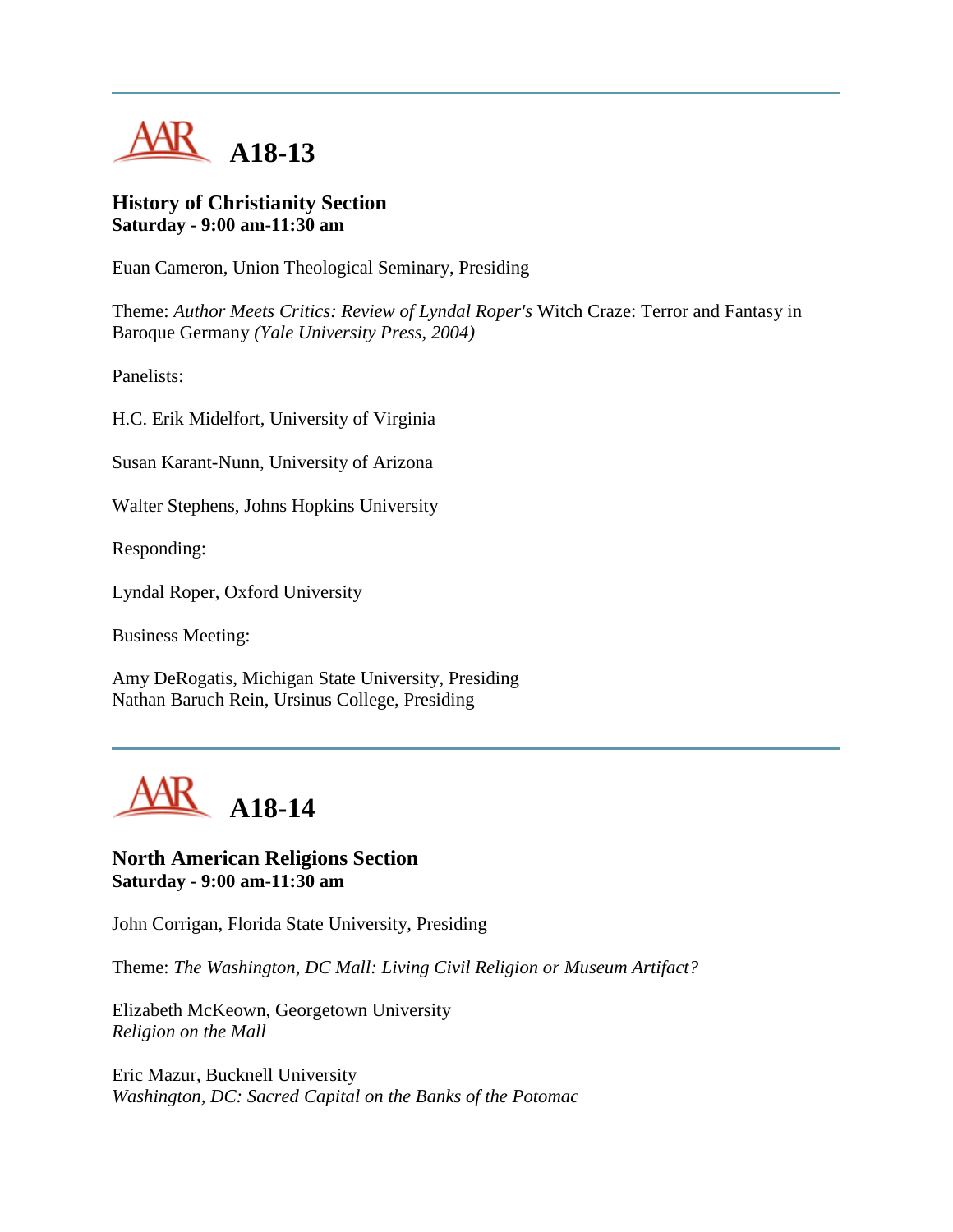Responding:

John F. Wilson, Princeton University Janet R. Jakobsen, Barnard College Sylvester Johnson, Indiana University, Bloomington



#### **Philosophy of Religion Section Saturday - 9:00 am-11:30 am**

Joseph Prabhu, California State University, Los Angeles and University of Chicago, Presiding

Theme: *Paul Ricoeur and the Philosophy of Religion I*

Ronald Kuipers, Institute for Christian Studies *Between Belonging and Estrangement: Paul Ricoeur and Jürgen Habermas on the Question of Religious Identity and Tradition in a Post-Secular World*

Jennifer L. Geddes, University of Virginia *Ricoeur, Levinas, and the Problem of Suffering*

Dan Stiver, Hardin-Simmons University *An Odyssey of Interpretation: Ricoeur's Latest Works*

Diane M. Yeager, Georgetown University *From Verdict to Voice: Ricoeur's Reconstruction of Conscience*



#### **Women and Religion Section Saturday - 9:00 am-11:30 am**

E. Ann Matter, University of Pennsylvania, Presiding

Theme: *Dorothee Sölle Retrospectives*

Ann Herpel, Union Theological Seminary, New York *"How Do We Live Whole Lives in the Midst of a Death Machine?": Dorothee Sölle and the Empire of Full Spectrum Dominance*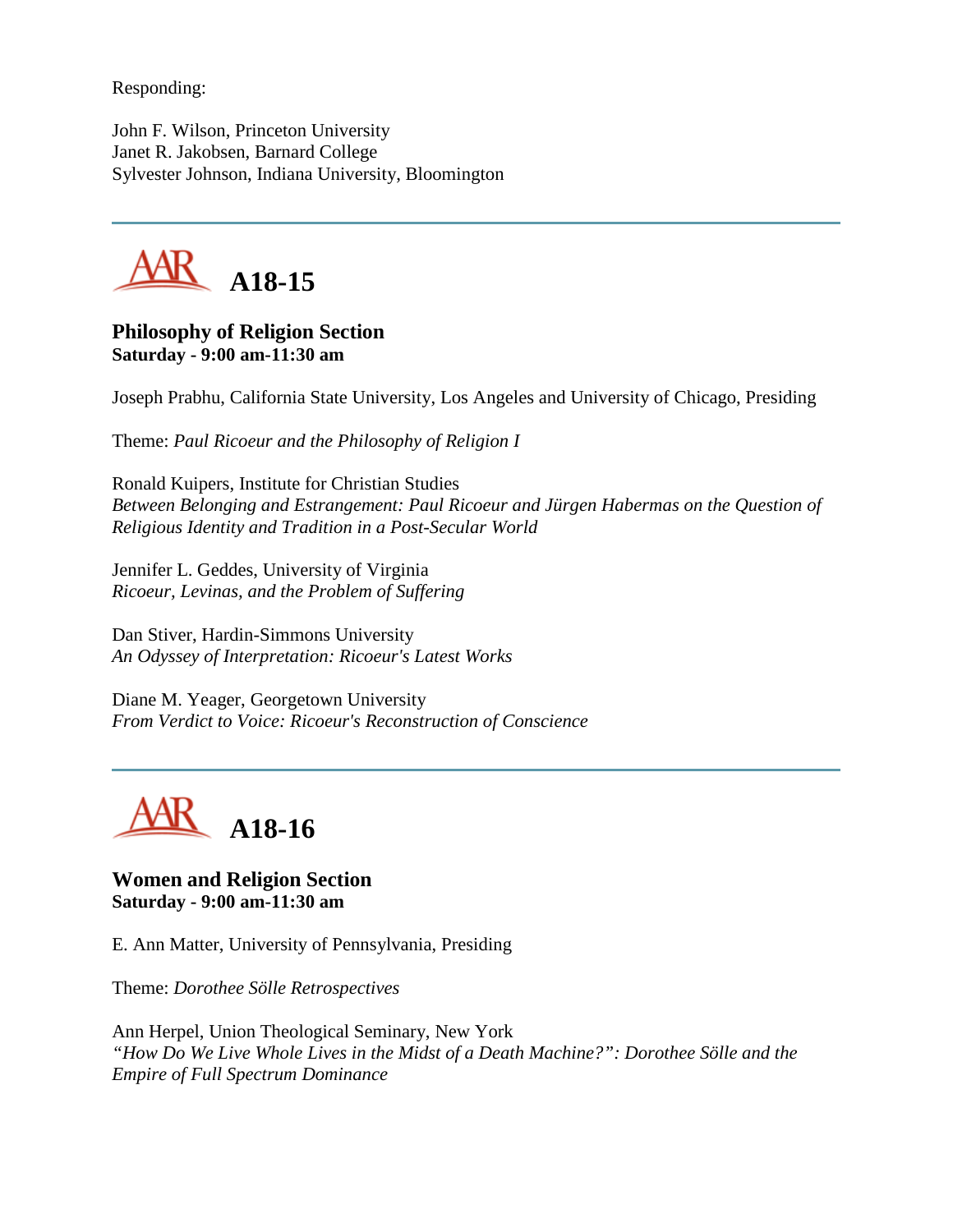Dianne L. Oliver, University of Evansville *"Bound into the Web of Life": Remembering Dorothee Sölle's Mystical-Political Vision of God through the World*

Denise Starkey, Loyola University, Chicago *Confronting, Consoling, Contemplating: Dorothee Sölle's Theology of Suffering*

Sumi Jeung, University of Toronto *Dorothee Sölle Retrospective: Significance of Theology of Suffering for Women's Spirituality*

Krishana Suckau, Boston University *Becoming a Drop in the Sea of God's Love: The Radical Christianity of Dorothee Sölle*



## **Afro-American Religious History Group Saturday - 9:00 am-11:30 am**

Debra Mubashshir Majeed, Beloit College, Presiding

Theme: *Variegated Faces: Non-traditional Histories of Black Islam*

Malachi Crawford, University of Missouri, Columbia *Fashioning a Religion: Domestic Workers and the Lost Found Nation of Islam (1933-1942)*

Paul Easterling, Rice Universtiy *Moorish Magic and Noble Drew Ali's Temple of Hip Hop: Hip Hop Music and the Legacy of Black Nationalism in America*

Michael Muhammad Knight, Phelps, NY *Death-Angels and Muslim Sons: The Question of White Five Percenters*

Responding:

Edward E. Curtis, Indiana University-Purdue University, Indianapolis



**Confucian Traditions Group Saturday - 9:00 am-11:30 am**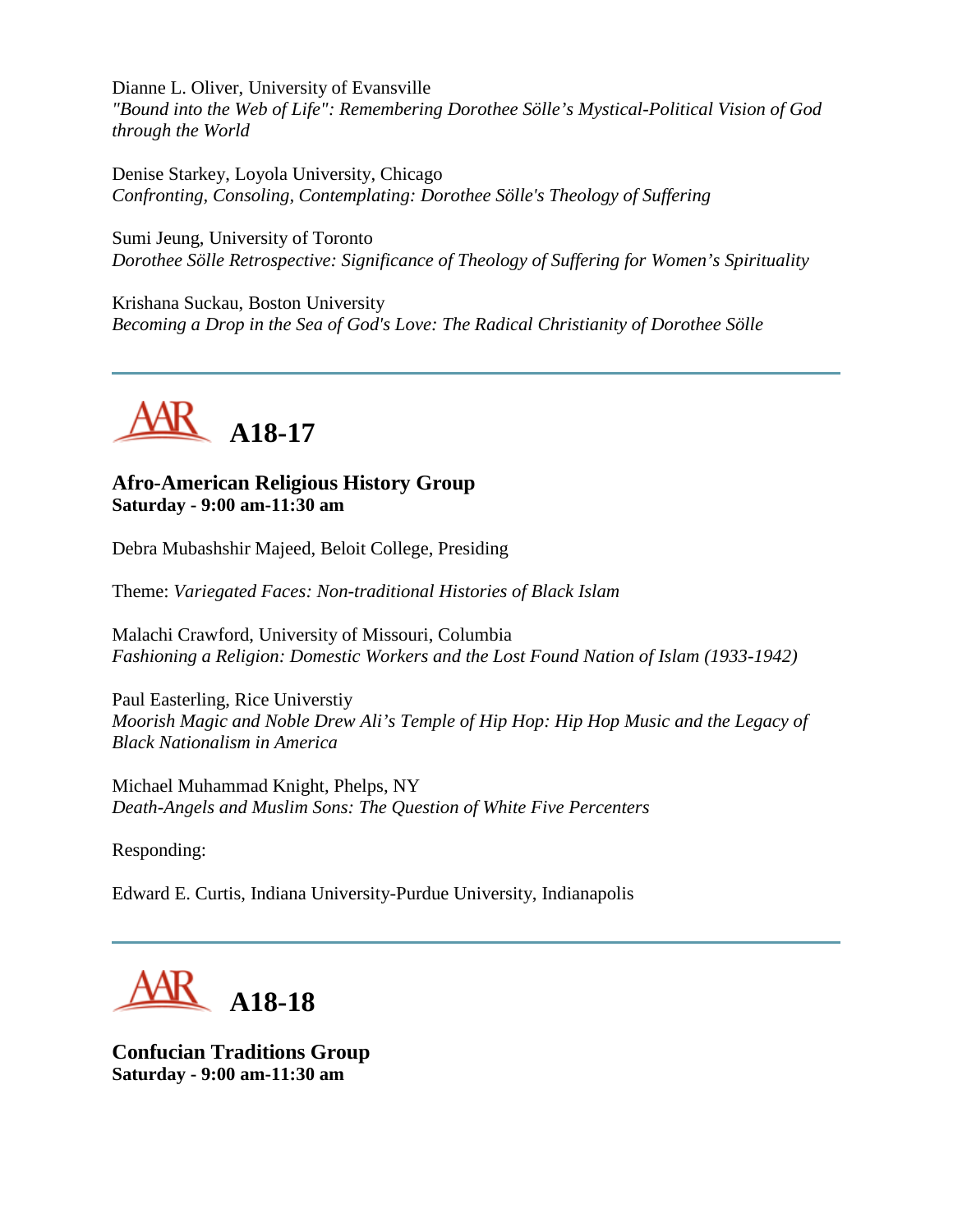Vivian-Lee Nyitray, University of California, Riverside, Presiding

Theme: *The Religious Status of Confucianism*

Joseph Adler, Kenyon College *Confucianism as Religion/ Religious Tradition/ Neither: Still Hazy after All These Years*

Edward Y. J. Chung, University of Prince Edward Island *Confucian Li and Family Spirituality: Reflections on the Contemporary Korean Tradition of Ancestral Rites*

John Tucker, East Carolina University *The Metaphysics of Ancestor Worship in Early-Modern Japan*

Yong Chen, Vanderbilt University *The Latest Development of the Controversy on Confucian Religiosity*

Anna Xiao Dong Sun, Kenyon College *Is Confucianism a Religion in China? Intellectual Controversies and a Preliminary Ethnographic Study*

Responding:

Thomas Selover, University of Saskatchewan



## **Feminist Theory and Religious Reflection Group Saturday - 9:00 am-11:30 am**

Shelly Rambo, Boston Universtiy, Presiding

Theme: *Beyond Binaries: New Feminist Perspectives on Christian Themes*

Wesley Barker, Emory University *Sexual Ethics beyond Sexual Difference*

Amy Carr, Western Illinois University *The Hairball We Cannot Swallow: Religious Readings of "Feeling Dirty" in Victimization*

Flora A. Keshgegian, Brown University *Power Plays: Victimization, Innocence, and Agency in Christian Narratives of Redemption*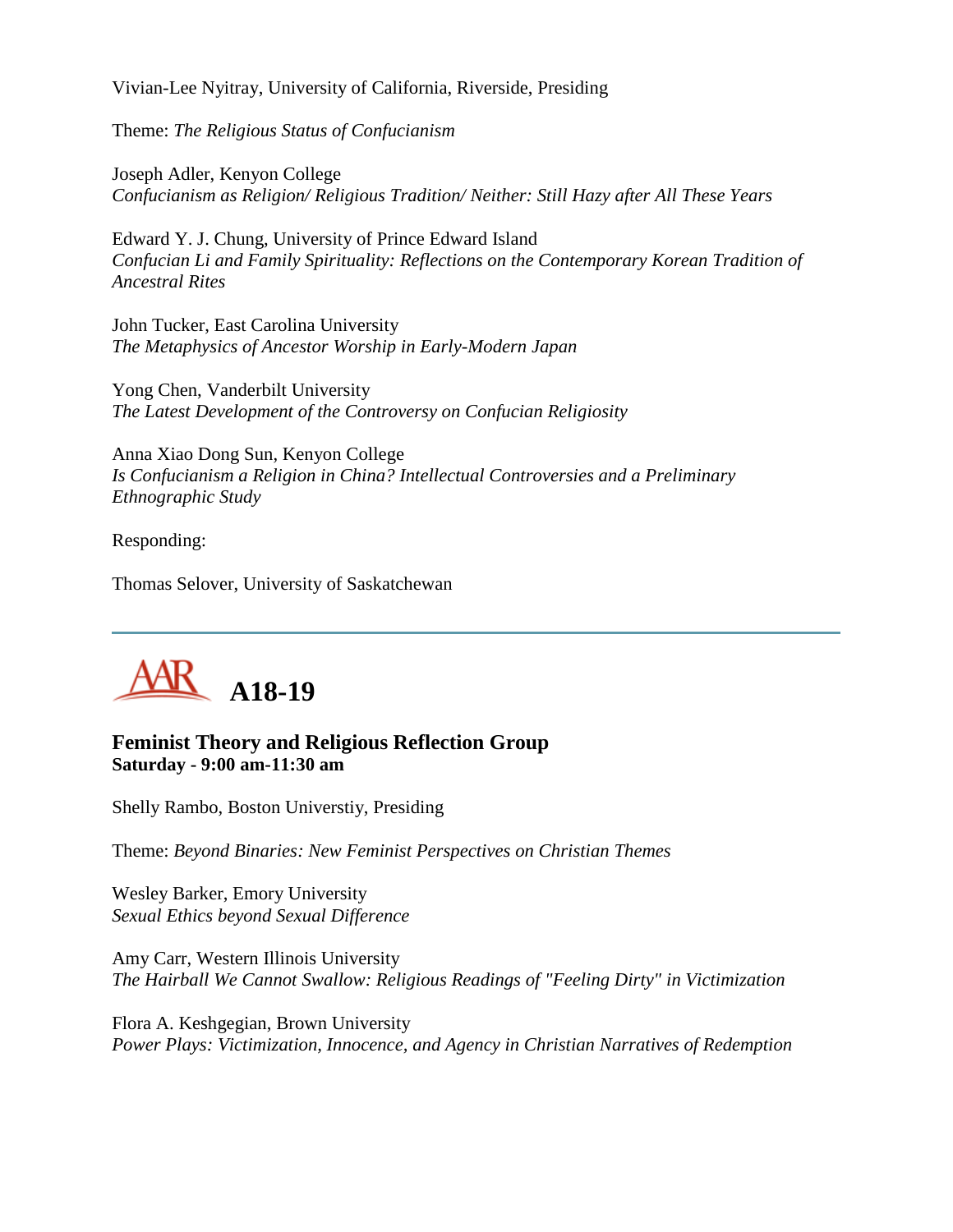Elizabeth Gish and Sarah Peck, Harvard University *On the Altar:* The Vagina Monologues *as a Site for Ritualized Liberatory Narrative*

Business Meeting:

Rosemary P. Carbine, College of the Holy Cross, Presiding



#### **Japanese Religions Group Saturday - 9:00 am-11:30 am**

James L. Ford, Wake Forest University, Presiding

Theme: *Japanese Religiosity from Tokugawa to the Present*

James Baskind, Yale University *Mortification Practices in the Japanese Ōbaku School*

Wilburn Hansen, Stanford University *A Japanese Nativist Healing Debate: Magic vs. Medicine*

Gaynor Sekimori, University of Tokyo *The Revival of Nikko Shugendo*

Mark Wheeler MacWilliams, St. Lawrence University *Manga as Living Visual Narratives in Kōfuku no Kagaku*

Responding:

Barbara Ambros, University of North Carolina, Chapel Hill

Business Meeting:

Paula K. R. Arai, Carleton College, Presiding



**Korean Religions Group Saturday - 9:00 am-11:30 am**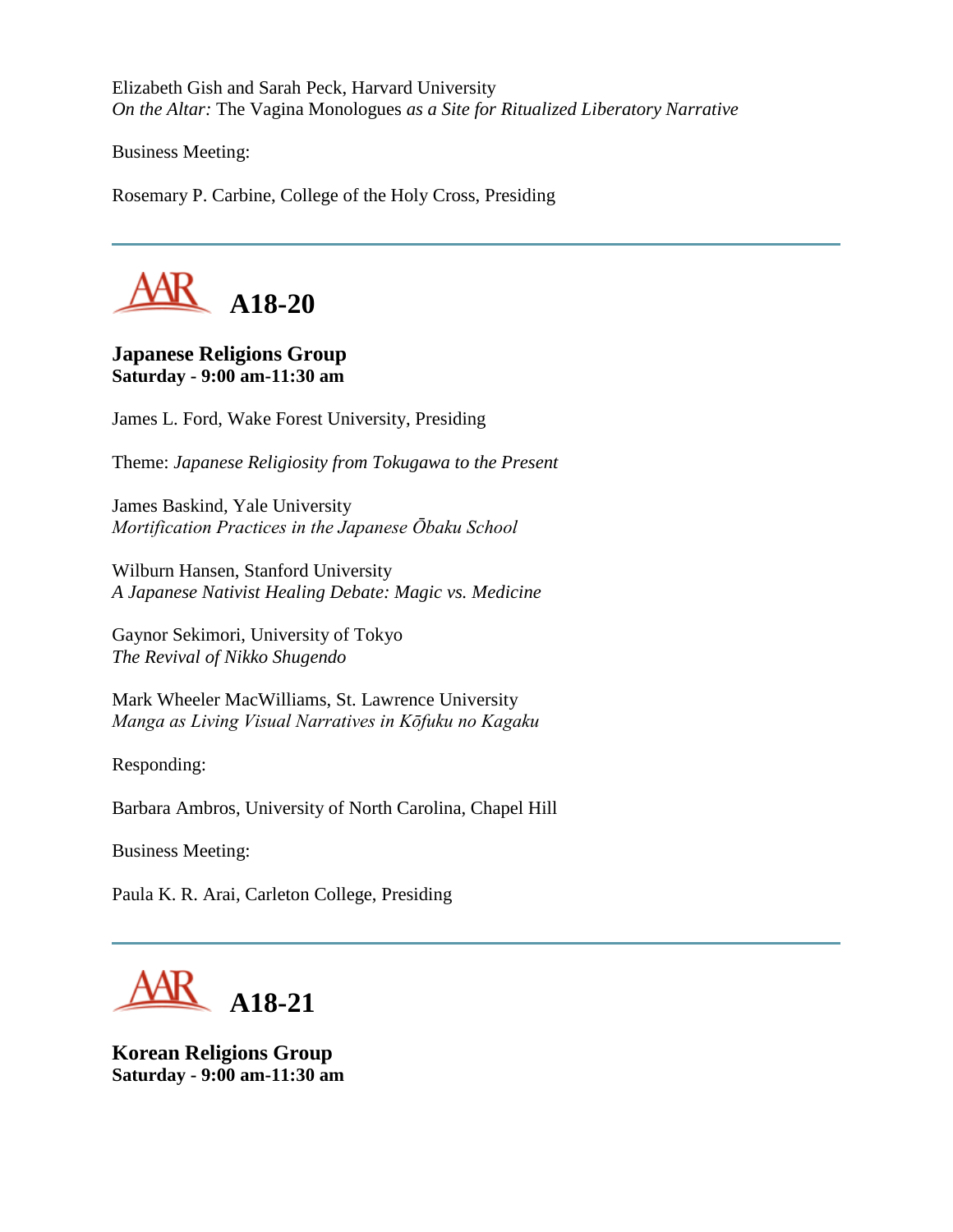Sungtaek Cho, Korea University, Presiding

Theme: *Aesthetics and Social Context in Korean Religions Today*

Jung Myung Won Raymond, Graduate Theological Union *Iconoclasm, Cultural Space, and Aesthetics: From Fear to Celebration, Focusing on Contemporary Cases in Korea*

*Iconoclasm, Cultural Space, and Aesthetics: From Fear to Celebration, Focusing on Contemporary Cases in Korea*

Hyangsoon Yi, University of Georgia *Buddhism, Orientalism, and Zen Ethnography in Korean Cinema*

Volker Kuester, Kampen Theological University *Minjung Theology Revisited: Christian Religion in the Context of Socio-cultural Changes in South Korea*

Michael Ralston, Fort Meade, MD *What Do Unbelievers Believe?*

Responding:

William R. LaFleur, University of Pennsylvania Don Baker, University of British Columbia

Business Meeting:

John I. Goulde, Sweet Briar College, Presiding



#### **New Religious Movements Group Saturday - 9:00 am-11:30 am**

Douglas E. Cowan, University of Waterloo, Presiding

Theme: *Theorizing New Religions: Looking Backward, Looking Forward*

Jeremy Rapport, Indiana University, Bloomington *Discourses of Difference: Examining the Unity School of Christianity as a New Religious Movement*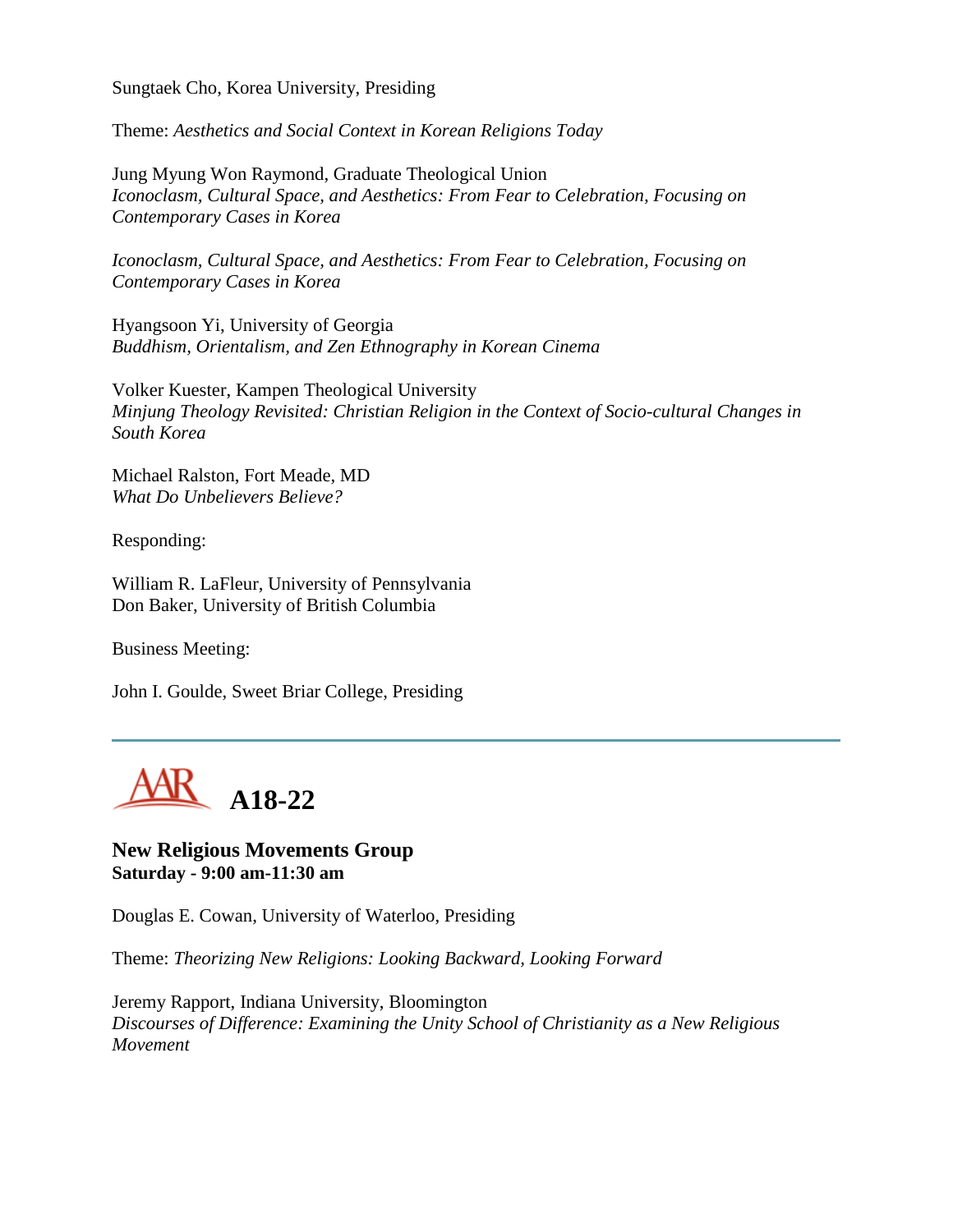David Bromley and Rachel Bobbitt, Virginia Commonwealth University *Resistance to Charismatic Authority*

Marie W. Dallam, Temple University *The Problem of Ideal Typologies for the Study of Liminal Religious Groups*

Lorne Dawson, University of Waterloo *New Religion Studies — Whither and Why?*



## **Nineteenth-Century Theology Group Saturday - 9:00 am-11:30 am**

Daniel Hardy, University of Cambridge, Presiding

Theme: *Contributions of Samuel Taylor Coleridge to Major Concerns of the Nineteenth Century*

Liberty Stewart, Emory University *Coleridge's* Dynamic Construction of Consciousness *as the Promotion of a Philosophical Position and a Moral Disposition*

Joel Harter, University of Chicago *Defending Spirit: Symbol and History in Coleridge's* Theological Hermeneutics

Jeffrey W. Barbeau, Oral Roberts University *Coleridge, Christology, and the Language of Redemption*

Pamela Edwards, Syracuse University *An English Church for a British Nation: Coleridge's Ideas of Common Law, Customary Right, and Cultural Memory*

The annual business meeting of the Nineteenth-Century Theology Group will be held Sunday, 7:00-8:30 am, in the Program Unit Chairs' Lounge. Bring your own breakfast.



## **Religion and Disability Studies Group Saturday - 9:00 am-11:30 am**

Nadia Bolz-Weber, Iliff School of Theology, Presiding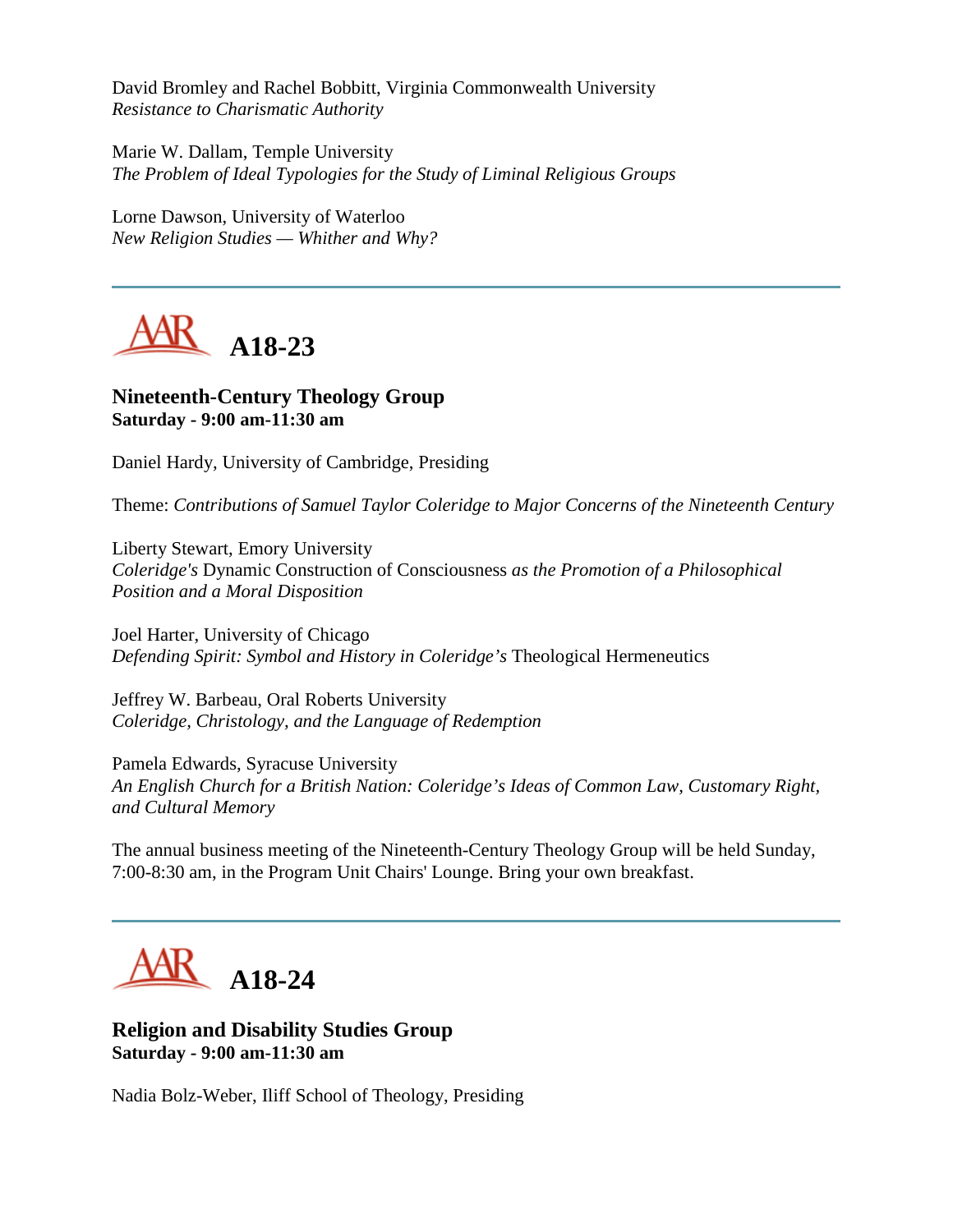Theme: *Deaf Culture and Religion*

Meredith Filiatreault, Gallaudet University *Sacred Signs: Religion among America's Founding Deaf Community*

Kirk VanGilder, Boston University *A Journey to the Promised Land: Examining Quasi-Religious Metaphors in Deaf Cultures in Relation to Gallaudet University*

Elizabeth Parish, Baylor University *Christianity and Deaf Culture: Philosophical and Social Issues — A Consideration of the Apparent Conflict between Christianity and Deaf Culture*

Responding:

Rebecca Raphael, Texas State University

Business Meeting:

Deborah Creamer, Iliff School of Theology, Presiding



#### **Religion in Latin America and the Caribbean Group Saturday - 9:00 am-11:30 am**

Nelson Maldonado-Torres, University of California, Berkeley, Presiding

Theme: *Africa in Latin America and the Caribbean*

Shelley Wiley, Morningside College *Understanding Haitian Vodou through Marvelous Realism: Avoiding Postcolonial Eurocentrism*

Michelle A. Gonzalez, University of Miami *Race, Religion, and Identity: The Afro-Cuban Contribution*

Alice Wood, Bethune-Cookman College *Misunderstanding African Healing Practices in the Dominican Infirmary: A New Look at St. Martin de Porres*

Ennis B. Edmonds, Kenyon College *Religious Transition in the Periphery: The Case of Revivalism in Fort Charles, a Rural Community in Jamaica*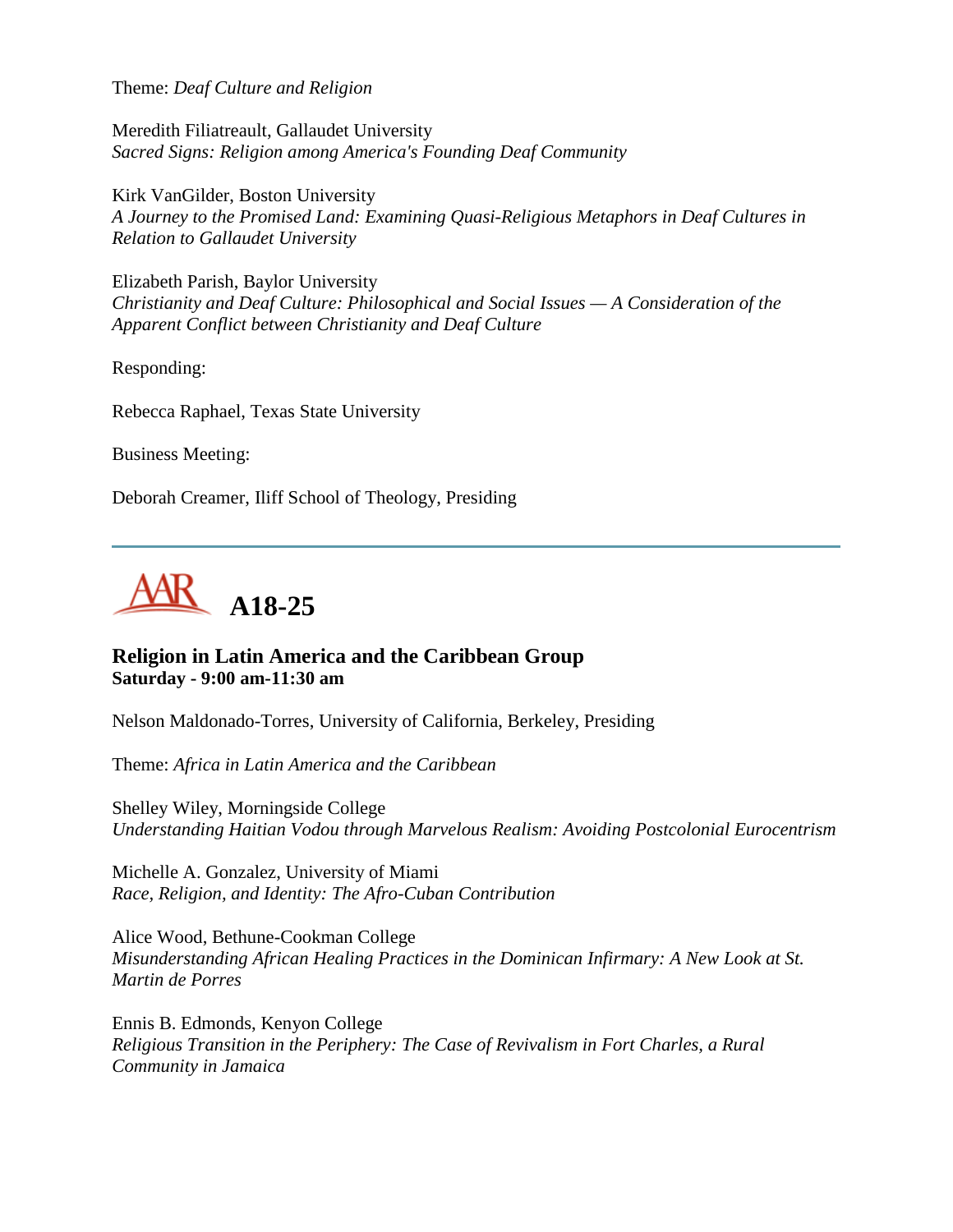#### Responding:

Miguel A. De La Torre, Iliff School of Theology



#### **Religions, Medicines, and Healing Group Saturday - 9:00 am-11:30 am**

Suzanne J. Crawford, Pacific Lutheran University, Presiding

Theme: *Healing Movement: Techniques, Philosophies, and Implications for Healing and Religion*

Marcy Braverman-Goldstein, University of Judaism *Avoiding and Inviting Madness in Hindu Traditions*

Candy Gunther Brown, Saint Louis University *Adjusting Body and Spirit: The Science, Art, and Philosophy of Chiropractic Manipulations*

Dennis Kelley, Iowa State University *Spiritual Healing through Physical Practice, Physical Healing through Spiritual Practice: Native American Canoe Traditions and Community Health*

Elijah Siegler, College of Charleston *Taiji in America: From Healing Technique to Religious Practice and Back Again*

John T. Adams, University of California, Santa Barbara *Falun Gong: Exercises for Perfect Health and Enlightenment*

Business Meeting:

Linda L. Barnes, Boston University, Presiding

**A18-27**

#### **Roman Catholic Studies Group Saturday - 9:00 am-11:30 am**

Daniel Speed Thompson, Saint Mary's University, Presiding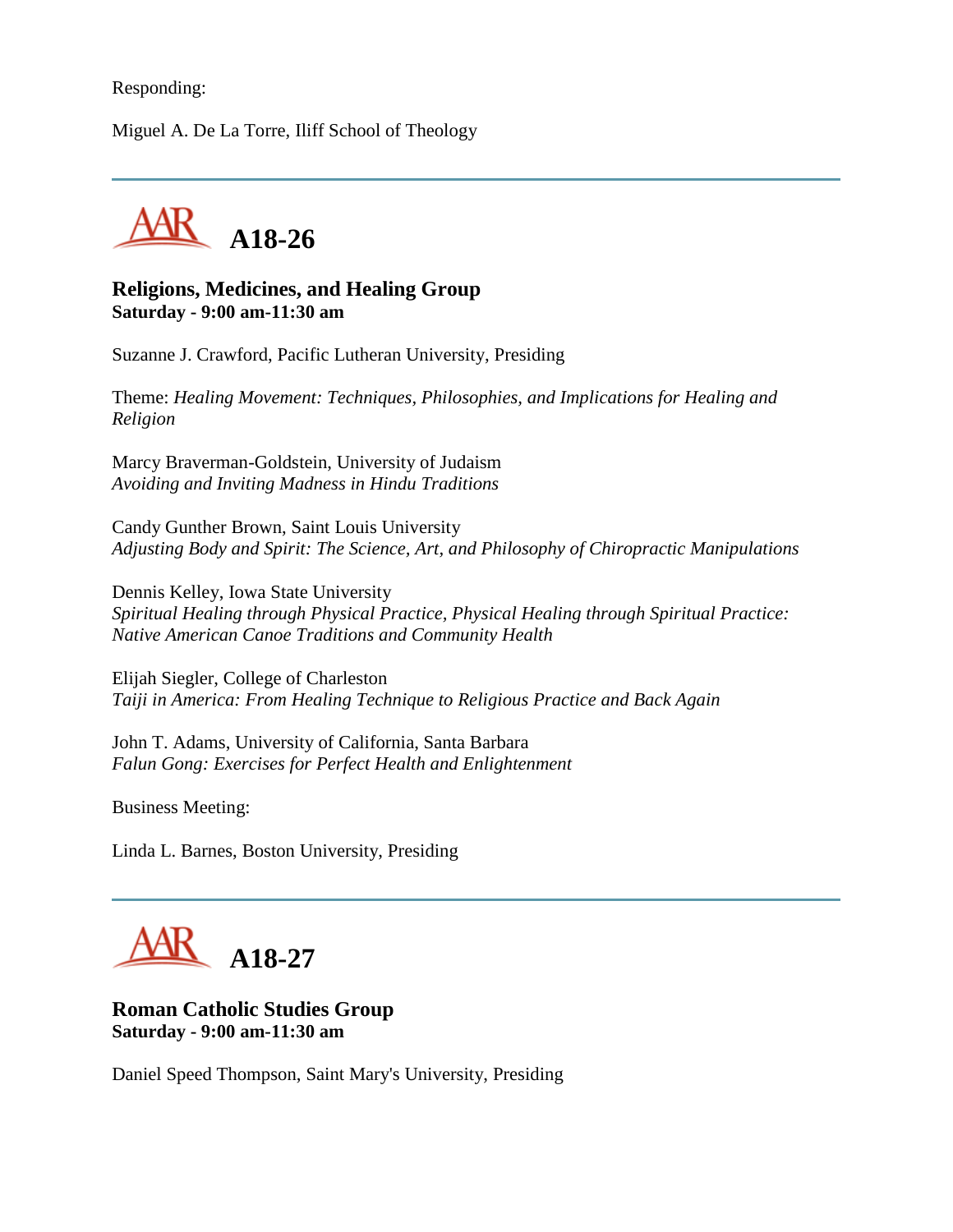Theme: *Catholicism and Sex*

Nancy Dallavalle, Fairfield University *Is Abortion the New Hubris? Recent Catholic Anthropology, Gender, and Public Policy*

Gerard Jacobitz, St. Joseph's University, Philadelphia *Intrinsically Homosexual: The Vatican's New Instruction on Gays in the Priesthood in the Context of a Living Tradition*

Stefanie Knauss, Karl-Franzens University *Celluloid Sex: Filmic Contributions to a Theological Discourse on Sexuality*

Brenna Moore, Harvard University *Grief and Sexual Symbolism in Early Twentieth Century French Catholic Thought*

Business Meeting:

Jeffrey Marlett, College of Saint Rose, Presiding Vincent J. Miller, Georgetown University, Presiding



#### **Science, Technology, and Religion Group Saturday - 9:00 am-11:30 am**

Ted Peters, Pacific Lutheran Theological Seminary, Presiding

Theme: *Stem Cells: The Scientific Frontier and the Ethical Debate*

Panelists:

Gaymon L. Bennett, Graduate Theological Union

Karen Lebacqz, Pacific School of Religion

Martinez Hewlett, University of Arizona

Audrey R. Chapman, American Association for the Advancement of Science

Lisa Fullam, Jesuit School of Theology, Berkeley

Laurie Zoloth, Northwestern University

Munawar Ahmad Anees, Periodica Islamica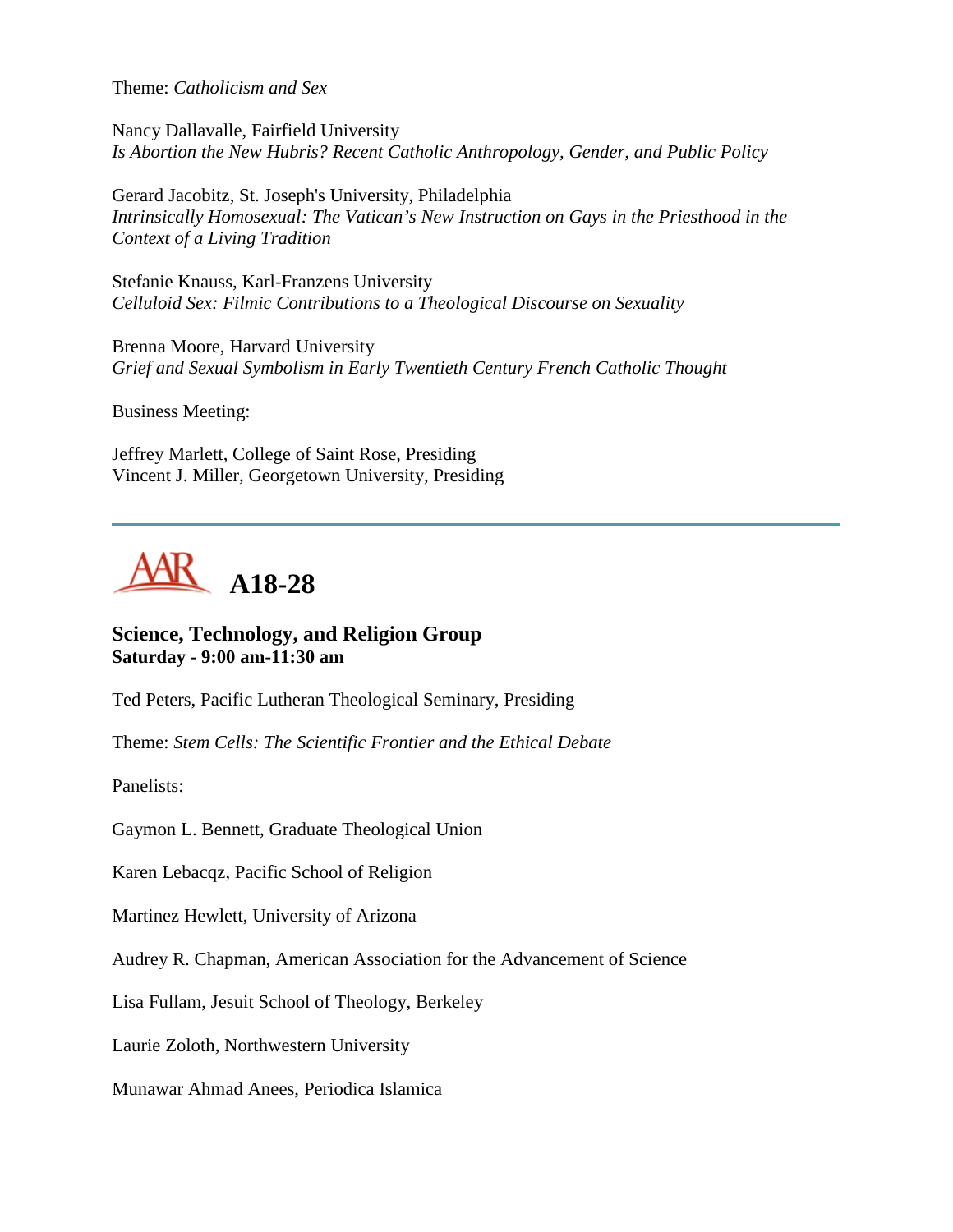

#### **Biblical/Contextual Ethics Consultation Saturday - 9:00 am-11:30 am**

#### **New Program Unit**

Thomas W. Ogletree, Yale University, Presiding

Theme: *Scriptural/Ethical Reflections on the Use of Political Power*

Ted Grimsrud, Eastern Mennonite University *Revealing a New World: Power According to Biblical Apocalyptic*

Betsy Perabo, Western Illinois University *The Arrest of Jesus and the Use of the Sword: Critiques of Power Used By and Against Authorities*

Tam Parker, University of the South *Blast with Both Barrels: Dualism and Essentialism in the Use of Scriptural Warrants for Political Ends*

Pong Im, Graduate Theological Union *Ban(herem), Genocide, and Tribalism: A Historical and Socio-Cultural Investigation of Amalek in the Old Testament*

Business Meeting:

Glen Stassen, Fuller Theological Seminary, Presiding Thomas W. Ogletree, Yale University, Presiding

## **A18-30**

## **Contemporary Islam Consultation Saturday - 9:00 am-11:30 am**

#### **New Program Unit**

Richard C. Martin, Emory University, Presiding

Theme: *Islamist Discourses and Issues*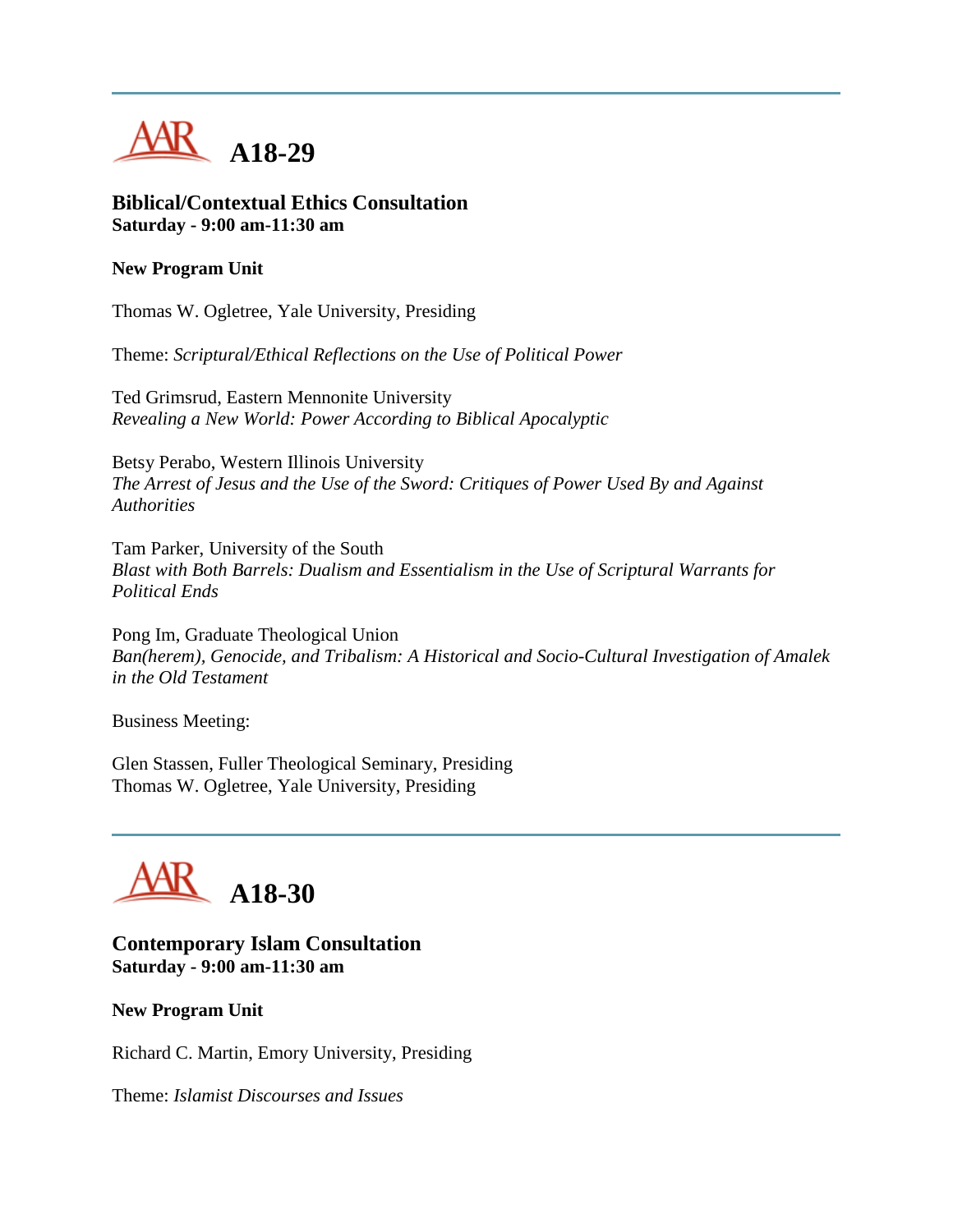Rosalind Gwynne, University of Tennessee, Knoxville *Abdullah Azzam on Sura 9: From Tafsir to Takfir to Tirade*

Raquel Ukeles, Fairfield University *Does Islam Value or Reject Innovation? Qaradāwī's "Modern" Interpretation of Bid'ah*

Elizabeth Bucar, University of Chicago *Good Hejab, Bad Hejab: Khomeini and Women's Imperfect Obedience in Iran*

Mark J. Sedgwick, American University, Cairo *Hanifi Traditionalism: An Alternative to Salafism in Chechnya*

Jacquelene Brinton, University of Virginia *The Role of Islamist Rhetoric in the Perpetuation of Violence against Muslims: The Case of Hassan al-Turabi and Genocide in Sudan*

Responding:

Kevin Jaques, Indiana University, Bloomington

Business Meeting:

Richard C. Martin, Emory University, Presiding



#### **Religion, Media, and Culture Consultation Saturday - 9:00 am-11:30 am**

Gordon Lynch, University of Birmingham, Presiding

Theme: *Wrestling with Method: Case Studies in Religion, Media, and Culture*

Benjamin Bennett-Carpenter, Catholic University of America *A New Mediation of an Old Art: Documentary Film as Memento Mori*

Curtis Coats, University of Colorado, Boulder *Media and Religion in the Making of Identities of Masculinity, Fatherhood, and Vocation*

Matthew Hedstrom, Valparaiso University *Poster Art and the Promotion of Religious Reading in America, 1921-1948: Constructing a Visual Piety of the Printed Word*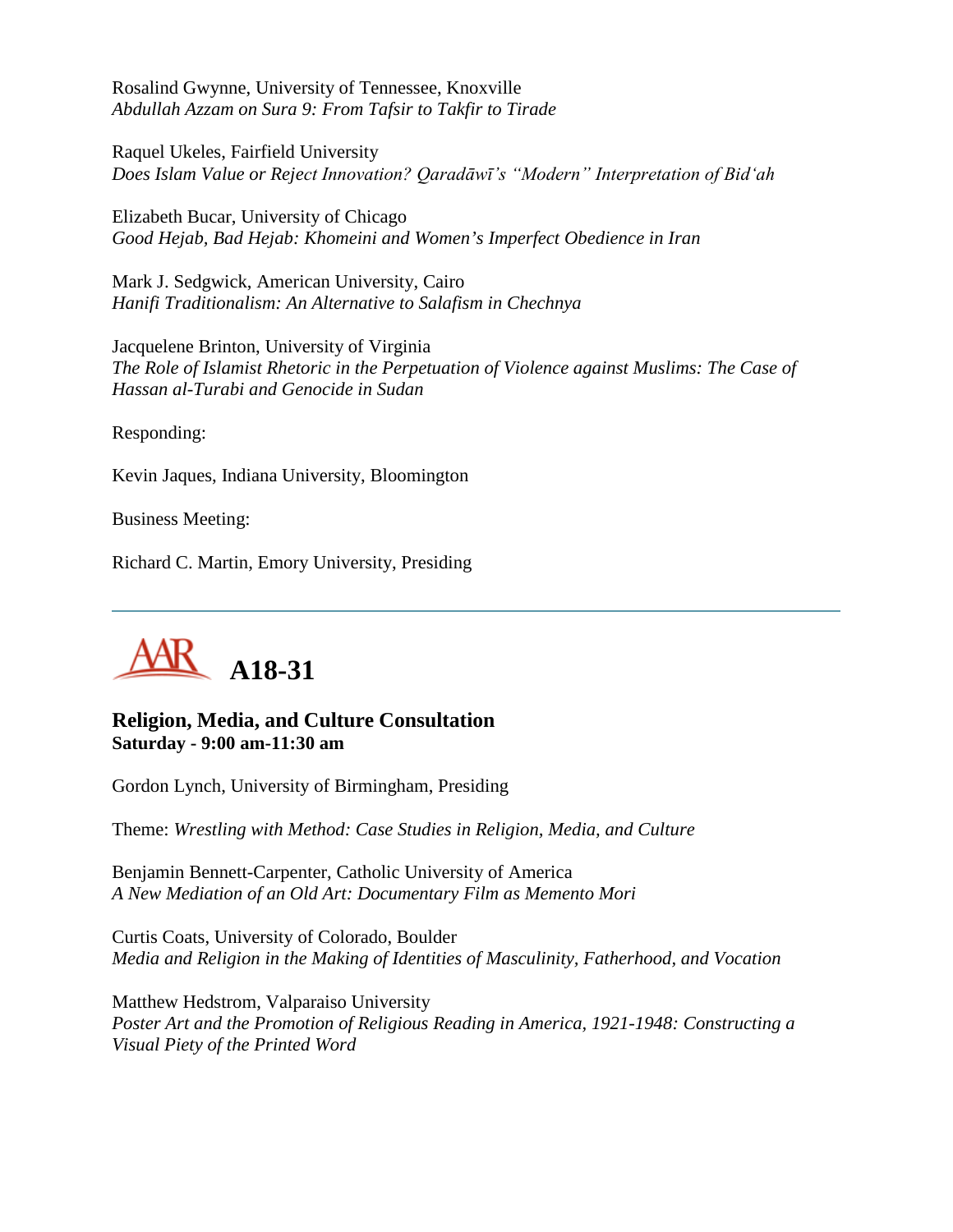Lynn S. Neal, Appalachian State University *"I Know There Is Wrestling in Heaven": Eddie Guerrero, Wrestling Fans, and the Transformation of Mourning*

Responding:

Pamela Klassen, University of Toronto

Business Meeting:

Stewart M. Hoover, University of Colorado, Boulder, Presiding Michele Rosenthal, University of Haifa, Presiding



## **North American Association for the Study of Religion Saturday - 9:00 am-11:30 am**

Theme: *A Conversation with Daniel C. Dennett's* Breaking the Spell: Religion as a Natural Phenomenon

Benjamin Bennett-Carpenter, Catholic University, Presiding

Panelists:

Luther Martin, University of Vermont

Matthew Day, Florida State University

D. Jason Slone, Webster University

Donald Wiebe, University of Trinity College



#### **Person, Culture and Religion Group Saturday - 9:00 am-12:00 pm**

9:00 Works in progress – New scholars welcome!

10:00 Theme: *Embodied Religious Practices in Psychological Perspective: Part I*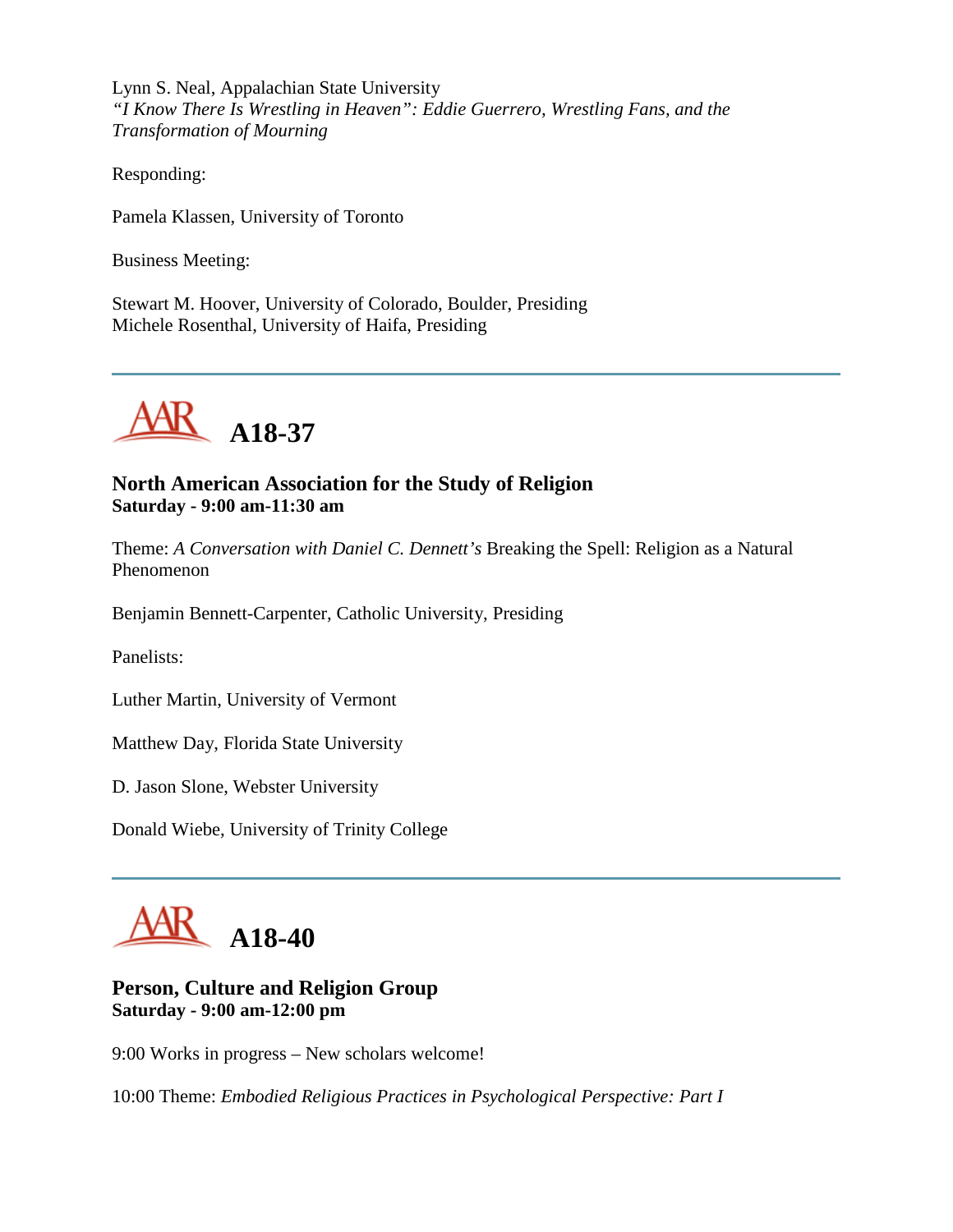Kathleen Bishop, Madison, NJ

*This is My Body: Interplay of Personal Symptom and Public Symbol in Eucharistic Practice*

Dirk Lang, Lutheran Theological Seminary, Philadelphia

*The Return of the Body in Eucharistic Practice: Psychoanalysis and the Disruption of Ritual*

11:30 Business Meeting



#### **Polanyi Society Saturday - 9:00 am-11:30 am**

Jere Moorman, Polanyi Society, Presiding

9:00 Blythe Clinchy, Wellesley College

*Epistemological Development as the Aim of Education: A Polanyian Perspective*

Respondents:

Dale Cannon, Western Oregon University

Esther Meek, Geneva College

Zhenhua Yu, East China Normal University

11:15 Business Meeting

Walter Gulick, Presiding



## **International Schleiermacher Society Saturday - 9:00 am-12:00 pm**

Theme: *Schleiermacher, Religion, and Politics*

9:00 Review of Schleiermacher's Political Activities and gathering questions for Sen. Salazar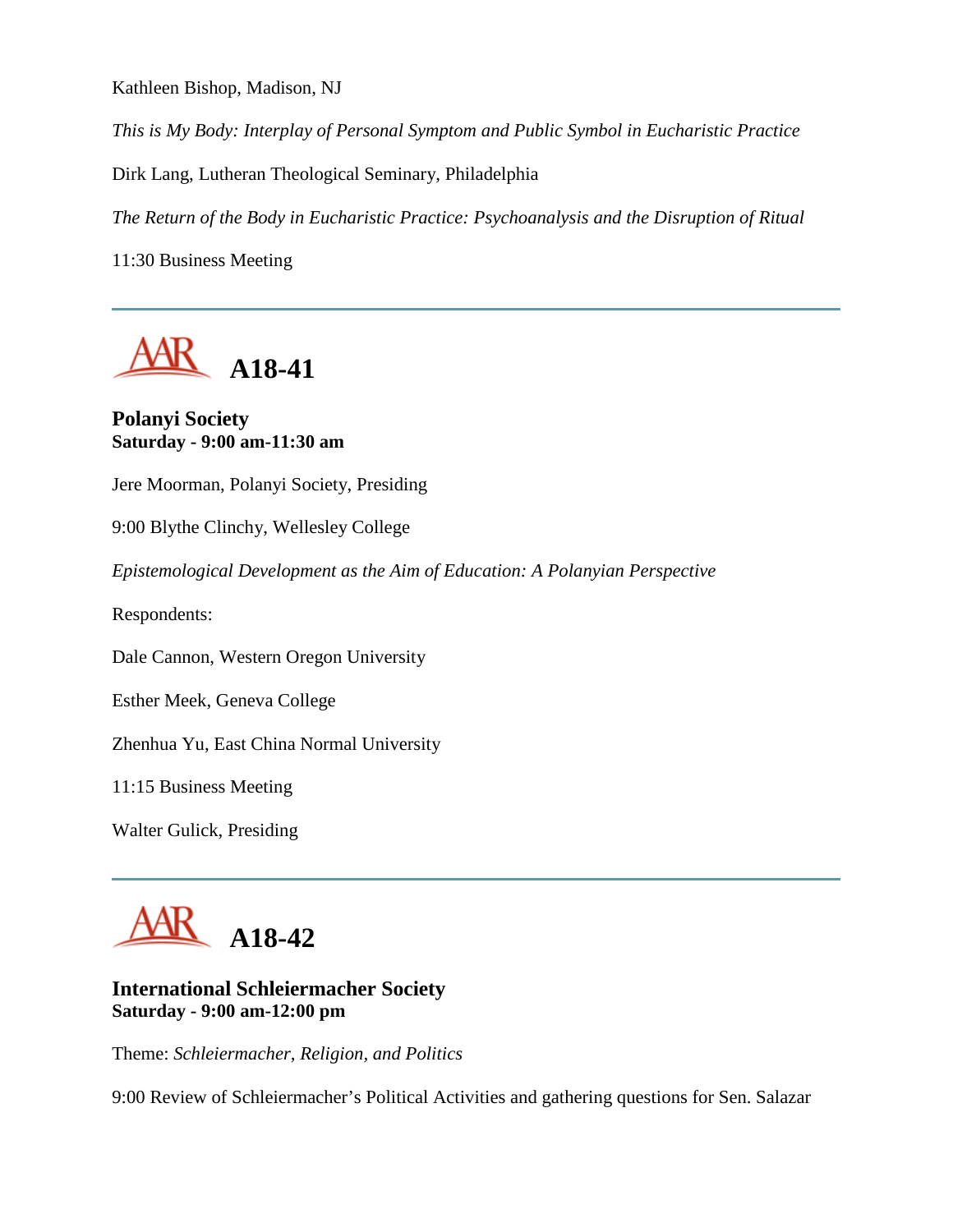9:30 Conversation with Senator Ken Salazar (D-CO) about Religion and Politics with both prearranged questions and questions from the floor

10:00 *Schleiermacher in the Culture Wars* a paper by Theodore Vial, Iliff School of Theology

10:45 – 12:00 Roundtable Discussion *Religion and Politics Today: Can Schleiermacher Help Us Make Sense of What's Going on Today?*

Is Schleiermacher's legacy part of the problem as well as part of the solution to our current political malaise? Was Karl Barth, as one of Schleiermacher's most influential twentieth-century critics, right when noting that Schleiermacher put culture where it did not belong? He brought cultural concerns into the "innermost sanctuary [of] his theology." Did Schleiermacher also bring political concerns into this innermost sanctuary? "Is Schleiermacher's theologically grounded politics an appropriate or a dangerous model for 21st century democracies?" Join in the discussion. You are also invited to write a 500-word essay (maximum length) delineating your position on this topic. Bring copies for distribution.

For additional information and receipt of the papers (after October 1) contact: Cathie Kelsey, [ckelsey@iliff.edu.](mailto:ckelsey@iliff.edu)



## **Society for Buddhist-Christian Studies Saturday - 9:00 am-11:30 am**

Theme: *Religious Self-Fashioning and the Role of Community in Contemporary Buddhist and Christian Practice*

Harry Wells, Humboldt State University, Presiding

9:00-9:25 Kenneth K. Tanaka, Musashino University

*The Individual in Relation to the Sangha in American Buddhism: An Examination of "Individualized Religion"*

9:30-9:55 Joseph A. Bracken, Xavier University

*Dependent Co-Origination and Universal Intersubjectivity*

10:00-10:25 Open Discussion

10:30-10:55 Jonas Barciauskas, Boston College

*The Buddhist-Christian Studies Database: A Web-Searchable Resource*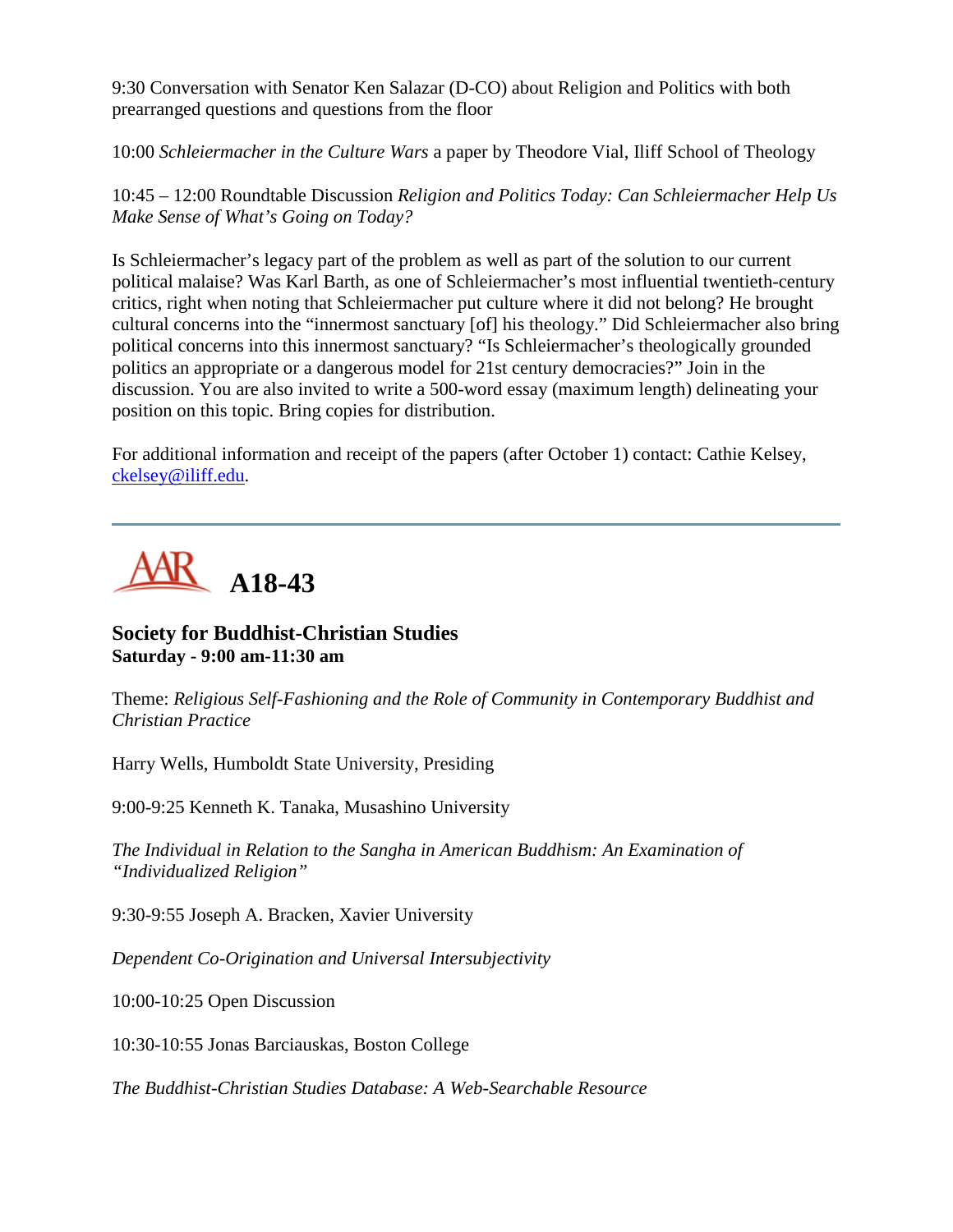

### **Søren Kierkegaard Society Saturday - 9:00 am-11:30 am**

Theme: *Living Christianly: Kierkegaard's Dialectic of Christian Existence*, by Sylvia Walsh (Pennsylvania State University Press, 2005).

Louise Carroll Keeley, Assumption College, Presiding

Panelists:

Lee Barrett, Lancaster Theological Seminary

Andrew Burgess, University of New Mexico

David Gouwens, Texas Christian University

Respondent: Sylvia Walsh, Stetson University

For more information contact Louise Carroll Keeley at Ikeeley@assumption.edu.



## **Society for the Study of Christian Spirituality: Presidential Address and Business Meeting Saturday - 9:00 am-11:30 am**

9:00 Presidential Address: David B. Perrin, St. Paul University

*The Uneasy Relationship Between Christian Spirituality and the Human Sciences: Psychology as a Test Case*

10:30 Business Meeting: Stephanie Paulsell, Harvard University, Presiding

All are welcome. For additional information, please contact Anita Houck at [ahouck@saintmarys.edu.](mailto:ahouck@saintmarys.edu)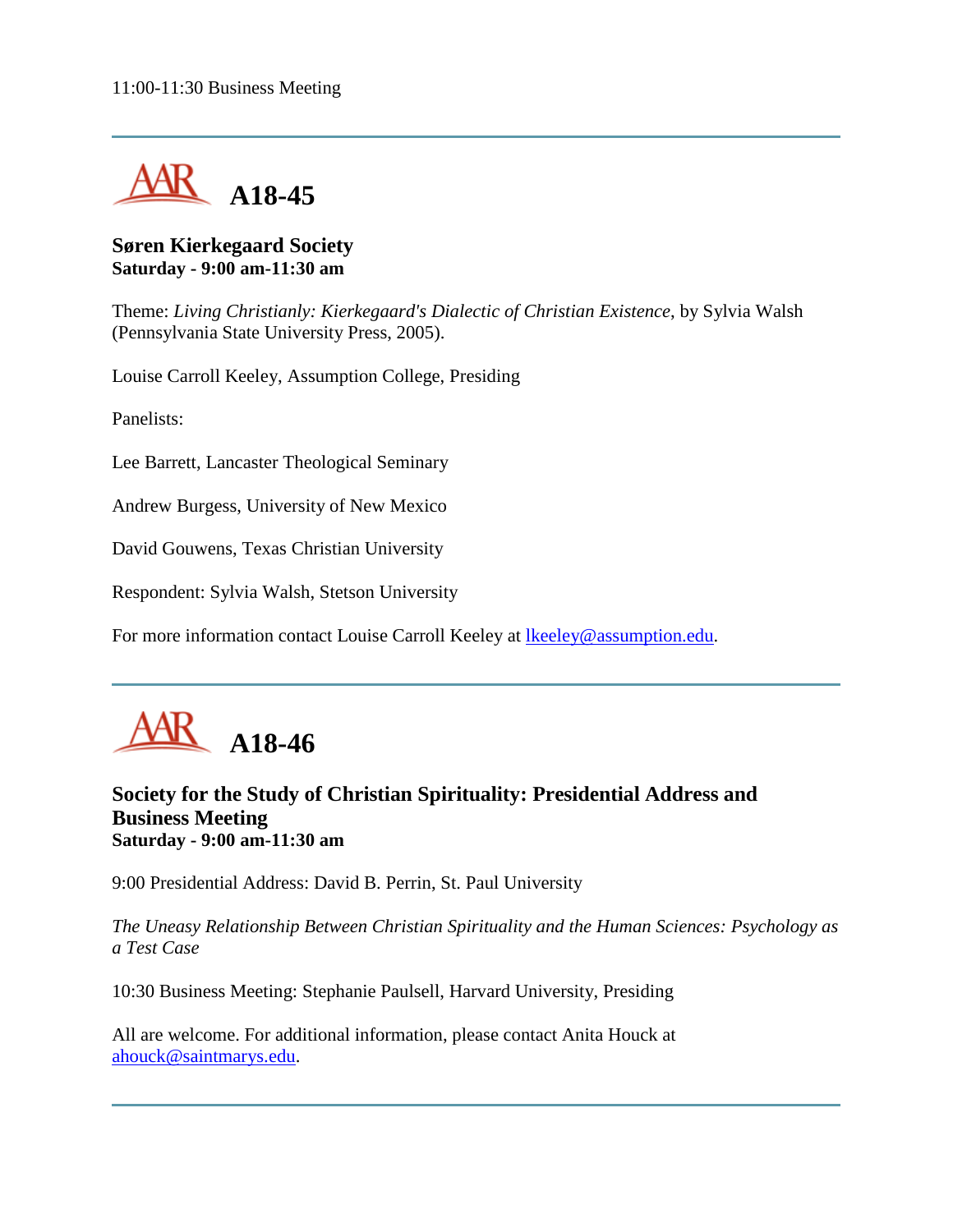

**Saturday - 9:00 am-11:30 am**



## **Tour of "African Voices" Exhibit at the National Museum of Natural History Saturday - 9:30 am-12:00 pm**

Sponsored by the Arts, Literature, and Religion Section, African Religions Group, and Anthropology of Religion Group

Cynthia Hoehler-Fatton, University of Virginia, Presiding

Tour is sold out. See [www.aarweb.org/annualmeet/2006/pbook/highlights.asp#ArtsSeriesandTours](http://www.aarweb.org/Meetings/Annual_Meeting/Past_and_Future_Meetings/2006/highlights.asp#ArtsSeriesandTours) for details.



## **National Museum of the American Indian Tour Saturday - 9:30 am-12:00 pm**

Sponsored by the Native Traditions in the Americas Group

Tour is sold out. See [www.aarweb.org/annualmeet/2006/pbook/highlights.asp#ArtsSeriesandTours](http://www.aarweb.org/Meetings/Annual_Meeting/Past_and_Future_Meetings/2006/highlights.asp#ArtsSeriesandTours) for details.

**A18-34**

**Plenary Address Saturday - 11:45 am-1:00 pm**

Diana L. Eck, Harvard University, Presiding

Theme: *Karen Armstrong -- Religion after September 11*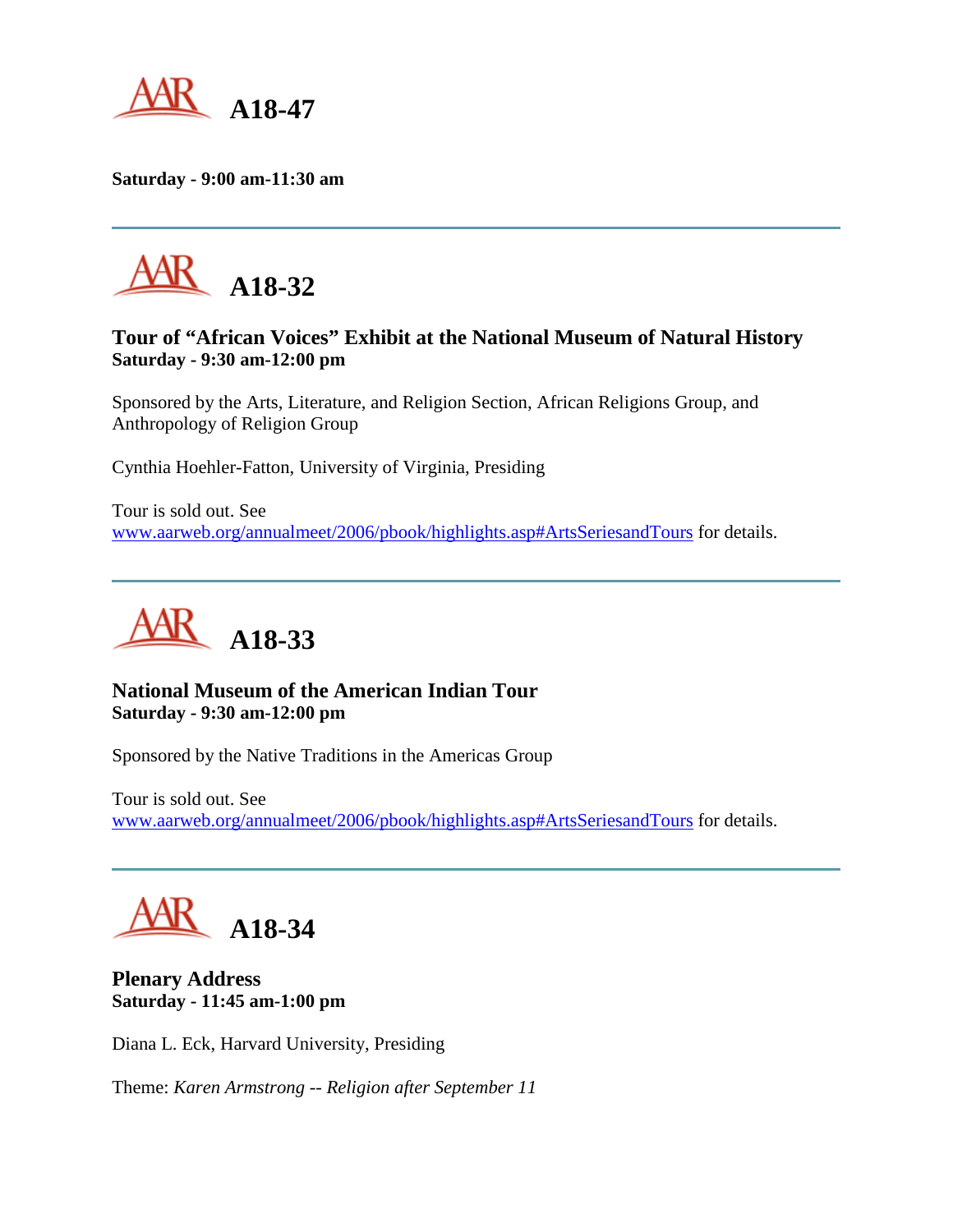Panelists:

Karen Armstrong, Birmingham, UK

See [www.aarweb.org/annualmeet/2006/pbook/highlights.asp#PlenaryandPresidentialAddresses](http://www.aarweb.org/Meetings/Annual_Meeting/Past_and_Future_Meetings/2006/highlights.asp#PlenaryandPresidentialAddresses) for details.



## **Special Topics Forum Saturday - 11:45 am-1:00 pm**

Sponsored by the Graduate Student Committee and American Theological Library Association

Kimberly Bresler, Princeton Theological Seminary, Presiding

Theme: *ATLA Career Alternatives Luncheon for Doctoral Students in Religion and Theology*

Panelists:

James McDonald, Bread for the World

James P. Wind, Alban Institute

Lucinda Huffaker, Wabash Center

Separate registration is required. See www.aarweb.org/students for more information.



**North American Paul Tillich Society Annual Business Meeting Saturday - 11:45 am-12:45 pm**

**A18-44**

**North American Association for the Study of Religion: Business Meeting Saturday - 11:45 am-12:45 pm**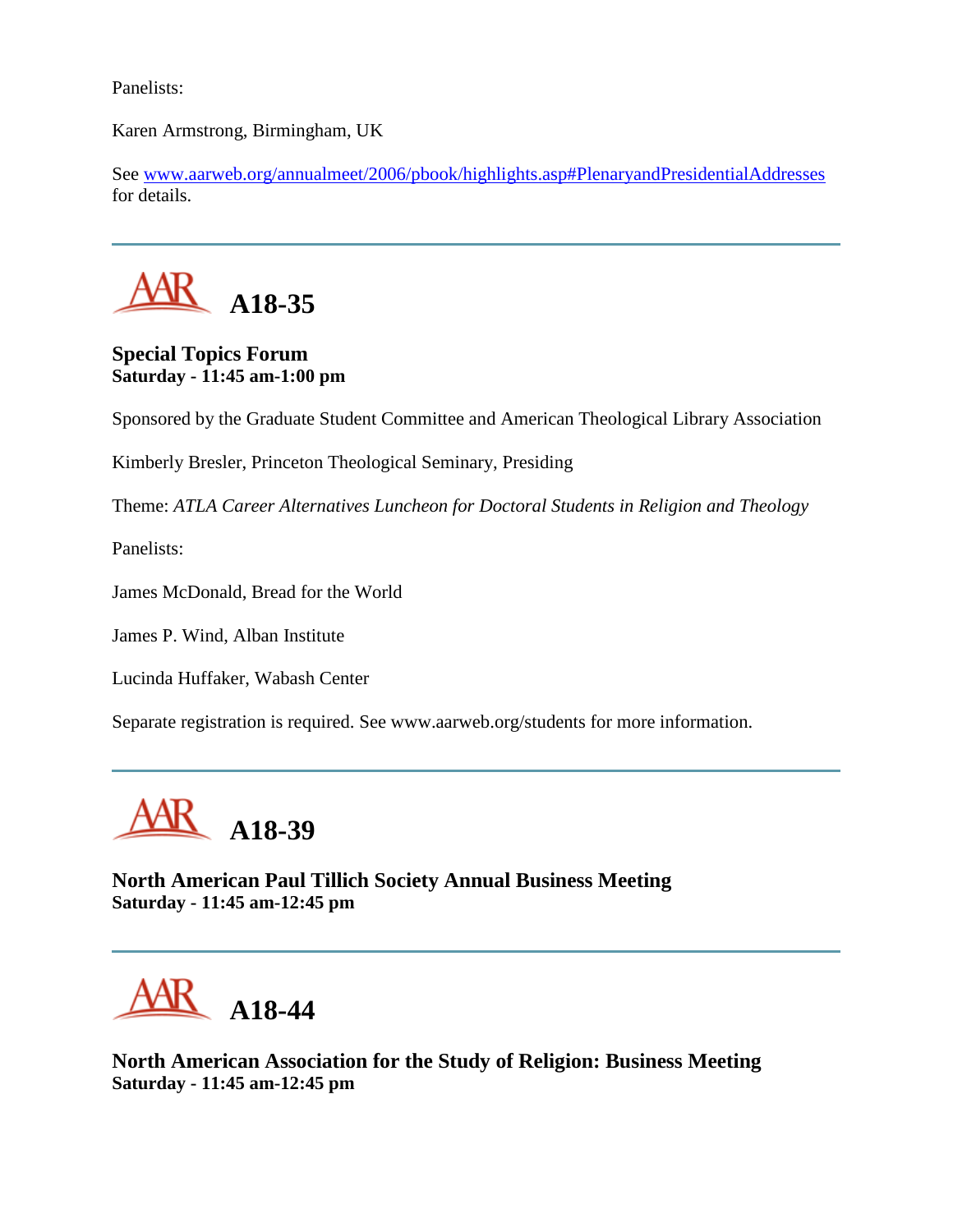

#### **Special Topics Forum Saturday - 1:00 pm-3:30 pm**

Diana L. Eck, Harvard University, Presiding

Theme: *Roundtable Discussion on HIV/AIDS in Africa with Dr. Pauline Muchina, UNAIDS Senior Women and AIDS Advocacy Officer*

Pauline Muchina, UNAIDS

Panelists:

James R. Cochrane, University of Cape Town

Musa Dube, University of Botswana

Elias Kifon Bongmba, Rice University

Margaret Farley, Yale University



## **Special Topics Forum Saturday - 1:00 pm-3:30 pm**

Sponsored by the Public Understanding of Religion Committee

Colleen McDannell, University of Utah, Presiding

Theme: *Reporting on Religion from the Nation's Capital*

Panelists:

Kimberly Lawton, *Religion & Ethics*, *NewsWeekly*

Larry Witham, Washington, DC

Alan Cooperman, *Washington Post*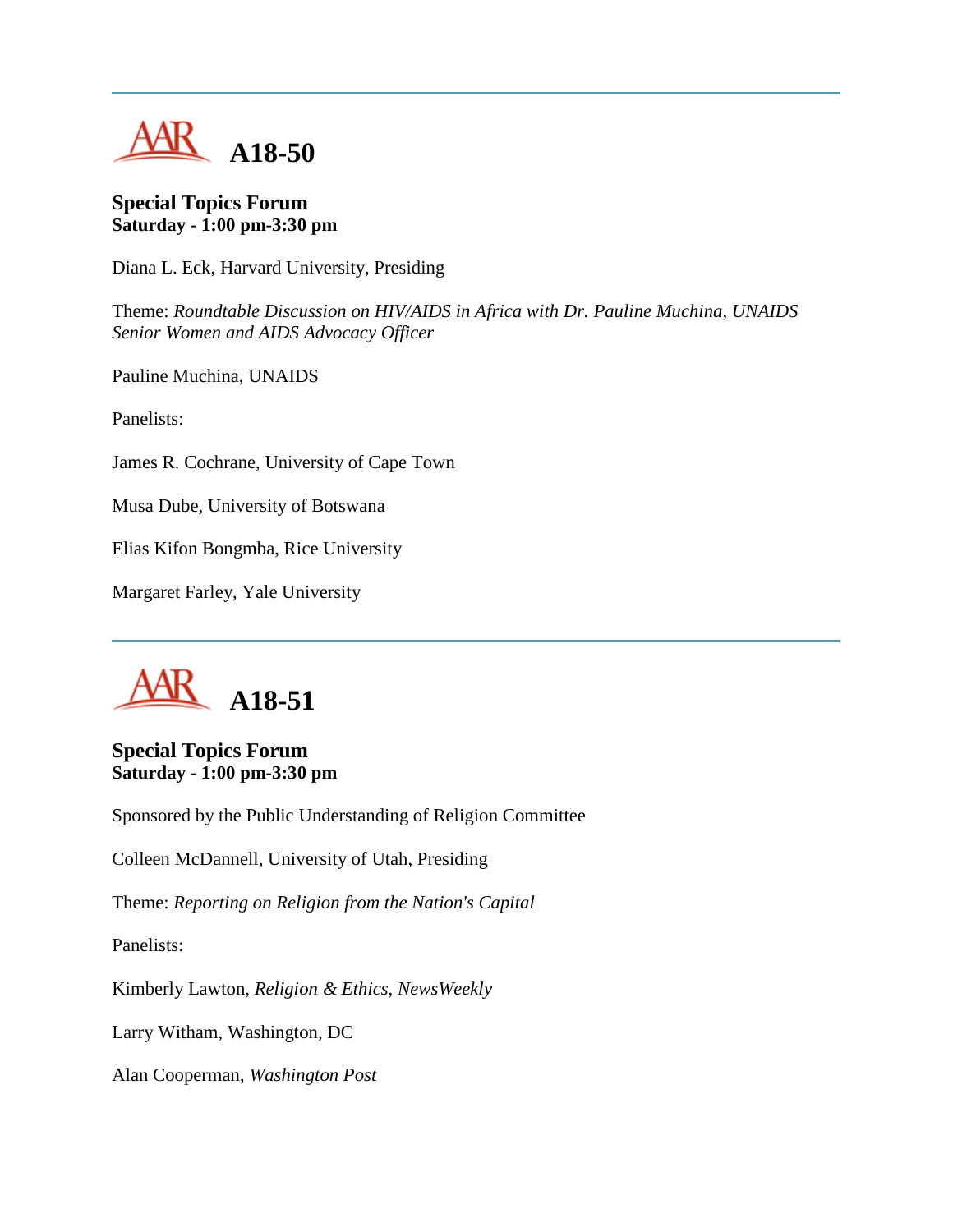Stewart M. Hoover, University of Colorado, Boulder

See [www.aarweb.org/annualmeet/2006/pbook/highlights.asp#SpecialTopicsForums](http://www.aarweb.org/Meetings/Annual_Meeting/Past_and_Future_Meetings/2006/highlights.asp#SpecialTopicsForums) for details.



# **Academic Teaching and the Study of Religion Section and Ritual Studies Group Saturday - 1:00 pm-3:30 pm**

Nikki Bado-Fralick, Iowa State University, Presiding

Theme: *Teaching Ritual: What We Learn*

Panelists:

Catherine Bell, Santa Clara University

Ann Grodzins Gold, Syracuse University

David Pinault, Santa Clara University

Richard Schechner, New York University

Business Meeting:

Donna Lynne Seamone, Acadia University, Presiding



# **Arts, Literature, and Religion Section and Religion in South Asia Section Saturday - 1:00 pm-3:30 pm**

Rachel Fell McDermott, Barnard College, Presiding

Theme: *Popular Devotional Art in Modern India*

Kathryn Hansen, University of Texas *"Mythologicals" and Devotion: Betab's* Mahabharata *in the Parsi Theatre*

Karline McLain, Bucknell University *Radiating a Spiritual Force: Indian Comic Books as Devotional Art*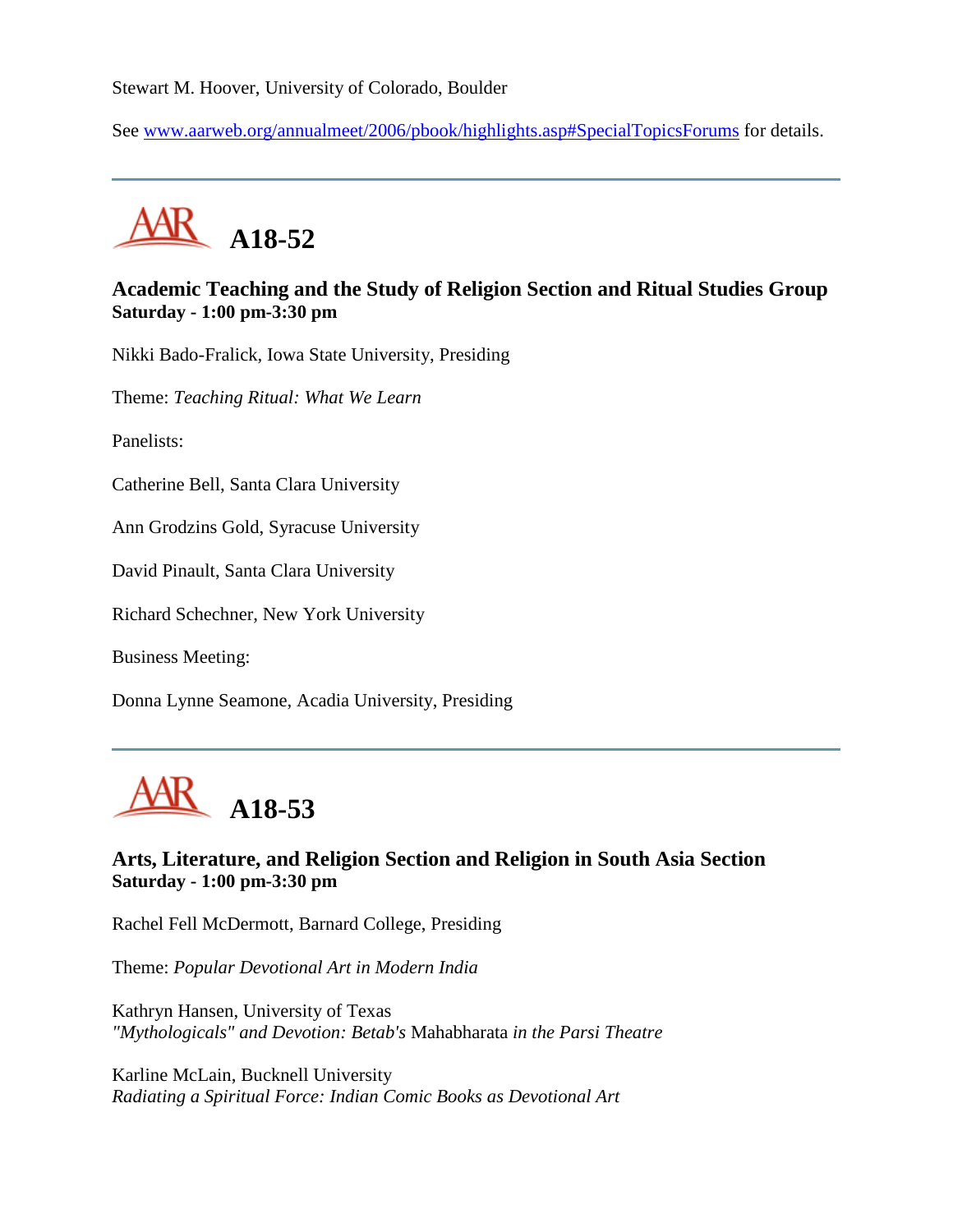Susan Prill, Hamilton College *Representing Namdev in Punjabi Poster Art*

Richard H. Davis, Bard College *Temple in a Frame*

Natalie Marsh, Ohio State University *Digital Deities, Online Puja, and Virtual Pilgrimage: An Ongian Reading*

Responding:

Stephen Inglis, Canadian Museum of Civilization



# **Ethics Section and Childhood Studies and Religion Consultation Saturday - 1:00 pm-3:30 pm**

Marcia Bunge, Valparaiso University, Presiding

Theme: *Children's Rights and Responsibilities: Interfaith Perspectives*

Don S. Browning, University of Chicago *Should the UN Convention on the Rights of the Child Be Ratified and Why?*

Mary M. Doyle Roche, College of the Holy Cross, Worcester, MA *Children's Rights and the Common Good in Catholic Social Teaching*

Zayn Kassam, Pomona College *Muslim Children: Problematics and Prospects in Light of the UN Convention on the Rights of the Child*

John Wall, Rutgers University *Human Rights in Light of Children: A Christian Childist Perspective*

Responding:

Robert F. Drinan, S.J., Georgetown University

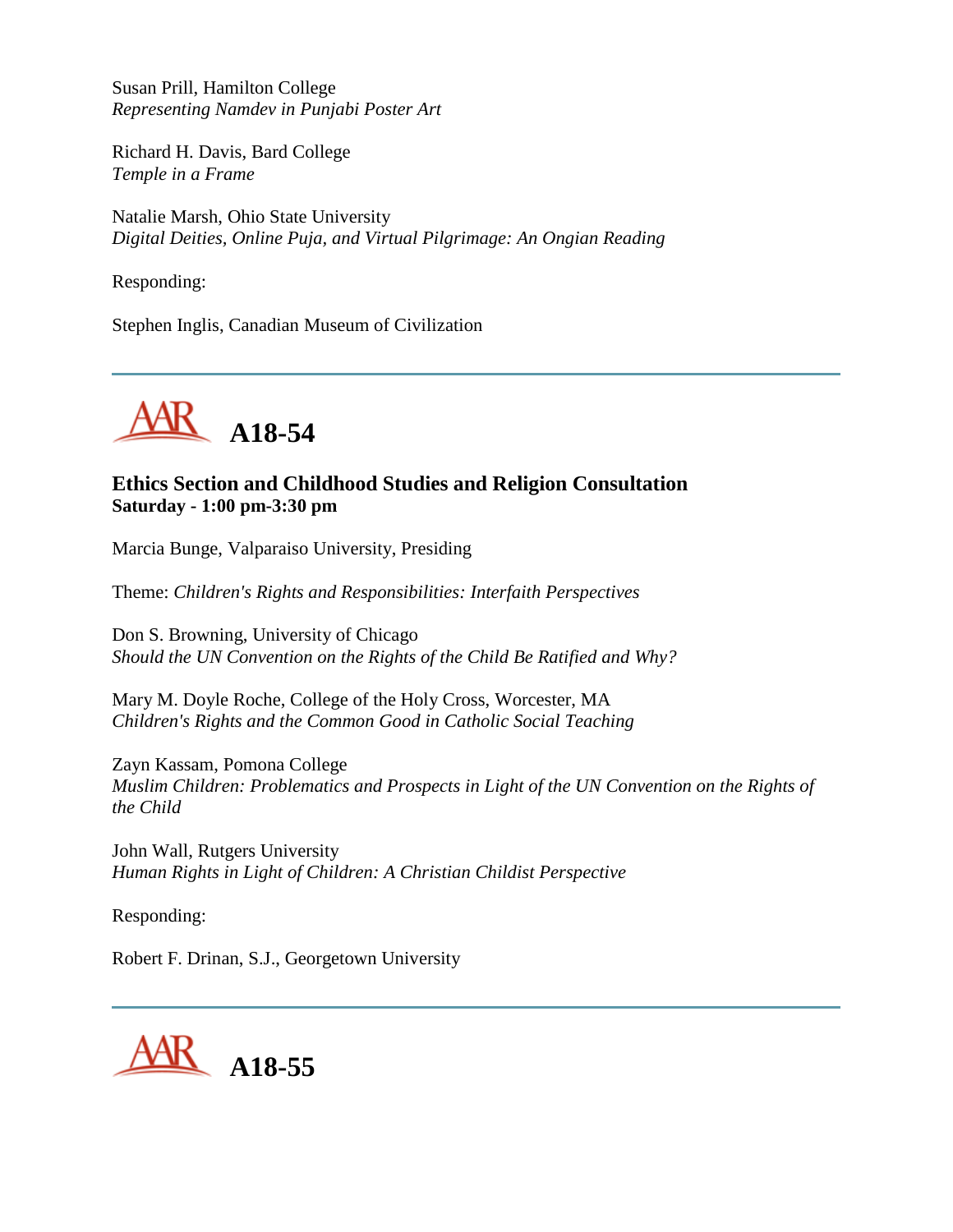# **Study of Islam Section Saturday - 1:00 pm-3:30 pm**

Valerie Hoffman, University of Illinois, Urbana-Champaign, Presiding

Theme: *Patterns of Religious Authority and Reform among African Muslims*

Scott Reese, Northern Arizona University *Debating the Equality of Souls: Social Status, Religious Authority, and Sufi Hagiography in Italian Colonial Somalia*

Ruediger Seesemann, Northwestern University *Between Tradition and Reform: The Hadhrami Model of Islamic Learning and Religious Authority in Contemporary Kenya*

Ousman Kobo, Gettysburg College *Western Educated Muslim Elites and the Development of Ahl al-Sunna Reform Movements in Ghana and Burkina Faso, 1960-1990*

Zakyi Ibrahim, University of Winnipeg *Some Sociological Aspects of Dan Fodio's Nineteenth-Century Reforms*

Shobana Shankar, Lafayette College *Popular Revival as Political Reform: The Northern Nigerian Ideal of Islam in a Corrupt Society*

Responding:

Ebrahim Moosa, Duke University



**Theology and Religious Reflection Section Saturday - 1:00 pm-3:30 pm**

Susan Abraham, St. Bonaventure University, Presiding

Theme: *Empire and the Other*

Thomas Bohache, Episcopal Divinity School *Empire Meets Eros: A Queer (De)Construction*

Namsoon Kang, Texas Christian University *Empire(s), Religious Fundamentalism, and Religious Construction of Gender*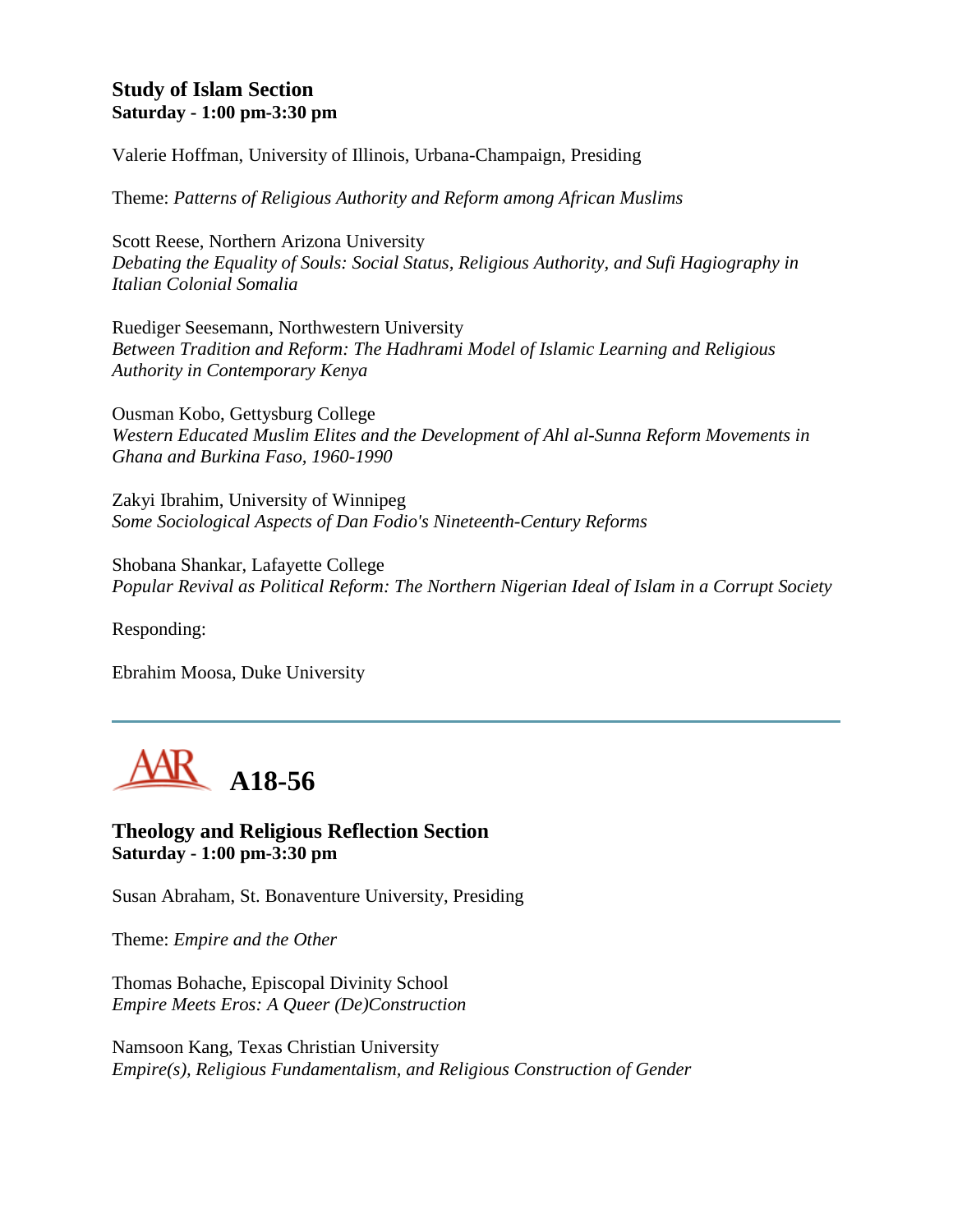Jan Pranger, Concordia College, Moorhead *Kraemer vs. Kraemer: Empire and the Construction of Religious "Others" in the Dutch Theological Tradition*

Margaret D. Kamitsuka, Oberlin College

*Foucault and Empire: A Poststructuralist Model for Doing Feminist Theology in a Postcolonial Age*



# **Women and Religion Section Saturday - 1:00 pm-3:30 pm**

Letty M. Russell, Yale University, Presiding

Theme: *Hagar, Sarah, and Their Children: Jewish, Christian, and Muslim Women in Dialogue*

Panelists:

Judith R. Baskin, University of Oregon

Francine Cardman, Weston Jesuit Theological School

Amina Wadud, Virginia Commonwealth University

Emilie M. Townes, Yale University

Responding:

Phyllis Trible, Wake Forest University



# **Asian North American Religion, Culture, and Society Group Saturday - 1:00 pm-3:30 pm**

Anne Joh, Phillips Theological Seminary, Presiding

Theme: *Asian/Asian American Women Negotiating Power and Authority*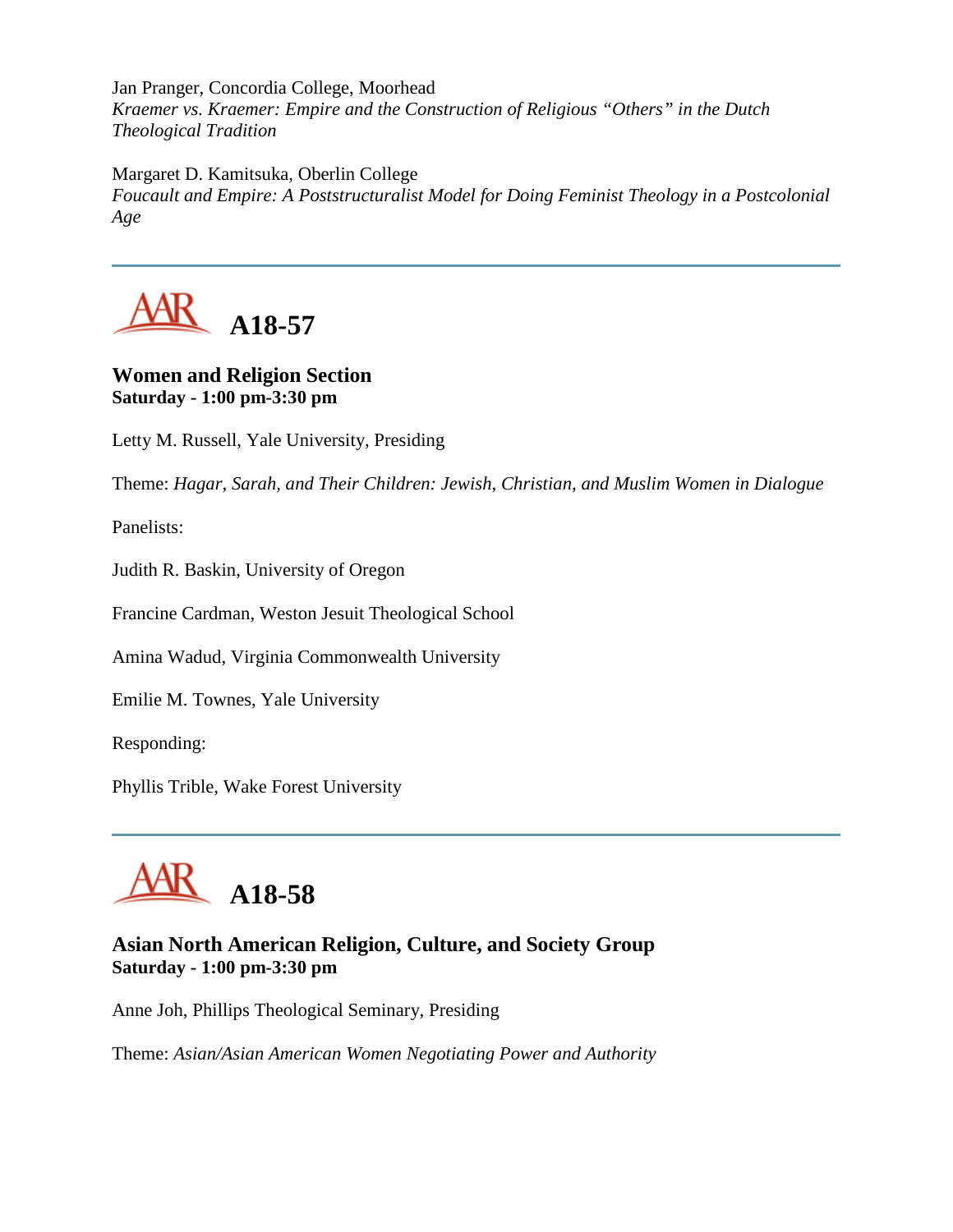Min-Ah Cho, Emory University *Religion beneath Mother Tongues: Religious Practice and the Act of Writing in Theresa Hak Kyung Cha's* Dictee

Nikky Singh, Colby College *Feticide in the Punjab and Fetus Imagery in Sikhism*

Karen Yonemoto, University of Southern California *Progressive Politics, Conservative Practices: Re-thinking Gender in Asian American Church*

K. Christine Pae, Union Theological Seminary, New York *Gender as an Analytical Tool of "Sin and Redemption": Women, Religious Fundamentalism, and Homosexuality in the Asian Pacific American Community*

Responding:

Jung Ha Kim, Georgia State University



# **Augustine and Augustinianisms Group Saturday - 1:00 pm-3:30 pm**

Robert P. Kennedy, St. Francis Xavier University and Kim Paffenroth, Iona College, Presiding

Theme: *Augustine and Biography/Augustine and the Holy Spirit*

Felix B. Asiedu, Middlebury College *In the Company of Augustine: The Postmodern Self and the Unauthorized Life of a Saint*

Jane E. Merdinger, Greenbelt, MD *A Critique of O'Donnell's* Augustine *(2005) and Lancel's* Saint Augustine *(2002)*

Dennis W. Jowers, Faith Seminary *The Unction of Christ with the Holy Spirit as a Difficulty for Augustine's Pneumatology*

Aage Rydstrom-Poulsen, University of Greenland *Augustine's Pneumatological Theology of Grace*

Business Meeting:

Kim Paffenroth, Iona College, Presiding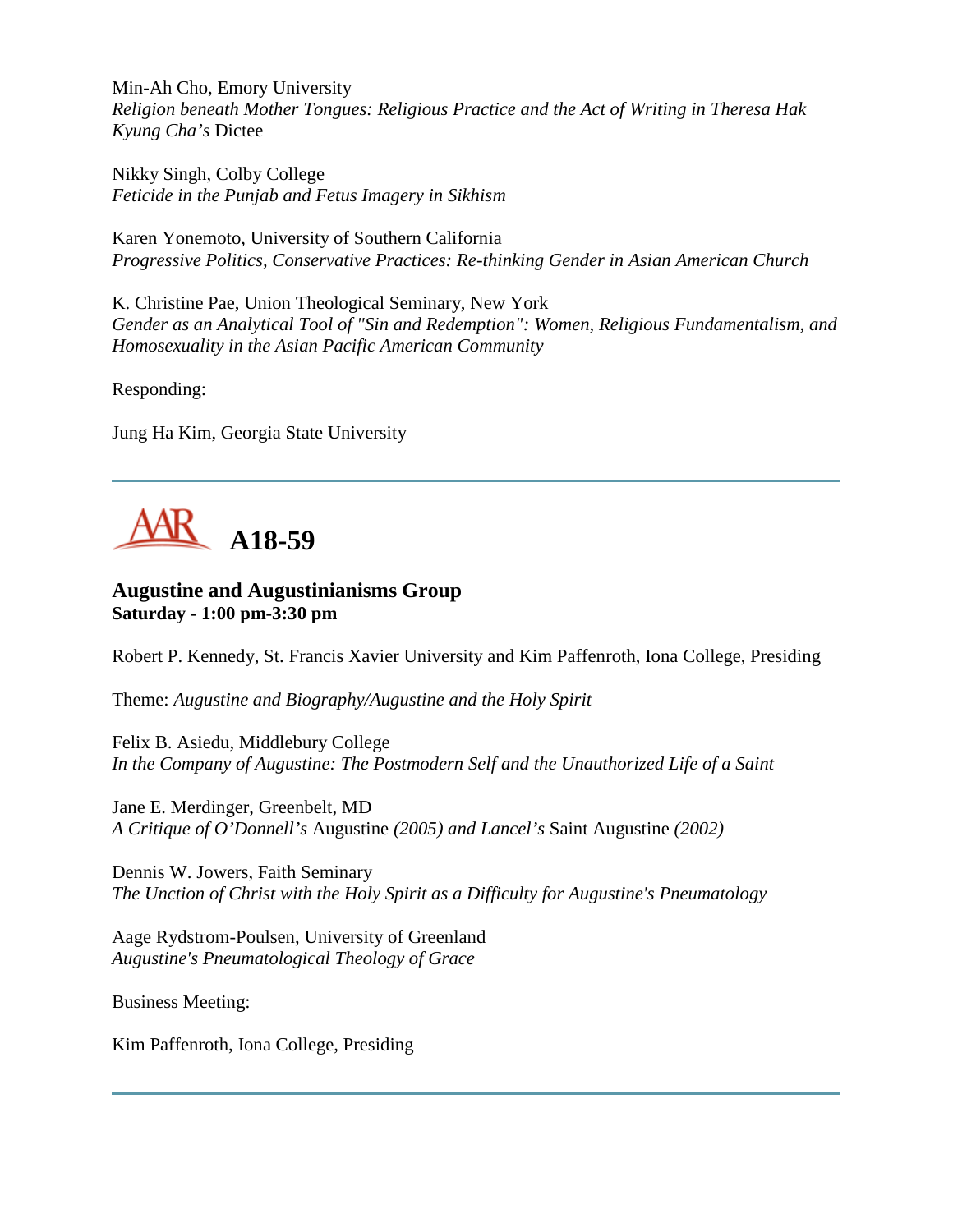

#### **Black Theology Group Saturday - 1:00 pm-3:30 pm**

Alton B. Pollard, Emory University, Presiding

Theme: *Looking for the Way Forward: Black Church Studies and the African Diaspora*

Panelists:

Cecil Cone, African Methodist Episcopal Church

Emmanuel Lartey, Emory University

Jawanza Clark, Emory University

Stephanie Y. Mitchem, University of South Carolina

Marcus Harvey, Emory University

Juan Floyd-Thomas, Texas Christian University

Carol B. Duncan, Wilfrid Laurier University

Business Meeting:

Stacey Floyd-Thomas, Texas Christian University, Presiding Stephen G. Ray, Lutheran Theological Seminary, Philadelphia, Presiding



# **Bonhoeffer: Theology and Social Analysis Group Saturday - 1:00 pm-3:30 pm**

Christiane Tietz, University of Tuebingen, Presiding

Theme: *Bonhoeffer* Ethics*: A New Edition*

Nancy Berlinger, The Hastings Center *Bonhoeffer's Conscience Clauses:* Ethics *and the Ethics of Refusal*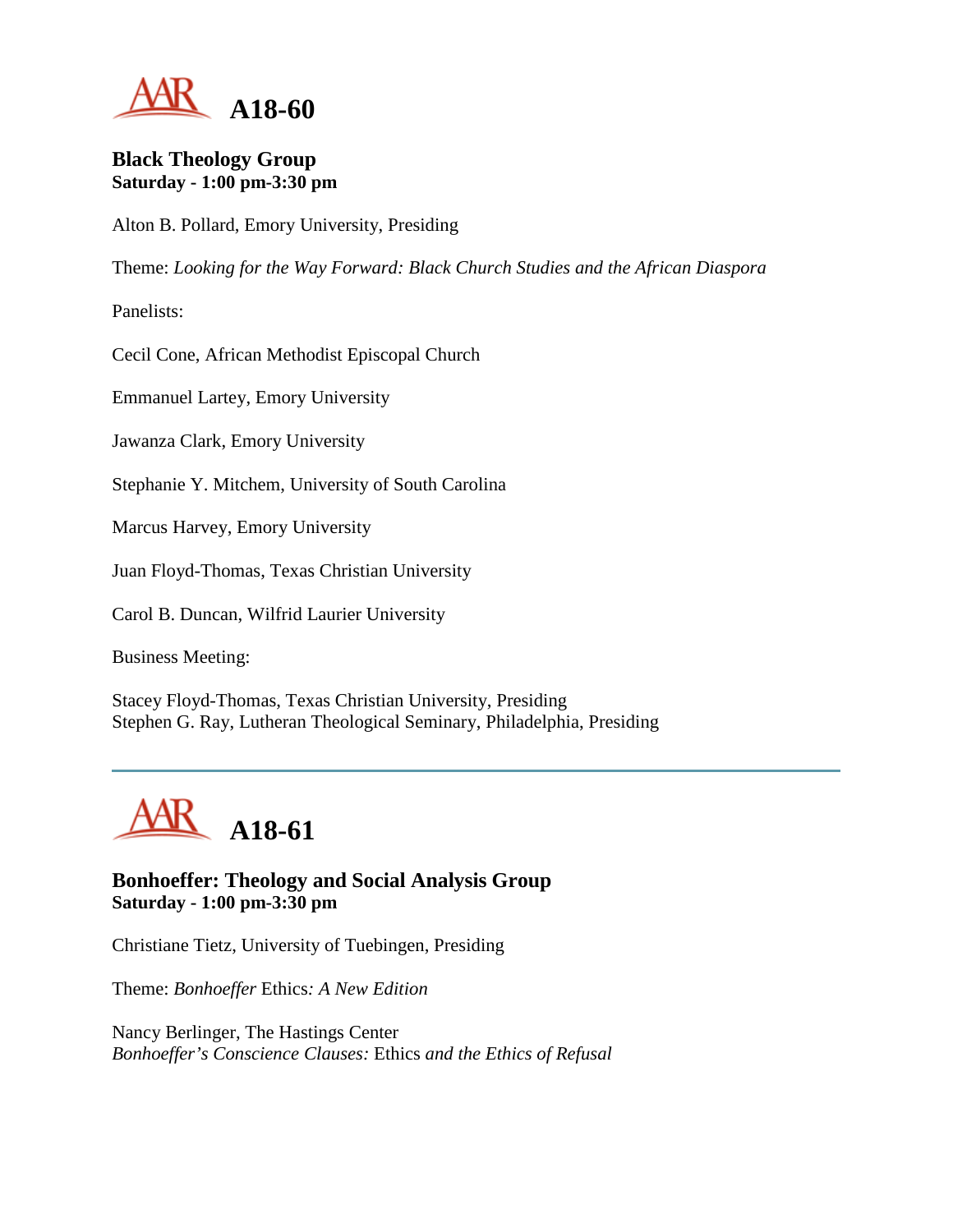Christine Schliesser, Fuller Theological Seminary and Tuebingen University *"Nobody Can Altogether Escape Responsibility" – Bonhoeffer's Call for a Responsible Life in His* Ethics

Ralf Wuestenberg, Freie Universität, Berlin *Promoting a Genuine Dialogue between Religion and Politics: Bonhoeffer's Ethical Distinction between the "Ultimate and the Penultimate Things"*

LeRoy Walters, Georgetown University

*Dietrich Bonhoeffer's Critique of Nazi "Euthanasia" as Reflected in His* Ethics*, Two Letters, and a Sermon*



# **Buddhist Critical-Constructive Reflection Group Saturday - 1:00 pm-3:30 pm**

#### **New Program Unit**

Judith Simmer-Brown, Naropa University, Presiding

Theme: *Buddhist Critical-Constructive Reflection: Theoretical Concerns and Practical Applications*

John J. Makransky, Boston College *Academic Buddhist Studies as a Resource for Buddhist Communities: Problematics and Possibilities*

James Mark Shields, Bucknell University *Vexing Weber: Critical Buddhist Scholarship as a Vocation*

Sallie B. King, James Madison University *An Engaged Buddhist Response to John Rawls'* The Law of Peoples

Dennis Hirota, Ryukoku University *Toward a Pure Land Buddhist Conception of Truth: Shinran's* Jinen Honi *in Comparison with Heidegger's* Essence of Truth

Business Meeting:

Roger Jackson, Carleton College, Presiding John J. Makransky, Boston College, Presiding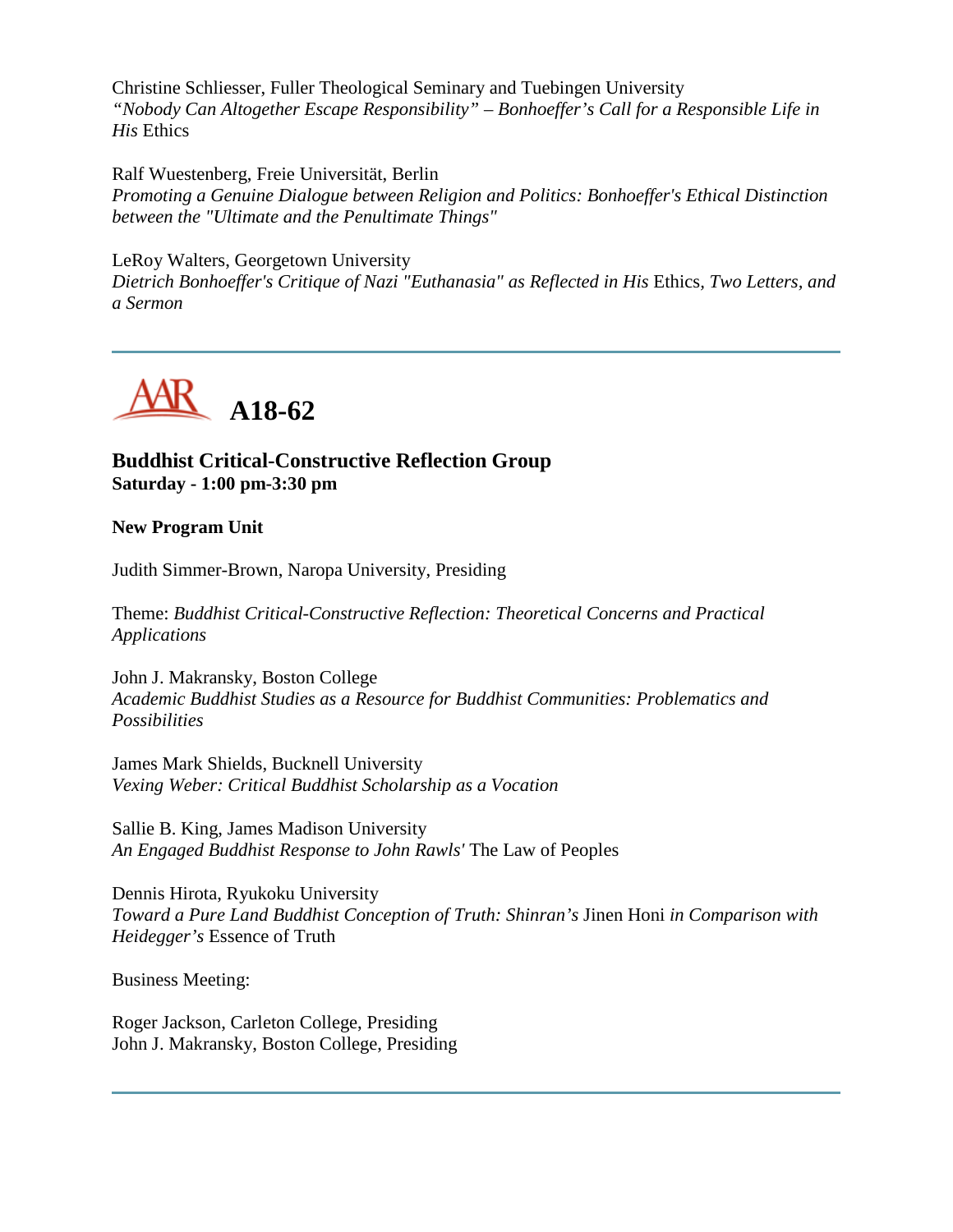

#### **Comparative Religious Ethics Group Saturday - 1:00 pm-3:30 pm**

#### **New Program Unit**

William A. Barbieri, Catholic University of America, Presiding

Theme: *Authority, Justice, and Compassion in Comparative Perspective*

Elizabeth Bucar, University of Chicago *Beyond Bully Pulpits: The Persuasiveness of Clerical Authority*

Betsy Perabo, Western Illinois University *The Fatwa and the Epistle: Genres of Consultation and Advice-Giving in Christianity and Islam*

Erin Cline, University of Oregon *Comparing Senses of Justice: Kongzi, Rawls, and the Nature of Comparative Ethics*

Amod Lele, Harvard University *The Role of External Goods in Benevolence and Compassion: Applying Śāntideva's Thought to the Work of Martha Nussbaum*

Responding:

Mark Allen Berkson, Hamline University

Business Meeting:

Aaron D. Stalnaker, Indiana University, Bloomington, Presiding



#### **Critical Theory and Discourses on Religion Group Saturday - 1:00 pm-3:30 pm**

Donald S. Lopez, University of Michigan, Presiding

Theme: *Religion through the Senses*

Kerry Martin Skora, Hiram College *Embraced by Being: Abhinavagupta's Recovery of the Sense of Touch*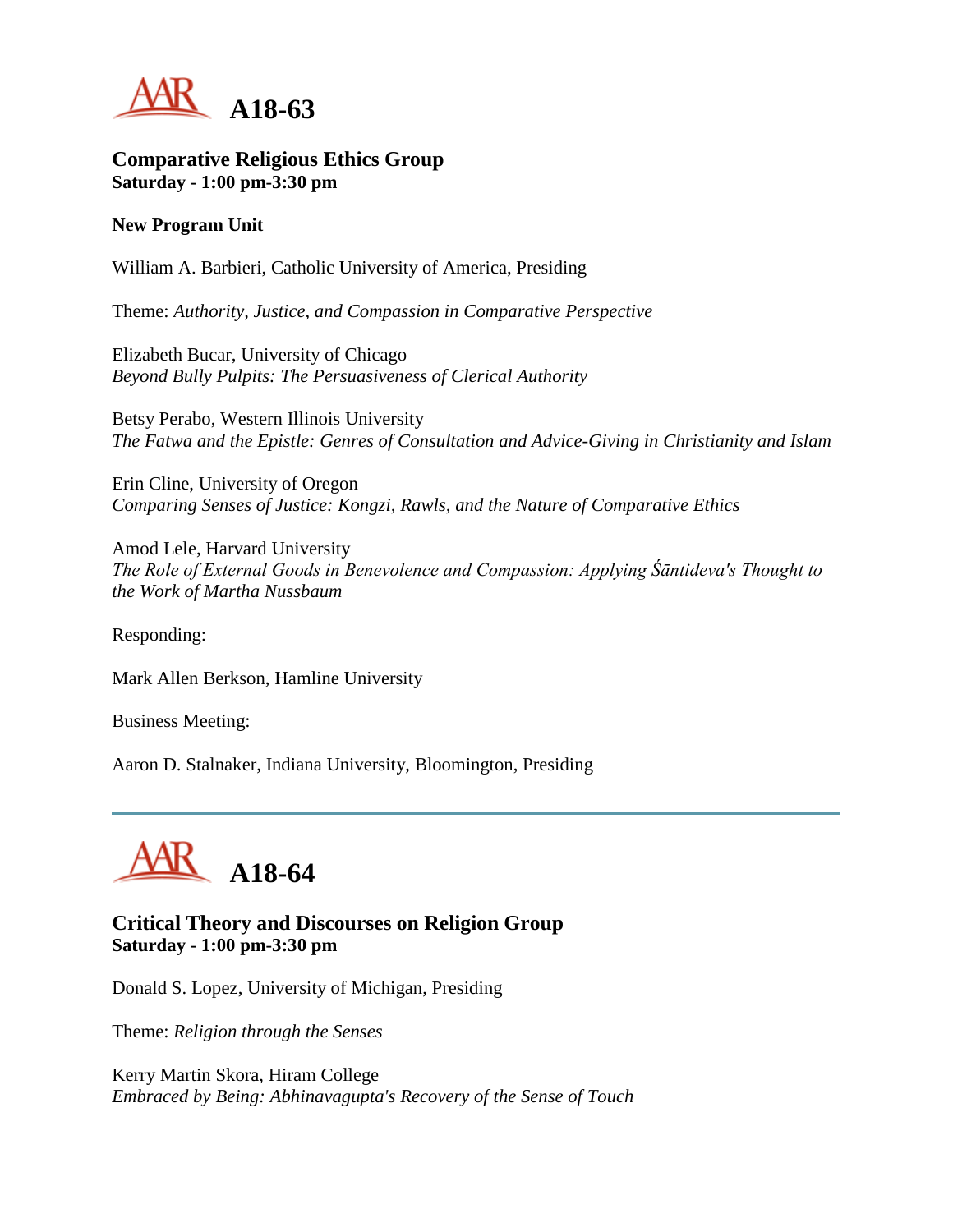Holly Gayley, Harvard University *Soteriology of the Senses in Tibetan Buddhism*

Susan Ashbrook Harvey, Brown University *Why the Smells Matter: Ancient Christianity and the Olfactory Imagination*

Responding:

Pamela Klassen, University of Toronto

Business Meeting:

Steven Engler, Mount Royal College and Pontifícia Universidade Católica de São Paulo, Presiding



**Ecclesiological Investigations Group Saturday - 1:00 pm-3:30 pm**

**New Program Unit**

Michael A. Fahey, Boston College, Presiding

Theme: The Nature and Mission of the Church*: Ecclesial Reality and Ecumenical Horizons for the Twenty-First Century*

Paul Collins, University of Chichester The Nature and Mission of the Church *Communion: God, Creation, and Church*

Peter De Mey, Catholic University of Leuven *How to Express the Link between the Church and the Holy Trinity in a Common Ecumenical Discourse? An Analysis of Recent Ecumenical Documents on the Nature of the Church*

Risto Saarinen, University of Helsinki *Called to be the One Church? The Unity Statements of the WCC and Their Reception in the Document "The Nature and Mission of the Church"*

Wolfgang Vondey, Regent University *Pentecostal Perspectives on* The Nature and Mission of the Church

Korinna Zamfir, Babes-Bolyai University *Is There a Future for the Catholic-Protestant Ecclesiological Dialogue? The Non-reception and a Challenge for Ecumenical Dialogue*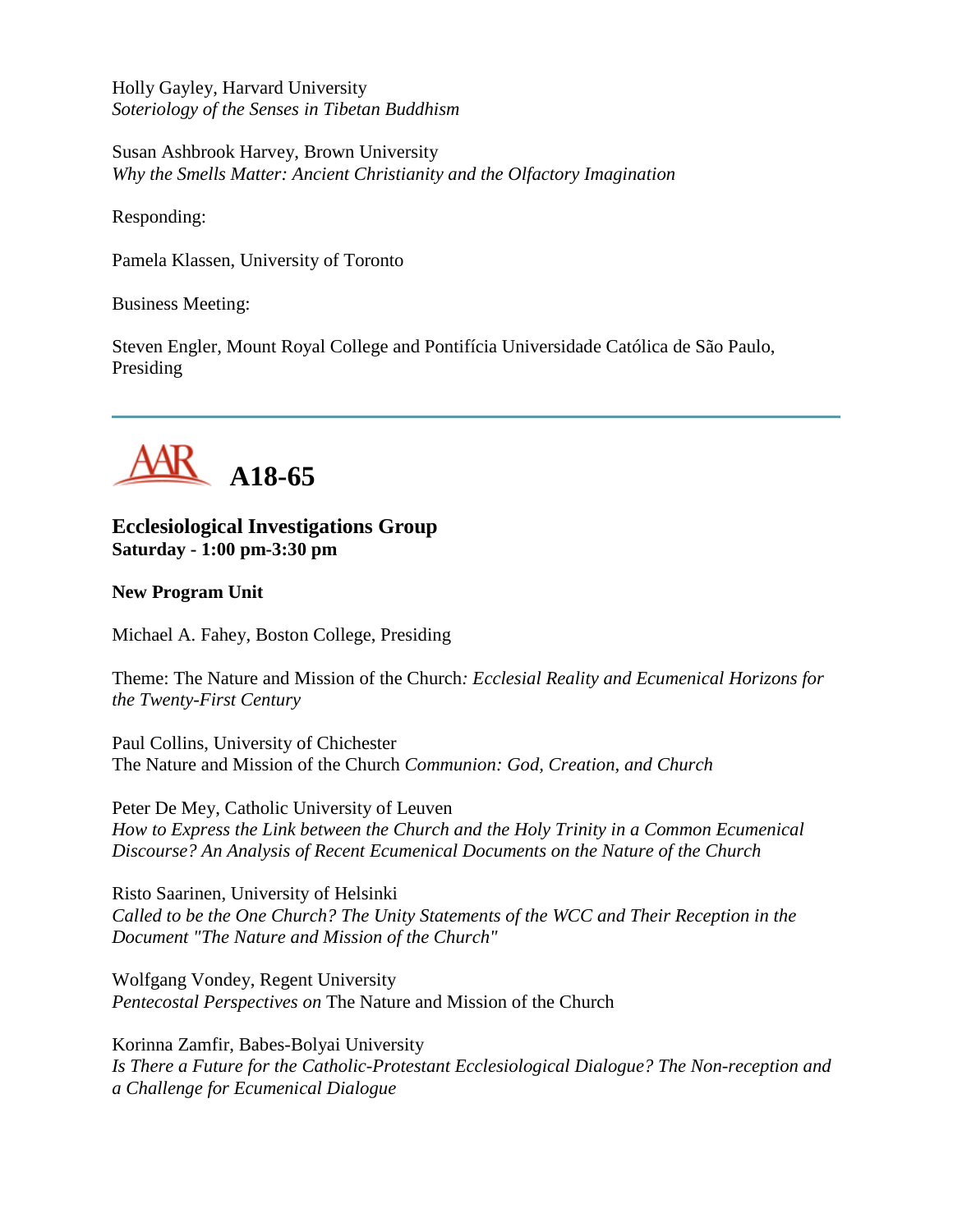Bradford E. Hinze, Fordham University *Are Councils and Synods Decision Making? A Roman Catholic Conundrum in Ecumenical Perspective*

Panelists:

Fr K. M. George, Orthodox Seminary, India



## **Indigenous Religious Traditions Group Saturday - 1:00 pm-3:30 pm**

Jacob K. Olupona, University of California, Davis, Presiding

Theme: *Indigenous Religion and Modernity*

Michael Zogry, University of Kansas, Lawrence *"I Hope We Can Civilize Them before They Hurt Themselves": Assessing the Legacy of Vine Deloria, Jr.*

Dennis Kelley, University of Missouri, Columbia *Ancient Traditions, Modern Constructions: Innovation, Continuity, and Spirituality on the Pow Wow Trail*

Inez van der Spek, Dominican Centre for Theology and Society, Nijmegen *Old Photos, New Connections: Mirroring Western and African Religion*

Responding:

Philip P. Arnold, Syracuse University



# **Kierkegaard, Religion, and Culture Group Saturday - 1:00 pm-3:30 pm**

Marilyn Piety, Drexel University, Presiding

Theme: *Kierkegaard and the Spiritual Life*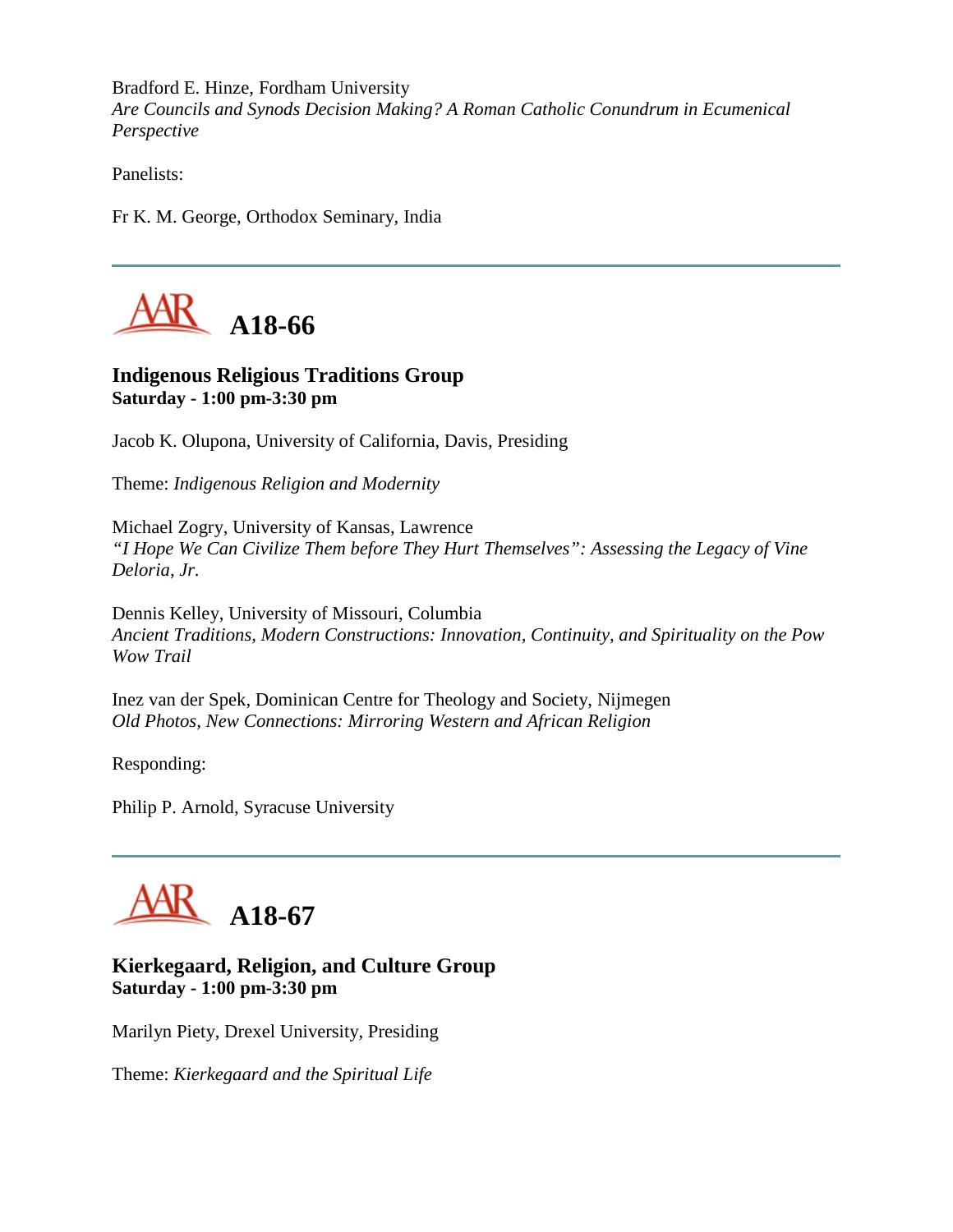Paul Carron, Baylor University *Is Hope Located in Future Possibility or in Dying to the Self? Towards a Kierkegaardian Conception of Spiritual Therapy*

Olli-Pekka Vainio, University of Helsinki *Kierkegaard's Eucharistic Spirituality*

Joseph Ballan, Syracuse University *The Beatitude of Defeat: Anfechtung, Humility, and Prayer in* Four Upbuilding Discourses *(1844)*

Stephen N. Dunning, University of Pennsylvania *Education's Pious Fraud: Kierkegaard's Pedagogy*

Responding:

Brian C. Barlow, Brenau University

Business Meeting:

Marilyn Piety, Drexel University, Presiding



#### **Men's Studies in Religion Group Saturday - 1:00 pm-3:30 pm**

David James Livingston, Mercyhurst College, Presiding

Theme: *Issues in Men's Studies in Religion*

Greg Ellis, Moravian Theological Seminary *Theology for Non Elite Males*

Ellen M. Ross, Swarthmore College *Men As Peacemakers: Courage and the Practice of Nonviolence*

Andre Musskopf, Sao Leopoldo, Brazil *Ungraceful God: Masculinity and the Images of God in Popular Culture in Brazil*

Responding:

Mark Justad, Vanderbilt University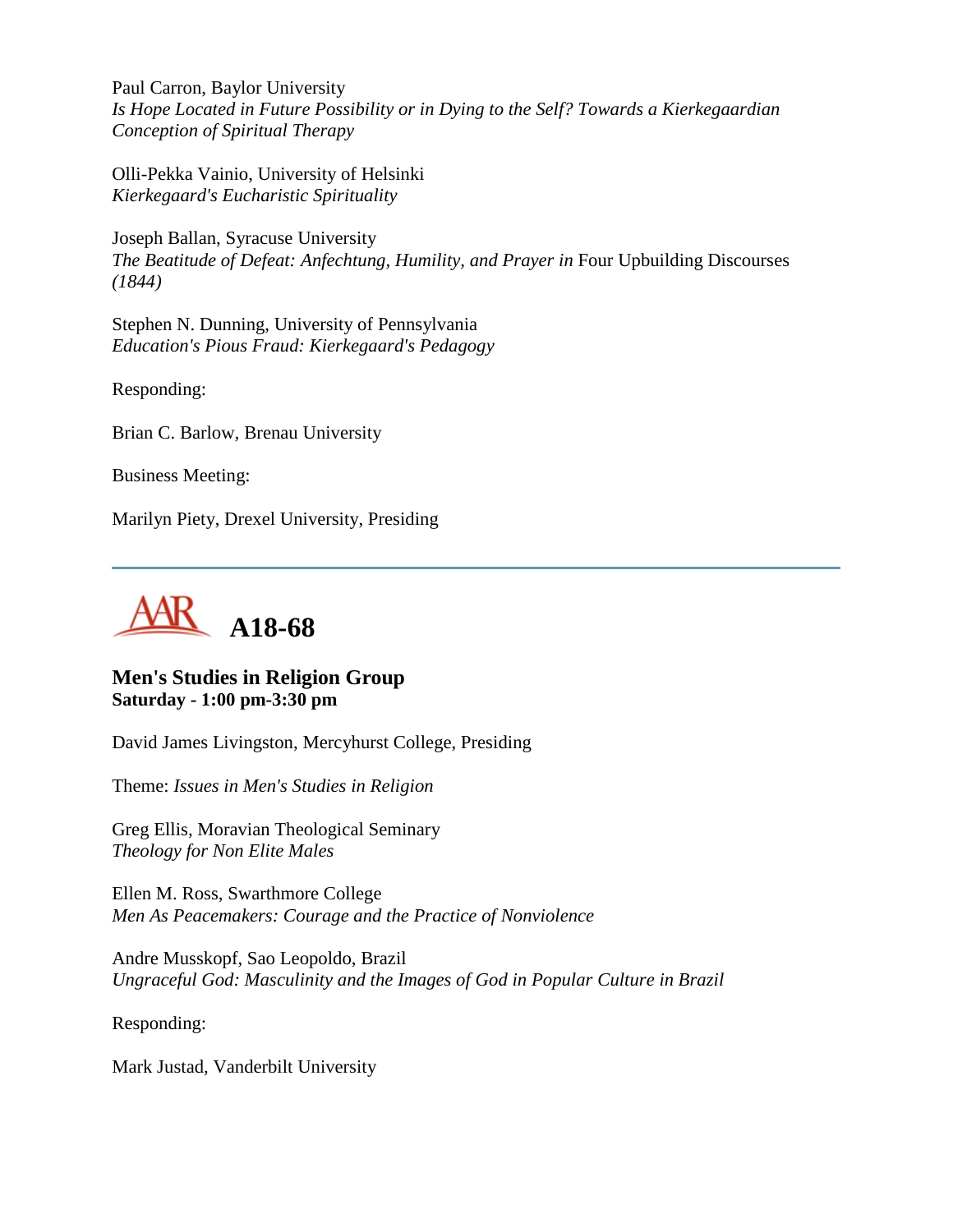Business Meeting:

David James Livingston, Mercyhurst College, Presiding Mark Justad, Vanderbilt University, Presiding

**A18-69**

**Mysticism Group Saturday - 1:00 pm-3:30 pm**

June McDaniel, College of Charleston, Presiding

Theme: *Mystical Asceticism and Extreme Experience*

Michelle Voss Roberts, Rhodes College *"The Body Gains Its Share": The Asceticism of Mechthild of Magdeburg*

Lise Vail, Montclair State University *Shiva's Pain Protocol in Basava's Vacana Poetry*

Charlotte Radler, Loyola Marymount University *Astonishing Pain: Mystical Suffering in Christina Mirabilis*

Megan Summers, University of Georgia *Pain and Pleasure: Body Modification and Spiritual Experience*

Business Meeting:

Neil Douglas-Klotz, Edinburgh Institute for Advanced Learning, Presiding



# **Pragmatism and Empiricism in American Religious Thought Group Saturday - 1:00 pm-3:30 pm**

M. Gail Hamner, Syracuse University, Presiding

Theme: *Methodological and Theoretical Issues*

Alva Anderson, Wofford College *Eight Is Not Enough: A Pragmatic Response to Daniel Pals' Theories*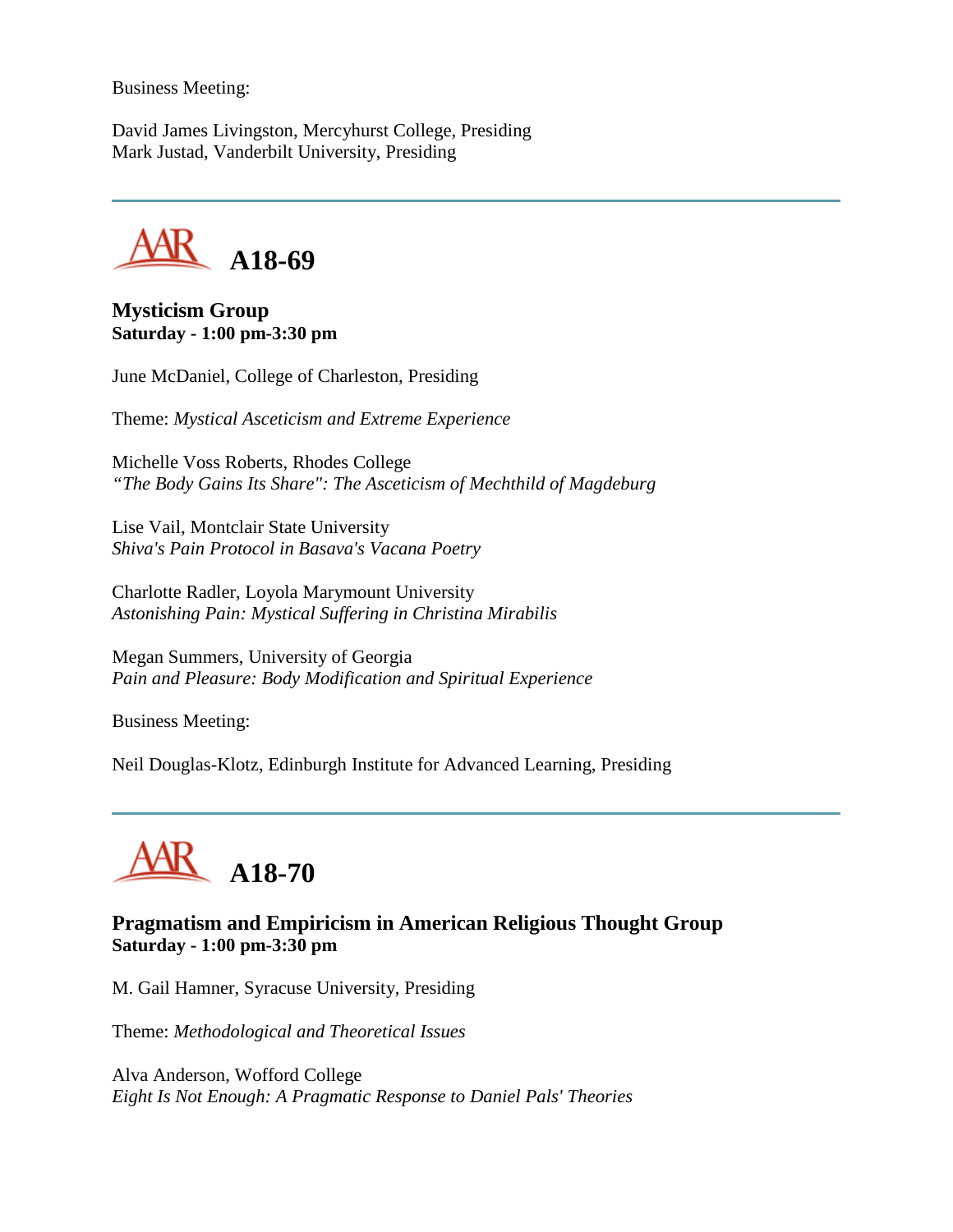Stephen Bush, Princeton University *Religious Experience after the Phenomenology of Religion: The Semantics of Religious Experience Reports*

Jason Springs, Princeton University *Re-reading Foucault on Power: Fraser, Brandom, and Rorty on the Politics of Self-creation*

Responding:

Wayne Proudfoot, Columbia University



# **Signifying (on) Scriptures Group Saturday - 1:00 pm-3:30 pm**

Setting the Agenda: Vincent L. Wimbush, Claremont Graduate University

Leif Vaage, Emmanuel College, Presiding

Theme: *Scriptures and Race, Roundtable Discussion 1*

Panelists:

Angela Bauer-Levesque, Episcopal Divinity School

Elom Dovlo, University of Ghana, Legon

Charles Hallisey, University of Wisconsin, Madison

Sylvester Johnson, Florida Agricultural and Mechanical University

Shawn Kelley, Daemen College

Tat-siong Benny Liew, Pacific School of Religion

Gay Byron, Colgate Rochester Crozer Divinity School

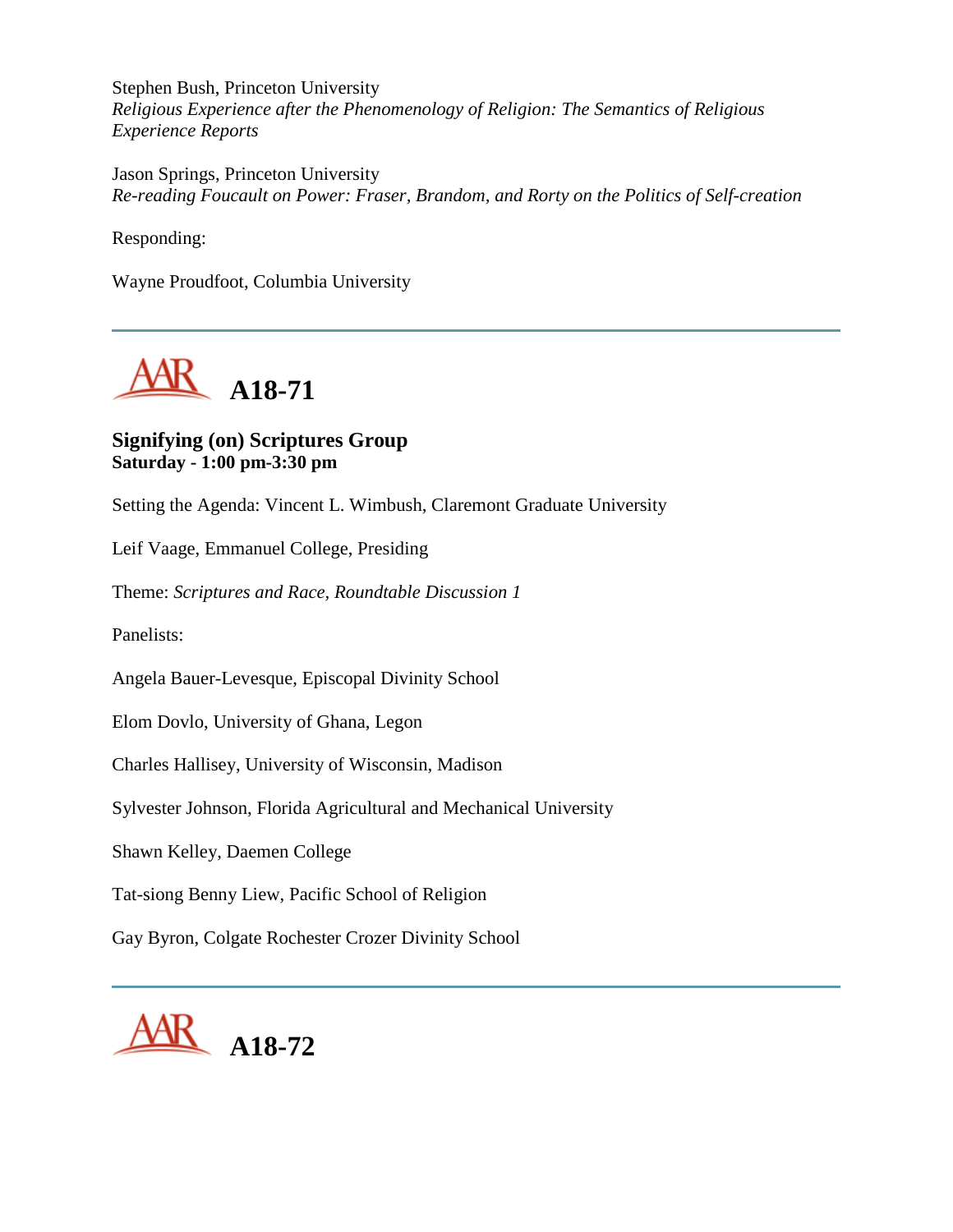## **Theology and Continental Philosophy Group Saturday - 1:00 pm-3:30 pm**

Tyler T. Roberts, Grinnell College, Presiding

Theme: *New Directions in Theology and Continental Philosophy*

Torin Alexander, Rice University *A Certeauvian Analysis of African American Religion*

Christopher C. Brittain, Atlantic School of Theology *Belief and Practice in Talal Asad's "De-privatization" of Religion*

Matthew Hagele, Florida State University *Jean-Luc Nancy and the Lineage of Spinoza*

Responding:

Eric Boynton, Allegheny College



**Wesleyan Studies Group Saturday - 1:00 pm-3:30 pm**

Sarah Heaner Lancaster, Methodist Theological School in Ohio, Presiding

Theme: *Challenges to the Church*

Douglas Cullum, Roberts Wesleyan College *Fanatical Women: The Struggle toward Public Ministry in the Early Free Methodist Church*

Joseph T. Reiff, Emory and Henry College *A Conference in Cultural Captivity: White Mississippi Methodists and the 1963 "Born of Conviction" Statement*

Darryl Stephens, Emory University *"We, the People...": The US Cultural Commitments of the United Methodist Social Principles as a Challenge to Global Connection*

Business Meeting:

K. Steve McCormick, Nazarene Theological Seminary, Presiding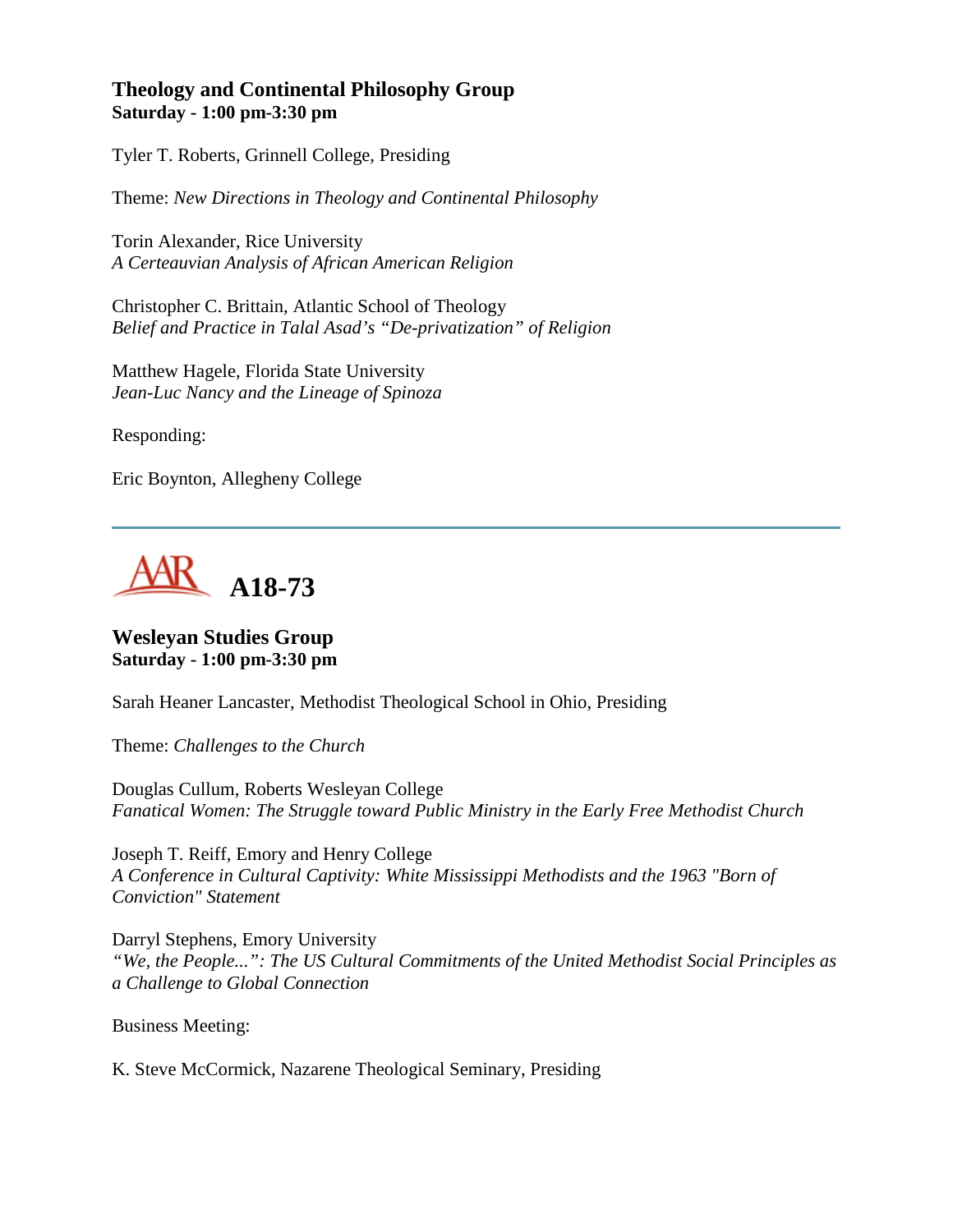

## **Religions in Chinese and Indian Cultures: A Comparative Perspective Seminar Saturday - 1:00 pm-3:30 pm**

#### **New Program Unit**

Tao Jiang, Rutgers University, Presiding

Theme: *The Buddhist Transformation of Chinese Conceptions of Freedom and Salvation*

Parimal G. Patil, Harvard University *Genres of Buddhist Salvation in Classical India*

Michael Puett, Harvard University *Freedom and Salvation in Early China*

Robert Campany, Indiana University, Bloomington *Buddhist Impact on Chinese Conceptions of Freedom and Salvation?*

Business Meeting:

Tao Jiang, Rutgers University, Presiding



# **Contemporary Pagan Studies Consultation Saturday - 1:00 pm-3:30 pm**

Wendy Griffin, California State University, Long Beach, Presiding

Theme: *Pagan Communities: Innovations, Internal Negotiations, and Growth*

Jason Winslade, DePaul University *Alchemical Rhythm: Sacred Dynamic Fire and the Politics of Drumming*

Murph Pizza, University of Wisconsin, Milwaukee *The Fourfold Goddess and the Undying God: Anatomies of Minnesotan Bootstrap Witchcraft Traditions*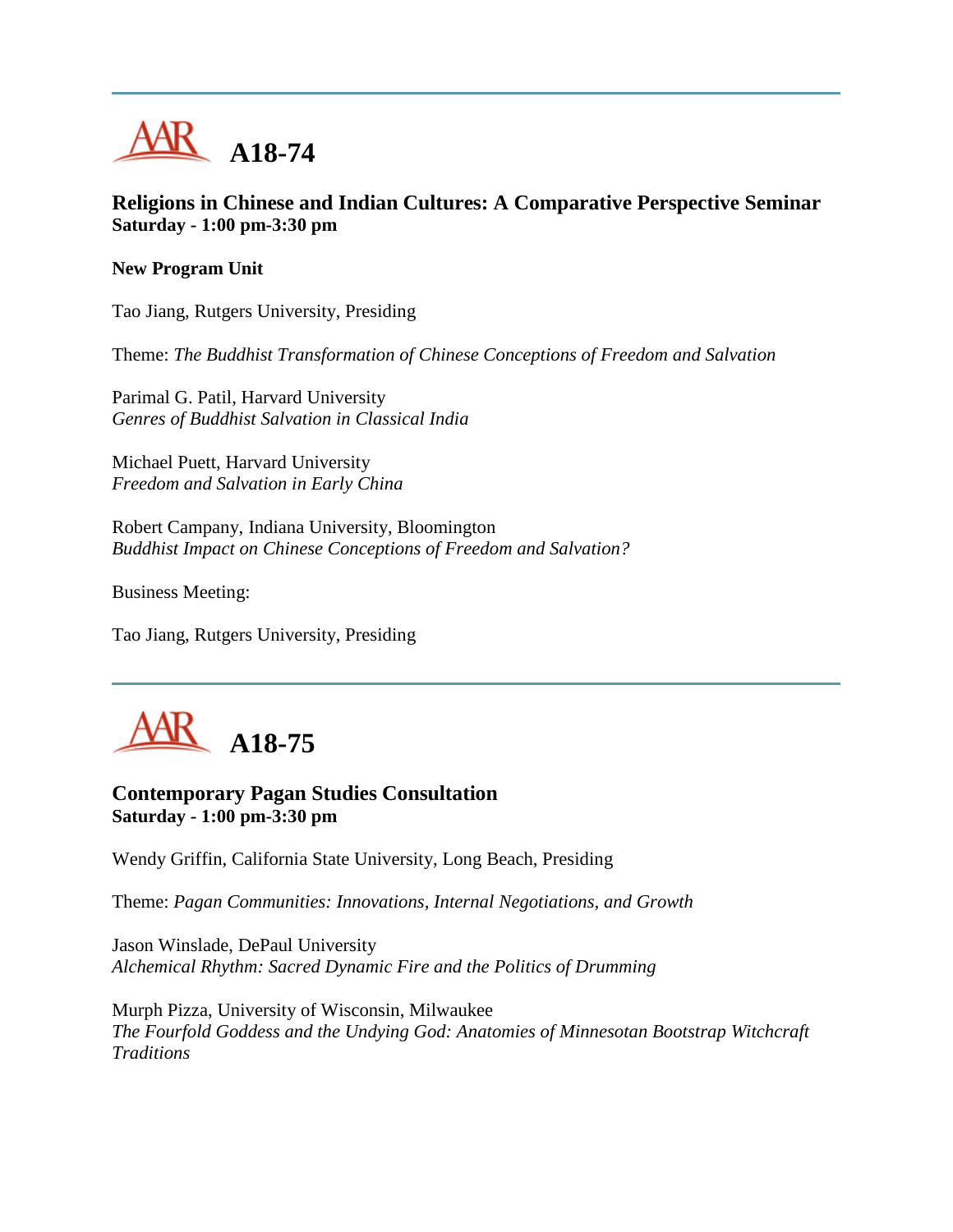Laura Wildman-Hanlon, Cherry Hill Seminary *Children of Converts: Generational Retention in the Neo-Pagan New Religious Movement*

James Roger Lewis, University of Wisconsin, Stevens Point *The Pagan Explosion*

Business Meeting:

Wendy Griffin, California State University, Long Beach, Presiding Michael York, London, United Kingdom, Presiding



# **Coptic Christianity Consultation Saturday - 1:00 pm-3:30 pm**

#### **New Program Unit**

Sidney Griffith, Catholic University of America, Presiding

Theme: *Coptic Monasticism through the Ages*

Tim Vivian, California State University, Bakersfield *"A Man Holy and Perfect": The Holy Man as Didaskalos (Teacher) and Mathetes (Disciple and Pupil) in the* Life of Paisios/Bishoy*, Attributed to John Kolobos*

Chrysi Kotsifou, American University, Cairo *Encounters with Monks: Coptic Monastic Hospitality Networks*

Bernadette McNary-Zak, Rhodes College *"The Soul Is Like a Ship": Sailing Imagery in Early Egyptian Monastic Literature*

Janet A. Timbie, Catholic University of America Then Am I Not Obliged*: Shenoute of Atripe Writes to a Women's Monastery to Persuade and Discipline*

Lois Farag, Luther Seminary *Beyond Their Gender: Coptic Female Monasticism in the Twentieth Century*

Nelly Van Doorn-Harder, Valparaiso University *Patriarchs Kyrillos VI and Shenouda III: Architects of Contemporary Coptic Monasticism*

Responding: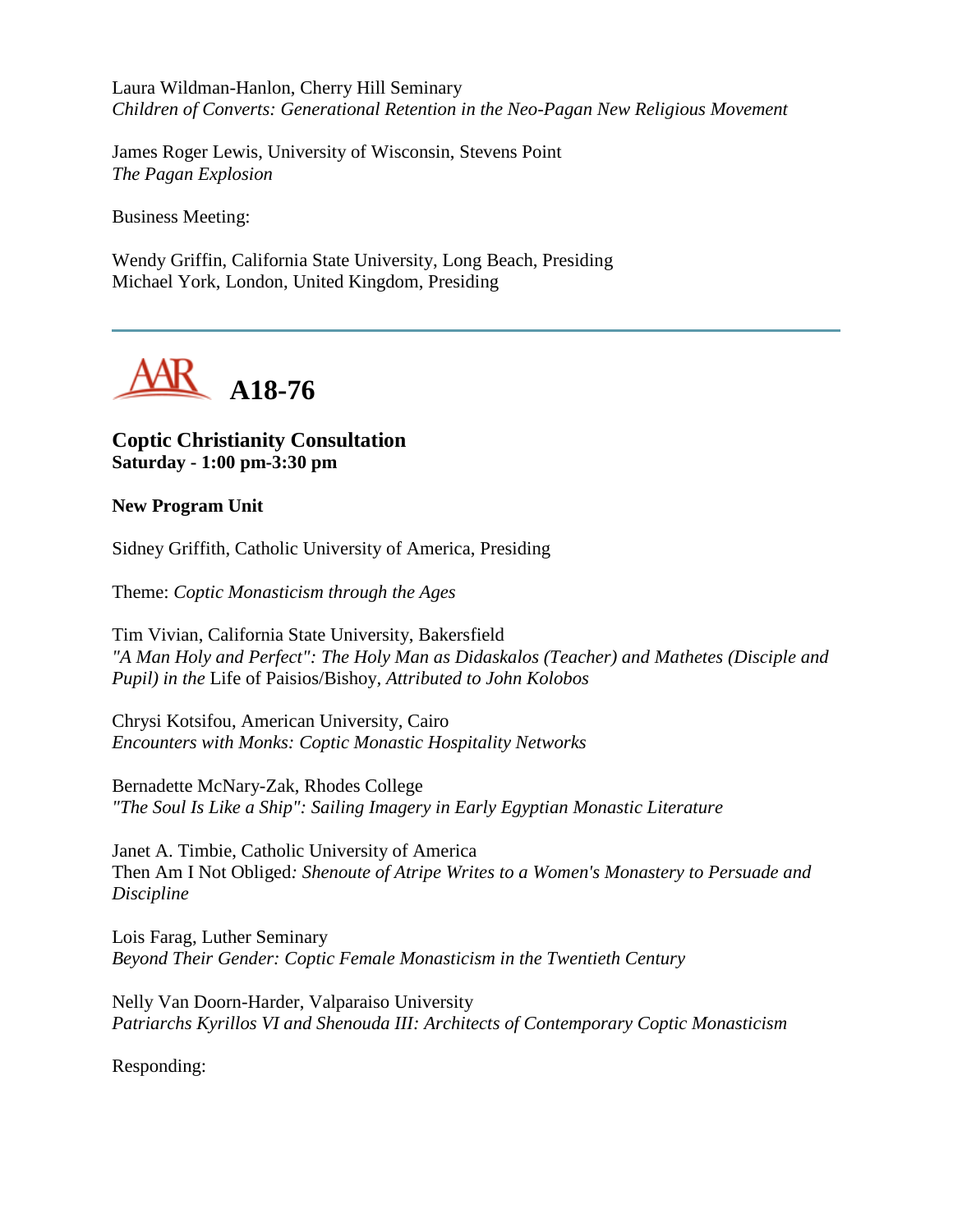

#### **Cultural History of the Study of Religion Consultation and Queer Theory and LGBT Studies in Religion Consultation Saturday - 1:00 pm-3:30 pm**

Ann Pellegrini, New York University, Presiding

Theme: *Body Parts: Sexed Bodies, Secular Bodies*

Panelists:

Angela Zito, New York University

Margaret R. Miles, Graduate Theological Union, Berkeley

R. Marie Griffith, Princeton University

Elizabeth Janiak, New York University

Jay Geller, Vanderbilt University

Ann Burlein, University of North Carolina, Charlotte

Janet Jakobsen, Barnard College

Molly McGarry, University of California, Riverside



## **Religion, Public Policy, and Political Change Consultation Saturday - 1:00 pm-3:30 pm**

#### **New Program Unit**

Melissa Rogers, Wake Forest University, Presiding

Theme: *The Politics of Religion and Public Policy*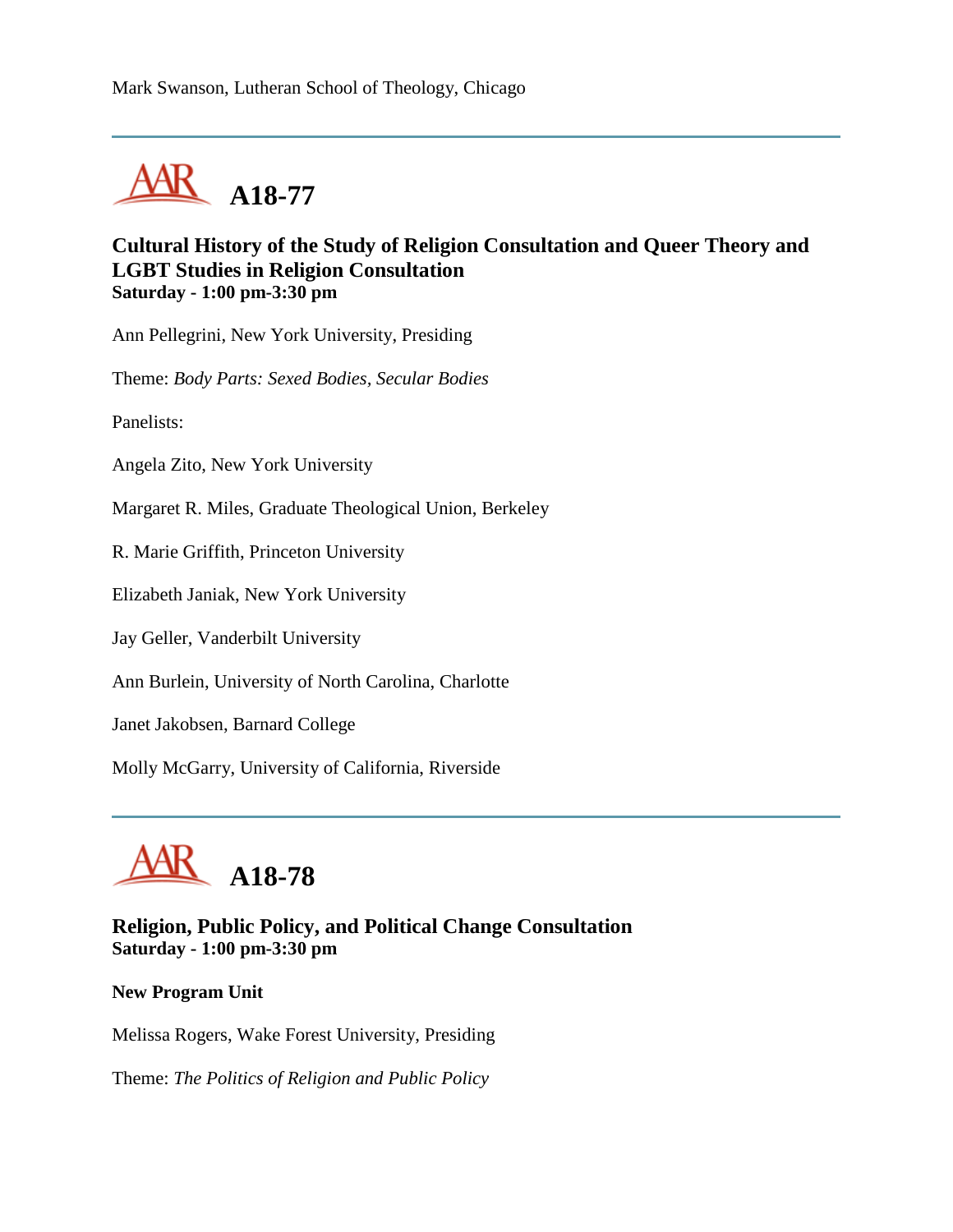Ann B. McClenahan, Harvard University

*Progressive Religion in the Public Sphere: A Critical Case Study about Health Care Access in Massachusetts*

Yvonne Zimmerman, University of Denver *Not Slaves to Men: The Success of Faith-based Politics in Human Trafficking Activism*

Joe Pettit, Morgan State University *Interfaith Open Communities: Faith-based Affordable Housing Advocacy in Metropolitan Chicago*

Business Meeting:

Joe Pettit, Morgan State University, Presiding



**Rethinking the Field Consultation Saturday - 1:00 pm-3:30 pm**

#### **New Program Unit**

Stephanie Yuhas, University of Denver, Presiding

Theme: *Part I: The Future of "Religion and Ecology" and "Ecotheology"; Part II: The Role of Liberal Theology in the Discipline*

Panelists:

Whitney Bauman, Graduate Theological Union

Samuel Snyder, University of Florida

Laura Hobgood-Oster, Southwestern University

Greg Zuschlag, St. Thomas University

Laurel D. Kearns, Drew University

Audrey L. Harris, Iliff School of Theology

Gary J. Dorrien, Union Theological Seminary, New York

Ted Vial, Iliff School of Theology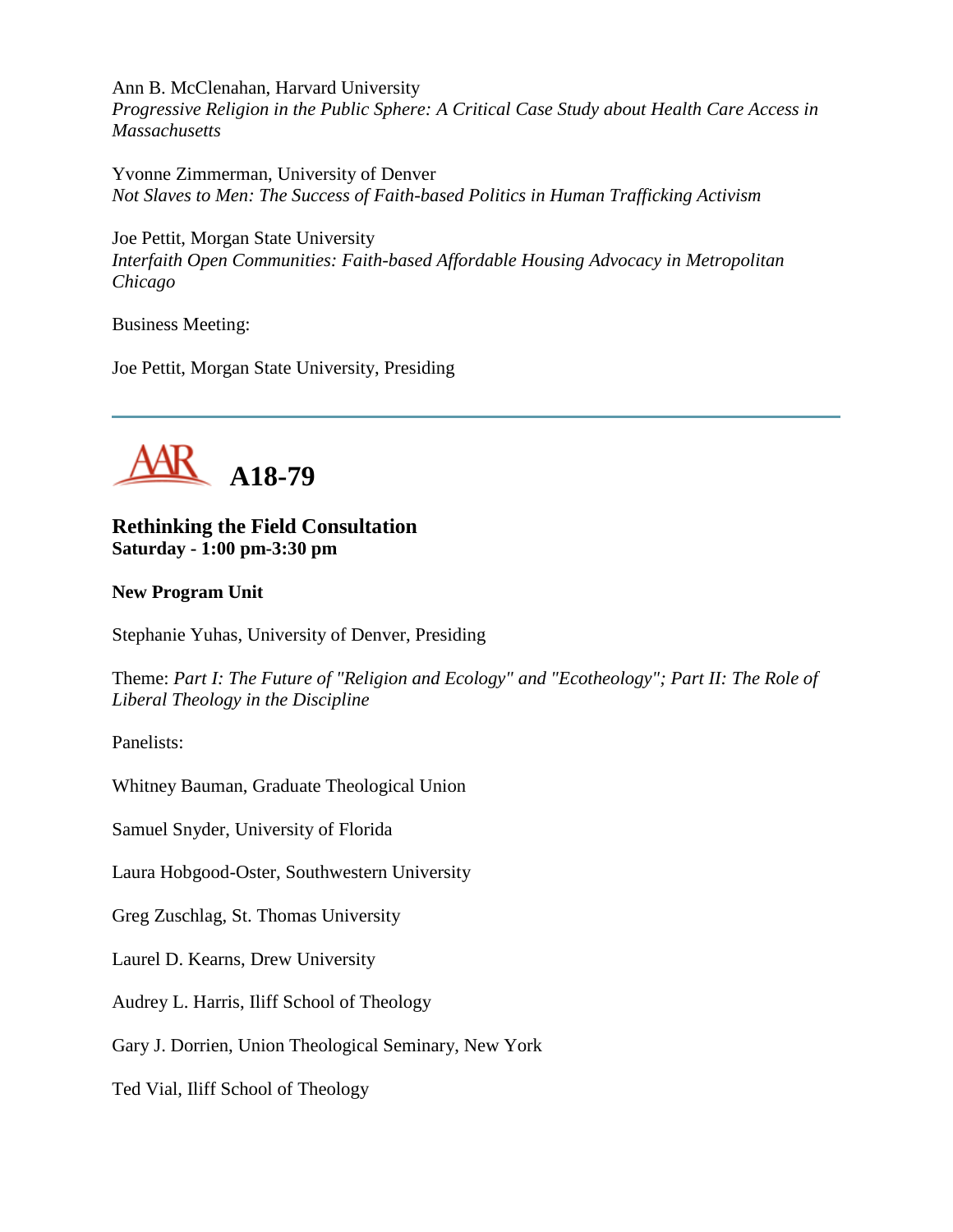Trevor Eppehimer, Union Theological Seminary, New York

See [www.aarweb.org/annualmeet/2006/pbook/highlights.asp#EspeciallyforStudents](http://www.aarweb.org/Meetings/Annual_Meeting/Past_and_Future_Meetings/2006/highlights.asp#EspeciallyforStudents) for more details.



# **North American Association for the Study of Religion Saturday - 1:00 pm-3:30 pm**

Theme: *Hybridity: Critiques and Alternatives*

Gustavo Benavides, Villanova University, Presiding

Ipsita Chatterjea, Vanderbilt University

*Hybridity, Race, Insider Discourse: The African Methodist Episcopal Church*

Jens Kreinath, University of Heidleberg

*Colonial Displacement, Subversive Agency, Ritual Mimesis: Hybridity and the Hauka*

Steven Engler, Mount Royal College

*Hybridity, Essentialism, Temporality: The Case of Umbanda*



#### **Special Topics Forum Saturday - 4:00 pm-6:30 pm**

Sponsored by the Academic Relations Committee and the Religion in the Schools Task Force.

Fred Glennon, Le Moyne College, Presiding

Theme: *Representing Religion in Public: What Can Your Department Do and Why It Should*

Panelists:

Emilie M. Townes, Yale University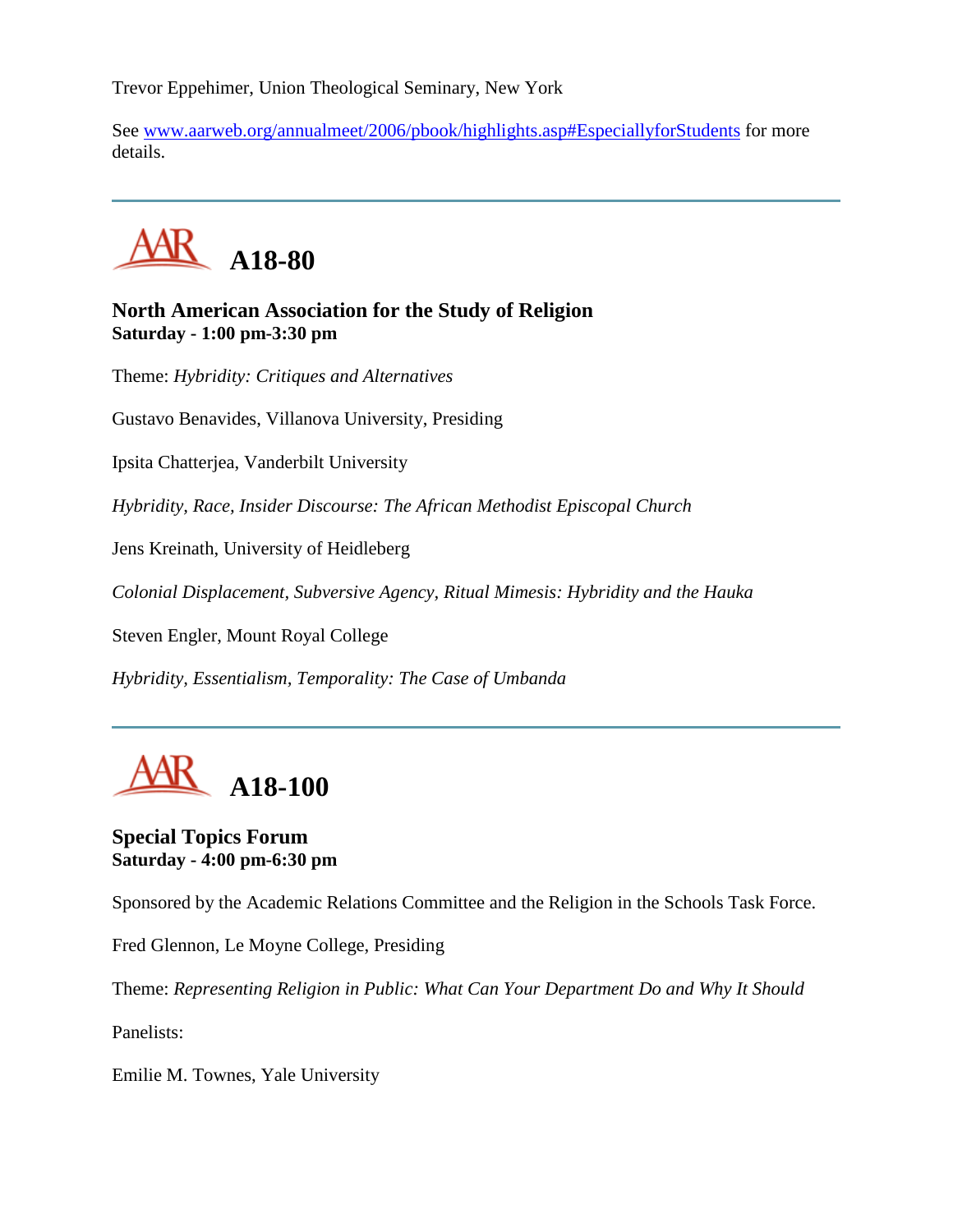Timothy M. Renick, Georgia State University

Bruce Grelle, California State University, Chico

See [www.aarweb.org/annualmeet/2006/pbook/highlights.asp#SpecialTopicsForums](http://www.aarweb.org/Meetings/Annual_Meeting/Past_and_Future_Meetings/2006/highlights.asp#SpecialTopicsForums) for details.



# **Special Topics Forum Saturday - 4:00 pm-6:30 pm**

Sponsored by the Graduate Student Committee and Student Liaison Group

Kimberly Bresler, Princeton Theological Seminary, Presiding

Theme: *Student Liaison Group Decennial Celebration*

Panelists:

Warren G. Frisina, Hofstra University

John Thatamanil, Vanderbilt University

Deanna A. Thompson, Hamline University

Richard Amesbury, Valdosta State University

Davina C. Lopez, Eckerd College

See [www.aarweb.org/annualmeet/2006/pbook/highlights.asp#SpecialTopicsForums](http://www.aarweb.org/Meetings/Annual_Meeting/Past_and_Future_Meetings/2006/highlights.asp#SpecialTopicsForums) for details.



# **Special Topics Forum Saturday - 4:00 pm-6:30 pm**

Sponsored by the Status of Racial and Ethnic Minorities in the Profession Committee

Zayn Kassam, Pomona College, Presiding

Theme: *The Other Within: The Study of Religion and Diversifying Our Knowledge Production*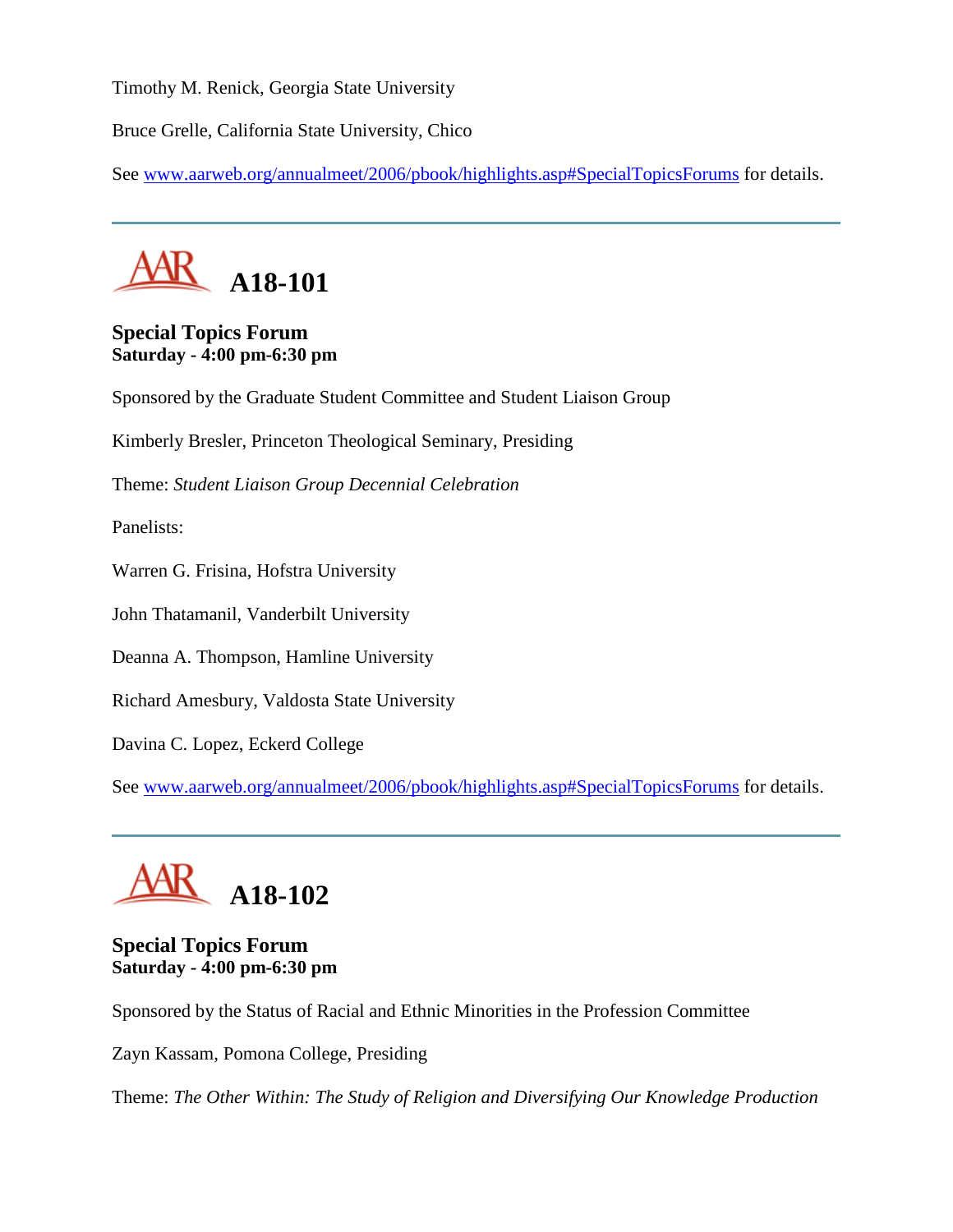Panelists:

Erin Runions, Pomona College

Gaston Espinosa, Claremont McKenna College

Stacey Floyd-Thomas, Texas Christian University

Andrew Sung Park, United Theological Seminary, Ohio

Responding:

Grace Ji-Sun Kim, Moravian Theological Seminary

See [www.aarweb.org/annualmeet/2006/pbook/highlights.asp#SpecialTopicsForums](http://www.aarweb.org/Meetings/Annual_Meeting/Past_and_Future_Meetings/2006/highlights.asp#SpecialTopicsForums) for details.



# **Arts, Literature, and Religion Section Saturday - 4:00 pm-6:30 pm**

Kimerer L. LaMothe, Granville, NY, Presiding

Theme: *The Practice of Art and the Study of Religion*

Panelists:

Deborah J. Haynes, University of Colorado, Boulder

Miranda Shaw, University of Richmond

Steven P. Hopkins, Swarthmore College

Margaret R. Miles, Graduate Theological Union, Berkeley



# **Buddhism Section and Religions, Social Conflict, and Peace Group Saturday - 4:00 pm-6:30 pm**

Mark Juergensmeyer, University of California, Santa Barbara, Presiding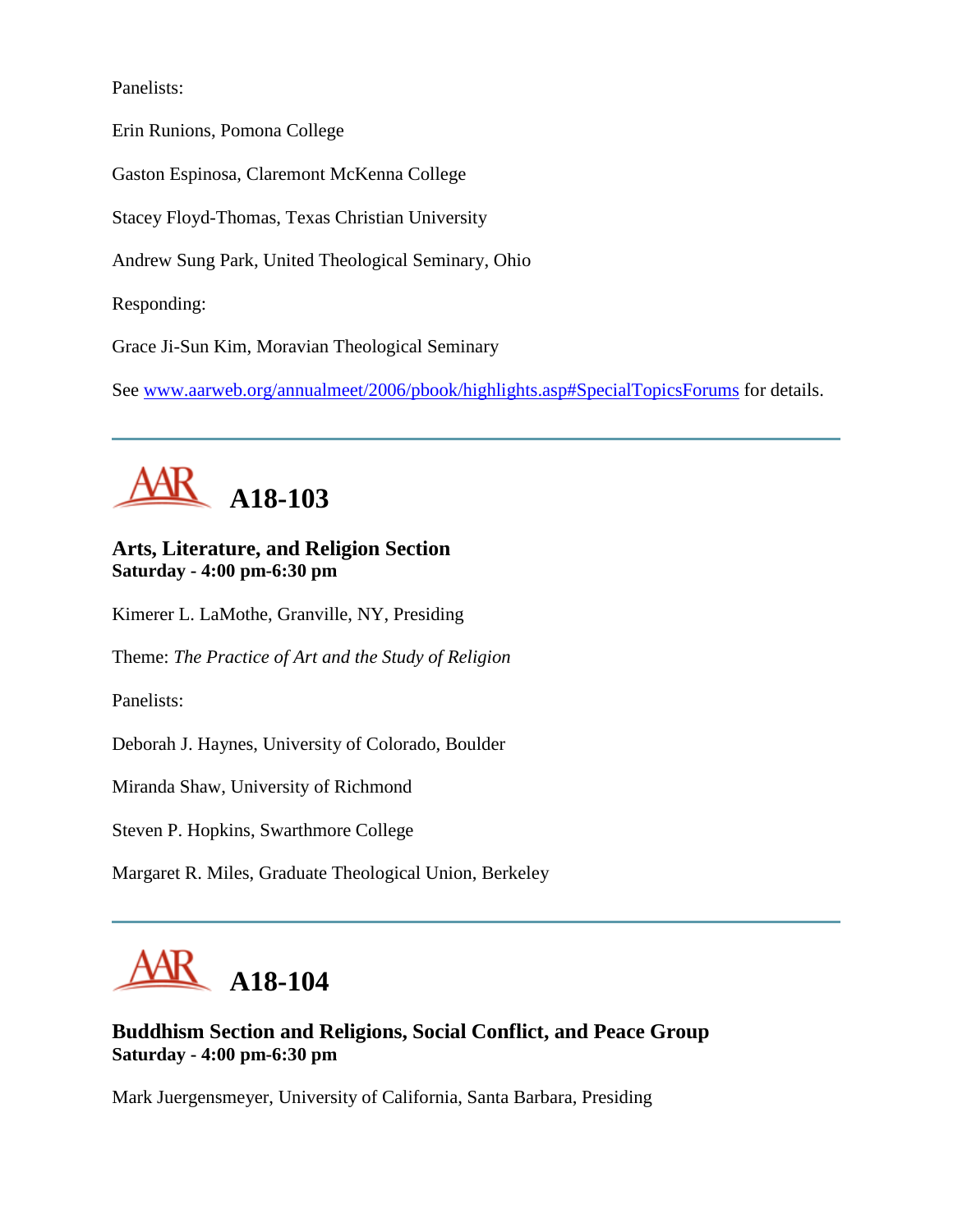Theme: *Buddhism and Violence*

Stephen Jenkins, Humboldt State University *Making Merit through Warfare: The Bodhisattva-gocara-upāyavişaya-vikurvāņa-nirdeśa Sūtra*

Derek Maher, East Carolina University *The Rhetoric of War in Tibet: Towards a Buddhist Just War Theory*

Vesna Acimovic Wallace, University of California, Santa Barbara *Buddhism and Violence in Mongolia During the Theocratic Period*

Daniel Kent, University of Virginia *Onward Buddhist Soldiers: Sermons to Soldiers in the Sri Lankan Army*

Michael Jerryson, University of California, Santa Barbara *Buddhism and Violence in Thailand: The Objectification of the Sacred*

Responding:

Bernard Faure, Stanford University



# **Comparative Studies in Religion Section and Comparative Religious Ethics Group and Comparative Theology Group Saturday - 4:00 pm-6:30 pm**

Selva J. Raj, Albion College, Presiding

Theme: *The State of Comparative Enterprise in the Study of Religions*

Panelists:

Francis X. Clooney, Harvard University

Aaron D. Stalnaker, Indiana University, Bloomington

Kimberley C. Patton, Harvard University

Daniel R. Gold, Cornell University

Responding:

Gary L. Ebersole, University of Missouri, Kansas City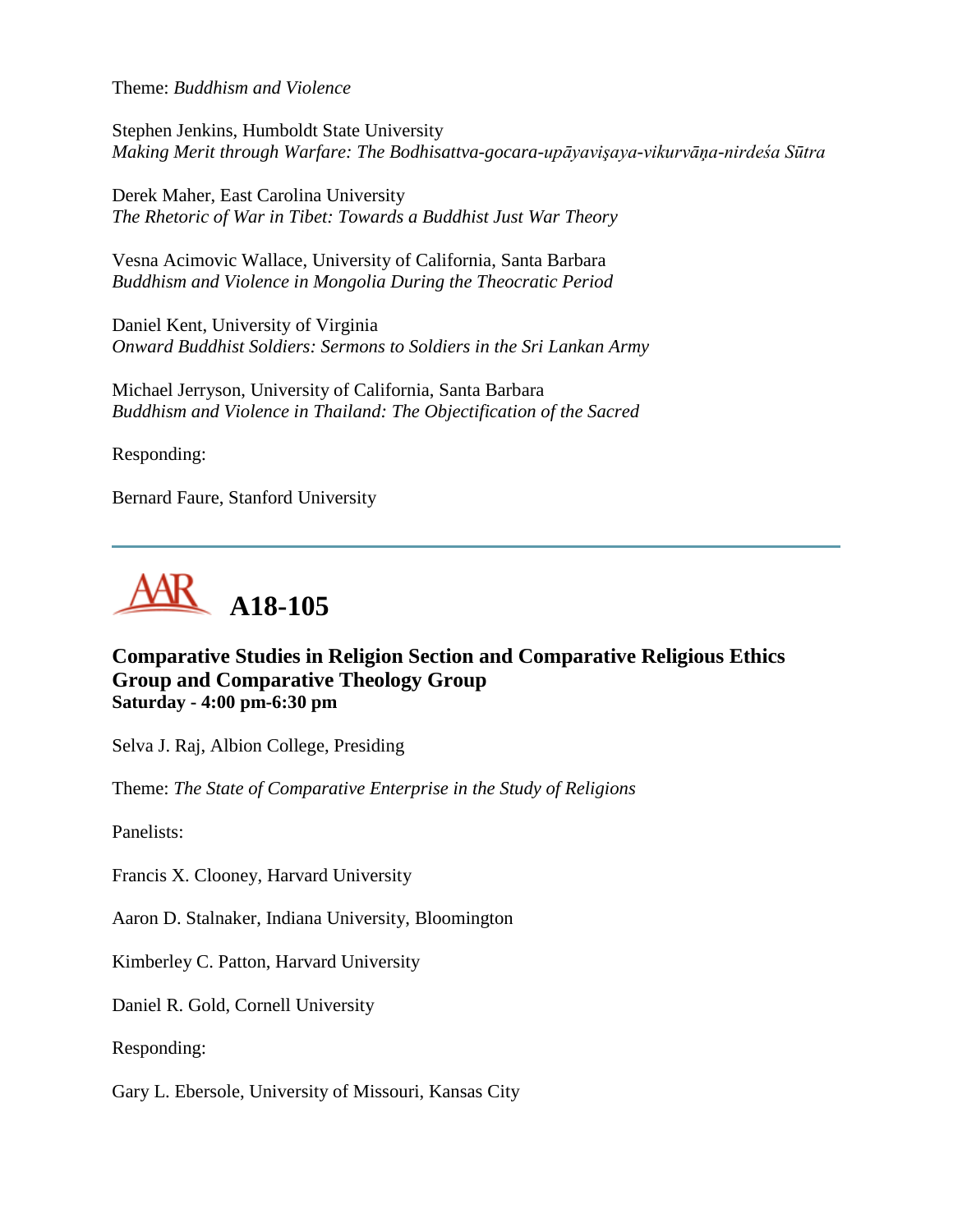

## **History of Christianity Section and Death, Dying, and Beyond Consultation Saturday - 4:00 pm-6:30 pm**

Christopher Moreman, St. Francis Xavier University, Presiding

Theme: *The Christian Afterlife*

Lucy Bregman, Temple University *The Rose That Grew through the Crack in the Wall: Images of Death and Afterlife in Twentieth-Century Mainline Protestantism*

Michael Bruening, Concordia University, Irvine *The Reformation of Hell: Pierre Viret's Polemic against Catholic Theology of the Afterlife*

James G. Kroemer, Marquette University *Bernard of Clairvaux on the Christian Afterlife: A Medieval Curiosity or Cause of War?*

Roddy Knowles, Boston University *Nefarious Necromancy: Christian Critiques of Nineteenth-Century American Spiritualism*

Joshua Papsdorf, Fordham University *Christ's Descent to the Dead in the Early Latin Church: The Eternal Fate of Those Who Died before Christ*

Samuel Brown, Harvard University *Joseph Smith's Conquest of Death: Sacerdotal Genealogy and the Chain of Being*



**North American Religions Section Saturday - 4:00 pm-6:30 pm**

Edward E. Curtis, Indiana University-Purdue University, Indianapolis, Presiding

Theme: *Migration, Missionaries, and the Manifestation of Catholicism: Transnational Religions in the United States*

Michael Pasquier, Florida State University *Saving an Unsalvageable City: Catholic Missionaries in Antebellum New Orleans*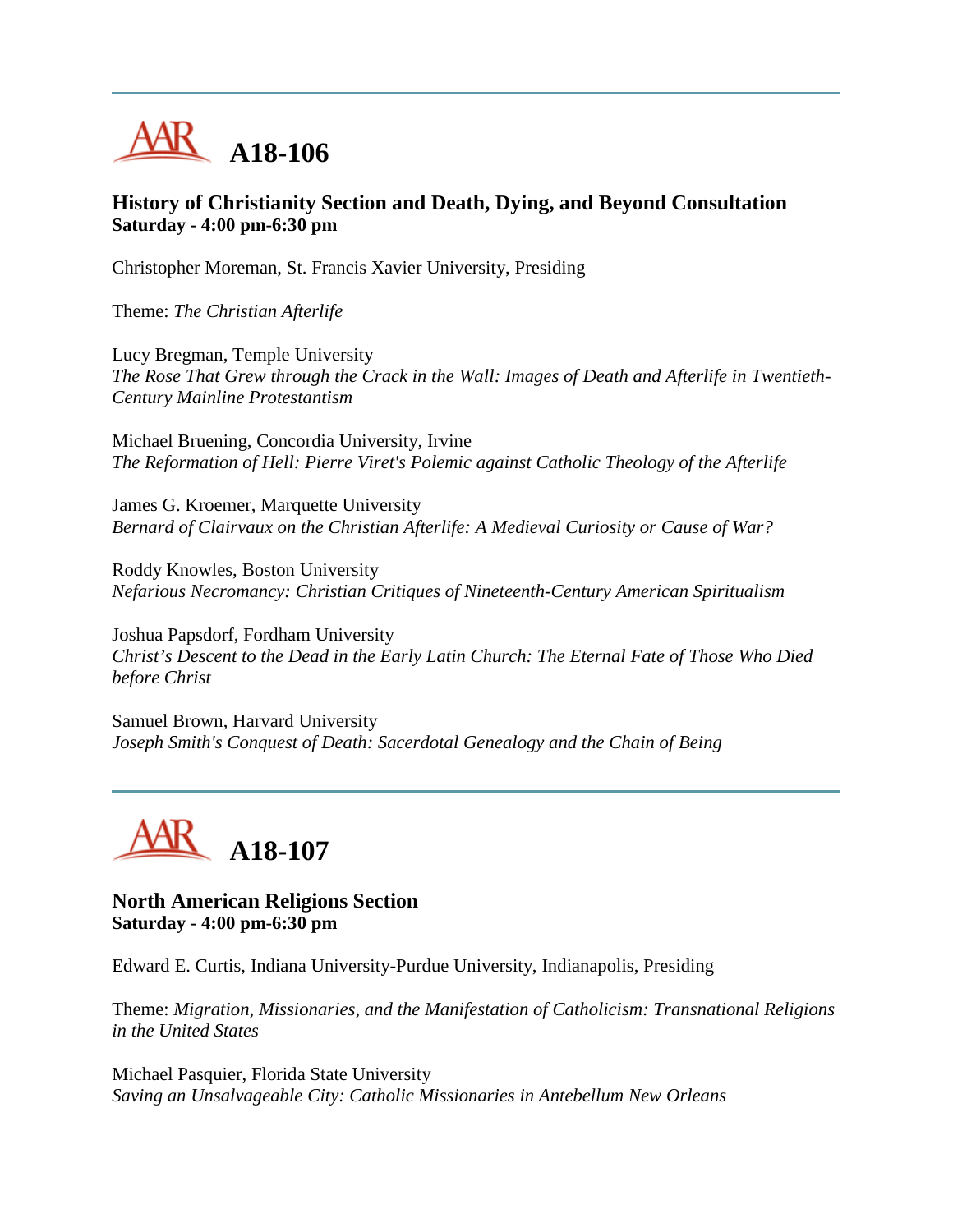Gretchen Boger, Princeton University *What Would Jesus Do in India? How American Missionaries between the World Wars Refashioned Jesus Abroad*

Daniel Ramirez, Duke University *Más Allá de Azusa: The Early Construction of Transnational Pentecostalism*

Kathryn Moles, Florida International University *Social Capital as a Reason for Transnational Growth of Pentecostalism: How Colombian Migrants in South Florida Build Social Capital in an Unlikely Context*

Responding:

Thomas A. Tweed, University of North Carolina, Chapel Hill



# **Religion and the Social Sciences Section Saturday - 4:00 pm-6:30 pm**

Cynthia Moe-Lobeda, Seattle University, Presiding

Theme: *Ethnographic Approaches to the Study of Religion*

Brian Palmer, Uppsala University *To Be Spiritual Is to Stop: Inner Lives in an Economy of Uprooting*

Elizabeth Catlin, Massachusetts General Hospital *co-presenter with Wendy Cadge*

Wendy Cadge, Harvard University *Paging God? Constructions of Religion and Spirituality amongst Staff in Hospital Intensive Care Units*

David Montgomery, Boston University *The Transmission of Religious Knowledge in Kyrgyzstan: How Learning Influences Practice, or Accounting for the Difference between Hizb ut-Tahrir and Ancestral Worshipers*

Responding:

Ann B. McClenahan, Harvard University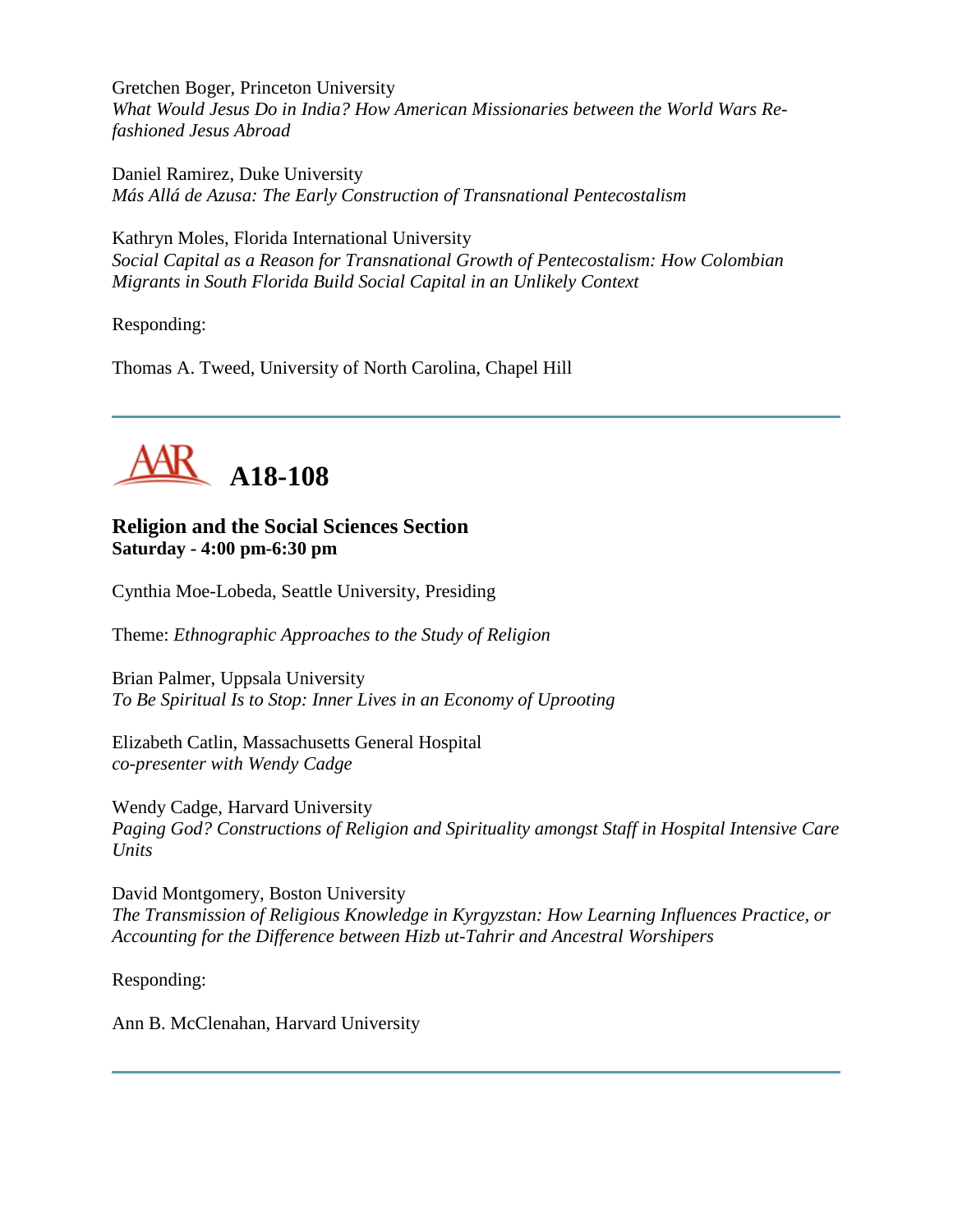

#### **Theology and Religious Reflection Section Saturday - 4:00 pm-6:30 pm**

Dwight N. Hopkins, University of Chicago, Presiding

Theme: *The Cross and Empire*

Peter Jones, Southern Methodist University *Christian Theology, Psychoanalysis, and Subalternity: Rethinking Kenosis, Conversion, and Agency*

Rebecca Parker, Starr King School for the Ministry *co-presenter with Rita Nakashima Brock*

Rita Nakashima Brock, Faith Voices for the Common Good *The Nicean Christ: Imperial Hegemony and Christian Dissent*

Todd D. Whitmore, University of Notre Dame *Confessing in the Land of the Hunchback God: Suffering, Hope, and Forgiveness in Northern Uganda*

Laura Taylor, Vanderbilt University *Going Native: An Interstitial and Intercultural Wisdom Christology*

Matthew MacKellar, Garrett-Evangelical Theological Seminary *The Cross against Empire: Toward a Counterhegemonic Theology of the Cross*



# **African Religions Group Saturday - 4:00 pm-6:30 pm**

Afe Adogame, University of Edinburgh, Presiding

Theme: *African Indigenous Religions in the Twenty-First Century*

Bolaji Bateye, Obafemi Awolowo University *"Osa Eleiye" (The Witches' Verse!): Yoruba Orature, the Babalawo, and Female Power*

Danoye Oguntola Laguda, Lagos State University *African Indigenous Religions and Pentecostalism: A Study of Ijo Orunmila Adulawo in Lagos*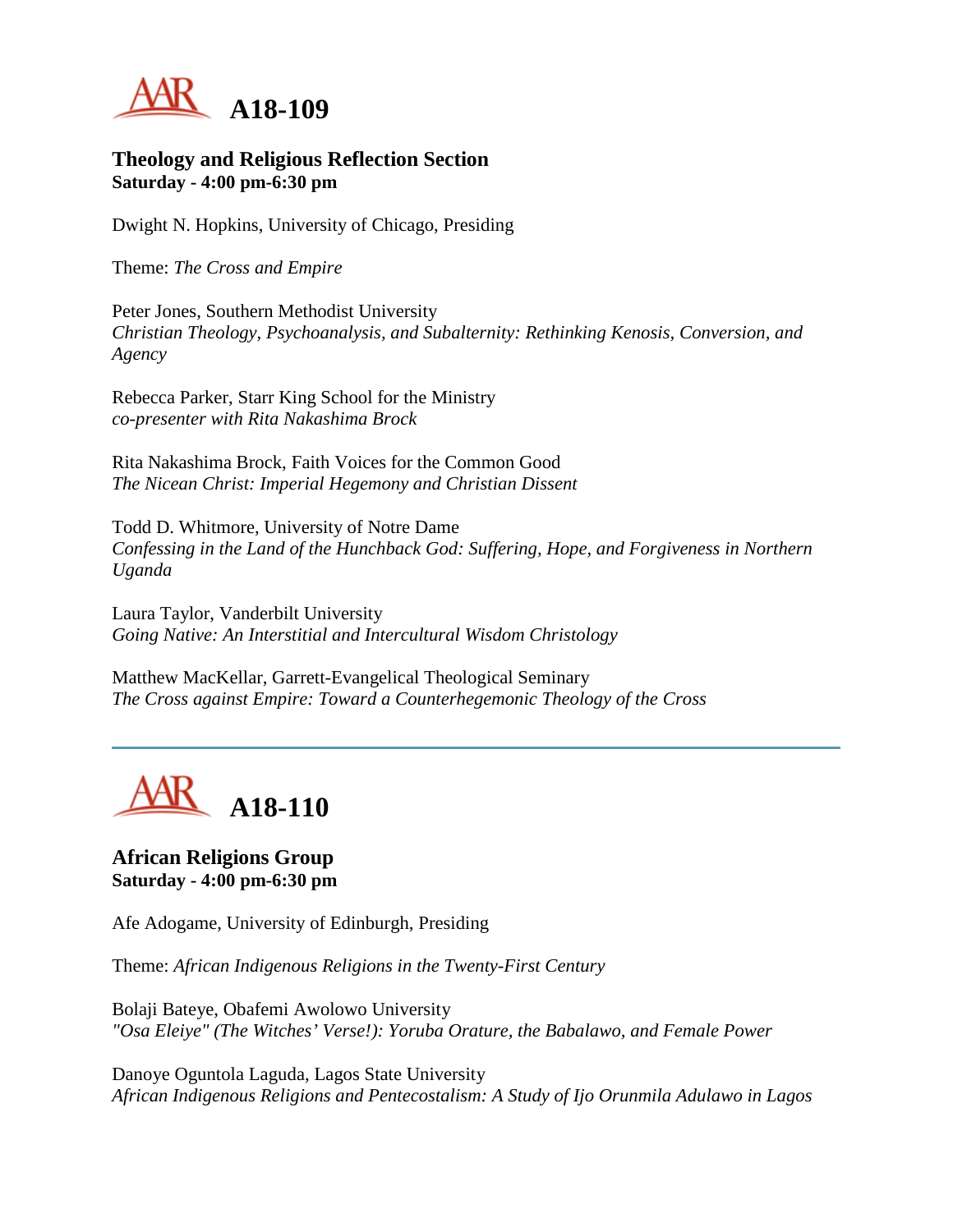Samuel K. Elolia, Emmanuel School of Religion *Mafuta Pole Dini Ya Africa: A Resurgence of African Religion*

Teresia Mbari Hinga, Santa Clara University *Beyond Totem and Taboo: Indigenous African Religions and the Quest for a Global Ethic: The Gikuyu Case*



# **Bible, Theology, and Postmodernity Group Saturday - 4:00 pm-6:30 pm**

# **New Program Unit**

Jon L. Berquist, Westminster John Knox Press, Presiding

Theme: *John D. Caputo's* The Weakness of God: A Theology of the Event *(Indiana University Press, 2006)*

Panelists:

Catherine Keller, Drew University

Yvonne Sherwood, University of Glasgow

Roland Faber, Claremont School of Theology

Mayra Rivera, Pacific School of Religion

Stephen D. Moore, Drew University

Responding:

John D. Caputo, Syracuse University



# **Bioethics and Religion Group Saturday - 4:00 pm-6:30 pm**

Donna M. McKenzie, Fordham University, Presiding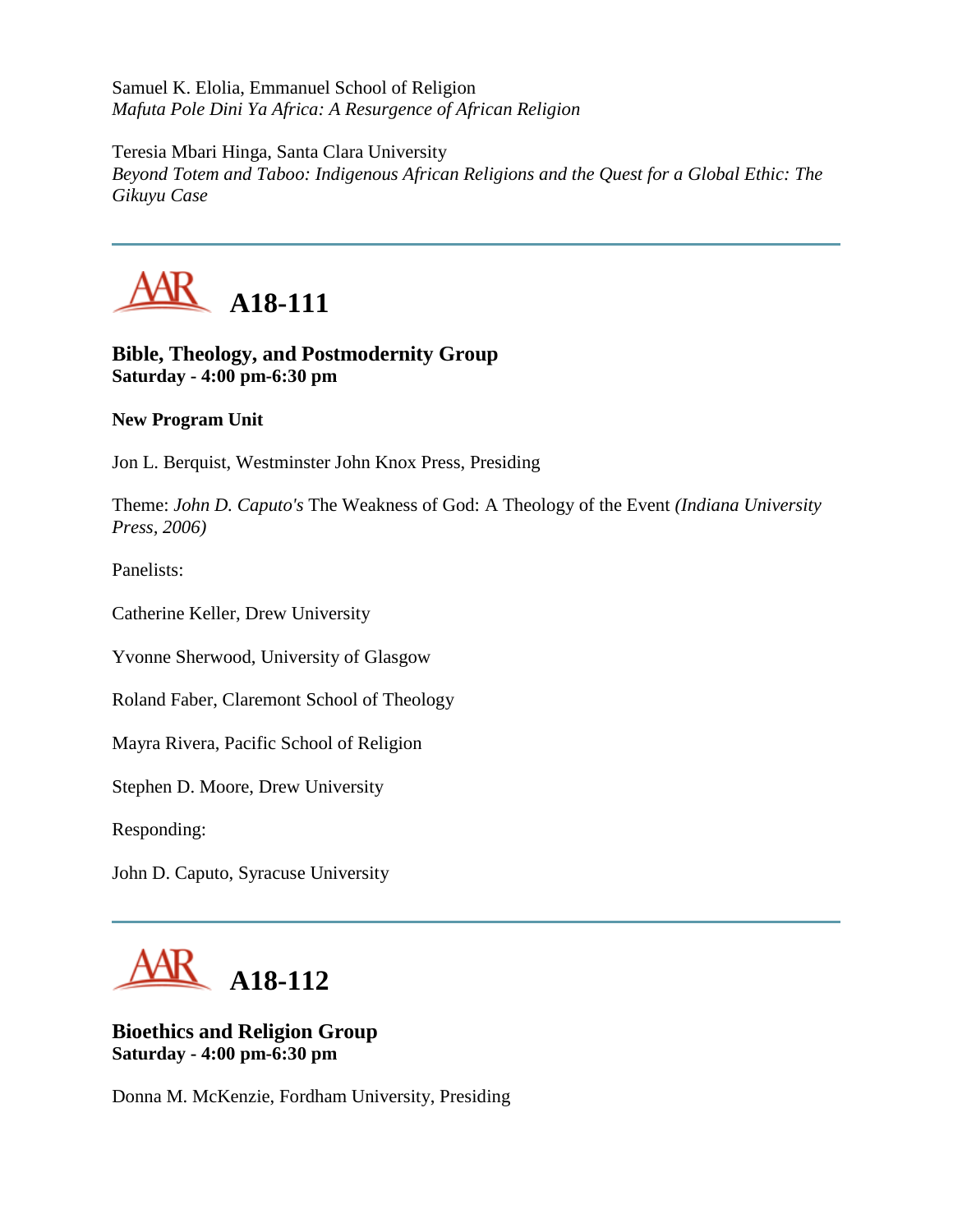Theme: *Bioethics, Religion, and Public Policy: Theoretical and Historical Perspectives*

LeRoy Walters, Georgetown University *Paul Braune Resists the National Socialists' "Euthanasia" Program: July 1940*

Christopher Rodkey, Drew University *Is Medical Experimentation on Prisoners Ethical?*

David Craig, Indiana University-Purdue University, Indianapolis *Catholic Health Care Mission, Community Benefit, and the Public Good*

Andrew William Getz, Duquesne University *Christian Bioethics and Public Policy: A Comparison of Engelhardt, Hauerwas, and McCormick on the Issues of Euthanasia and Universal Health Care*

Business Meeting:

Paul R. Johnson, D'Youville College, Presiding Aline Kalbian, Florida State University, Presiding



#### **Christian Spirituality Group Saturday - 4:00 pm-6:30 pm**

Michael Battle, Virginia Theological Seminary, Presiding

Theme: *Spiritual Formation for Social Commitment*

Joseph W. Caldwell, Fuller Seminary *"The Bells of Nagasaki Still Echo in My Ears": Exploring the Christian Social Spirituality in the Writings and Edited Works of Takashi Nagai*

Janet W. Parachin, Phillips Theological Seminary *Nonviolence as a Christian Spiritual Path: Factors That Shape and Sustain Nonviolent Commitment*

Rebecca Gordon, Graduate Theological Union *The Tortured Body: A Liturgy of the Eucharist*

John Nelson, Bethel Seminary *Transfiguration Spirituality: Encountering God's Presence in the Margins*

Business Meeting: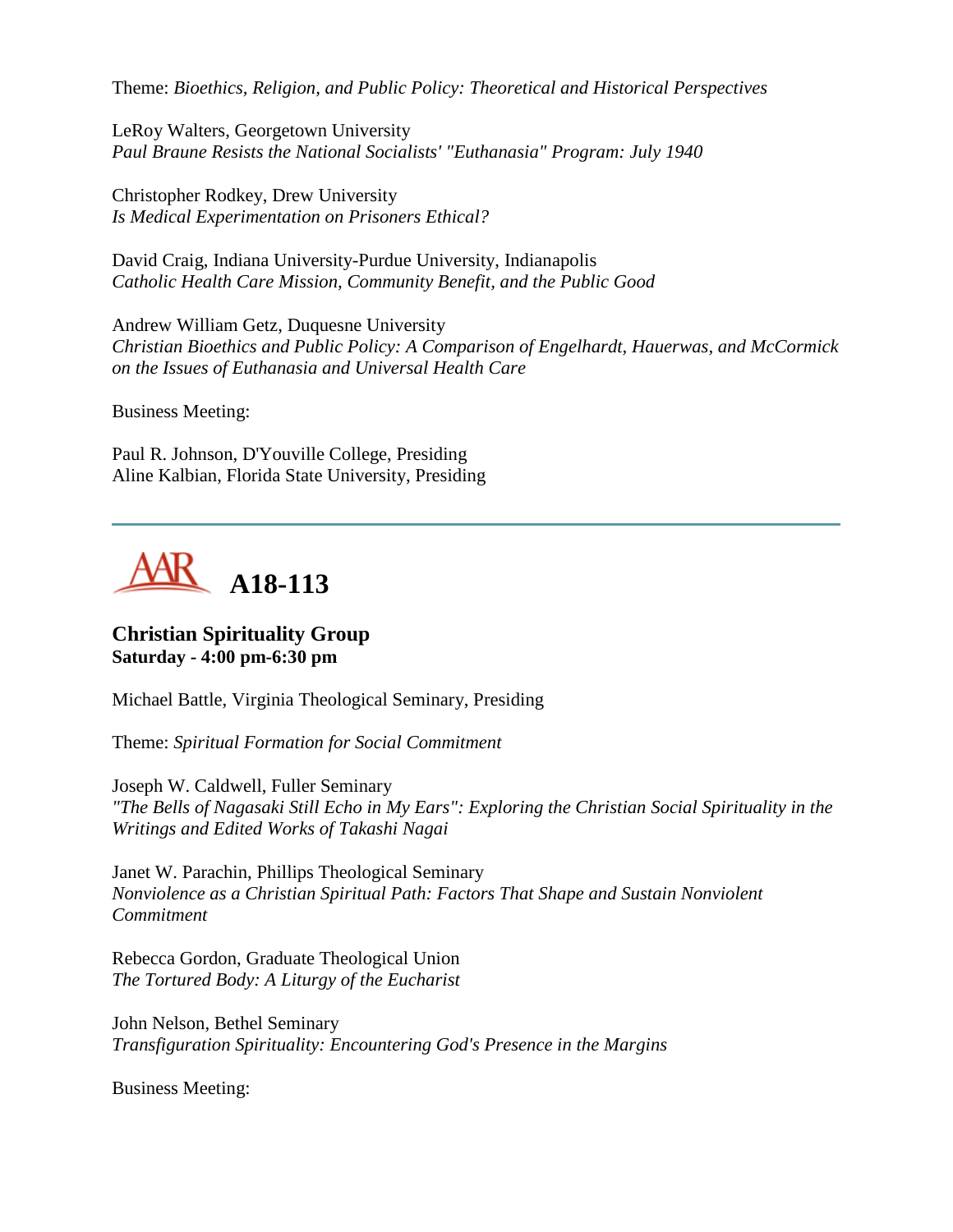

## **Gay Men's Issues in Religion Group Saturday - 4:00 pm-6:30 pm**

Jay E. Johnson, Pacific School of Religion, Presiding

Theme: *Mystical Erotica: Gay Living as Spiritual/Religious Practice*

Mário Ribas, University of Cape Town *Towards a Latin American Gay Liberation Theology*

Peter Savastano, Seton Hall University *Gay/Queer Men as Virtuosi of the Holy Art of Bricolage and as Tricksters of the Sacred*

John E. Allard, Providence College *Intimations of Mystical Consciousness in Alternative Poetry*

Juan A. Herrero Brasas, California State University, Northridge *Walt Whitman's Mystical Camraderie*

Responding:

Donald L. Boisvert, Concordia University, Montreal

Business Meeting:

Donald L. Boisvert, Concordia University, Montreal, Presiding Jay E. Johnson, Pacific School of Religion, Presiding

# **A18-115**

#### **Hinduism Group Saturday - 4:00 pm-6:30 pm**

Michael C. Linderman, University of Pennsylvania, Presiding

Theme: *Invoking the Veda in the Worship of Siva and Visnu*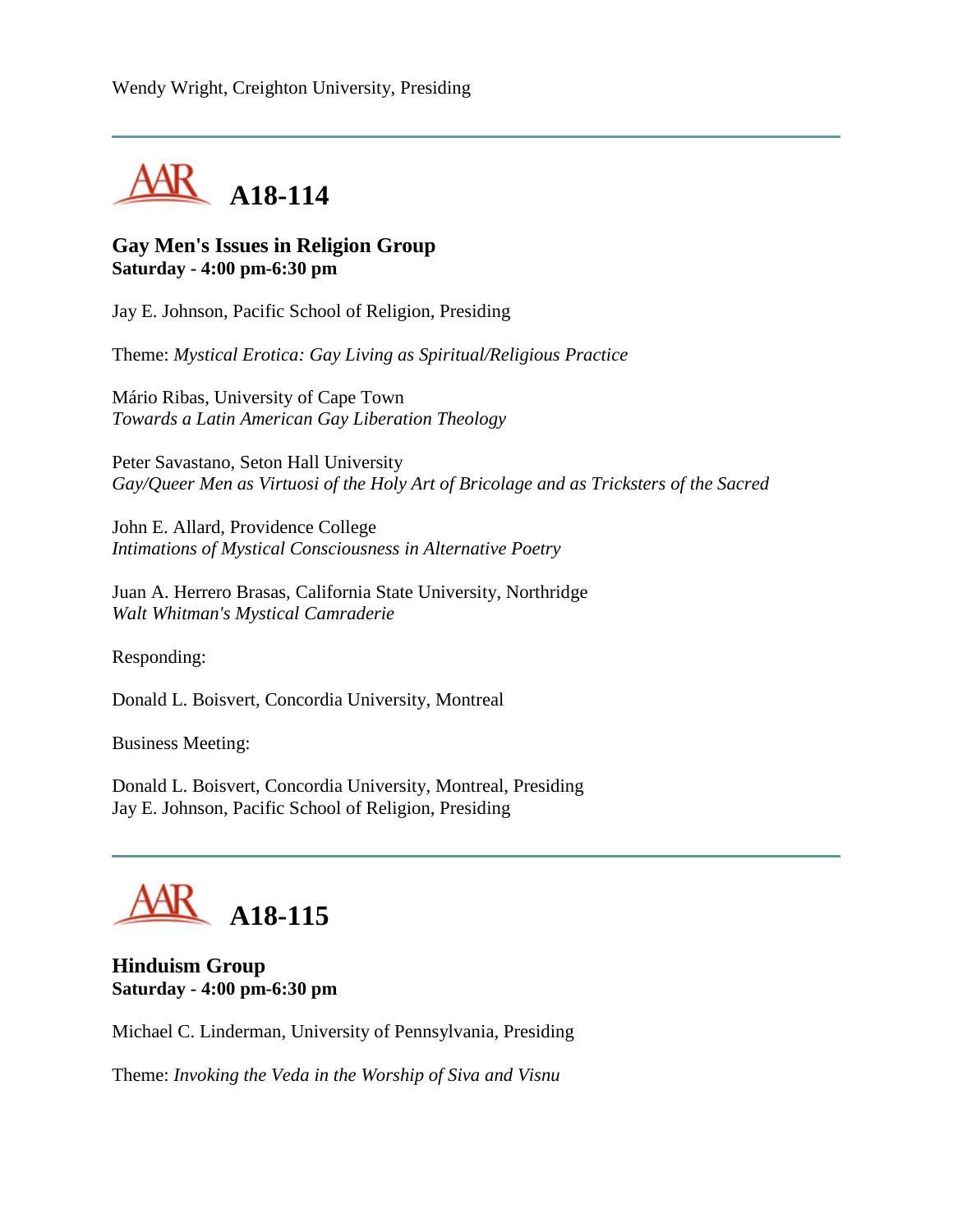Timothy Lubin, Washington and Lee University *Image and Temple in the Late Vedic Ritual Codes*

Ute Huesken, University of Heidelberg *The Veda in the Āgama*

Ginette Ishimatsu, University of Denver *Śaiva Siddhānta and the Vedic Tradition*

Responding:

Mary McGee, Columbia University



**Islamic Mysticism Group Saturday - 4:00 pm-6:30 pm**

Christiana Gruber, Indiana University, Presiding

Theme: *Raising the Discourse to Another Level: Diverse Appropriations and Adaptations of Muhammad's Night Journey and Ascension*

Elizabeth R. Alexandrin, University of Manitoba *Prophetic Ascent and Initiatory Ascent in Qadi al-Nu'man's* Asas al-Ta'wil

Frederick S. Colby, Miami University of Ohio *Early Imami Shi'i Narratives and the Construction of the Story of Muhammad's Ascension*

Aaron W. Hughes, University of Calgary *Heavenly Journey as Contested Symbol: Echoes of the Mi'raj in Medieval Hebrew Literature*

Vernon James Schubel, Kenyon College *"When Muhammad Went on the Mi'raj He Saw a Lion on the Road": The Mi'raj in the Alevi-Bektashi Tradition*



**Japanese Religions Group Saturday - 4:00 pm-6:30 pm**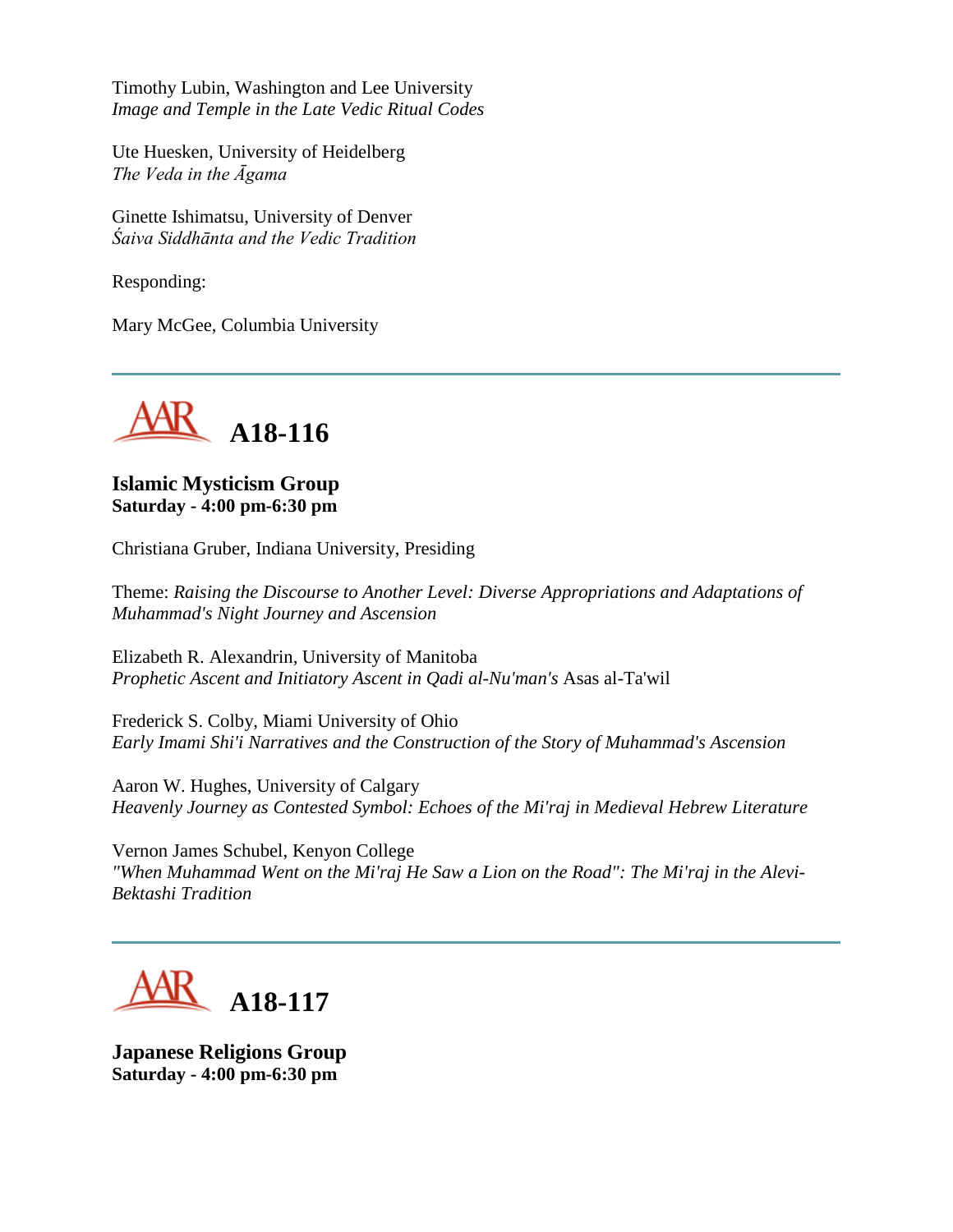Paula K. R. Arai, Carleton College, Presiding

Theme: *Japanese Religion and Politics*

Jason Josephson, Stanford University and École Française d'Extrême-Orient *Taming Demons: The Anti-superstition Campaign and the Invention of Religion in Meiji Japan*

Hwansoo Kim, Harvard University *Beyond Resistance or Collaboration: The Strategic Merger of the Korean Wŏnjong and Japanese Sōtōshū in Colonial Korea*

William W. Hunt, Nashville, TN *Relationship of Religion to the Okinawan Anti-base Protest Movement*

Yuki Shimada, Princeton Theological Seminary *"Yasukuni Problem" Re-considered: The Tasks for Religious Studies*

Irit Averbuch, Tel-Aviv University *Discourses of the Re-appearing: The Re-enactment and Aftermath of the Rite of Nuno-hashi Kanjô-e at Mt. Tateyama*

Responding:

Richard M. Jaffe, Duke University



# **Lesbian-Feminist Issues and Religion Group Saturday - 4:00 pm-6:30 pm**

Peggy Schmeiser, University of Ottawa, Presiding

Theme: *The Challenge of Lesbian Voice/Presence to Religious Traditions*

Grace G. Burford, Prescott College *I. B. Horner and the Writing of* Women Under Primitive Buddhism *(1930)*

Carol S. Anderson, Kalamazoo College *Abnormal Women and the "Third Sex" in the Pali Buddhist Canon*

Marie Cartier, Claremont Graduate University *Sor Juana: Academic Freedom, the Necessity for Fiction, and the Resurrection of Queer Lineage*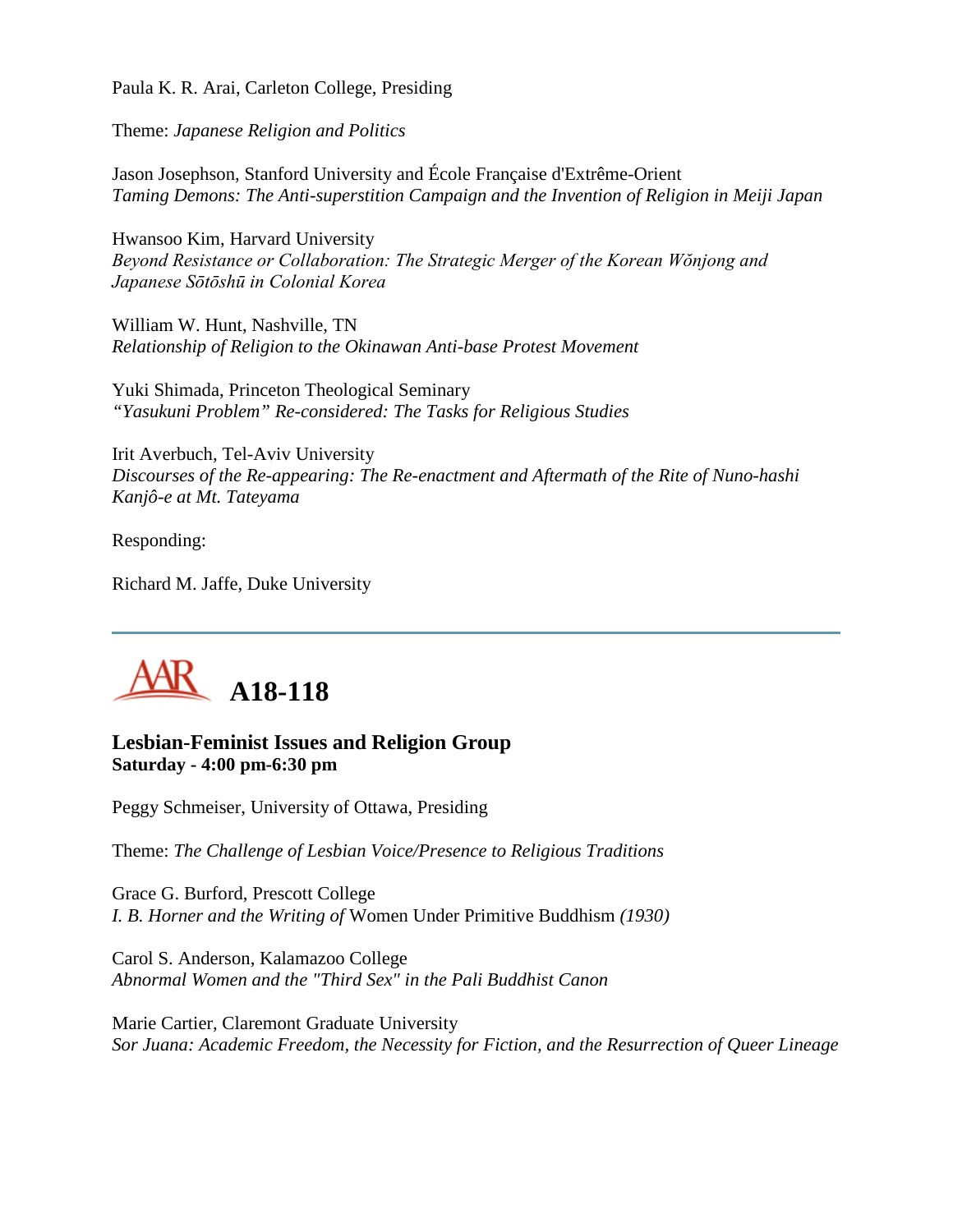Kerry Noonan, University of California, Los Angeles and California State University, Northridge *Sisterhood or Polarity?: Controversies over the "Guardian Priestess" Path in Dianic Witchcraft*



## **Native Traditions in the Americas Group Saturday - 4:00 pm-6:30 pm**

Michael McNally, Carleton College, Presiding

Theme: *Law, Religion, and Native American Traditions*

Kathleen M. Sands, University of Massachusetts, Boston *Territory, Wilderness, Property, and Reservation: Land and Religion in Native American Supreme Court Cases*

Emily Brault, Oregon City, Oregon *Sweatlodge Practices in Prison: Another Clash of Cultures*

Greg Johnson, University of Colorado, Boulder *Ho`oponopono: Traditional Dispute Resolution in a Repatriation Conflict*

Jace Weaver, University of Georgia *NAGPRA (Native American Graves Protection and Repatriation Act) and the Return of the Repressed*

Responding:

Suzan Shown Harjo, Morning Star Institute



#### **Religion and Disability Studies Group and Biblical Scholarship and Disabilities Consultation Saturday - 4:00 pm-6:30 pm**

Mary Jo Iozzio, Barry University, Presiding

Theme: *Writing for Publication in Religion, Bible, and Disability Studies*

Panelists: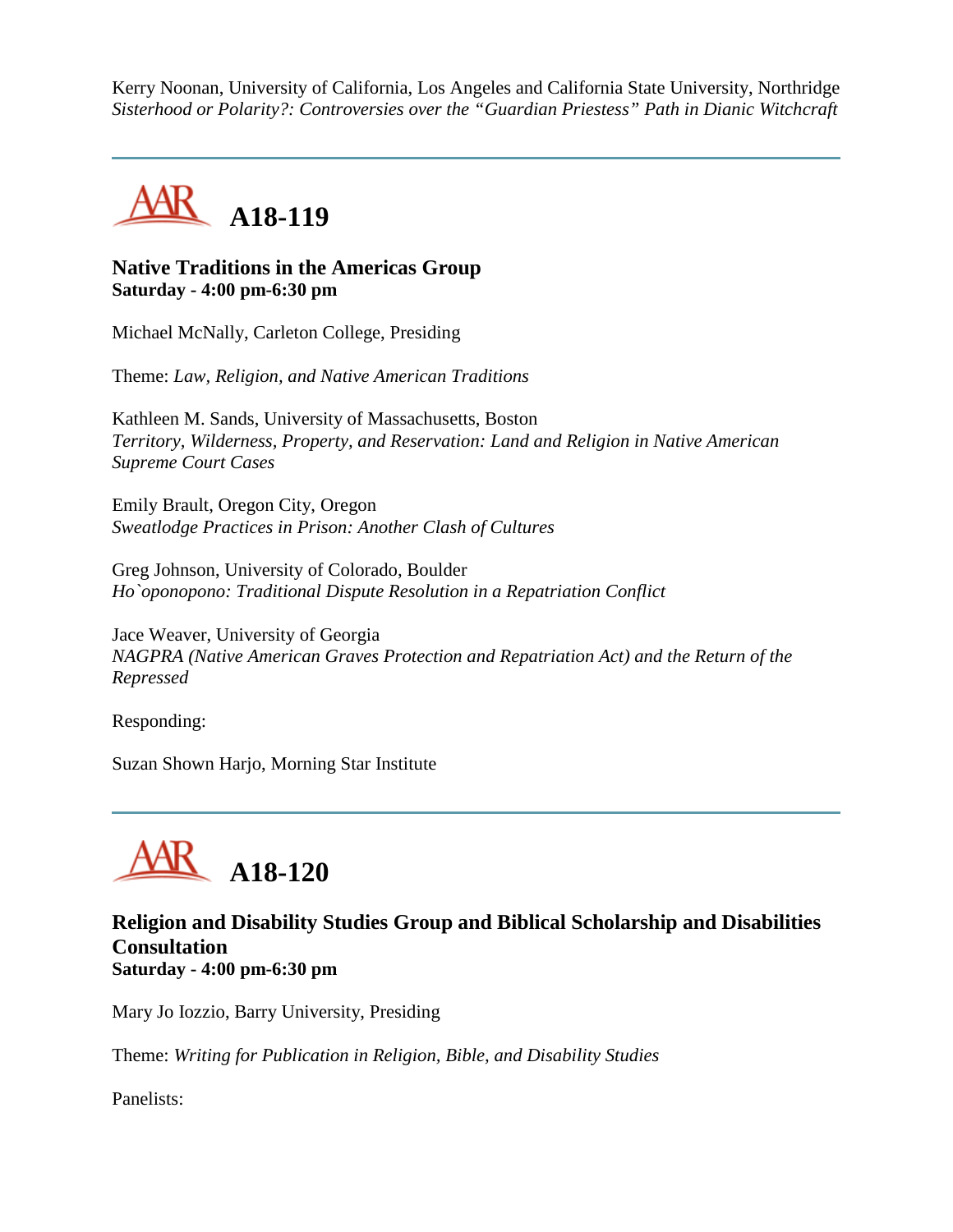Deborah Creamer, Iliff School of Theology

Nancy L. Eiesland, Emory University

Bill Gaventa, University of Medicine and Dentistry of New Jersey

Sarah J. Melcher, Furman University

Mikeal C. Parsons, Baylor University



## **Religion and Popular Culture Group Saturday - 4:00 pm-6:30 pm**

Martha L. Finch, Missouri State University, Springfield, Presiding

Theme: *Religion, Text, and Sex: Contemporary Religious Sex Manuals*

Rebecca L. Davis, Yale University *Making Total Women: Sexual Bodies and Sexual Identity in Evangelical Marital Advice Guides, 1963-1980*

Amy DeRogatis, Michigan State University *'Born Again Is a Sexual Term": Demons, STDs, and God's Healing Sperm*

Evyatar Marienberg, Tel Aviv University *How Should a Nice Jewish Orthodox Israeli Couple Do It?*

Cristina L. H. Traina, Northwestern University *Catholics Do It Infallibly*

Responding:

R. Marie Griffith, Princeton University



**Religion, Film, and Visual Culture Group Saturday - 4:00 pm-6:30 pm**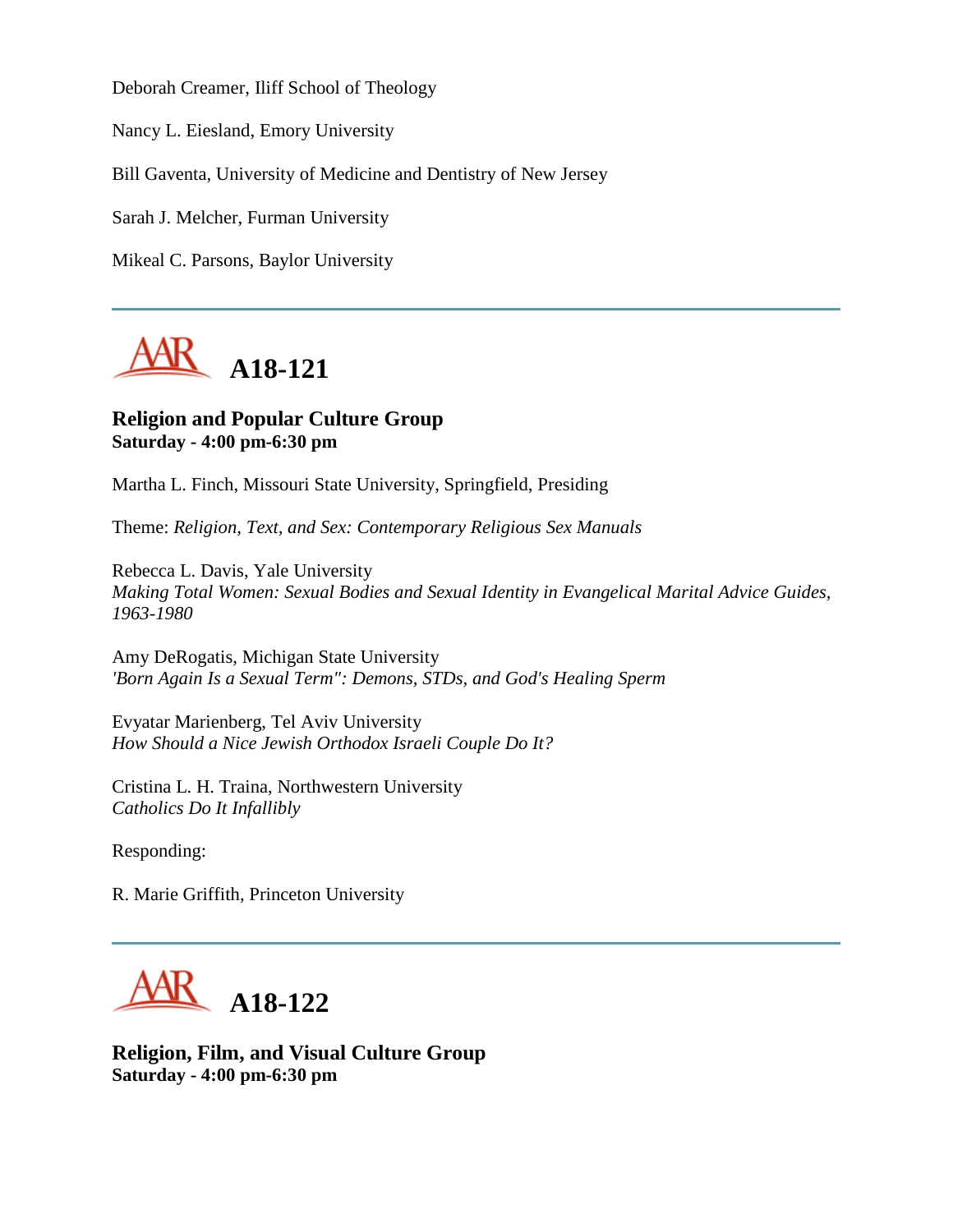Theodore Trost, University of Alabama, Tuscaloosa, Presiding

Theme: *Horror, Heroes, and the Supernatural in Film*

Douglas E. Cowan, University of Waterloo *"Do I Look Like Someone Who Cares What God Thinks?": Rethinking the Relationship between Religion and Cinema Horror*

Anthony Mills, Fuller Seminary *American Identity in Recent Marvel Comics Superhero Films*

Emily Merriman, Boston University *Channeling, Trance, and Religion in* What the Bleep Do We Know!?

Kim Paffenroth, Iona College *George Romero's* Dawn of the Dead*: Consumerism and the Specter of Undeath*

Diana Walsh-Pasulka, University of North Carolina, Wilmington *Heaven Can Wait: The Emergence of American Purgatory*



#### **Signifying (on) Scriptures Group Saturday - 4:00 pm-6:30 pm**

Tazim Kassam, Syracuse University, Presiding

Theme: *Scriptures and Race, Roundtable Discussion 2*

Panelists:

Denise K. Buell, Williams College

Cain H. Felder, Howard University

Vasudha Narayanan, University of Florida

Mutombo N'kulu N'sengha, California State University, Northridge

Michael Satlow, Brown University

Fernando F. Segovia, Vanderbilt University

Ines M. Talamantez, University of California, Santa Barbara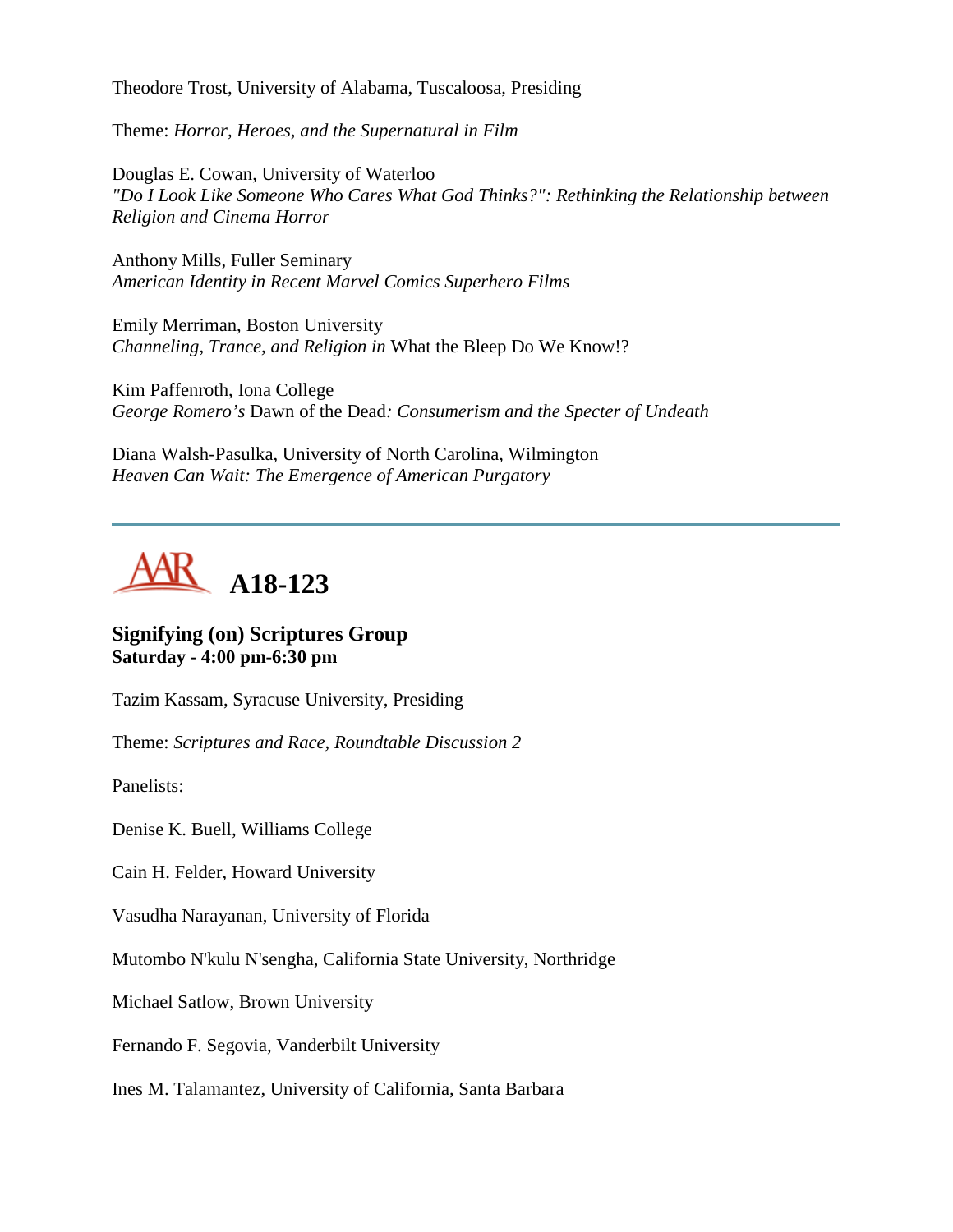#### Business Meeting:

Vincent L. Wimbush, Claremont Graduate University, Presiding



#### **Tillich: Issues in Theology, Religion, and Culture Group Saturday - 4:00 pm-6:30 pm**

Mary Ann Stenger, University of Louisville, Presiding

Theme: *Postmodernism and Tillich*

Robison B. James, University of Richmond and Baptist Theological Seminary, Richmond *Paul Tillich: Prophet and Partial Practitioner of the Postmodern*

William F. Stevens, University of Edinburgh *Gift as Icon and Gestalt in Tillich and Jean-Luc Marion*

Jonathan Rothchild, Loyola Marymount University *The Aporia of Law, Justice, and Gift/Grace: Dimensions of Forgiveness in Paul, Derrida, and Tillich*

Sigridur Gudmarsdottir, Drew University *"Dark Depths of Madness!": Tillichian Anxiety Meets Kristevan Abjection*



#### **Western Esotericism Group Saturday - 4:00 pm-6:30 pm**

Wouter Hanegraaff, University of Amsterdam, Presiding

Theme: *Western Esotericism*

Yvonne Owens, University College, London *Northern Humanists, Heretics, and Cabbala: Responses in Northern Art, Theology, and the Witch Hunt to the Theurgical Study and Ritual Practice of Jewish Mysticism in the Sixteenth Century*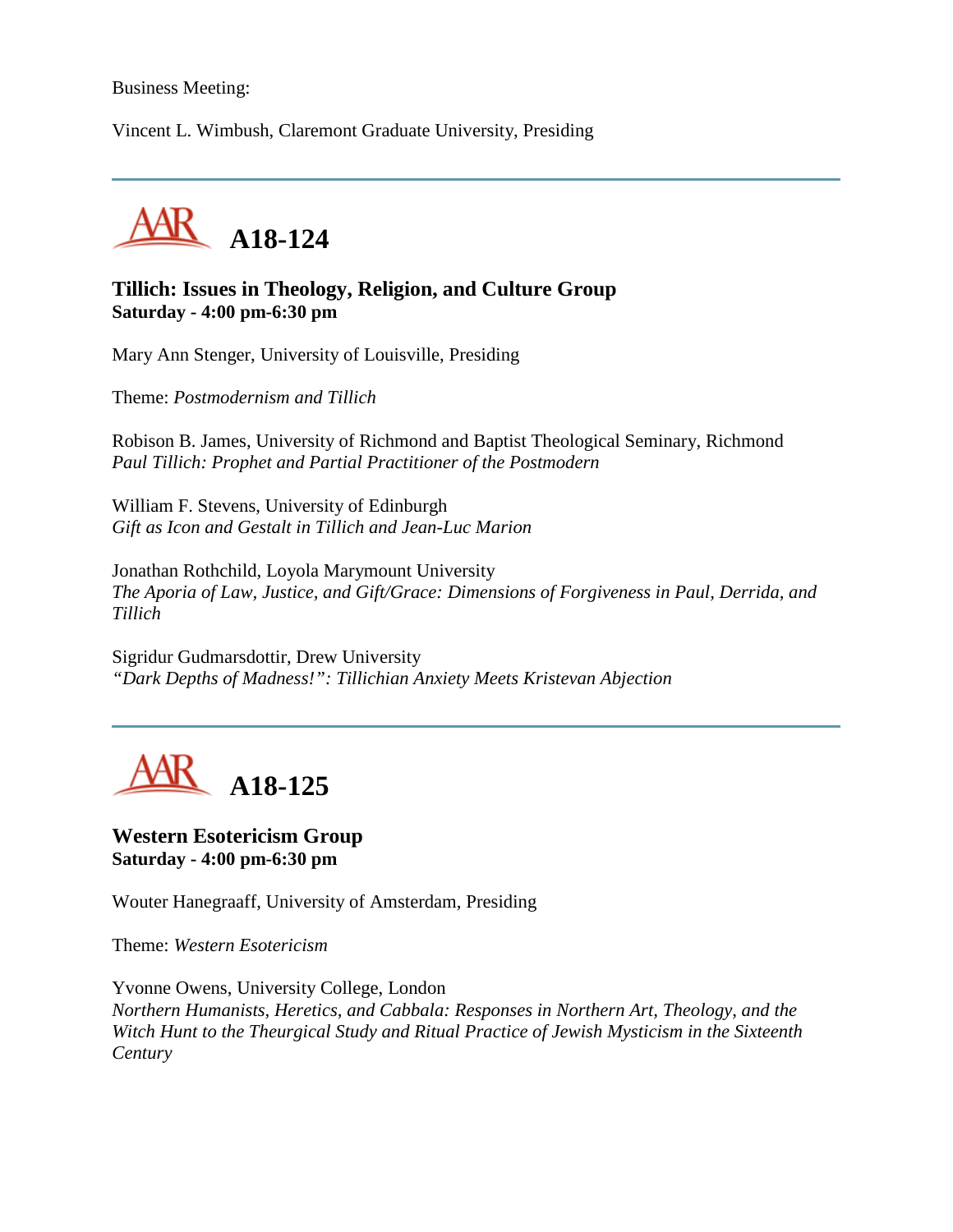Joel Kalvesmaki, Dumbarton Oaks *Types of Greek Numerology*

Roelie van Kreijl, University of Amsterdam *Early Homeopathy and the Medical Establishment in Germany*

Amanda Boyd, Sam Houston State University *Yoga as a Corrective to Misguided Rationalism: Science in the Esoteric Thought of Gustav Meyrink*

Carol Matthews, US Naval Academy *Gnosis of the Flesh II: "Prophetic Exegesis" and Temporal Alchemy in J.J. Hurtak's* Pistis Sophia



# **Zen Buddhism Seminar Saturday - 4:00 pm-6:30 pm**

Jin Y. Park, American University, Presiding

Theme: *Zen in the Contemporary World*

Stuart Lachs, New York, New York *The Zen Master in America: Dressing the Donkey with Bells and Scarves*

Jeff Wilson, University of North Carolina, Chapel Hill *Transforming the Menacing Fetus: Abortion and Other Pregnancy Loss Rituals in American Zen Centers*

Kiyozumi Ishii, Komazawa University *New Trends in Dōgen Studies in Japan*

John R. McRae, Tokyo, Japan *The Current State of Chán Studies in Japan*

Business Meeting:

Gereon Kopf, Luther College, Presiding Jin Y. Park, American University, Presiding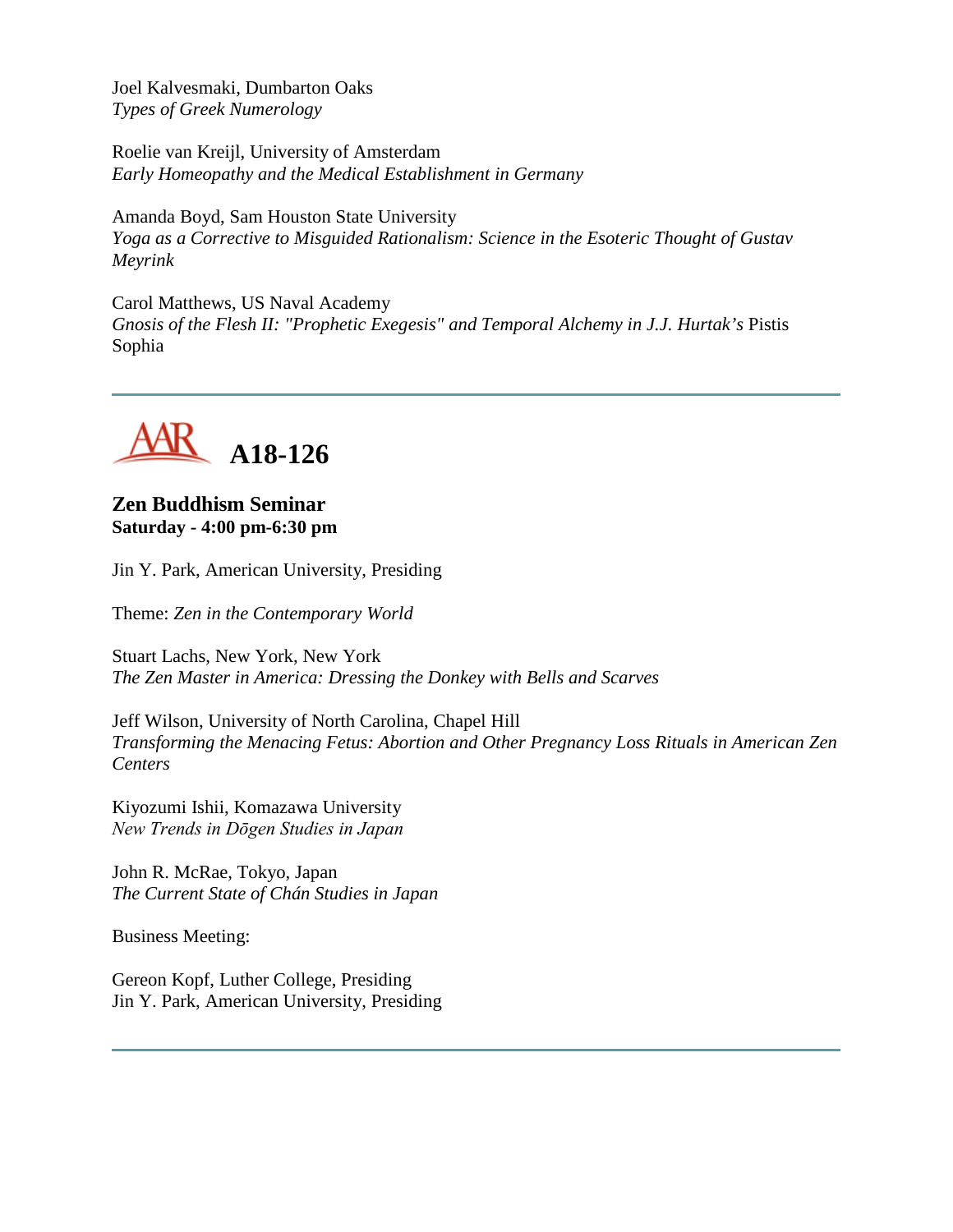

#### **Animals and Religion Consultation Saturday - 4:00 pm-6:30 pm**

Heather Eaton, St. Paul University, Presiding

Theme: *Intertwining Animals: The Real, the Sacred, the Immanent, the Symbolic*

M. Christian Green, Harvard University *Golden Proverbs: Animals and Ethical Cosmology of the Akan Peoples of West Africa*

Jennifer Rycenga, San Jose State University *Lost and Found: The Ivory-billed Woodpecker, Extinction, and Immanence*

Lee Bailey, Ithaca College *Sacred Whispers in the World: Animal Presence*

Gary Steiner, Bucknell University *The Ideal of* A Communion of Subjects*: A Challenge to Classical Liberalism*

Responding:

Jay McDaniel, Hendrix College

Business Meeting:

Paul Waldau, Tufts University, Presiding



#### **Daoist Studies Consultation Saturday - 4:00 pm-6:30 pm**

Julia Margaret Hardy, Carrboro, NC, Presiding

Theme: *The Baby or the Bath Water: Reconstructing the Contexts of the* Laozi *and Applying Its Ideas to the Postmodern World*

Jia Jinhua, Harvard University *Religious Origin of the Terms Dao and De and Their Signification in the* Laozi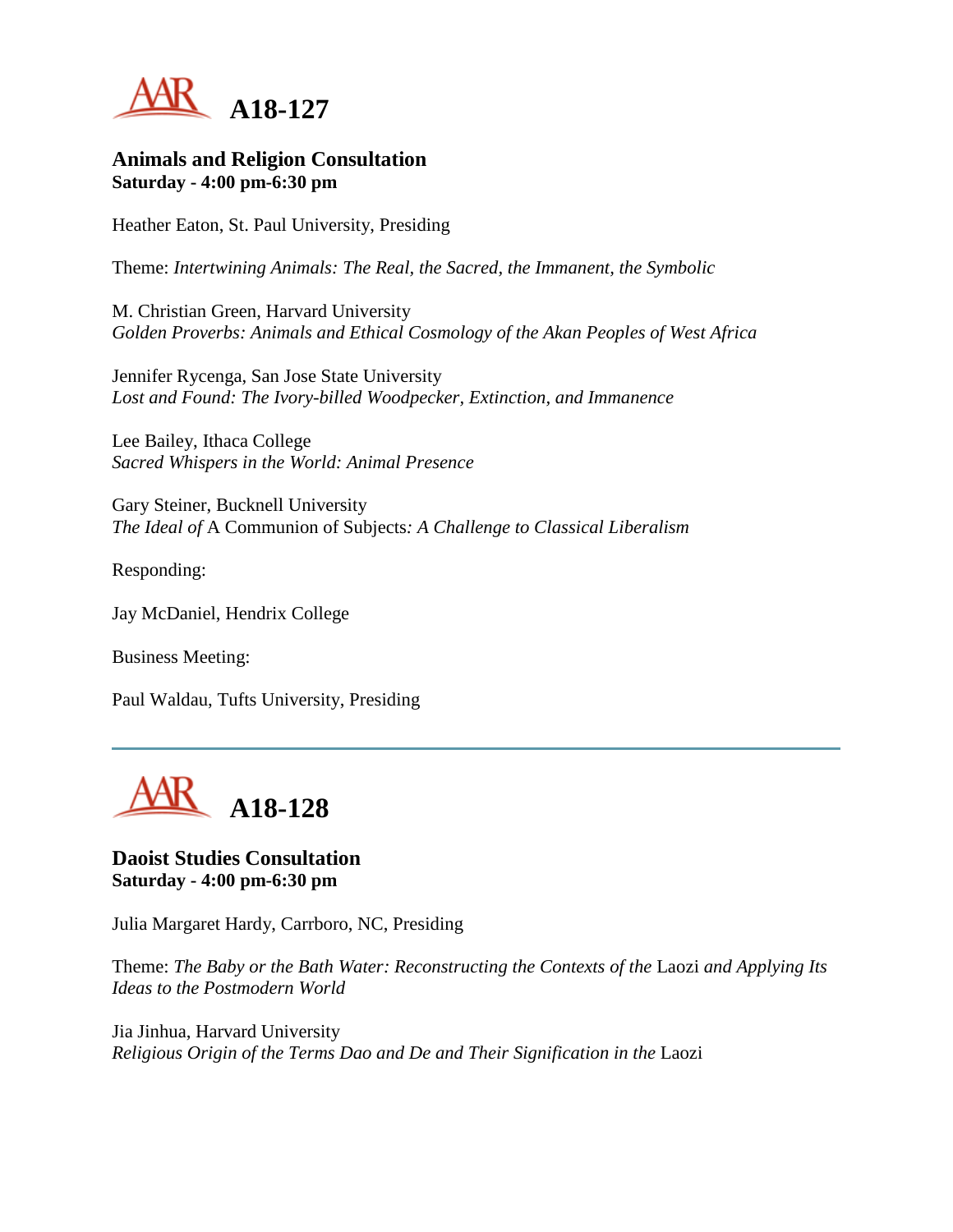Ronnie Littlejohn, Belmont University *Are There Ritual Formulas in the* Daodejing*?*

Jonathan Herman, Georgia State University *The One Gave Birth to the Two: Martin Buber's Dialogical Transformation of the Daodejing* 

Amy Weigand, Temple University *Confronting the Problem of Conceptual (Mis)Appropriation: The Daoism Example*

Responding:

Harold D. Roth, Brown University

Business Meeting:

Louis Komjathy, Pacific Lutheran University, Presiding Jonathan Herman, Georgia State University, Presiding



#### **Religion and Colonialism Consultation Saturday - 4:00 pm-6:30 pm**

#### **New Program Unit**

Mark Elmore, New York University, Presiding

Theme: *Colonialisms of Modernization*

Caleb Elfenbein, University of California, Santa Barbara *Religion and Colonialism: Religion as a Primary Category of Analysis*

Vivienne S.M. Angeles, La Salle University *Martyrdom through "Parang Sabil": A Response to Colonialism in the Philippines*

Robert A. Yelle, University of Illinois *"The Christian Character of the North-West Provinces": Roman Transliteration and the Linguistic Reformation of Colonial India*

Cassie Adcock, University of Chicago *Civil Subjectivity and the Perfect Brahmachari: Cultivating Modernity in the Arya Samaj*

Responding: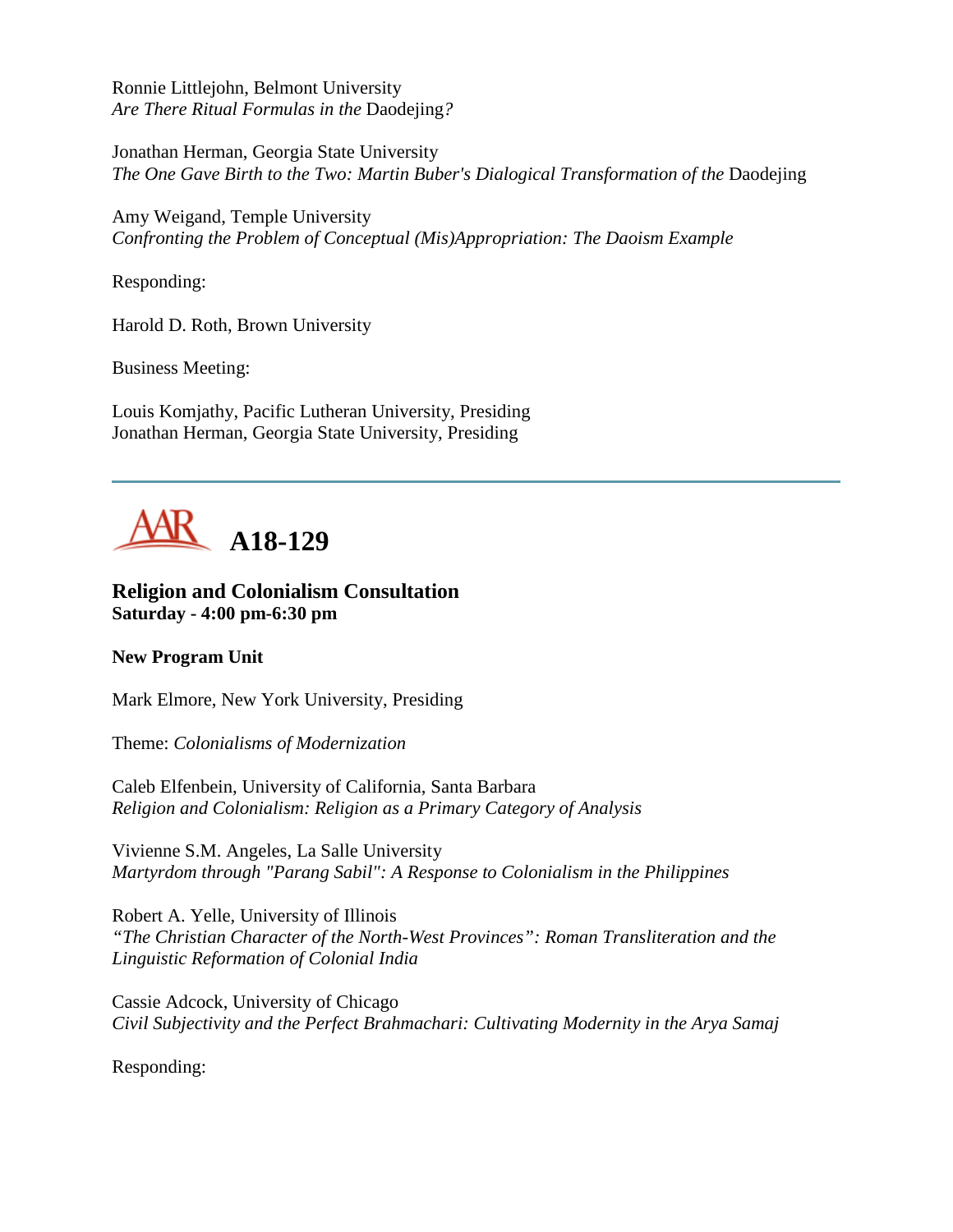David Chidester, University of Cape Town

Business Meeting:

Caleb Elfenbein, University of California, Santa Barbara, Presiding Mark Elmore, New York University, Presiding



### **Religion in Europe Consultation Saturday - 4:00 pm-6:30 pm**

#### **New Program Unit**

Andrii Krawchuk, University of Sudbury, Presiding

Theme: *The Christian and Muslim Crossroads of European Identity: Historical and Contemporary Perspectives*

Gustavo Benavides, Villanova University *Christianity, Islam, and European Identity: From the Mozarabic Chronicle of 754 to the Jylland* Posten *Cartoons of 2005*

Ina Merdjanova, Sofia University *Muslim Identities in Southeast Europe between Nationalism and Transnationalism*

Amy Marga, Princeton Theological Seminary *Muslim Rage at "the West" as a Mirror for Protestant Self-Reflection: An Exploration of Protestantism's Identity through the "Caricature-crisis" in Germany*

Martyn A. Oliver, Boston University *What to Be or Not to Be: Islam, Satire, and Identity in the European Union*

Business Meeting:

Robert Alvis, Saint Meinrad School of Theology, Presiding Andrii Krawchuk, University of Sudbury, Presiding

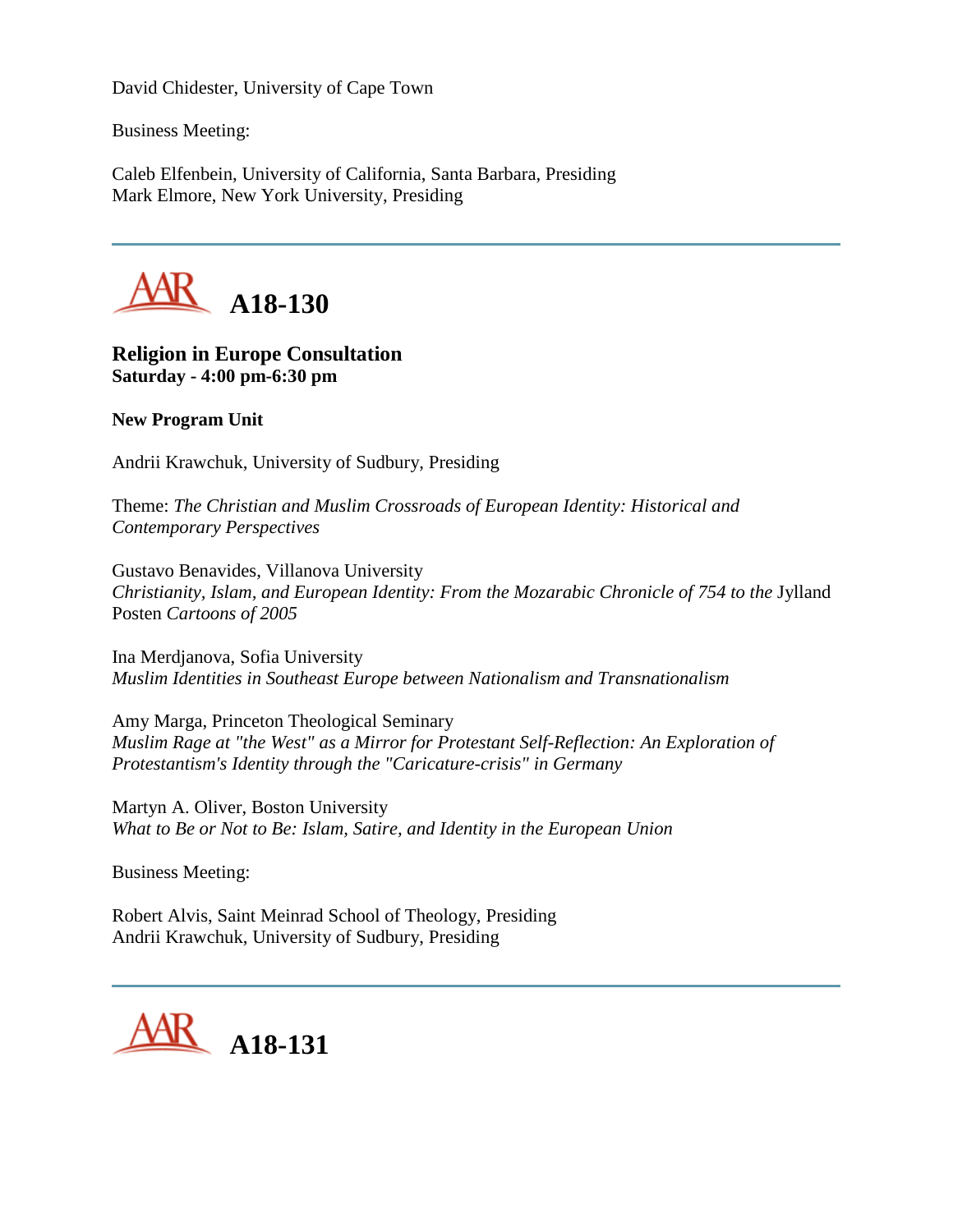### **Yoga in Theory and Practice Consultation Saturday - 4:00 pm-6:30 pm**

#### **New Program Unit**

Stuart R. Sarbacker, Northwestern University, Presiding

Theme: *Construction and Transcendence in Modern Yoga*

Panelists:

Sarah Strauss, University of Wyoming

Elizabeth DeMichelis, Cambridge University

N. E. Sjoman, Calgary, Alberta

Joseph Alter, University of Pittsburgh

Responding:

Christopher Chapple, Loyola Marymount University

Business Meeting:

Stuart R. Sarbacker, Northwestern University, Presiding Christopher Chapple, Loyola Marymount University, Presiding



#### **Association of Practical Theology Saturday - 4:00 pm-6:30 pm**

Theme: *Pedagogies in Practical Theology: An Examination of Ethnography*

Carol Lakey Hess, Emory University, Presiding

Effective pedagogies utilized by ethnographers and practical theologians in the teaching of ministry students and doctoral candidates.

Panel:

Nancy L. Eiesland, Emory University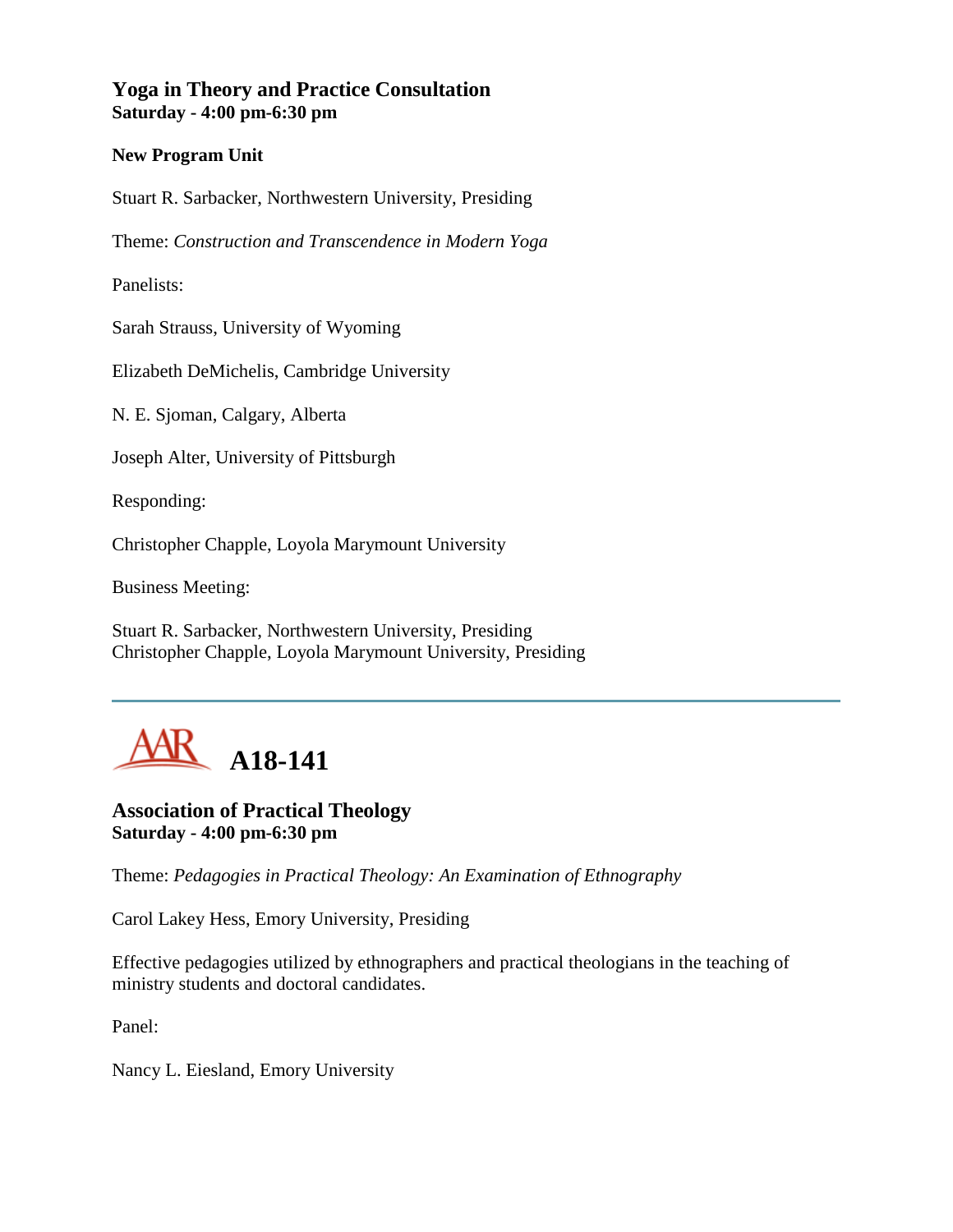Jeffery L. Tribble, Sr., Garrett-Evangelical Theological Seminary

Mary Clark Moschella, Wesley Theological Seminary

6:20 pm Business Meeting

Kathleen A. Cahalan, Saint John's University, Presiding

For additional information contact Kathleen Cahalan, [kcahalan@csbsju.edu,](mailto:kcahalan@csbsju.edu) or Claire Wolfteich, [cwolftei@bu.edu.](mailto:cwolftei@bu.edu)



**North American Association for the Study of Religion: Presidential Plenary Panel Saturday - 4:00 pm-6:30 pm**

CANCELLED



**Friends of the Academy Reception Saturday - 5:30 pm-6:45 pm**

Diana L. Eck, Harvard University, Presiding



**AAR Racial and Ethnic Minority Members' Reception Saturday - 6:30 pm-7:45 pm**

Anthony B. Pinn, Rice University, Presiding

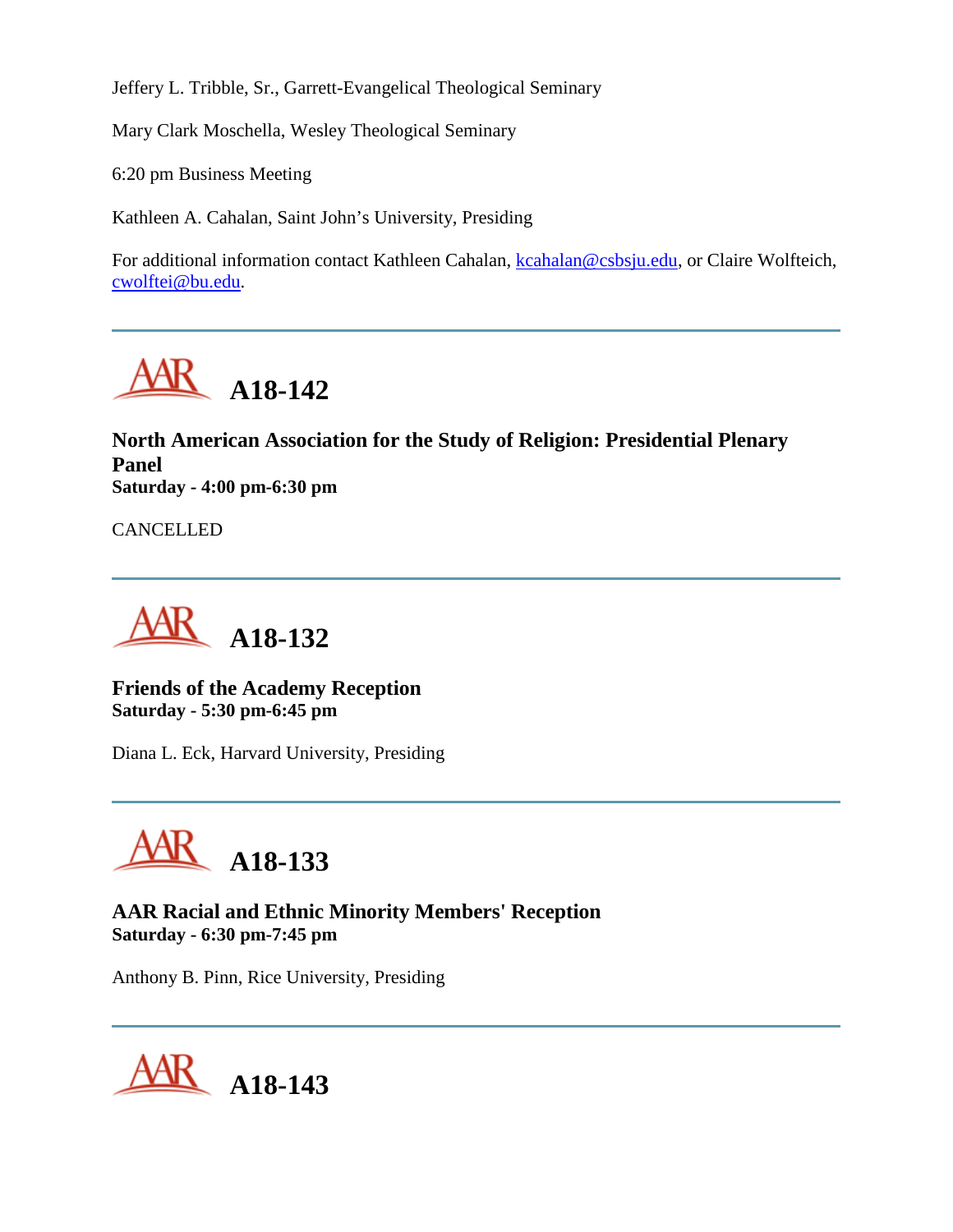## **Evangelical Philosophical Society Saturday - 7:00 pm-11:00 pm**

Theme: *Evil and the Justice of God*, by N. T. Wright

William Lane Craig, Talbot School of Theology, Presiding

Panelists:

Michael Rea, University of Notre Dame

Paul Copan, Palm Beach Atlantic University

Respondent: N. T. Wright, Bishop of Durham

Audience discussion to follow.

For further information regarding this session, contact Scott Smith, [scott.smith@truth.biola.edu.](mailto:scott.smith@truth.biola.edu)



#### **Plenary Address Saturday - 8:00 pm-9:00 pm**

Jeffrey L. Stout, Princeton University, Presiding

Theme: *Presidential Plenary and Awards Ceremony--Diana Eck:* Prospects for Pluralism: Voice and Vision in the Study of Religion

Panelists:

Diana L. Eck, Harvard University

See [www.aarweb.org/annualmeet/2006/pbook/highlights.asp#PlenaryandPresidentialAddresses](http://www.aarweb.org/Meetings/Annual_Meeting/Past_and_Future_Meetings/2006/highlights.asp#PlenaryandPresidentialAddresses) for details.



**Arts Series/Films:** *Crash* **Saturday - 9:00 pm-11:00 pm**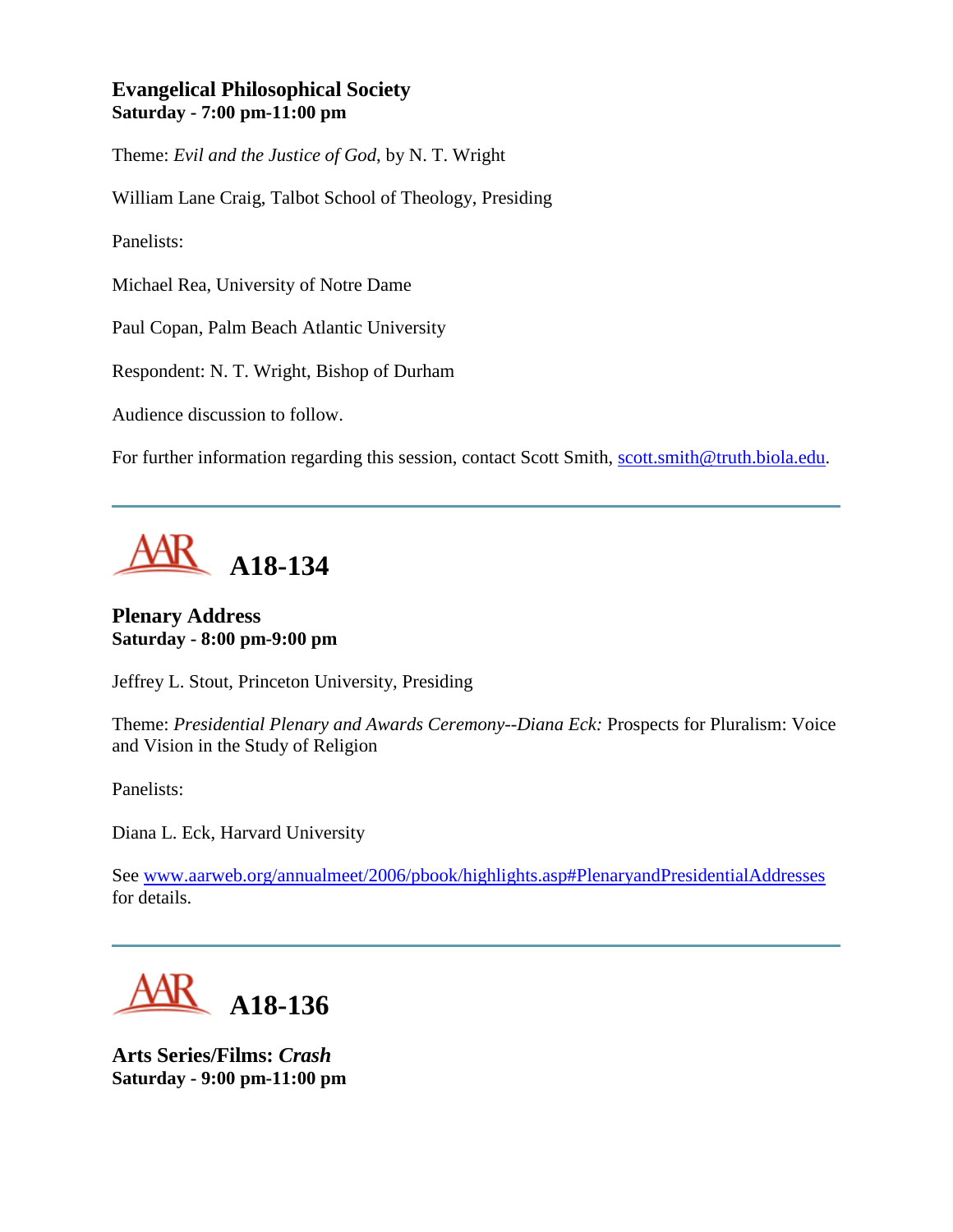Sponsored by the Religion, Film, and Visual Culture Group

Amir Hussain, Loyola Marymount University, Presiding

See [www.aarweb.org/annualmeet/2006/pbook/highlights.asp#Films](http://www.aarweb.org/Meetings/Annual_Meeting/Past_and_Future_Meetings/2006/highlights.asp#Films) for details.



## **Arts Series/Films:** *Guelwaar* **Saturday - 9:00 pm-11:00 pm**

Sponsored by the African Religions Group

Robert M. Baum, University of Missouri, Presiding

See [www.aarweb.org/annualmeet/2006/pbook/highlights.asp#Films](http://www.aarweb.org/Meetings/Annual_Meeting/Past_and_Future_Meetings/2006/highlights.asp#Films) for details.



### **Women's Reception Saturday - 9:00 pm-11:30 pm**

Sponsored by the Status of Women in the Profession Committee and the Women's Caucus.

The Women's Caucus invites all friends to join us in honoring those women who have been presidents of the American Academy of Religion and the Society of Biblical Literature.



## **AAR and Pluralism Project Celebration in Honor of Diana Eck Saturday - 9:00 pm-10:30 pm**

Sponsored by AAR and the Pluralism Project

The AAR and the Pluralism Project are hosting this celebration of Diana Eck, 2006 AAR president. We welcome affiliates, advisors, friends, and colleagues to join us for light refreshments, networking, conversation, and informal updates on research projects. Your RSVP to [staff@pluralism.org](mailto:staff@pluralism.org) is appreciated.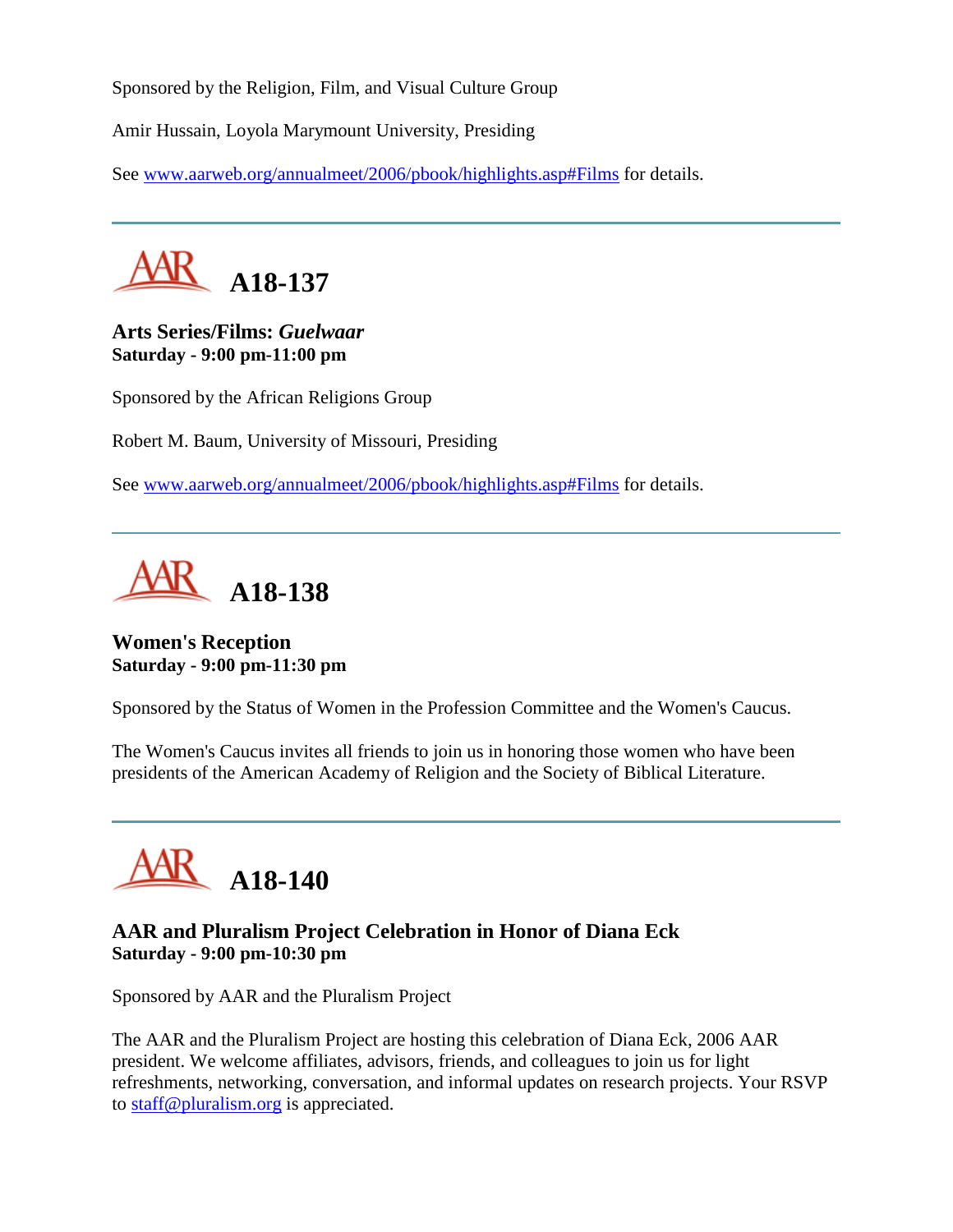

**AAR Members' Reception Saturday - 9:30 pm-12:00 am**



**Student Members' Reception Saturday - 10:00 pm-12:00 am**



*JAAR* **Editorial Board Breakfast Sunday - 7:15 am-8:45 am**

**A19-2**

#### **AAR New Members' Continental Breakfast Sunday - 7:30 am-8:45 am**

New (first-time) AAR members in 2006 are cordially invited to a continental breakfast with members of the Board of Directors.

**A19-3**

### **Religion and Disabilities Task Force Meeting Sunday - 7:30 am-8:45 am**

Mary Jo Iozzio, Barry University, Presiding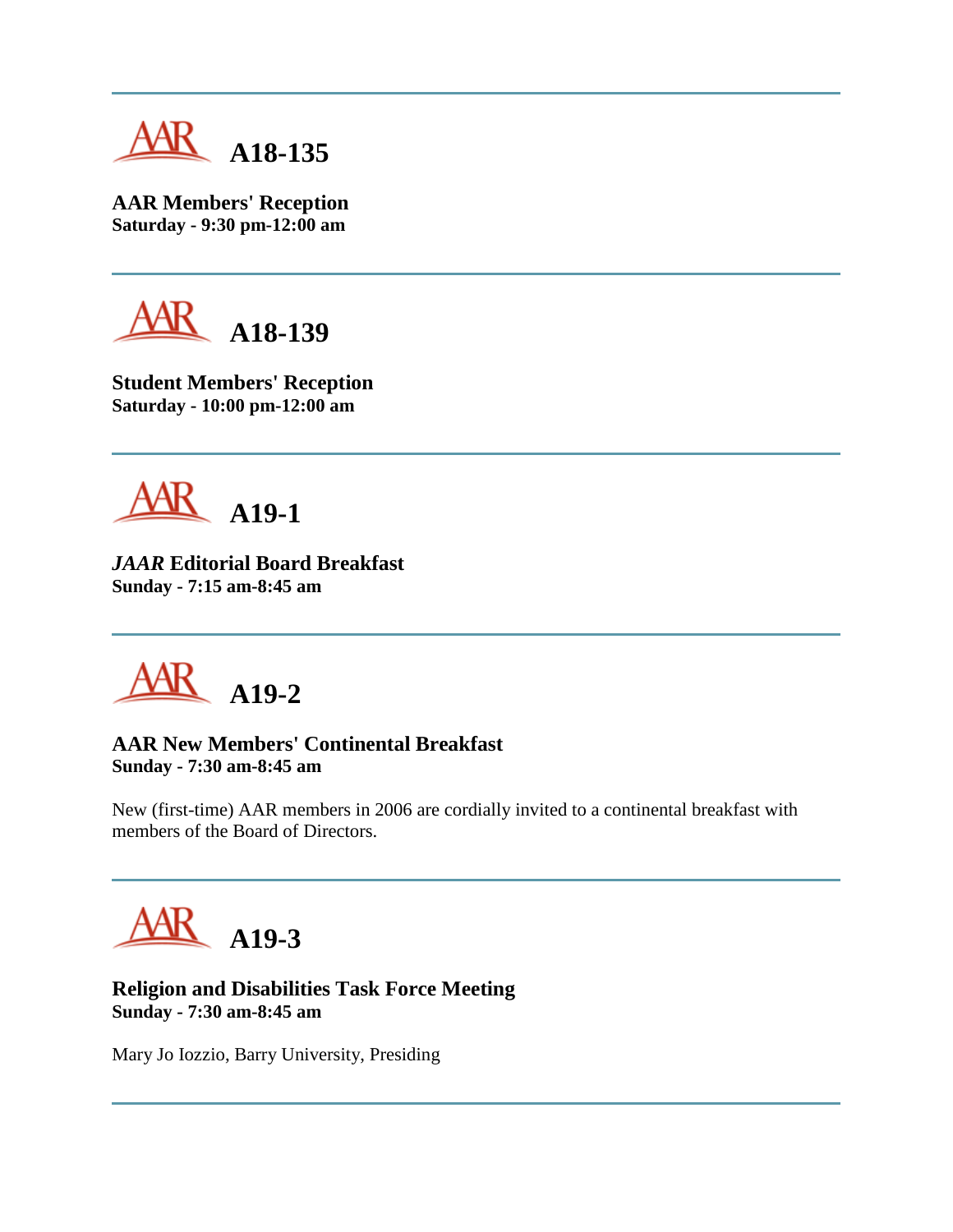

**Status of Racial and Ethnic Minorities in the Profession Committee Meeting Sunday - 8:00 am-8:45 am**



**Special Topics Forum Sunday - 9:00 am-11:30 am**

Sponsored by the Program Committee

Shanta Premawardhana, National Council of Churches, USA, Presiding

Theme: *Christian Theology's Engagement with Religious Pluralism: Biblical Texts and Themes*

Amos Yong, Regent University *"The Light Shines in the Darkness": Johannine Dualism and the Challenge of Christian Theology of Religions Today*

Gerald R. McDermott, Roanoke College *Gods, Principalities, and Powers in the Bible: Implications for Christian Theology of the Religions*

Marjorie Suchocki, Claremont School of Theology *Transforming Heaven and Hell*

Francis X. Clooney, Harvard University *John 6:68-69: How My Study of Hinduism Illumines, Contests, and Intensifies Peter's Confession*

Responding:

S. Wesley Ariarajah, Drew University

See [www.aarweb.org/annualmeet/2006/pbook/highlights.asp#SpecialTopicsForums](http://www.aarweb.org/Meetings/Annual_Meeting/Past_and_Future_Meetings/2006/highlights.asp#SpecialTopicsForums) for details.



**Special Topics Forum Sunday - 9:00 am-11:30 am**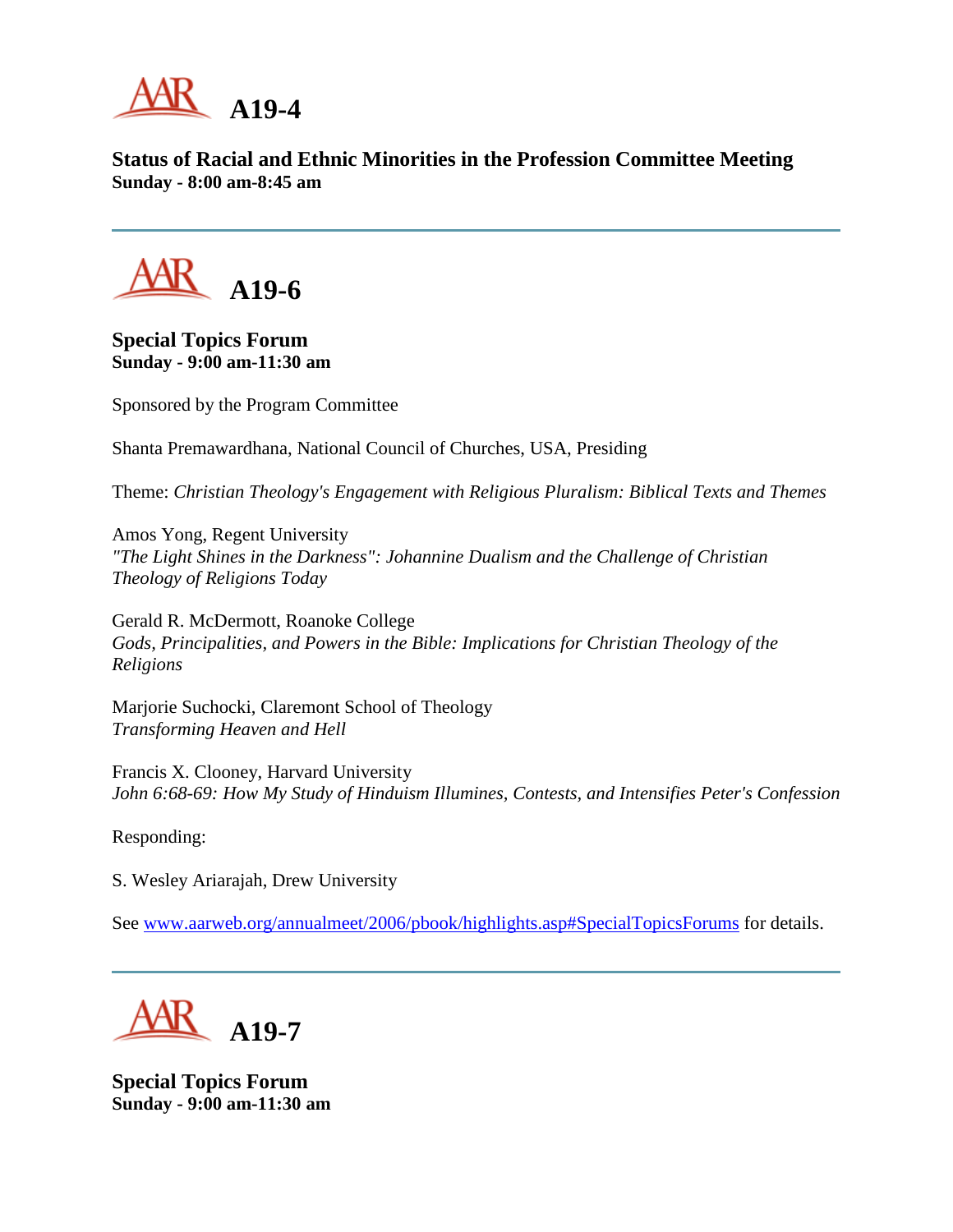Sponsored by the Status of Women in the Profession Committee

Alice Wells Hunt, Vanderbilt University, Presiding

Theme: *Women Speaking to Religion and Leadership: Honoring the Work of Mercy Oduyoye* Panelists:

Sarojini Nadar, University of KwaZulu-Natal

Katie G. Cannon, Union Theological Seminary and Presbyterian School of Christian Education

Letty M. Russell, Yale University

Musa Dube, University of Botswana

Mercy Amba Oduyoye, Trinity Theological Seminary, Ghana

See [www.aarweb.org/annualmeet/2006/pbook/highlights.asp#SpecialTopicsForums](http://www.aarweb.org/Meetings/Annual_Meeting/Past_and_Future_Meetings/2006/highlights.asp#SpecialTopicsForums) for details.



### **Special Topics Forum Sunday - 9:00 am-11:30 am**

Sponsored by the Teaching and Learning Committee

Sheila E. McGinn, John Carroll University, Presiding

Theme: *Teaching the Introductory Course in Theology and Religion*

Panelists:

Barbara Walvoord, University of Notre Dame

Rosemary P. Carbine, College of the Holy Cross

David C. Ratke, Lenoir-Rhyne College

Martha J. Reineke, University of Northern Iowa

James K. Wellman, University of Washington

See [www.aarweb.org/annualmeet/2006/pbook/highlights.asp#SpecialTopicsForums](http://www.aarweb.org/Meetings/Annual_Meeting/Past_and_Future_Meetings/2006/highlights.asp#SpecialTopicsForums) for details.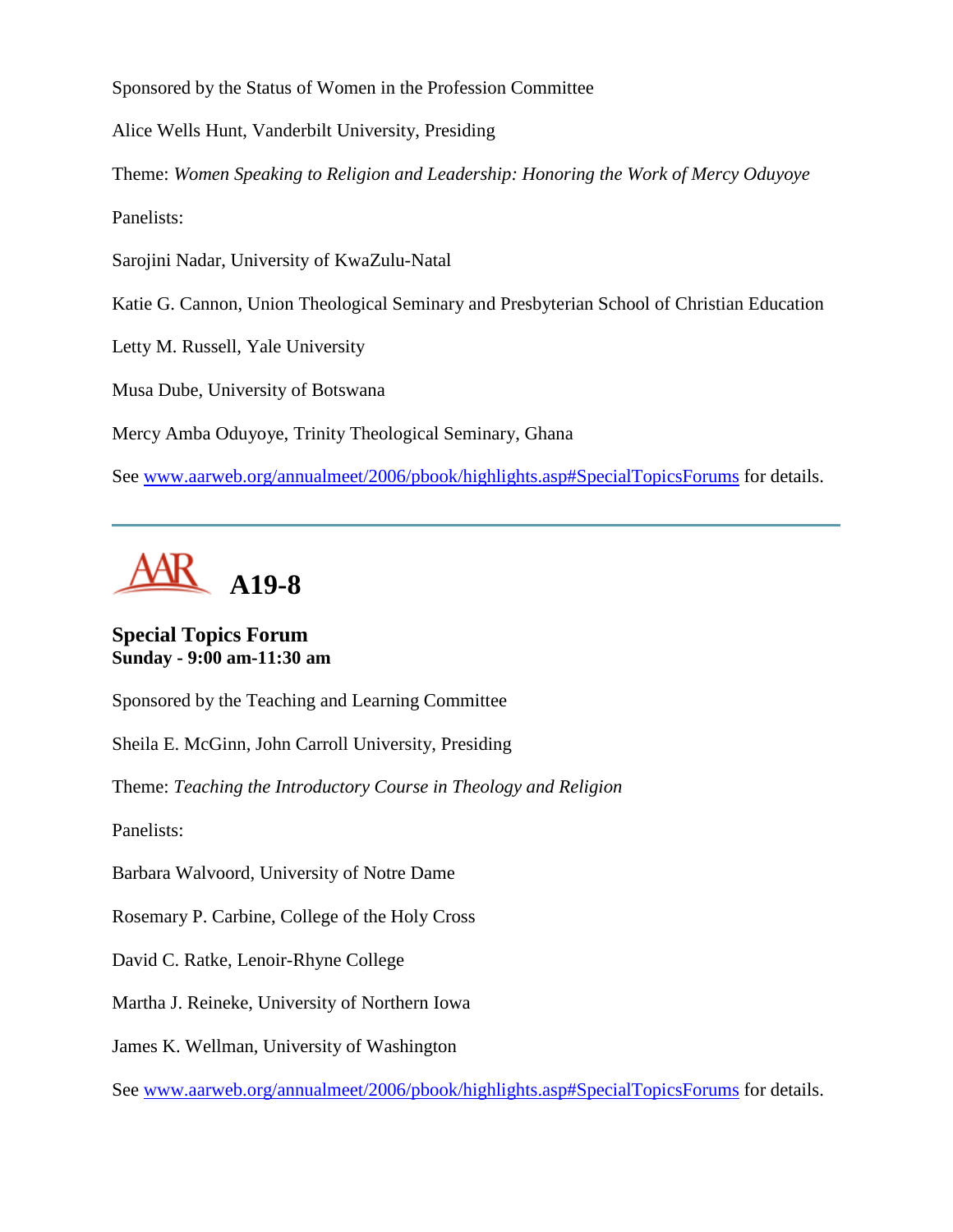

#### **Arts, Literature, and Religion Section Sunday - 9:00 am-11:30 am**

Clark M. Brittain, Greenville Technical College, Presiding

Theme: *Blake and Religious Vision*

Thomas Altizer, Mt. Pocono, PA *The Revolutionary Vision of William Blake*

Andrea J. Dickens, United Theological Seminary *A Final Vision: Blake's* Dante Illustrations

Steven P. Hopkins, Swarthmore College *"I Walk Weeping in Pangs of a Mother's Torment for Her Children": Women's Laments in the Poetry and Prophecies of William Blake*

Emily Merriman, Boston University *"I Mean Great Poets": William Blake and Geoffrey Hill*



**Buddhism Section Sunday - 9:00 am-11:30 am**

Jacqueline I. Stone, Princeton University, Presiding

Theme: *New Perspectives on Buddhist Hagiography in East Asia*

Stuart Young, Princeton University *Indian Patriarchs in a Chinese Looking Glass: The Earliest Hagiographies of Nāgārjuna and Aśvaghoşa*

Joshua Capitanio, University of Pennsylvania *The Immortalization of Bodhidharma: The Chan Patriarch in Buddhist Sources and Beyond*

Chris Callahan, Harvard University *Reading with Form and Genre, Contesting Paradigms and Memory: Kakunyo's* Godenshō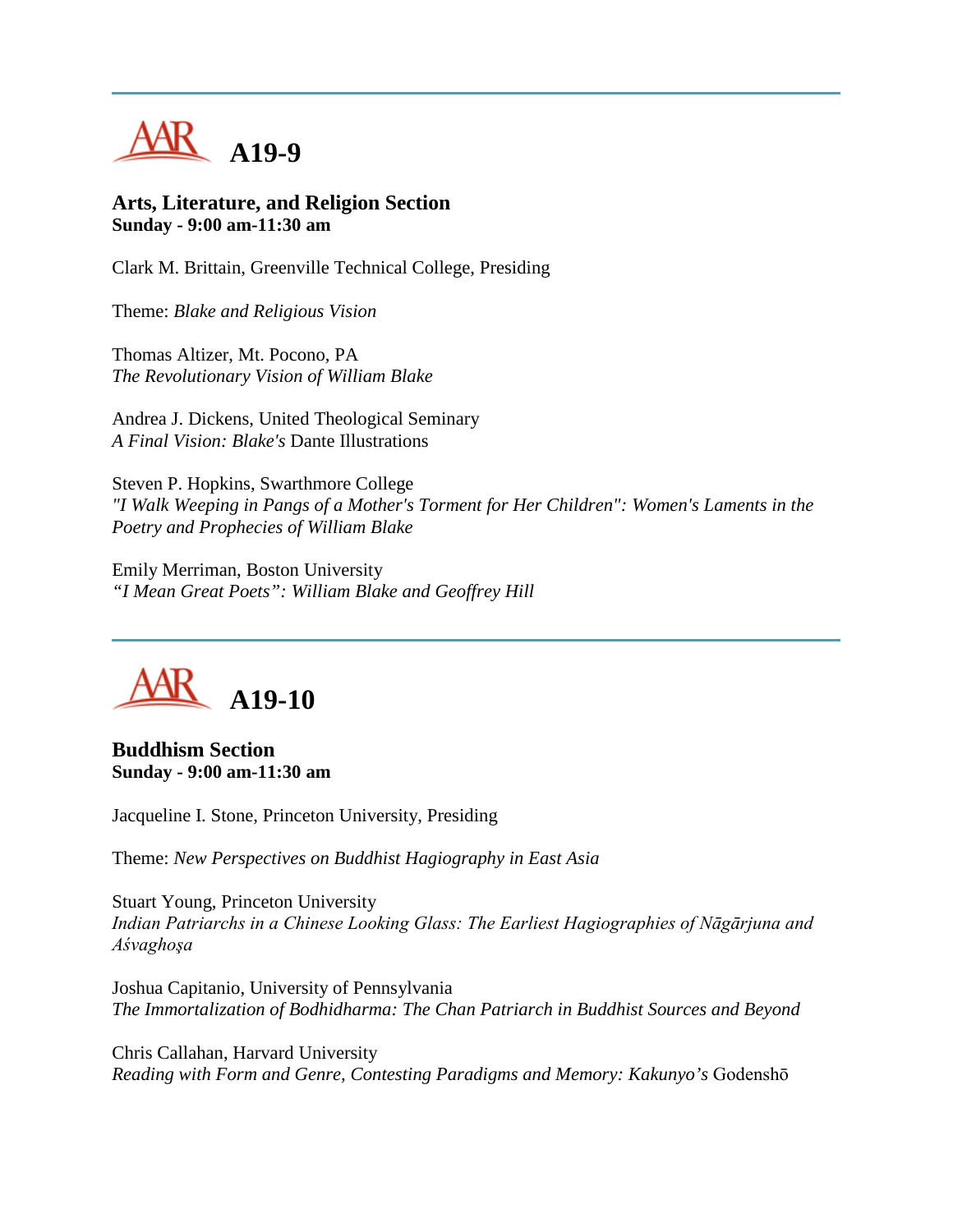Heather Blair, Harvard University *From Realm to Realm: Nichizō, the Genre-Crossing Holy Man*

Responding:

Robert Campany, Indiana University, Bloomington



## **History of Christianity Section Sunday - 9:00 am-11:30 am**

Leigh E. Schmidt, Princeton University, Presiding

Theme: *Piety, Practice, Performance: Action and Embodiment in American Christianity*

Panelists:

Tisa Wenger, Arizona State University

Kathryn Lofton, Indiana University, Bloomington

Heather D. Curtis, Harvard University

Anthea Butler, University of Rochester

Responding:

Ann Taves, University of California, Santa Barbara



#### **Philosophy of Religion Section Sunday - 9:00 am-11:30 am**

Jeffrey Kosky, Washington & Lee University, Presiding

Theme: *Philosophy and Method in the Study of Religion*

Myron A. Penner, Trinity Western University *Philosophy of Religion and the Analytic/Continental Divide*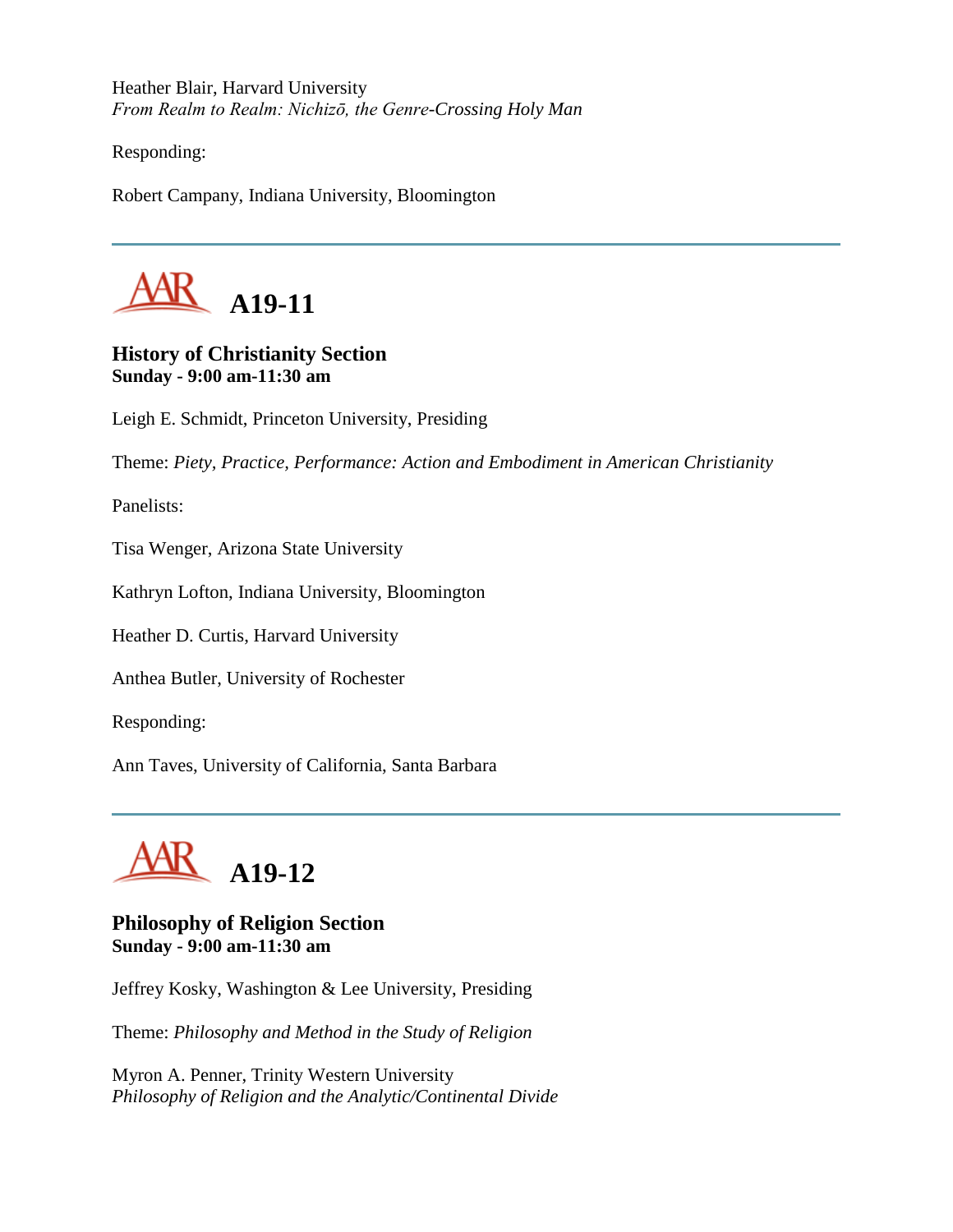Robert A. Segal, University of Aberdeen *Paul Ricoeur's Reconciliation of Explanation with Interpretation*

Ludger Viefhues, Yale University *What Lies beyond the Failure of "Religion"? Philosophy of Religion and Methodological Reflections on the History of Religious Studies*

Tyler T. Roberts, Grinnell College *Exposures and Acknowledgements: Rethinking the Philosophy of Religion*

**A19-13**

## **Religion and the Social Sciences Section Sunday - 9:00 am-11:30 am**

Lauren Leve, University of North Carolina, Chapel Hill, Presiding

Theme: *Narrating the Local: Methodological Reflections on Ethnographies of Religious Practice*

Jill DeTemple, Southern Methodist University *(Paper) Trails: An Expanded Theory of Archive in Ethnographic Practice*

Karen G. Ruffle, University of North Carolina, Chapel Hill *Who Could Marry at a Time Like This?: Debating the Mehndi Ki Majlis in Hyderabad, India*

Jalane D. Schmidt, University of Florida, Gainesville *Santería and the "Branding" of Cuba: Effects upon Local Afro-Cuban Religious Practices*

Chad Seales, University of North Carolina, Chapel Hill *Layering the Local: Lived History and the Ritual Production of Place in a Nuevo New South Town*

Responding:

Courtney Bender, Columbia University



**Religion in South Asia Section Sunday - 9:00 am-11:30 am**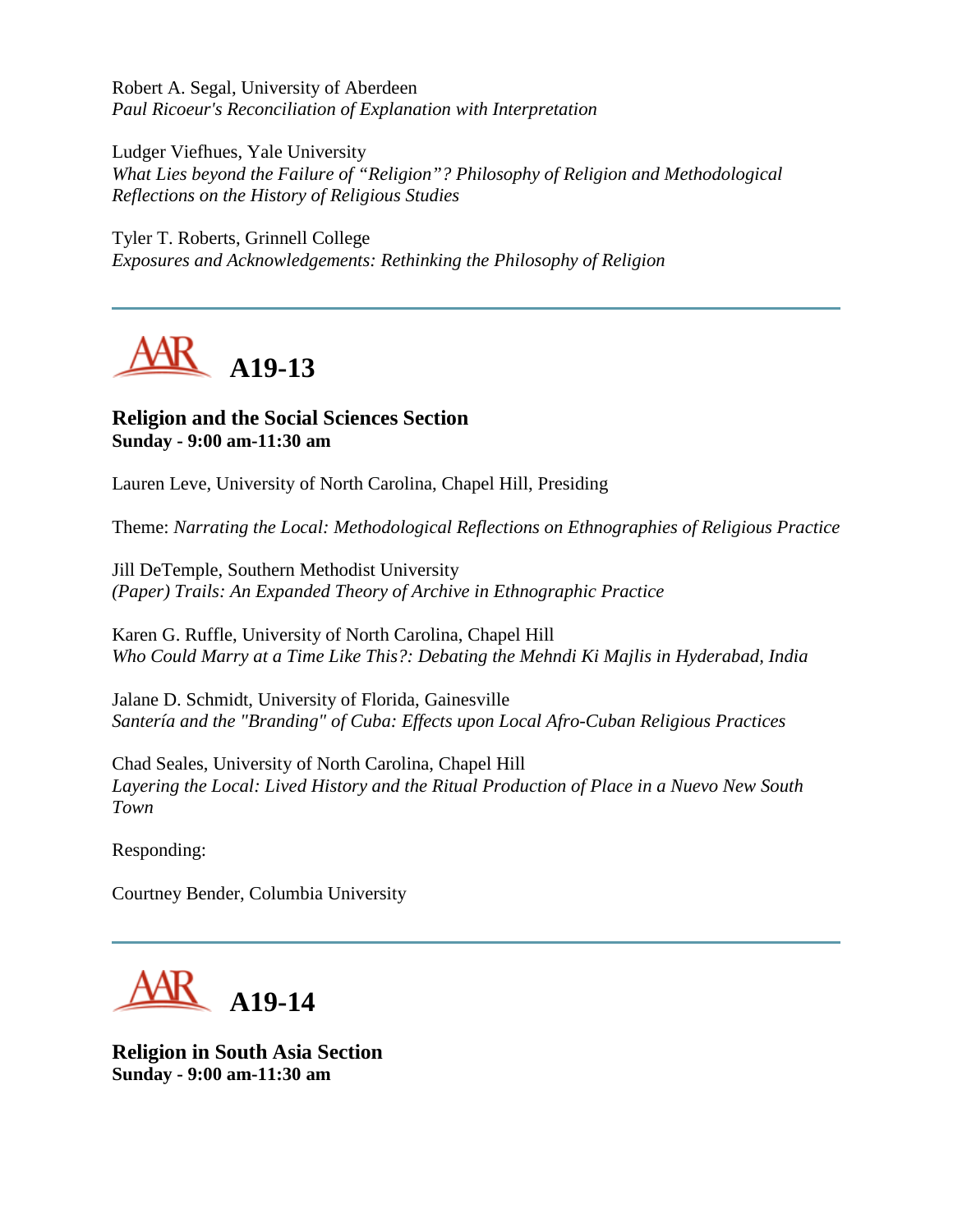Patrick Olivelle, University of Texas, Austin, Presiding

Theme: *Literary Characters across Early South Asian Narrative Traditions*

Laurie Louise Patton, Emory University *Who Was Shaunaka? A Literary Assessment*

Brian Black, London University *Ambattha and Shvetaketu: Literary Connections between the Upanishads and Early Buddhist Narratives*

Sara L. McClintock, Emory University *Reading the Buddha as a Compassionate Trickster in Early Buddhist Narrative Traditions*

Jonathan Geen, McMaster University *Krishna and Jarasandha/Shishupala in the Hindu and Jain Traditions*

Steven Lindquist, Concordia University, Montreal *Creating a Rshi: The Later Literary Life of Yajnavalkya*

Responding:

Wendy Doniger, University of Chicago



**Study of Islam Section Sunday - 9:00 am-11:30 am**

Khalid Yahya Blankinship, Temple University, Presiding

Theme: *"Islamic Fundamentalism": Homogeny Identified or Diversity Homogenized?*

Lynda Clarke, Concordia University, Montreal *Fundamentalism and Modern Shiism*

David L. Johnston, Yale University *Hassan al-Hudaybi and the Muslim Brotherhood: Can Islamic Fundamentalism Eschew the Islamic State?*

Florian Pohl, Emory University *Contesting Fundamentalism: The Case of Islamic Education*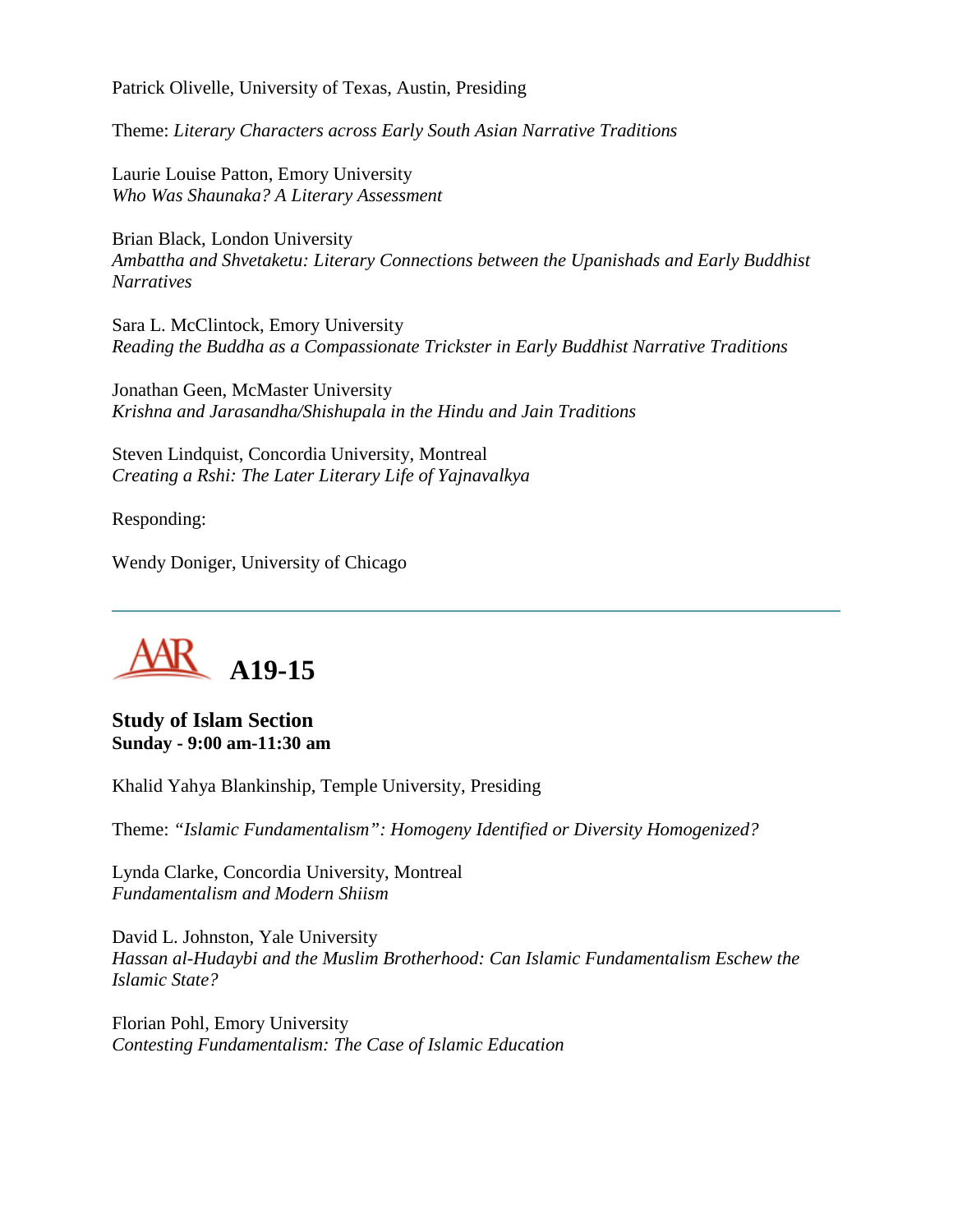David Harrington Watt, Temple University *The Category "Islamic Fundamentalism": Good for Polemics, Bad for Scholarship?*

Simon Wood, University of Nebraska, Lincoln *Rethinking the "Fundamentals" of Fundamentalism: Dualism, Literalism, Golden Age-ism*

Responding:

Gordon D. Newby, Emory University

Business Meeting:

Nelly Van Doorn-Harder, Valparaiso University, Presiding Omid Safi, Colgate University, Presiding



**Study of Judaism Section Sunday - 9:00 am-11:30 am**

Shaul Magid, Indiana University, Bloomington, Presiding

Theme: *Medieval, Modern, and Contemporary Kabbalah*

Yechiel Shalom Goldberg, California State University, Long Beach *In These Empty Fools One May Find Bells of Gold: Wise Fools and Revelation in Spanish Kabbalah*

Chava Weissler, Lehigh University *The Popularization of Kabbalah in the Early Modern Period and Today: The Case of Women*

Jody Myers, California State University, Northridge *New Age and Old Judaism in Kabbalah Centre Teachings*

Andrea Lobel, McGill University *Spheres of Influence: The Portrayal and Functions of Kabbalistic Cosmogony, Cosmology, and Magic in Contemporary Speculative Fiction and Sequential Art*

Responding:

Pinchas Giller, University of Judaism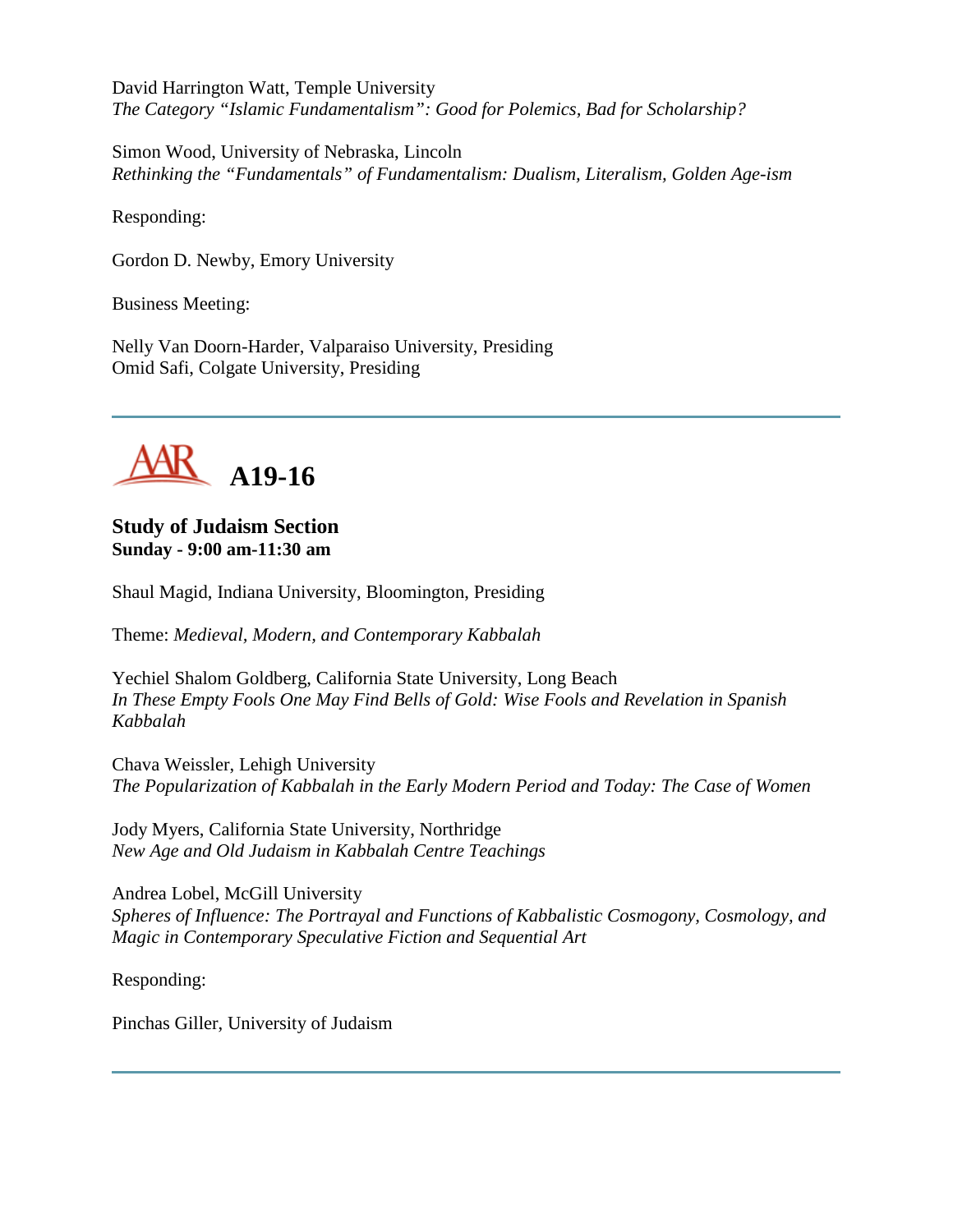

#### **African Religions Group and Religions, Medicines, and Healing Group Sunday - 9:00 am-11:30 am**

Simeon O. Ilesanmi, Wake Forest University, Presiding

Theme: *African Religions, Healing, and HIV/AIDS*

Tapiwa Mucherera, Asbury Theological Seminary *Conflict in Religio-Cultural Values and Practices in African and Western Communities in the Age of the HIV/AIDS Pandemic*

Jame Schaefer, Marquette University *Healing and the East African Patient: Promises and Challenges of Religious Faith-Medical Treatment Collaboration*

Anna Chitando, Zimbabwe Open University *Women of the Spirit: Prophetesses and Healing in Contemporary Harare*

Ezra Chitando, University of Zimbabwe *An Ancient Faith Meets a Contemporary Challenge: African Indigenous Religions and HIV and AIDS*

Musa Adeniyi, Obafemi Awolowo University *The Spiritual Healing Dimensions of Islam: Shehu Korkoroadua as a Case Study*

Responding:

Isabel Apawo Phiri, University of KwaZulu-Natal



#### **Anthropology of Religion Group and Ritual Studies Group Sunday - 9:00 am-11:30 am**

Anne Merideth, University of Rochester, Presiding

Theme: *That Can't Be Religion—They're Having Fun! Sex, Laughter, Leisure, and Games in Religious Practice*

Magnus Echtler, University of Bayreuth *Liminal Transgressions at the New Year's Festival in Zanzibar*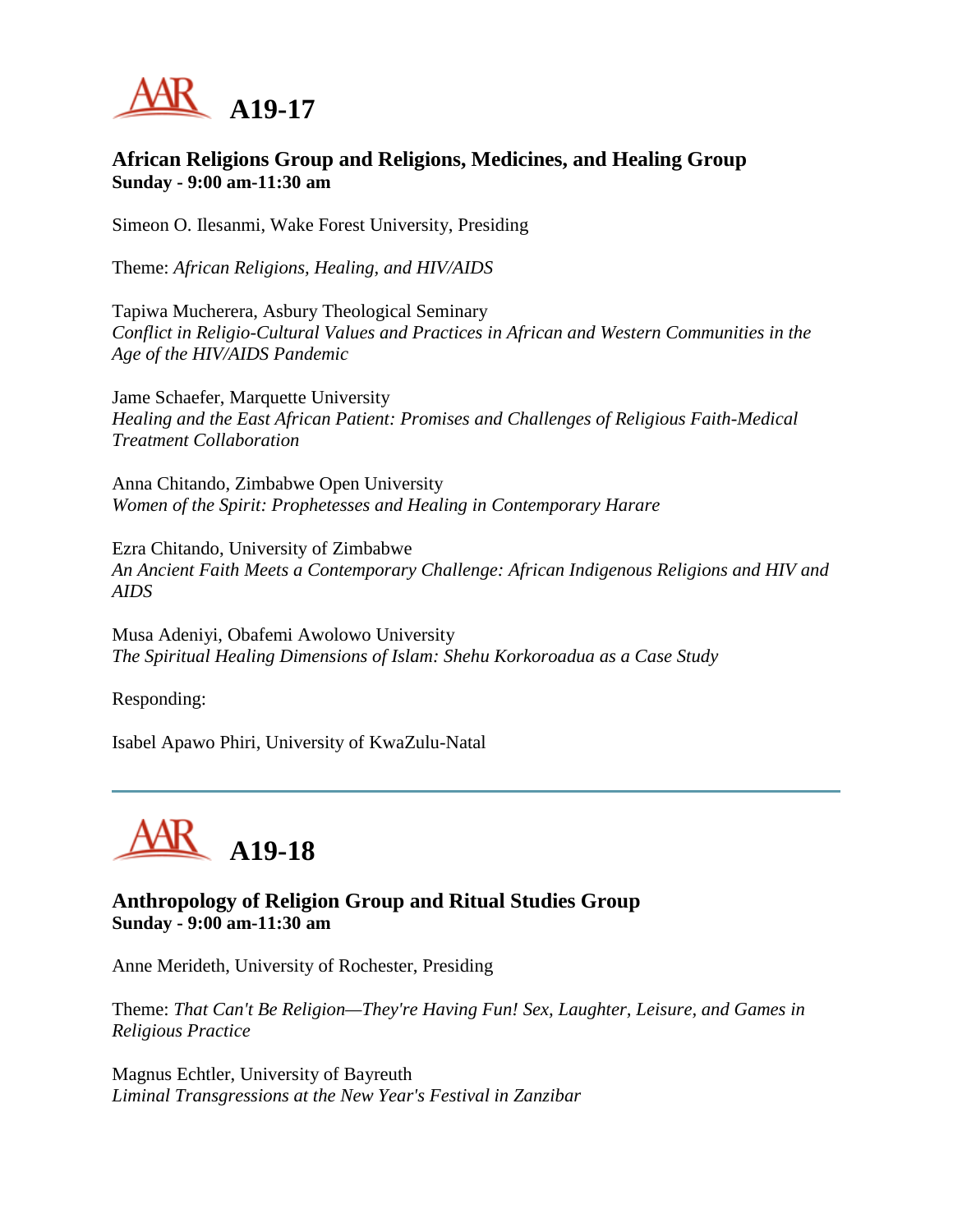Steven Engler, Mount Royal College and Pontifícia Universidade Católica de São Paulo *Playing at Syncretism: New Rituals in a Brazilian Catholic Women's Group*

Deidre H. Crumbley, North Carolina State University *Being "Saved" — Being Children: Symbolic Prescriptions and Ritual Proscriptions of Pleasure and Play in a Storefront Pentecostal Church*

Nikki Bado-Fralick, Iowa State University *Ritualizing Religious Reward: The Dark Side of Play*

Rebecca Sachs Norris, Merrimack College *Ritualizing Religious Reward: The Dark Side of Play*

Responding:

Kathryn McClymond, Georgia State University

Business Meeting:

J. Shawn Landres, Synagogue 3000 and University of California, Los Angeles, Presiding Rebecca Sachs Norris, Merrimack College, Presiding



### **Bible in Racial, Ethnic, and Indigenous Communities Group Sunday - 9:00 am-11:30 am**

#### **New Program Unit**

Laura E. Donaldson, Cornell University, Presiding

Theme: *Biblical Scholarship and/as Public Criticism*

Panelists:

Fernando F. Segovia, Vanderbilt University

Andrea Smith, University of Michigan, Ann Arbor

Margaret Aymer, Interdenominational Theological Center

Tat-siong Benny Liew, Pacific School of Religion

Francisco Lozada, University of the Incarnate Word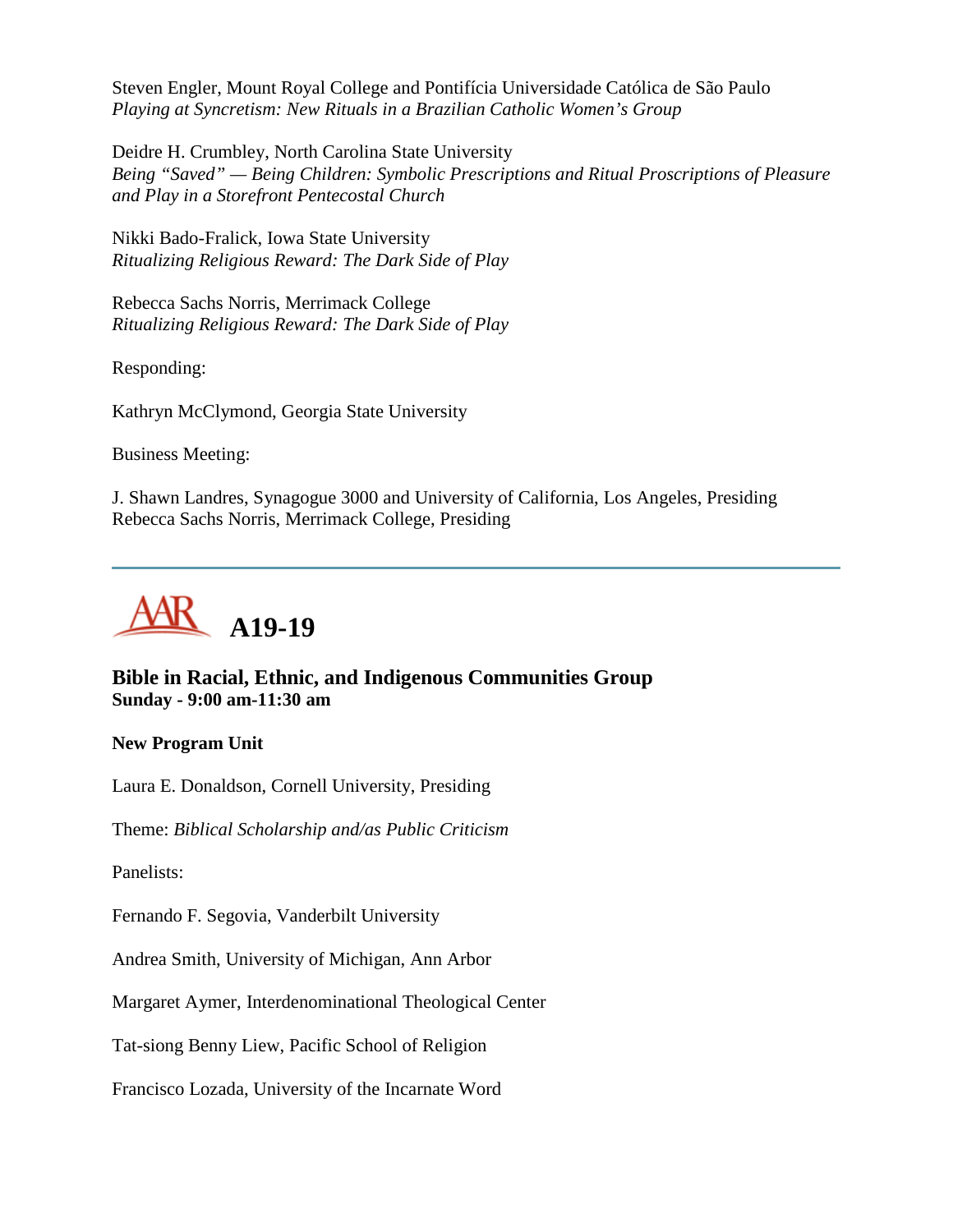

#### **Buddhist Philosophy Group Sunday - 9:00 am-11:30 am**

#### **New Program Unit**

Douglas S. Duckworth, University of North Carolina, Greensboro, Presiding

Theme: *Re-Thinking Reason, Re-Viewing Buddhist Views*

Richard Nance, Ann Arbor, MI *On What Do We Rely When We Rely on Reasoning?*

David Vincent Fiordalis, University of Michigan *A Rose by Any Other Name? Doxographical Classification in Indian Texts* 

*of the "Later Period" of Indian Buddhism*

Yaroslav Komarovski, University of Virginia *Slicing the Pie Alternatively: Śakya mchog ldan on Divisions of the Mahayānā Tenet Systems*

Albion Butters, Columbia University *Heterodox Doxography? The Philosophical Stance of Kun Mkhyen kLong Chen Rab 'Byams Pa*

Business Meeting:

John D. Dunne, Emory University, Presiding A. Charles Muller, Toyo Gakuen University, Presiding

# **A19-21**

### **Chinese Religions Group Sunday - 9:00 am-11:30 am**

Stephen F. Teiser, Princeton University, Presiding

Theme: *Violence and the Body in Late Imperial China*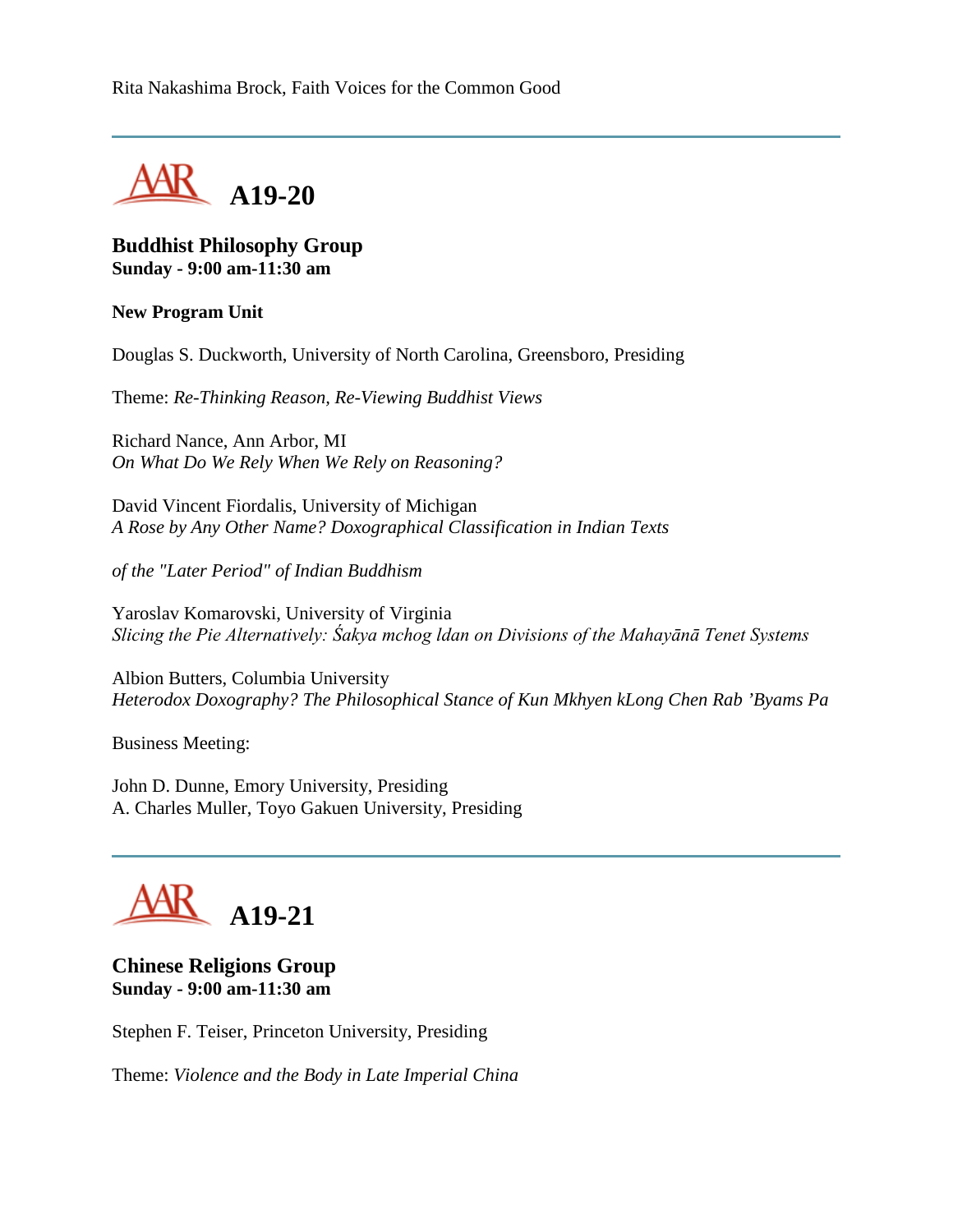Ann Waltner, University of Minnesota *Letters from an Immortal: Religion, Gender, and Body Practices in Sixteenth-Century China*

Jimmy Yu, Princeton University *Piety, Passion, and Blood Writing in the Late Ming*

Mark Meulenbeld, Princeton University *Violated Bodies: How Guanyin Became a Domesticated Demon*

Responding:

Barend J. ter Haar, Leiden University

Business Meeting:

Daniel B. Stevenson, University of Kansas, Presiding



#### **Comparative Theology Group Sunday - 9:00 am-11:30 am**

#### **New Program Unit**

Deepak Sarma, Case Western Reserve University, Presiding

Theme: *The Body, Its Meanings, and New Light on the Problems and Possibilities of Comparative Theology*

Steven Tsoukalas, Centre College *Krsna and Christ: A Comparative Study Concerning the Body-Soul-Divine Relation in the Manusi Tanu (Human Form) of* Bhagavadgita *9.11*

Thomas Cattoi, Jesuit School of Theology at Berkeley *The Cosmic Christ and the Dharmakāya: Embodied Manifestations of the Cosmic Order in Maximos the Confessor and Tsong Kha Pa*

Peter deVries, University of Pittsburgh *Recitation of the Qur'an and the Incarnation of Christ: Possibilities for Global Society*

Michelle Voss Roberts, Rhodes College *Flowing and Crossing: The Fluid Theologies of Mechthild and Lalla*

Responding: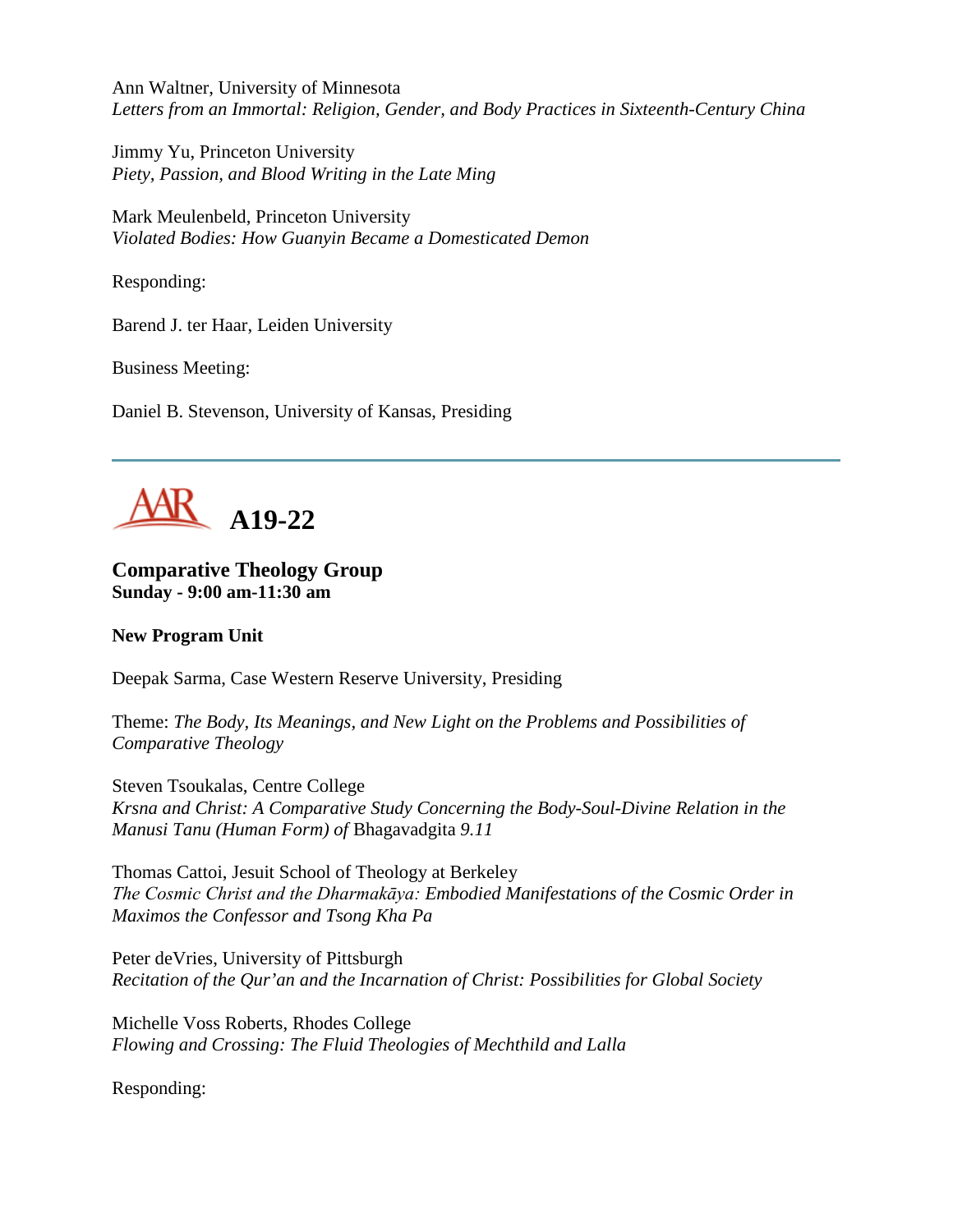Kristin Beise Kiblinger, Winthrop University



#### **Hinduism Group Sunday - 9:00 am-11:30 am**

John E. Cort, Denison University, Presiding

Theme: *Engaged/ Progressive/ Liberation Hinduism and Hindus*

Vijaya Nagarajan, University of San Francisco *Progressive Hindus and the California Textbook Controversy*

Jeffery D. Long, Elizabethtown College *Hinduism as Spiritual Humanism: The Pluralistic Vision of the Ramakrishna Mission*

Ramdas Lamb, University of Hawaii, Manoa *Devotion, Sadhana, and Social Action*

Corinne Dempsey, University of Wisconsin, Stevens Point *Marxism and Feminism Meet Hindu Ritual: Liberation Theology Revisited and Revisioned*

Responding:

Rita Sherma, Binghamton University

Business Meeting:

Sushil Mittal, James Madison University, Presiding

# **A19-24**

### **Law, Religion, and Culture Group and Biblical Law Section Sunday - 9:00 am-11:30 am**

Cheryl B. Anderson, Garrett-Evangelical Theological Seminary, Presiding

Theme: *Law and Cultural Narratives*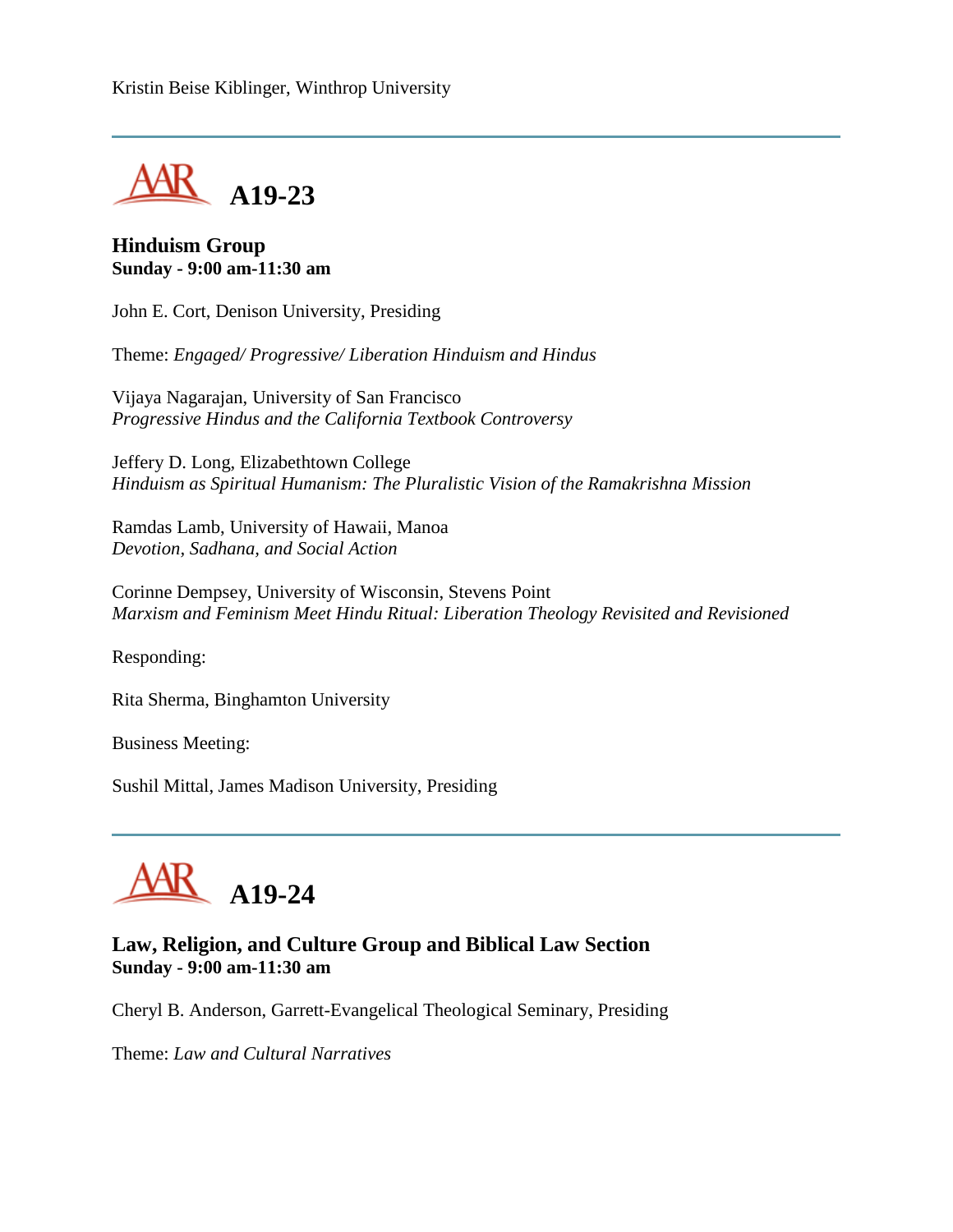F. Rachel Magdalene, Augustana College

*Alfred the Great and the Law of Exodus: The Afterlife of Biblical Law in Early Medieval England*

Jione Havea, Southern Methodist University *Members Only: The Crushed, Cut, and Tolerated in Deuteronomy 23:1-8*

Ipsita Chatterjea, Vanderbilt University *Biblical Law, American Law: A Typology of Tactics for the "Restoration" of Conservative Christian Normativity in the United States*

Paul Finkelman, Albany Law School *The Biblical Defense of Slavery*

Responding:

William Morrow, Queen's Theological College Winnifred Fallers Sullivan, State University of New York, Buffalo



### **Lesbian-Feminist Issues and Religion Group Sunday - 9:00 am-11:30 am**

Janet R. Jakobsen, Barnard College, Presiding

Theme: *Survival and Liberation: Religious Lesbian Womanists/Feminists Challenge Faith Communities*

Dorinda G. Henry, National Center for Human Rights Education *I, Too, Sing Songs of Freedom*

Frances E. Wood, Emory University *Living Fully into Who We Are Called to Be, or, Why Our Silence(s) Still Do Not Protect Us*

Responding:

Gayle R. Baldwin, University of North Dakota

Business Meeting:

Gayle R. Baldwin, University of North Dakota, Presiding Elizabeth A. Say, California State University, Northridge, Presiding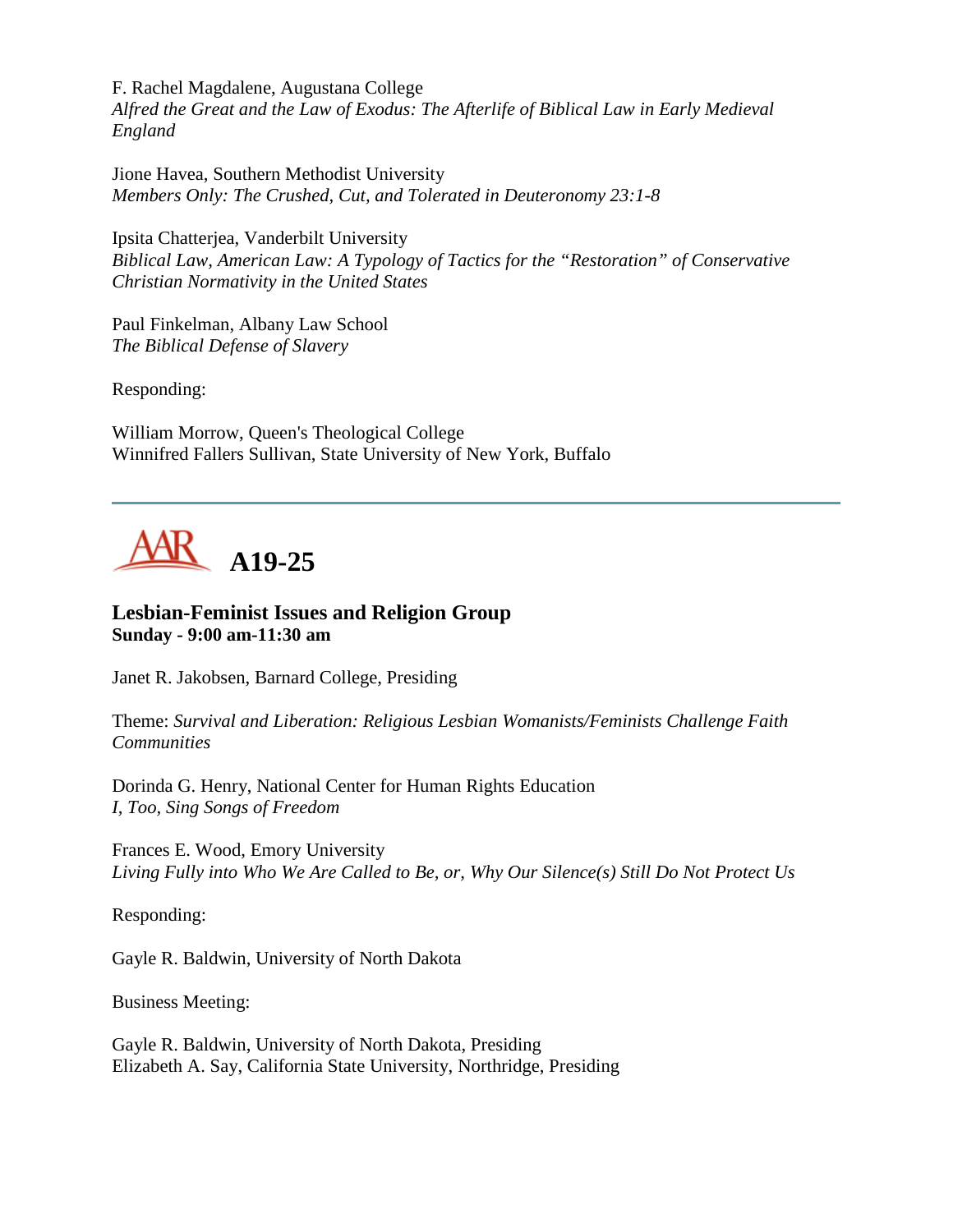

#### **New Religious Movements Group Sunday - 9:00 am-11:30 am**

Sarah Pike, California State University, Chico, Presiding

Theme: *Coming of Age: Adaptation and Change in New Religions*

Eileen Vartan Barker, London School of Economics *Youth Then and Now: A Comparison between Converts to NRMs in the 1970s and Their Now-Adult Children, Socialised in the Movement*

Albert K. Wuaku, Florida International University *"I Conjure You Up by The Powers Of India. Appear Before My Eyes!": Constructing Images of India and Producing Hindu Spiritual Power in Popular Ghanaian Religious Discourse*

Helen Cornish, Goldsmiths College, University of London *The 1951 Fraudulent Mediums Act: Rediscovering Key Events in Pagan Historiography*

Mark J. Sedgwick, American University, Cairo *Alexander Dugin's Apocalyptic Traditionalism*

Business Meeting:

Douglas E. Cowan, University of Waterloo, Presiding



**Platonism and Neoplatonism Group Sunday - 9:00 am-11:30 am**

Gregory Shaw, Stonehill College, Presiding

Theme: *Hierarchy in Neoplatonism*

Naomi Janowitz, University of California, Davis *The Social Context of Jewish Middle-platonic Discourse about Hierarchy*

Philippa Townsend, Princeton University *Sacred Races: Iamblichus and Porphyry on Ethnic Hierarchy*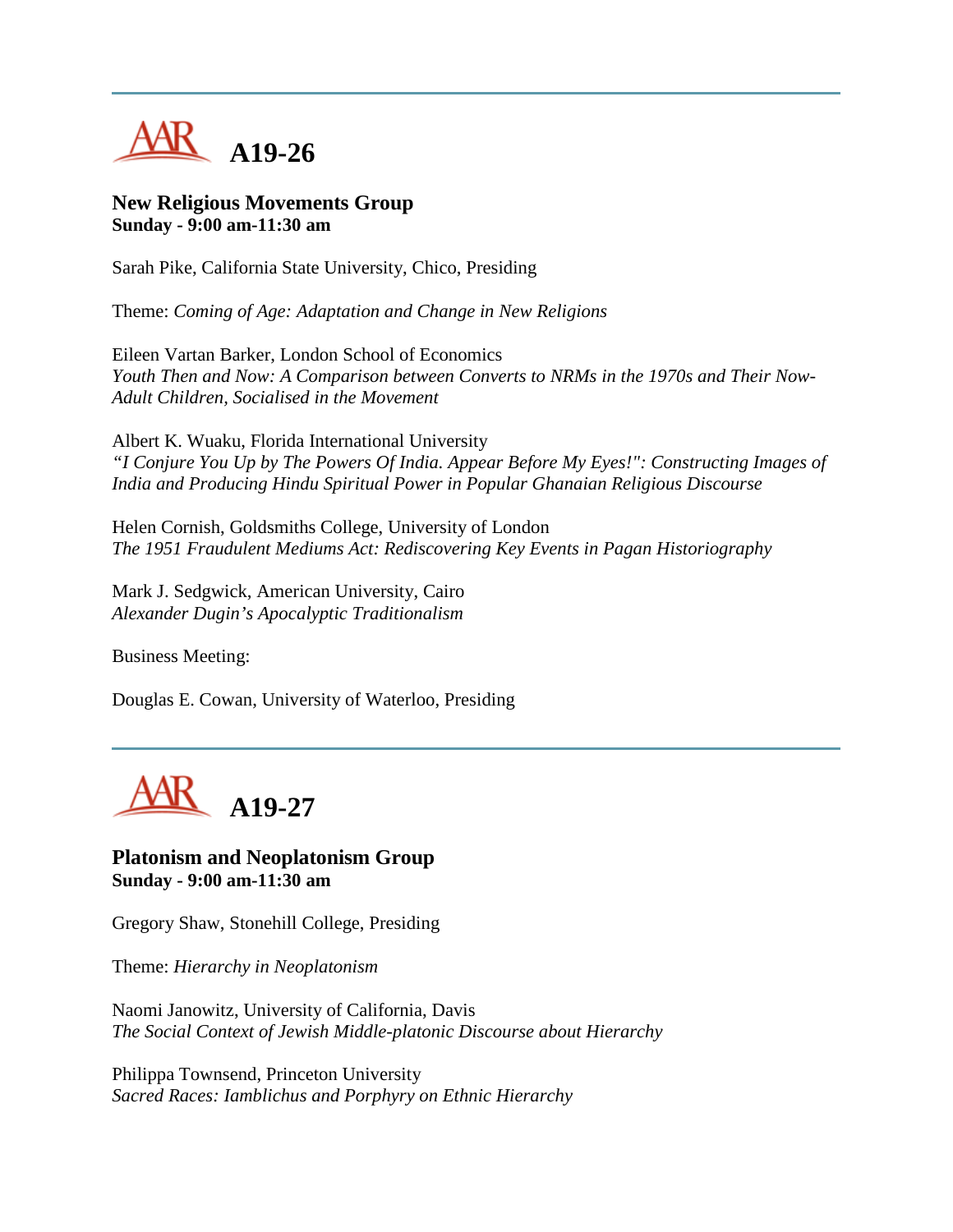Naoko Frances Hioki, Graduate Theological Union *The Interpretation of Neoplatonic Hierarchy by Renaissance and Baroque Artists*

Israel M. Sandman, University of Chicago *Running and Returning: Habad Hasidism on Bodily Divestment and the Subsequent Implementation of Divinity in the Lower World*



## **Practical Theology Group Sunday - 9:00 am-11:30 am**

**New Program Unit**

Bonnie Miller-McLemore, Vanderbilt University, Presiding

Theme: *Reviewing* Educating Clergy: Teaching Practices and Pastoral Imagination*, Charles R. Foster, Lisa E. Dahill, Lawrence A. Golemon, and Barbara Wang Tolentino (Jossey-Bass, 2005)*

Panelists:

Rebecca S. Chopp, Colgate University

Patricia E. Benner, University of California, San Francisco

Fumitaka Matsuoka, Pacific School of Religion

Jack Wertheimer, Jewish Theological Seminary

Responding:

Charles R. Foster, Emory University



### **Religion and Ecology Group Sunday - 9:00 am-11:30 am**

Carl Reinhold Bråkenhielm, Uppsala University, Presiding

Theme: *Religion from the Ground Up: Religious Reflections on Place*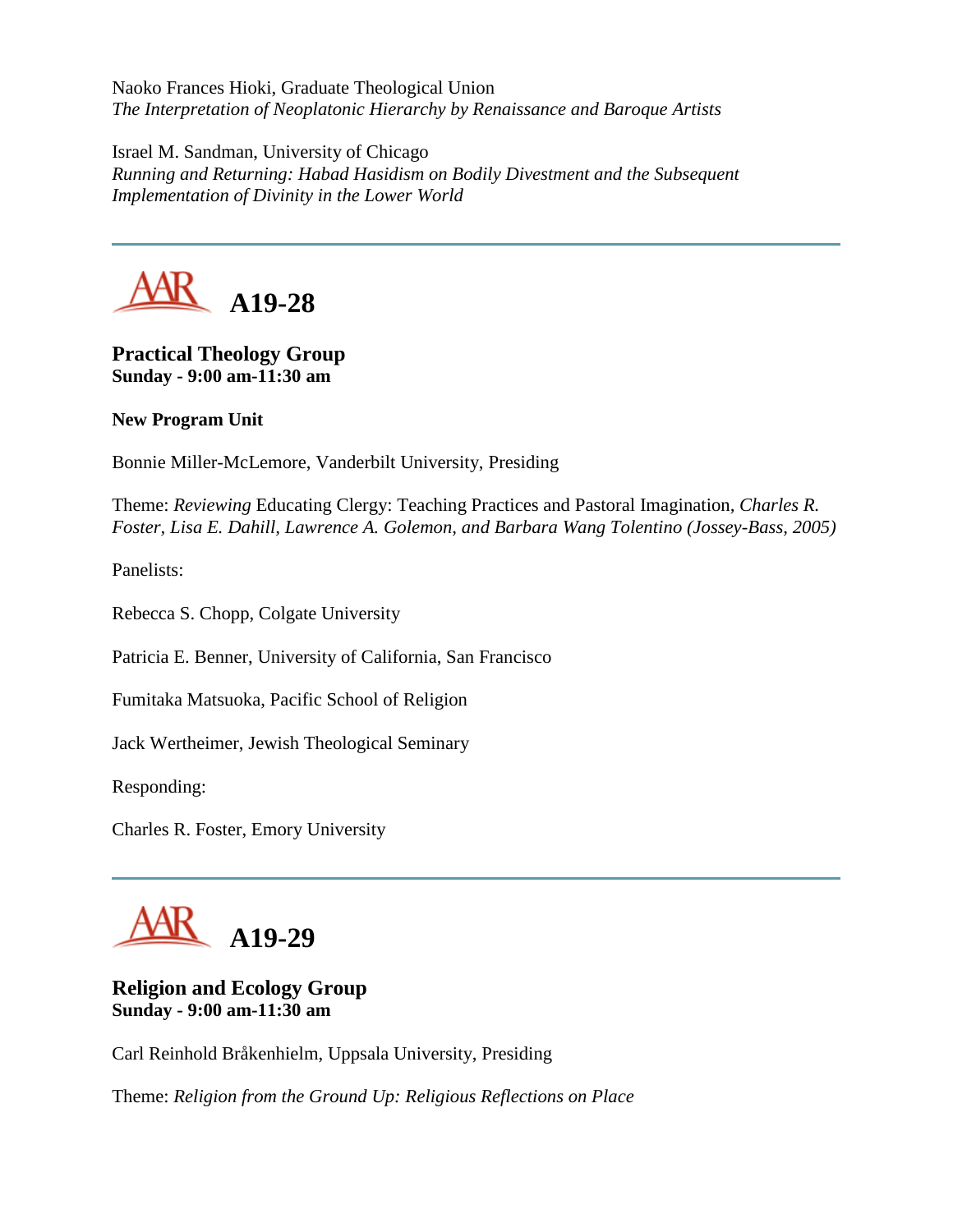Whitney Bauman, Graduate Theological Union *Eternal Foundations or Contested Grounds? The (Ab)Use of Nature and God in Political Discourse Surrounding the Arctic National Wildlife Refuge*

Tovis Page, Harvard University *Rural Redemption: The Family Farm as Sacred Place in the American Catholic Agrarian Tradition*

David L. Barnhill, University of Wisconsin, Oshkosh *Sacred Place and Spiritual Journey in Ursula Le Guin's Fiction*

Barbara A.B. Patterson, Emory University *Practicing Place: Comparative Reflections on Urban Intersections of Spirituality, Identity, and Nature*

Responding:

Stephanie Kaza, University of Vermont

Business Meeting:

Laurel D. Kearns, Drew University, Presiding John A. Grim, Forum on Religion and Ecology, Presiding



#### **Religion, Film, and Visual Culture Group Sunday - 9:00 am-11:30 am**

Rubina Ramji, University of Ottawa, Presiding

Theme: *Identity, Ritual, and the Sacred in Film*

Ronald Green and Aine Donovan, Dartmouth College *Sacred DNA: Religion and Genetics in Andrew Niccol's* Gattaca

Emily Askew, Carroll College *Teaching* Crash

Christine Kraemer, Boston University *The Spectator, Gender Performance, and Gnosis in* Hedwig and the Angry Inch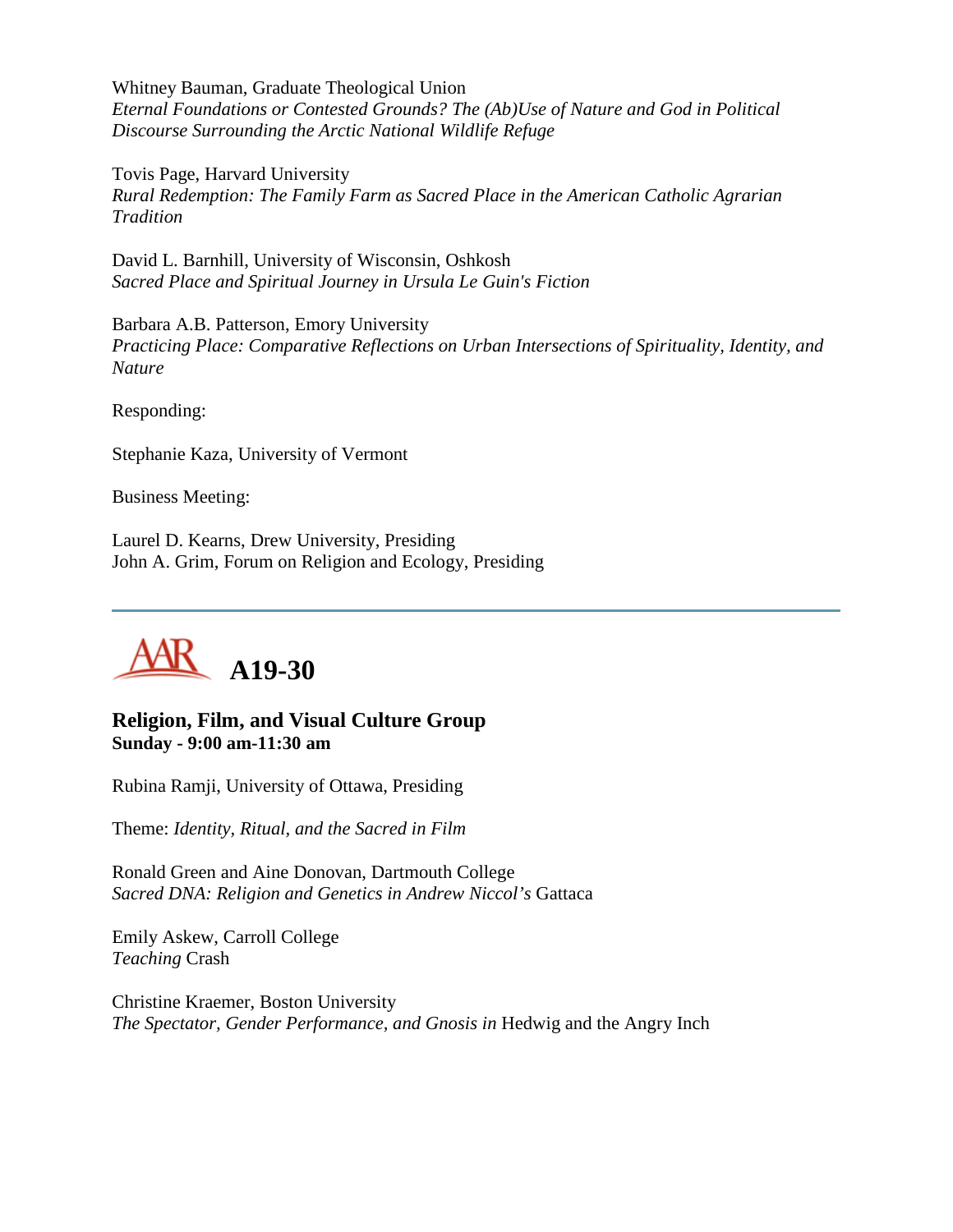Jens Kreinath, University of Heidelberg *Visual Imageries of Ritual Possession and Colonial Mockery:* Les Maîtres Fous *and the Problem of Reflexive Mimesis in the Filmic Representation of the Hauka Movement*

Kent Brintnall, Emory University *What Hath Vienna to Do with Jerusalem? The Value of Psychoanalytic Film Theory for Religion and Film Scholarship*

Business Meeting:

John Lyden, Dana College, Presiding



#### **Religion, Politics, and the State Group Sunday - 9:00 am-11:30 am**

Amy Sullivan, *Washington Monthly*, Presiding

Theme: *Progressive Politics and Religion: Has the Left "Gotten It"?*

Panelists:

Melody Barnes, Center for American Progress

Jennifer Butler, Faith and Public Life Resource Center

Robert P. Jones, Center for American Values in Public Life, People for the American Way Foundation

Alexia Kelley, Catholics in Alliance for the Common Good

Harry Knox, Human Rights Campaign

David Saperstein, Religious Action Center for Reform Judaism

Jim Wallis, *Sojourners*

Business Meeting:

Barbara A. McGraw, Saint Mary's College of California, Presiding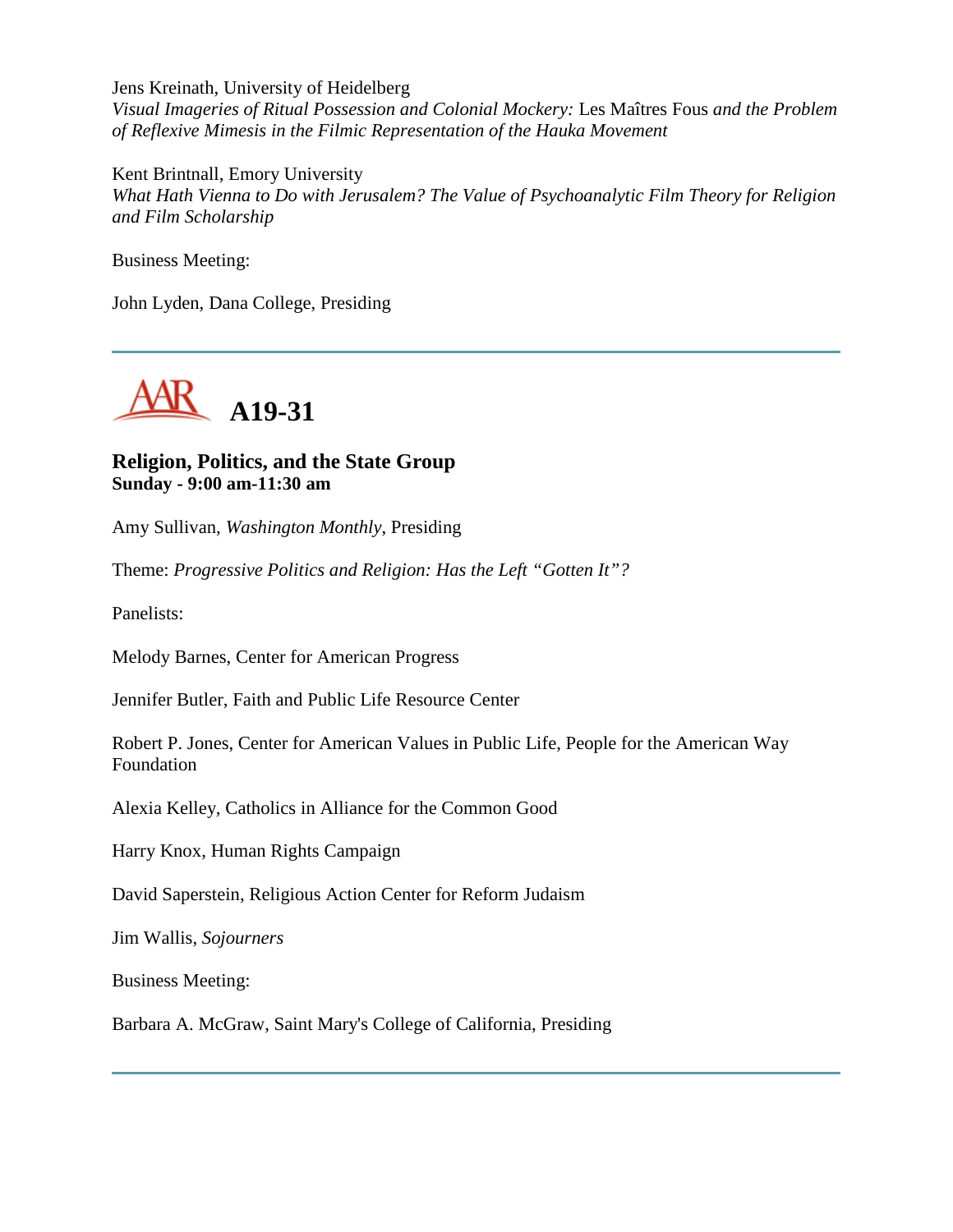

#### **Schleiermacher Group Sunday - 9:00 am-11:30 am**

Francis Schüssler Fiorenza, Harvard University, Presiding

Theme: *Ecclesiology, Pneumatology, Trinity: The Third in a Four-Year Reinvestigation of Schleiermacher's* The Christian Faith

Laura Thelander, Princeton Theological Seminary *Reconsidering Schleiermacher's Protestant-Catholic Antithesis and Its Significance for His Ecclesiology*

Cathie Kelsey, Iliff School of Theology *Schleiermacher on Holy Spirit and the (Disappointing) Church: A Contemplative Reading*

Paul DeHart, Vanderbilt University *Schleiermacher's Trinity: Redemption as Divine Presence*

Gregory Walter, St. Olaf College *From Divine Love to Economic Trinity in Friedrich Luecke's Interpretation of Schleiermacher's Theology*

Business Meeting:

Brent Sockness, Stanford University, Presiding

In order to facilitate informed, substantive discussion, papers for this session will be posted in mid-October at the Schleiermacher Group's Yahoo! website. AAR members wishing to join the Schleiermacher Group and access this website should contact Brent Sockness at [sockness@stanford.edu.](mailto:sockness@stanford.edu)

# **A19-33**

**Scriptural Reasoning Group Sunday - 9:00 am-11:30 am**

David F. Ford, University of Cambridge, Presiding

Theme: *Land, Messianism, and the Other*

Panelists: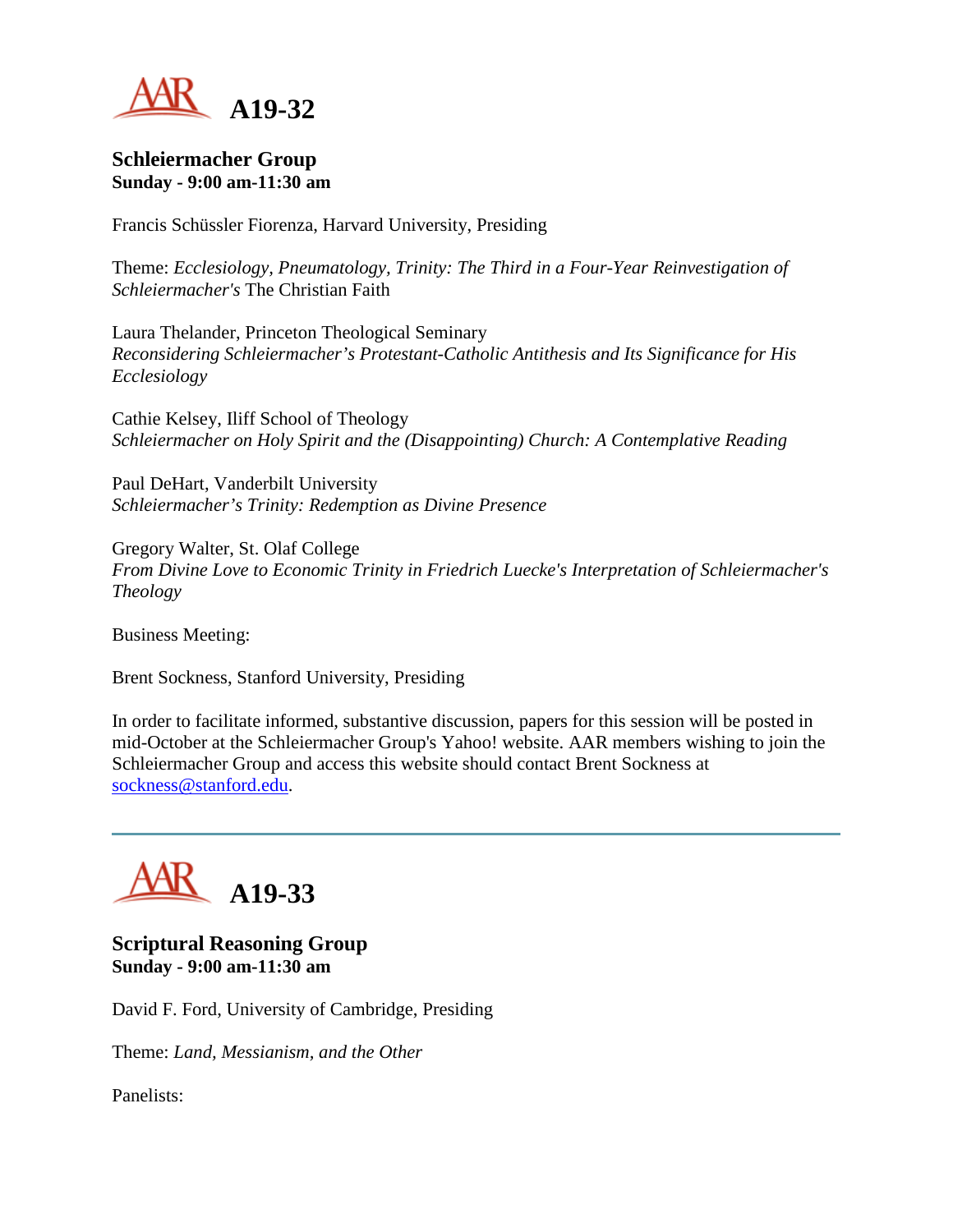Aryeh Cohen, University of Judaism

Marc Gopin, George Mason University

Maria Dakake, George Mason University

Responding:

Ahmed Afzaal, Connecticut College



#### **Tillich: Issues in Theology, Religion, and Culture Group Sunday - 9:00 am-11:30 am**

Rachel Sophia Baard, Villanova University, Presiding

Theme: *Encountering the Divine in a Pluralistic World*

David H. Nikkel, University of North Carolina, Pembroke *Negotiating the Nature of Mystical Experience, Guided by Tillich and James*

Christian Danz, University of Vienna *Breakthrough of the Unconditional: Tillich's Concept of Revelation as an Answer to the Crisis of Historicism*

Bryan Wagoner, Harvard University *The "Jewish Dimension" of Tillich's Thought*

C. Peter Slater, University of Toronto *Tillich and Bakhtin: Dialectical or Dialogical Comparative Theology?*

Business Meeting:

Robison B. James, University of Richmond, and Baptist Theological Seminary at Richmond, Presiding Mary Ann Stenger, University of Louisville, Presiding

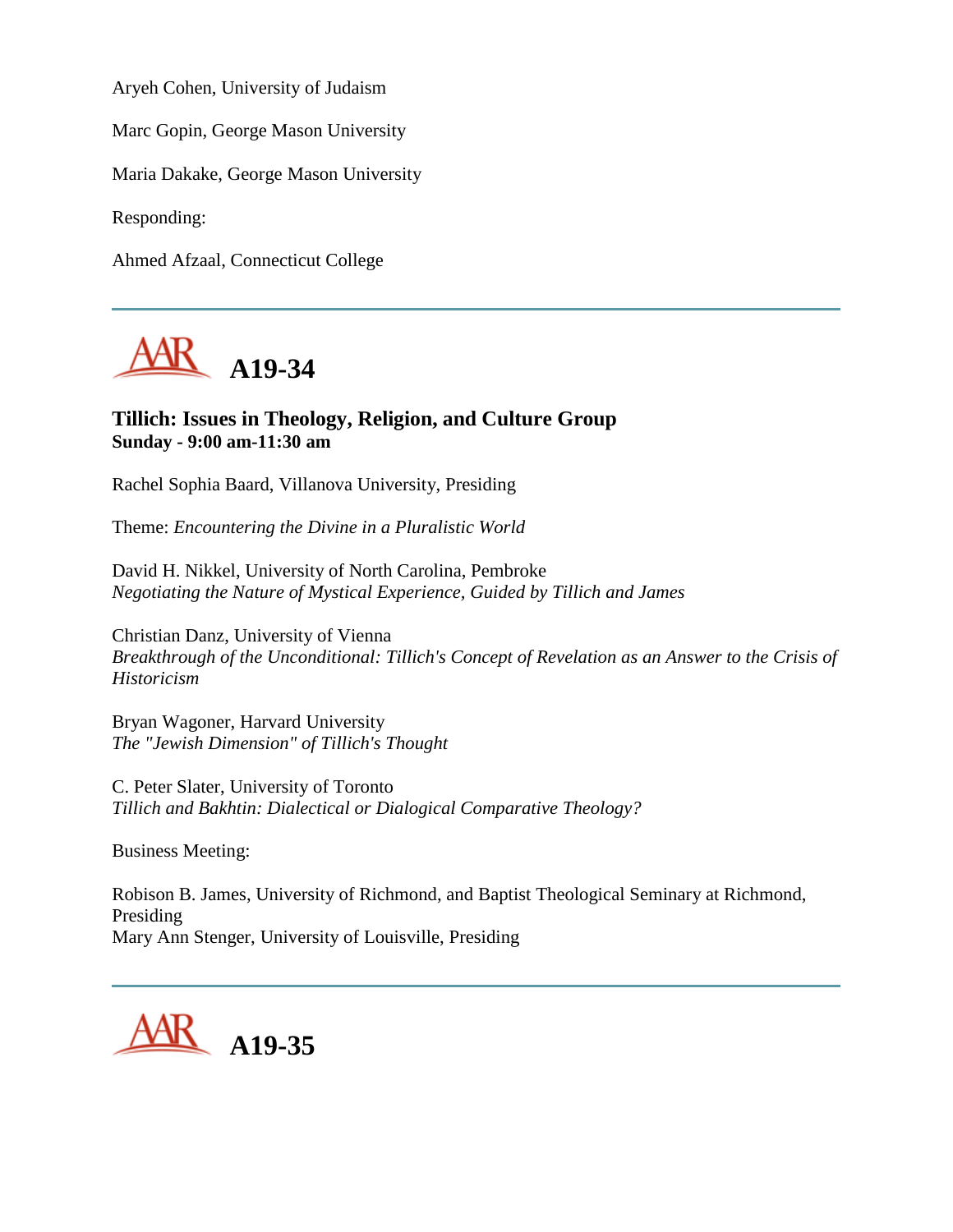#### **Open and Relational Theologies Consultation Sunday - 9:00 am-11:30 am**

Thomas Oord, Northwest Nazarene University, Presiding

Theme: *What God Does, Might, or Cannot Know about the Future*

Karen Winslow, Azusa Pacific University *The Hope of God versus the Knowledge of God*

Bruce G. Epperly, Lancaster Theological Seminary *Surprising God: Prayer, Partnership, and the Divine Adventure*

Gregory A. Boyd, St. Paul, Minnesota *An Adventurous Sovereignty: Risk Taking and the Infinite Intelligence of God*

John E. Culp, Azusa Pacific University *"I Know Who Holds the Future" but Not the Future*

Responding:

Terence Fretheim, Luther Seminary

Business Meeting:

Lynne Faber Lorenzen, Augsburg College, Presiding



#### **Tantric Studies Consultation Sunday - 9:00 am-11:30 am**

Constantina Rhodes Bailly, Eckerd College, Presiding

Theme: *New Approaches to Tantric Studies: Cognitive Science and Contemporary Metaphor Theory*

Kelly Bulkeley, Graduate Theological Union *Less Than Meets the Eye: What Cognitive Science Adds to Tantric Studies*

Glen Alexander Hayes, Bloomfield College *Blended Worlds and Emergent Beings: Metaphors, Cognitive Science, and the Study of Tantra*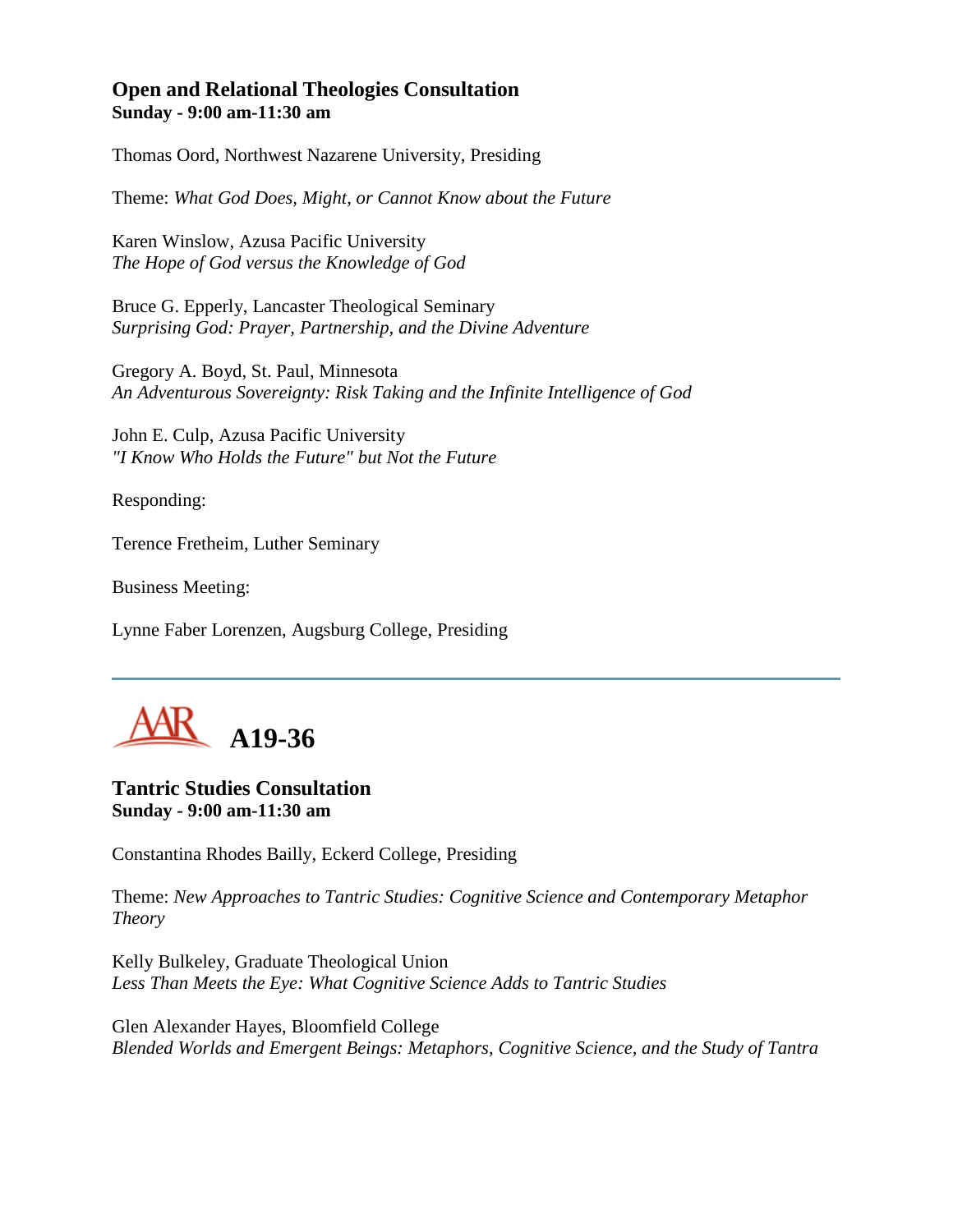Kerry Martin Skora, Hiram College

*The Way Abhinavagupta Thinks: Bodily Metaphors, the Vitality of Language, and the Poetics of Intertwining*

Sthaneshwar Timalsina, San Diego State University *Fluids, Metaphor, and Self-realization: Reading Tantra through the Lens of Rasa*

Hugh Urban, Ohio State University, Columbus *Blood for the Goddess: Impurity, Kingship, and Power in Assamese Tantra*

Responding:

Jeffrey C. Ruff, Marshall University

Business Meeting:

Glen Alexander Hayes, Bloomfield College, Presiding Sthaneshwar Timalsina, San Diego State University, Presiding



**Theta Alpha Kappa Board of Directors Meeting Sunday - 9:00 am-11:30 am**



**Wildcard Session Sunday - 9:00 am-11:30 am**

David Kyuman Kim, Connecticut College, Presiding

Theme: *Critical Reflections on Cornel West's* Democracy Matters

Panelists:

Amina Wadud, Virginia Commonwealth University

Romand Coles, Duke University

Jeffrey L. Stout, Princeton University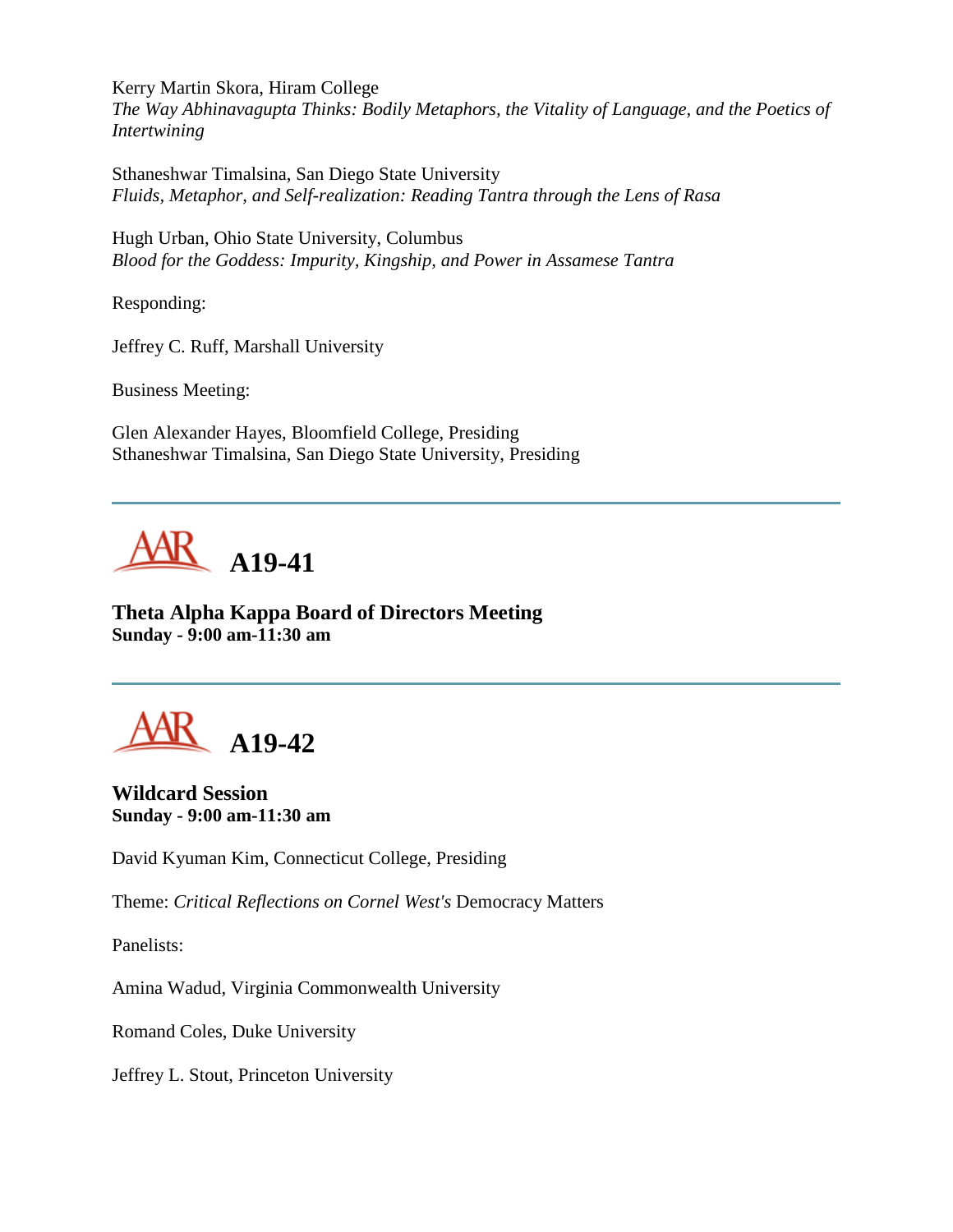Responding:

Cornel West, Princeton University

See [www.aarweb.org/annualmeet/2006/pbook/highlights.asp#WildcardSessions](http://www.aarweb.org/Meetings/Annual_Meeting/Past_and_Future_Meetings/2006/highlights.asp#WildcardSessions) for details.



#### **Study of Islam Section Sunday - 9:00 am-11:30 am**

Seyyed Hossein Nasr, The George Washington University, Presiding

Theme: *Comprehending the Qur'ān: Critical Issues Raised by the Publication of E. J. Brill's*  Encyclopaedia of the Qur'ān

Panelists:

Jane Dammen McAuliffe, Georgetown University

Claude Gilliot, University of Aix-en-Provence

William A. Graham, Harvard University

Wadad Kadi, University of Chicago

Andrew Rippin, University of Victoria

Responding:

Sidney Griffith, Catholic University of America

# **A19-37**

#### **United States Holocaust Memorial Museum Tour Sunday - 10:30 am-1:00 pm**

Sponsored by the Religion, Holocaust, and Genocide Group and the Center for Holocaust Studies

Victoria Barnett, United States Holocaust Memorial Museum, Presiding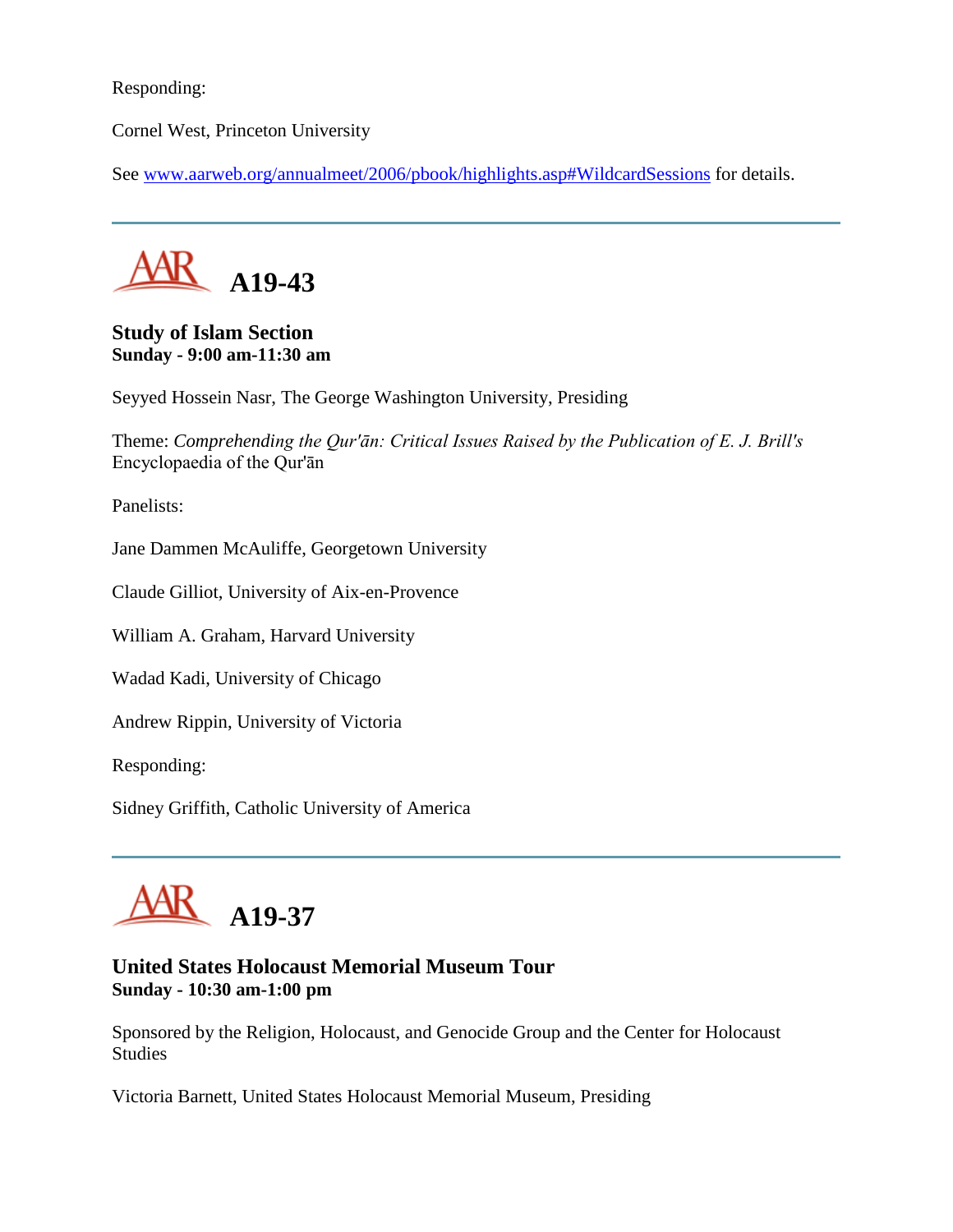

## **Women's Caucus / SWP Mentoring Lunch Sunday - 11:30 am-12:45 pm**

The Status of Women in the Profession Committee and the Women's Caucus invite women who are graduate students and new scholars to a brown bag lunch with over 30 feminist mid-career and senior AAR and SBL scholars.



### **Special Topics Forum Sunday - 11:45 am-1:00 pm**

Sponsored by the Graduate Student Committee and the Wabash Center for Teaching and Learning

Paul Myhre, Wabash Center for Teaching and Learning in Theology and Religion, Presiding

Theme: *Wabash Student-Teacher Luncheon*

See [www.aarweb.org/annualmeet/2006/pbook/highlights.asp#SpecialTopicsForums](http://www.aarweb.org/Meetings/Annual_Meeting/Past_and_Future_Meetings/2006/highlights.asp#SpecialTopicsForums) for details.



**Society of Christian Philosophers Sunday - 1:00 pm-3:30 pm**

Theme: *Materialism and Pelagianism*

William Lane Craig, Talbot School of Theology, Presiding

Alexander Pruss, Georgetown University

Responding: Michael Rea, University of Notre Dame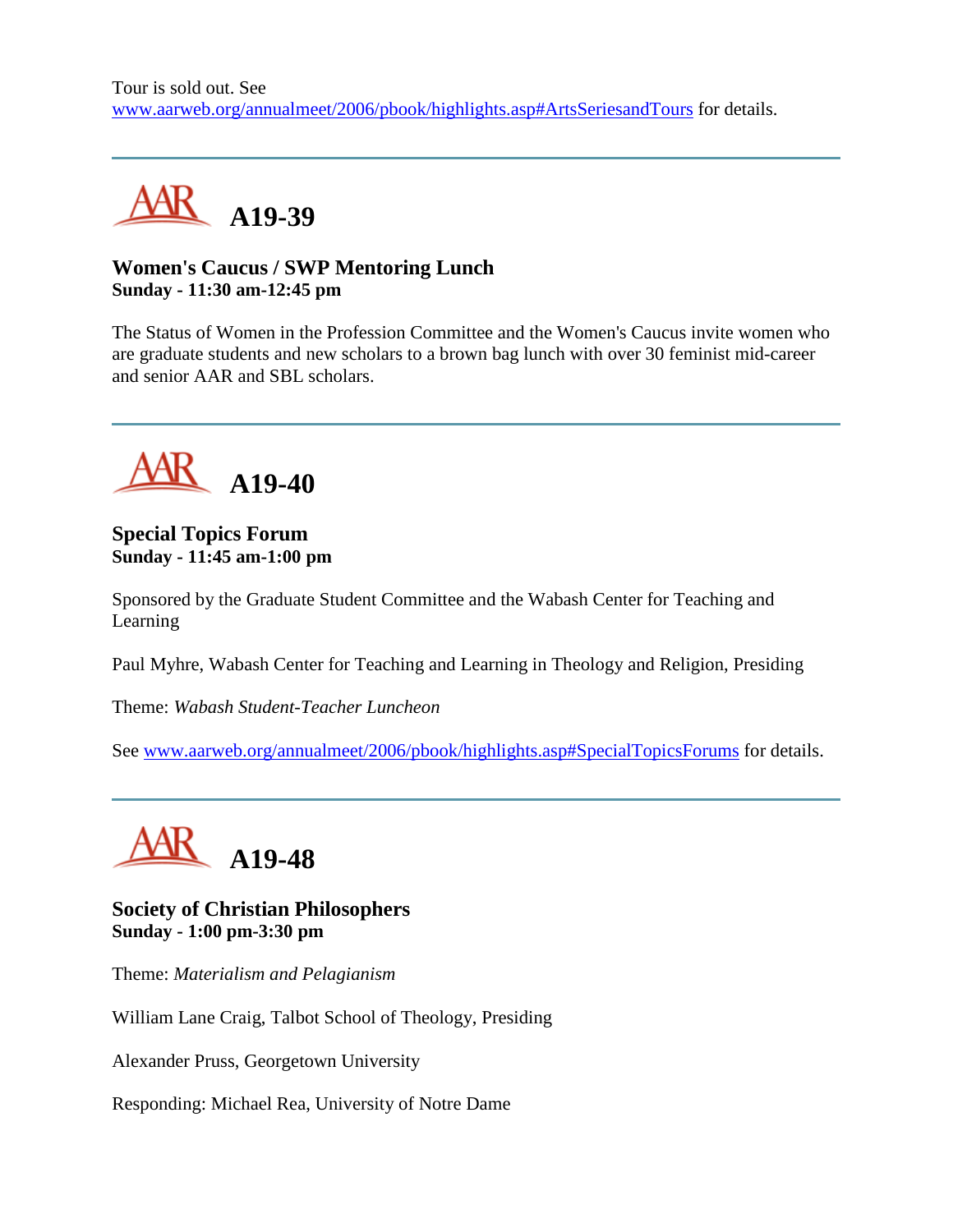

#### **Religion and Cities Consultation Planning Session Sunday - 1:00 pm-2:30 pm**

Lowell W. Livezey, New York Theological Seminary and Anne Yardley, Drew University, Presiding

**A19-50**

#### **Special Topics Forum Sunday - 1:00 pm-2:30 pm**

Sponsored by the Public Understanding of Religion Committee

Sarah Pike, California State University, Chico, Presiding

Theme: *The Marty Forum: Andrew M. Greeley*

Panelists:

Andrew M. Greeley, University of Chicago

Robert A. Orsi, Harvard University

See [www.aarweb.org/annualmeet/2006/pbook/highlights.asp#SpecialTopicsForums](http://www.aarweb.org/Meetings/Annual_Meeting/Past_and_Future_Meetings/2006/highlights.asp#SpecialTopicsForums) for details.



**Wildcard Session Sunday - 1:00 pm-2:30 pm**

TBA, Evanston, IL, Presiding

Theme: *A Korean Shamanic Ritual for Healing the Comfort Women*

Panelists: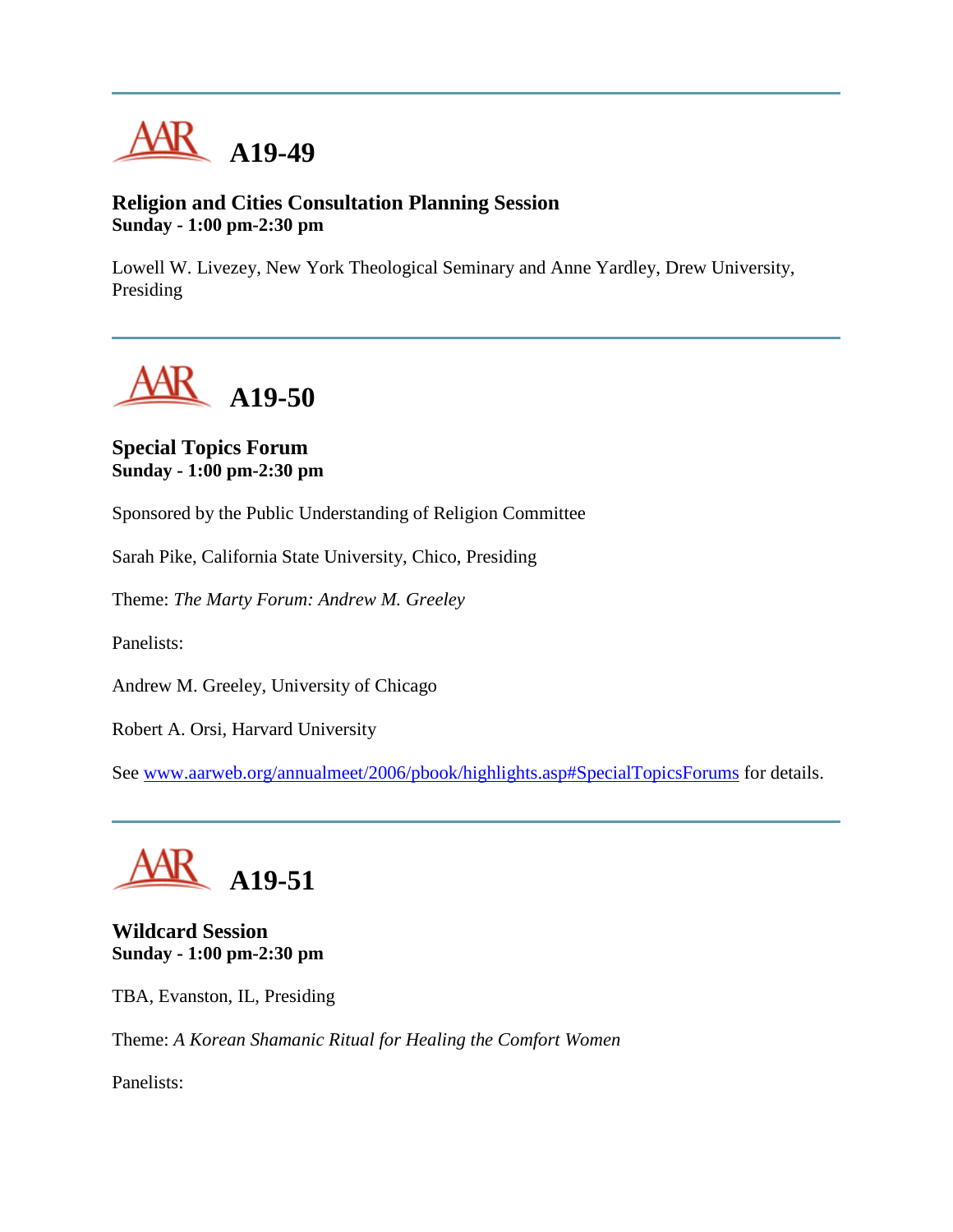Inhui Lee, California Institute of Integral Studies

Marie Cartier, Claremont Graduate University

See [www.aarweb.org/annualmeet/2006/pbook/highlights.asp#WildcardSessions](http://www.aarweb.org/Meetings/Annual_Meeting/Past_and_Future_Meetings/2006/highlights.asp#WildcardSessions) for details.



## **Wildcard Session Sunday - 1:00 pm-2:30 pm**

Daniel Michaels, Liguori Publications, Presiding

Theme: *Publishing with a Denominational (Church-Owned) Press: Possibilities and Realities*

Panelists:

J. Michael West, Fortress Press

Bob Byrns, Religious Book Trade Exhibit

Paul McMahon, Paulist Press

See [www.aarweb.org/annualmeet/2006/pbook/highlights.asp#WildcardSessions](http://www.aarweb.org/Meetings/Annual_Meeting/Past_and_Future_Meetings/2006/highlights.asp#WildcardSessions) for details.



## **Wildcard Session Sunday - 1:00 pm-2:30 pm**

Judith Poxon, California State University Sacramento, Presiding

Theme: *Three Western Perspectives on the Re-valuation of Sacred Space: Wyoming, Kansas, and Colorado*

Mary Keller, University of Wyoming *The Souls of Wyoming*

Philip Meckley, Kansas Wesleyan University *Pure Land/Good Earth: Buddhism, the Land Institute, and Care of Spiritual Space*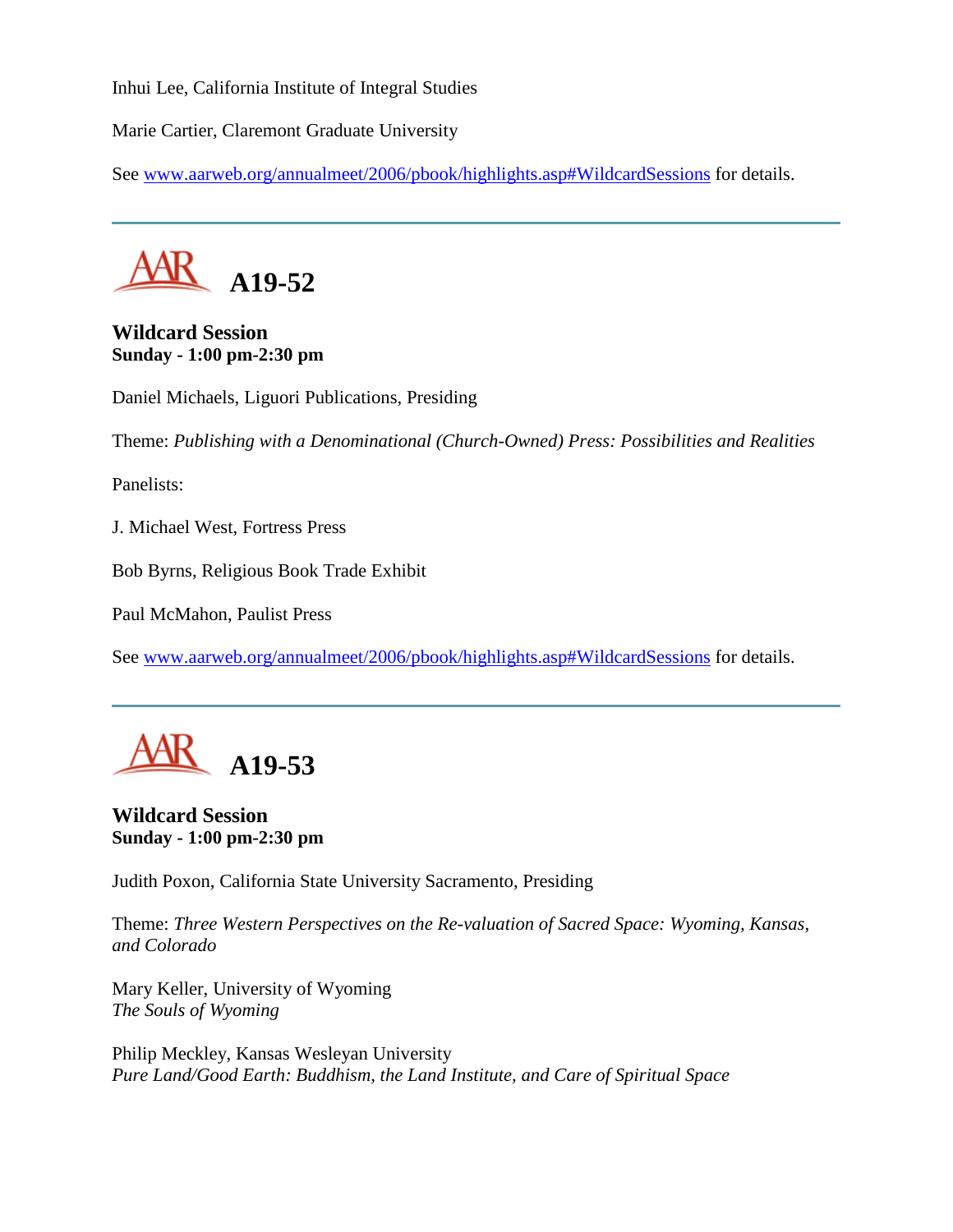Celeste J. Rossmiller, Regis University, Denver *"Living Waters" and "Forest Cathedrals": Practices to Re-sacralize "Ordinary" Land*

See [www.aarweb.org/annualmeet/2006/pbook/highlights.asp#WildcardSessions](http://www.aarweb.org/Meetings/Annual_Meeting/Past_and_Future_Meetings/2006/highlights.asp#WildcardSessions) for details.



## **Academic Teaching and the Study of Religion Section Sunday - 1:00 pm-2:30 pm**

Sidney Brown, University of the South, Presiding

Theme: *Walk, Talk, Teach, and Learn: A Street Fair of Posters, Exhibits, and Interactive Displays That Will Educate and Excite about a Breakthrough Moment in the Classroom or a Great Course*

Millicent Feske, Saint Joseph's University *"Quilting" as Metaphor and Practice in the Teaching of Feminist Theology*

Donald J Monnin, Villa Maria College *The Religion Project: Engaging the Non-Religious Studies Major*

John D. Copenhaver, Jr., Shenandoah University *Taste and See: Contemplative Practice as an Invitation to Animate the Study of Religion*

E. H. Jarow, Vassar College *The Six Gatis and Their Enactment on the Lawn of Vassar College*

Merrill M. Hawkins, Carson-Newman College *Making Them Read; Making Them Engage: The Use of Process Notes in Daily Assignments*

Stephen Murphy, University of Virginia *Strategic Teaching, Strategic Learning: Using Religious Studies to Teach Study Skills*

Yolanda Yvette Smith, Yale University *Teaching through the Oral Tradition*

Paul Thomas, University of Missouri, Kansas City *Creative Cosmology: Drawing Genesis 1*

Rebecca Sachs Norris and Nikki Bado-Fralick, Merrimack College and Iowa State University *The Game's Afoot! An Exploration of Religious Toys in the Teaching of Religion*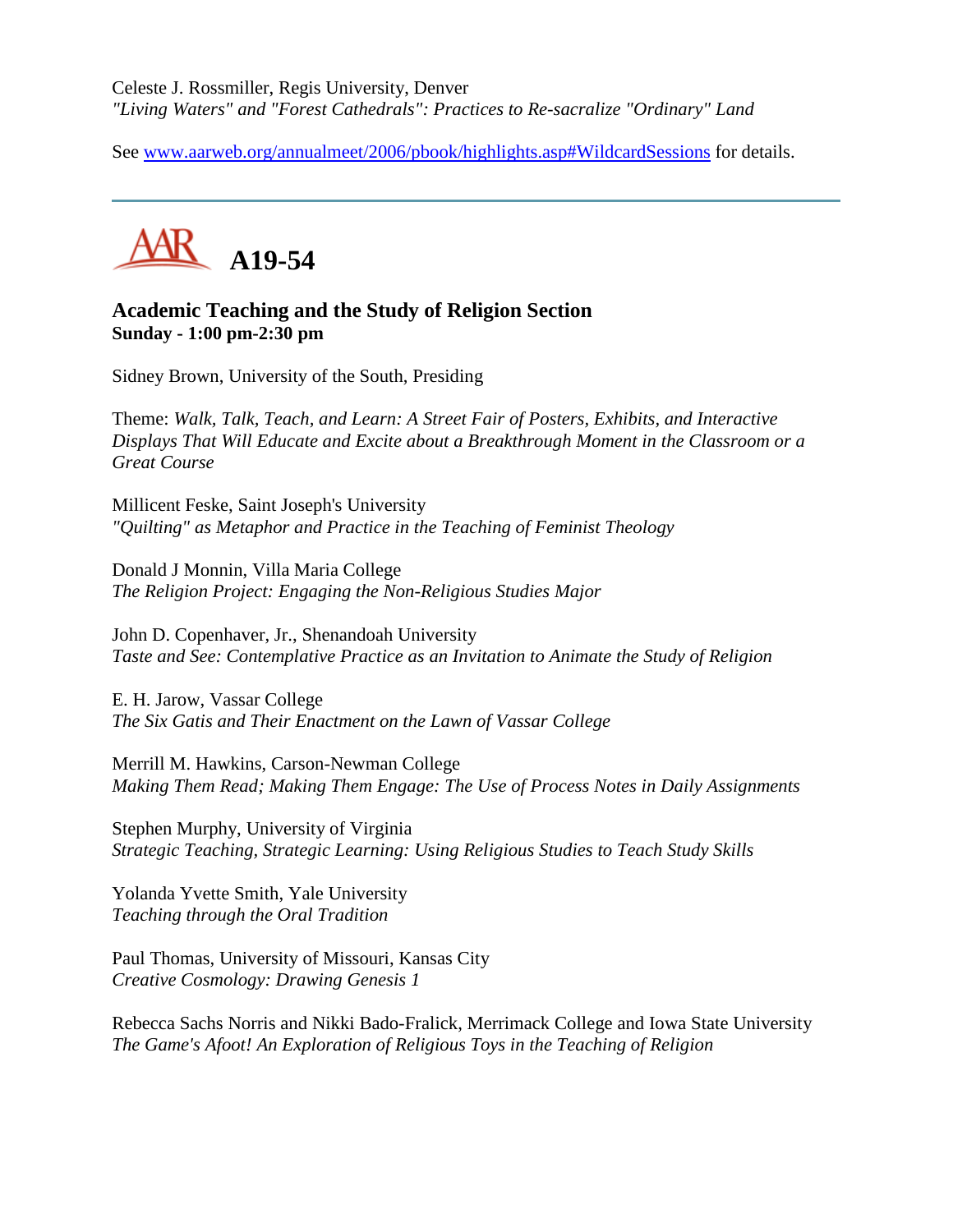Alice Wood, Bethune-Cookman College *The Ethics Game Project*



#### **Ethics Section Sunday - 1:00 pm-2:30 pm**

Darryl Michael Trimiew, Medgar Evers College, Presiding

Theme: *From Africa to New Orleans: Healing Racial and Urban Divides*

Todd D. Whitmore, University of Notre Dame *"If I Could Become Death, I Would Fall on the White Man": Ugandan Hope and Hatred Towards the United States*

Maureen O'Connell, Fordham University *"Rebuilding Better" the City of God: Compassion as Justice after Katrina*

Robert R. N. Ross and Deanne E. B. Ross, University of Massachusetts, Boston and City of Springfield, MA *From NOLA to Springfield: Ethics, Race, and Urban Reconstruction in a Post-Katrina World*

Business Meeting:

Miguel A. De La Torre, Iliff School of Theology, Presiding Jane Hicks, St. John Fisher College, Presiding



**History of Christianity Section Sunday - 1:00 pm-2:30 pm**

Grant Underwood, Brigham Young University, Presiding

Theme: *Who Do You Say That I Am? The Construction and Use of Mormon and Anti-Mormon Identities*

David Gore, University of Minnesota, Duluth *Joseph Smith and the Rhetoric of Economics and Prophecy*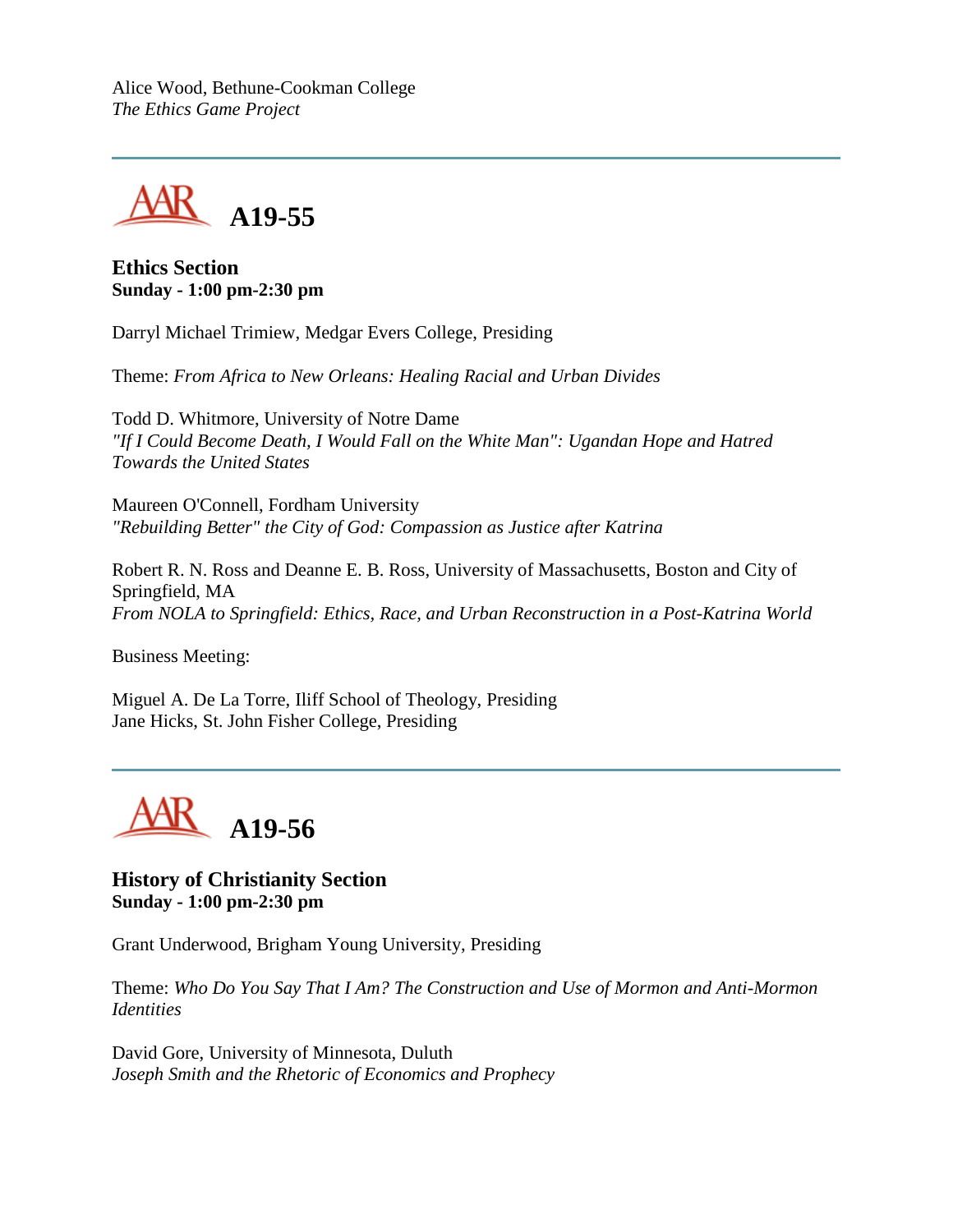Quincy Newell, University of Wyoming *Seeing Jane: Jane Elizabeth Manning James' Posthumous Career as an LDS Symbol*

D. William Faupel, Wesley Theological Seminary *Elijah III: The Influence of Mormonism on John Alexander Dowie*

Sara Patterson, Loyola Marymount University *"A PO Box and a Desire to Witness for Jesus": Calling and Mission in the Ex-Mormons for Jesus*

Responding:

Kathleen Flake, Vanderbilt University



#### **Philosophy of Religion Section Sunday - 1:00 pm-2:30 pm**

LeRhonda Manigault, Emory University, Presiding

Theme: *Africana Phenomenology and the Study of Religion*

James Bryant, College of the Holy Cross *Signs of Recuperation, Recuperating Significations: Charles Long and Africana Phenomenology*

Corey David Bazemore Walker, University of Virginia *What Is This "Black" in Black Theology? Towards a (Re)Construction of Black Theology*

Paget Henry, Brown University *African Religion and Africana Phenomenology*

# **A19-58**

### **Study of Judaism Section Sunday - 1:00 pm-2:30 pm**

Zachary Braiterman, Syracuse University, Presiding

Theme: *Messianism and Law in Twentieth-Century Jewish Thought*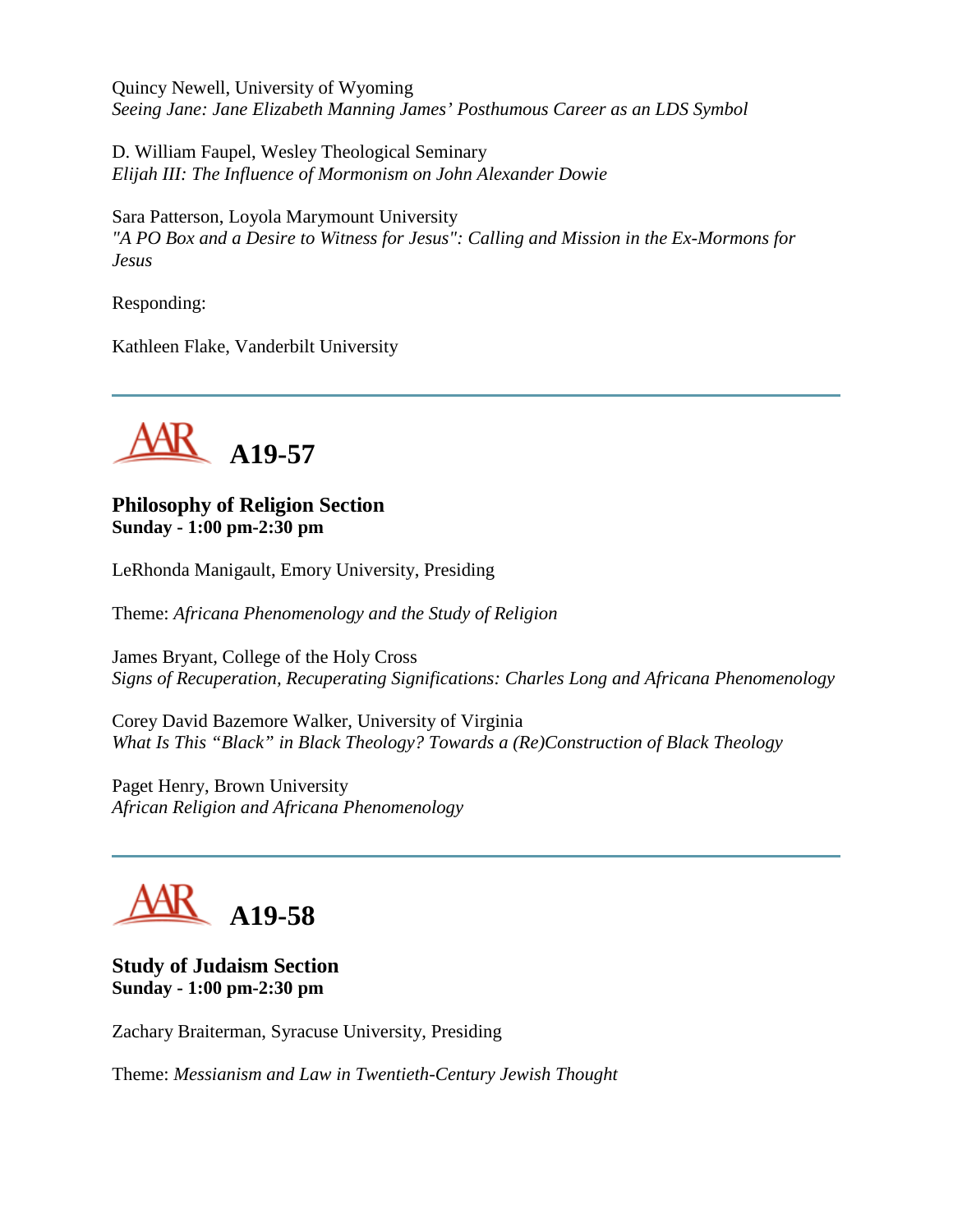Yehudah Mirsky, Harvard University *Must Prophetic Halakhah Be Messianic? Abraham Isaac Kook and/or Abraham Joshua Heschel*

Shaul Magid, Indiana University, Bloomington *Messianism, the Universal, and the Halakhic/Post-Halakhic Divide*

Aryeh Cohen, University of Judaism *The Academy, the Law, and Messianic Expectations*

Responding:

Shai Held, Harvard University



## **Asian North American Religion, Culture, and Society Group Sunday - 1:00 pm-2:30 pm**

Joseph Cheah, Graduate Theological Union, Presiding

Theme: *Intersection of Religious and Spiritual Practices in Hawaii*

Wilburn Hansen, Stanford University *Shinto in the Hawaiian Diaspora: Economics Masquerading as Nationalism at a Pre-Pacific War Hawaiian Shrine*

Regina Pfeiffer, Chaminade University of Honolulu *Colonial Conquest(s), Especially Hawaiian or Native American in Focus*

Jenny Patten-Gargiulo, Graduate Theological Union *Hawaiian Kapa: Sewing Spirituality*

Responding:

Duncan Williams, University of California, Irvine Henry W. Morisada Rietz, Grinnell College

Business Meeting:

Su Yon Pak, Union Theological Seminary, Presiding Anne Joh, Phillips Theological Seminary, Presiding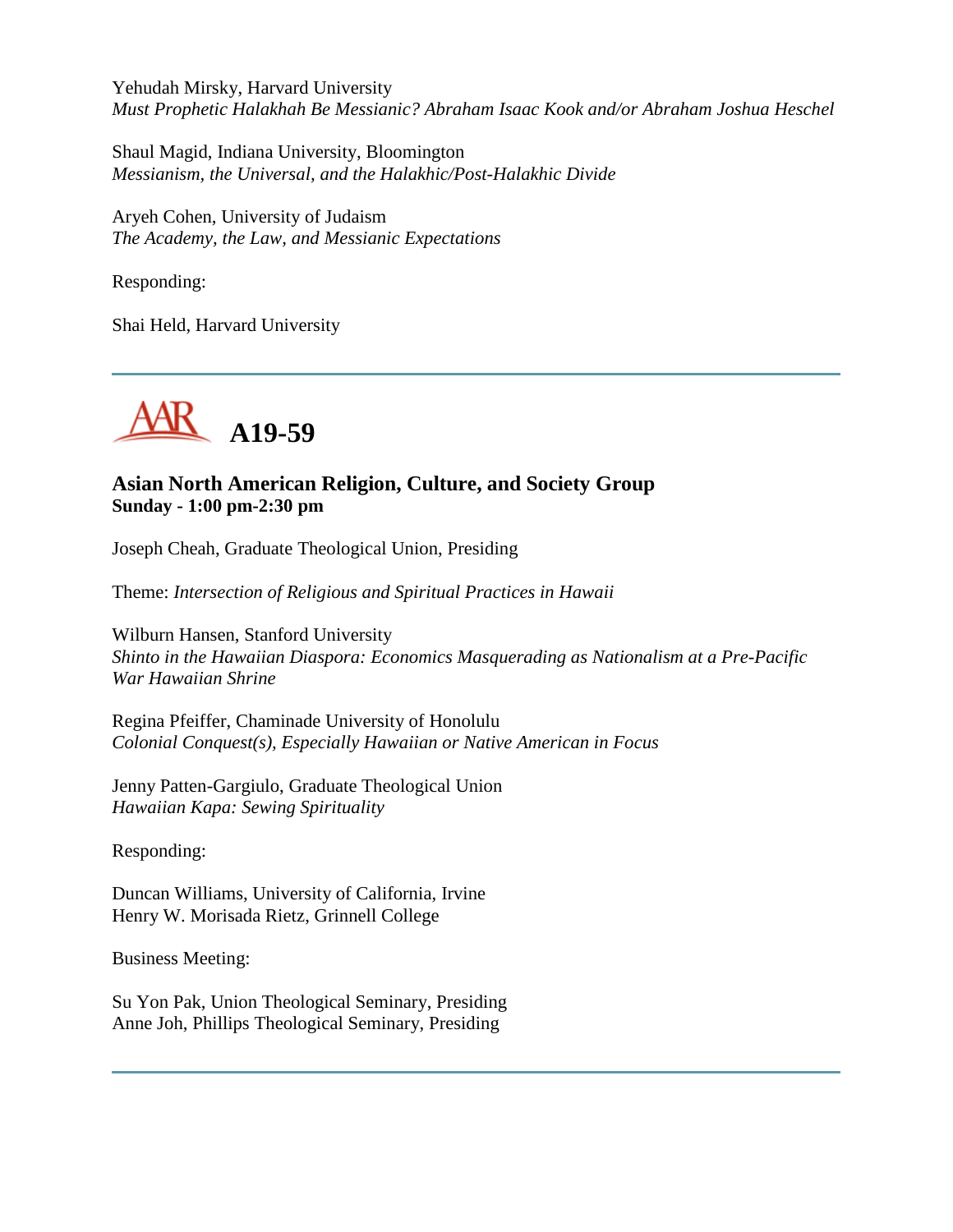

#### **Buddhist Philosophy Group Sunday - 1:00 pm-2:30 pm**

#### **New Program Unit**

Sara L. McClintock, Emory University, Presiding

Theme: *New Approaches to Candrakīrti*

Daniel A. Arnold, University of Chicago *Candrakīrti and the Metaphysics of Ordinary Language*

John D. Dunne, Emory University *The Recalcitrant Candrakīrti*

Karen C. Lang, University of Virginia *Candrakīrti's Prescription for Treating the Three Poisons*

Kevin Vose, College of William and Mary *What's Wrong with Inference, Again*

Responding:

Stephen Jenkins, Humboldt State University



# **Christian Spirituality Group Sunday - 1:00 pm-2:30 pm**

Douglas Burton-Christie, Loyola Marymount University, Presiding

Theme: *Spirituality: Its Uses and Misuses*

Panelists:

Philip F. Sheldrake, University of Durham

Stephanie Paulsell, Harvard University

Kwok Pui Lan, Episcopal Divinity School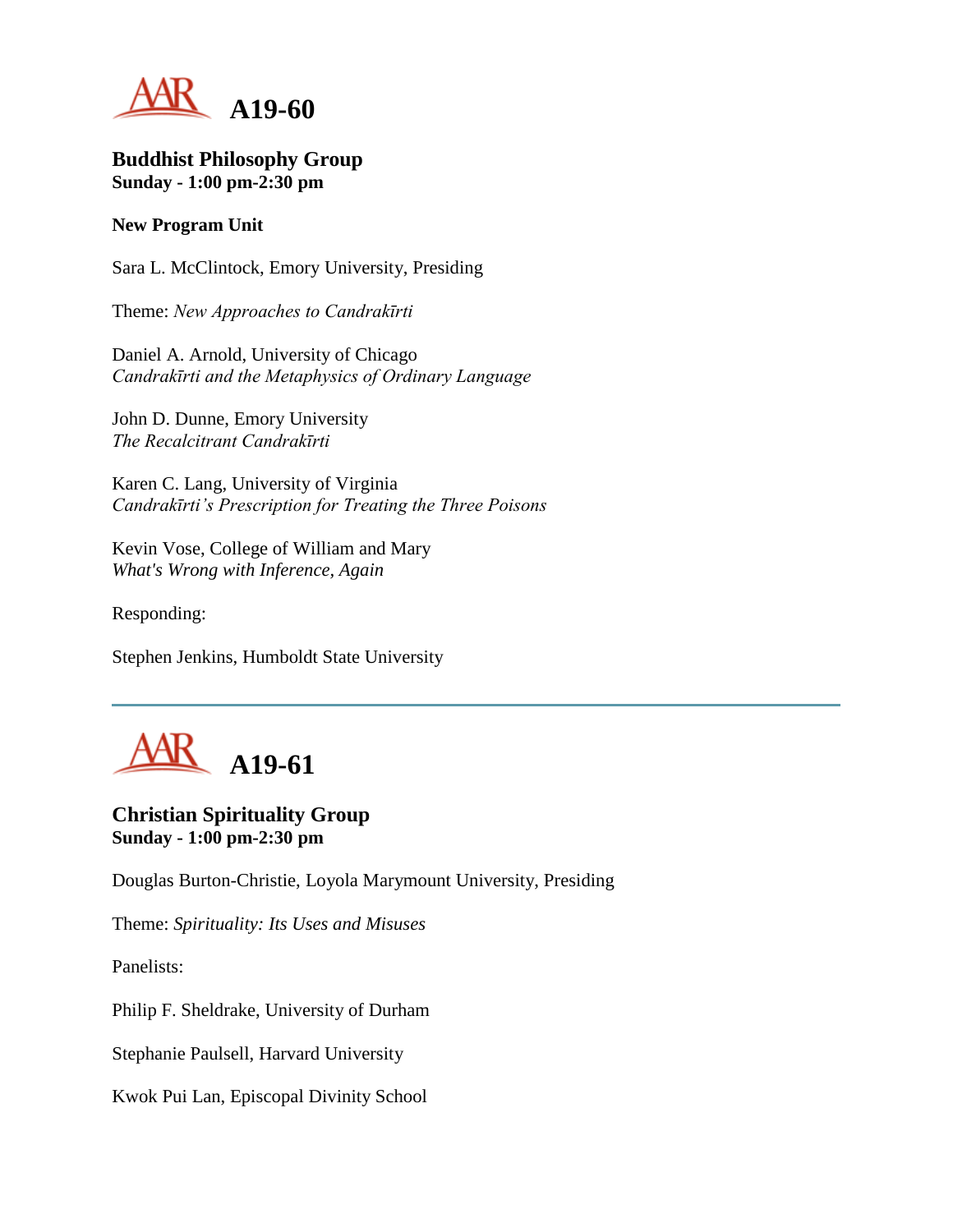Leigh E. Schmidt, Princeton University

Mary Frohlich, Catholic Theological Union



#### **Comparative Studies in Hinduisms and Judaisms Group Sunday - 1:00 pm-2:30 pm**

Tim Lubin, Washington and Lee University, Presiding

Theme: *Issues in Poetry Translation: From the* Bhagavad Gita *to Poetry in the Ancient Synagogue*

Laurie Patton, Emory University *Translating the* Bhagavad Gita*: Poetry and Process*

Michael D. Swartz, Ohio State University, Columbus *Translation and the Comprehensibility of the Poetry of the Ancient Synagogue*



#### **Critical Theory and Discourses on Religion Group Sunday - 1:00 pm-2:30 pm**

Hans G. Kippenberg, Max-Weber-Kolleg Erfurt, Presiding

Theme: *Gift, Class, Agency: Rethinking Concepts and Cases*

Arlene Macdonald, University of Toronto *"It Felt Like a Gift": Attending to Religion in Organ Exchange*

Richard J. Callahan, University of Missouri, Columbia *Religion as Street Fight: Religion, Performance, and the Industrial Workers of the World*

John Seitz, Harvard University *Resistance and Belonging in Parish Vigils in the Boston Archdiocese*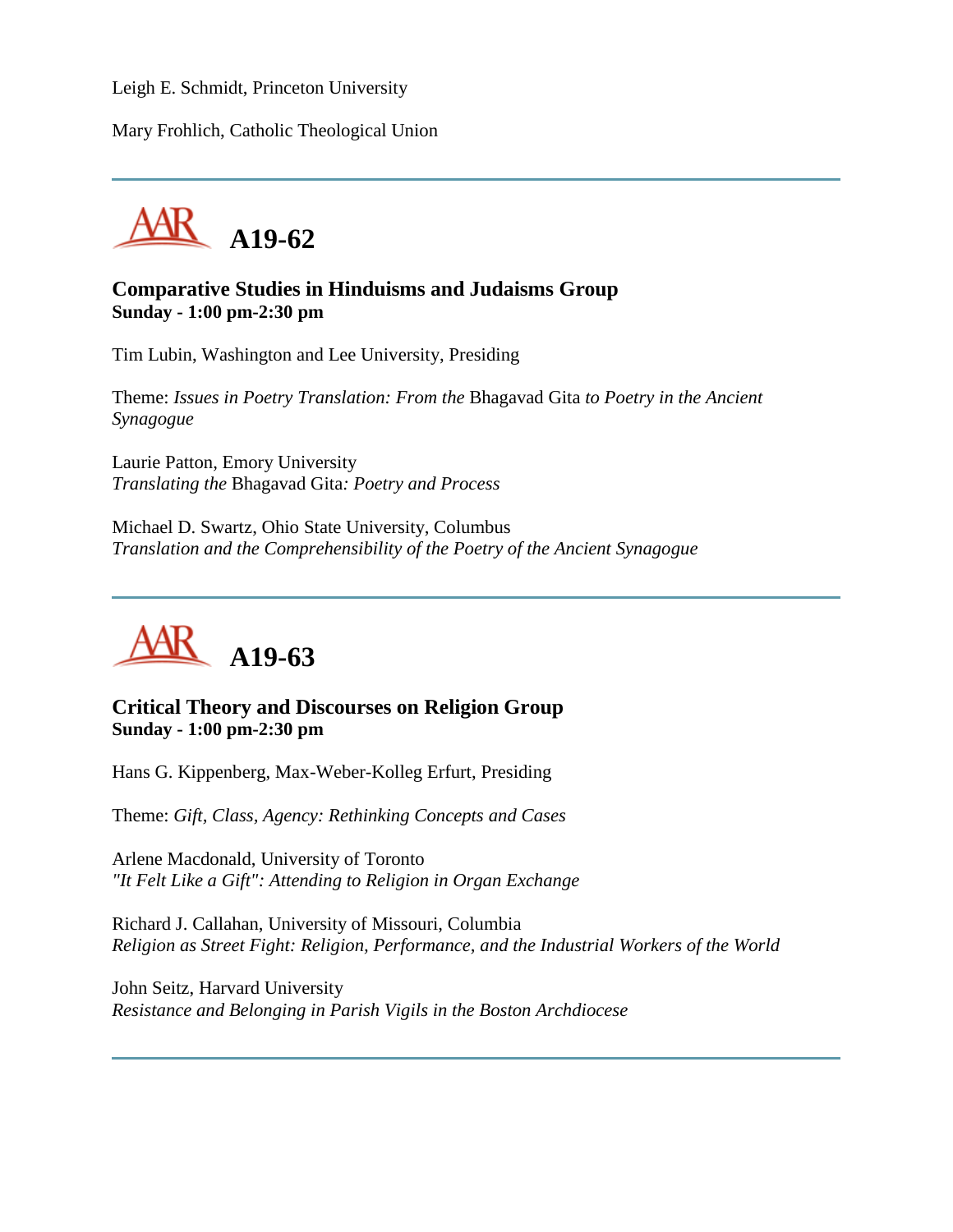

#### **Evangelical Theology Group Sunday - 1:00 pm-2:30 pm**

Arlene Sanchez Walsh, Azusa Pacific University, Presiding

Theme: *Evangelical Theology and Science*

Josh Reeves, Boston University *Evangelicals, Theological Method, and God's Two Books*

Kevin Hector, Princeton Theological Seminary *Evangelical Theology and the Empirical Stance: An Engagement with Bas van Fraassen*



# **Feminist Theory and Religious Reflection Group Sunday - 1:00 pm-2:30 pm**

Karen Trimble Alliaume, Lewis University, Presiding

Theme: *Women's Agency/Desire in Cross Cultural Perspectives*

Christine E. Gudorf, Florida International University *Feminist Agency and the Construction of Sexual Desire: Querying Mahmoud's Politics of Piety and Female Pentecostals in Latin America*

C.L. Nash, University of Edinburgh *Drinking from Their Own Wells: An Inter-Cultural Analysis of the Treatment of Widows*

Kate Wilkinson, Emory University *Silly Little Women and Sober, Silent Virgins: The Agency of Women in the Fourth-Century Trinitarian Debates*



**Nineteenth-Century Theology Group and Schleiermacher Group Sunday - 1:00 pm-2:30 pm**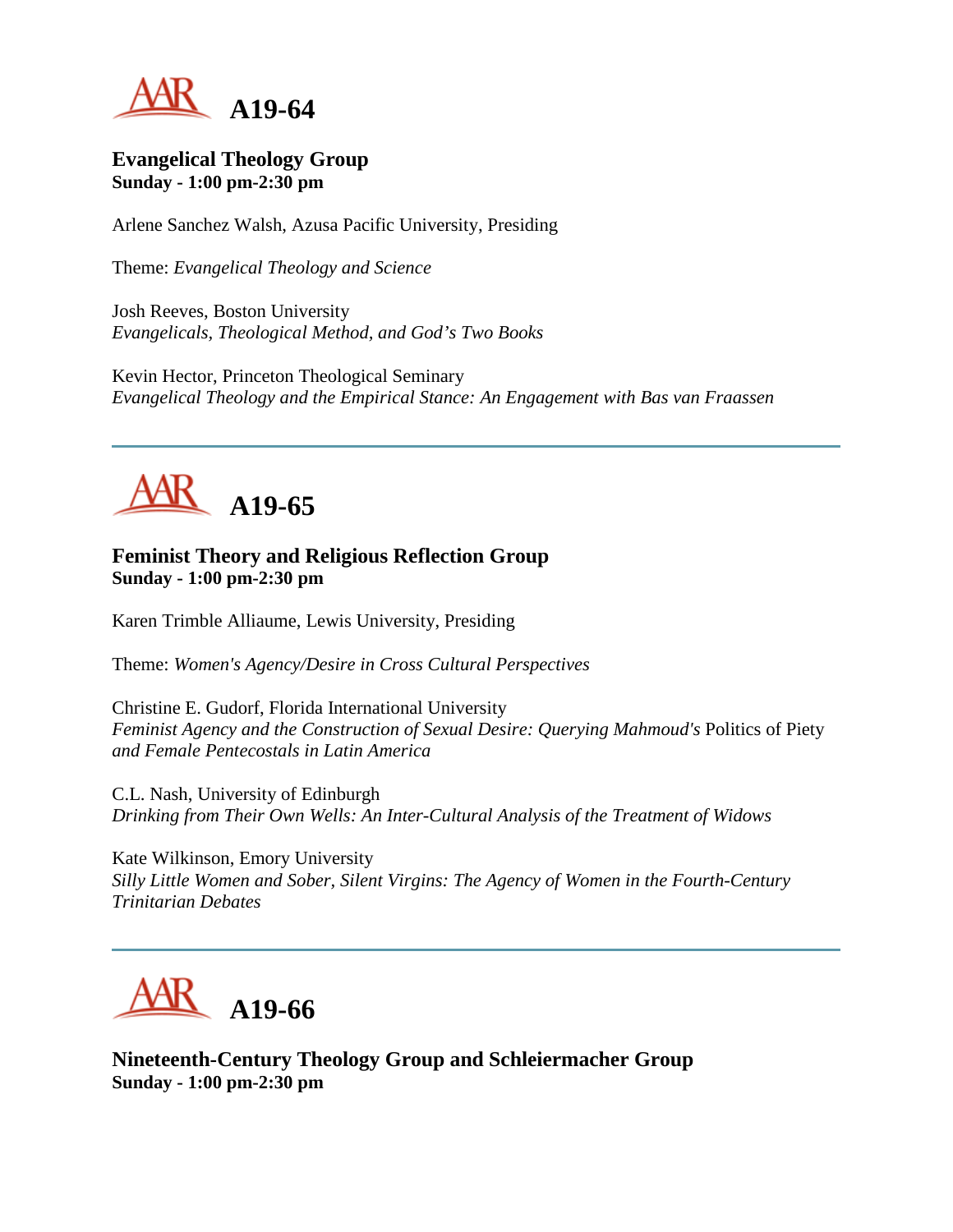Brent Sockness, Stanford University, Presiding

Theme: *The Uses and Abuses of Schleiermacher in the Nineteenth Century*

Dustin Feddon, Florida State University *Thinking about the Infinite: The Role of the Religious in the Early Works of Schleiermacher and Feuerbach*

Matthew L. Becker, Valparaiso University *Placing Theology in the University: Schleiermacher's* Brief Outline *and Hofmann's*  Encyclopedia of Theology

Clive Marsh, University of Nottingham *A Nineteenth-Century Case of Post-Liberalism? The Reception of Schleiermacher in the Ecclesial, Social Theology of Albrecht Ritschl*

In order to facilitate informed, substantive discussion, papers for this session will be posted in mid-October at the Schleiermacher Group's Yahoo website. AAR members wishing to join the Schleiermacher Group and access this website should contact Brent Sockness at [sockness@stanford.edu.](mailto:sockness@stanford.edu)



#### **Person, Culture, and Religion Group Sunday - 1:00 pm-2:30 pm**

Pamela Cooper-White, Lutheran Theological Seminary, Philadelphia, Presiding

Theme: *Embodied Religious Practices in Psychological Perspective, Part II*

Dirk G. Lange, Lutheran Theological Seminary, Philadelphia *The Return of the Body in Eucharistic Practice: Psychoanalysis and the Disruption of Ritual*

Kathleen Bishop, Long Branch, NJ *This Is My Body: The Interplay of Personal Symptom and Public Symbol in Eucharistic Practice*

Enoch Olujide Gbadegesin, Obafemi Awolowo University *Food as Ritual, Mouth as a Deity: The Place of Feast in Yoruba Concept of Vitality*

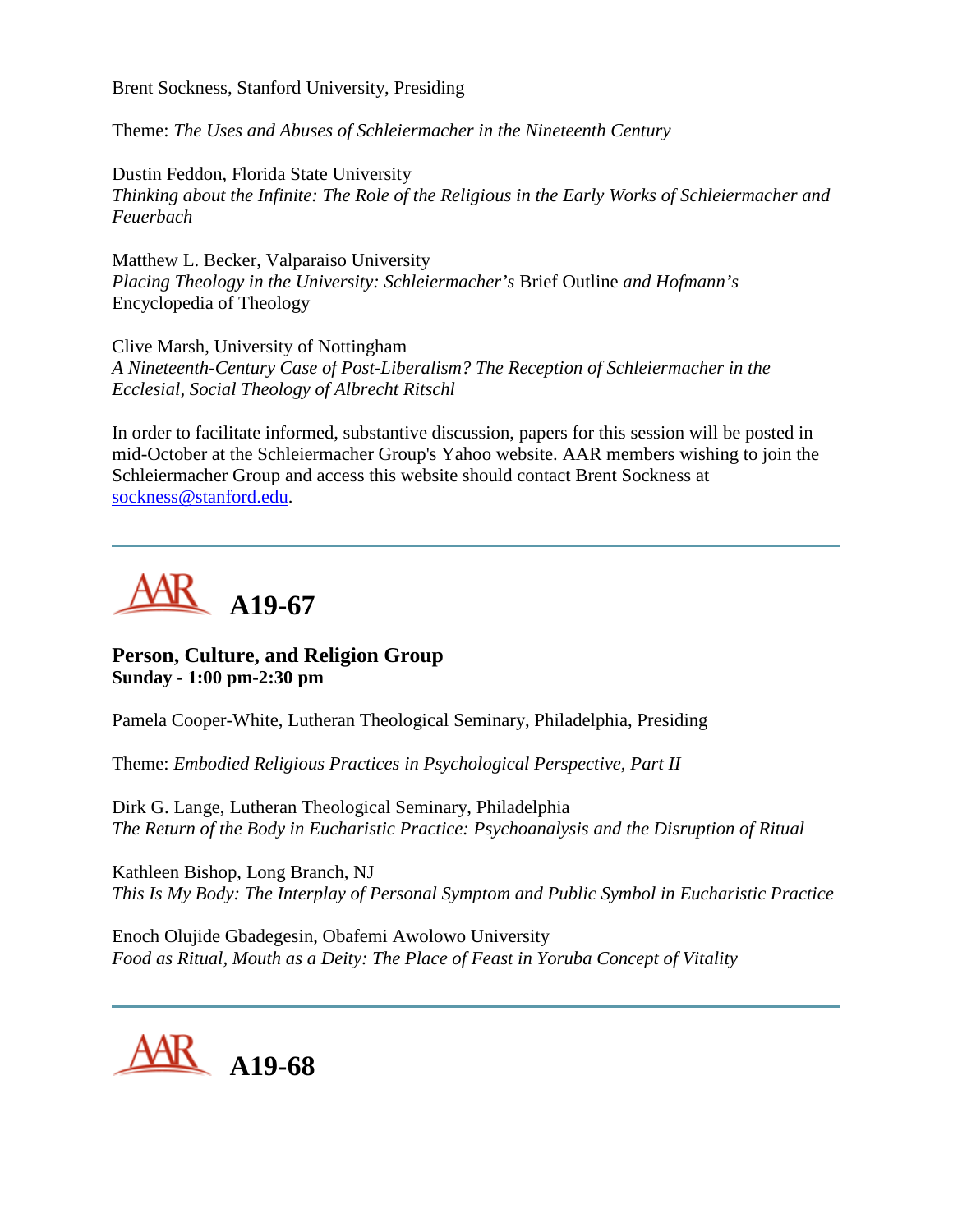## **Religion and Ecology Group Sunday - 1:00 pm-2:30 pm**

Laurel D. Kearns, Drew University, Presiding

Theme: *Religious and Theological Reflections on Environmental Issues in Africa*

Ben-Willie Kwaku Golo, Norwegian University of Science and Technology *Contemporary Global Culture, the Theologies of Prosperity, and Ecological Restoration in Africa: An Ecotheologian's Perspective*

Tabona Shoko, University of Zimbabwe *Land Crisis: Indigenous Religion in Zimbabwe*

Eric Trozzo, Drew University *The Khanya Programme and African Christian Theologies of Nature*

Responding:

Isabel Mukonyora, Western Kentucky University



#### **Religion, Politics, and the State Group Sunday - 1:00 pm-2:30 pm**

Andrew Murphy, Valparaiso University, Presiding

Theme: *Global Perspectives: Political Theology at the Crossroads*

James L. Rowell, Lafayette College *Political Theology at the Extremes: Gandhi and Bin Laden*

Kevin York-Simmons, Vanderbilt University *Political Religion in the Era of Globalization: Toward a Postnational Christian Theology*

Robert F. Shedinger, Luther College *Wall of Separation or Barrier to Justice? Valuing an Islamic Approach to "Church-State" Separation*

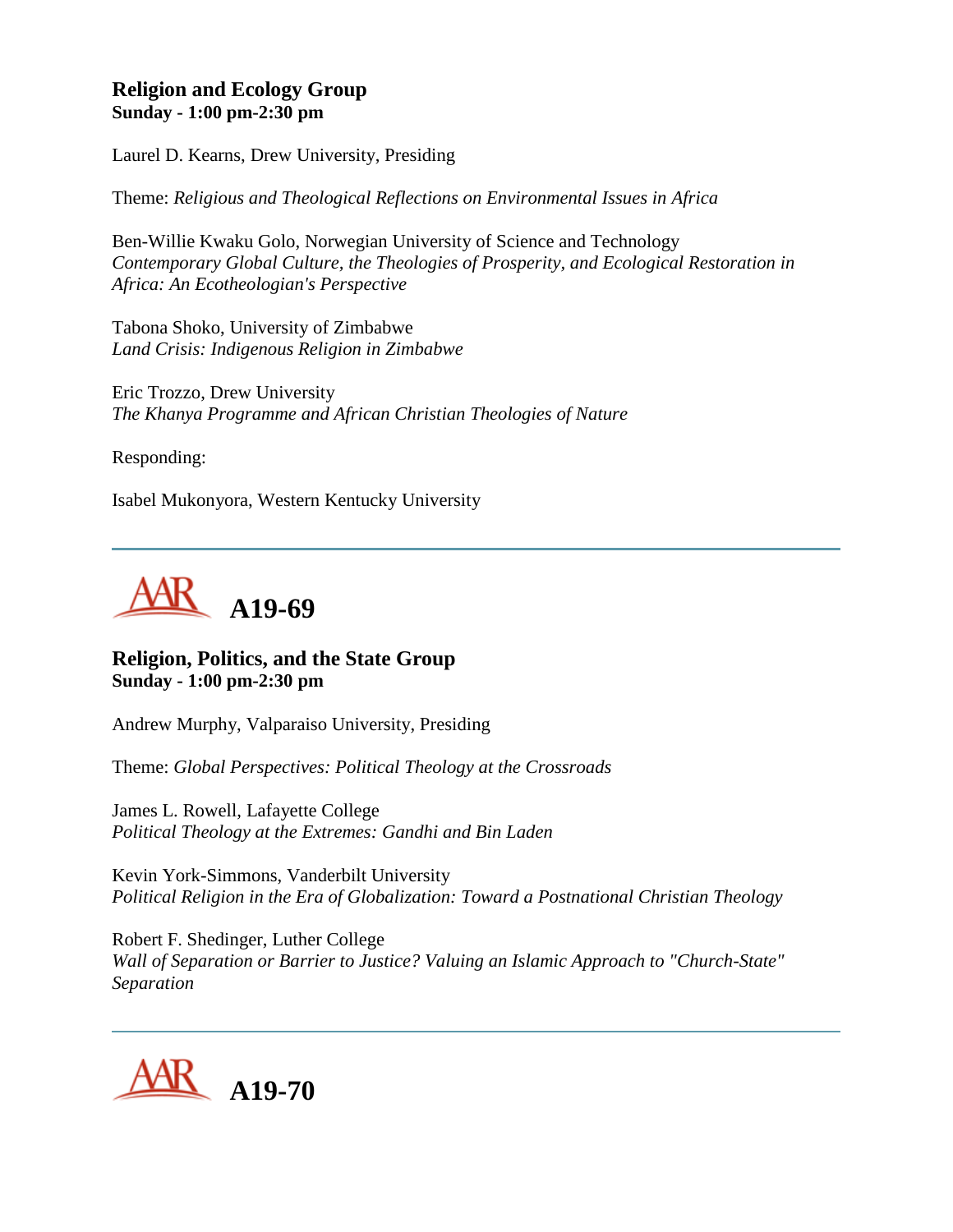## **Roman Catholic Studies Group and Christianity and Academia Consultation Sunday - 1:00 pm-2:30 pm**

Jeanne Marie Heffernan, Villanova University, Presiding

Theme: *Issues and Controversies in Catholic Higher Education*

Alison Benders, Ursuline College *Renewing the Identity of Catholic Colleges: Implementing Lonergan's Method for Education*

Daniel McKanan and Kari-Shane Davis, Saint John's University *Controversial Conversations on a Catholic Campus: A Report on Research*

Raymond A. Patterson, Saint Michael's College *Searching for the Wellspring of American Catholic Intellectual Life: The Catholic University of America, University Extension, and the Catholic Summer School Movement*



# **Womanist Approaches to Religion and Society Group Sunday - 1:00 pm-2:30 pm**

Stacey Floyd-Thomas, Texas Christian University, Presiding

Theme: *In Search of Well-Watered Gardens: Theo-Ethical Resources in the Work of Alice Walker*

Panelists:

Angela Sims, Union Theological Seminary and Presbyterian School of Christian Education

Alison P. Gise Johnson, Virginia Union University

M. Shawn Copeland, Boston College

Katie G. Cannon, Union Theological Seminary and Presbyterian School of Christian Education

Business Meeting:

Evelyn L. Parker, Southern Methodist University, Presiding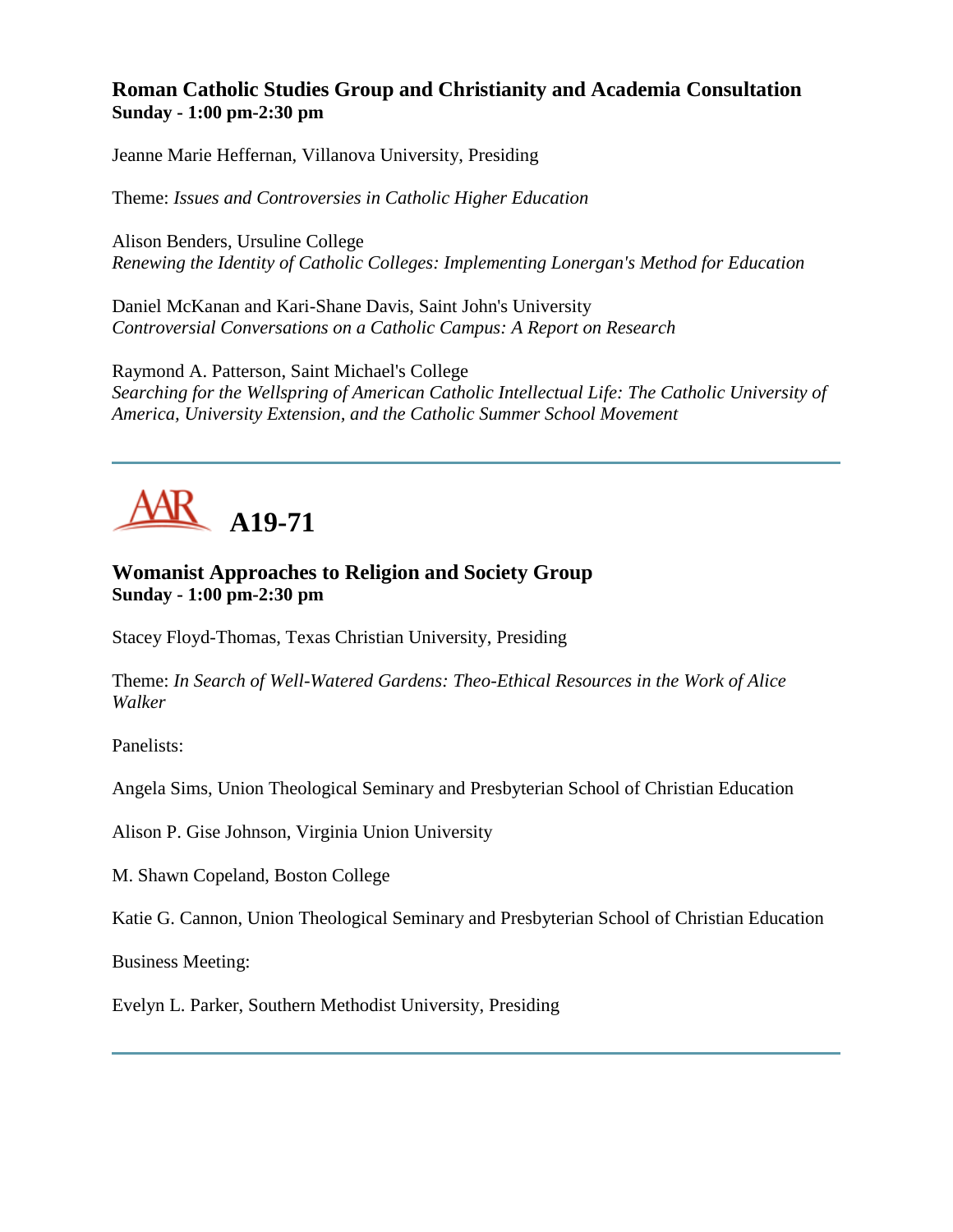

## **World Christianity Group and Coptic Christianity Consultation Sunday - 1:00 pm-2:30 pm**

#### **New Program Unit**

Lois Farag, Luther Seminary, Presiding

Theme: *A Vision for Coptic Studies: "Coptic Christianity" from Late Antique Egypt to the "Coptic Diaspora"*

Stephen Emmel, Universität Göttingen *A Vision for Coptic Studies: "Coptic Christianity" from Late Antique Egypt to the "Coptic Diaspora"*

Business Meeting:

Lois Farag, Luther Seminary, Presiding



## **Liberal Theologies Consultation and Theology of Martin Luther King, Jr. Consultation Sunday - 1:00 pm-2:30 pm**

**New Program Unit**

Johnny B. Hill, Louisville Presbyterian Theological Seminary, Presiding

Theme: *Building Coalitions Then and Now: African-American Thought and Twentieth-Century Liberal Theologies*

Panelists:

Ann Duncan, University of Virginia

James Deotis Roberts, Palmer Theological Seminary

Charles Marsh, University of Virginia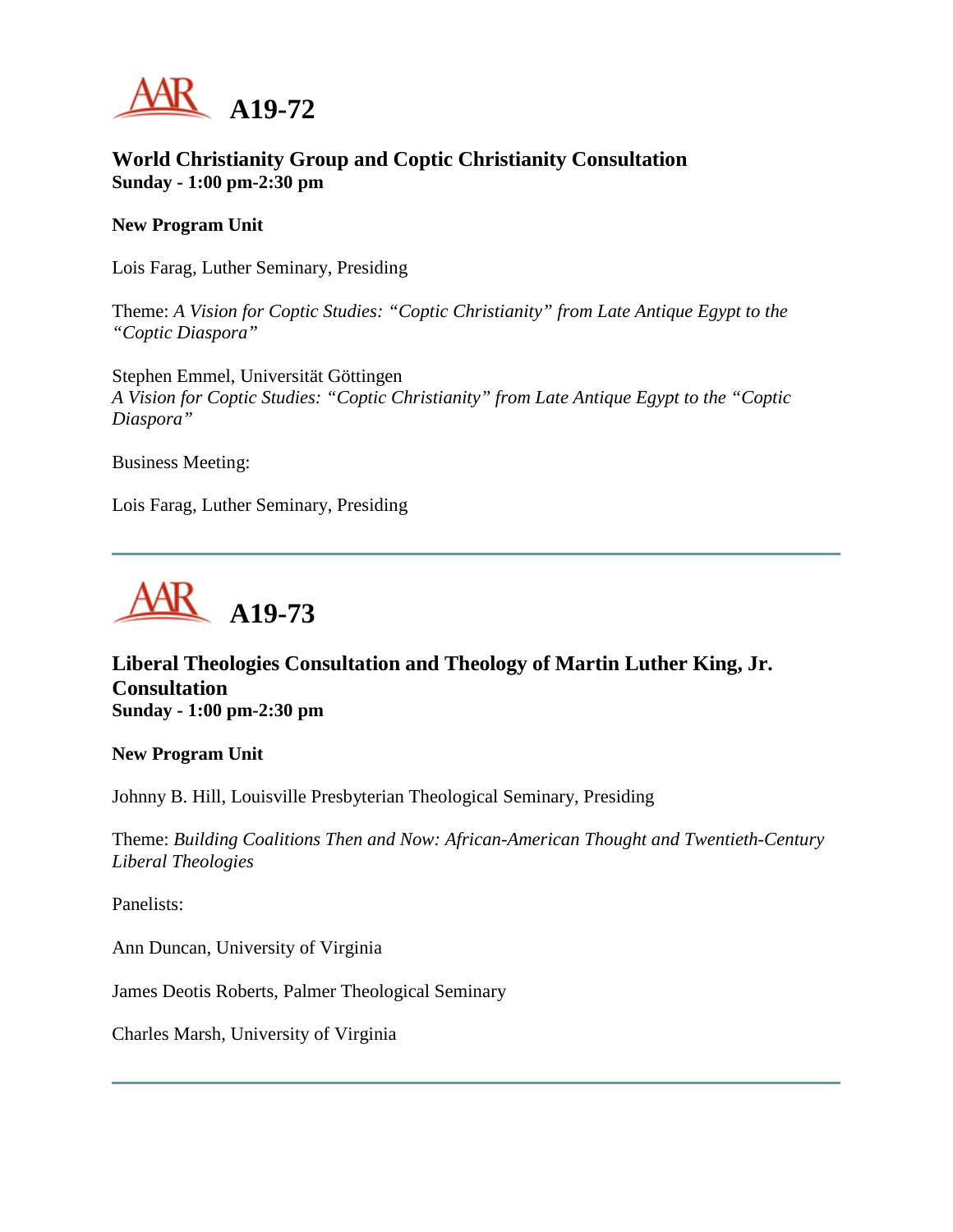

#### **Special Topics Forum Sunday - 3:00 pm-4:30 pm**

Sponsored by the *Journal of the American Academy of Religion*

Andrew Rippin, University of Victoria, Presiding

Theme: *Five Years of Building Bridges*

Panelists:

Mona Siddiqui, University of Glasgow

Miroslav Volf, Yale University

Hugh Philip Goddard, University of Nottingham

See [www.aarweb.org/annualmeet/2006/pbook/highlights.asp#SpecialTopicsForums](http://www.aarweb.org/Meetings/Annual_Meeting/Past_and_Future_Meetings/2006/highlights.asp#SpecialTopicsForums) for details.



**Special Topics Forum Sunday - 3:00 pm-4:30 pm**

Sponsored by the Program Committee

Aislinn Jones, American Academy of Religion, Presiding

Theme: *How to Propose a New AAR Program Unit*

Join the chair of the Program Committee and the AAR Annual Meeting Program Director for an informal chat about upcoming Annual Meeting initiatives as well as the guidelines and policies for proposing a new Annual Meeting program unit.

**A19-76**

**Wildcard Session Sunday - 3:00 pm-4:30 pm**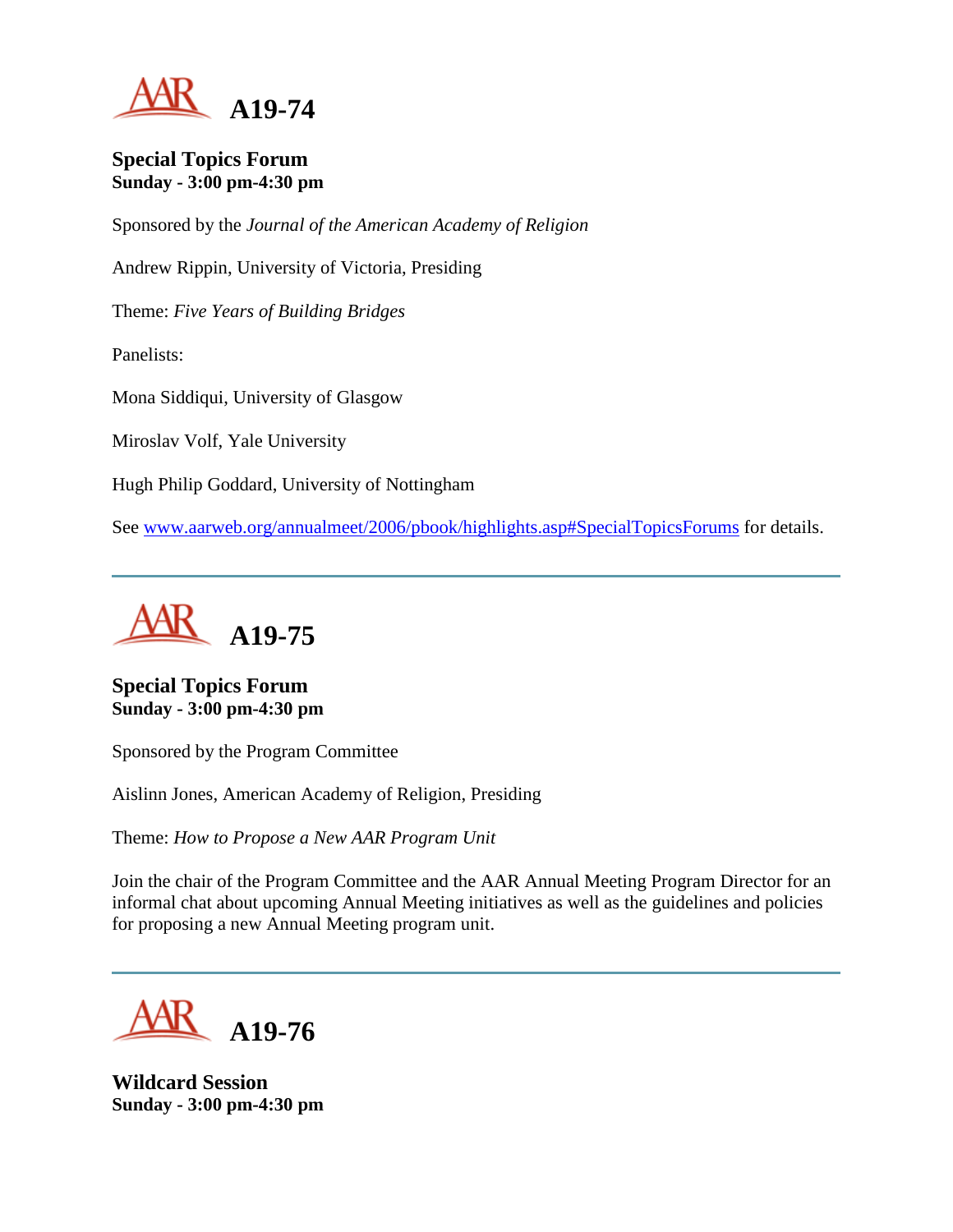Jennifer Baldwin, Lutheran School of Theology, Chicago, Presiding

Theme: *Religion and Abuse: Proclamation, Disclosure, and "Hearing to Speech"*

Panelists:

Marie M. Fortune, FaithTrust Institute

Rebecca Parker, Starr King School for the Ministry

James Newton Poling, Garrett-Evangelical Theological Seminary

See [www.aarweb.org/annualmeet/2006/pbook/highlights.asp#WildcardSessions](http://www.aarweb.org/Meetings/Annual_Meeting/Past_and_Future_Meetings/2006/highlights.asp#WildcardSessions) for details.

**A19-77**

**Wildcard Session Sunday - 3:00 pm-4:30 pm**

Heidi Hadsell, Hartford Seminary, Presiding

Theme: *Educational Strategies to Develop Clergy Leadership of Congregations for Justice Engagement in the Public Square*

Panelists:

Terry Boggs, Evangelical Lutheran Church in America

Craig L. Nessan, Wartburg Theological Seminary

Maxine Beach, Drew University Theological School

Ann Svennungsen, Fund for Theological Education

Richard A. Hoehn, Adelphi, MD

Rodney Petersen, Boston Theological Institute

See [www.aarweb.org/annualmeet/2006/pbook/highlights.asp#WildcardSessions](http://www.aarweb.org/Meetings/Annual_Meeting/Past_and_Future_Meetings/2006/highlights.asp#WildcardSessions) for details.

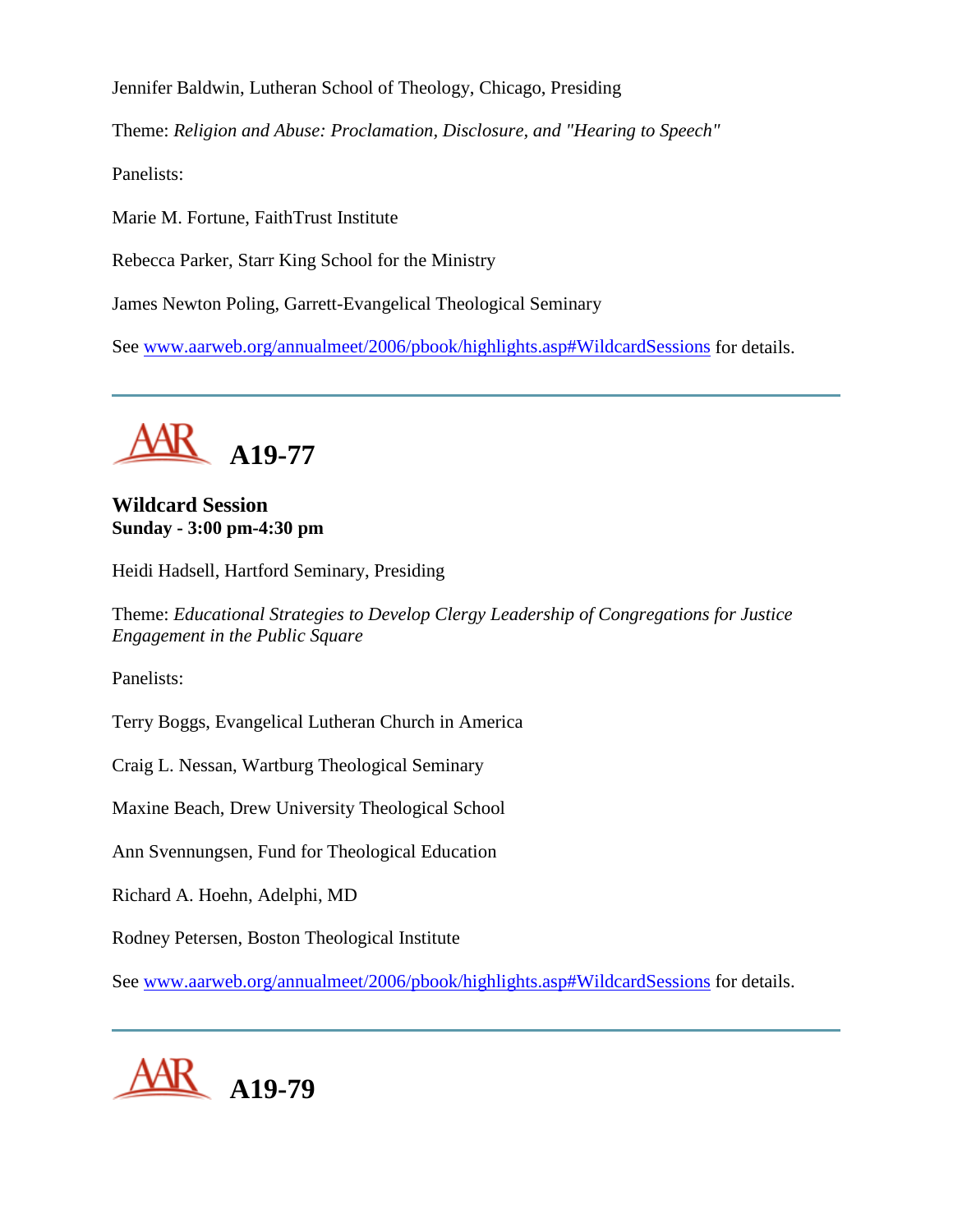# **Wildcard Session Sunday - 3:00 pm-4:30 pm**

Leslie D. Callahan, University of Pennsylvania, Presiding

Theme: *Epistemic Violence in the Study of Religion*

Ludger Viefhues, Yale University *"Modern Religion" as Negotiation of Violence: Accounting for and Subverting the Epistemic Violence of the Category of Religion*

Shannon Craigo-Snell, Yale University *Feminist Systematic Theology as Epistemic Violence, or, In Praise of Girlfights*

Cynthia Hess, St. Mary's College of Maryland *Multiple Violences and the Possiblity of a Peaceful Self*

See [www.aarweb.org/annualmeet/2006/pbook/highlights.asp#WildcardSessions](http://www.aarweb.org/Meetings/Annual_Meeting/Past_and_Future_Meetings/2006/highlights.asp#WildcardSessions) for details.



**Wildcard Session Sunday - 3:00 pm-4:30 pm**

Lynne Bejoian, Teachers College Columbia University, Presiding

Theme: *Pedagogy and Theology: Crossing the Multifaith Divide Toward Access and Inclusion*

Panelists:

Maysaa Bazna, College of Staten Island

Josh Borkin, Teachers College, Columbia University

Frederick W. Weidmann, Auburn Theological Seminary

See [www.aarweb.org/annualmeet/2006/pbook/highlights.asp#WildcardSessions](http://www.aarweb.org/Meetings/Annual_Meeting/Past_and_Future_Meetings/2006/highlights.asp#WildcardSessions) for details.

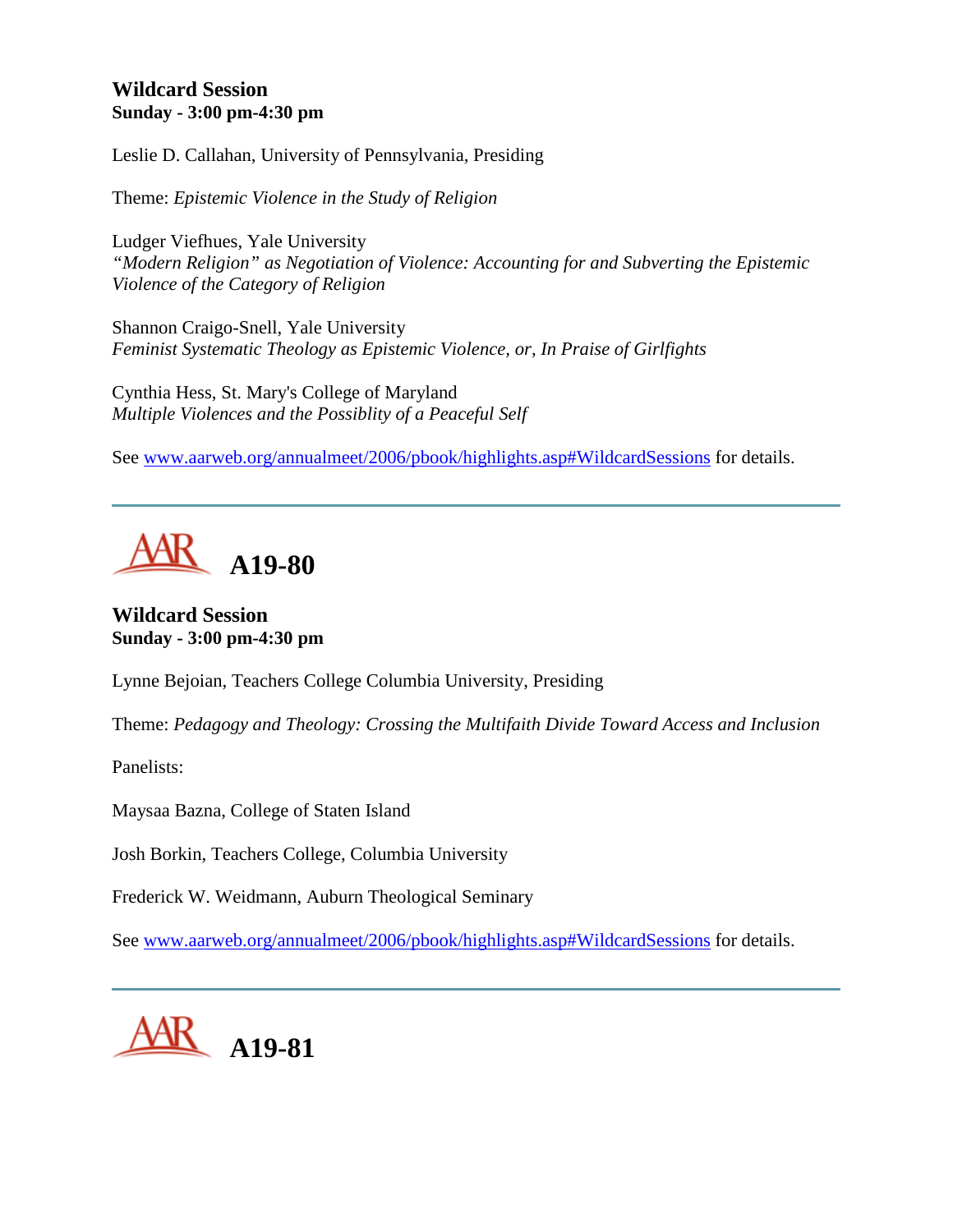## **Academic Teaching and the Study of Religion Section and Kierkegaard, Religion, and Culture Group Sunday - 3:00 pm-4:30 pm**

Mark Lloyd Taylor, Seattle University, Presiding

Theme: *Kierkegaard and Pedagogy*

Panelists:

Amy Laura Hall, Duke University

Timothy Polk, Hamline University

Helene T. Russell, Christian Theological Seminary

Jason A. Mahn, Duke University

Marty Miller Maddox, Graduate Theological Union

Responding:

Louise Carroll Keeley, Assumption College



**Buddhism Section Sunday - 3:00 pm-4:30 pm**

Charles S. Prebish, Pennsylvania State University, Presiding

Theme: *Twenty-Five Years and Looking Forward: Former Co-Chairs' Roundtable*

Panelists:

Anne M. Blackburn, Cornell University

Jacqueline I. Stone, Princeton University

John R. McRae, Soka University

John S. Strong, Bates College

Leslie Kawamura, University of Calgary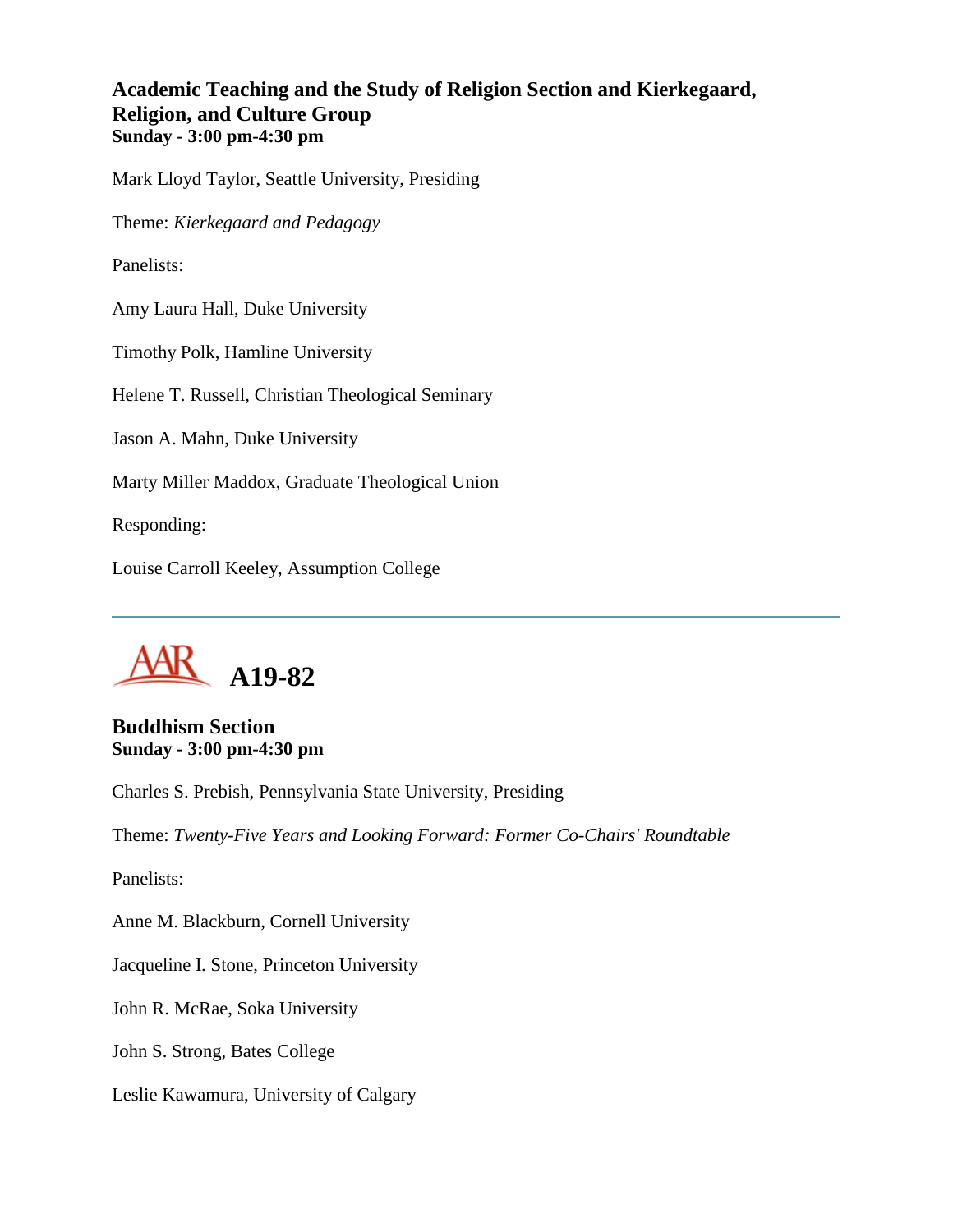Peter N. Gregory, Smith College

Collett D. Cox, University of Washington

George D. Bond, Northwestern University

Business Meeting:

Charles Hallisey, University of Wisconsin, Madison, Presiding Janet Gyatso, Harvard University, Presiding



#### **Comparative Studies in Religion Section Sunday - 3:00 pm-4:30 pm**

Selva J. Raj, Albion College, Presiding

Theme: *Legal Categories in the Study of Religion: Comparative Issues*

Panelists:

Winnifred Fallers Sullivan, State University of New York, Buffalo

Hans G. Kippenberg, Max-Weber-Kolleg Erfurt



**Religion and the Social Sciences Section Sunday - 3:00 pm-4:30 pm**

Carol B. Duncan, Wilfrid Laurier University, Presiding

Theme: *Religion, International Collaboration, and Social Change in Africa*

Matthew Bersagel Braley, Emory University *Learning to Stand with Africa: Religious Networks, Human Rights, and HIV/AIDS*

Jennifer Eaton Dyer, Vanderbilt University *The Politics of Evangelicals (2000-2005): On The Issues of Debt, AIDS, and Poverty in Africa*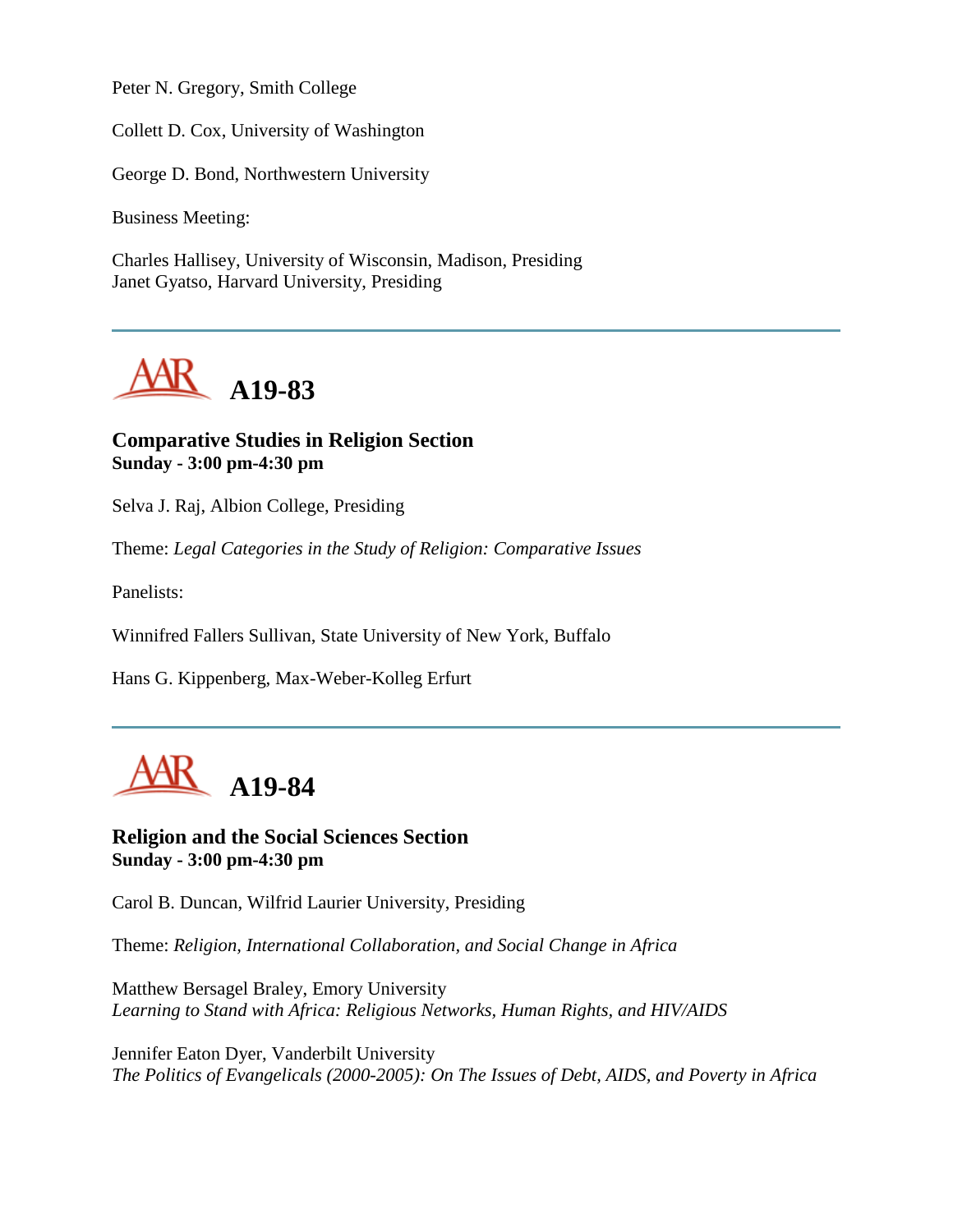Douglas A. Hicks, University of Richmond *African Poverty and the ONE Campaign: An Analysis of Moral Imagination and Motivation*



## **Study of Islam Section Sunday - 3:00 pm-4:30 pm**

Amir Hussain, Loyola Marymount University, Presiding

Theme: *Cartoons of Muhammad and Muslim Responses*

Panelists:

Liyakat Takim, University of Denver

Munir Jiwa, University of Toronto

Marcia Hermansen, Loyola University Chicago

Laury Silvers, Skidmore College

Hatem Al-Bazian, University of California, Berkeley

Kristin Sands, Sarah Lawrence College

Responding:

Jocelyne Cesari, Harvard University



#### **Theology and Religious Reflection Section and Lesbian-Feminist Issues and Religion Group Sunday - 3:00 pm-4:30 pm**

Kwok Pui Lan, Episcopal Divinity School, Presiding

Theme: *Washington Sunday: God, Sex, and Politics*

Panelists: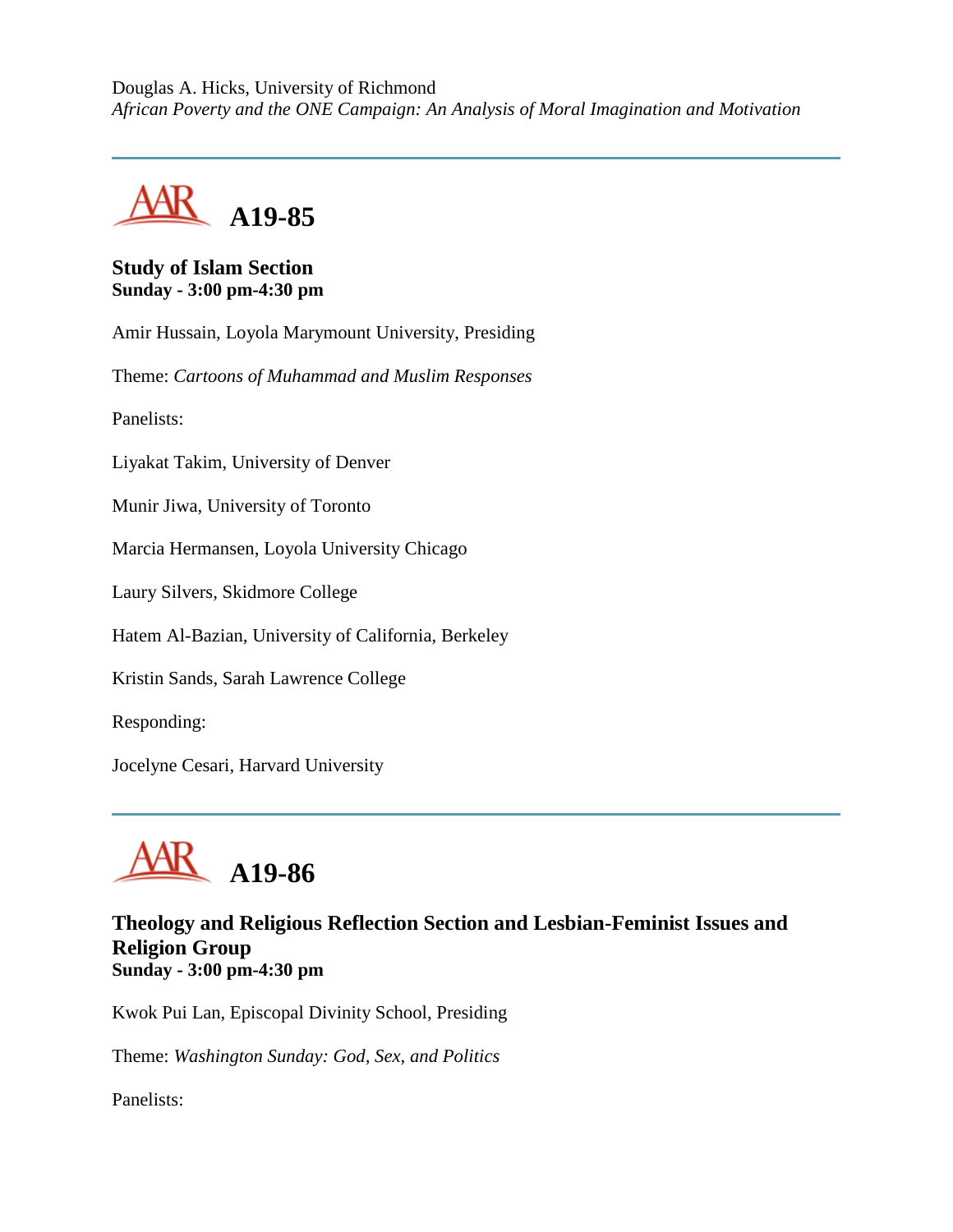Marcella Althaus-Reid, University of Edinburgh

Dwight N. Hopkins, University of Chicago

Mary E. Hunt, Women's Alliance for Theology, Ethics, and Ritual

Mark D. Jordan, Emory University



## **Women and Religion Section Sunday - 3:00 pm-4:30 pm**

Rosetta E. Ross, Spelman College, Presiding

Theme: *African Religion and Women's Agency*

Beverley Haddad, University of KwaZulu-Natal *Surviving the HIV/AIDS Pandemic: African Women Living and Dying, Shielding and Sheltering, Theorizing and Being Theorized*

Oyeronke Olajubu, University of Ilorin, Nigeria *Women and the Politics of Leadership in Africa*

Damaris M'mworia, Drew University *Evil, Suffering, and Women's Agency in Africa*

Sarojini Nadar, University of KwaZulu-Natal *Searching the Dungeons Beneath Our Religious Discourses: The Case of Violence Against Women and The "Unholy Trinity"*

# **A19-88**

## **Afro-American Religious History Group Sunday - 3:00 pm-4:30 pm**

Deidre H. Crumbley, North Carolina State University, Presiding

Theme: *Celebrating the 100th Year of a "Black Revival": A Discussion on* The Azusa Street Mission and Revival *by Cecil M. Robeck*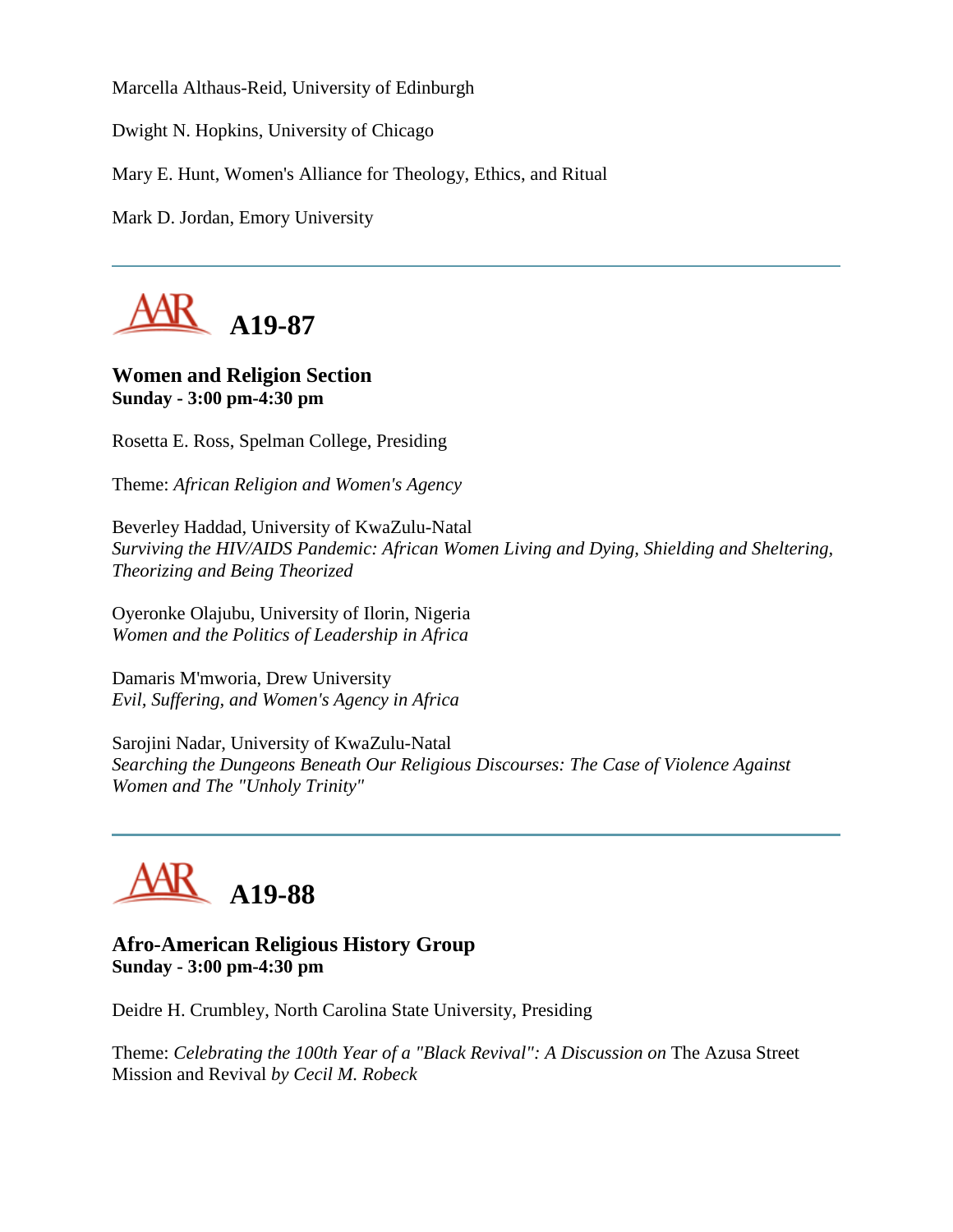Panelists:

Wallace Best, Harvard University

A.G. Miller, Oberlin College

Karen Kossie-Chernyshev, Texas Southern University

Responding:

C. M. Robeck, Fuller Theological Seminary



# **Anthropology of Religion Group Sunday - 3:00 pm-4:30 pm**

J. Shawn Landres, Synagogue 3000 and University of California, Los Angeles, Presiding

Theme: *Familiar yet Strange: Jewish Ethnographers in Evangelical Communities*

Panelists:

Mara Einstein, Queens College, City University of New York

Lynne Gerber, Graduate Theological Union

Michele Rosenthal, University of Haifa

Omri Elisha, New York University

Responding:

Randall Balmer, Barnard College, Columbia University



# **Eastern Orthodox Studies Group Sunday - 3:00 pm-4:30 pm**

Peter Bouteneff, St. Vladimir's Orthodox Theological Seminary, Presiding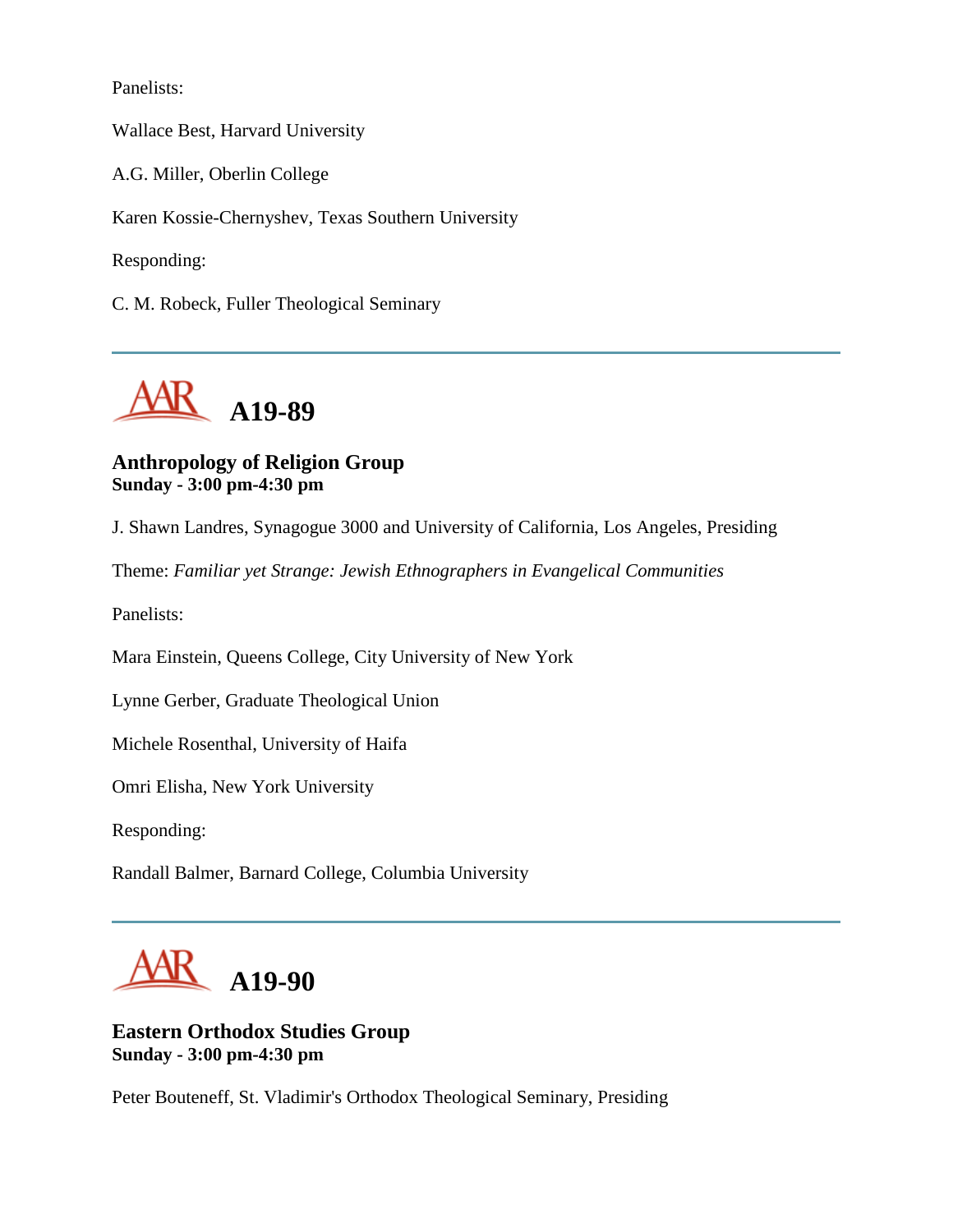Theme: *The Theology of Sergii Bulgakov*

Brandon Gallaher, University of Oxford *Graced Creatureliness: Ontological Tension in the Uncreated/Created Distinction in the Sophiologies of Bulgakov, Solov'ev, and Milbank*

Jonathan Seiling, Conrad Grebel University College *From Antinomy to Sophiology: Bulgakov's Post-Kantian Idealist System*



#### **Mysticism Group and Daoist Studies Consultation Sunday - 3:00 pm-4:30 pm**

Mark Csikszentmihalyi, University of Wisconsin, Madison, Presiding

Theme: *Daoist Mystical Experiences: Embodied and Disembodied*

Laura Weed, College of Saint Rose *Daoist Mysticism: Embodiment, Eudaimonia, and Flow*

Stephen Eskildsen, University of Tennessee, Chattanooga *Out-of-Body Experience in Tang Daoist Meditation: A Few Non-Neidan Examples Found in the Yunji Qian*

Louis Komjathy, Pacific Lutheran University *The Daoist Mystical Body*

Responding:

Jordan Paper, York University



#### **Native Traditions in the Americas Group Sunday - 3:00 pm-4:30 pm**

Ines M. Talamantez, University of California, Santa Barbara, Presiding

Theme: *Cultural Sovereignty in the Representation of Native Traditions*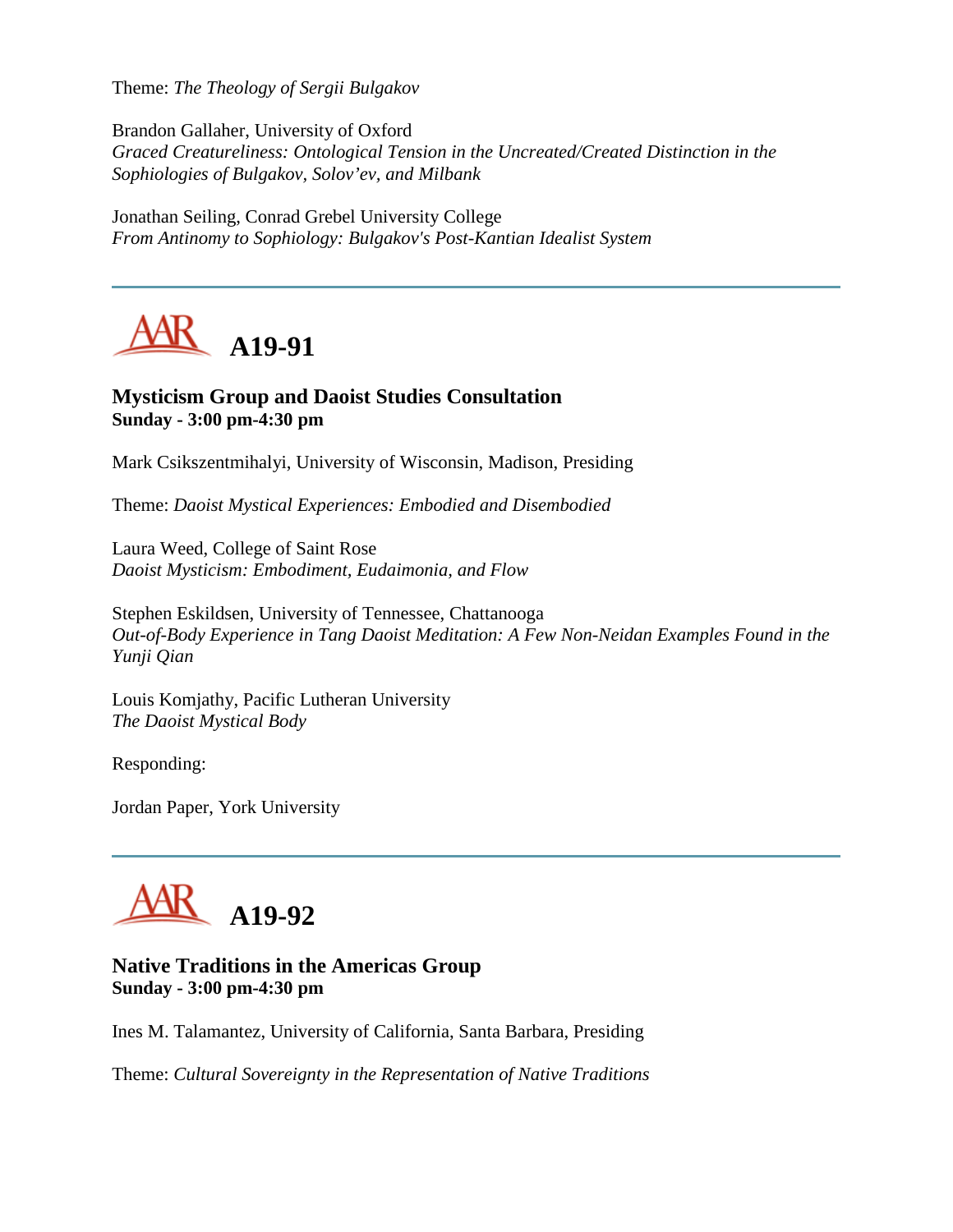Ines Hernandez-Avila and Juan Avila, University of California, Davis *Honoring the Patwin People: A Campus/Community Collaboration at the University of California, Davis*

Philip P. Arnold, Syracuse University *Collaborative Issues in Onondaga Nation Territory*

Gabrielle Tayac, National Museum of the American Indian *Creating Native Space at the National Museum of the American Indian: Integrating Indigenous Philosophical Stances in the Contemporary Life Gallery*



# **New Religious Movements Group and Yoga in Theory and Practice Consultation Sunday - 3:00 pm-4:30 pm**

#### **New Program Unit**

Lloyd W. Pflueger, Truman State University, Presiding

Theme: *Embodiment, Empowerment, and Commodification in Contemporary Yoga and Tantra*

Shreena Gandhi, University of Florida *The Practice of Yoga in the US: Bridging the Mind and Body and Religion and the Market*

Klas Nevrin, Stockholm University

Stockholm University *Empowerment and Embodiment in Modern Yoga: Styles and Modes of Postural Practice in Ashtanga Vinyasa Training*

Michelle Demeter, University of South Florida *Yoga: Its Transmission and Commodification in the United States*

Madhu Khanna, Indira Gandhi National Centre for the Arts *Whose Tantra? Reimagining Bazari Tantra as a Significant Category of Discourse in the Study of Tantrism*

Responding:

Richard King, Vanderbilt University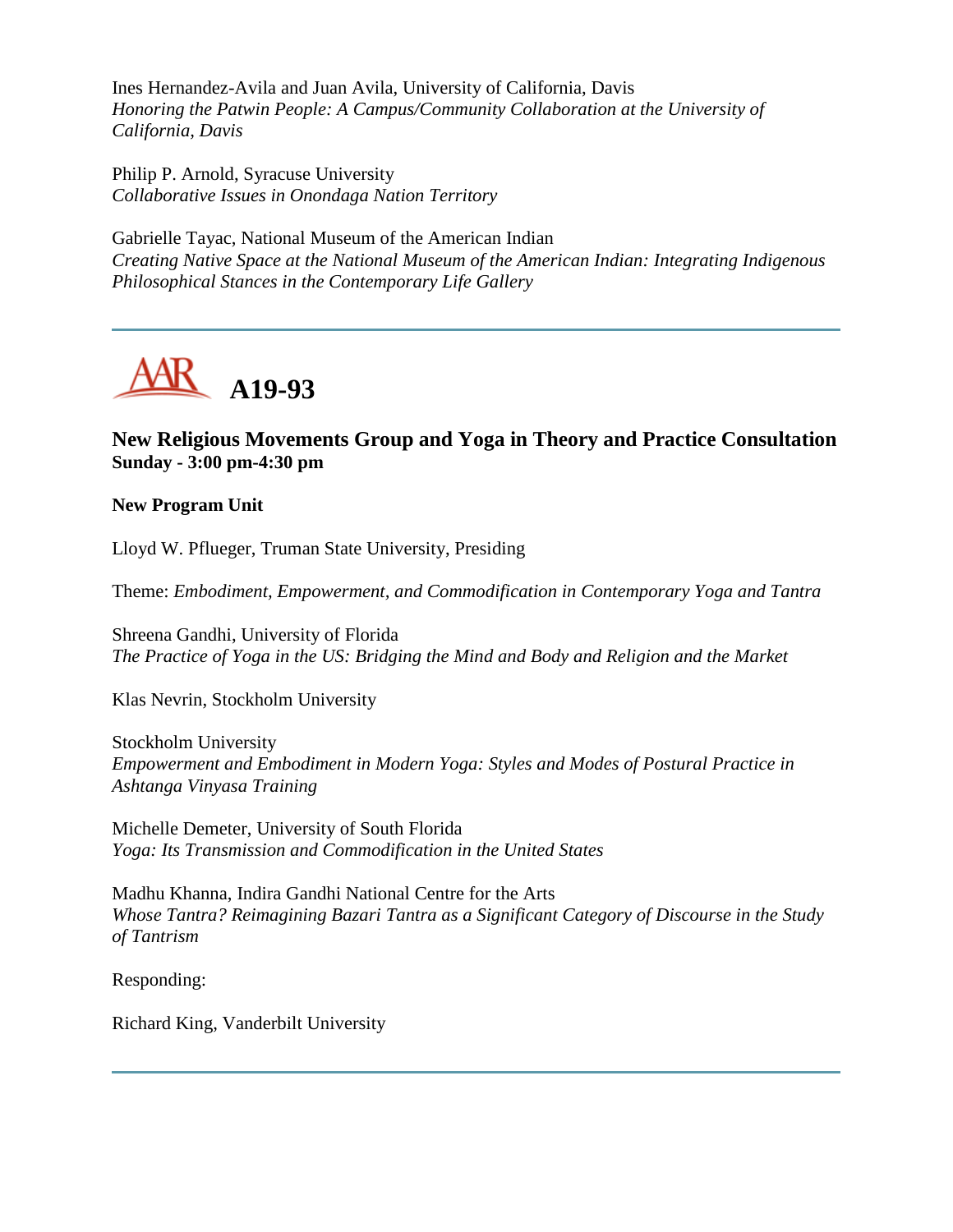

#### **Reformed Theology and History Group Sunday - 3:00 pm-4:30 pm**

Martha L. Moore-Keish, Columbia Theological Seminary, Presiding

Theme: *Book Review Session of* Feminist and Womanist Essays in Reformed Dogmatics

Panelists:

Emilie M. Townes, Yale University

Serene Jones, Yale University

Responding:

David S. Cunningham, Hope College

Business Meeting:

Katherine Sonderegger, Virginia Theological Seminary, Presiding Robert J. Sherman, Bangor Theological Seminary, Presiding



## **Religion, Holocaust, and Genocide Group Sunday - 3:00 pm-4:30 pm**

Victoria Barnett, United States Holocaust Memorial Museum, Presiding

Theme: *Religion, Justice, and Genocide in Africa*

Eric Markusen, Danish Institute for International Studies *Voices of Victims of Genocide in Darfur: Heard but Not Heeded?*

Fidele Lumeya, Church World Service *Restorative Justice: An African Perspective*

Vern Neufeld Redekop, Saint Paul University *A Post-Genocidal Justice of Blessing as an Alternative to a Justice of Violence: The Case of Rwanda*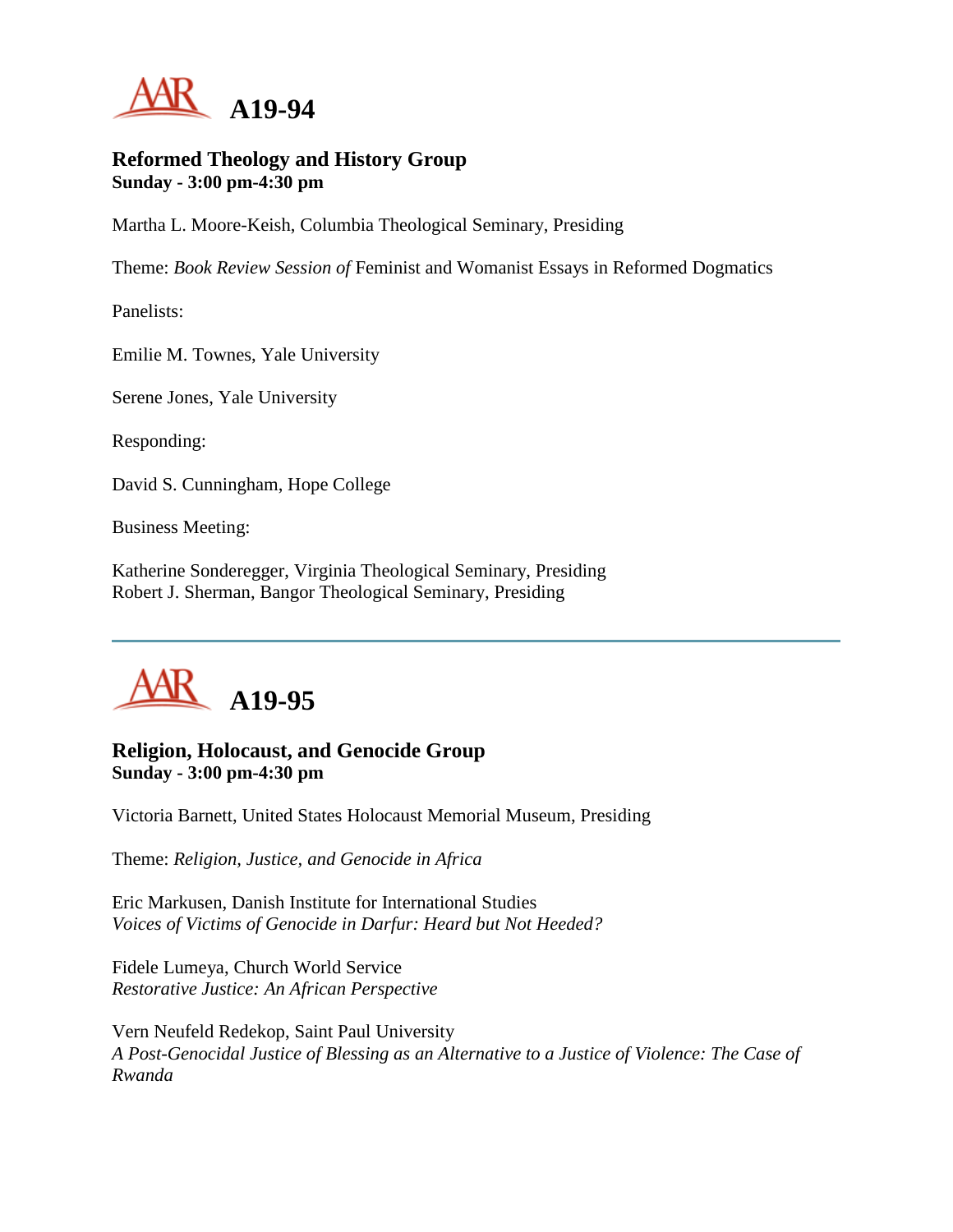#### Responding:

Elias Kifon Bongmba, Rice University



## **Religions, Medicines, and Healing Group Sunday - 3:00 pm-4:30 pm**

Linda L. Barnes, Boston University, Presiding

Theme: *Teaching Religion and Healing*

Panelists:

Stephanie Y. Mitchem, University of South Carolina

Lara Medina, Claremont Graduate University

Fred Glennon, Le Moyne College

Suzanne J. Crawford, Pacific Lutheran University



## **Tillich: Issues in Theology, Religion, and Culture Group and Cultural History of the Study of Religion Consultation Sunday - 3:00 pm-4:30 pm**

Robison B. James, University of Richmond, Baptist Theological Seminary at Richmond, Presiding

Theme: *Is Paul Tillich "the Unacknowledged Theoretician of the AAR's Entire Enterprise" (Jonathan Z. Smith)?*

Panelists:

Jonathan Z. Smith, University of Chicago

Tomoko Masuzawa, University of Michigan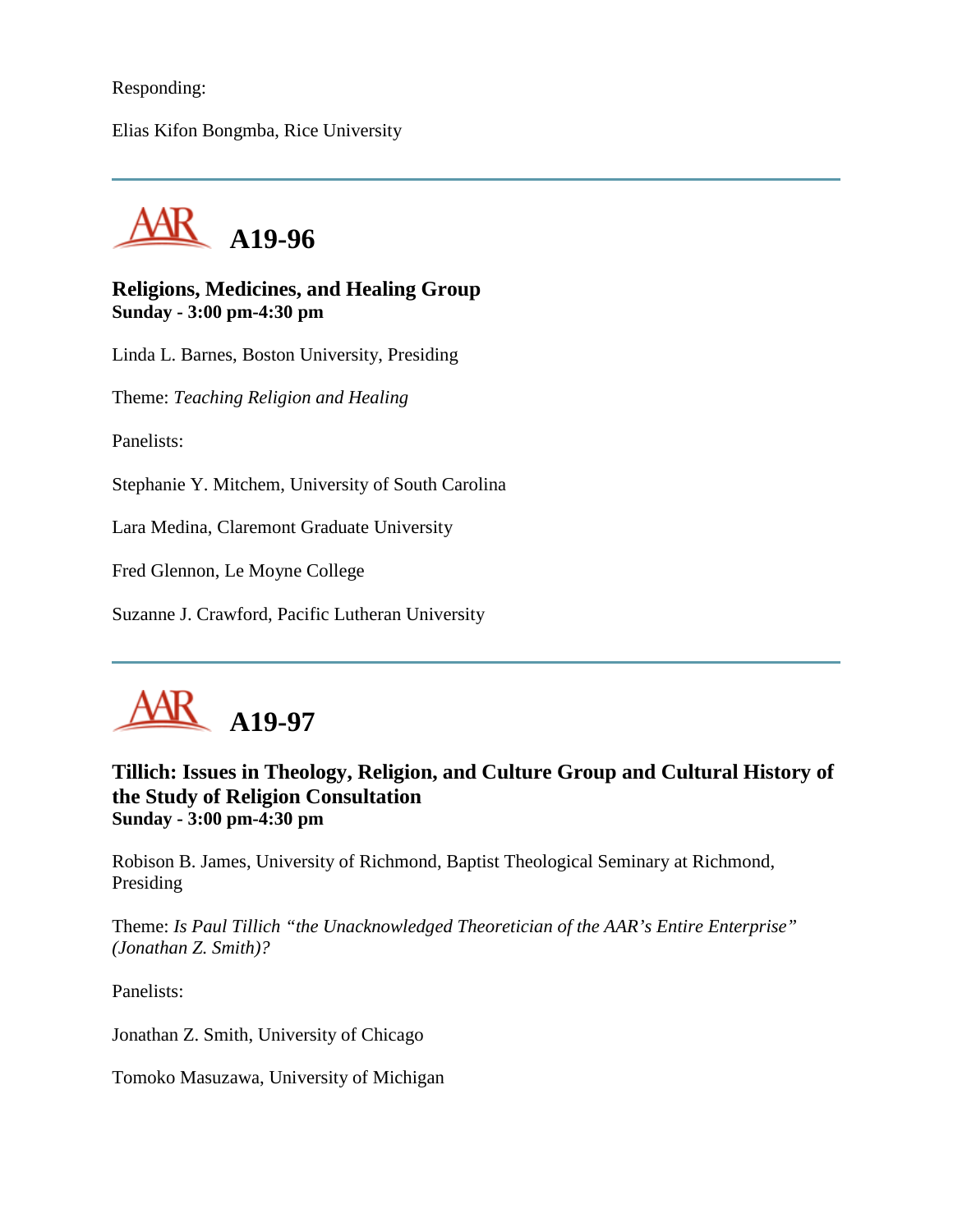

## **World Christianity Group Sunday - 3:00 pm-4:30 pm**

#### **New Program Unit**

Dale T. Irvin, New York Theological Seminary, Presiding

Theme: *World Christianity*

Todd M. Johnson, Gordon-Conwell Theological Seminary *A Demographic Overview of World Christianity*

Lamin Sanneh, Yale University *Unity and Diversity in the Christian Movement*

Peter C. Phan, Georgetown University *Doing Theology in the Context of World Christianity*

Patrick Provost-Smith, Harvard University *World Christianity as an Epistemological Problem*

Responding:

Daisy L. Machado, Lexington Theological Seminary



**Liberal Theologies Consultation Sunday - 3:00 pm-4:30 pm**

Stephen G. Ray, Lutheran Theological Seminary at Philadelphia, Presiding

Theme: *Are Liberal Theologies Liberation Theologies?*

Peter C. Hodgson, Vanderbilt University *Radical Liberalism: A Liberatory Mandate*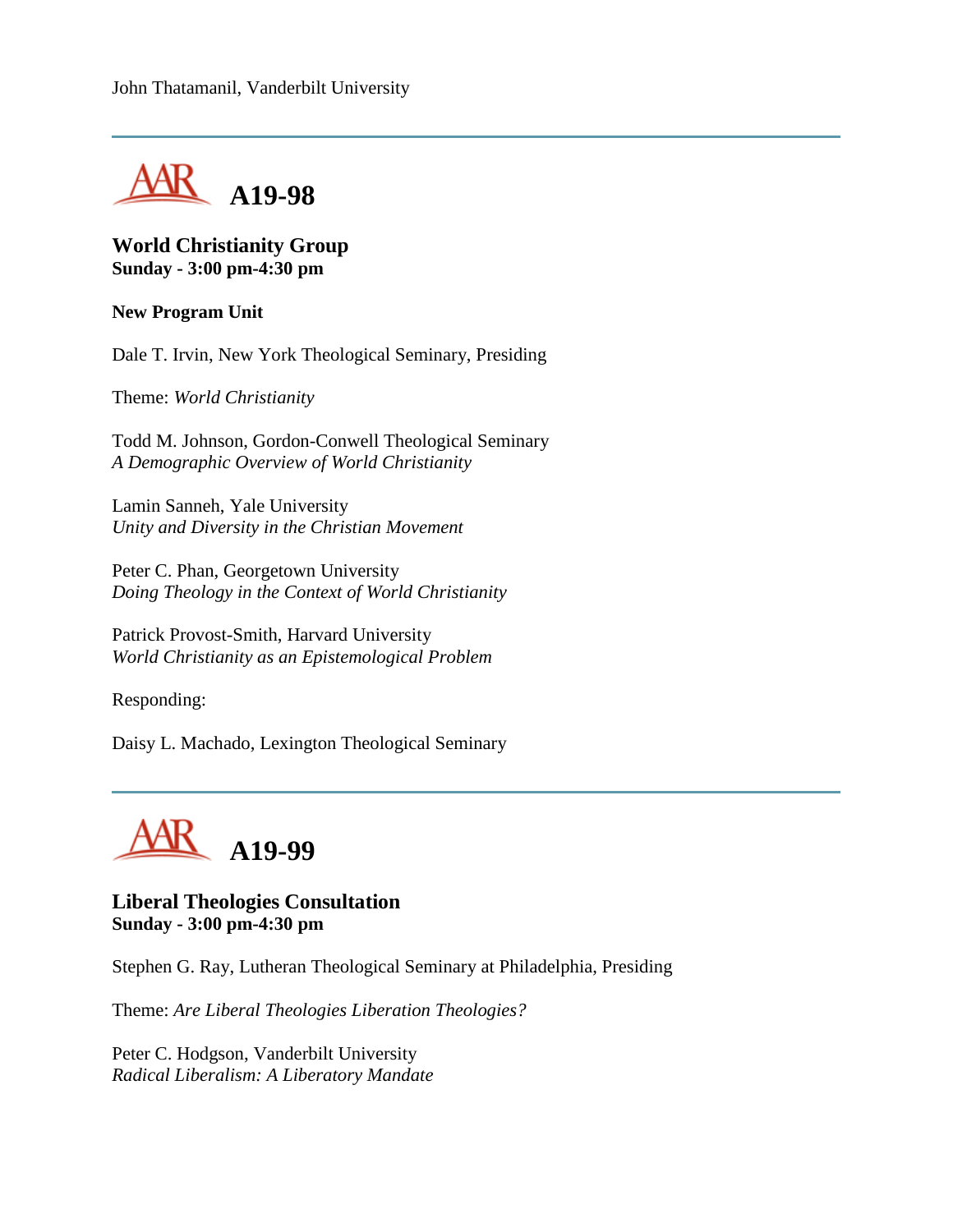Millicent Feske, Saint Joseph's University *The Material Promise of Karl Rahner's Theological Anthropology for A Feminist-Liberationist Soteriology*

Kathleen Roberts Skerrett, Grinnell College *Time for Liberal Theology? Time Zones, Tempo, and Territorial Politics*

Business Meeting:

Christine Helmer, Harvard University, Presiding



# **African Association for the Study of Religion Sunday - 4:00 pm-6:30 pm**

The AASR members look forward to welcoming Africa focus scholars. Professor Elom Dovlo, University of Ghana and President of the AASR, will speak on *Observations on the State of the Study and Practice of Religion in Africa*. General discussion will follow. AASR General Secretary Afe Adogame, University of Edinburgh, will give an update on the state of the Association. Professor Musa W. Dube, University of Botswana, will present a progress report on planning for the AASR conference to be held in Gabarone, Botswana, July, 2007. AASR and AAR-African Religions Group members will host a dinner for the Africa focus scholars following the meeting.



**Theta Alpha Kappa Annual Meeting and Reception Sunday - 4:00 pm-6:30 pm**



**AAR Sterling Circle Reception Sunday - 5:00 pm-6:30 pm**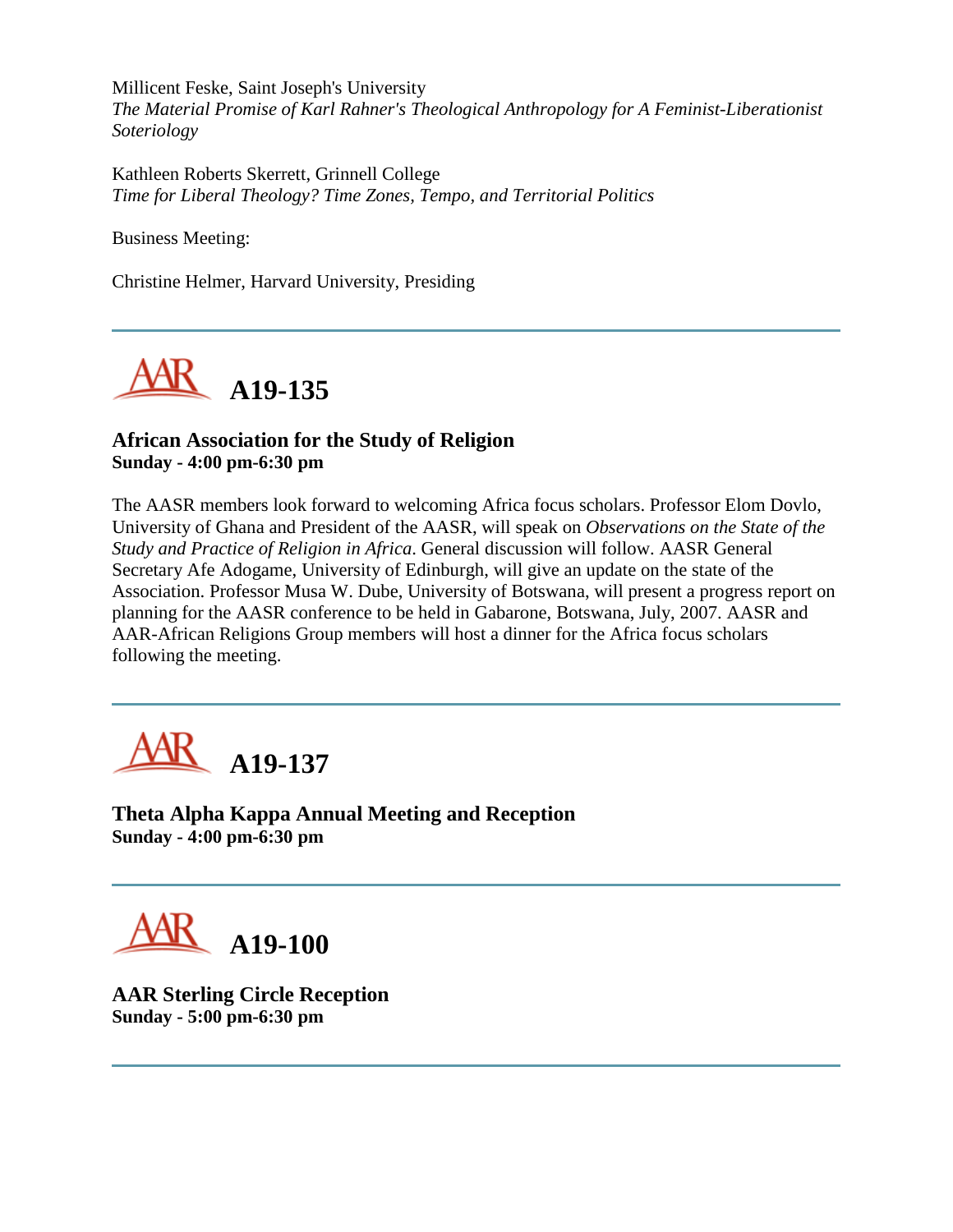

#### **Special Topics Forum Sunday - 5:00 pm-6:30 pm**

Sponsored by the Program Committee

J. Shawn Landres, Synagogue 3000/UCLA Center for Jewish Studies, Presiding

Theme: *Jewish Religious and Communal Responses to Genocides in Africa*

Panelists:

David Saperstein, Religious Action Center for Reform Judaism

See [www.aarweb.org/annualmeet/2006/pbook/highlights.asp#SpecialTopicsForums](http://www.aarweb.org/Meetings/Annual_Meeting/Past_and_Future_Meetings/2006/highlights.asp#SpecialTopicsForums) for details.



# **Special Topics Forum Sunday - 5:00 pm-6:30 pm**

Sponsored by the Religion and Disabilities Task Force

Kent A. Eaton, Bethel Seminary, Presiding

Theme: *Disability and the Local Faith Community: Concerns for Ministry and Theological Education*

Panelists:

Ginny Thornburgh, National Organization on Disability

See [www.aarweb.org/annualmeet/2006/pbook/highlights.asp#SpecialTopicsForums](http://www.aarweb.org/Meetings/Annual_Meeting/Past_and_Future_Meetings/2006/highlights.asp#SpecialTopicsForums) for details.



**Special Topics Forum Sunday - 5:00 pm-6:30 pm**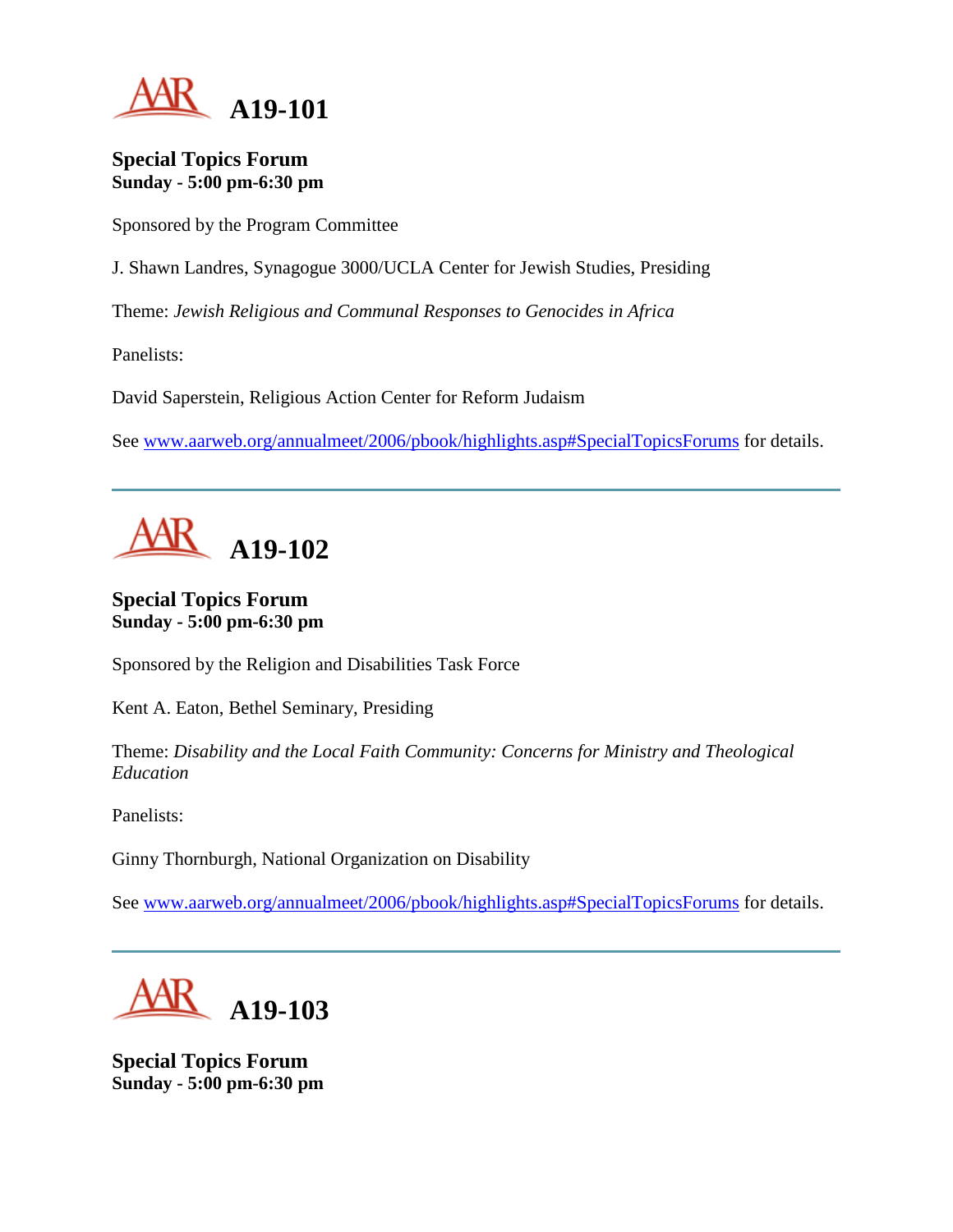Sponsored by the Teaching and Learning Committee

Eugene V. Gallagher, Connecticut College, Presiding

Theme: *AAR Excellence in Teaching Forum: A Conversation about Teaching with Patricia O'Connell Killen, 2006 Excellence in Teaching Award Winner*

Panelists:

Patricia O'Connell Killen, Pacific Lutheran University

See [www.aarweb.org/annualmeet/2006/pbook/highlights.asp#SpecialTopicsForums](http://www.aarweb.org/Meetings/Annual_Meeting/Past_and_Future_Meetings/2006/highlights.asp#SpecialTopicsForums) for details.



# **Wildcard Session Sunday - 5:00 pm-6:30 pm**

Paul Oslington, University of New South Wales, Australia, Presiding

Theme: *Economic Dimensions of Religion and Religious Dimensions of Economics: A Dialogue*

Panelists:

Lawerence Iannaccone, George Mason University

Max L. Stackhouse, Princeton Theological Seminary

Robert H Nelson, University of Maryland

Craig M. Gay, Regent College

See [www.aarweb.org/annualmeet/2006/pbook/highlights.asp#WildcardSessions](http://www.aarweb.org/Meetings/Annual_Meeting/Past_and_Future_Meetings/2006/highlights.asp#WildcardSessions) for details.

**A19-105**

**Wildcard Session Sunday - 5:00 pm-6:30 pm**

Jorunn Jacobsen Buckley, Bowdoin College, Presiding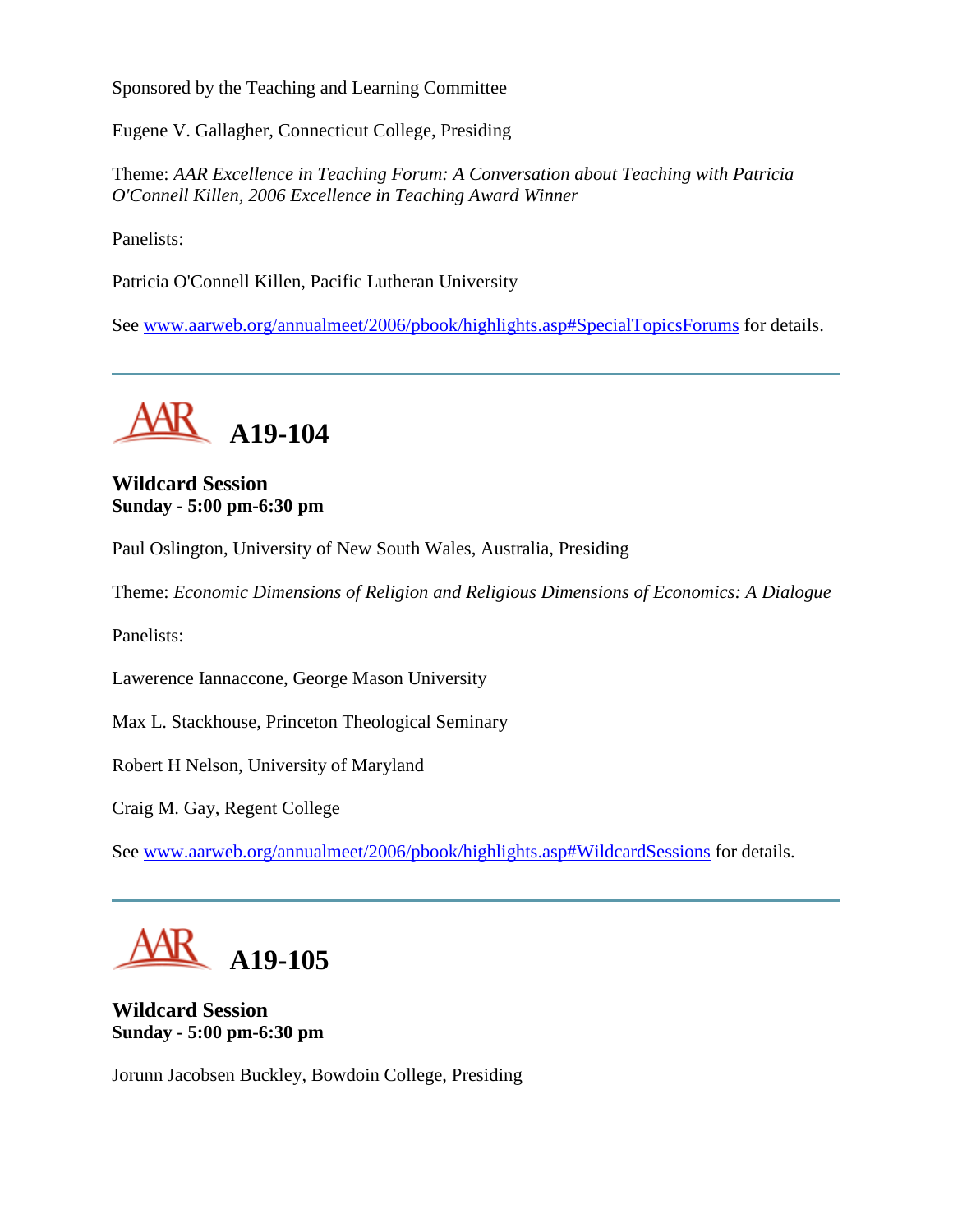Theme: *The Role of Secular Viewpoints in Scriptural Studies: Past, Present, and Future*

Jacques Berlinerblau, Georgetown University *Secular Criticism, the AAR, and the SBL*

A. J. Droge, University of Toronto *What Difference Does Q Make? or Excavating Q Studies*

Hector Avalos, Iowa State University *Translation as Manipulation: A Secular Perspective*

James Crossley, University of Sheffield *What Is Secular Criticism?*

Responding:

William E. Arnal, New York University Hugh Pyper, University of Sheffield

See [www.aarweb.org/annualmeet/2006/pbook/highlights.asp#WildcardSessions](http://www.aarweb.org/Meetings/Annual_Meeting/Past_and_Future_Meetings/2006/highlights.asp#WildcardSessions) for details.



## **Evils in Religious Traditions Consultation Planning Session Sunday - 5:00 pm-6:30 pm**

Jason Steuber, University of Missour, Kansas City and Nelson-Atkins Museum, Presiding



#### **Christian Systematic Theology Section Sunday - 5:00 pm-6:30 pm**

Kristen E. Kvam, Saint Paul School of Theology, Presiding

Theme: *God's African Households*

Joshua Ralston, Emory University *The "Matter" of the Eucharist in Bénézet Bujo's African Catholic Ecclesiology: The Sacrament as a Means of Inculturation and Liberation*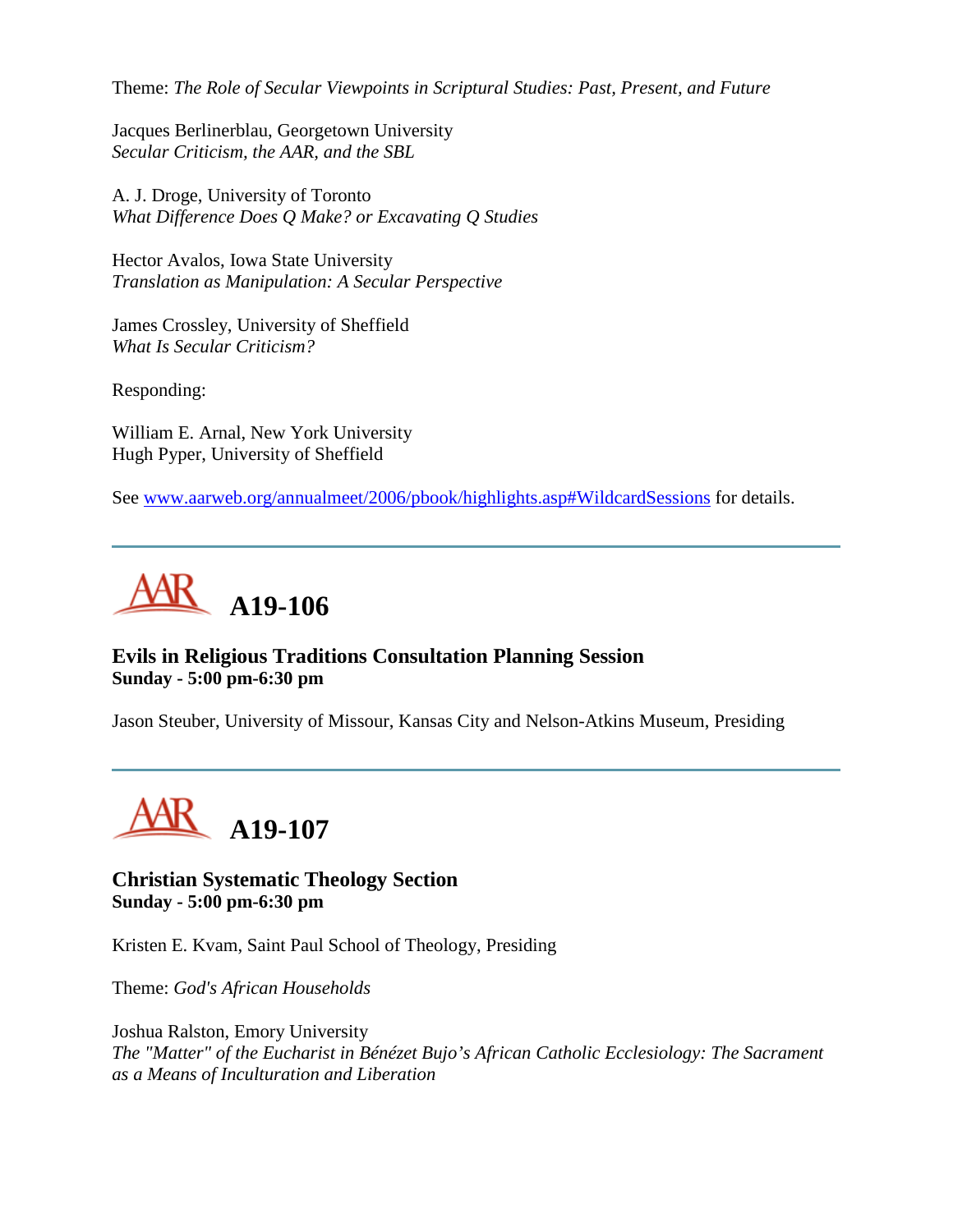Michael Battle, Virginia Theological Seminary *African Apophatic Theology*

Ernst M. Conradie, University of the Western Cape *The Whole Household of God (Oikos) in an African Ecclesiological Perspective*



**Ethics Section Sunday - 5:00 pm-6:30 pm**

Daniel C. Maguire, Marquette University, Presiding

Theme: *Violence against Women Rooted in Religion: A Comparative Study*

Panelists:

John C. Raines, Temple University

Christine E. Gudorf, Florida International University

Hu Hsiao-Lan, Temple University

David Robert Loy, Bunkyo University



**Religion in South Asia Section Sunday - 5:00 pm-6:30 pm**

Corinne Dempsey, University of Wisconsin, Stevens Point, Presiding

Theme: *Identity, Poetry, and Desire*

Nathan McGovern, University of California, Santa Barbara *"Hinduism" in a "Non-Hindu" Context: A Study of Brahma-Worship in Thailand*

SherAli Tareen, Duke University *Reifying Religion While Lost in Translation: Mirza Mazhar Jan-i Janan (d.1781) on the Hindus*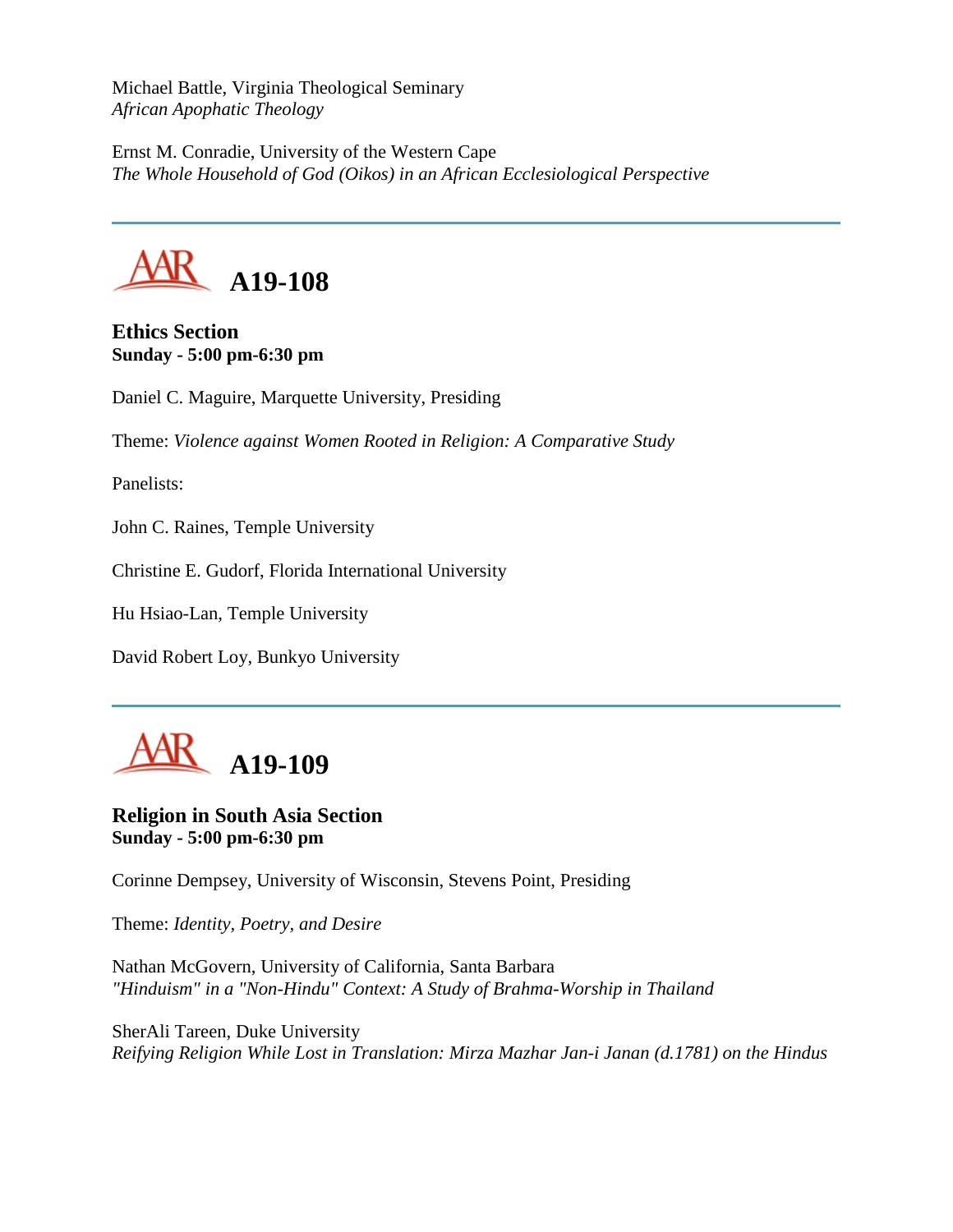Deven Patel, Seton Hall University *Monism, Mantra, and Poet-Mystics: Religious Readings of Courtly Epic Poetry in South Asia*

Shana Lisa Sippy, Columbia University *Disaporic Desires: Exploring the Discourse of Desire among Hindus in the United States*



**Study of Islam Section Sunday - 5:00 pm-6:30 pm**

Ruqayya Khan, Trinity University, Presiding

Theme: *Islam and Authority in a Public Space*

David Simonowitz, Otis College of Art and Design *From 12 to 124,000 Venerable Models: Externally Dissimilar Manifestations of Shi`i Islam in Iranian Ritual Spaces*

Karen G. Ruffle, University of North Carolina, Chapel Hill *A "Good Woman" Embodied: Constructing Fatima Kubra as an Idealized Indian Shi'a Muslim Bride/Widow*

Behnam Sadeghi, Princeton University *A Stylometric Evaluation of Mehdi Bazargan's Chronology of the Qur'an*

Mohammad Khalil, University of Michigan, Ann Arbor *Between Heaven and Hell: Al-Ghazālī, Ibn al-'Arabi, Ibn Taymiyya, and Ibn Qayyim al-Jawziyya on Salvation and the Fate of "Others"*

Irfana Hashmi, New York University *The Women of the Medieval Minbar*



# **Women and Religion Section and Bioethics and Religion Group Sunday - 5:00 pm-6:30 pm**

Laurie Zoloth, Northwestern University, Presiding

Theme: *Watch out Roe!: Religion and Reproductive Freedom*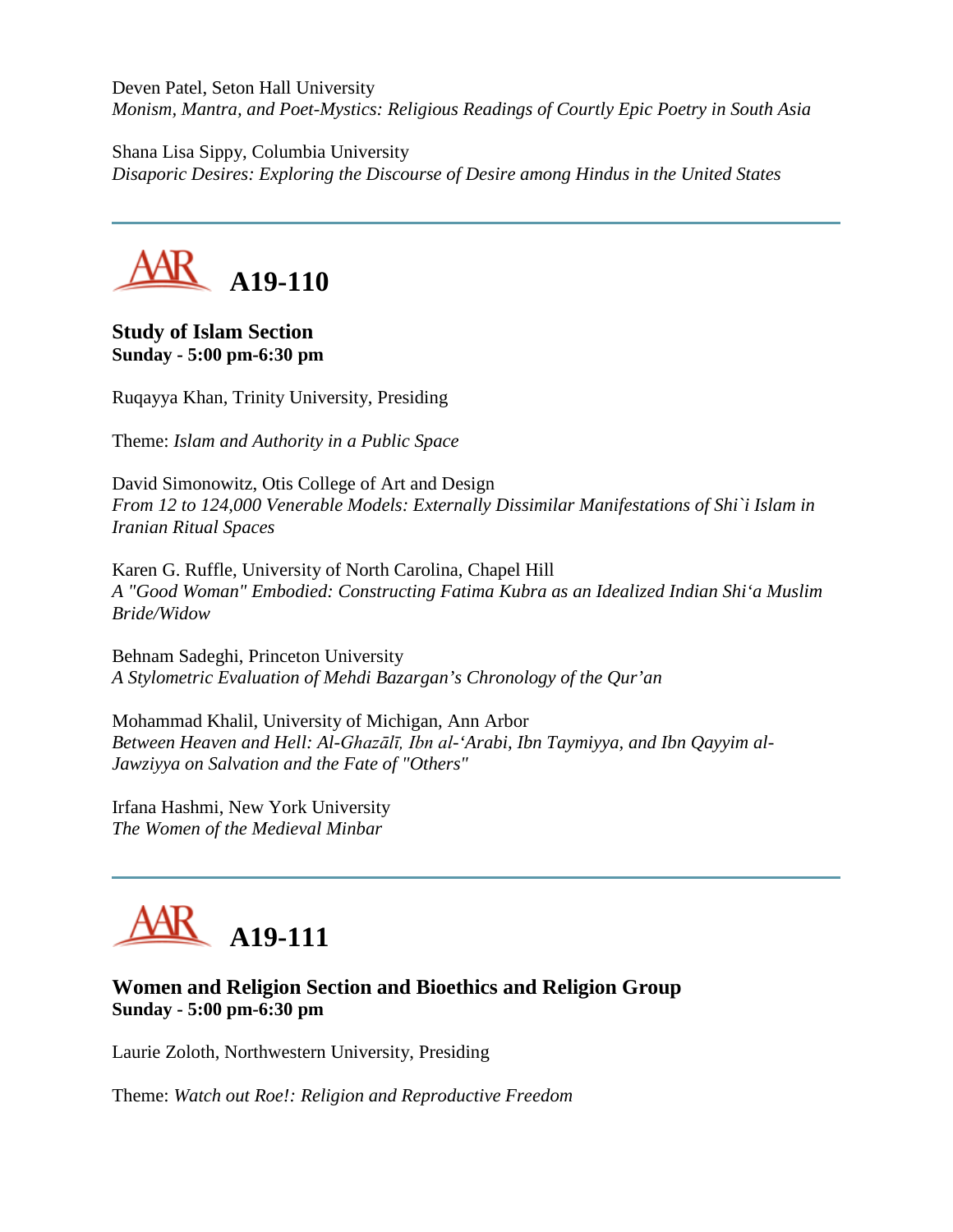Panelists:

Toby Schonfeld, University of Nebraska

Laura Purdy, Wells College

Carolyn McLeod, Universitiy of Western Ontario

Suzanne Holland, University of Puget Sound



## **African Religions Group and Ritual Studies Group Sunday - 5:00 pm-6:30 pm**

Isabel Mukonyora, Western Kentucky University, Presiding

Theme: *Making Again: Rites to Heal New Challenges in African Contexts*

Kara Ellis Skora, University of Virginia *Modern Asante Ancestorhood: Retrieving Meaning and Invoking Identity through Rituals of Remembrance*

Jone Salomonsen, University of Oslo *Shielding Girls at Risk by Weaving Zulu and Christian Ritual Heritage*

Sidsel Roalkvam, Diakonhjemmet University College, Oslo *The Making of Protective Spaces*



**Black Theology Group Sunday - 5:00 pm-6:30 pm**

Alison Gise Johnson, Virginia Union University, Presiding

Theme: *Healing the Hurt: Black Theology and Human Suffering*

Athur Pressley, Drew University *Suffering As Identity: A Call for Dialogue between Liberation Psychology and Liberation Theologies*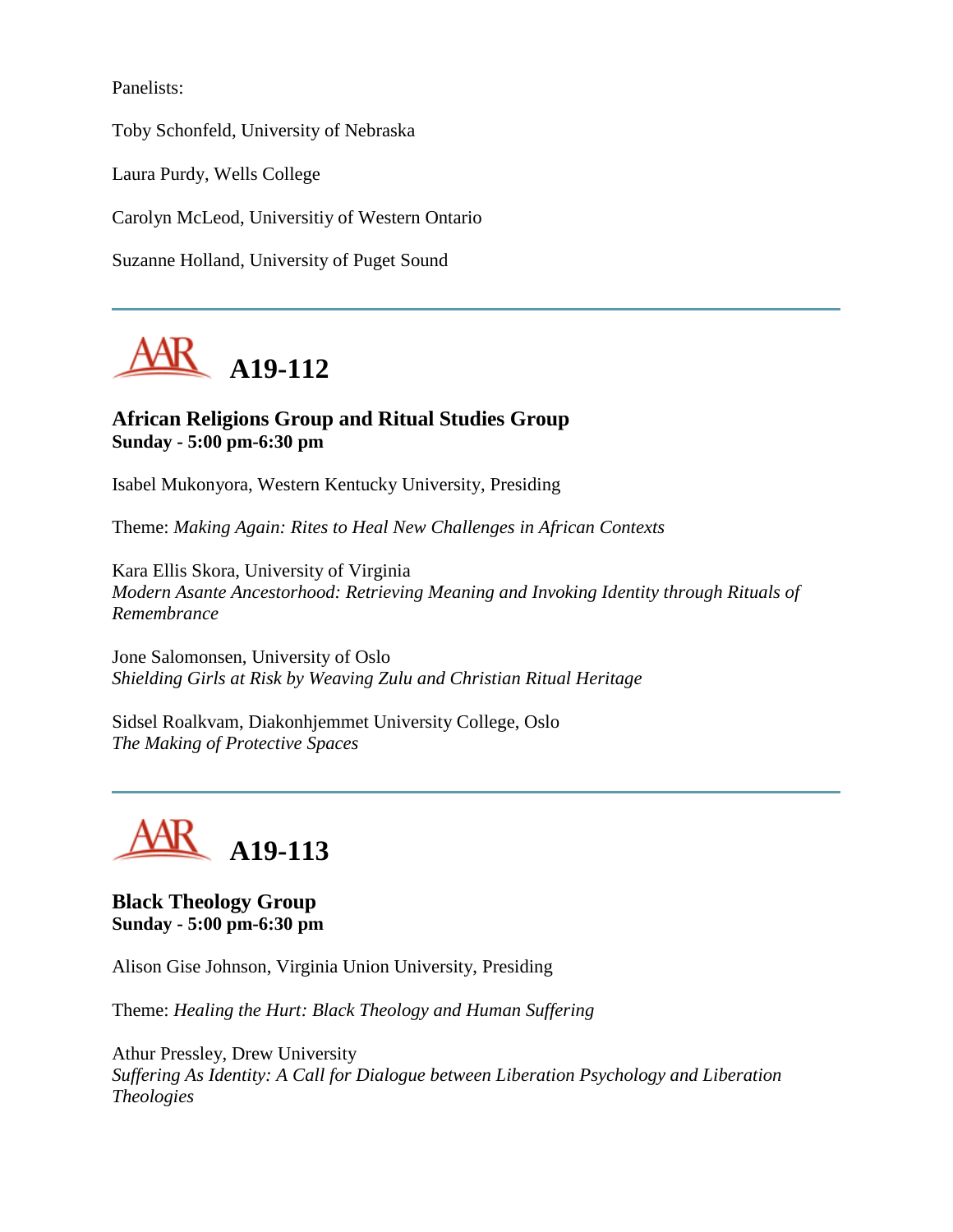Derek Hicks, Rice University *The Reclamation: The Nature of Black Theology's Response to Human Suffering*

Nessette Falu, New York Theological Seminary *Black Theology and Its Health Care Microscoping into Human Suffering: Addressing Black Community Health Oppression in the Twenty-First Century*

Kurt Buhring, Saint Mary's College *Toward a Revised Humanocentric Theism: A Consideration of William R. Jones on Divine Power and Human Freedom and Suffering*

Responding:

Anthony B. Pinn, Rice University



## **Chinese Religions Group and Confucian Traditions Group Sunday - 5:00 pm-6:30 pm**

Philip Kafalas, Georgetown University, Presiding

Theme: *Self-Cultivation: Reworking Old Methods, Creating New Ones*

Miaw-fen Lu, Academia Sinica, Taiwan *The Classic of Filial Piety in Early Seventeenth-Century Confucian Scholars' Self-Cultivation*

Jennifer Eichman, Seton Hall University *Convincing Yangming Schoolmen to Intone the Name of Amitābhā Buddha*

Charles B. Jones, Catholic University of America *Yuan Hongdao (1568-1610) and the* Xifang Helun*: Advancing Pure Land Thought in Late Ming China*



**Comparative Religious Ethics Group Sunday - 5:00 pm-6:30 pm**

**New Program Unit**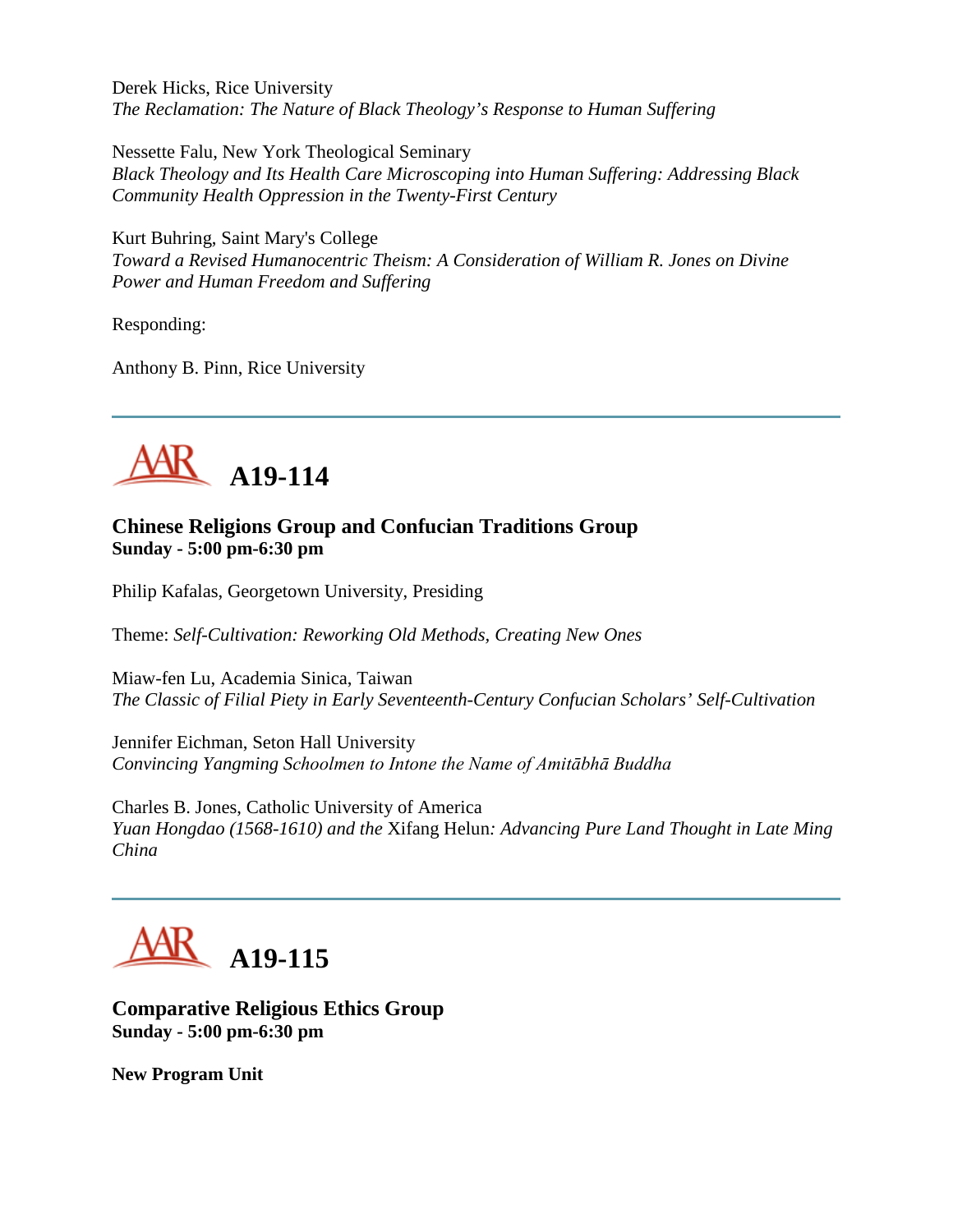Lucinda J. Peach, American University, Presiding

Theme: *Assessing Recent Works in Comparative Ethics*

Jonathan Schofer, Harvard University *Comparative Reflections on* Material Virtue

Charles Hallisey, University of Wisconsin, Madison *Reading Michael Cook on Islamic Ethics*



#### **Law, Religion, and Culture Group Sunday - 5:00 pm-6:30 pm**

Rosalind I. J. Hackett, University of Tennessee, Knoxville, Presiding

Theme: *Religion and Human Rights in Africa*

Felix B. Asiedu, Middlebury College *After Forgiveness: The Morphology of Justice, the New Utilitarianism, and the Culture of Human Rights*

Simeon O. Ilesanmi, Wake Forest University *The Burden of Religion and the Fragility of Constitutional Relief: A Critique of State Involvement in Religious Pilgrimages in Nigeria*

Responding:

T. Jeremy Gunn, American Civil Liberties Union



## **Religion and Popular Culture Group Sunday - 5:00 pm-6:30 pm**

Sarah McFarland Taylor, Northwestern University, Presiding

Theme: *Religion, Protest, and Popular Culture*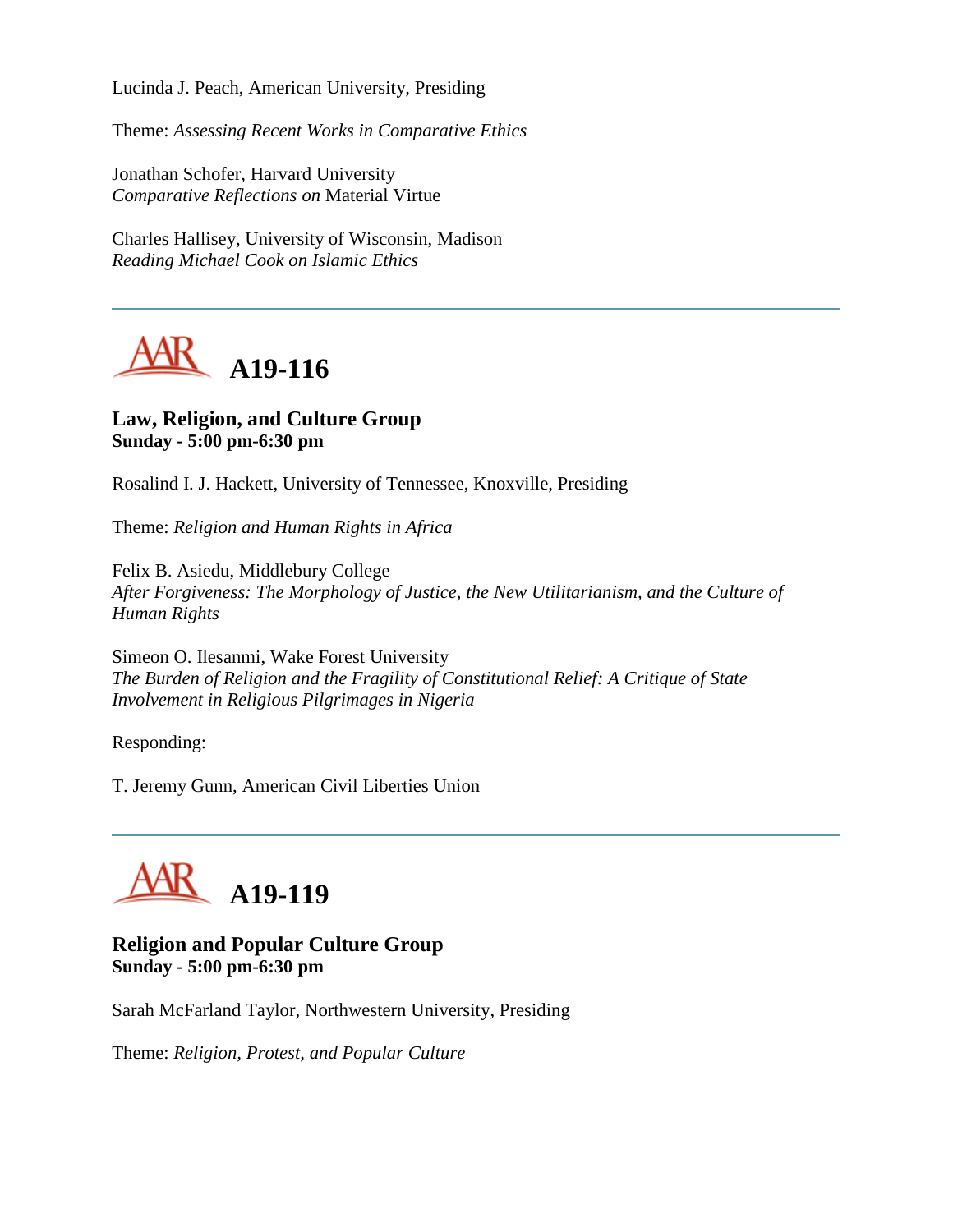Lee Gilmore, Chabot College *"Change-a-lujah!" Destabilizing Normative "Religion" with Reverend Billy and the Stop-Shopping Gospel Choir*

Karline McLain, Bucknell University *Who Shot the Mahatma? Depicting Gandhian Nonviolence in Indian Comic Books*

Ibrahim Abraham, Monash University *Punk Pulpit: Religion, Punk Rock, and Counter-(sub)cultures*

Responding:

Lisle Dalton, Hartwick College

Business Meeting:

Sarah McFarland Taylor, Northwestern University, Presiding Richard J. Callahan, University of Missouri, Columbia, Presiding



# **Religions, Social Conflict, and Peace Group Sunday - 5:00 pm-6:30 pm**

Marla J. Selvidge, Central Missouri State University, Presiding

Theme: *A Shabby Messiah: Bush and the "Divine Mission"*

Andrew Fiala, California State University, Fresno *The Crusade for Freedom: A Critique of The Bush Doctrine*

Jillinda Weaver, Emory University *Civil Religion, George W. Bush's Divine Mission, and an Ethics of Mission*

Helen Daley Schroepfer, West Chester University *"Pursuing the Enemies of Freedom": Religion in the Persuasive Rhetoric of the Bush Administration*

Responding:

James L. Rowell, Lafayette College J. Noel Hubler, Lebanon Valley College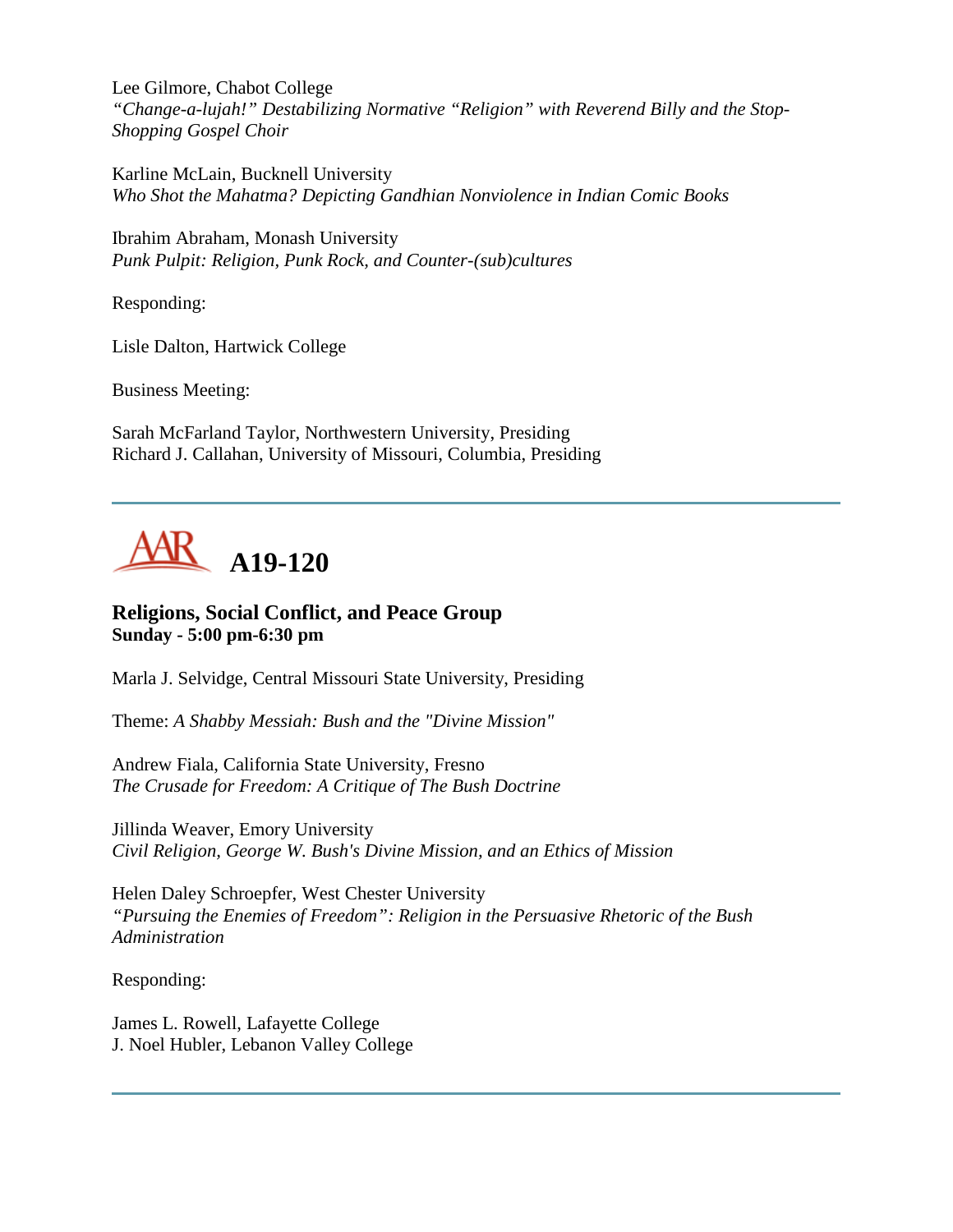

#### **Science, Technology, and Religion Group Sunday - 5:00 pm-6:30 pm**

Connie Bertka, AAAS Dialogue on Science, Ethics, and Religion, Presiding

Theme: *Interpreting Quantum Mechanics: Buddhist and Christian Perspectives*

Panelists:

Charles H. Townes, University of California, Berkeley

B. Alan Wallace, University of California, Santa Barbara

William R. Stoeger, University of Arizona



# **Scriptural Reasoning Group Sunday - 5:00 pm-6:30 pm**

Rachel Muers, University of Exeter, Presiding

Theme: *Holiness and Practice*

Panelists:

Diana Lipton, University of Cambridge

Ben Quash, University of Cambridge

Umeyye Isra Yazicioglu, University of Virginia

Business Meeting:

Rachel Muers, University of Exeter, Presiding

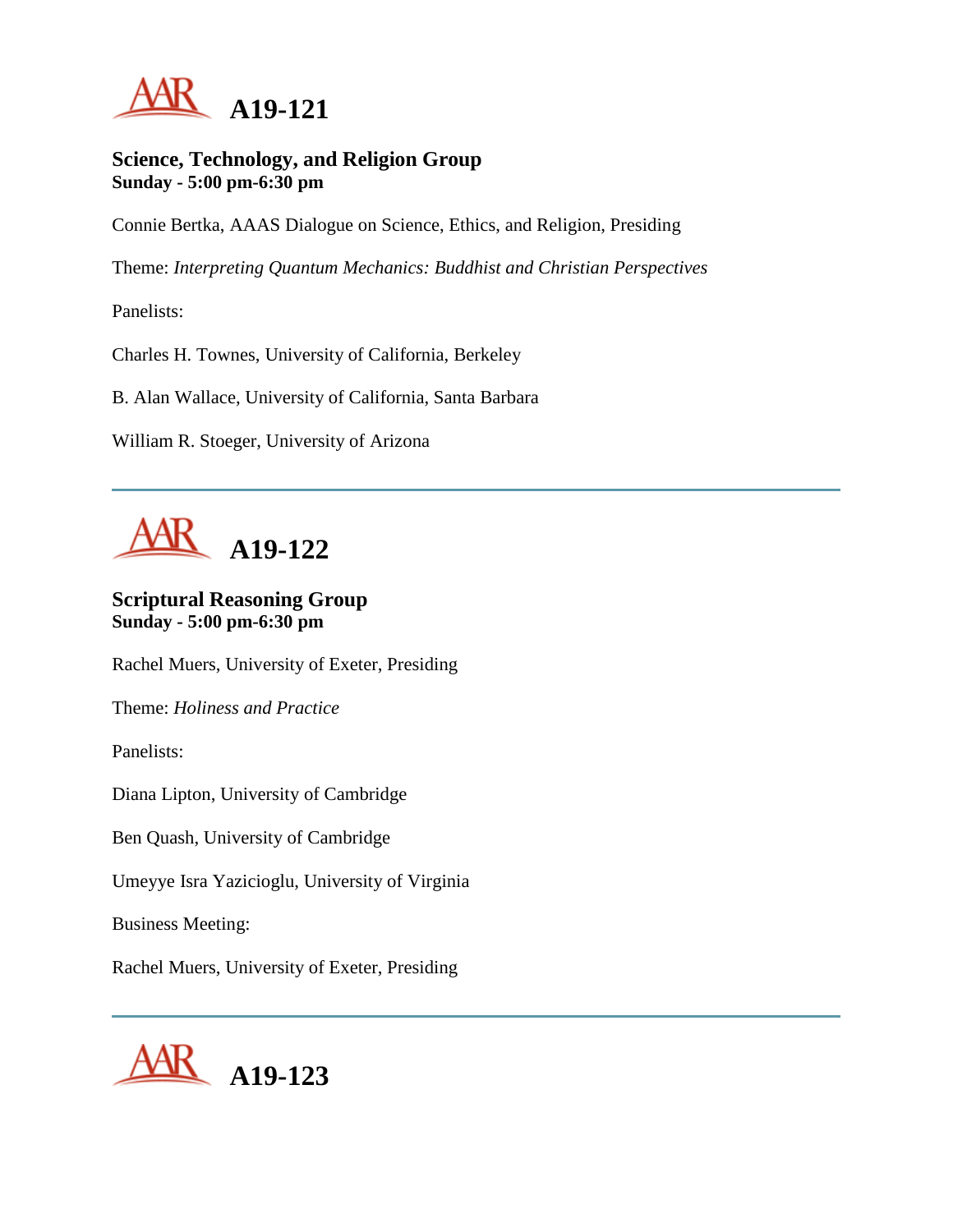## **Theology and Continental Philosophy Group Sunday - 5:00 pm-6:30 pm**

Bruce Ellis Benson, Wheaton College, Presiding

Theme: *Heidegger's* The Phenomenology of Religious Life

Panelists:

Daniel Dahlstrom, Boston University

Thomas Sheehan, Stanford University



# **Wesleyan Studies Group Sunday - 5:00 pm-6:30 pm**

Rebekah Miles, Southern Methodist University, Presiding

Theme: *John Wesley's Moral Theology*

Panelists:

D. Stephen Long, Garrett-Evangelical Theological Seminary

Randy L. Maddox, Duke University

Robin W. Lovin, Southern Methodist University

Phil Wogaman, Iliff School of Theology



## **Theology of Martin Luther King, Jr. Consultation Sunday - 5:00 pm-6:30 pm**

#### **New Program Unit**

Henry James Young, Garrett-Evangelical Theological Seminary and Johnny B. Hill, Louisville Presbyterian Theological Seminary, Presiding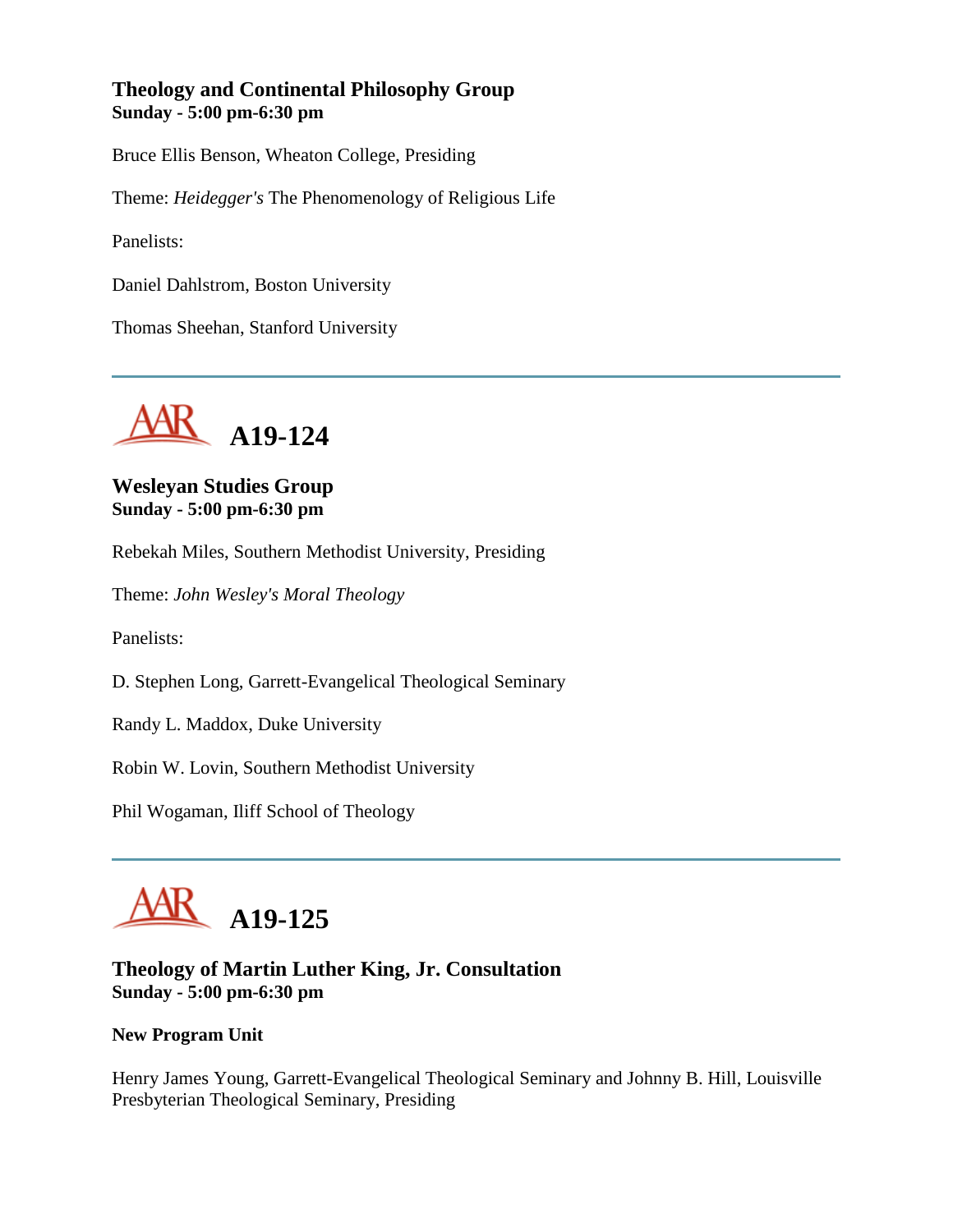Theme: *Fifty Years Later: The Legacy of Martin Luther King, Jr. and the Montgomery Bus Boycott*

Panelists:

Lewis V. Baldwin, Vanderbilt University

Rosetta E. Ross, Spelman College

Cheryl Townsend Gilkes, Colby College

Cornel West, Princeton University

Business Meeting:

Johnny B. Hill, Louisville Presbyterian Theological Seminary, Presiding



**Critical Studies of Political Theology Consultation Planning Session Sunday - 5:00 pm-6:30 pm**



# **Society for Asian and Comparative Philosophy Sunday - 7:00 pm-8:30 pm**

Theme: *Themes in Japanese Philosophy*

Keung Wing Lam, Kyoto University

*The Absolute Nothingness and Knowledge in Later Philosophy of Nishida Kitar: Reading 'The Logic of Place and the Religious Worldview*.

John Maraldo, Northern Florida University

*Kuki Shuzo's Contingent Nothingness*

Judy Saltzman, California Polytechnic State University

*Desire to Win: Sport, Budo, and the Art of War*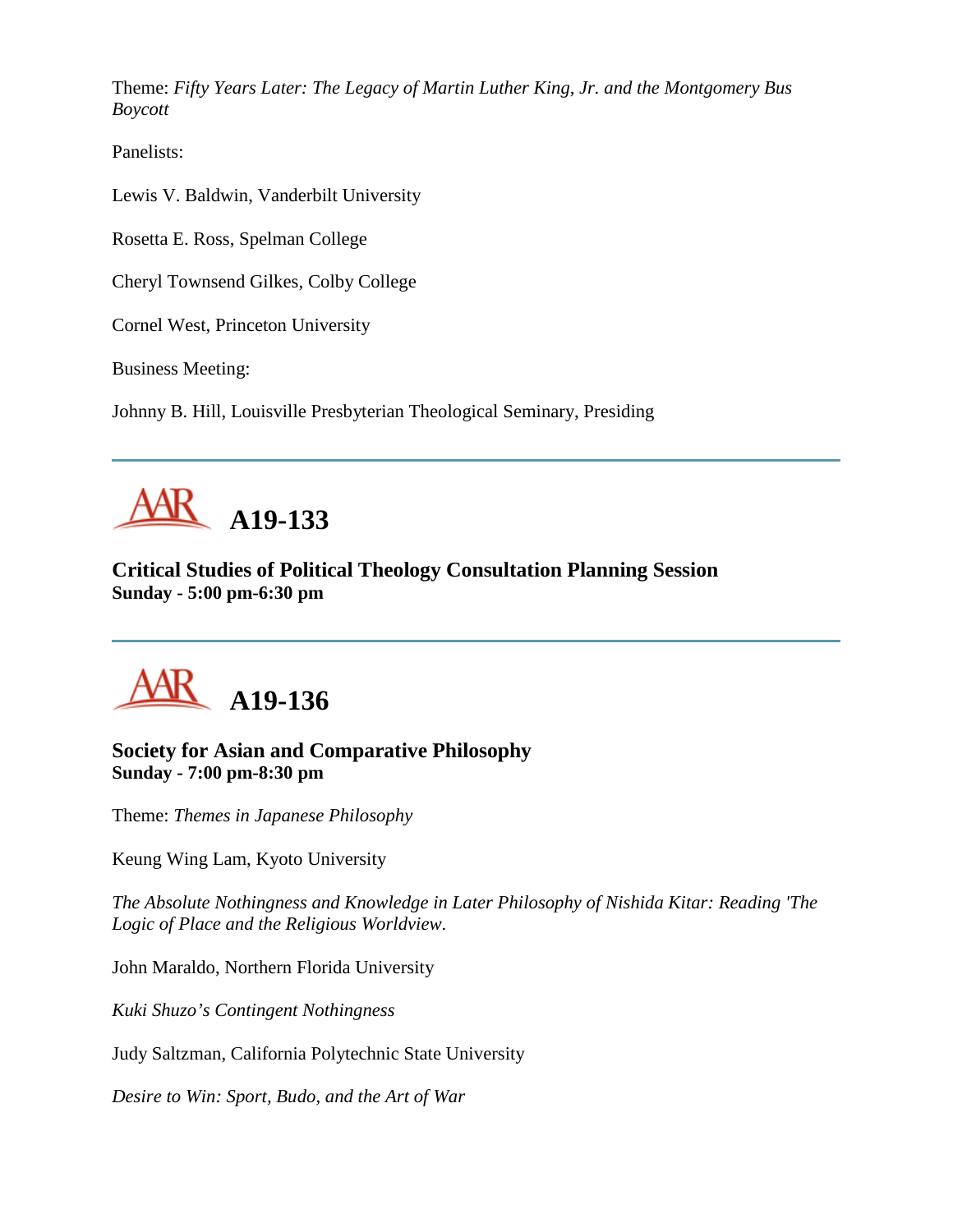

#### **Evangelical Philosophical Society Sunday - 7:00 pm-8:30 pm**

Theme: *The Nature of Knowledge: The Internalism/Externalism Debate and its Theological Implications*

William Lane Craig, Talbot School of Theology, Presiding

Panelists:

James Beilby, Bethel University

R. Douglas Geivett, Biola University



## **Plenary Address Sunday - 7:15 pm-8:15 pm**

Theme: *Tariq Ramadan*

Due to the US Government's denial of Tariq Ramadan's visa application, he will be appearing live via satellite. See www.aarweb.org/about/announce/2006/RamadanLawsuitIntro.asp for details.



## **Arts Series/Films: KanKouran West African Dance Company Sunday - 8:30 pm-9:30 pm**

Diane Apostolos-Cappadona, Georgetown University, Presiding

See [www.aarweb.org/annualmeet/2006/pbook/highlights.asp#ArtsSeriesandTours](http://www.aarweb.org/Meetings/Annual_Meeting/Past_and_Future_Meetings/2006/highlights.asp#ArtsSeriesandTours) for details.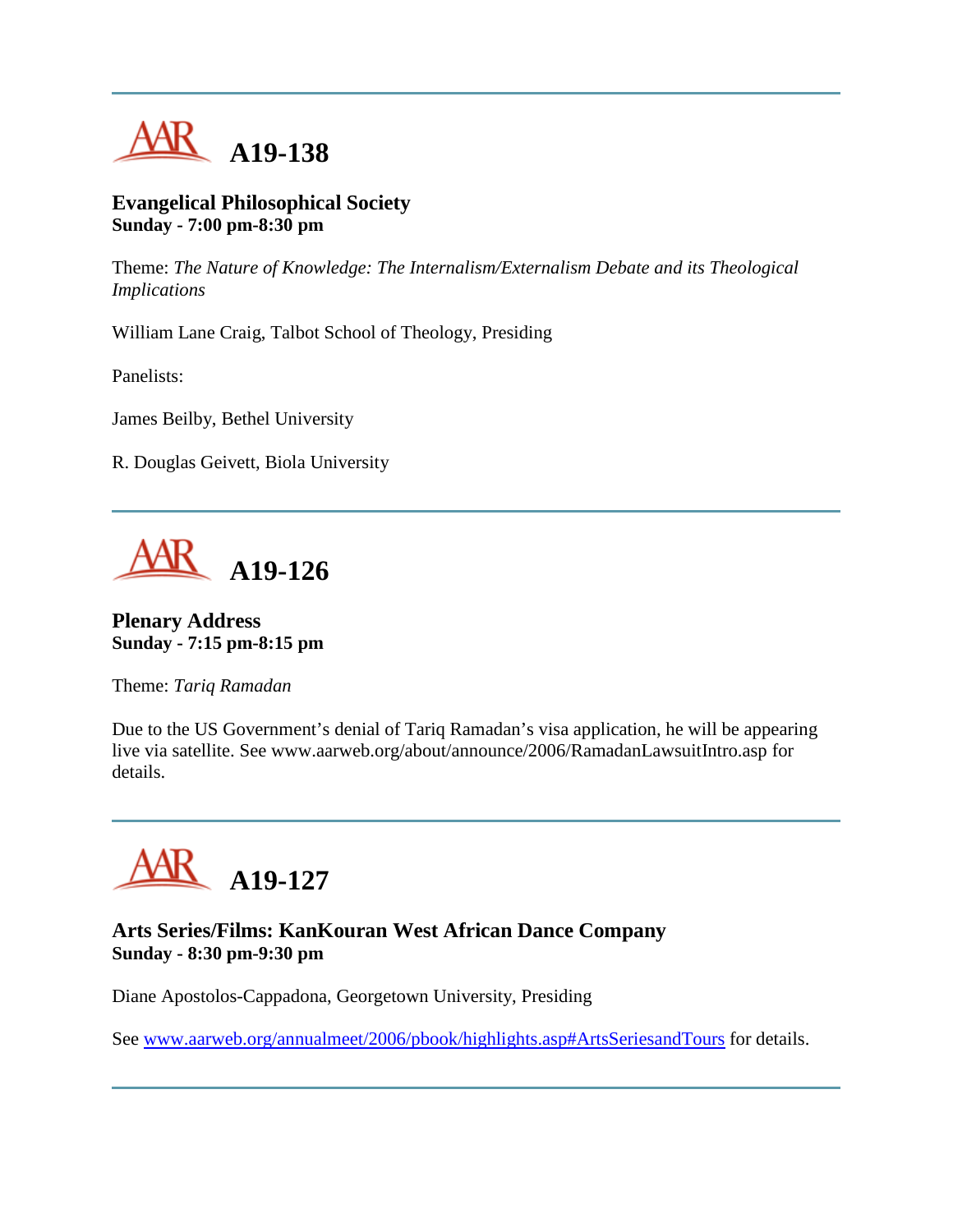

## **Arts Series/Films: Religion in Documentary Film: The Work of Helen Whitney Sunday - 8:30 pm-10:30 pm**

Diana L. Eck, Harvard University, Presiding

See [www.aarweb.org/annualmeet/2006/pbook/highlights.asp#ArtsSeriesandTours](http://www.aarweb.org/Meetings/Annual_Meeting/Past_and_Future_Meetings/2006/highlights.asp#ArtsSeriesandTours) for details.

**A19-129**

**Arts Series/Films:** *Gattaca* **Sunday - 8:30 pm-10:30 pm**

Sponsored by the Religion, Film, and Visual Culture Group

Tony S. L. Michael, York University, Presiding

See [www.aarweb.org/annualmeet/2006/pbook/highlights.asp#Films](http://www.aarweb.org/Meetings/Annual_Meeting/Past_and_Future_Meetings/2006/highlights.asp#Films) for details.



# **Arts Series/Films: Excerpts from** *Toward a New Christianity: Stories of African Christians in Ghana and Zimbabwe* **Sunday - 8:30 pm-10:30 pm**

Sponsored by the African Religions Group

See [www.aarweb.org/annualmeet/2006/pbook/highlights.asp#Films](http://www.aarweb.org/Meetings/Annual_Meeting/Past_and_Future_Meetings/2006/highlights.asp#Films) for details.



**Special Topics Forum Sunday - 8:30 pm-10:00 pm**

Steve Herrick, American Academy Religion, Presiding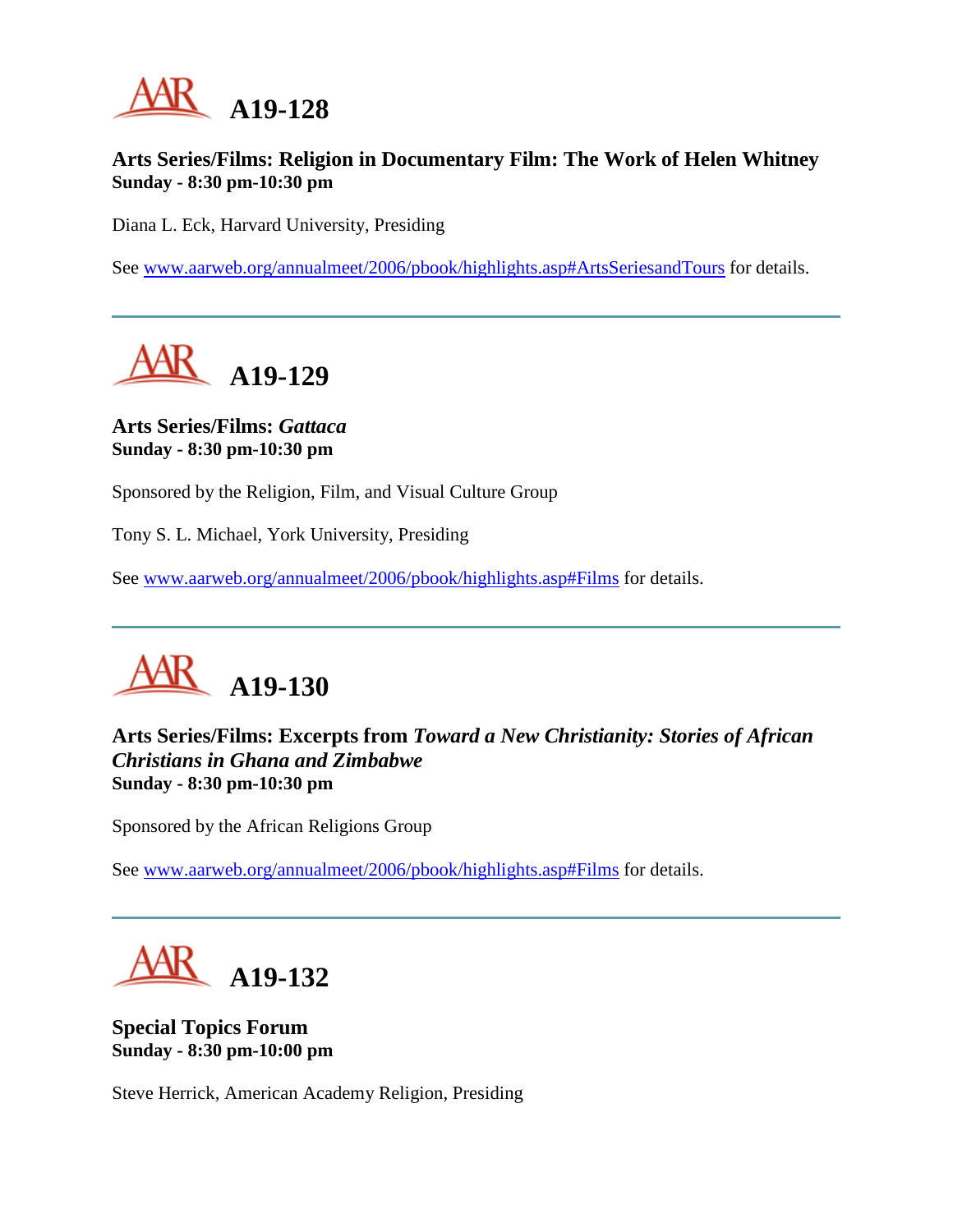Theme: *Capitol Hill Advocacy Orientation*



## *JAAR* **Editorial Board Reception Sunday - 9:00 pm-11:00 pm**

Charles Mathewes, University of Virginia, Presiding



**AAR Program Unit Chairs' Breakfast Monday - 7:30 am-8:45 am**

John R. Fitzmier, American Academy of Religion, Presiding



**Teaching and Learning Committee Meeting Monday - 7:30 am-9:00 am**

Eugene V. Gallagher, Connecticut College, Presiding



**Religion in the Schools Task Force Meeting Monday - 7:30 am-9:00 am**

Diane L. Moore, Harvard University, Presiding

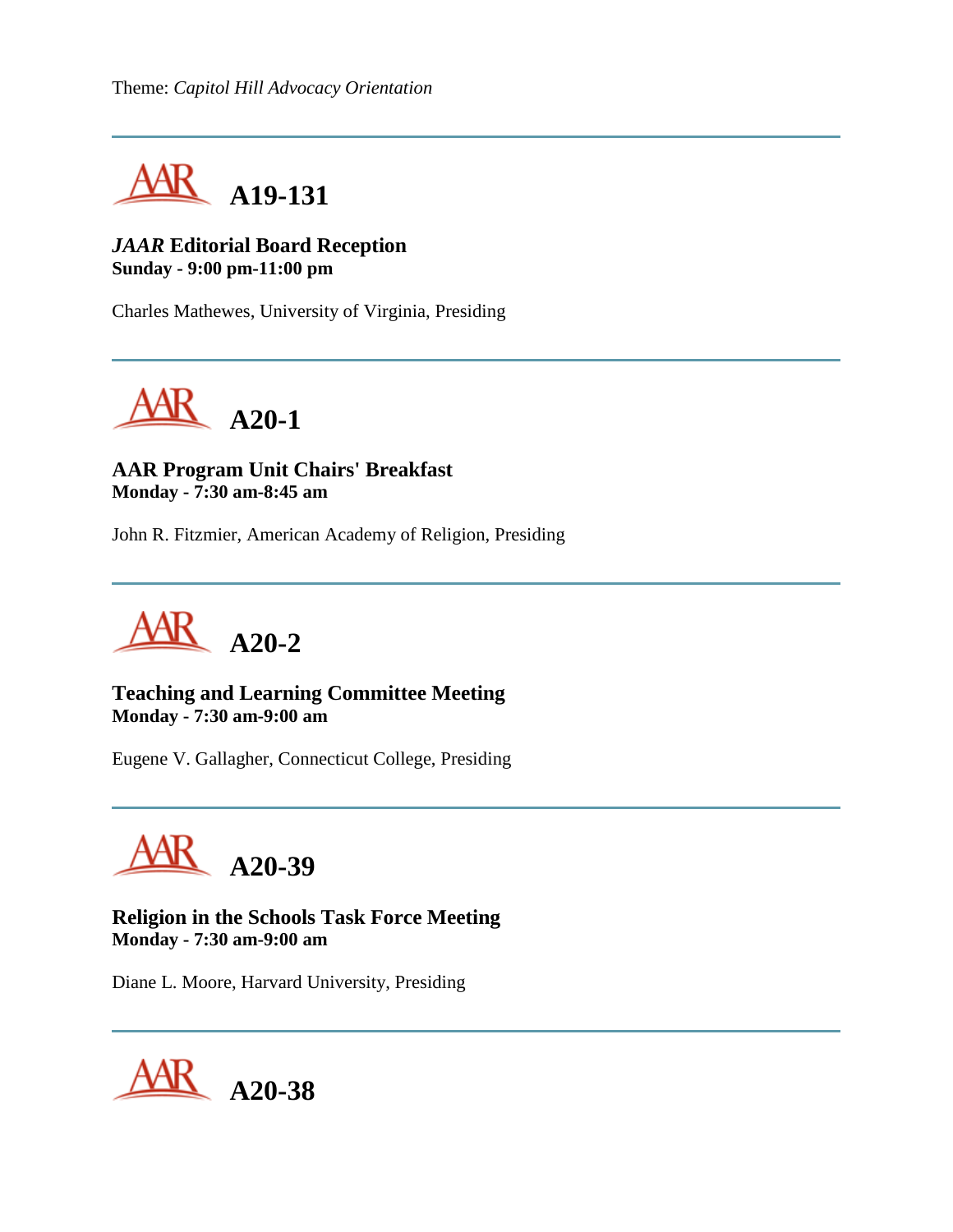### **Special Topics Forum Monday - 8:00 am-12:00 pm**

Theme: *Capitol Hill Advocacy Orientation and Capitol Hill Visit*



### **Special Topics Forum Monday - 9:00 am-11:30 am**

Theme: *Posters Session*

B. Lilan Laishley, University of Tennessee, Chattanooga *Labyrinths: Images of the Cosmos*

Joseph Laycock, Indianapolis, Indiana *Mothman and Durkheim: A Twentieth Century American Totem*

Matthew Long and Jennifer Schwartzberg, University of Georgia *A Study of the Judeo-Arabic text of "The Tale of our Master Moses and the Gates of Heaven and Hell"*

Jennifer Oldstone-Moore, Wittenberg University *Experiential Learning: Teaching Pilgrimage Through the 88 Sacred Places of Shikoku*

Dustin Reynolds, Azusa Pacific University *Child Solidiers in Africa*

Sarah Steele, Graduate Theological Union *Unveiled: Identity in Marjane Satrapi's Autobiographical Graphic Novels Persepolis and* Persepolis 2

Denis Thalson, Graduate Theological Union *A Matter of Difference: Urban vs Roadside Memorials in the US*

See [www.aarweb.org/annualmeet/2006/pbook/highlights.asp#SpecialTopicsForums](http://www.aarweb.org/Meetings/Annual_Meeting/Past_and_Future_Meetings/2006/highlights.asp#SpecialTopicsForums) for details.

**A20-4**

**Wildcard Session Monday - 9:00 am-11:30 am**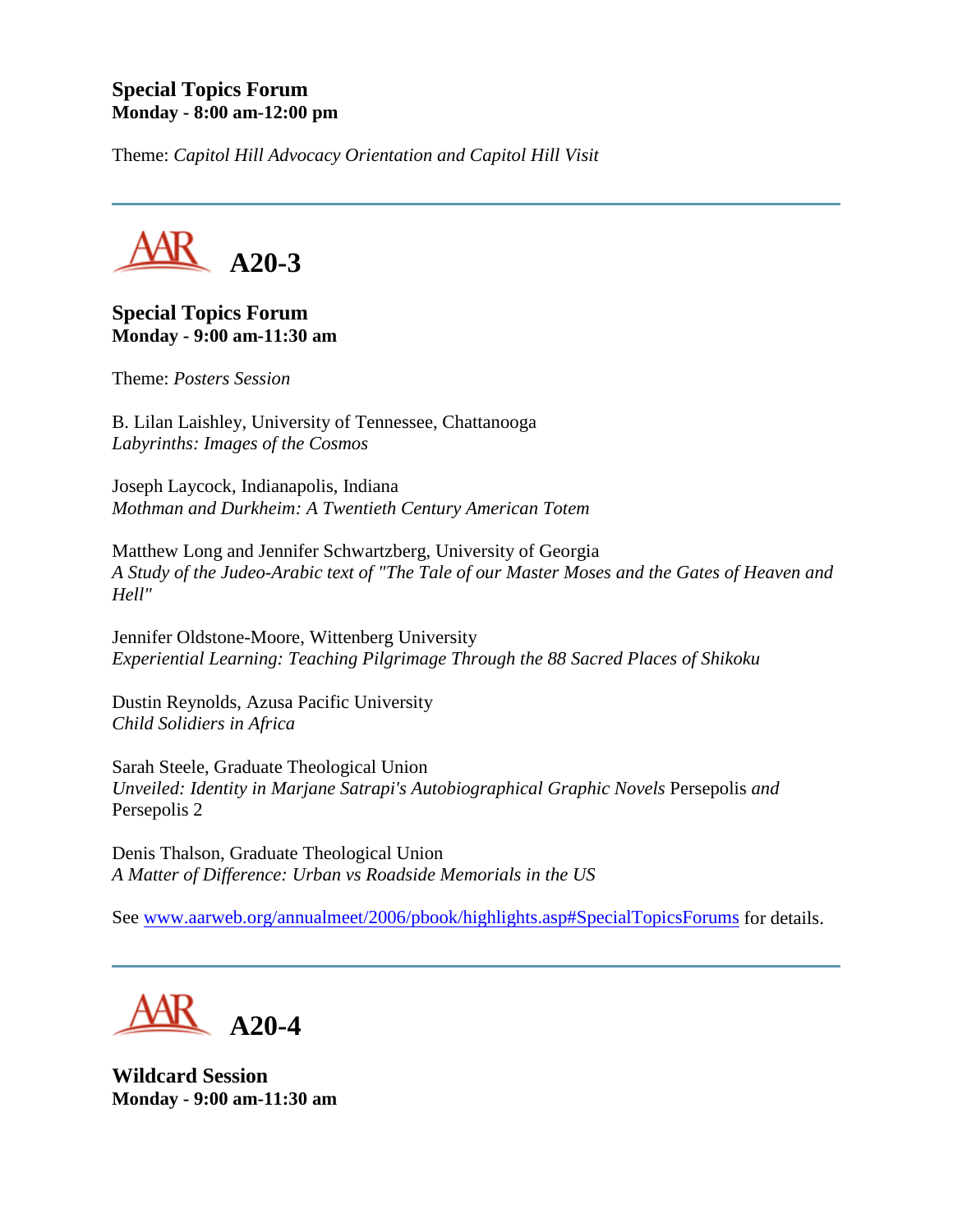Calvin Mercer, East Carolina University, Presiding

Theme: *Radical Life Extension: What Religions Have to Say*

Panelists:

Aubrey de Grey, Cambridge University

Terence L. Nichols, University of St Thomas

Derek Maher, East Carolina University

Jeffrey Stephen Lidke, Berry College

John L. Esposito, Georgetown University

Nancy J. Duff, Princeton Theological Seminary

See [www.aarweb.org/annualmeet/2006/pbook/highlights.asp#WildcardSessions](http://www.aarweb.org/Meetings/Annual_Meeting/Past_and_Future_Meetings/2006/highlights.asp#WildcardSessions) for details.



### **Ethics Section Monday - 9:00 am-11:30 am**

David P. Gushee, Union University, Presiding

Theme: *Getting Out: Ethics after a War*

Glen Stassen, Fuller Theological Seminary *Getting Out Requires Acknowledging How We Got In*

Luis Reyes Ceja, Universidad del Valle de Atemajac *co-presenter with Gregory A. Banazak*

Gregory A. Banazak, SS. Cyril and Methodius Seminary *Ius Post Bellum in the Indies: Light on Ethical Obligations after War from Sixteenth-Century Latin America*

Tori C. Lockler, University of South Florida *The Suffering of the Nazi Doctors*

Rebecca Gordon, Graduate Theological Union *Can Practice Make Perfect? Torture, Virtue Ethics, and the Christian Sacramental Tradition*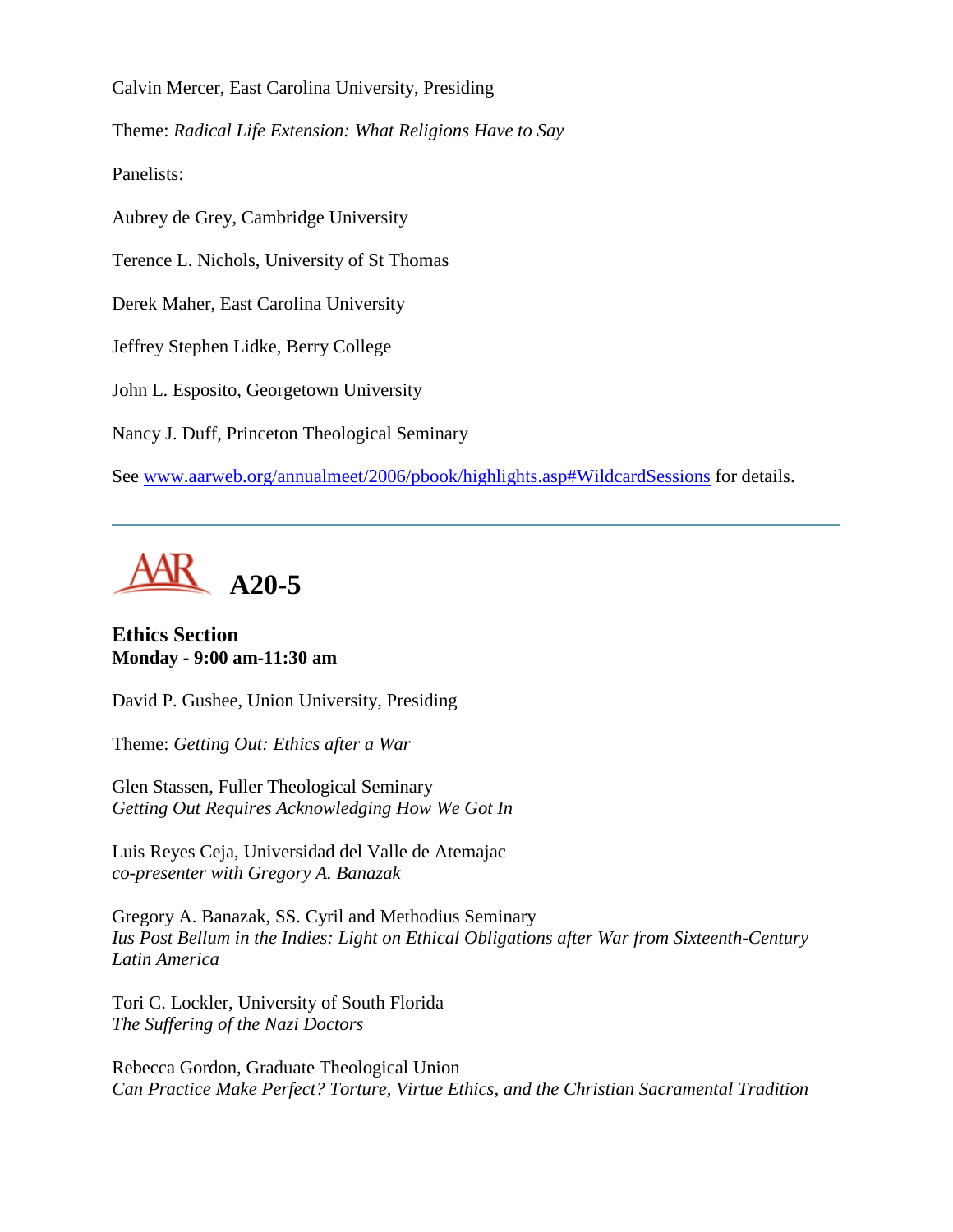

#### **History of Christianity Section Monday - 9:00 am-11:30 am**

Karen Bruhn, Arizona State University, Presiding

Theme: *Constructing Christian and National Identities*

Kathleen M. Self, Skidmore College *At the Althing, in the Law: Constructing Christian and Icelandic Identity in the Conversion of Iceland*

Richard Winston Bishop, University of Virginia *Render the Basilica unto Caesar? Ambrose of Milan on Church and Empire*

Björn Krondorfer, St. Mary's College of Maryland *The Hour of the Church: Nationalizing Christian Identity in Post-1945 Autobiographies of German Protestant Theologians*

Regina Schwerd, University of California, Berkeley *Not the German Christ, but the German Christian: The Construction of a Proto-German Identity in the Ninth-Century Heliand*

Aimee Burant, University of Chicago *Theology as "Spiritual Renewal of the Nation": Ernst Troeltsch on Christianity and German Identity, 1914-1918*

Responding:

Darren Walhof, Grand Valley State University



#### **North American Religions Section Monday - 9:00 am-11:30 am**

Kathleen Flake, Vanderbilt University, Presiding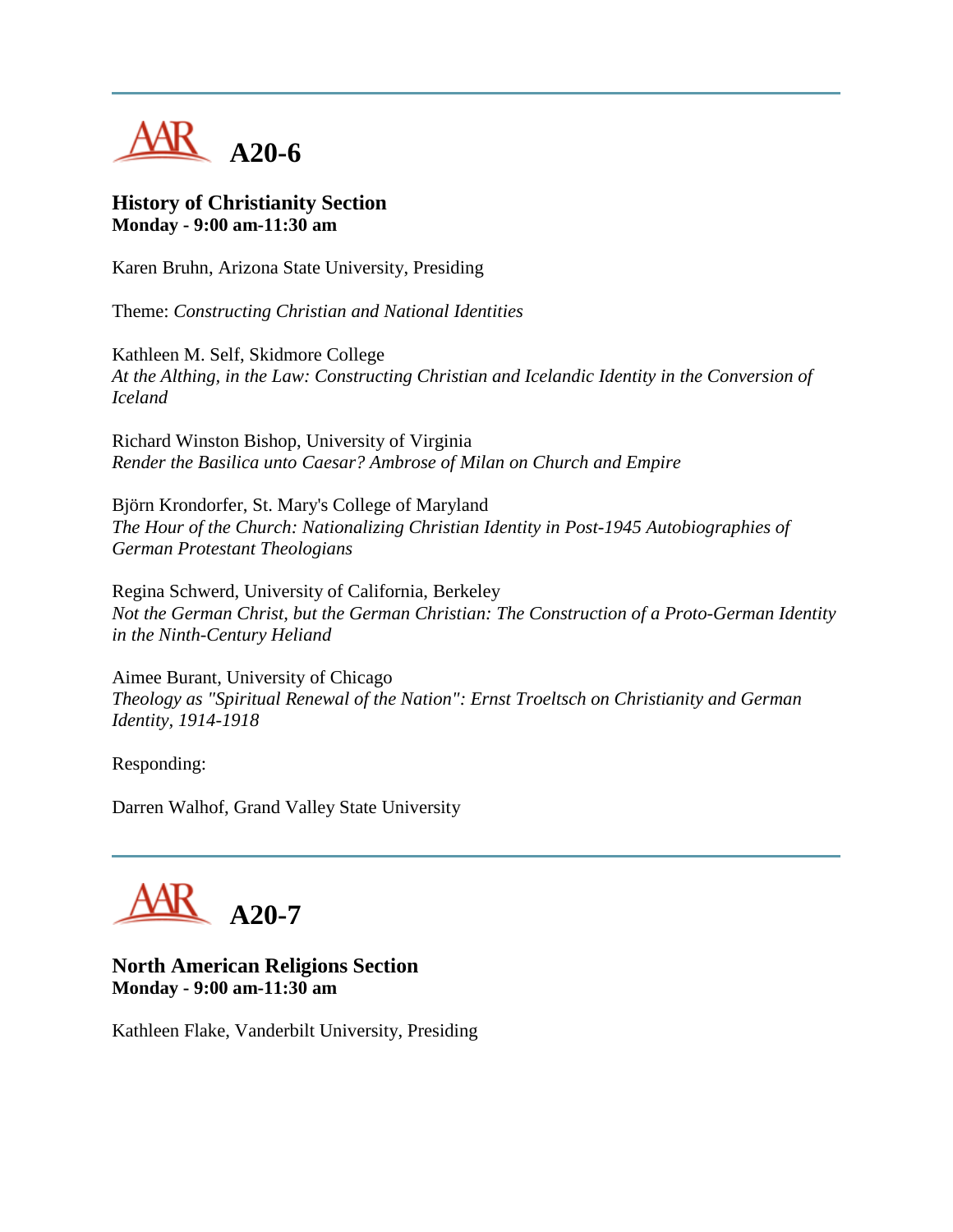Theme: *Authors Meet Critics: Religion, Law and Society with Noah Feldman (*Divided by God*), Marci A. Hamilton (*God vs. The Gavel*) and Winnifred Fallers Sullivan (*The Impossibility of Religious Freedom*)*

Panelists:

Marci A. Hamilton, Yeshiva University

Winnifred Fallers Sullivan, State University of New York, Buffalo

Noah Feldman, New York University

Responding:

Sarah Gordon, University of Pennsylvania



# **Philosophy of Religion Section and Theology and Continental Philosophy Group Monday - 9:00 am-11:30 am**

Kathleen Roberts Skerrett, Grinnell College, Presiding

Theme: *The Significance of Amy Hollywood's* Sensible Ecstasy *(University of Chicago Press)*

Panelists:

Janet Gyatso, Harvard University

Virginia Burrus, Drew University

Ellen T. Armour, Vanderbilt University

Patricia Daily, Columbia University

Responding:

Amy M. Hollywood, Harvard University

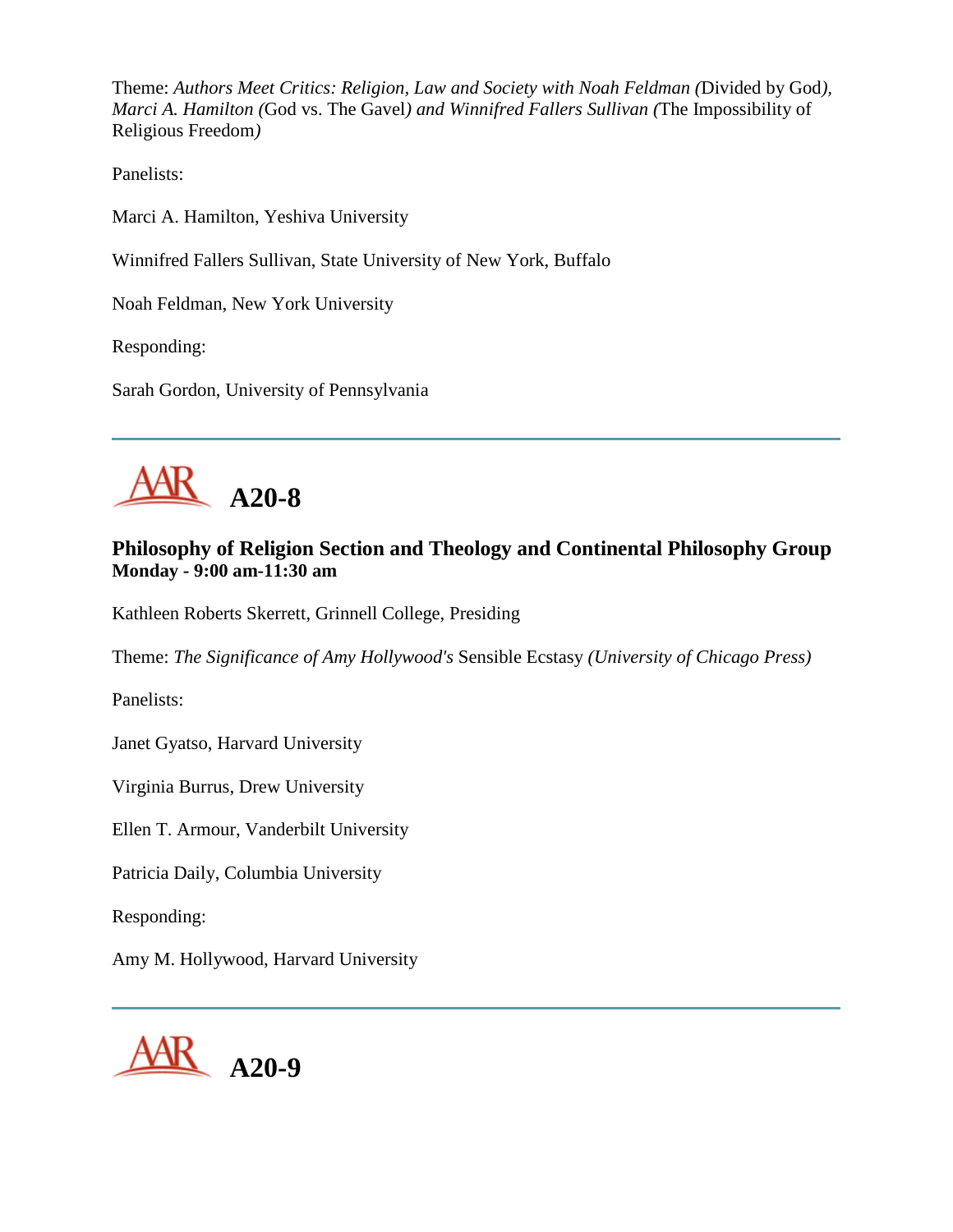### **Religion and the Social Sciences Section Monday - 9:00 am-11:30 am**

Alton B. Pollard, Emory University, Presiding

Theme: *"Natural" Disasters and Social and Religious Responses*

Jennifer Veninga, Graduate Theological Union *Burying the Dead and Feeding the Living: A Social Scientific Analysis of the Lisbon Earthquake of 1755*

Laurie Cozad, University of Mississippi *Disaster and Divinity in the Wake of Hurricane Katrina*

Lynn Bridgers, St. Thomas University *Beyond the Medical Model: Re-examining Religious Response in the Aftermath of Trauma and Disaster*

Stephen Dove, Fuller Theological Seminary *Relief and Repentance: Proselytism and Evangelical Disaster Responses*

Business Meeting:

Douglas A. Hicks, University of Richmond, Presiding



# **Study of Islam Section and Contemporary Islam Consultation Monday - 9:00 am-11:30 am**

Robert Rozehnal, Lehigh University, Presiding

Theme: *From Cyber to the Grave: Making and Marking Muslim Space*

Kristin Sands, Sarah Lawrence College *Cyberspace and Muslim Political Theology*

Debra Mubashshir Majeed, Beloit College *"Not Here, Sistah!": African American Women and Gender Marginalization in American Mosques*

Rizwan Mawani, Institute of Ismaili Studies *Ismaili Jamatkhanas: Negotiating Space, Ritual, and Identity Since Aga Khan III*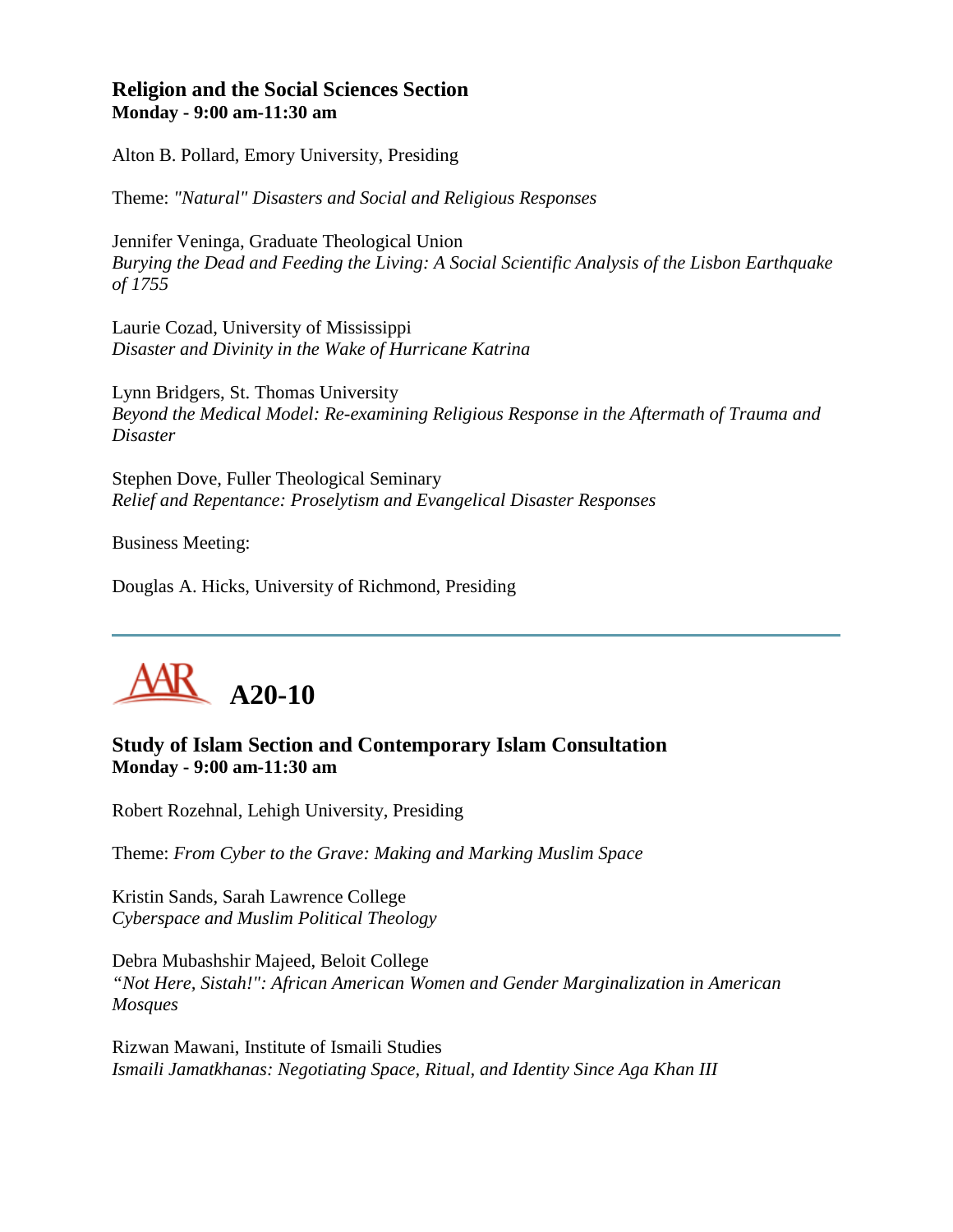Tazim Kassam, Syracuse University *Ismaili Jamatkhanas: Negotiating Space, Ritual, and Identity Since Aga Khan III*

Naveeda Khan, Johns Hopkins University *Inheriting Islam: The Call to Prayer and the Ordinary Voice of Tradition*

Responding:

Anna Bigelow, North Carolina State University



## **Study of Judaism Section Monday - 9:00 am-11:30 am**

Chava Weissler, Lehigh University, Presiding

Theme: *The "New Jews": Reflections on Emerging Cultural Practices*

Barbara Kirshenbaltt-Gimblett, New York University *The "New Jews": Reflections on Emerging Cultural Practices*

Jeffrey Shandler, Rutgers University *Bar Mitzvah Disco: Remediating a Rite of Passage*

Ari Kelman, University of California, Davis *Ritual as Mediation: A Case Study in Storahtelling*

Judah Cohen, New York University *A Musical Space of Our Own: Negotiating Genre, Authenticity, and Identity in Music of the "New" New Jews*

Responding:

Michele Rosenthal, University of Haifa



**Theology and Religious Reflection Section Monday - 9:00 am-11:30 am**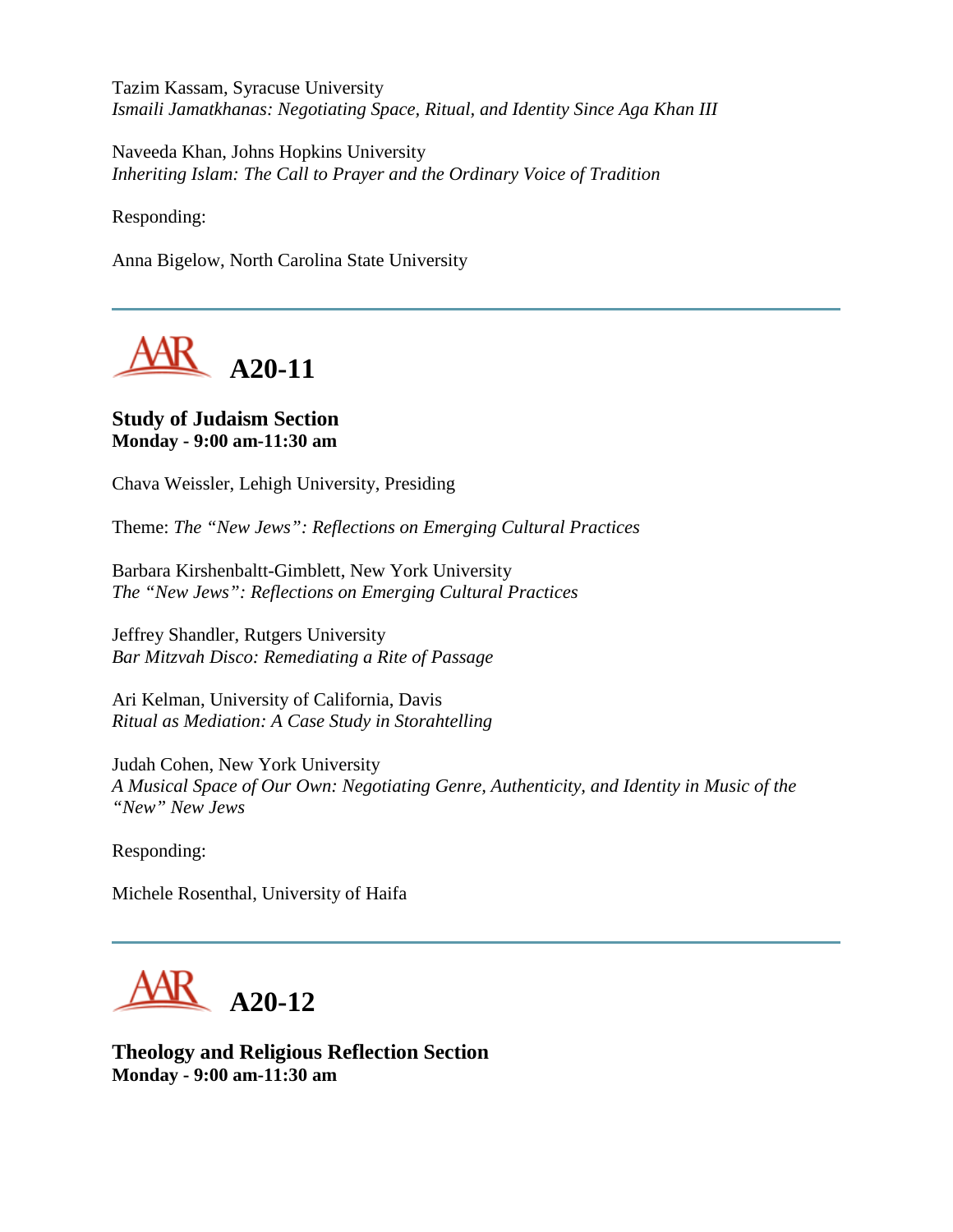Joerg Rieger, Southern Methodist University, Presiding

Theme: *Jim Wallis'* God's Politics *(Harper SanFrancisco) and Critical Responses*

Jim Wallis, *Sojourners*

Responding:

Andrea Smith, University of Michigan, Ann Arbor Mark Lewis Taylor, Princeton Theological Seminary Cheryl A. Kirk-Duggan, Shaw University Douglas K. Harink, King's University College

Business Meeting:

Kwok Pui Lan, Episcopal Divinity School, Presiding Joerg Rieger, Southern Methodist University, Presiding



## **African Religions Group Monday - 9:00 am-11:30 am**

Damaris M'mworia, Drew University, Presiding

Theme: *Religion and Public Life in Africa: Politics, Human Rights, and Peacemaking*

Edwin Gimode, Kenyatta University *Religion in Public Affairs: The Role of the Church in the Struggle for Democracy and a New Constitutional Order in Kenya*

Mary Nyangweso, Iowa State University *Religion, the African Concept of the Individual, and the Human Rights Discourse*

Nisbert Taringa, University of Zimbabwe *African Traditional Religions and Human Rights: Initiating the Discourse*

Isabel Apawo Phiri, University of KwaZulu-Natal *Peacemaking and Reconciliation: The Contribution of African Indigenous Religious Women in KwaZulu-Natal, South Africa*

Business Meeting:

Samuel K. Elolia, Emmanuel School of Religion, Presiding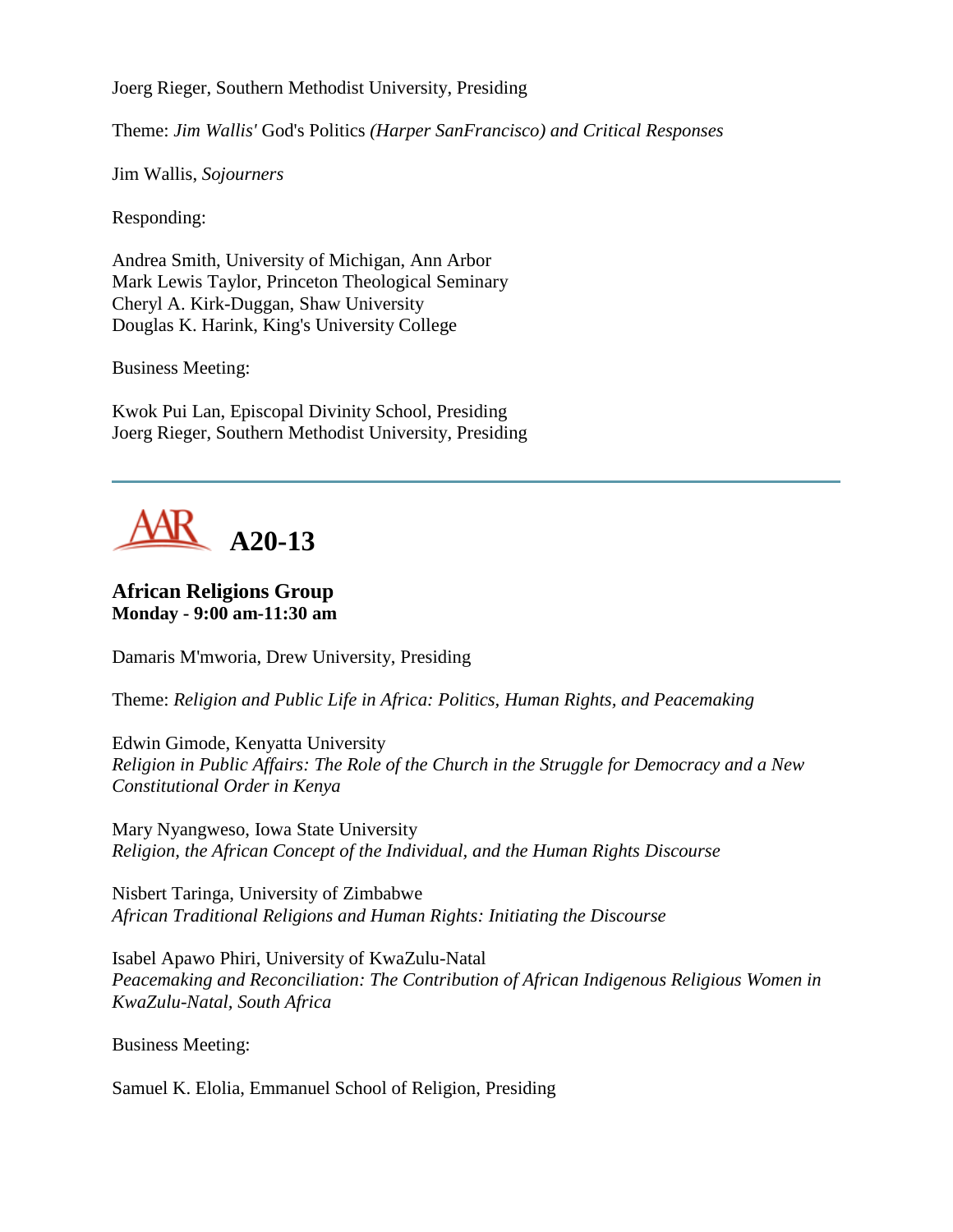

**Bible, Theology, and Postmodernity Group Monday - 9:00 am-11:30 am**

#### **New Program Unit**

Catherine Keller, Drew University, Presiding

Theme: *Genesis*

Mark I. Wallace, Swarthmore College *The Food Web Is Sacred: Reading Genesis and Matthew through Green Eyes*

Gary A. Phillips, Wabash College *Suffering Responsibility: Creation, Art, and the Genesis of Ethics*

Danna Nolan Fewell, Drew University *Suffering Responsibility: Creation, Art, and the Genesis of Ethics*

Sharon V. Betcher, Vancouver School of Theology *Disabling "The Fall"*

Jon L. Berquist, Westminster John Knox Press *Genesis, Diaspora, Multiplicities*

Business Meeting:

Jon L. Berquist, Westminster John Knox Press, Presiding



# **Black Theology Group and Person, Culture, and Religion Group Monday - 9:00 am-11:30 am**

Kathleen Bishop, Madison, NJ, Presiding

Theme: *Explorations: Black Theology, Psychology, and Human Wholeness*

Monica A. Coleman, Bennett College for Women *Friendly Spirits: A Womanist Theology of Mental Health through the Lens of Spirit Possession*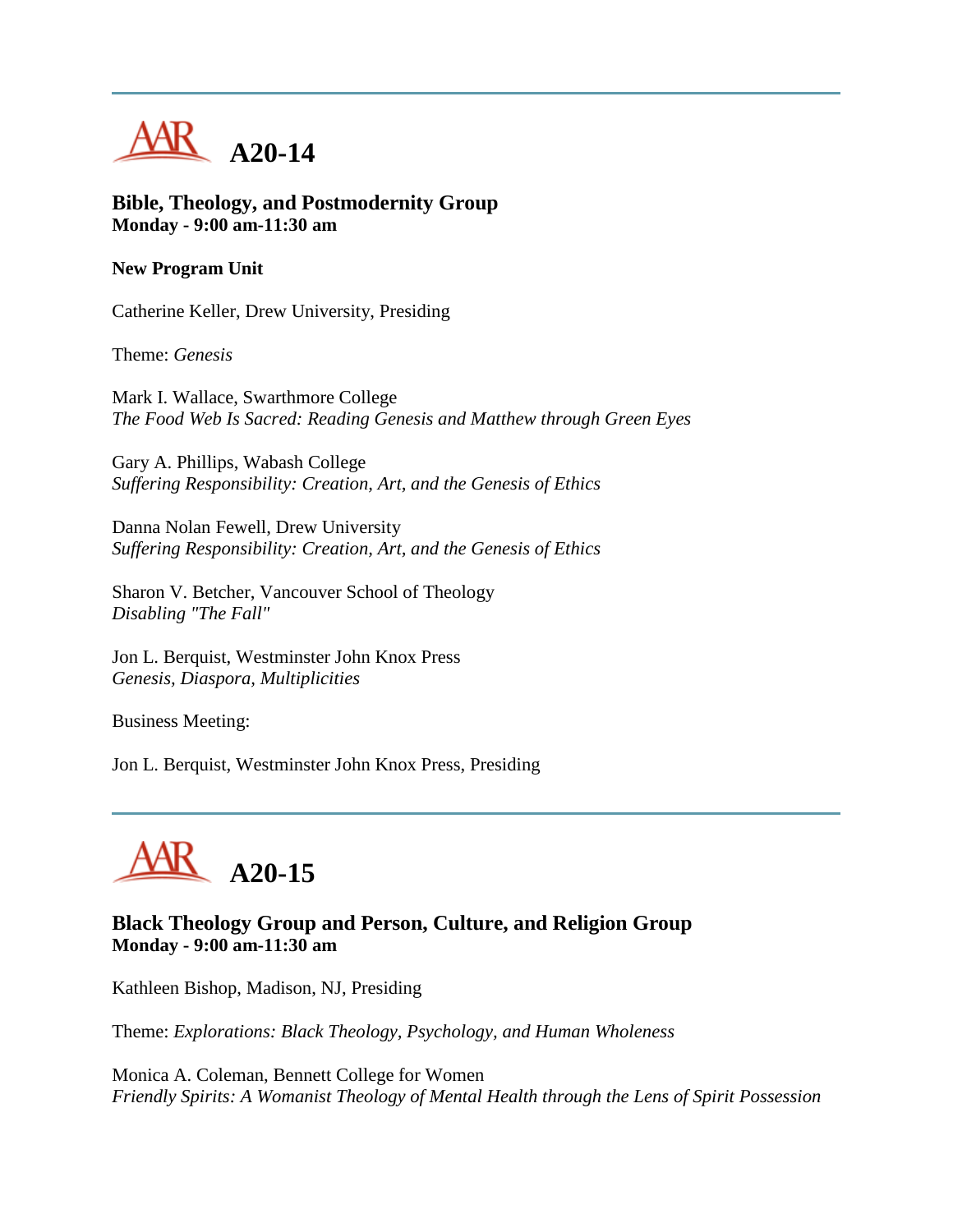Lee Hayward Butler, Chicago Theological Seminary *Breaking the Chains, Cutting the Ropes, Embodying the Disintegrated: The Liberating Work of African American Pastoral Theology*

Trina Armstrong, Claremont School of Theology *Rot at the Core: Black Theology and Psychotherapy—an Integrative Approach Towards Liberation from Psychological Slavery*

Donald H. Matthews, University of Missouri, Kansas City *Fatalism: An Africana Diaspora Psychology of Religion*

Chanequa Walker-Barnes, Duke University *Deconstructing the Strong Black Woman*



# **Christian Spirituality Group and Wesleyan Studies Group and Wesleyan Studie Monday - 9:00 am-11:30 am**

Kenneth J. Collins, Asbury Theological Seminary, Presiding

Theme: *Communal Spiritual Practices in Wesleyan Traditions*

Jonathan Cooney, Boston University *The Shout Heard 'Round the World: Similarities and Differences between American and English Camp Meetings*

Rhonda Hartweg, Asbury Seminary *The Contributions of Sarah Anderson Jones (1753-1794) to Three Communal Spiritual Practices of Early American Methodism*

Robin Knowles Wallace, Methodist Theological School in Ohio *"Jesus, United by Thy Grace": A Preliminary Investigation of Wesleyan Hymn Singing as a Communal Spiritual Practice*

Philip Wingeier-Rayo, Pfeiffer University *Recovering the Love-Feast: Moravian Contributions to Wesleyan Bands, Classes, and Societies*

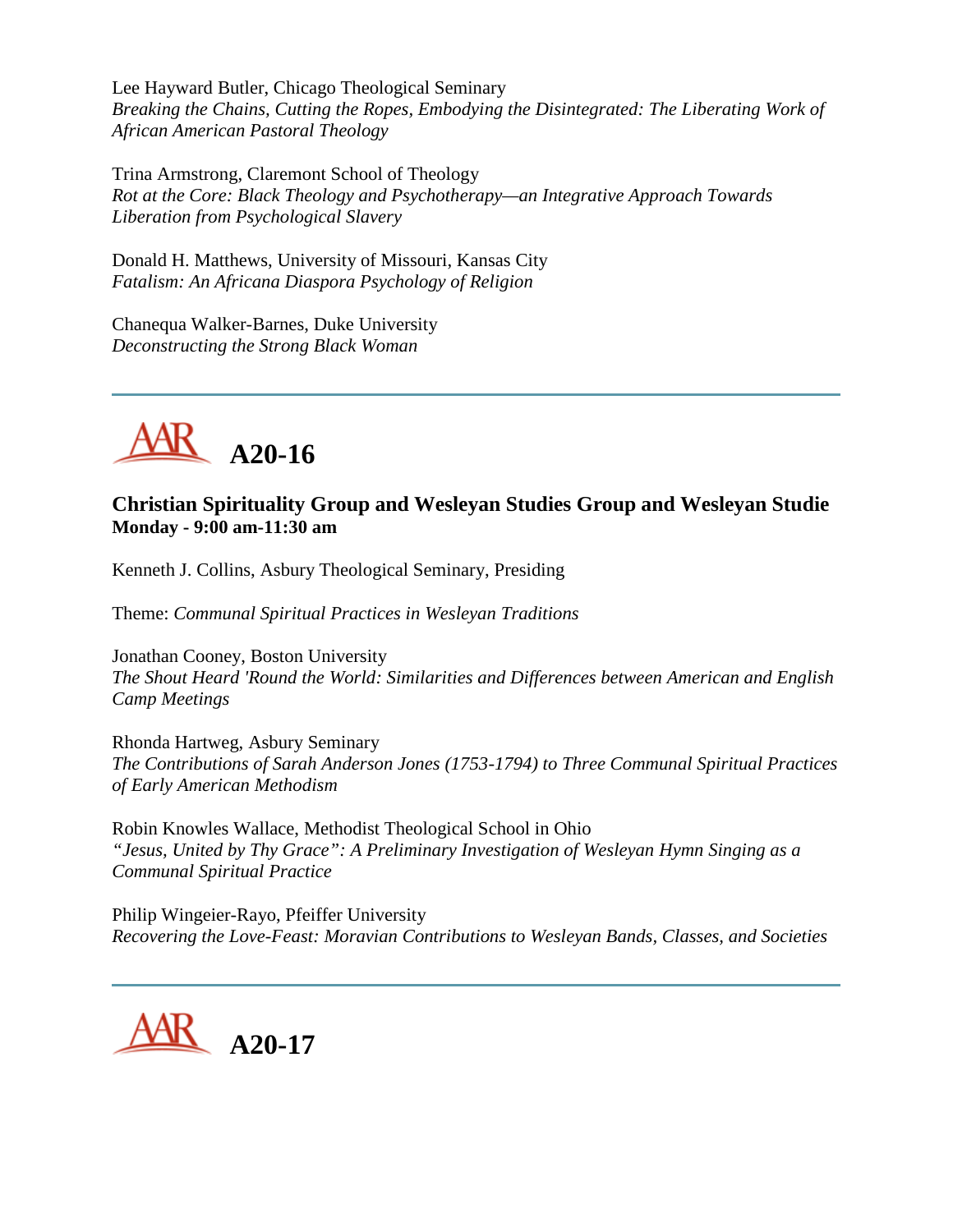## **Comparative Studies in Hinduisms and Judaisms Group and Religion and Sexuality Consultation Monday - 9:00 am-11:30 am**

Yudit K. Greenberg, Rollins College, Presiding

Theme: *A Conversation with Wendy Doniger and Daniel Boyarin: Religion and Sexuality*

Panelists:

Laura S. Desmond, University of Chicago

Ishay Rosen-Zvi, Hebrew University, Jerusalem

Wendy Doniger, University of Chicago

Daniel Boyarin, University of California, Berkeley

Business Meeting:

Kathryn McClymond, Georgia State University, Presiding



### **Confucian Traditions Group Monday - 9:00 am-11:30 am**

Mark Halperin, University of California, Davis, Presiding

Theme: *Values in Conflict: Confucian Attempts to Resolve Moral Dilemmas*

Thomas Radice, University of Pennsylvania *Concealing Morality: Moral Dilemmas, Filial Piety, and Gender in Early China*

Kenneth Holloway, University of Pennsylvania *The Rectification of Names in the* Analects *and* Daodejing*?*

Keith Knapp, The Citadel *Where Have All the Loyal Retainers Gone? The Conflict between Family and State in Medieval Confucianism*

Ian Chapman, Princeton University *The Ethical Reveler: Confucian Morals in Tang Court Festivities*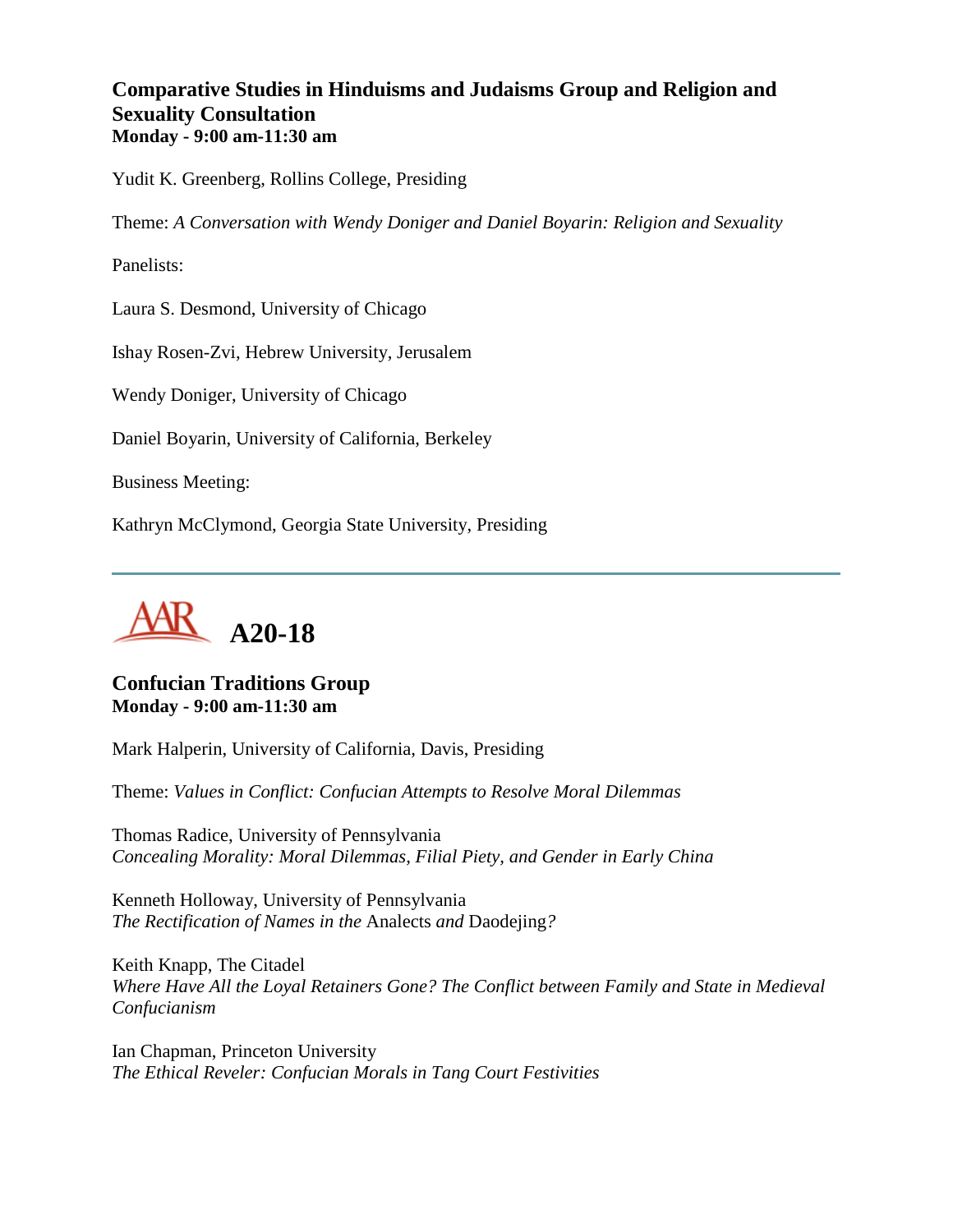Christopher Lupke, Washington State University *Filial Vestiges: The Conflict between Confucian and Modern Structures of Selfhood*

Responding:

Peter Ditmanson, Colby College

Business Meeting:

Michael Puett, Harvard University, Presiding



### **Eastern Orthodox Studies Group Monday - 9:00 am-11:30 am**

Timothy Patitsas, Holy Cross Greek Orthodox School of Theology, Presiding

Theme: *Creation, the Fathers, and Contemporary Orthodox Theology*

Joseph M. Hallman, University of Saint Thomas *Augustine or Cyril? To Whom Shall We Go for the Oneness of Christ?*

Frederick D. Aquino, Abilene Christian University *The Natural State of the Intellect in Maximus Confessor: A Virtue Epistemology of Spirituality*

Thomas Cattoi, Jesuit School of Theology at Berkeley *Salvation through Matter: Maximos the Confessor and Pavel Florensky on the Propedeutic Purpose of Creation*

Valerie Karras, Southern Methodist University *Imago Dei or Microcosmic Rational Animal? The Protological Anthropology of Gregory of Nyssa*

Business Meeting:

James C. Skedros, Holy Cross Greek Orthodox School of Theology, Presiding Paul Gavrilyuk, University of Saint Thomas, Presiding

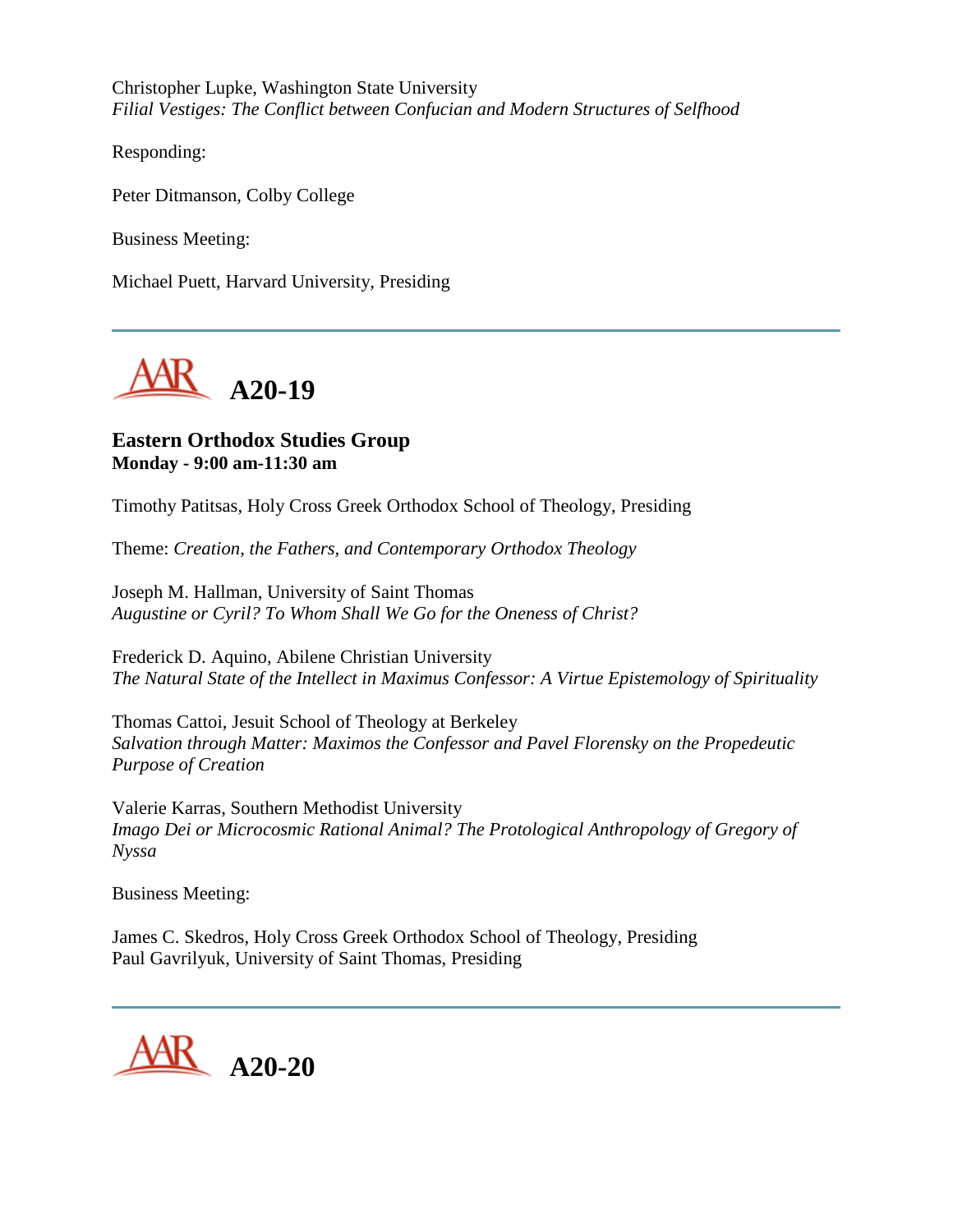### **Ecclesiological Investigations Group Monday - 9:00 am-11:30 am**

#### **New Program Unit**

Gerard Mannion, Liverpool Hope University, Presiding

Theme: *Comparative Ecclesiology: Engaging the Work of Roger Haight and Exploring the Nature, Method, and Development of Comparative Ecclesiology for the Future*

Paul D. Murray, University of Durham *Receptive Ecumenism and Transformative Ecclesial Learning: An Ethic for the Ecumenical Long Haul*

Minna Hietamäki, Helsinki University *Is Comparative Ecclesiology Enough for the Oikoumene? Remarks on Roger Haight's*  Comparative Ecclesiology *in the Light of Recent Lutheran-Roman Catholic Dialogues*

Reid Locklin, University of Toronto *A More Comparative Ecclesiology? Bringing Comparative Theology to the Ecclesiological Table*

Gerard M. Jacobitz, St. Joseph's University, Philadelphia *Church and Sacramentality: The Theology of Symbol in Roger Haight's* Comparative Ecclesiology

Ann M. Caron, St. Joseph College, Hartford *Toward an Inclusive Ecclesial Communion?*

Responding:

Roger D. Haight, Union Theological Seminary, New York

Business Meeting:

Amy Plantinga Pauw, Louisville Presbyterian Theological Seminary, Presiding



**Evangelical Theology Group Monday - 9:00 am-11:30 am**

Wyndy Corbin Reuschling, Ashland Theological Seminary, Presiding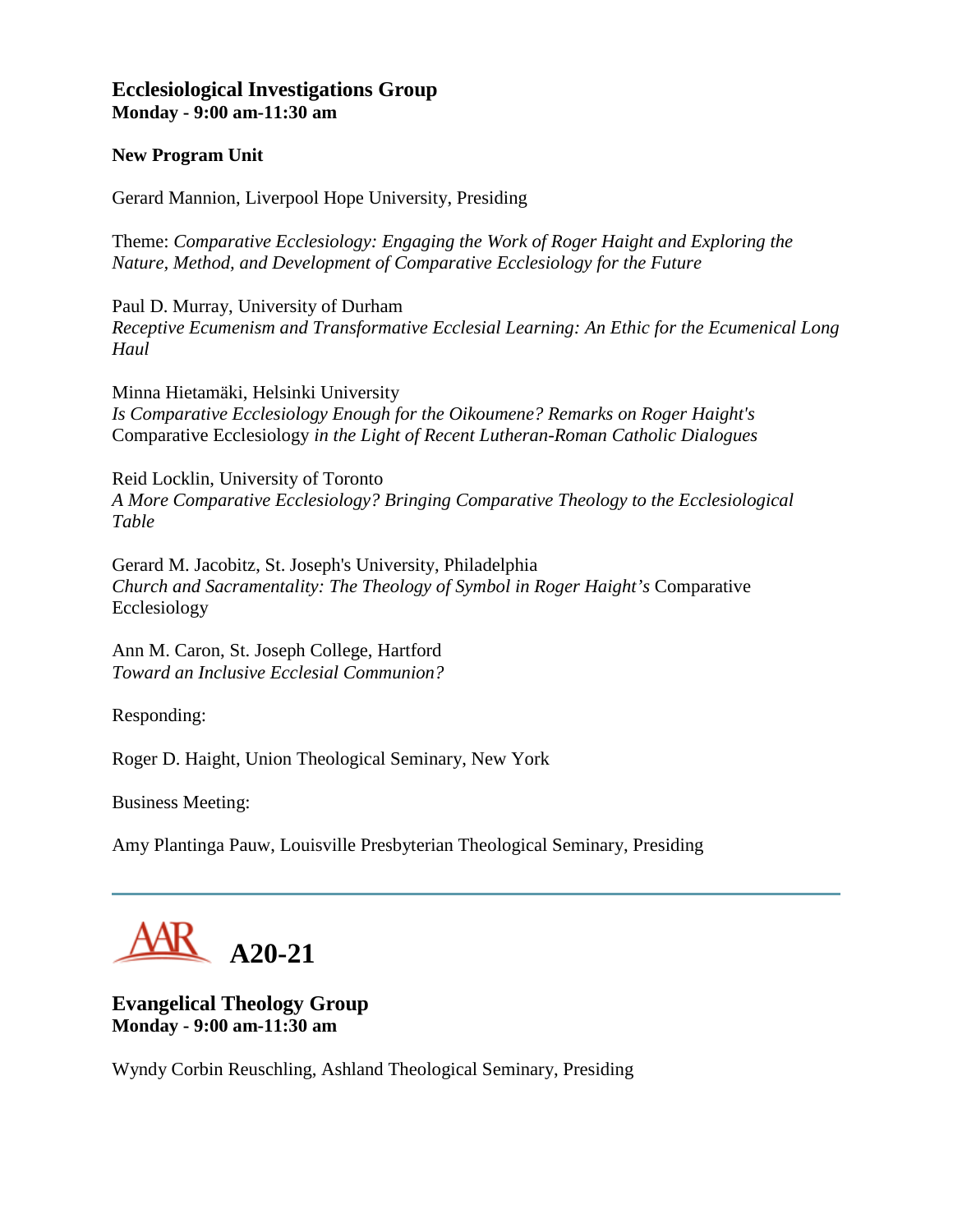Theme: *Drama, Doctrine, and Evangelical Theology: Exploring Kevin Vanhoozer's "Canonical-Linguistic" Approach to Doctrine and Its Implications for Evangelical Theology*

Jay Smith, Howard Payne University *"Backdoor Balthasar": The Theo-Drama as Template for the Drama of Doctrine and the Legitimization of an Evangelical Theological Aesthetic*

Hans Boersma, Regent College *Dramatic Imagination: The Nouvelle Théologie of Kevin Vanhoozer*

John Perry, University of Notre Dame *Is the Bible a Playscript? Assessing Vanhoozer's Metaphor for Evangelical Theology*

Responding:

Kevin J. Vanhoozer, Trinity Evangelical Divinity School

Business Meeting:

John R. Franke, Biblical Theological Seminary, Presiding



## **Gay Men's Issues in Religion Group Monday - 9:00 am-11:30 am**

Julianne Buenting, Chicago Theological Seminary, Presiding

Theme: *Hopeful Instability: Queer Love and Divine Desire in Religious Tradition*

Thomas V. Peterson, Alfred University *"Coming Out," Witnessing, and Being Seen as Spiritual Acts in the Gay Community*

Alex Hivoltze, Boston University *Divine Love Letters: A Theological Instancing of Queer Love and Divine Desire*

Elizabeth Stuart, University of Winchester *Exploding Mystery: Identity Destabilisation in the Sacramental Moment*

John Blevins, Emory University *God's Eros*

Responding: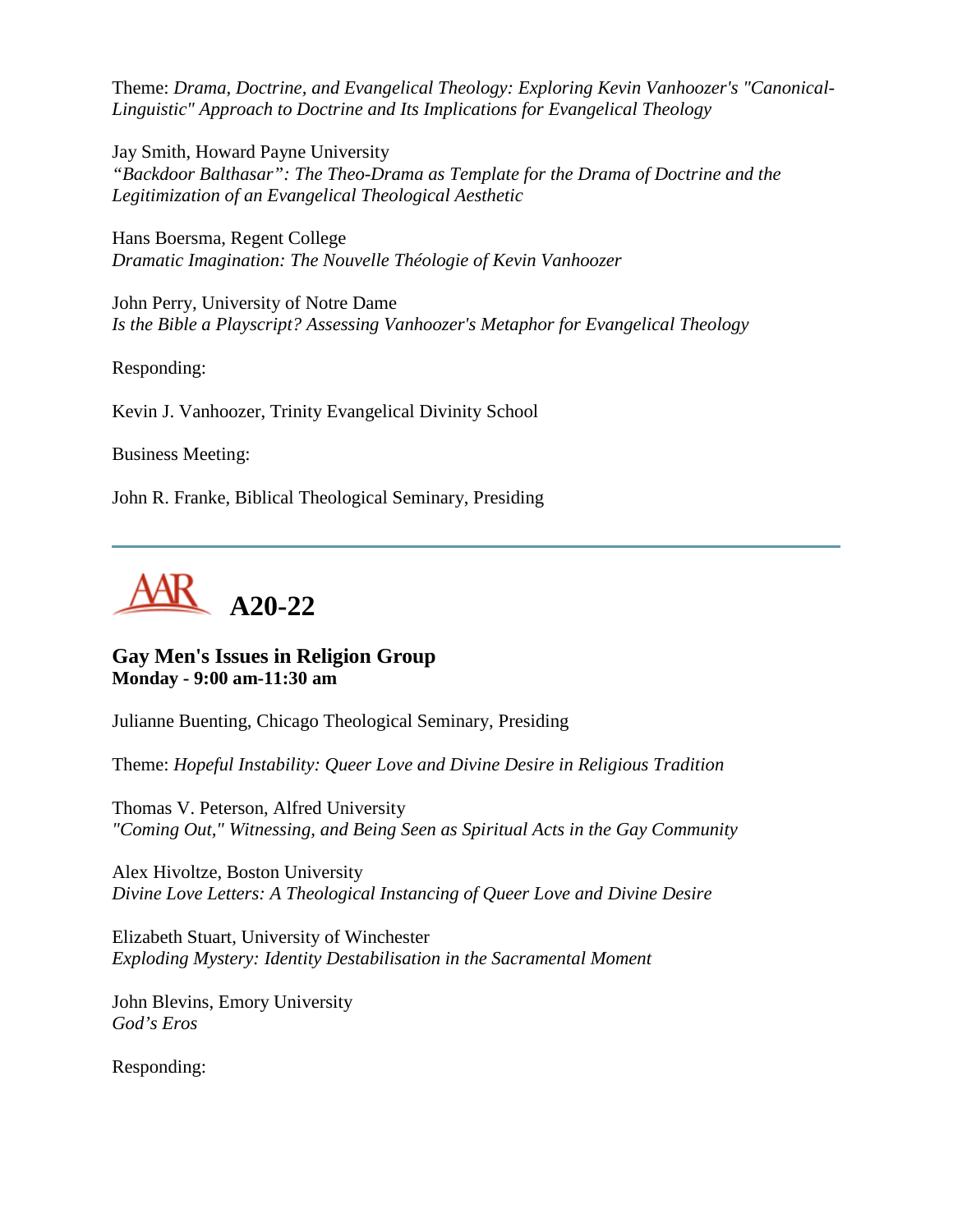

### **Latina/o Religion, Culture, and Society Group Monday - 9:00 am-11:30 am**

Benjamin Valentin, Andover Newton Theological School, Presiding

Theme: *Legacies of Colonization: Comparative Religious and Theological Perspectives on "America" from the Margins*

Panelists:

Rüdiger V. Busto, University of California, Santa Barbara

Gemma Cruz, Radboud University, Nijmegen

Michelle A. Gonzalez, University of Miami

Diana L. Hayes, Georgetown University

Jean-Pierre Ruiz, St. John's University, New York

Business Meeting:

Carmen Marie Nanko-Fernandez, Catholic Theological Union, Presiding Benjamin Valentin, Andover Newton Theological School, Presiding



### **Pragmatism and Empiricism in American Religious Thought Group Monday - 9:00 am-11:30 am**

David Lamberth, Harvard University, Presiding

Theme: *Pragmatism: Broadening the Discussion*

Matthew Bagger, Brown University *Dewey's Bulldog: Sidney Hook, Pragmatism, and Naturalism*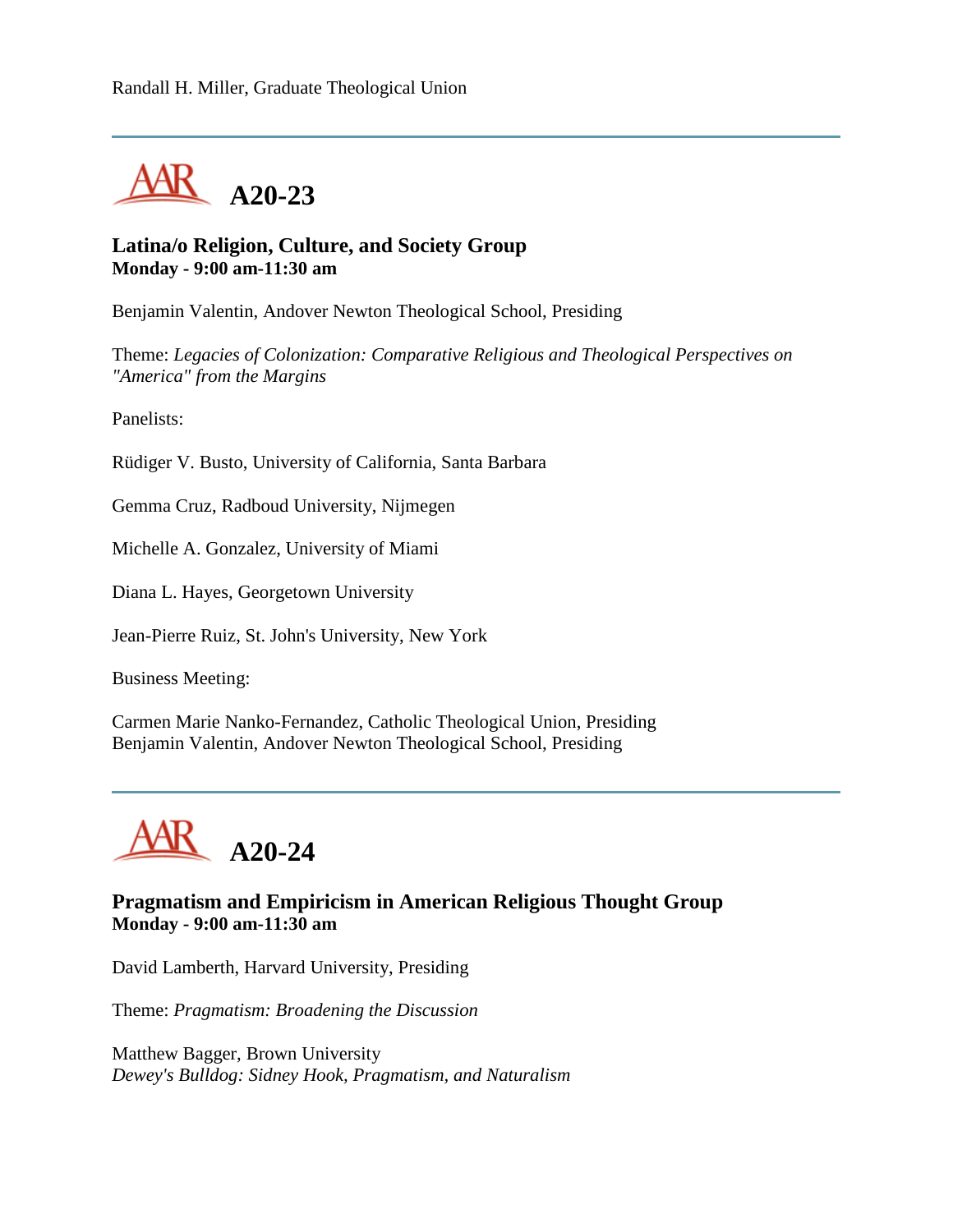Rose Ann Christian, Towson University *Susan Haack's "Reconsidered" Ethics of Belief*

Joseph Winters, Princeton University *Rorty, Baldwin, and the Art of Story-telling*

Responding:

William David Hart, University of North Carolina, Greensboro

Business Meeting:

Eddie S. Glaude, Princeton University, Presiding David C. Lamberth, Harvard University, Presiding



# **Reformed Theology and History Group and Religion in Europe Consultation Monday - 9:00 am-11:30 am**

**New Program Unit**

Robert Alvis, Saint Meinrad School of Theology, Presiding

Theme: *Remembering European Conflicts Past: Interdisciplinary Reflections on Memory and the Challenge of Reconciliation*

Panelists:

Miroslav Volf, Yale University

William F. Kelleher, Syracuse University

Amy Linch and Jan Kubik, Rutgers University

Jeffrey Olick, University of Virginia



**Religion and Disability Studies Group Monday - 9:00 am-11:30 am**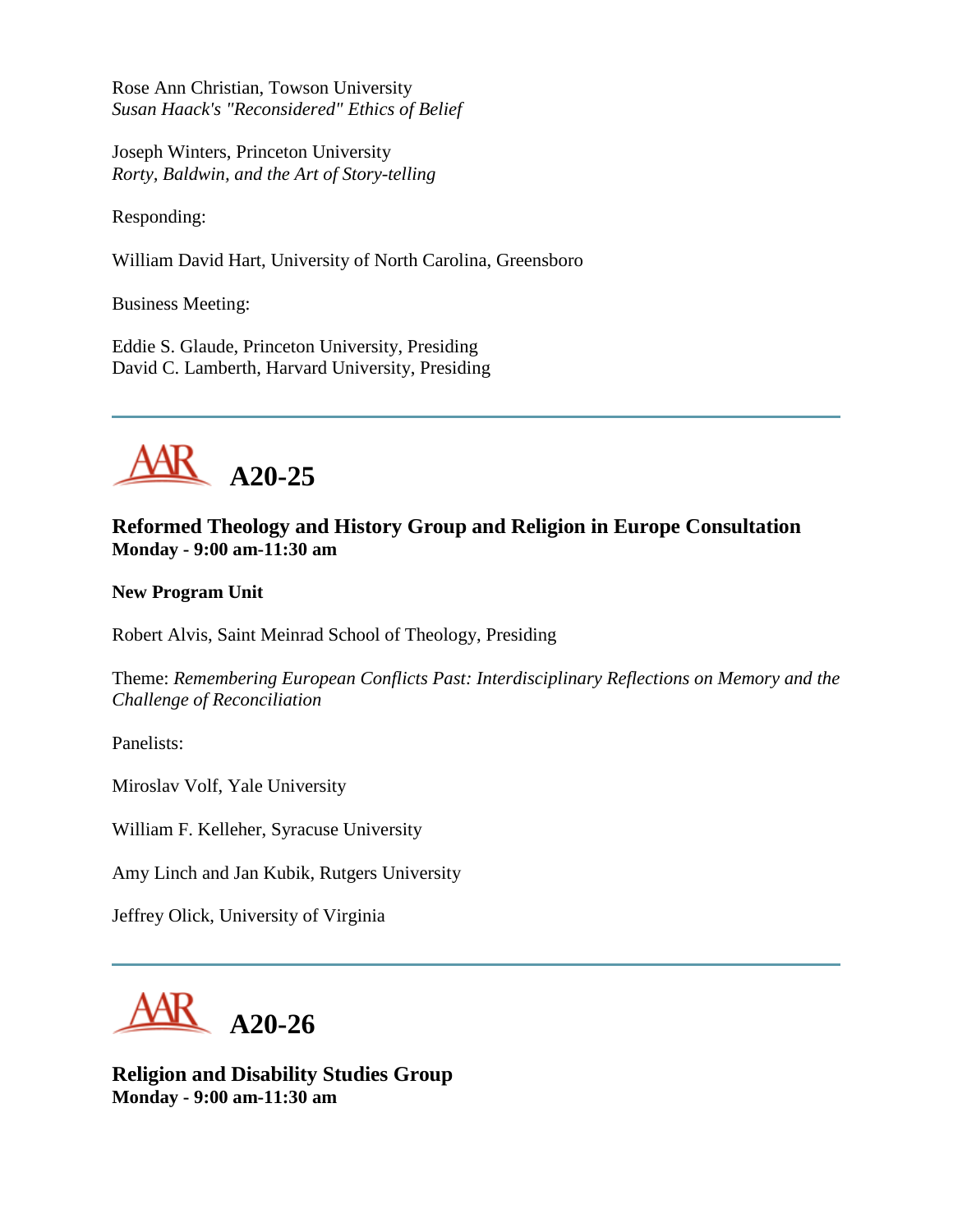Deborah Creamer, Iliff School of Theology, Presiding

Theme: *Religion, Disability, and Concepts of the Other*

Joseph Ballan, Syracuse University *A Levinasian Perspective on Disability and Care*

Molly Haslam, Vanderbilt University *Dethroning Rationality: A Theological Anthropology of/for Individuals with Intellectual Disabilities*

Lynne Bejoian, Columbia University *Enlightened Agency and Engagement: Three Wisdom Traditions' Call to Be Radically Open to the "Other"*

Maysaa Bazna, College of Staten Island *co-presenter with Lynne Bejoian*

Mary Caygill, Trinity Methodist Theological College and University of Auckland *Transgressing the Frame: A Movement towards a Transgressive Space beyond "Normality"*

Tracy Demmons, University of St. Andrews *Toward a Theology of Intellectual Disability*



**Roman Catholic Studies Group Monday - 9:00 am-11:30 am**

Gregory Nelson Hite, New College of Florida, Presiding

Theme: *Social Justice: Questions New and Old*

Brett Hendrickson, Arizona State University *Organizing for Dignity: Catholic Social Policy and Challenges to the Bracero Program*

Jay Carney, Catholic University of America *Reconsidering John Paul II's* Ecclesia in Africa *in the Shadow of the Rwandan Genocide*

Brian Matz, Katholieke Universiteit Lueven *Interpreting the "Common Good" According to Greek Patristic Writings of the Second through Fifth Centuries*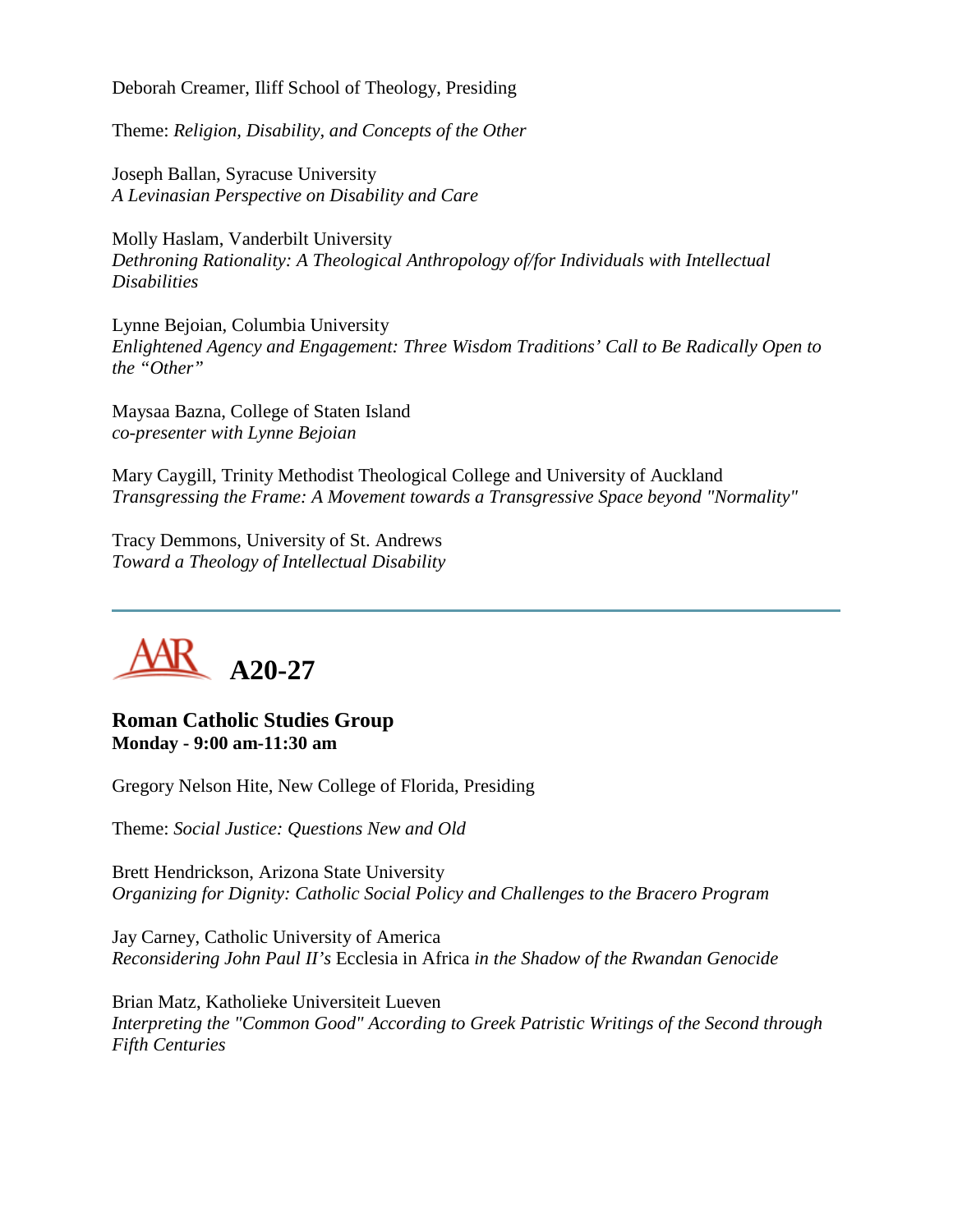Nicholas Rademacher, Catholic University of America *The Intersection of Faith and Science in the Catholic Social Reform Work of Gladys Sellew and Mary Elizabeth Walsh in Washington, DC*



#### **Science, Technology, and Religion Group Monday - 9:00 am-11:30 am**

Michael L. Spezio, California Institute of Technology, Presiding

Theme: *Human Uniqueness: Dialogue on Evolution and Human Dignity*

Panelists:

Ursula Goodenough, Washington University

Nancy Howell, Saint Paul School of Theology

Wesley Wildman, Boston University School of Theology

Barbara J. King, College of William and Mary

Responding:

J. Wentzel Van Huyssteen, Princeton Theological Seminary



**Christianity and Academia Consultation Monday - 9:00 am-11:30 am**

**New Program Unit**

Diana Akiyama, Occidental College, Presiding

Theme: *Christian Higher Education: History, Theology, and Practice*

Stephen P. Shoemaker, Harvard University *Politics, Epistemology, and Divinity: The Ghettoization of Theology at Nineteenth-Century Harvard*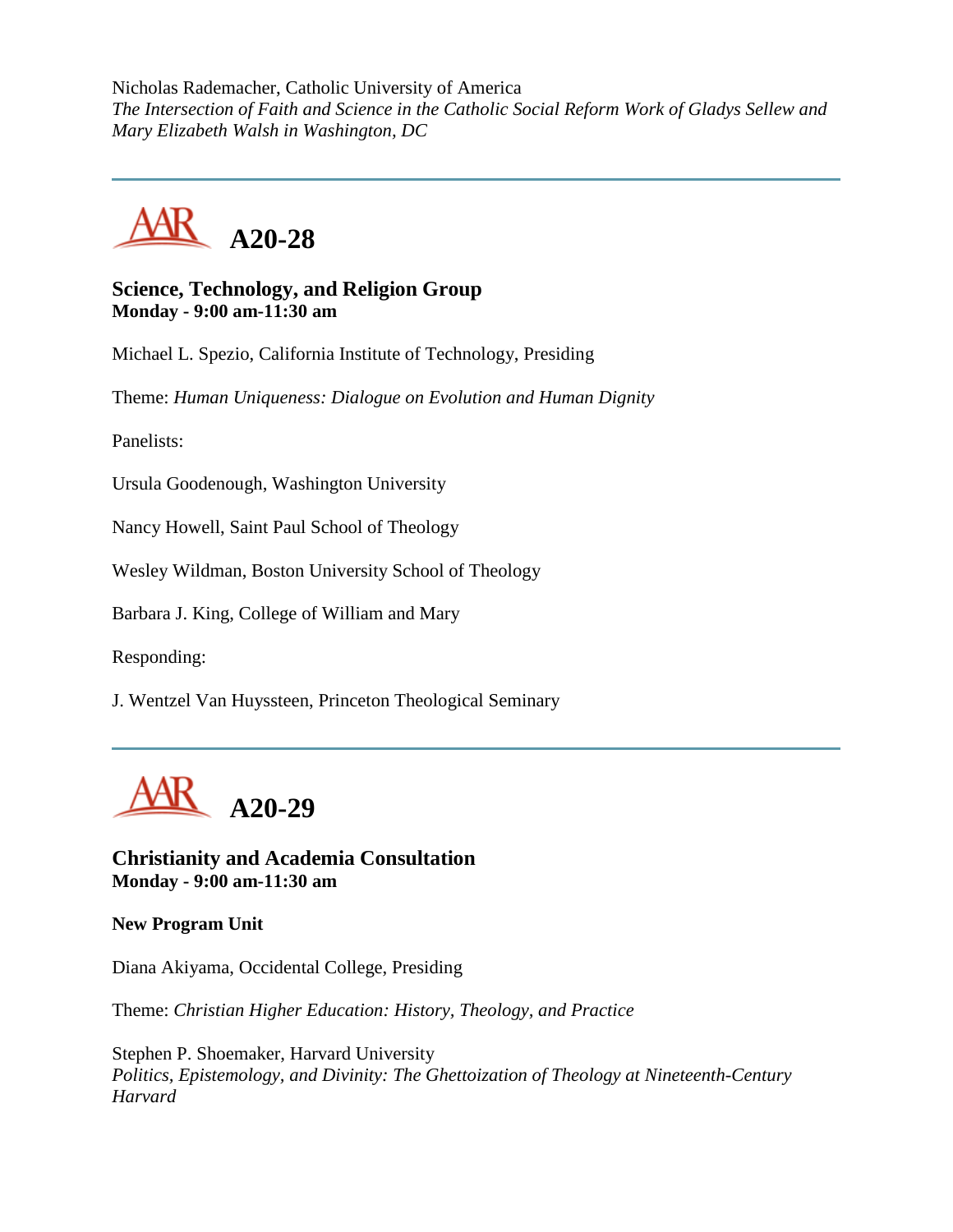Bryan V. Hillis, Luther College, University of Regina *The Creator, the Administrator, and Administrating: Can Theology Inform the Decision-making of Higher Education?*

L. DeAne Lagerquist, Saint Olaf College *Is Secularization a Bad Thing? The View from St. Olaf College*

Responding:

M. Douglas Meeks, Vanderbilt University

Business Meeting:

David S. Cunningham, Hope College, Presiding



## **Open and Relational Theologies Consultation Monday - 9:00 am-11:30 am**

Thomas Oord, Northwest Nazarene University, Presiding

Theme: *Intelligent Design: Theological Considerations*

Taede A. Smedes, University of Leiden *Intelligent Design and Theology: What Place for the Creator?*

Anna Case-Winters, McCormick Theological Seminary *The Theological Stakes of Intelligent Design*

Brian Madison, Duke University *Implications of Intelligent Design Theory for Cosmos as Creature and God as Creator*

Palmyre Oomen, Radboud University Nijmegen *The Theological Failure of "Intelligent Design" and a Whiteheadian Alternative*

Responding:

James B. Miller, American Association for the Advancement of Science

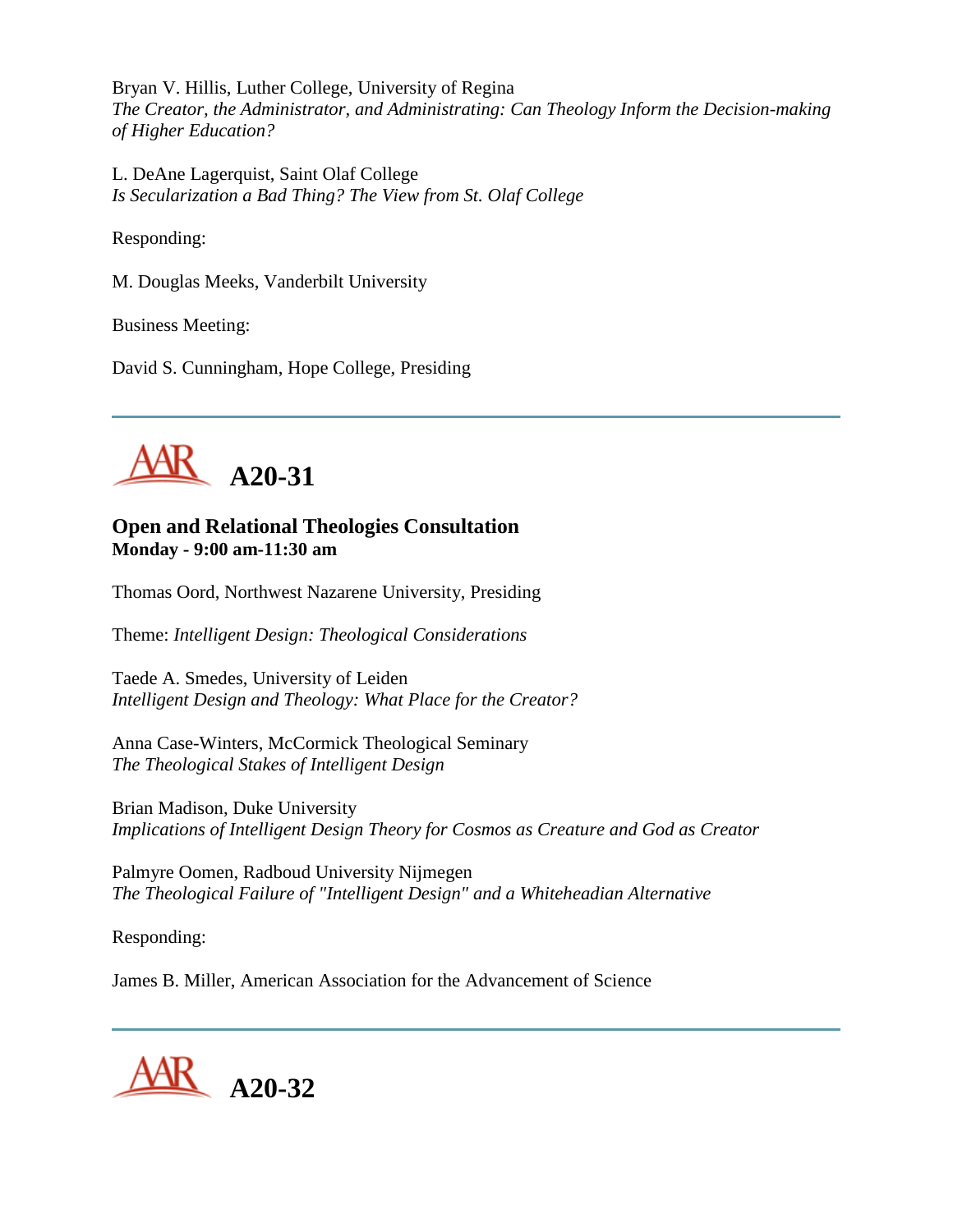# **Sacred Space in Contemporary Asia Consultation and Tantric Studies Consultation Monday - 9:00 am-11:30 am**

Pamela D. Winfield, Meredith College, Presiding

Theme: *Inner and Outer Landscapes: Tantric Dimensions of Sacred Space in Asia*

June McDaniel, College of Charleston *Fragments of Body, Pieces of Mind: Sacred Space in the Kali Temples of West Bengal*

Istvan Keul, Free University of Berlin *Urbanized Goddesses: The Yoginis in Banaras*

E. H. Jarow, Vassar College *The Tantric Body of Kalidasa*

J. F. Marc des Jardins, Concordia University *Tibetan Bonpo Exorcistic Ritual and the Shared Tantric Landscape of Kham*

Responding:

Loriliai Biernacki, University of Colorado, Boulder



**Special Topics Forum Monday - 9:00 am-11:30 am**

Theme: *Capitol Hill Advocacy Orientation and Capitol Hill Visit*



**Meeting with leaders of national educational organizations for teachers and teacher educators. Monday - 9:00 am-11:30 am**

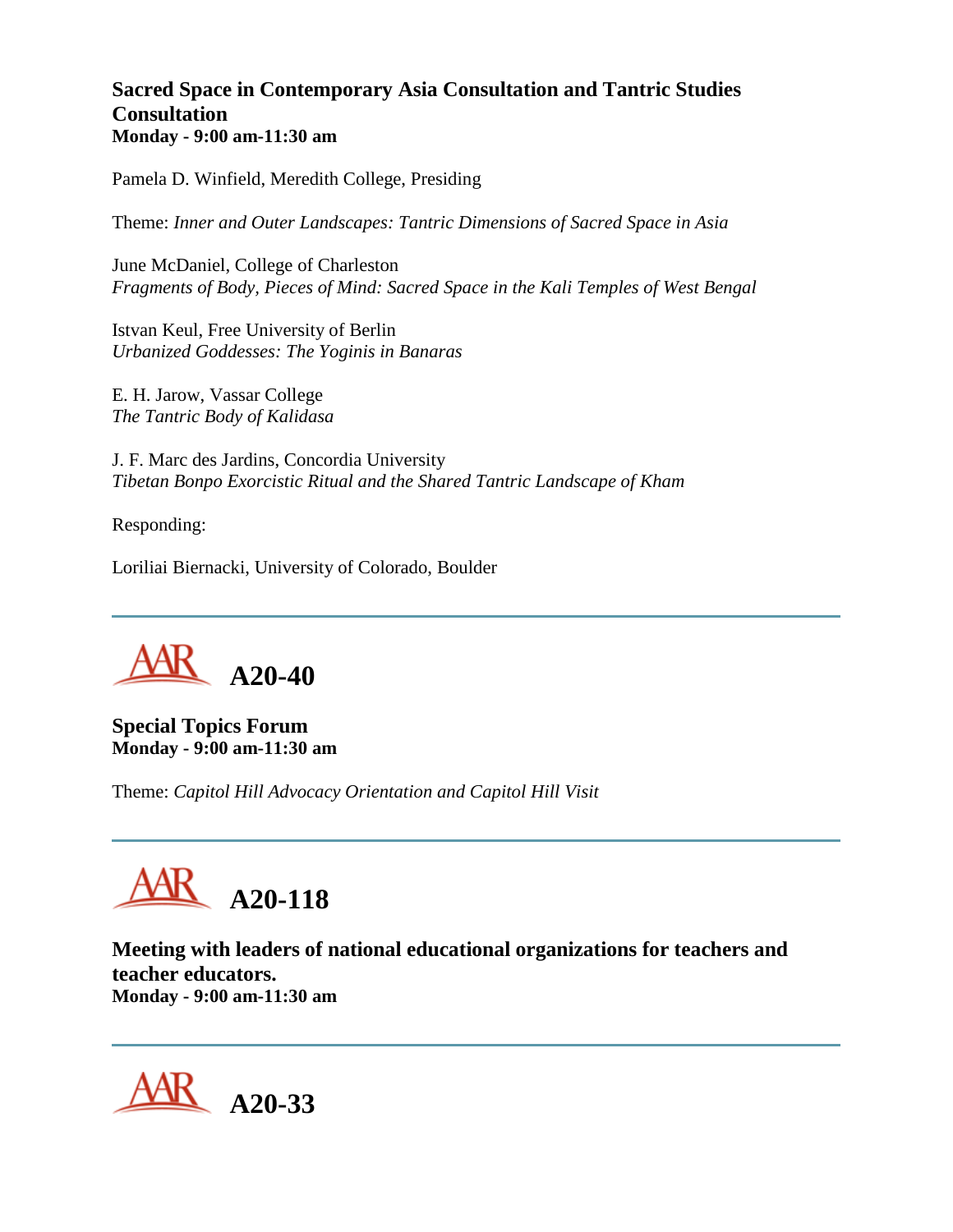## **National Museum of African Art Tour Monday - 9:30 am-12:00 pm**

Sponsored by the Arts, Literature, and Religion Section and African Religions Group

S. Brent Plate, Texas Christian University, Presiding

Tour is sold out. See [www.aarweb.org/annualmeet/2006/pbook/highlights.asp#ArtsSeriesandTours](http://www.aarweb.org/Meetings/Annual_Meeting/Past_and_Future_Meetings/2006/highlights.asp#ArtsSeriesandTours) for details.



# **Restoration Ecology of the Anacostia River and Environmental Justice Boat Tour Monday - 9:30 am-12:00 pm**

Sponsored by the Religion and Ecology Group

Laurel D. Kearns, Drew University, Presiding

See [www.aarweb.org/annualmeet/2006/pbook/highlights.asp#ArtsSeriesandTours](http://www.aarweb.org/Meetings/Annual_Meeting/Past_and_Future_Meetings/2006/highlights.asp#ArtsSeriesandTours) for details.



## **EIS Advisory Committee Meeting Monday - 11:30 am-1:00 pm**

Shelly C. Roberts, American Academy of Religion, Presiding

**A20-36**

### **Plenary Address Monday - 11:30 am-1:00 pm**

Diana L. Eck, Harvard University, Presiding

Theme: *An Interview with Madeleine Albright*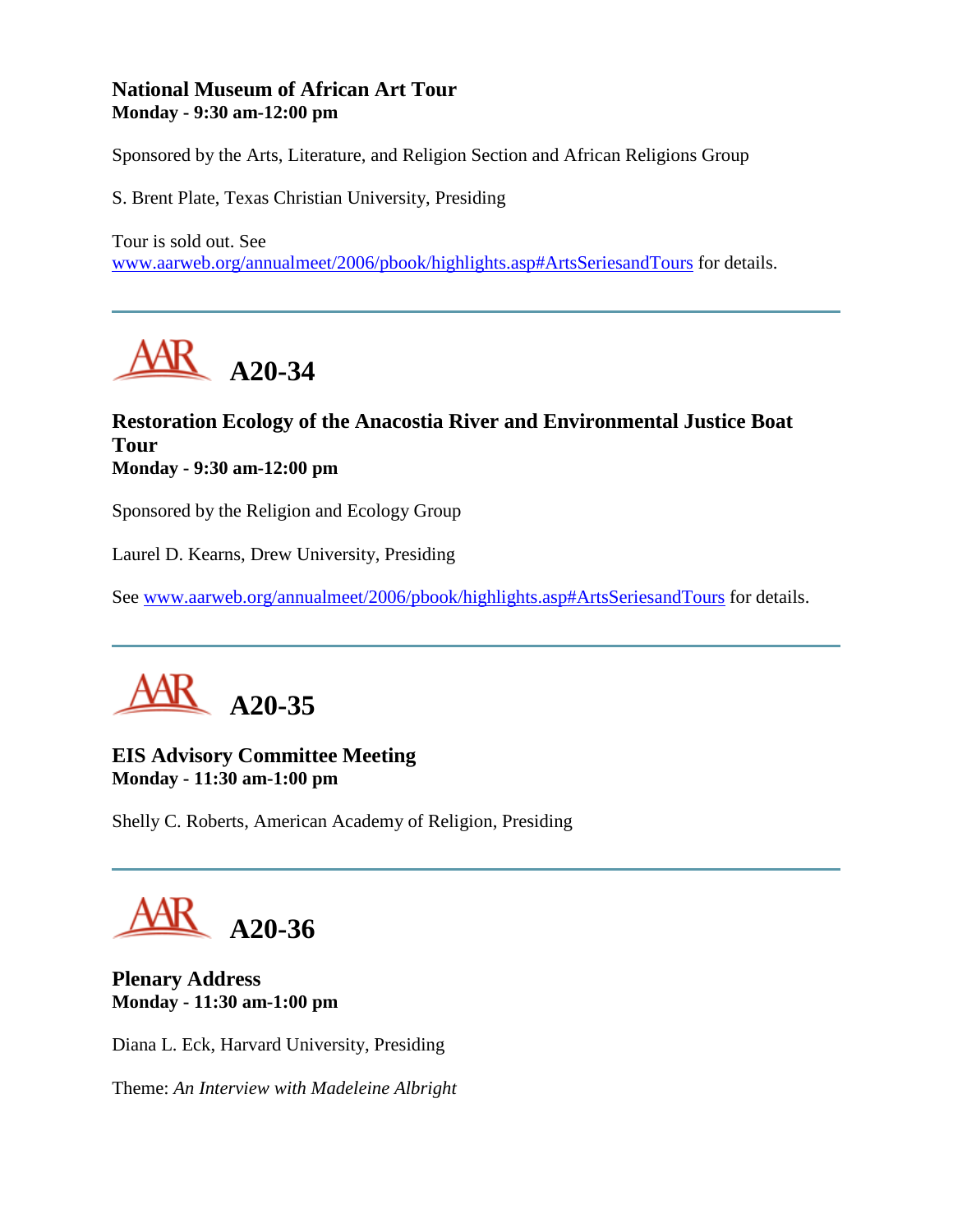Panelists:

Madeleine Albright, Georgetown University

Susan B. Thistlethwaite, Chicago Theological Seminary

See [www.aarweb.org/annualmeet/2006/pbook/highlights.asp#PlenaryandPresidentialAddresses](http://www.aarweb.org/Meetings/Annual_Meeting/Past_and_Future_Meetings/2006/highlights.asp#PlenaryandPresidentialAddresses) for details.



# **Sacred and Religious Sites of Washington Bus Tour Monday - 1:00 pm-5:00 pm**

Sponsored by the North American Religions Section

Peter W. Williams, Miami University of Ohio, Dewey Wallace, George Washington University, and Jeanne H. Kilde, Carleton College, Presiding

See [www.aarweb.org/annualmeet/2006/pbook/highlights.asp#ArtsSeriesandTours](http://www.aarweb.org/Meetings/Annual_Meeting/Past_and_Future_Meetings/2006/highlights.asp#ArtsSeriesandTours) for details.



**Special Topics Forum Monday - 1:00 pm-3:30 pm**

Sponsored by the Publications Committee

Cynthia Read, Oxford University Press, Presiding

Theme: *How to Publish Your Book: Advice from Oxford University Press and from the Editors of the AAR Book Series and* JAAR

Panelists:

Kimberly Rae Connor, University of San Francisco

Susan E. Henking, Hobart and William Smith Colleges

Jacob Kinnard, Iliff School of Theology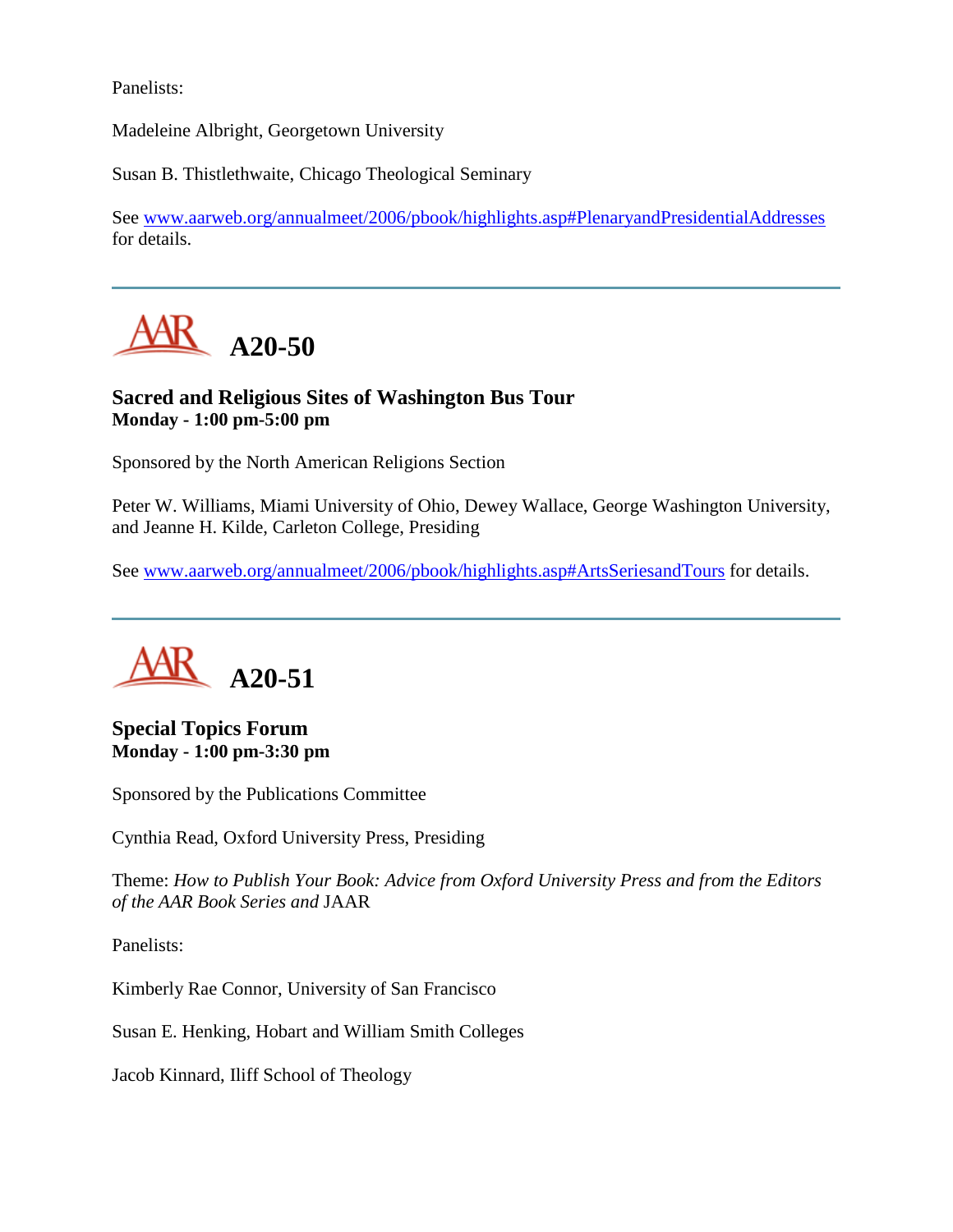Kevin Madigan, Harvard University

Anne E. Monius, Harvard University

James Wetzel, Villanova University

Charles Mathewes, University of Virginia

See [www.aarweb.org/annualmeet/2006/pbook/highlights.asp#SpecialTopicsForums](http://www.aarweb.org/Meetings/Annual_Meeting/Past_and_Future_Meetings/2006/highlights.asp#SpecialTopicsForums) for details.



# **Special Topics Forum Monday - 1:00 pm-3:30 pm**

Sponsored by the Regions Committee

Laurie Louise Patton, Emory University, Presiding

Theme: *Religion, Health, and Social Justice: African Perspectives on a Global Issue*

Panelists:

James R. Cochrane, University of Cape Town

Elias Kifon Bongmba, Rice University

Tinyinko Maluleke, University of South Africa

Peter Okaalet, MAP International

Deborah McFarland, Emory University

Steve de Gruchy, University of KwaZulu Natal

Responding:

Linda L. Barnes, Boston University

See [www.aarweb.org/annualmeet/2006/pbook/highlights.asp#SpecialTopicsForums](http://www.aarweb.org/Meetings/Annual_Meeting/Past_and_Future_Meetings/2006/highlights.asp#SpecialTopicsForums) for details.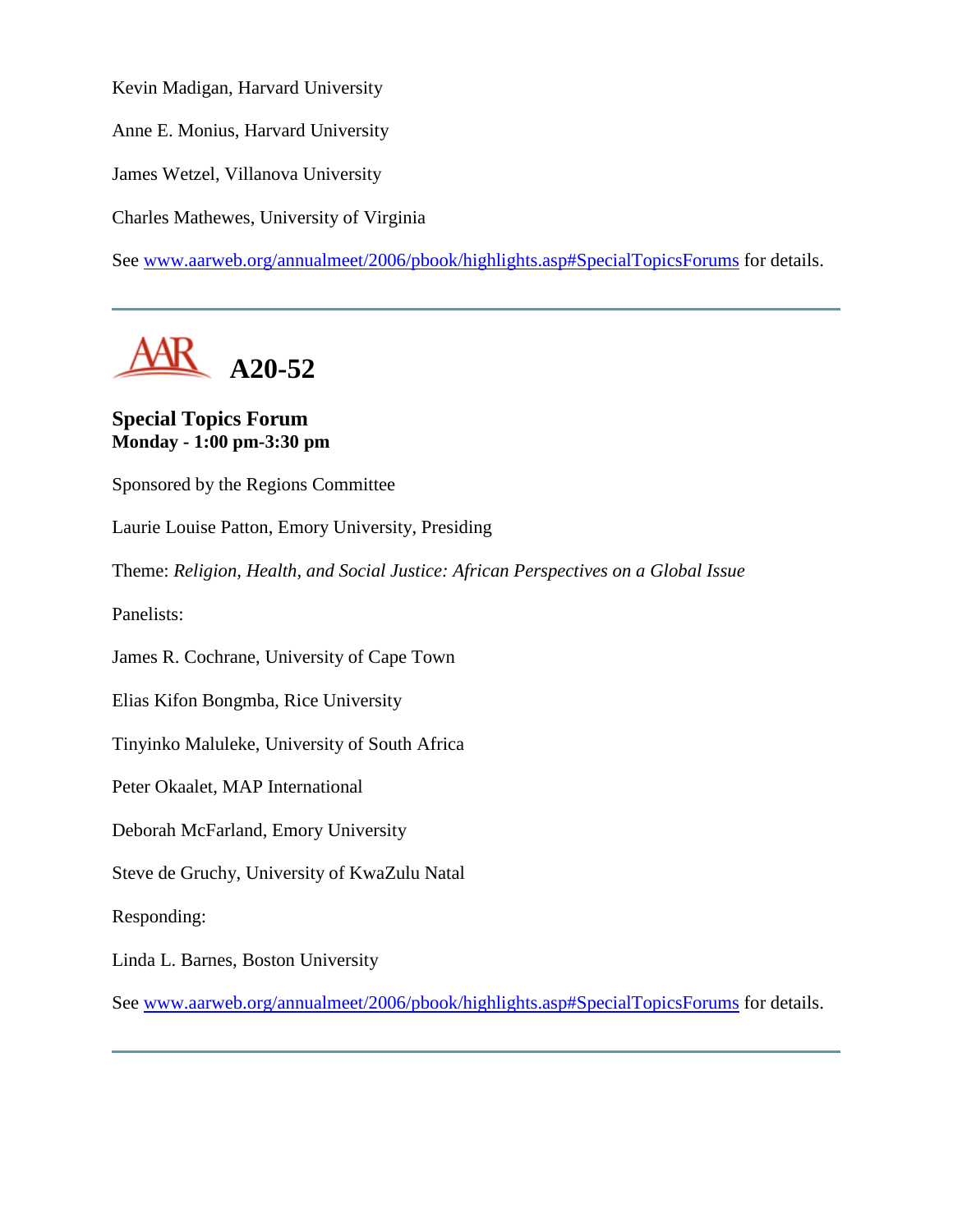

#### **Special Topics Forum Monday - 1:00 pm-3:30 pm**

Sponsored by the Theological Education Steering Committee

Barbara Brown Zikmund, Catholic University of America, Presiding

Theme: *Theology in the Public Sphere: The Challenges of Being a Public Intellectual*

Panelists:

Joseph Fahey, Manhattan College

Lisa Sowle Cahill, Boston College

Ronald J. Sider, Palmer Theological Seminary

Richard Cizik, National Association of Evangelicals

See [www.aarweb.org/annualmeet/2006/pbook/highlights.asp#SpecialTopicsForums](http://www.aarweb.org/Meetings/Annual_Meeting/Past_and_Future_Meetings/2006/highlights.asp#SpecialTopicsForums) for details.



# **Academic Teaching and the Study of Religion Section Monday - 1:00 pm-3:30 pm**

Grace G. Burford, Prescott College, Presiding

Theme: *Reflecting on the Scholarship of Teaching and Learning: Success Stories*

Nathan Kollar, St John Fisher College *Differing and Oppositional Religious Voices in Our Classrooms*

John K. Simmons, Western Illinois University *Exploring the Spirituality Gap between Faculty and Student Expectations in the Introductory Class in Religious Studies and Theology*

Claire Bischoff and Mary Elizabeth Moore, Emory University *Intersections, Parallels, and Integrations: Oral History, Pedagogy, and Research*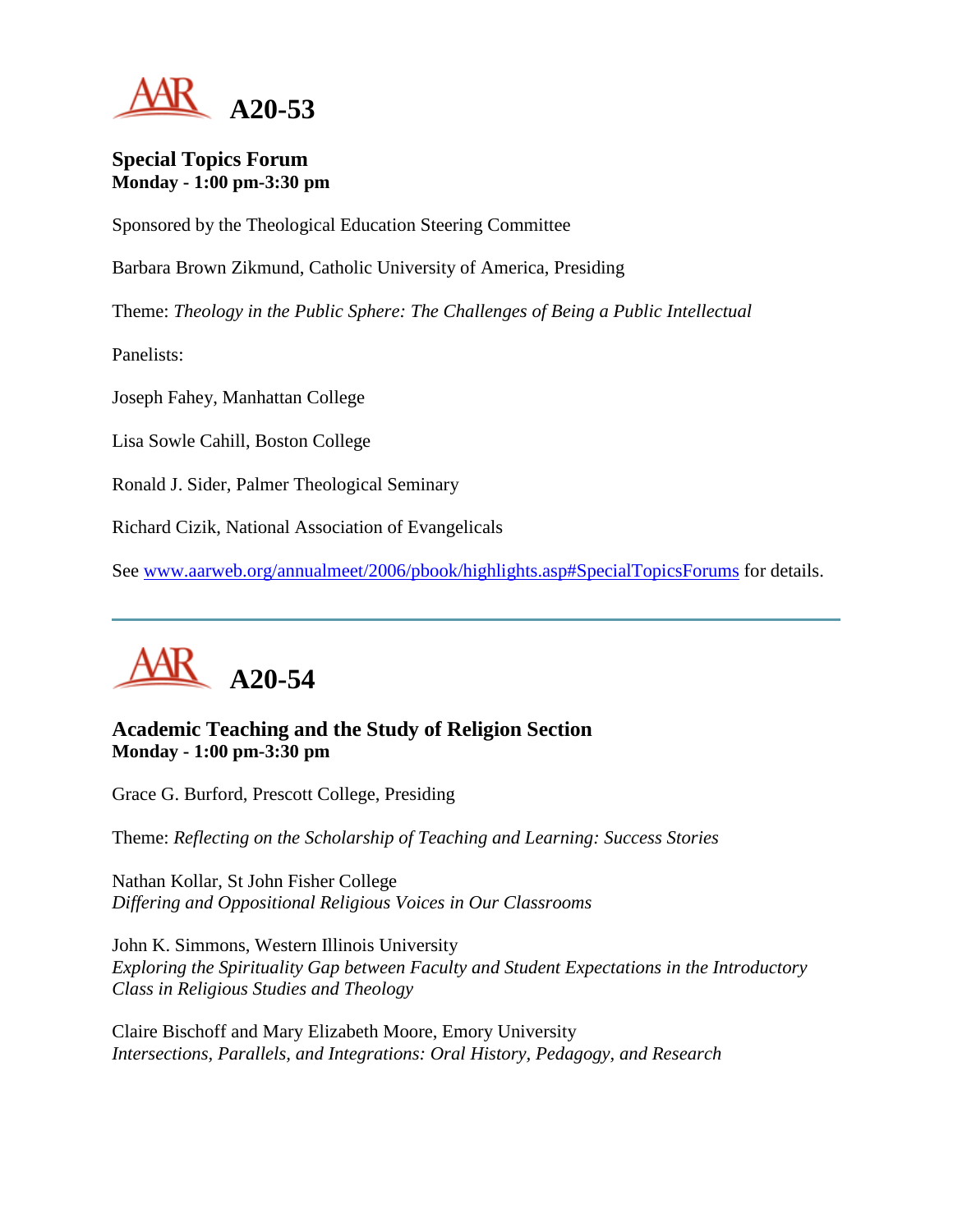Lucretia B. Yaghjian, Episcopal Divinity School, Weston Jesuit School of Theology *Writing Theology Well: Reflections on Process, Pedagogy, and Writing as a Theological Practice*

Business Meeting:

Joseph A. Favazza, Stonehill College, Presiding Fran Grace, University of Redlands, Presiding



# **Arts, Literature, and Religion Section Monday - 1:00 pm-3:30 pm**

Ted L. Estess, University of Houston, Presiding

Theme: *Art, Apocalypse, and Katrina: Poetic Responses to Disaster*

Panelists:

Sybil Estess, University of Houston

John Gery, University of New Orleans

Martha Serpas, University of Tampa

R. Clifton Spargo, Marquette University

Responding:

John Utz, Duke University



### **Christian Systematic Theology Section Monday - 1:00 pm-3:30 pm**

Cynthia Rigby, Austin Theological Seminary, Presiding

Theme: *Global Mission after Colonialism*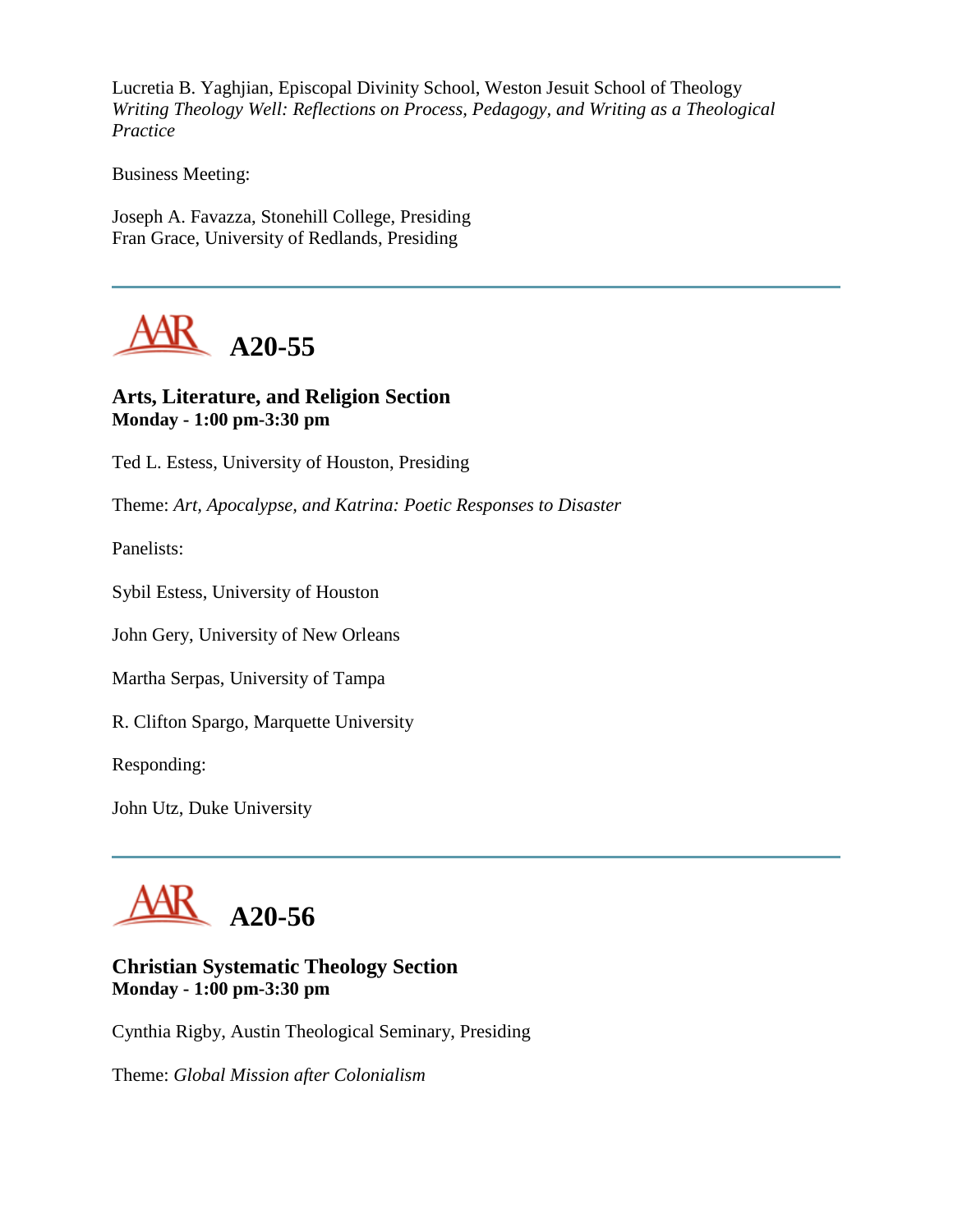Robert Hughes, University of the South *The Missio Spiritus as an Under-explored Ground of Post-colonial Missiology and Praxis*

Earl Zimmerman, Eastern Mennonite University *Church and Empire: Free-Church Ecclesiology in a Global Era*

Daniel Ott, St. Andrews Presbyterian College *Inclusive Love beyond Inclusivism: Modeling the Church's Mission after the Inclusive Love of the Trinity*

Margaret Eletta Guider, Weston Jesuit School of Theology *From the Ends of the Earth: "International Minister" or Missionary? A Roman Catholic Perspective on the Changing Face of Mission in the United States*

Business Meeting:

Cynthia Rigby, Austin Theological Seminary, Presiding



# **Comparative Studies in Religion Section and Buddhist Philosophy Group Monday - 1:00 pm-3:30 pm**

Daniel A. Arnold, University of Chicago, Presiding

Theme: *Buddhist Philosophy as a Comparative Enterprise: A Solution to Philosophy's Problem of Truth*

Panelists:

Mario D'Amato, Rollins College

Jonathan Gold, University of Vermont

Katherine Janiec Jones, Transylvania University

Parimal G. Patil, Harvard University

Business Meeting:

Tracy Pintchman, Loyola University Chicago, Presiding Selva J. Raj, Albion College, Presiding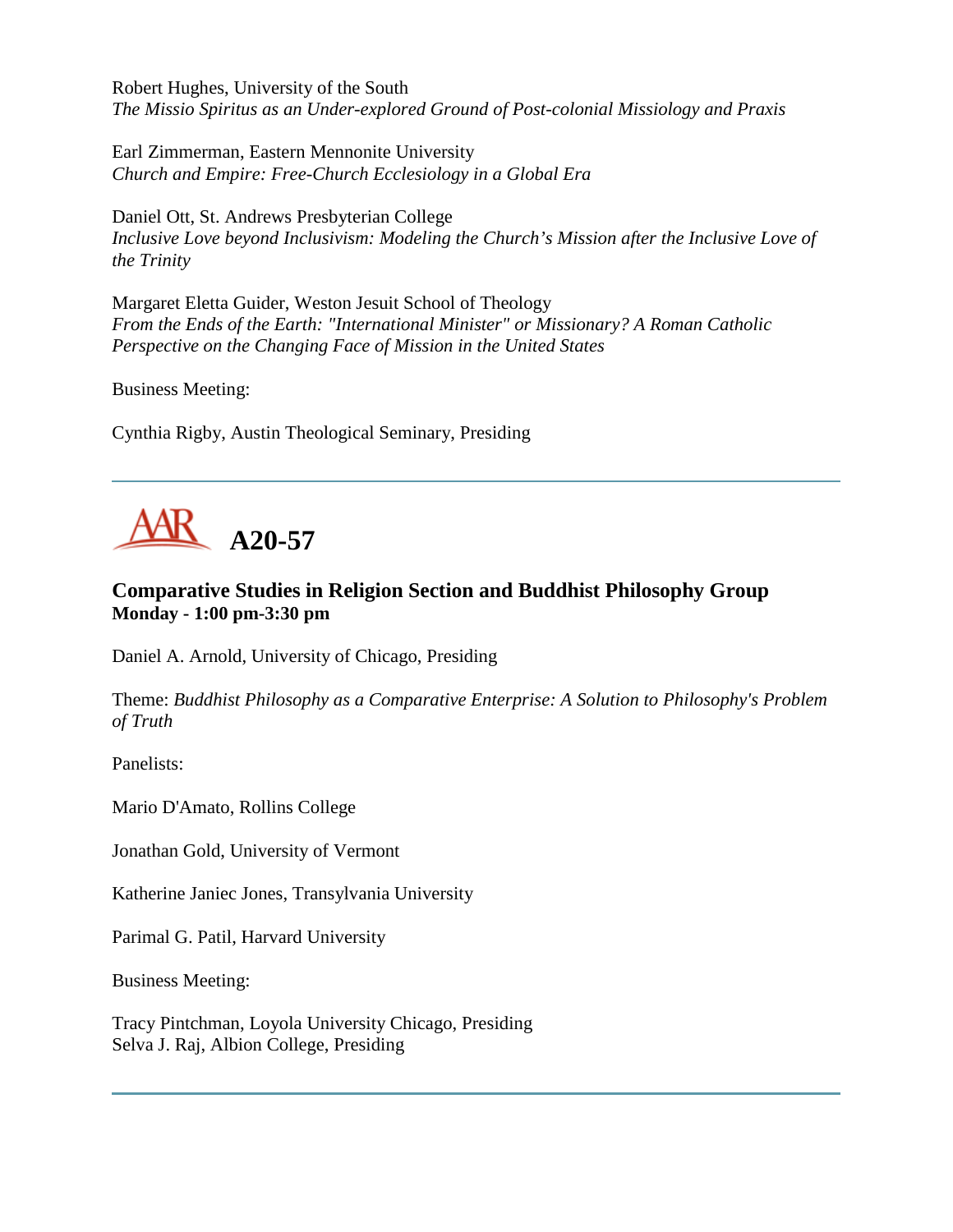

#### **North American Religions Section Monday - 1:00 pm-3:30 pm**

Amanda Porterfield, Florida State University, Presiding

Theme: *Keywords in American Religion: Secularism, Literalism, Mysticism, and Missions*

Panelists:

Adam Shapiro, University of Chicago

Clark Gilpin, University of Chicago

David R. Perley, University of Toronto

Melani McAlister, George Washington University

Responding:

Martin Marty, University of Chicago



### **Philosophy of Religion Section Monday - 1:00 pm-3:30 pm**

Eric Boynton, Allegheny College, Presiding

Theme: *Biopolitics and the Philosophy of Religion*

Matthew Chrulew, Monash University *Foucault, Biopolitics, and Religion*

Clayton Crockett, University of Central Arkansas *Law beyond Law: Agamben, Deleuze, and the Unconscious Event*

Gregory Kaplan, Rice University *Biopolitics, Immanence, and the Wages of Life*

William Robert, Louisiana Sate University *Biopolitics, Ecotechnics, and the Possibility of Subjectivity*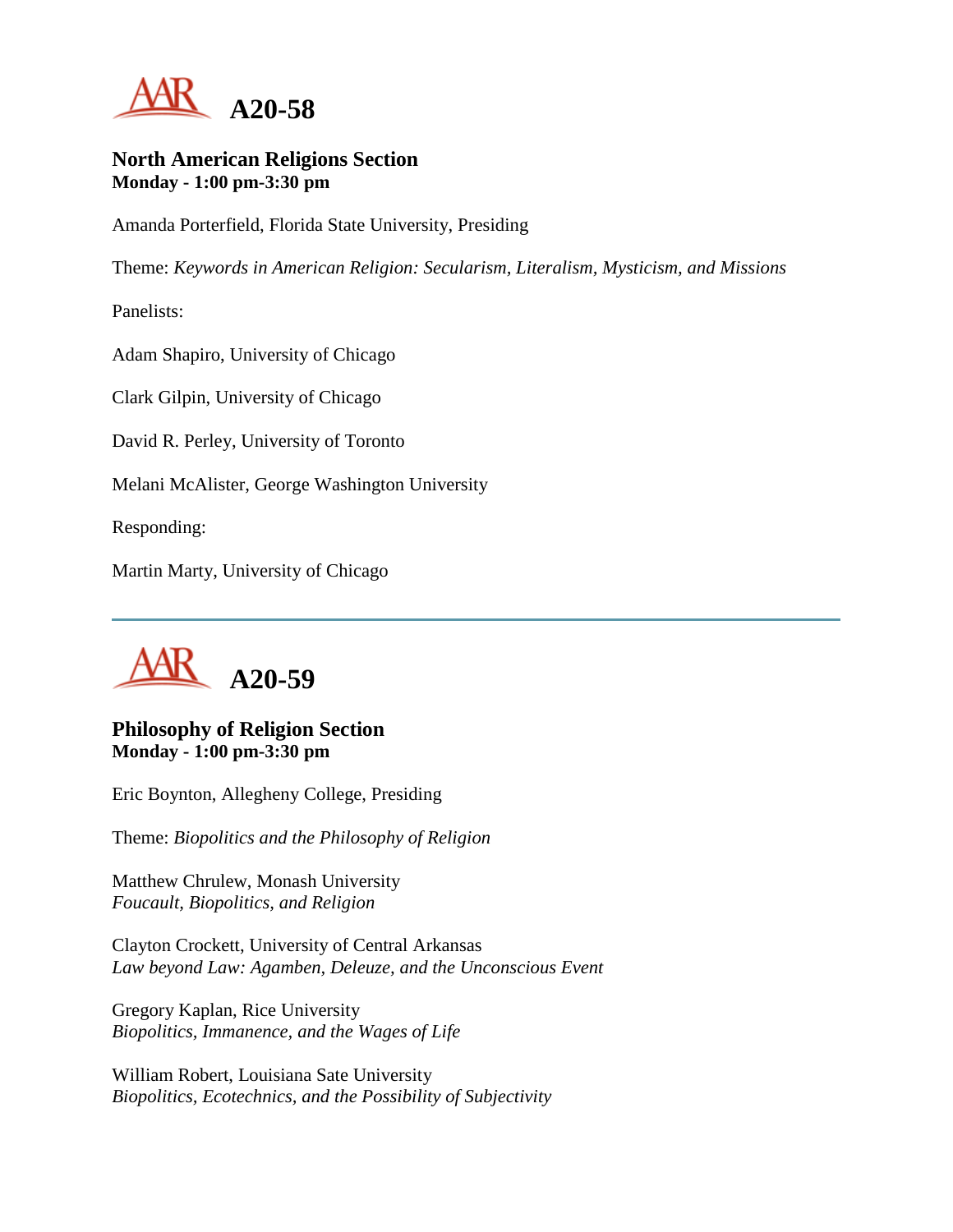

#### **Religion in South Asia Section Monday - 1:00 pm-3:30 pm**

Shubha Pathak, University of Chicago, Presiding

Theme: *Transgressing Traditions and Traditional Transgressions*

Panelists:

Katherine Ulrich, University of Southern California

Scott A. Kugle, Leiden University

Robert Menzies, Albion College

William Elison, University of Chicago

Responding:

Ivette Vargas-O'Bryan, Austin College

Business Meeting:

Parimal G. Patil, Harvard University, Presiding Tazim Kassam, Syracuse University, Presiding



**Study of Judaism Section Monday - 1:00 pm-3:30 pm**

Martin Kavka, Florida State University, Presiding

Theme: *"God Is the Truth": The Star of Redemption between Philosophy and Theology*

Panelists:

Paul W. Franks, University of Toronto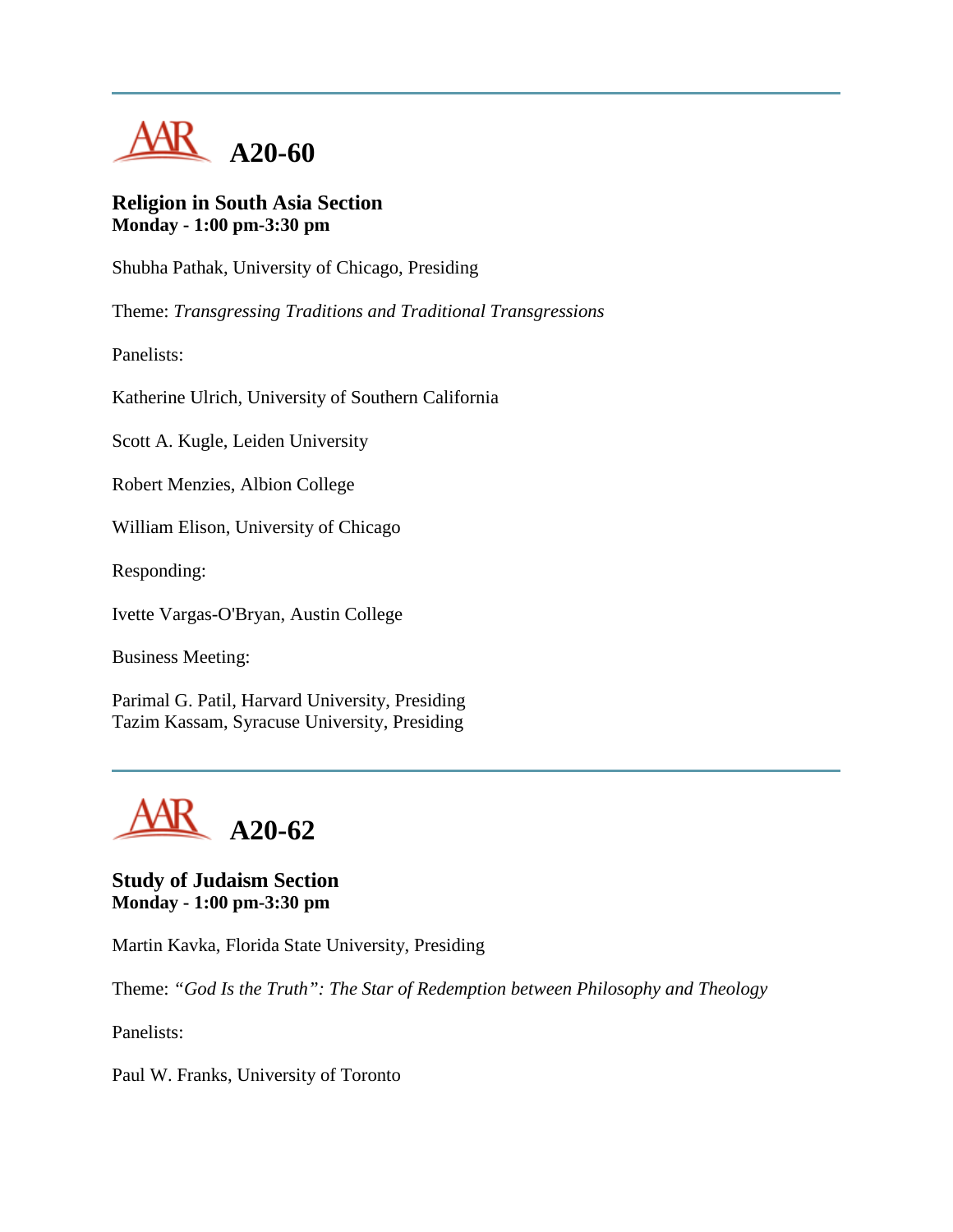Benjamin Pollock, Hebrew University of Jerusalem

Robert Gibbs, University of Toronto



#### **Theology and Religious Reflection Section Monday - 1:00 pm-3:30 pm**

Derek Simon, St. Thomas University, Presiding

Theme: *Memory, Suffering, and Hope*

Flora A. Keshgegian, Brown University *Black Holes and Blue Skies: Trauma and Suffering in History*

Lester Edwin Ruiz, New York Theological Seminary *Empire, Enforced Migration, and Solidarity: Pursuing a Theology of Migration*

Alain Epp Weaver, University of Chicago *Remembering the Nakba: Tours of Destroyed Palestinian Villages as Pilgrimages of Lament and Hope*

Roger S. Gottlieb, Worcester Polytechnic Institute *Empire's Other: Religious Environmentalism and Our Planet's Future*

Responding:

Serene Jones, Yale University



## **Women and Religion Section and Native Traditions in the Americas Group Monday - 1:00 pm-3:30 pm**

Andrea Smith, University of Michigan, Ann Arbor, Presiding

Theme: *Can the Subaltern Speak? Revisited: Gender, Colonialism, and the Politics of History in Noenoe Silva's* Aloha Betrayed

Panelists: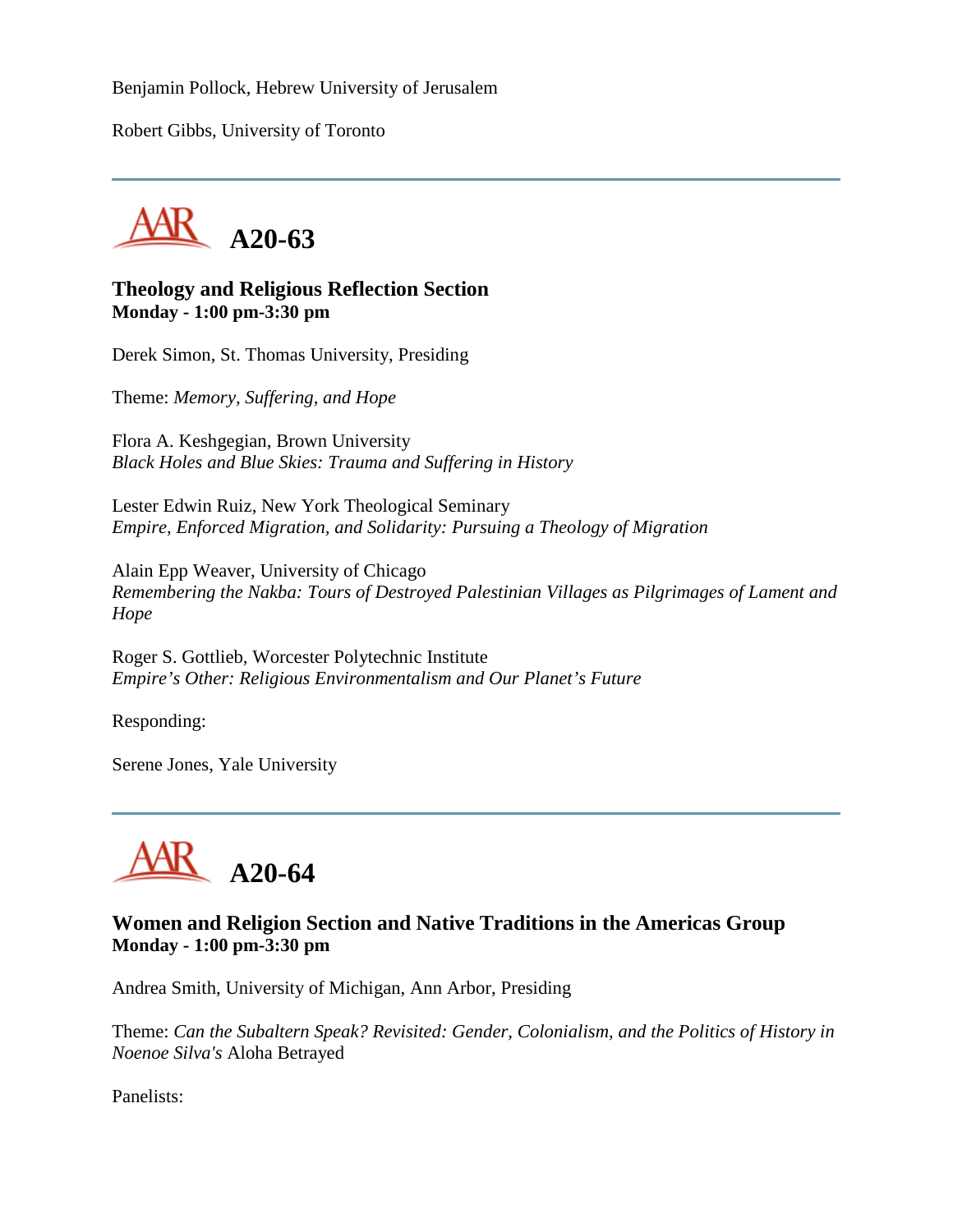J. Kehaulani Kauanui, Wesleyan University

Justine Smith, Harvard University

Michelene Pesantubbee, University of Iowa

Dale Turner, Dartmouth College

Vincent L. Wimbush, Claremont Graduate University

Responding:

Noenoe Silva, University of Hawaii, Honolulu

Business Meeting:

Michael McNally, Carleton College, Presiding Kenneth Mello, University of Vermont, Presiding



# **Anthropology of Religion Group and Religion, Holocaust, and Genocide Group Monday - 1:00 pm-3:30 pm**

Edward Tabor Linenthal, Indiana University, Bloomington, Presiding

Theme: *The Ethics and Politics of Museum Display*

Jennifer L. Geddes, University of Virginia *The Victim's Body and the Ethics of Viewing*

Jane Marie Law, Cornell University *Sugihara Chiune and the Political Utility of Altruism: One Hero, Two Museums, and Myriad Competing Shared Cultural Memories*

Oren Baruch Stier, Florida International University *Torah and Taboo: Is the United States Holocaust Museum Jewish?*

Hannah Holtschneider, University of Edinburgh *Victims, Perpetrators, Bystanders? Witnessing, Remembering, and the Ethics of Representation in Museums of the Holocaust*

Business Meeting: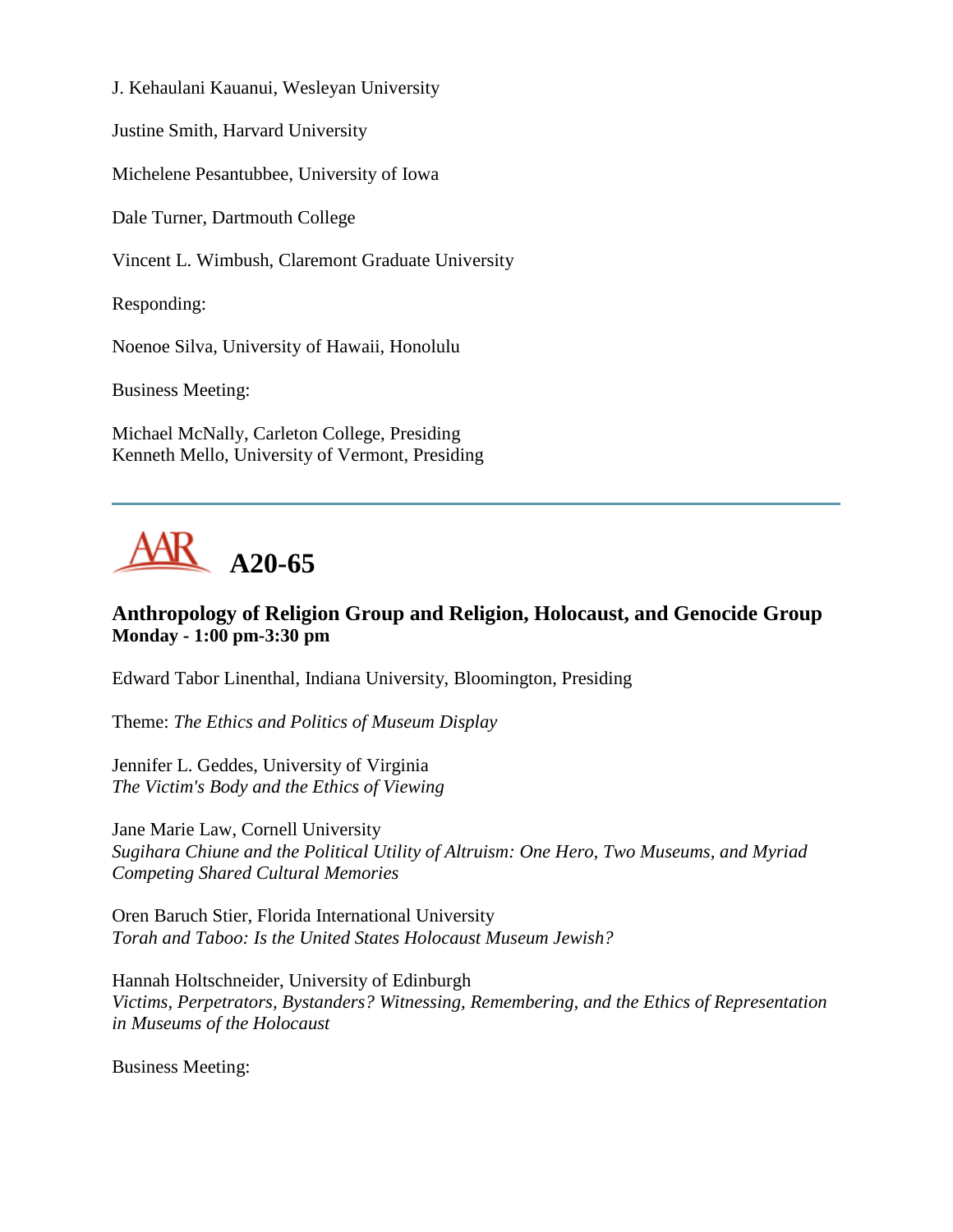Katharina von Kellenbach, St. Mary's College of Maryland, Presiding Oren Baruch Stier, Florida International University, Presiding



# **Augustine and Augustinianisms Group and Eastern Orthodox Studies Group Monday - 1:00 pm-3:30 pm**

Paul Gavrilyuk, University of Saint Thomas and James C. Skedros, Holy Cross Greek Orthodox School of Theology, Presiding

Theme: *Augustine and the Christian East*

Will Cohen, Catholic University of America *The Place of Augustine in the Ecclesiology of Georges Florovsky*

David Dunn, Vanderbilt University *Good Sex? Desire in Augustine and Gregory of Nyssa*

Peter Galadza, Saint Paul University *The Liturgical Commemoration of Augustine in the Byzantine East: An Ambiguous Lex Orandi for an Ambiguous Lex Credendi*

John Panteleimon Manoussakis, Boston College *The Vision of God: Reconciling the Controversy Concerning Augustine's Exegesis of the Old Testament Theophanies*



**Bible in Racial, Ethnic, and Indigenous Communities Group Monday - 1:00 pm-3:30 pm**

**New Program Unit**

Miguel A. De La Torre, Iliff School of Theology, Presiding

Theme: *Biblical Reading and Colonial Hermeneutics*

Christo Lombaard, University of South Africa *Does Contextual Exegesis Require an Affirming Bible? Lessons from "Apartheid" and "Africa" as Narcissistic Hermeneutical Keys*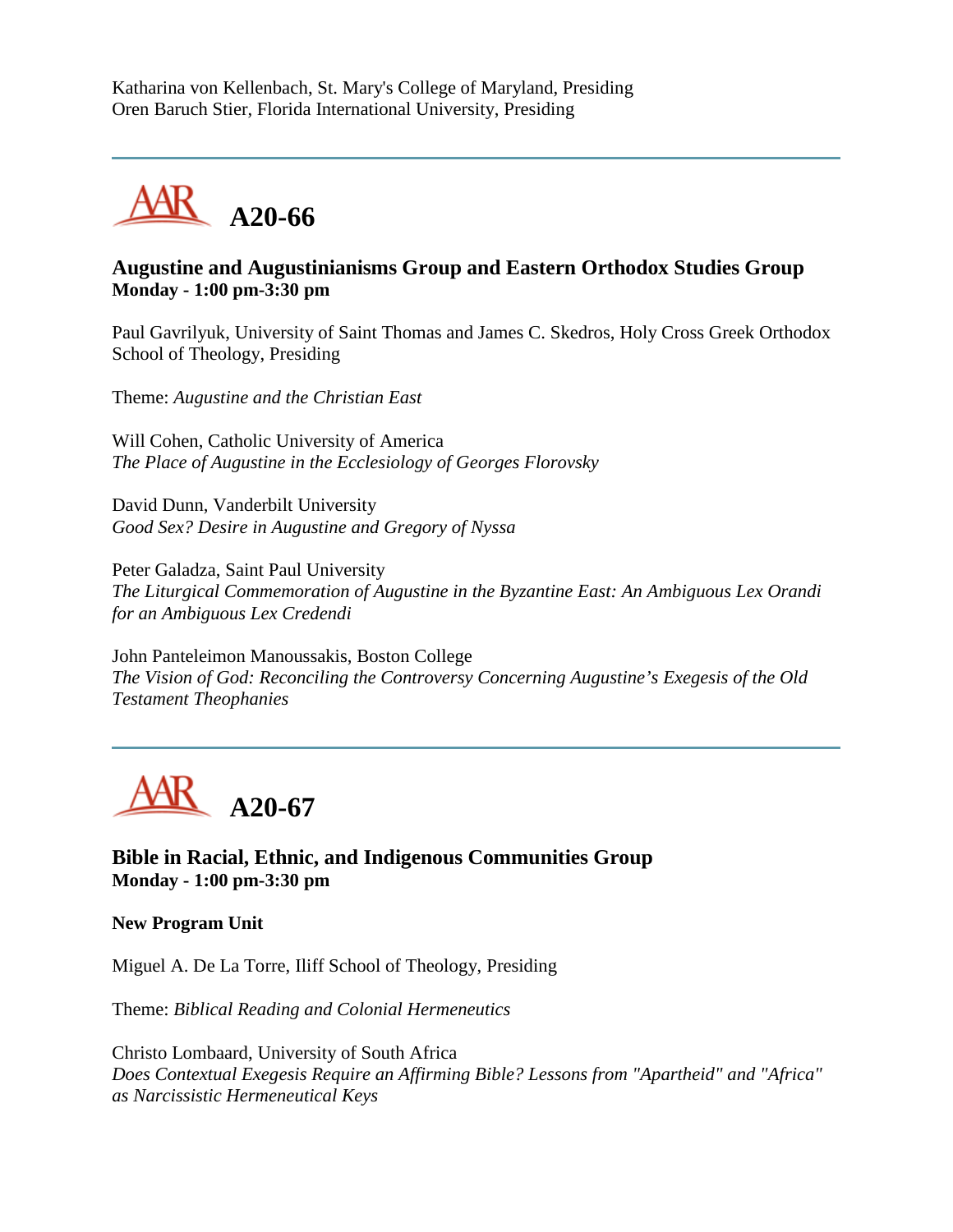Charles E. DeBose, California State University, East Bay *The Ebonics Bible: An Idea Whose Time Has Come*

Laura E. Donaldson, Cornell University *American Samson: Learning from the Schoolmaster*

Raedorah Stewart, Proclaim and Publish Ministries *Three Points and the Poem: Theopoetics and Non-Canonical Texts, Tones, and Tools of Black Preaching*

Danielle Sigler, Austin College *Zora Neale Hurston's Bible*

Business Meeting:

Laura E. Donaldson, Cornell University, Presiding



# **Bonhoeffer: Theology and Social Analysis Group Monday - 1:00 pm-3:30 pm**

Lisa Dahill, Trinity Lutheran Seminary, Presiding

Theme: *Which Bonhoeffer? For Whom?*

Jacqueline A. Bussie, Capital University *Terrorist or Saint? Teaching Dietrich Bonhoeffer in the Twenty-first Century*

Jennifer McBride, University of Virginia *"Religionless Christianity" for North America: Confession of Sin as the Privileged Church's Sociopolitical Praxis*

Jonathan Malesic, King's College, Pennsylvania *Bonhoeffer's "Secret Discipline": The Duty to Conceal Christian Identity in Public Life*

Business Meeting:

Lori Brandt Hale, Augsburg College, Presiding

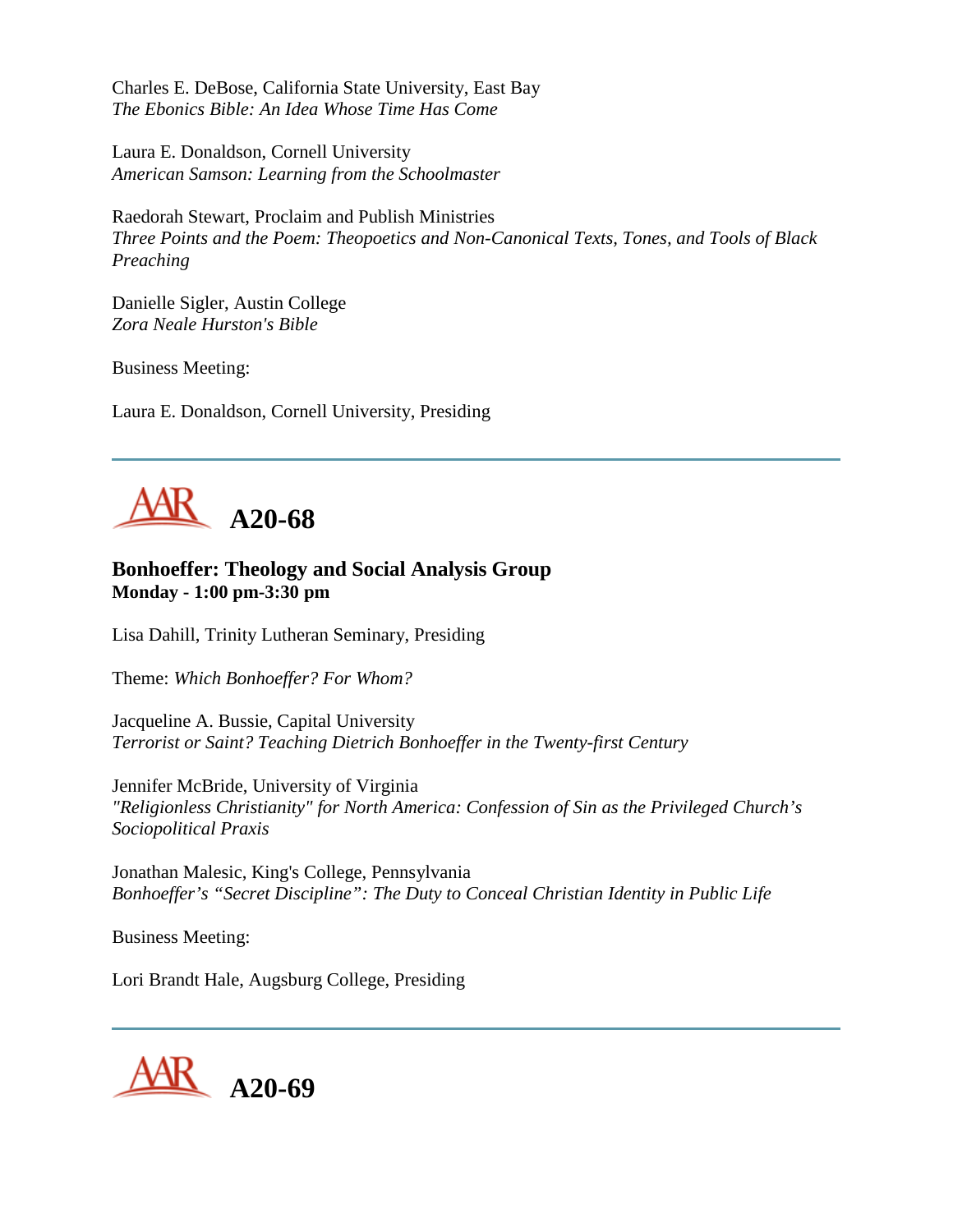## **Chinese Religions Group Monday - 1:00 pm-3:30 pm**

Stephen R. Bokenkamp, Indiana University, Bloomington, Presiding

Theme: *Daoist Images of the Gods*

Poul Andersen, University of Hawaii, Manoa *Categories and Visual Representations of the Gods in the Daoist Altar*

Terry Kleeman, University of Colorado, Boulder *The Visual Ritual Canon of the Li Family of Jilong, Taiwan*

Angelika Cedzich, DePaul University *Daoist Gods: Their Iconic Creation and Re-imagination in Visual Art and Popular Narrative*

Clarke Hudson, Indiana University, Bloomington *The Ancestors, Births, and Lives of Yao Daoist Manuscripts*

Responding:

Edward L. Davis, University of Hawaii, Honolulu



**Korean Religions Group Monday - 1:00 pm-3:30 pm**

Marcie Middlebrooks, Cornell University, Presiding

Theme: *The Transformation of Korean Religious Rituals and Their Characteristics in Contemporary Korea*

Kim Jongmyung, Graduate School of Korean Studies *Buddhist Daily Rituals in Korea: Transformation and Characteristics*

Jeonghyun Ha, Academy of Korean Studies *Confucian Family Ancestor Worship (Chesa) in Korea: Transformation and Characteristics*

Sang-un Park, Korea Institution for Religion and Culture *Protestant Revival Services in Korea: Transformation and Characteristics*

Byoungchul Ko, Academy of Korean Studies *God-Humanism (Taejjongyo) Rituals in Korea: Transformation and Characteristics*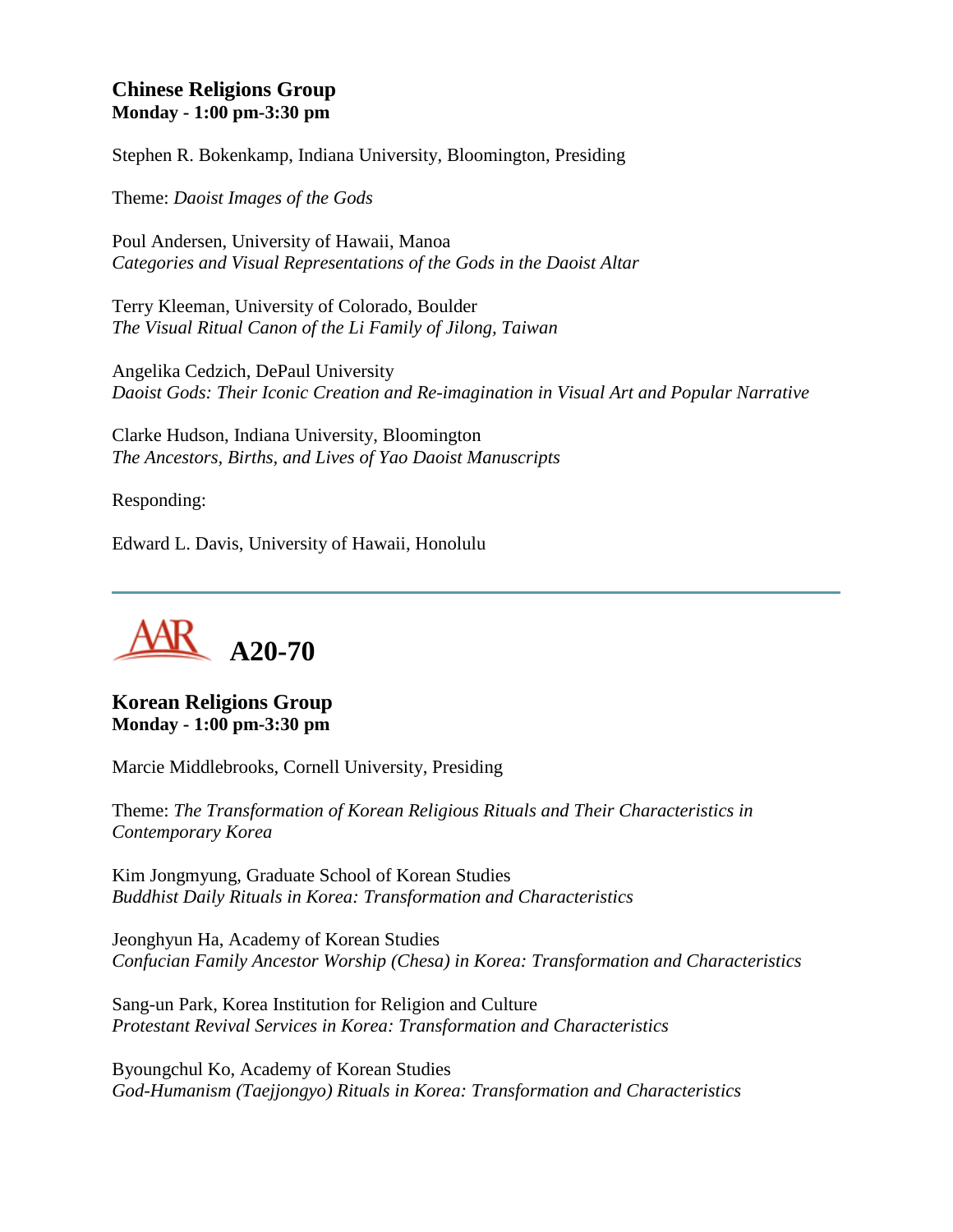Responding:

Pori Park, Arizona State University James H. Grayson, University of Sheffield



### **Law, Religion, and Culture Group Monday - 1:00 pm-3:30 pm**

Jonathan Ebel, University of Illinois, Urbana-Champaign, Presiding

Theme: *The Bible, Education, and American Civil Religion*

Nathan D. Raybeck, University of Illinois, Urbana-Champaign *Reestablishing American Civil Religion? American Identity and Bible Literacy*

Sara Shrader, University of Illinois, Urbana-Champaign *The Bible and Its Influence: Problems and Paradoxes of Cultural Literacy in American Public Schools*

Jeffrey Thibert, University of Illinois, Urbana-Champaign *The Constitutionality of Bible Courses in American Public Schools*

Erik Owens, Boston College *"Disestablishment" as Legal Paideia? Assessing Michael McConnell's Educational Pluralism*

Responding:

Jonathan Moore, Grinnell College

Business Meeting:

Robert A. Yelle, University of Illinois, Urbana-Champaign, Presiding

**A20-72**

## **Men's Studies in Religion Group Monday - 1:00 pm-3:30 pm**

Mark Justad, Vanderbilt University, Presiding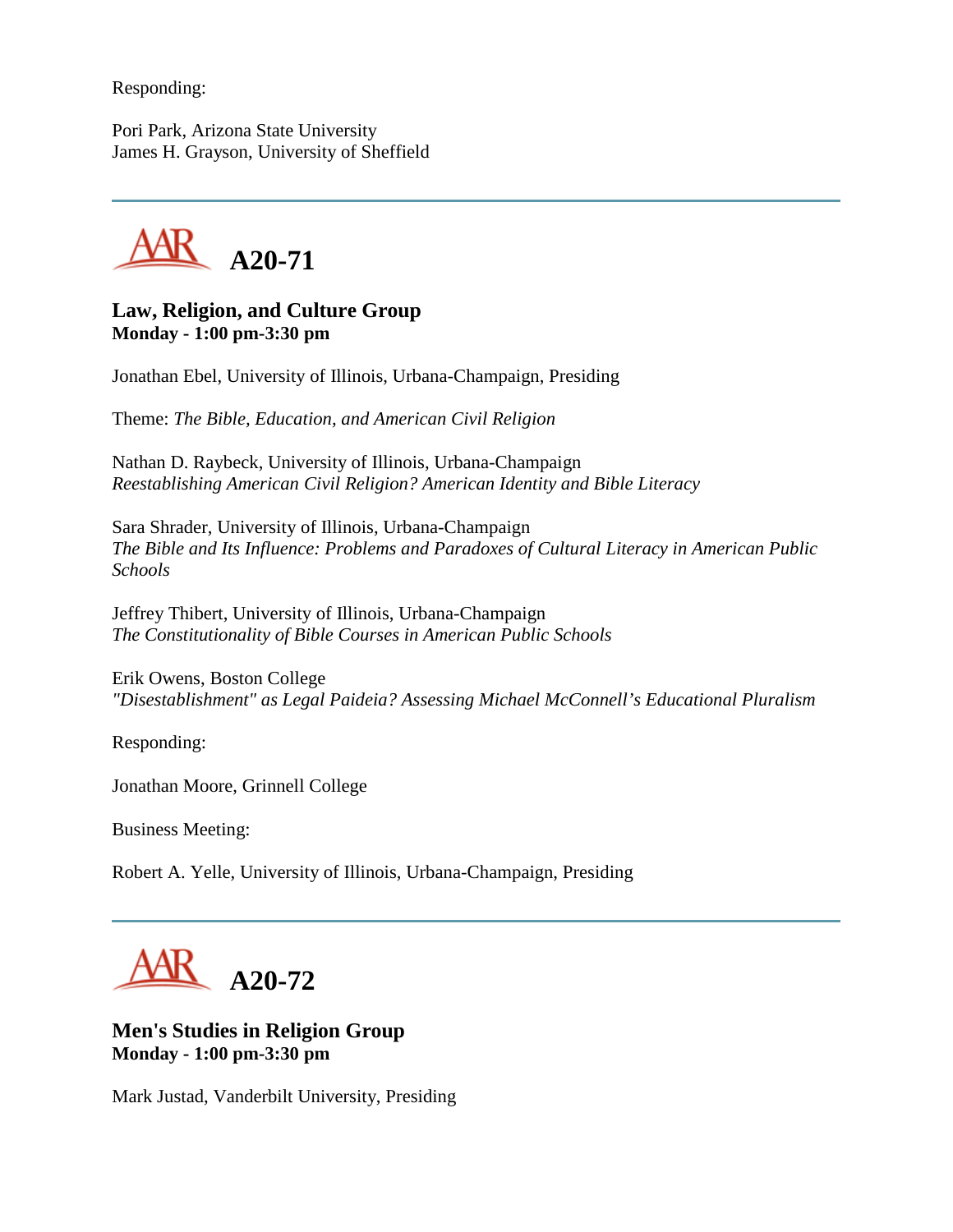Theme: *Men's Studies in Religion: Cross Cultural Perspectives*

Garth Kasimu Baker-Fletcher, Texas College *XODUS Wilderness: Failed New Masculinities and Hope*

Philip Culbertson, University of Auckland *Two Men Dancing: Cross-Cultural Supervision, Colonization, and Difference as Resistance and Promise for Men's Studies in Religion*

Björn Krondorfer, St. Mary's College of Maryland *Who's Afraid of Gay Theology? An Intellectual Probing of Heterosexual Silence*

Christoph Walser, Bildung und Gesellschaft, Reformierte Kirche Zürich *Against Destructive Male Habits: Rereading the New Testament in European Christian Men's Groups*

Responding:

David James Livingston, Mercyhurst College



#### **Platonism and Neoplatonism Group Monday - 1:00 pm-3:30 pm**

Jay Bregman, University of Maine, Orono, Presiding

Theme: *Living Tradition*

Garth W. Green, Boston University *Christian Neo-Platonism, Medieval and Modern*

Matthew C. Halteman, Calvin College *Neoplatonism at the Margin of Fundamental Ontology: Inklings of Ascent "Beyond Being" in the 1929 Footnotes to Heidegger's* On the Essence of Ground

Willemien Otten, Utrecht University *Nature's Voice: The Auditive Structure of R.W. Emerson's Neoplatonic Spirituality*

David L. Smith, Central Michigan University *Ralph Waldo Emerson: From Neoplatonism to Nondualism?*

Business Meeting: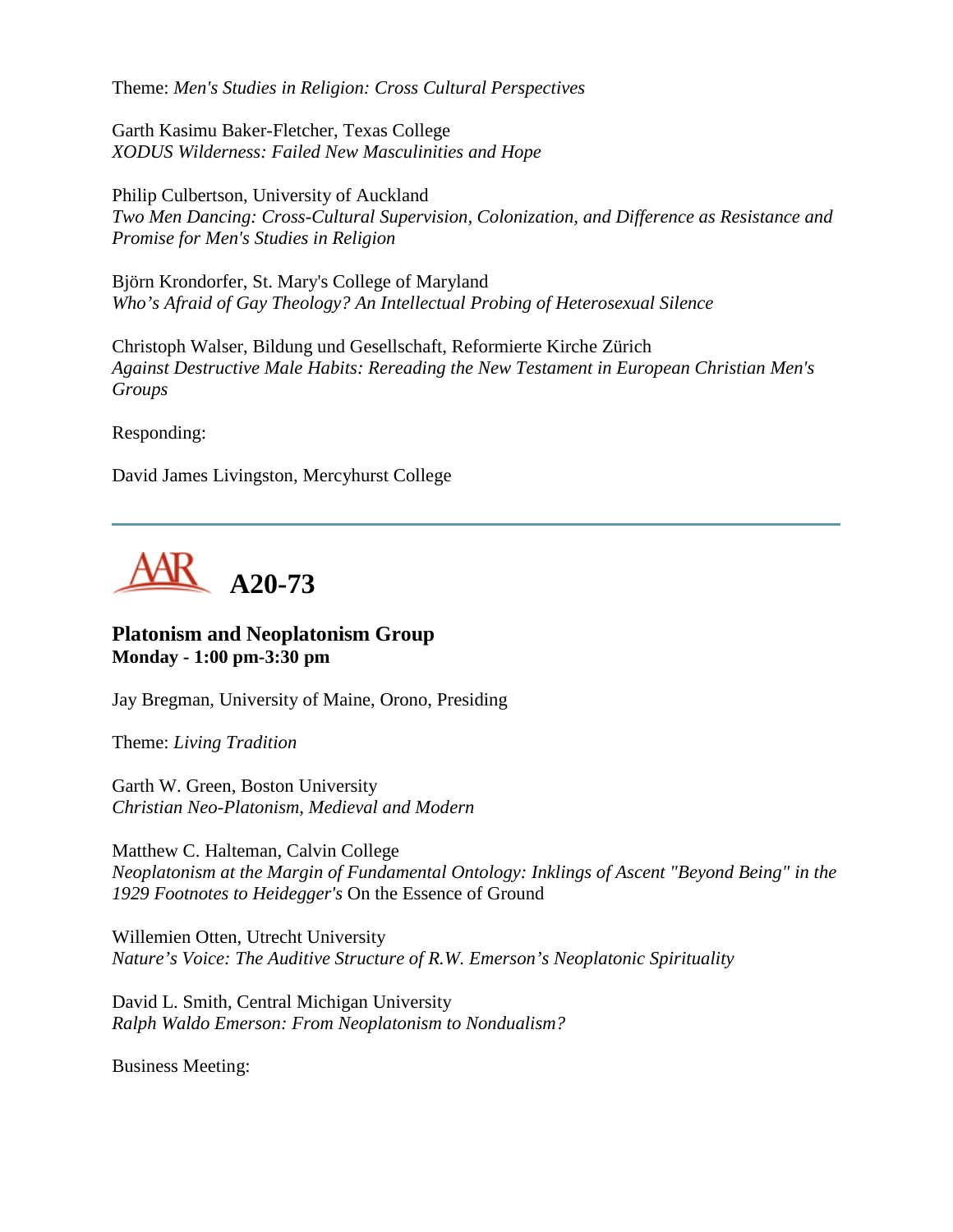

### **Practical Theology Group Monday - 1:00 pm-3:30 pm**

#### **New Program Unit**

James Nieman, Hartford Seminary, Presiding

Theme: *Political Aspects of Practical Theology*

Joyce Ann Mercer, Virginia Theological Seminary *Showing Some Class: Practical Theological Contributions to the "Classing" of Congregational Studies*

Gordon S. Mikoski, Princeton Theological Seminary *Teaching Against Torture: Liturgical Catechesis in Exceptional Circumstances*

Carmen Marie Nanko-Fernández, Catholic Theological Union *De-colonizing Practical and Pastoral Theologies: A Reconfiguration En Conjunto*

Jennifer R. Ayres, Emory University *Waiting for a Glacier to Move: Practical Theological Reflections on Social Witness Practice*

Responding:

Elaine Graham, University of Manchester

Business Meeting:

Claire Wolfteich, Boston University, Presiding



## **Religion and Ecology Group and Contemporary Pagan Studies Consultation Monday - 1:00 pm-3:30 pm**

Michael York, London, United Kingdom, Presiding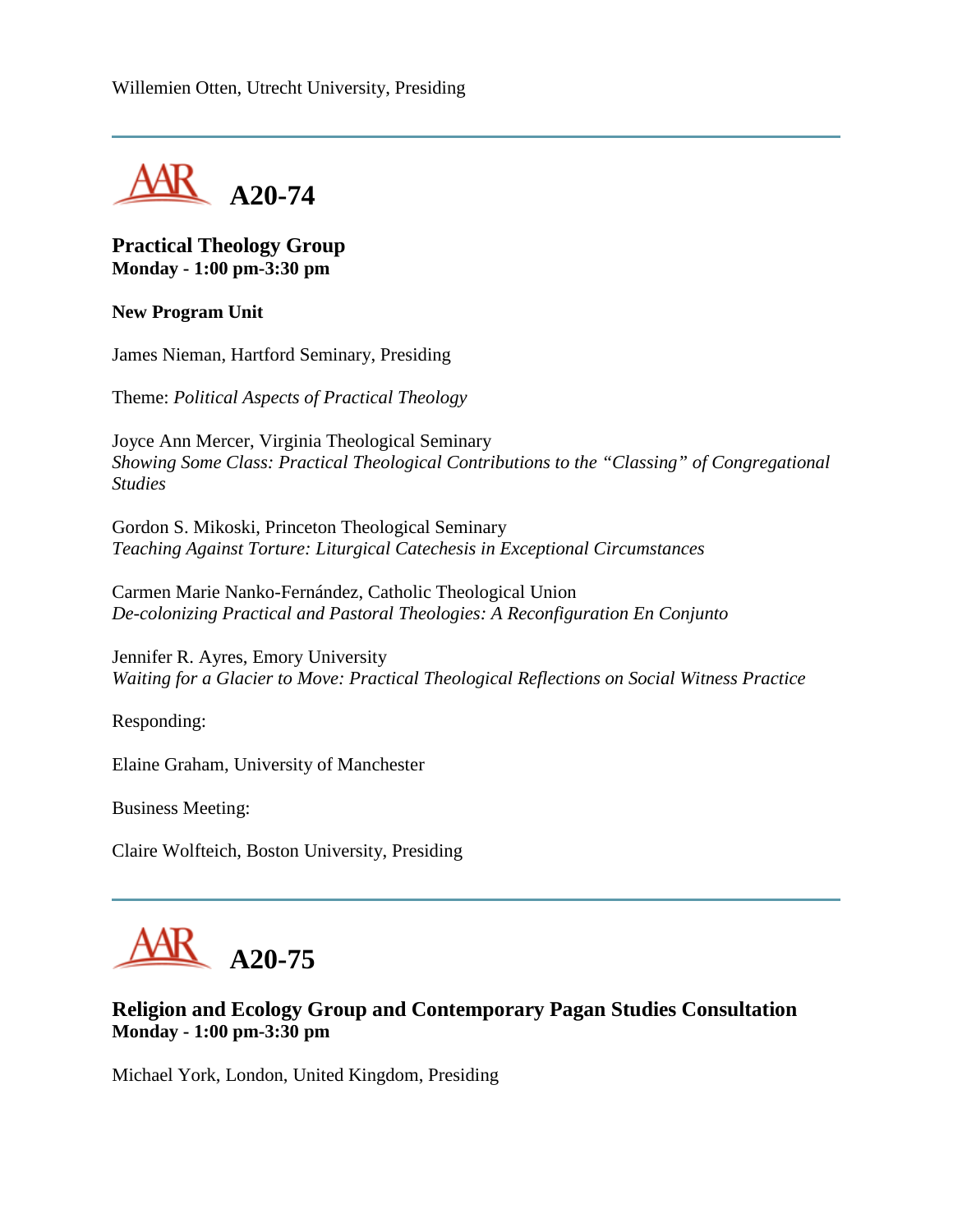Theme: *Sacred Space and Time: Contemporary Paganism and Spiritual Ecology*

Adrian Harris and Christina Welch, University of Winchester *Deep Currents: The Two Tides of Neo-Paganism*

Chris Klassen, Wilfrid Laurier University *Speaking Nature: Multivocal Participation in the Search for a Sustainable World*

Helen A. Berger, West Chester University *Teenage Witches and Environmentalism*

Douglas Ezzy, University of Tasmania *co-presenter with Helen A. Berger*

Alan Shear, McHenry County College *Contemporary Pagan Pilgrimage in America*

Responding:

Robert S. Corrington, Drew University



### **Religion in Latin America and the Caribbean Group Monday - 1:00 pm-3:30 pm**

Jeanette Reedy Solano, California State University, Fullerton, Presiding

Theme: *Beyond Mestizaje: Revisiting Race, Syncretism, and Hybridity*

Bettina E. Schmidt, University of Oxford *Afro-Caribbean Religions as Realms of Memory: The Concept of Polyphonic Bricolage as Critique against Syncretism and Mestzaje*

Steven Engler, Mount Royal College and Pontifícia Universidade Católica de São Paulo *Mestiçagem, Brasilidade, and Feijoada: Extending Brazilian Writings on Hybridity*

Nestor Medina, University of Toronto *Hybrid Cultures or Multiculturalism: Navigating the Contested Spaces of Mestizaje Discourse(s)*

Ruben Rosario-Rodriguez, Saint Louis University *The Racialized Christ: Reconceptualizing Mestizaje as Transcultural Paradigm*

Responding: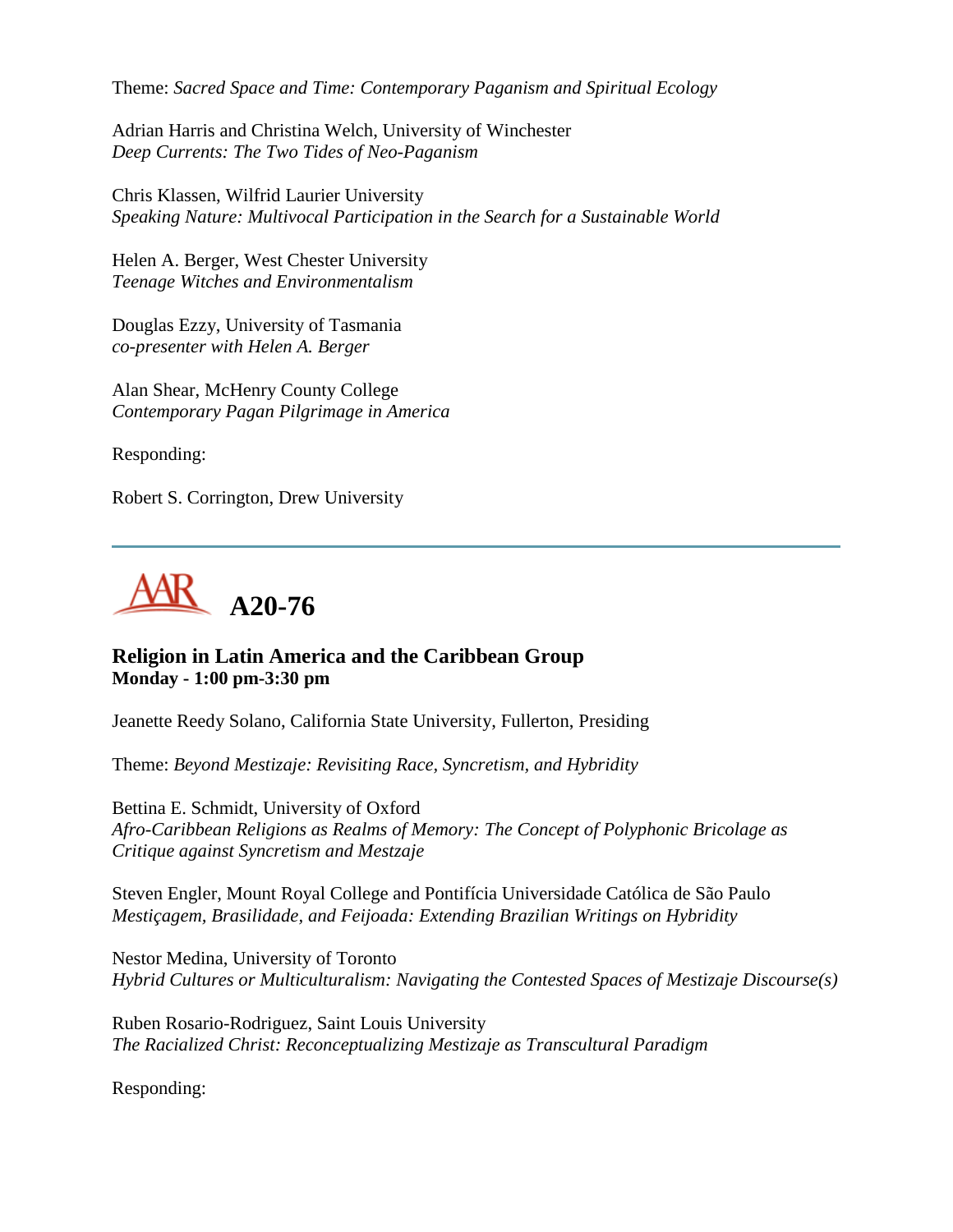Otto A. Maduro, Drew University

Business Meeting:

Nelson Maldonado-Torres, University of California, Berkeley, Presiding Jeanette Reedy Solano, California State University, Fullerton, Presiding



## **Womanist Approaches to Religion and Society Group Monday - 1:00 pm-3:30 pm**

Linda E. Thomas, Lutheran School of Theology, Chicago, Presiding

Theme: *Tapestries of Motion and Spirit*

Karen Baker-Fletcher, Southern Methodist University *Loves the Spirit*

Keri Day, Vanderbilt University *God's Daughters: Nairobi Women and Visions of Gender Justice*

Deborah Buchanan, Fuller Seminary *We Shall Overcome: The Beautiful Tapestry of Womanist Transformation in Dance, Literature, Poetry, and Hip Hop*

Carolyn Medine, University of Georgia *Jan Willis'* Dreaming Me*: Constructing a Baptist-Buddhist Womanist Identity*

Melanie L. Harris, Texas Christian University *Loving the Spirit: Expressions of Paganism in Alice Walker's Non-Fiction*

## **A20-78**

**World Christianity Group Monday - 1:00 pm-3:30 pm**

**New Program Unit**

Martha Smalley, Yale University, Presiding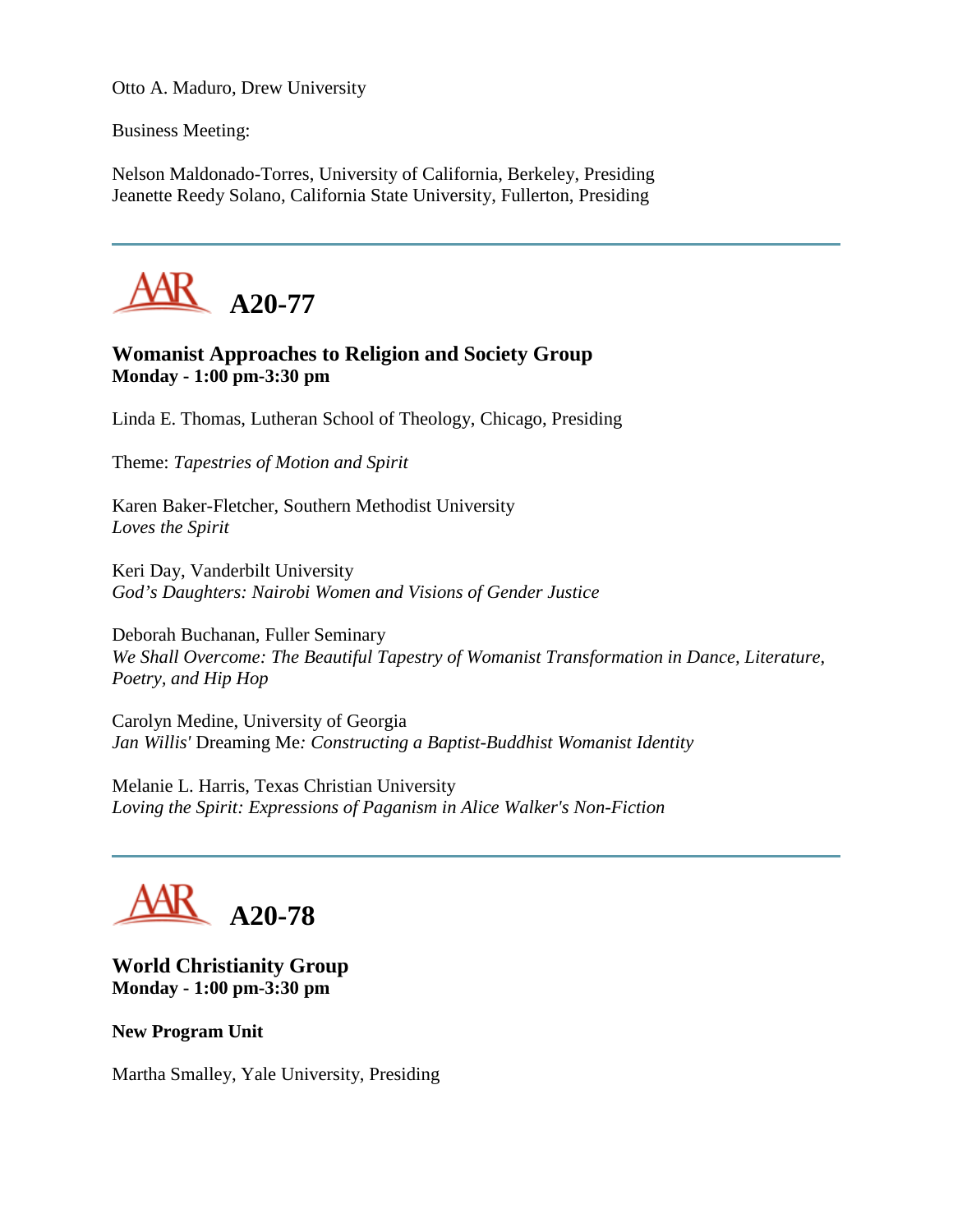Theme: *World Christianity in Local Contexts*

Paul V. Kollman, University of Notre Dame *Classifying African Christianities Past and Present*

David Tonghou Ngong, Baylor University *The New Christianity in Africa and Radical Orthodoxy: An Apology for Dialogue*

Mark R. Mullins, Sophia University *Between Inculturation and Globalization: The Situation of Roman Catholicism in Contemporary Japanese Society*

Peter Ng, Chinese University of Hong Kong *The Necessity of the Particular in the Globalization of Christianity: The Case of Christian Higher Education in China*

Responding:

Melanie A. May, Colgate Rochester Crozer Divinity School

Business Meeting:

Peter C. Phan, Georgetown University, Presiding Dale T. Irvin, New York Theological Seminary, Presiding



## **Cultural History of the Study of Religion Consultation Monday - 1:00 pm-3:30 pm**

Richard King, Vanderbilt University, Presiding

Theme: *Medicalizing Religion: Inherent Biology, Pathological Emotion, and Missionizing Hygiene*

Lisle Dalton, Hartwick College *Popular Phrenology and the Biology of Natural Religion*

Curtis Evans, Florida State University *Emotionalism Described and Dissected: The New Psychology and the Pathologizing of Black Religion*

Shin Kwon Kim, Drew University *An Aseptic Religion: Discovering a Hybridity on the Flux of Hygiene and Christianity in Korea*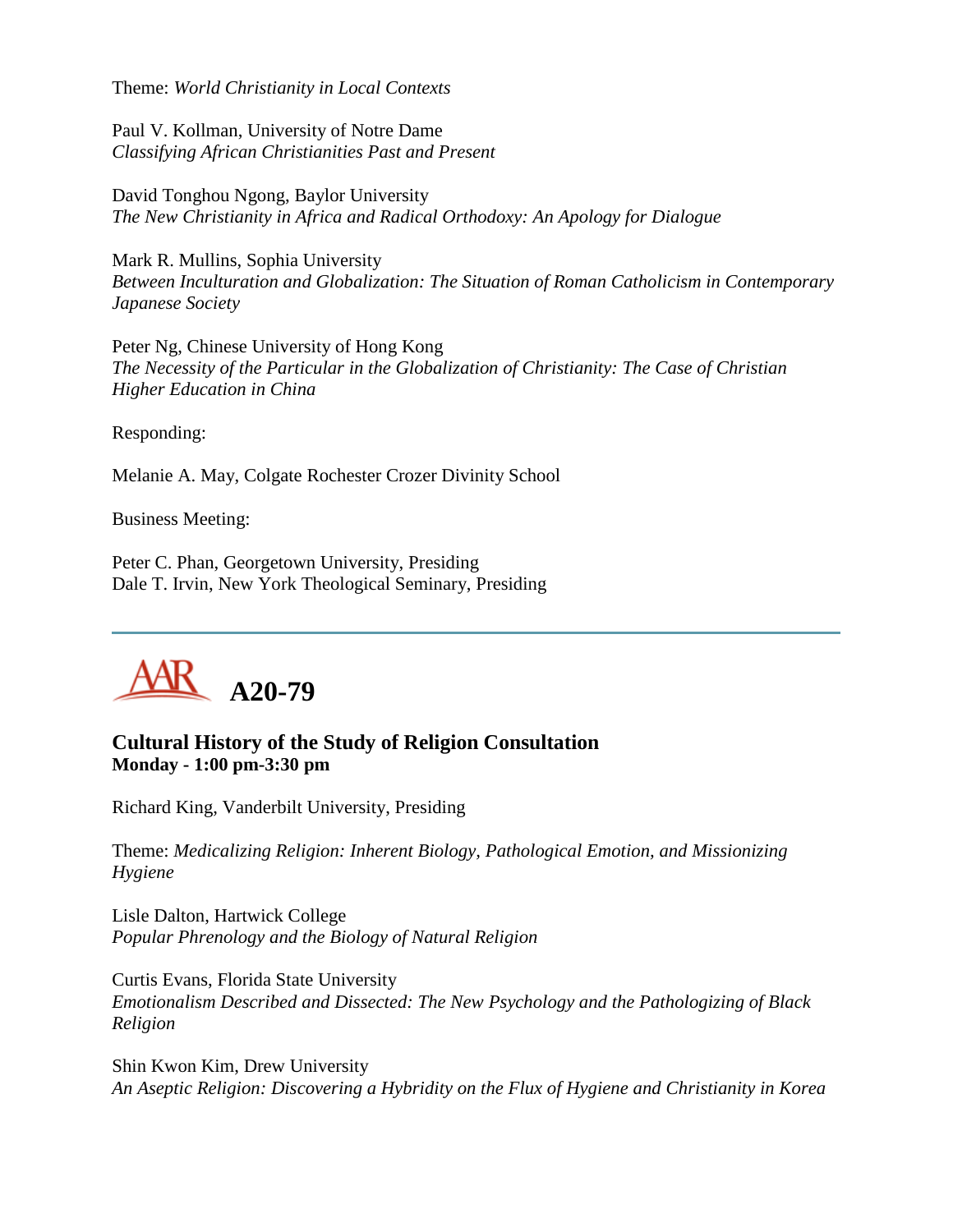Responding:

Sean McCloud, University of North Carolina, Charlotte

Business Meeting:

Richard M. Jaffe, Duke University, Presiding Tisa Wenger, Arizona State University, Presiding



## **Death, Dying, and Beyond Consultation Monday - 1:00 pm-3:30 pm**

Kathleen Garces-Foley, Marymount University, Presiding

Theme: *Memorials to the Dead*

Cat Ngoc Jonathan Tran, Duke University *Between Worlds at the Vietnam Veterans Memorial*

Sarah McFarland Taylor, Northwestern University *Composting a Life: Recycled Bodies, Green Burial, and Meaning Making in the Natural Death Movement*

Arlene Macdonald, University of Toronto *Organ Donors, Fallen Soliders, and the Sensuous Civil Religion*

Business Meeting:

Kathleen Garces-Foley, Marymount University, Presiding

## **A20-81**

## **Open and Relational Theologies Consultation and Latter-Day Saints and the Bible**

**Monday - 1:00 pm-3:30 pm**

Lynne Faber Lorenzen, Augsburg College and John Welch, Brigham Young University, Presiding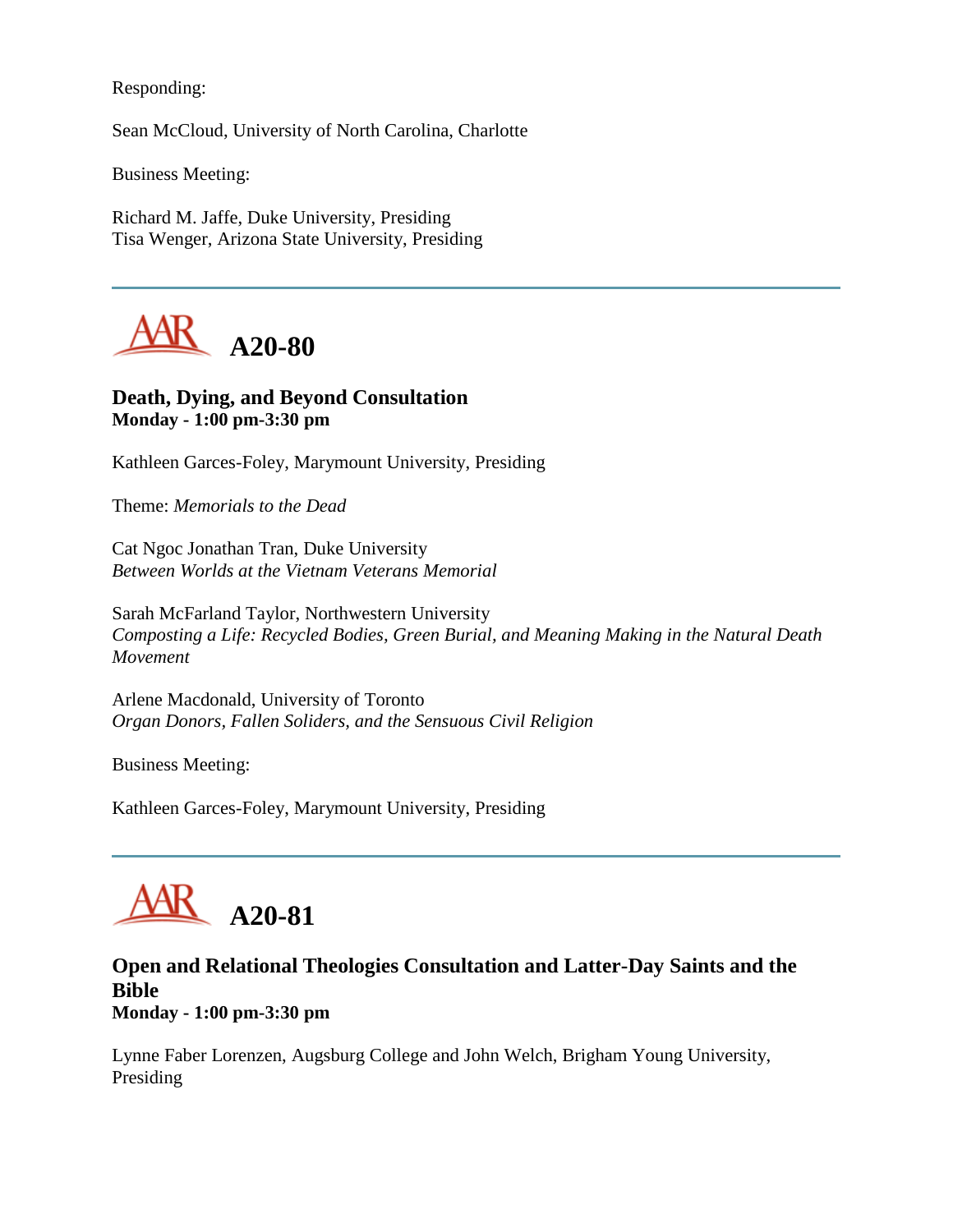Theme: *Are Openness and Relational Theologies Biblical?*

John Sanders, Huntington College *Clear as Day: Metaphorical and Literal Readings of Scripture in the Open Theism Debate*

James M. McLachlan, Western Carolina University *Open Readings of Genesis: Jacob Boehme's Mysterium Magnum and Joseph Smith's Books of Moses, Abraham, and* The Book of Mormon

Michael Lodahl, Point Loma Nazarene University *The Human's Naming of the Creatures as the World's (and God's) Open Future: A Conflict of Interpretations among Jews, Muslims, and Mormons*

David L. Paulsen, Brigham Young University *Opening the Bible: Open Canon and Openness Theology*



## **Queer Theory and LGBT Studies in Religion Consultation Monday - 1:00 pm-3:30 pm**

Laura S. Levitt, Temple University, Presiding

Theme: *Queer Religion, Queer Communities*

Heather Thiessen, University of Louisville *Something Whatever in Common: Prospects for Queer Community*

Justin Waters, Graduate Theological Union *Public Theologies from the Inner Sanctum: A Queer Look at Public-Restroom Graffiti*

Gerard Loughlin, Durham University *Being Creature, Becoming Human: A Theological Conversation between Oliver O'Donovan, Judith Butler, and Joan Roughgarden*

Business Meeting:

Melissa M. Wilcox, Whitman College, Presiding

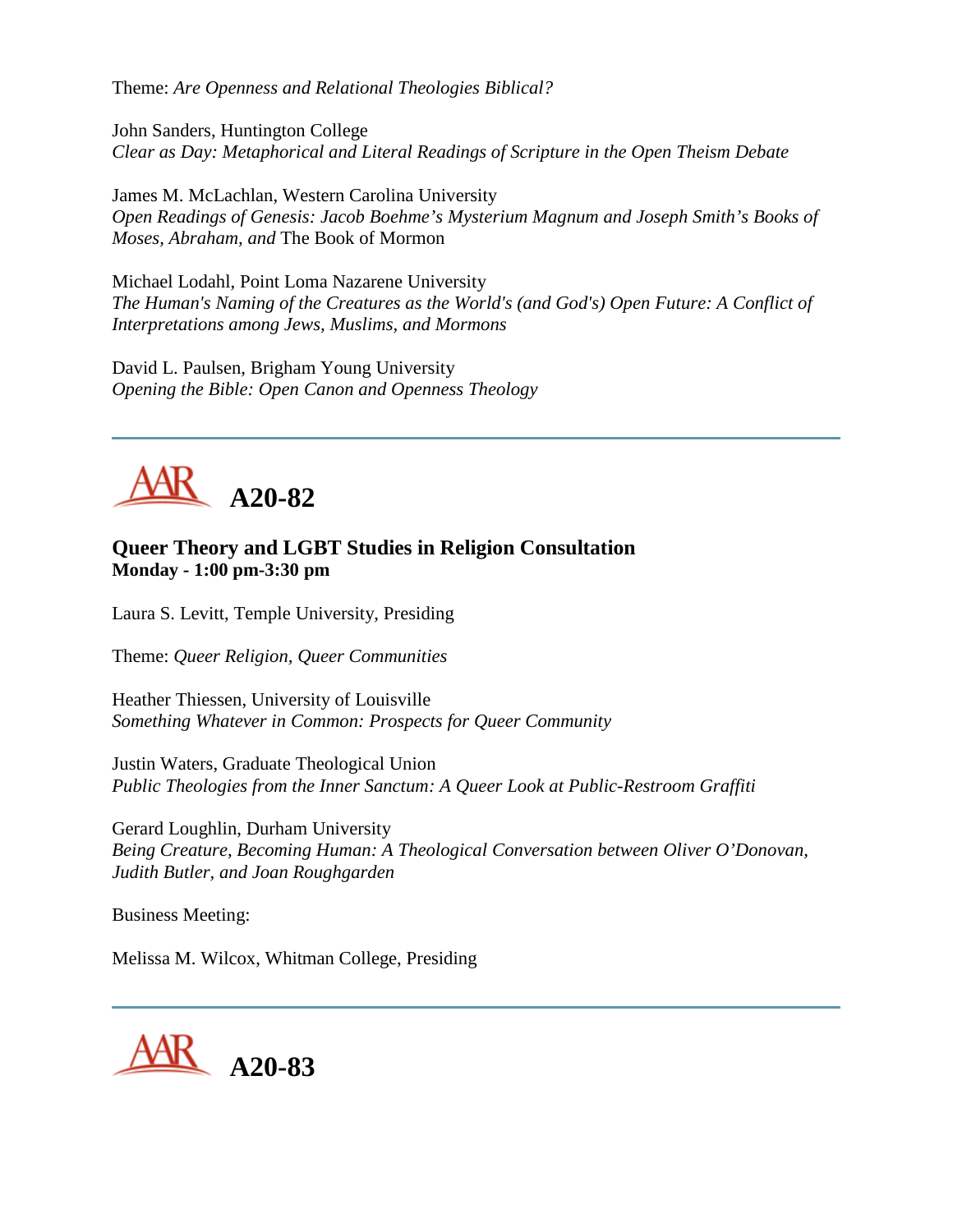## **Religion, Media, and Culture Consultation Monday - 1:00 pm-3:30 pm**

Diane Winston, University of Southern California, Presiding

Theme: *Freedom of Expression and Religious Sensibilities: The Danish Cartoon Controversy in a Global Media Environment*

Panelists:

Tim Jensen, University of Southern Denmark

T. Jeremy Gunn, American Civil Liberties Union

Susanne Schröter, University of Passau

Responding:

John L. Esposito, Georgetown University



## **Center for Advanced Holocaust Studies, US Holocaust Memorial Museum -- Information Session Monday - 1:00 pm-3:30 pm**

Participants interested in learning more about the academic resources of the museum are invited to this information session. In addition to information about fellowships, seminars, and workshops, and the museum's publications program, there will be demonstrations of the museum's electronic resources, including Internet-II and online research tools. For additional information, please contact Victoria J. Barnett at [vbarnett@ushmm.org](mailto:vbarnett@ushmm.org) or 1-202-488-0469.

# **A20-85**

## **Library of Congress Forum: Writing the Story of America's Religious Origins Monday - 1:30 pm-3:30 pm**

Sponsored by the AAR, Library of Congress, and National History Center

Catherine L. Albanese, University of California, Santa Barbara, Presiding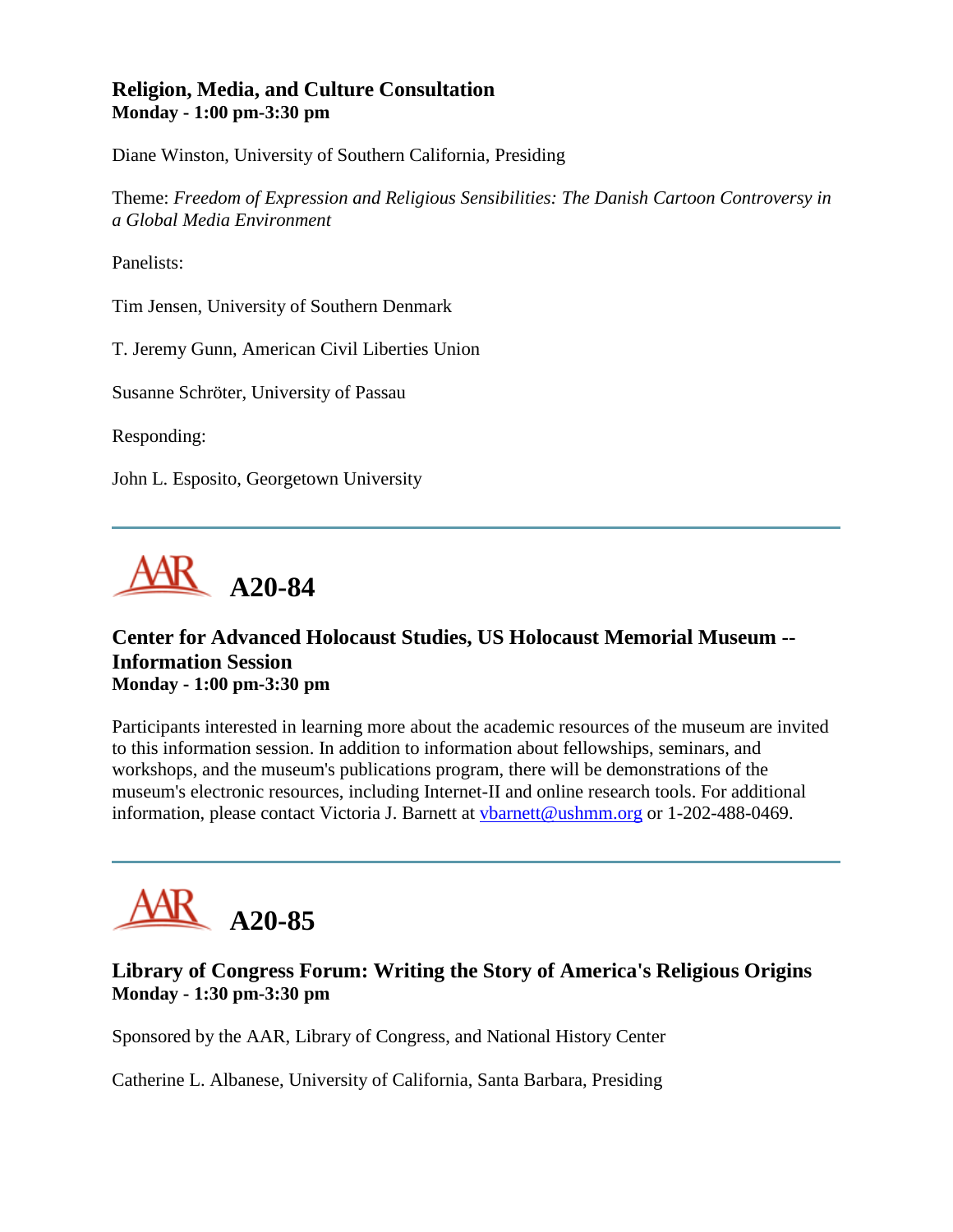Panelists:

Susan Jacoby, Center for Inquiry – New York City

Mark Noll, University of Notre Dame

Stephen Prothero, Boston University

Jonathan D. Sarna, Brandeis University

Mumford Room, Madison Building

Library of Congress

Independence Avenue and 2nd St, SE

(near Capitol South Metro Station)



## **Foucault Consultation Monday - 4:00 pm-6:30 pm**

Eva Maria Räpple, College of DuPage, Presiding

Theme: *The Future of Foucault in Religious and Theological Studies: Engagements with Derrida and Postcolonialism*

Matthew Chrulew, Monash University *Foucault and Derrida in the Return of Religion*

Susan Abraham, St. Bonaventure University *Postcolonial Religious Studies and Foucault*

Responding:

John D. Caputo, Syracuse University Mary Keller, University of Wyoming

Business Meeting:

Thomas M. Beaudoin, Santa Clara University, Presiding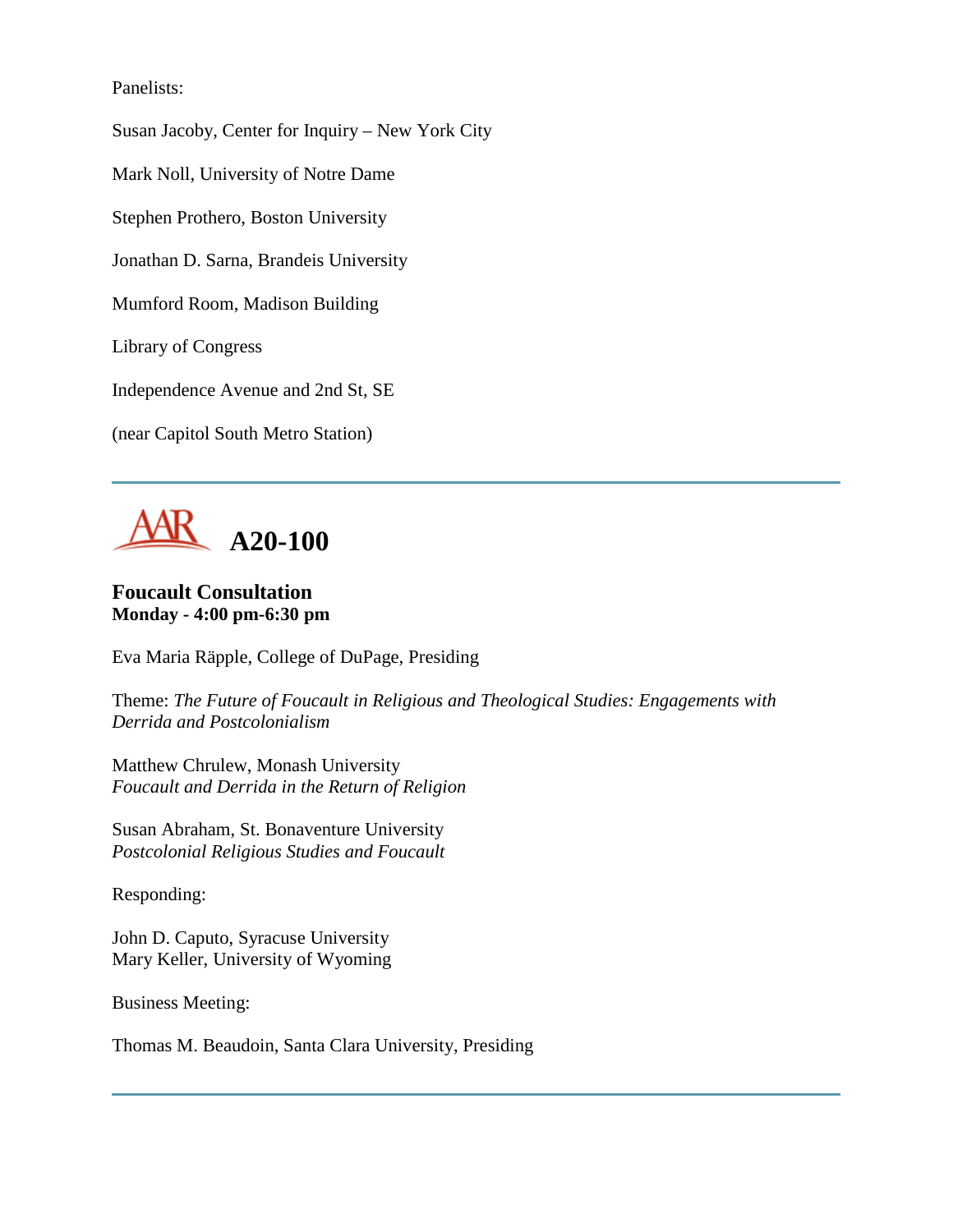

#### **Special Topics Forum Monday - 4:00 pm-6:30 pm**

Sponsored by the AAR Program Committee

Lisa Sowle Cahill, Boston College, Presiding

Theme: *Debate: Just War Theory Versus Just Peacemaking Theory: Which Produces the Better Answer to Terrorism?*

Panelists:

Jean Bethke Elshtain, University of Chicago

Glen Stassen, Fuller Theological Seminary

See [www.aarweb.org/annualmeet/2006/pbook/highlights.asp#SpecialTopicsForums](http://www.aarweb.org/Meetings/Annual_Meeting/Past_and_Future_Meetings/2006/highlights.asp#SpecialTopicsForums) for details.



## **Special Topics Forum Monday - 4:00 pm-6:30 pm**

Sponsored by the Religion in the Schools Task Force

Betty A. DeBerg, University of Northern Iowa, Presiding

Theme: *"Required Reading" Writing for the Secondary School Market*

Panelists:

Stephanie McAllister, Brookline High School

Ann Braude, Harvard University Divinity School

John Voll, Georgetown University

Scott Appleby, University of Notre Dame

See [www.aarweb.org/annualmeet/2006/pbook/highlights.asp#SpecialTopicsForums](http://www.aarweb.org/Meetings/Annual_Meeting/Past_and_Future_Meetings/2006/highlights.asp#SpecialTopicsForums) for details.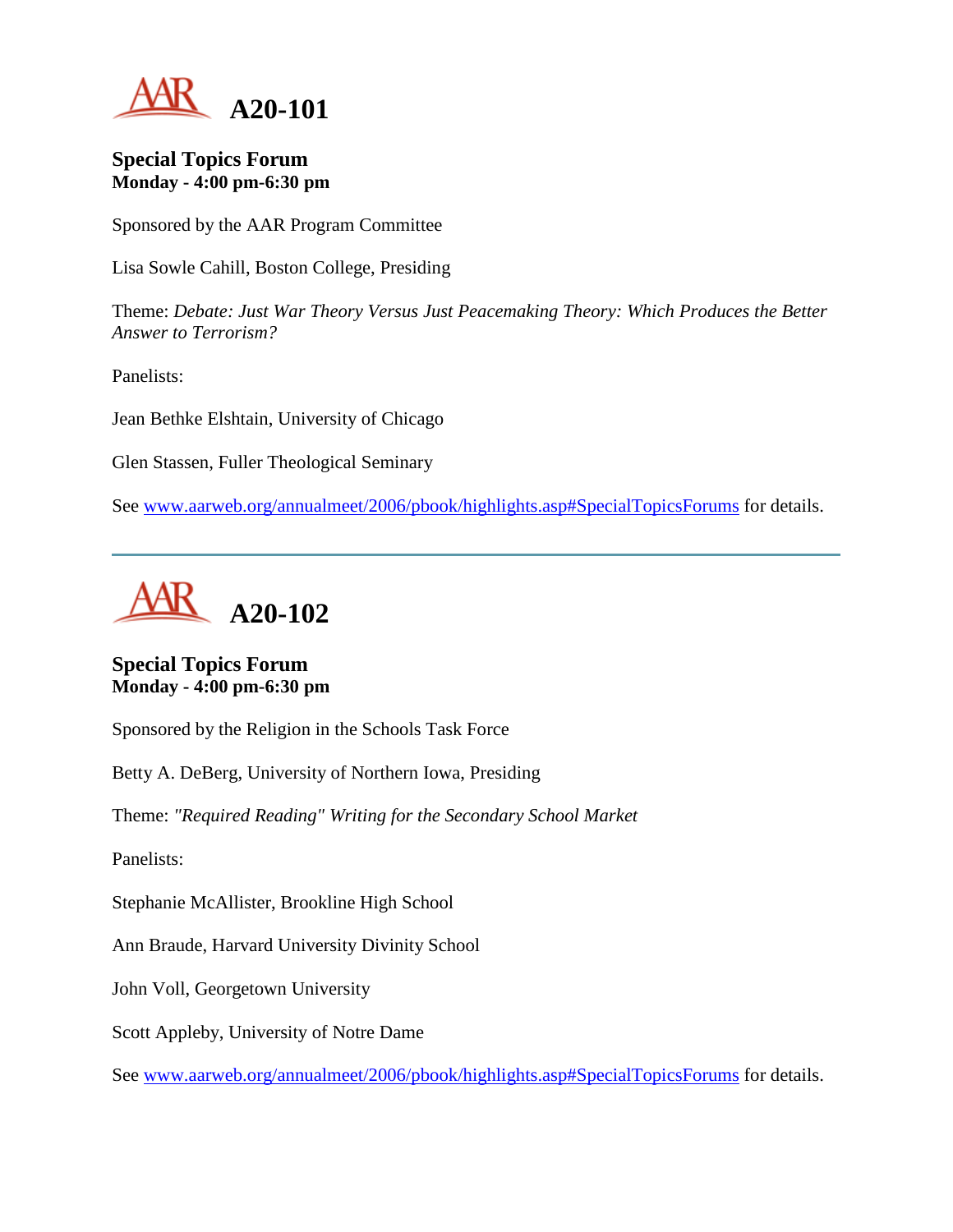

### **Arts, Literature, and Religion Section and Afro-American Religious History Group Monday - 4:00 pm-6:30 pm**

Wallace Best, Harvard University, Presiding

Theme: *Performing African-American Religion*

Craig Prentiss, Rockhurst University *Theodicy and the African-American Anti-Lynching Play*

Judith Weisenfeld, Vassar College *The Politics of African-American Religious Performance: Eva Jessye's Dramatizations of Negro Music*

Kathryn Lofton, Indiana University, Bloomington *Performing Preacher: Oprah Winfrey and the Anxious Bench*

Responding:

Anthony B. Pinn, Rice University

Business Meeting:

Moses N. Moore, Arizona State University, Presiding



**Buddhism Section Monday - 4:00 pm-6:30 pm**

Chun-Fang Yu, Columbia University, Presiding

Theme: *Clerics and Family, Clerics as Family: Rethinking the Role of Families in Monastic Buddhism*

Shayne Clarke, McMaster University *Locating the Family in Homelessness: On Monastic Families in Indian Buddhism*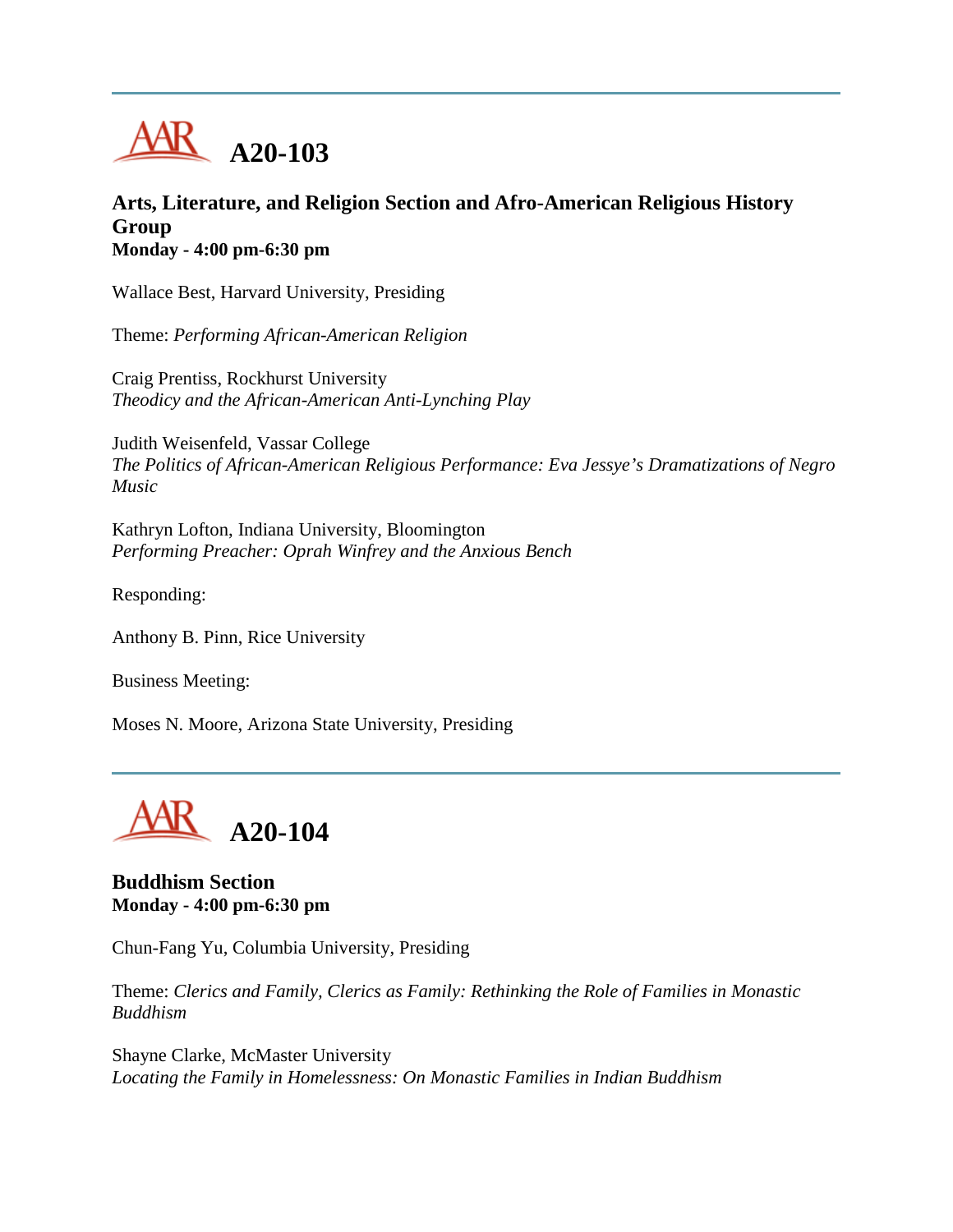Gina Cogan, Boston University *Serving the Buddha through Serving the Emperor: Imperial Buddhist Monks and Nuns as Abbots, Abbesses, and Adoptees in Edo Japan*

Annabella Pitkin, Columbia University *Homeless Fathers, Sons (and Daughters): The Renunciant Relationships of Khunu Lama Tenzin Gyaltsen and the Non-Sectarian Ideal*

Lori Meeks, University of Southern California *Inheriting the Monastic Trade: Buddhism and Family Business in Medieval Japan*

Responding:

John S. Strong, Bates College



#### **Christian Systematic Theology Section Monday - 4:00 pm-6:30 pm**

Stephen G. Ray, Lutheran Theological Seminary, Philadelphia, Presiding

Theme: *Reimagining the Political: Kingdom, Church, and State*

Timothy Stanley, University of Manchester *Karl Barth and Jürgen Habermas: Christian Mission and Global Civil Society*

Miikka Ruokanen, University of Helsinki *K. H. Ting's Contribution to the Contextualization of Christianity in China*

Steffen Lösel, Emory University *Standing at the Crossroads: A Political Theology of Justification*

Kristen Deede Johnson, Hope College *"Public" Re-imagined: An Alternative to Church and State*



**Comparative Studies in Religion Section and Animals and Religion Consultation Monday - 4:00 pm-6:30 pm**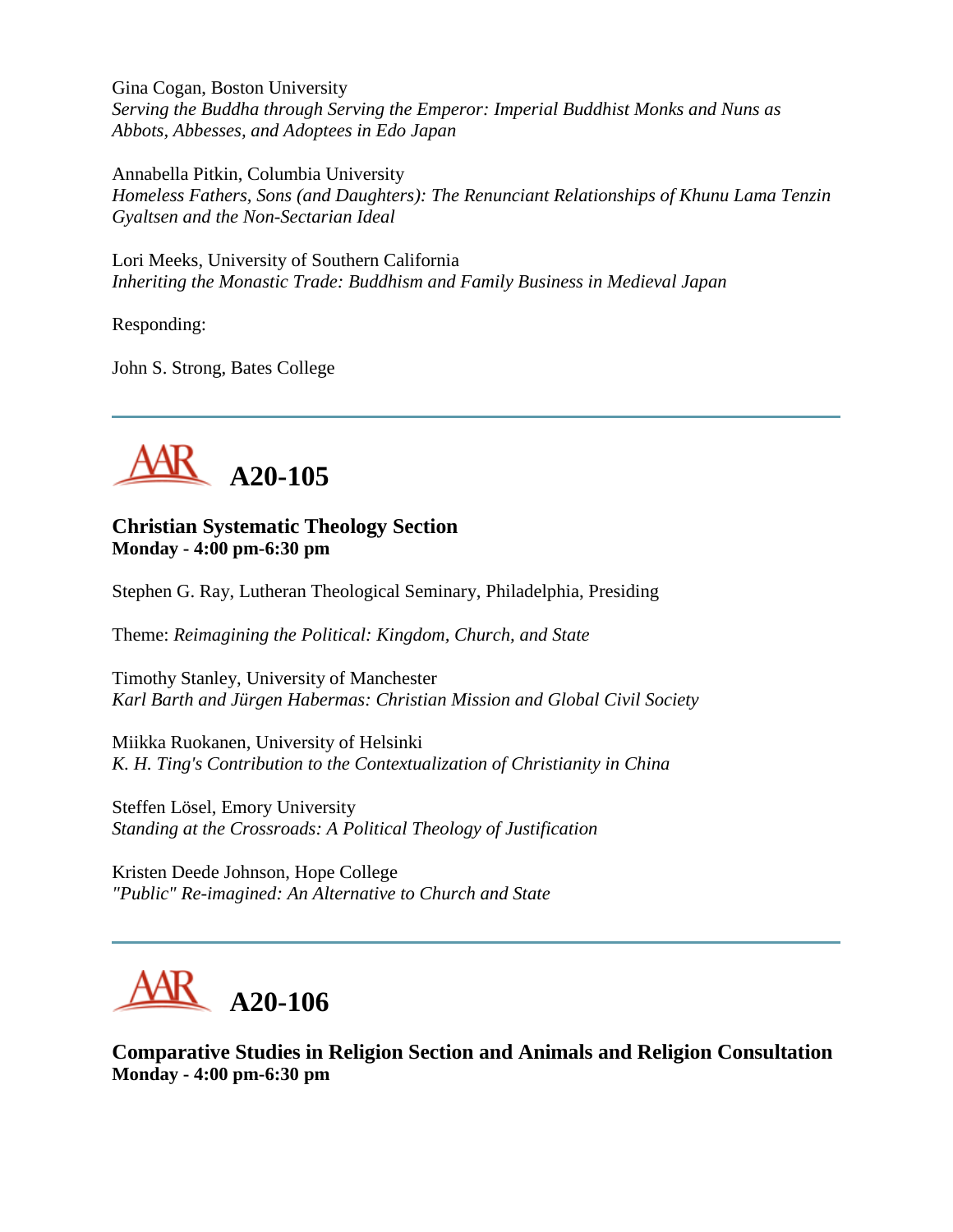Jay McDaniel, Hendrix College, Presiding

Theme: *Comparative Religious Approaches to Species Depletion, with Emphasis on Africa*

Panelists:

Daniel McFee, Mercyhurst College

Laura Hobgood-Oster, Southwestern University

Richard Foltz, Concordia University, Montreal

Paul Waldau, Tufts University



**Ethics Section Monday - 4:00 pm-6:30 pm**

Francisca Cho, Georgetown University, Presiding

Theme: *Disciplining the Body as Ethical Training*

Susan E. Hill, University of Northern Iowa *Chastising the Body, Cultivating the Soul: Food and Drink as Ethical Issues during the Reformation*

Jeffrey K. Mann, Susquehanna University *Martial Discipline and the Way of Peace: The Virtues and Vices of Zen-inspired Martial Arts in Japan*

Joyce Shin, University of Chicago *Integration and Discrimination: The Significance of Artistic Activity for Moral Formation*

Sheila McCarthy, Duke University *Eucharist as Preparation for Martyrdom in Third-Century North Africa*



**North American Religions Section Monday - 4:00 pm-6:30 pm**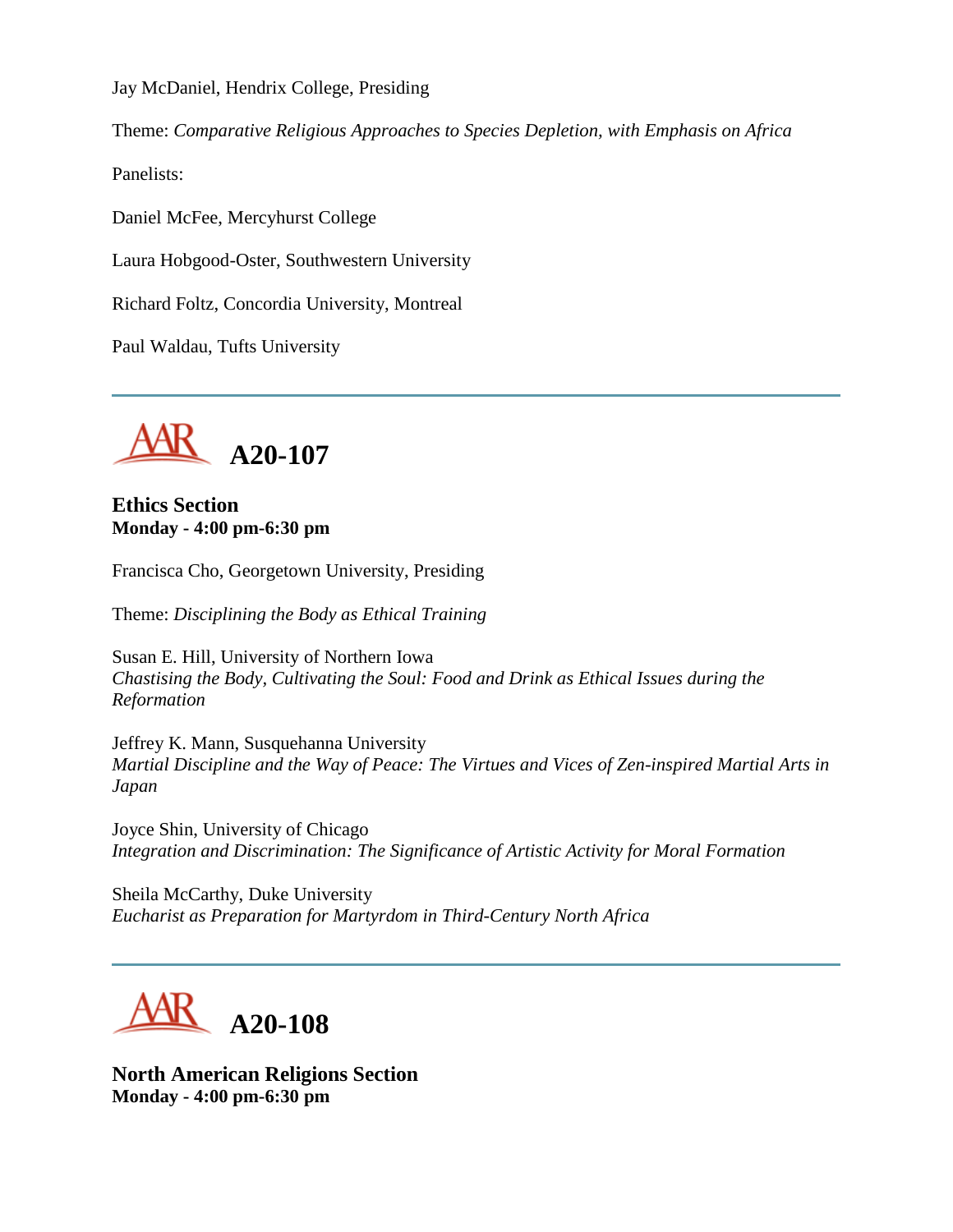Tracy Fessenden, Arizona State University, Presiding

Theme: *Authors Meet Critics: Religion and Visual Culture with David Morgan (*The Sacred Gaze*) and Camilo Jose Vergara (*How the Other Half Worships*)*

Panelists:

David Morgan, Valparaiso University

Camilo Vergara, New York, NY

Responding:

Sally M. Promey, University of Maryland, College Park James Hudnut-Beumler, Vanderbilt University

Business Meeting:

John Corrigan, Florida State University, Presiding



## **Study of Islam Section and Women and Religion Section Monday - 4:00 pm-6:30 pm**

Ebrahim Moosa, Duke University, Presiding

Theme: *Approaching the Problem of Qur'an 4:34: Divine Legislation for Male Authority and the Beating of Wives?*

Laury Silvers, Skidmore College *"In the Book We Have Left Out Nothing" (Q 6:38): The Ethical Problem of the Existence of Verse 4:34 in the Qur'an*

Ayesha Chaudhry, New York University *The Problems of Conscience and Hermeneutics with Respect to Verse 4:34: Some Contemporary Muslim Approaches*

Kecia Ali, Brandeis University *"I Wanted One Thing and God Wanted Another:" Al-Shafi'i's Attempt to Reconcile Qur'an and Sunnah on Subject of Striking Wives*

Karen A. Bauer, Princeton University *"Traditional" Exegesis of 4:34: Men's Authority and Women's Rational Deficiency*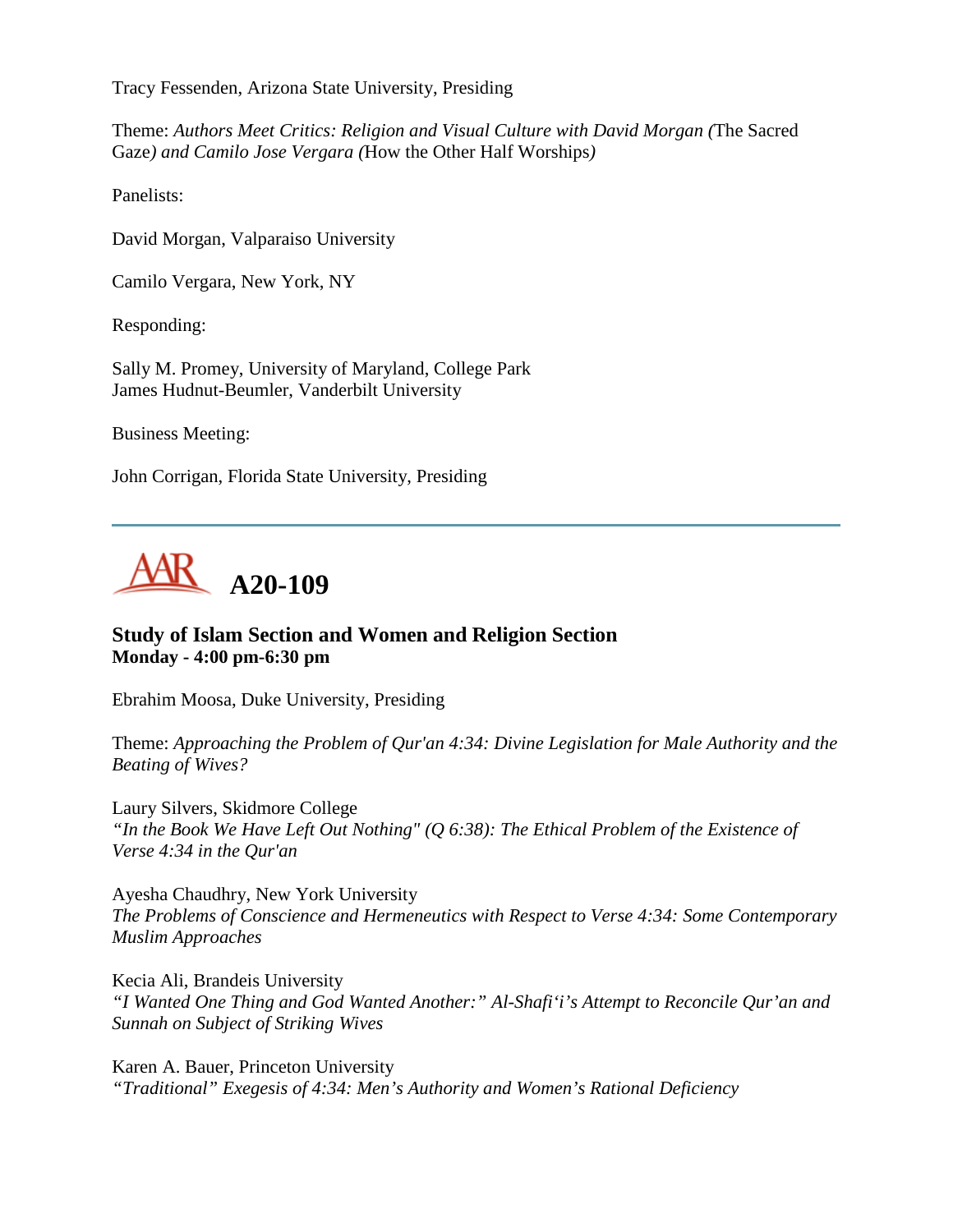Business Meeting:

Jung Ha Kim, Georgia State University, Presiding



## **Study of Judaism Section and History and Literature of Early Rabbinic Judaism Monday - 4:00 pm-6:30 pm**

Michael Satlow, Brown University, Presiding

Theme: *Reconsidering Rabbinic Judaism*

Christian Wiese, University of North Carolina, Chapel Hill *Wissenschaft des Judentums and Rabbinic Literature in the Nineteenth and Early Twentieth Centuries*

Alexei Sivertsev, DePaul University *A Byzantine Judaism: Towards A New Category*

Steven D. Fraade, Yale University *How Broad Was the Rabbinic Umbrella? The Case of Targum and Rabbinic Literature*

Sigrid Peterson, University of Pennsylvania *Syriac-speaking Judaism: They Who Read and Write in the (Syriac) Outside Books?*

Responding:

Charlotte Fonrobert, Stanford University

Business Meeting:

Aryeh Cohen, University of Judaism, Presiding Martin Kavka, Florida State University, Presiding



**Theology and Religious Reflection Section Monday - 4:00 pm-6:30 pm**

Nathan Kerr, Vanderbilt University, Presiding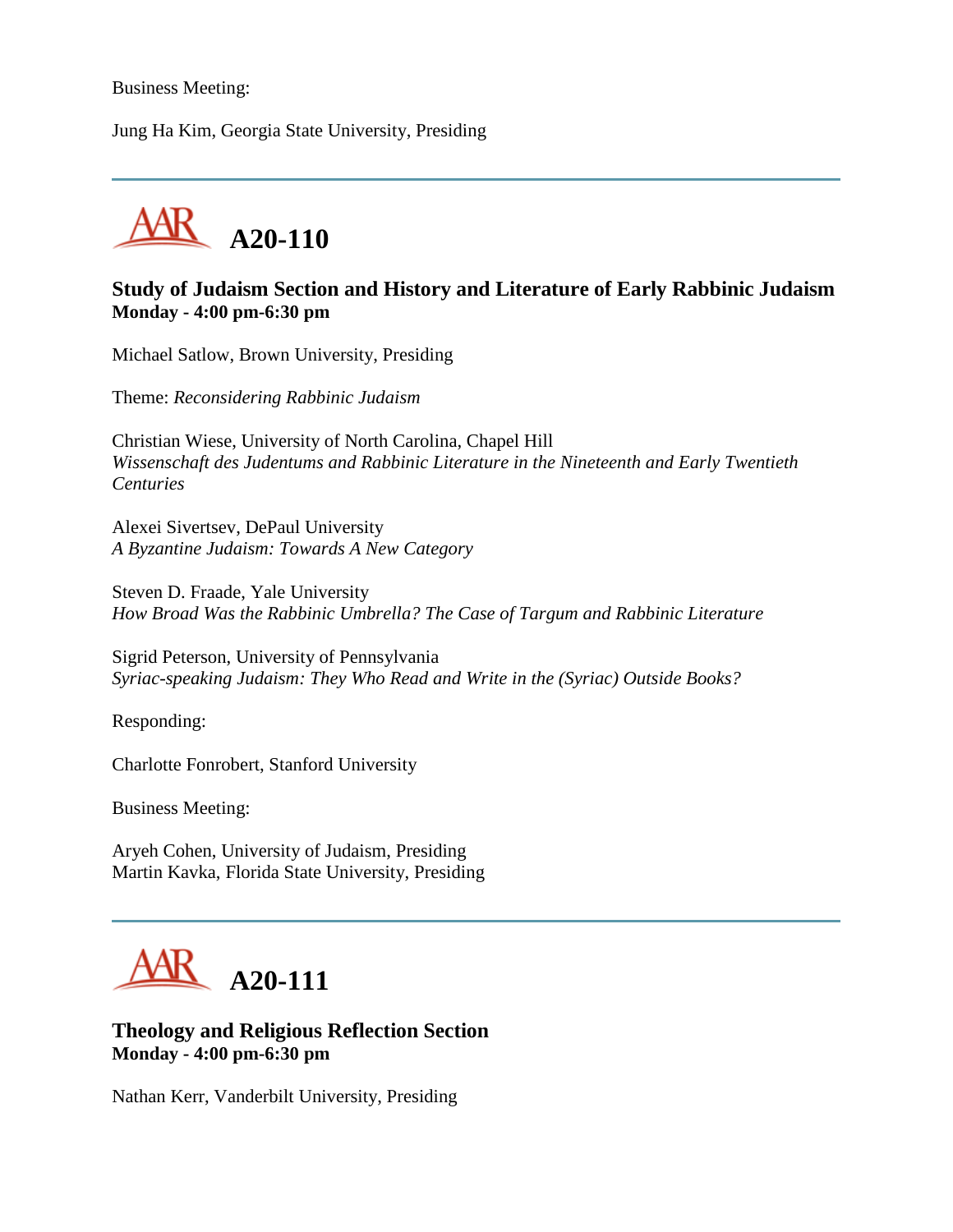Theme: *Critical Responses to* Theology and the Political: The New Debate *(Duke University Press, 2005)*

Panelists:

Daniel Barber, Duke University

Conor Cunningham, University of Nottingham

Joshua Davis, Vanderbilt University

Responding:

Adam Kotsko, Chicago Theological Seminary John Milbank, University of Virginia Graham Ward, University of Manchester Slavoj Žižek, University of Ljubljana



## **African Religions Group and World Christianity Group Monday - 4:00 pm-6:30 pm**

## **New Program Unit**

Akintunde Ebunolu Akinade, High Point University, Presiding

Theme: *African Christianity*

Gay Byron, Colgate Rochester Crozer Divinity School *Redrawing the Boundaries of Early Christianity: The Case of the Axumite Empire and Its Sources*

Mika Vähäkangas, University of Helsinki *Ghambageu Encounters Jesus: Change and Continuity in the Mythology of the Sonjo (Tanzania)*

David Ogungbile, Obafemo Awolowo University *The Ancient in the Mind, Memory, and Religious Life of the Contemporary African Peoples*

Frieder Ludwig, Luther Seminary *African Christianity and the Neo-Diaspora in Minneapolis*

Responding: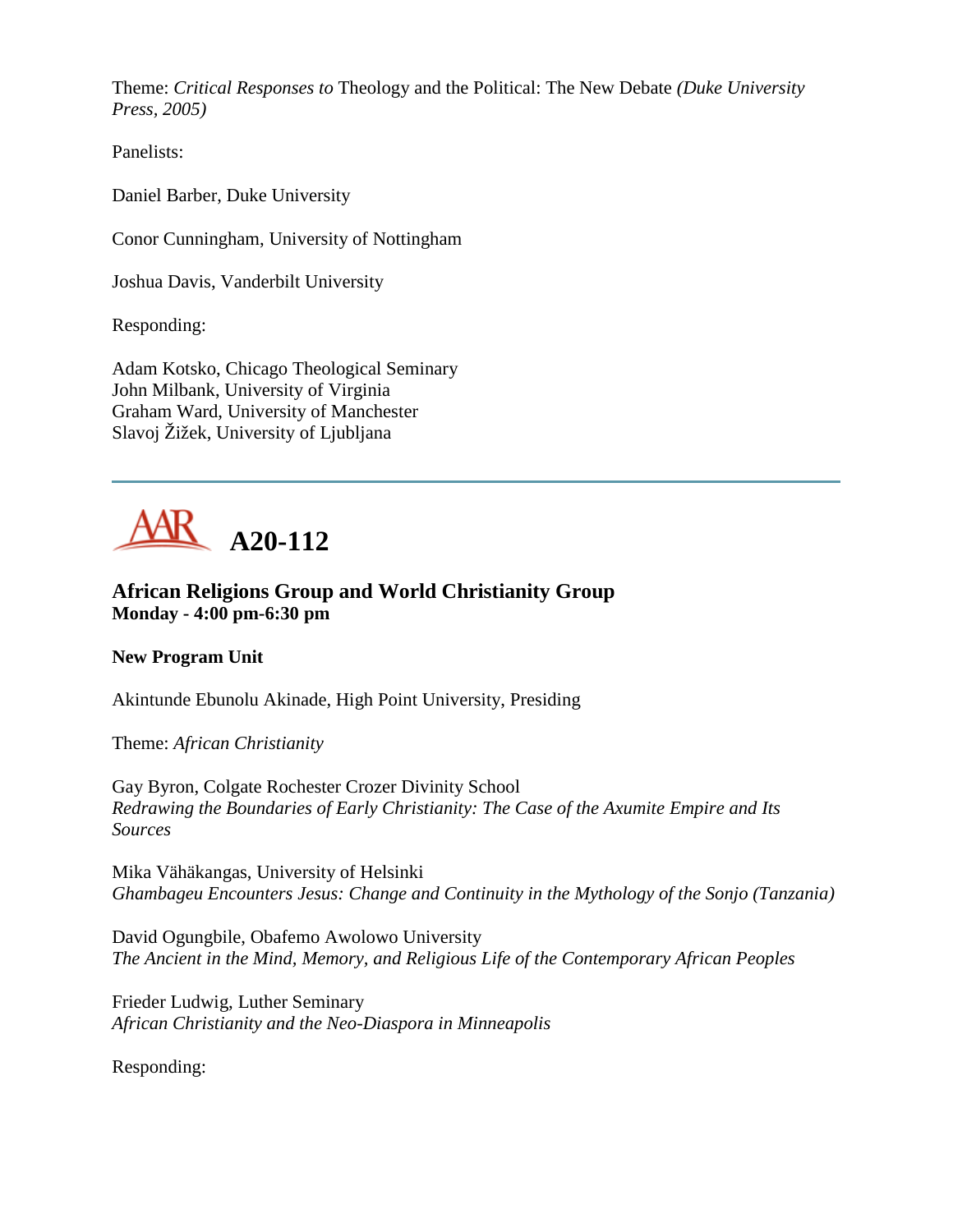

#### **Asian North American Religion, Culture, and Society Group and Asian American Hermeneutics Monday - 4:00 pm-6:30 pm**

Su Yon Pak, Union Theological Seminary, Presiding

Theme: *Teaching "Difficult" Texts in Communities—Asian North American Scholars in Conversation*

Panelists:

Frank Yamada, Seabury-Western Theological Seminary

Lai Ling Elizabeth Ngan, Baylor University

Faustino Cruz, Graduate Theological Union

Boyung Lee, Pacific School of Religion



#### **Bioethics and Religion Group Monday - 4:00 pm-6:30 pm**

Aline Kalbian, Florida State University, Presiding

Theme: *The Human Genome Project: Religion, Bioethics, and Public Policy*

Panelists:

Francis Collins, National Institutes of Health

Responding:

James F. Childress, University of Virginia Ronald Green, Dartmouth College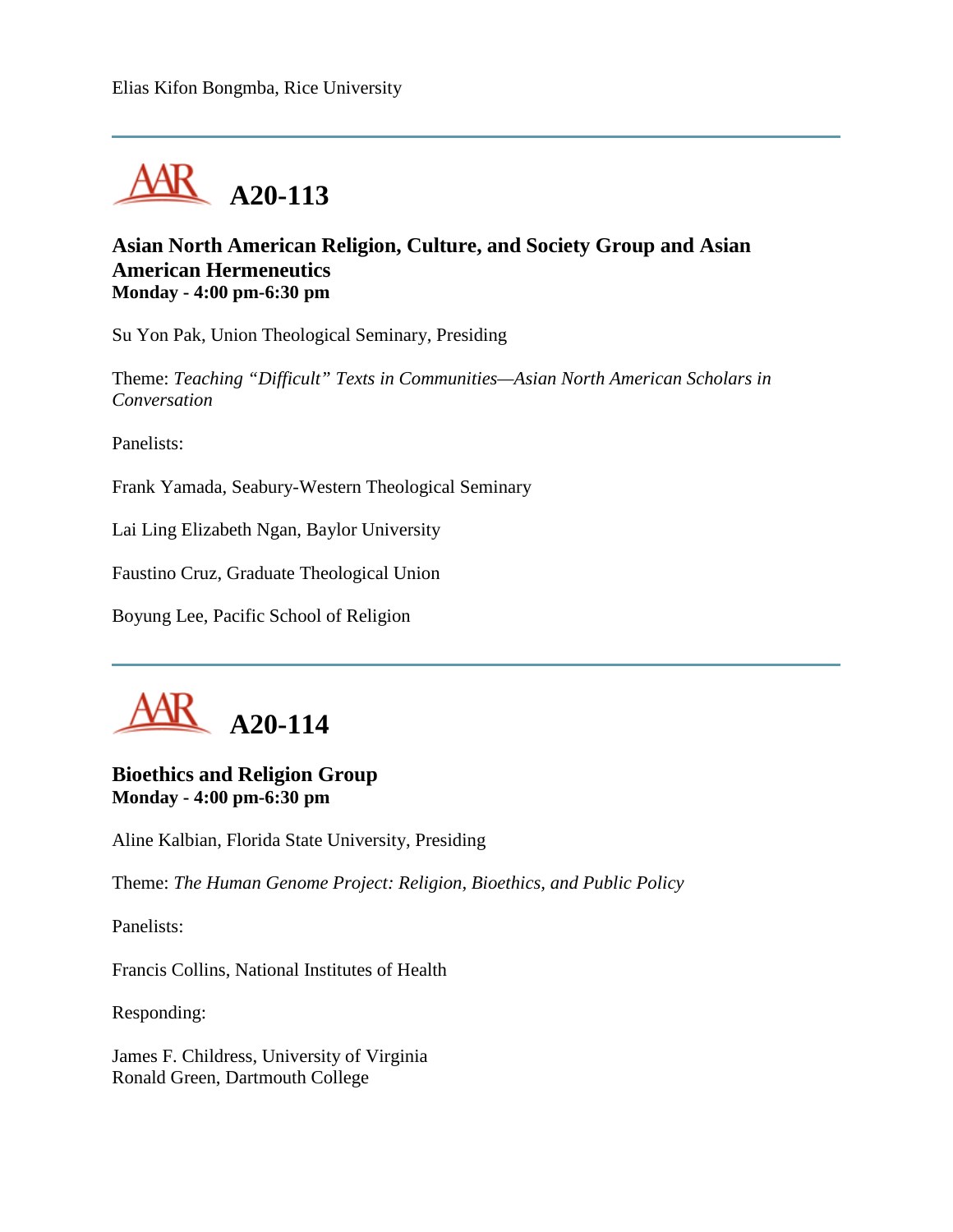

#### **Comparative Studies in Hinduisms and Judaisms Group Monday - 4:00 pm-6:30 pm**

Ellen M. Umansky, Fairfield University, Presiding

Theme: *Ritual in Hindu and Jewish Diasporic Spaces*

Gwynn Kessler, University of Florida *First Comes Love Then Comes Marriage...? Domesticating Queer Jews*

Shreena Gandhi, University of Florida *A Global Polycultural Miracle: Ganesh Drinks the Milk*

Hilit Surowitz, University of Florida *"You Have Peruvian Blood": Creating Home at the Annual Hebraica Maccabi Games*

Vasudha Narayanan, University of Florida *Creating Community Spaces in American Hinduism: Authority, Authenticity, and Identity*

Responding:

Tracy Pintchman, Loyola University Chicago



**Comparative Theology Group Monday - 4:00 pm-6:30 pm**

**New Program Unit**

James Miller, Queen's University, Presiding

Theme: *The Comparative Religious Ideas Project: A Critical Retrospective Five Years Later*

Panelists:

Francis X. Clooney, Harvard University

Robert Smid, Boston University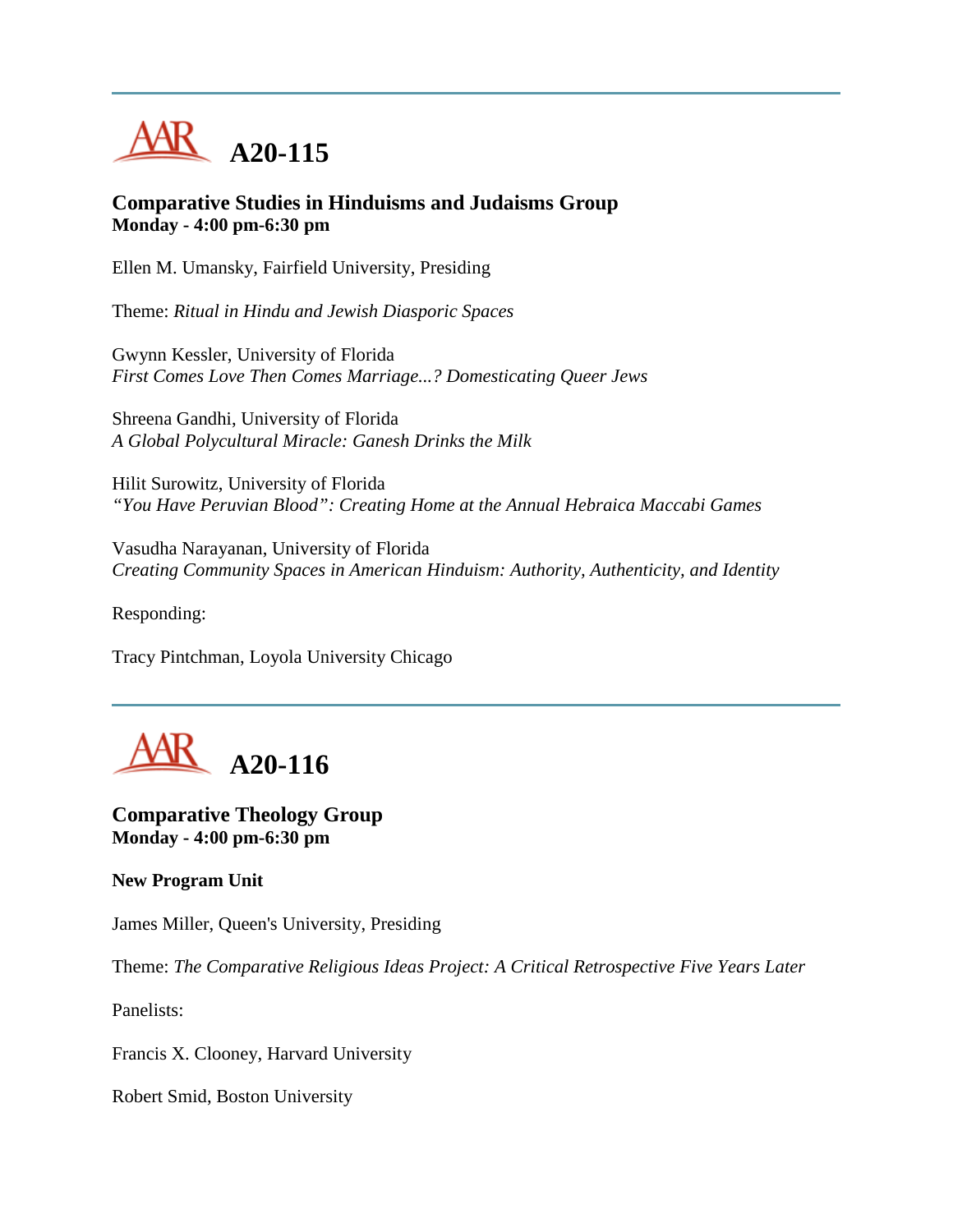Wendy Farley, Emory University

John Thatamanil, Vanderbilt University

Responding:

Robert C. Neville, Boston University

Business Meeting:

Francis X. Clooney, Harvard University, Presiding



#### **Critical Theory and Discourses on Religion Group and Western Esotericism Group Monday - 4:00 pm-6:30 pm**

Jeffrey J. Kripal, Rice University, Presiding

Theme: *Disciplinary Traditions Reconsidered: Comparative Approaches to the Study of Western Esotericism and Religion*

Olav Hammer, University of Southern Denmark *Utopian Thinking and Esoteric Discourse: Esotericism as a Comparative Category*

Kocku von Stuckrad, University of Amsterdam *Esotericism and Mysticism: What Is the Difference?*

Theodore Vial, Iliff School of Theology *Chips from Another German Workshop: Schleiermacher among the Theorists of Religion*

Christopher Lehrich, Boston University *Discipline and Interdiscipline: On Magical Comparisons*



## **Islamic Mysticism Group Monday - 4:00 pm-6:30 pm**

Vincent J. Cornell, University of Arkansas, Fayetteville, Presiding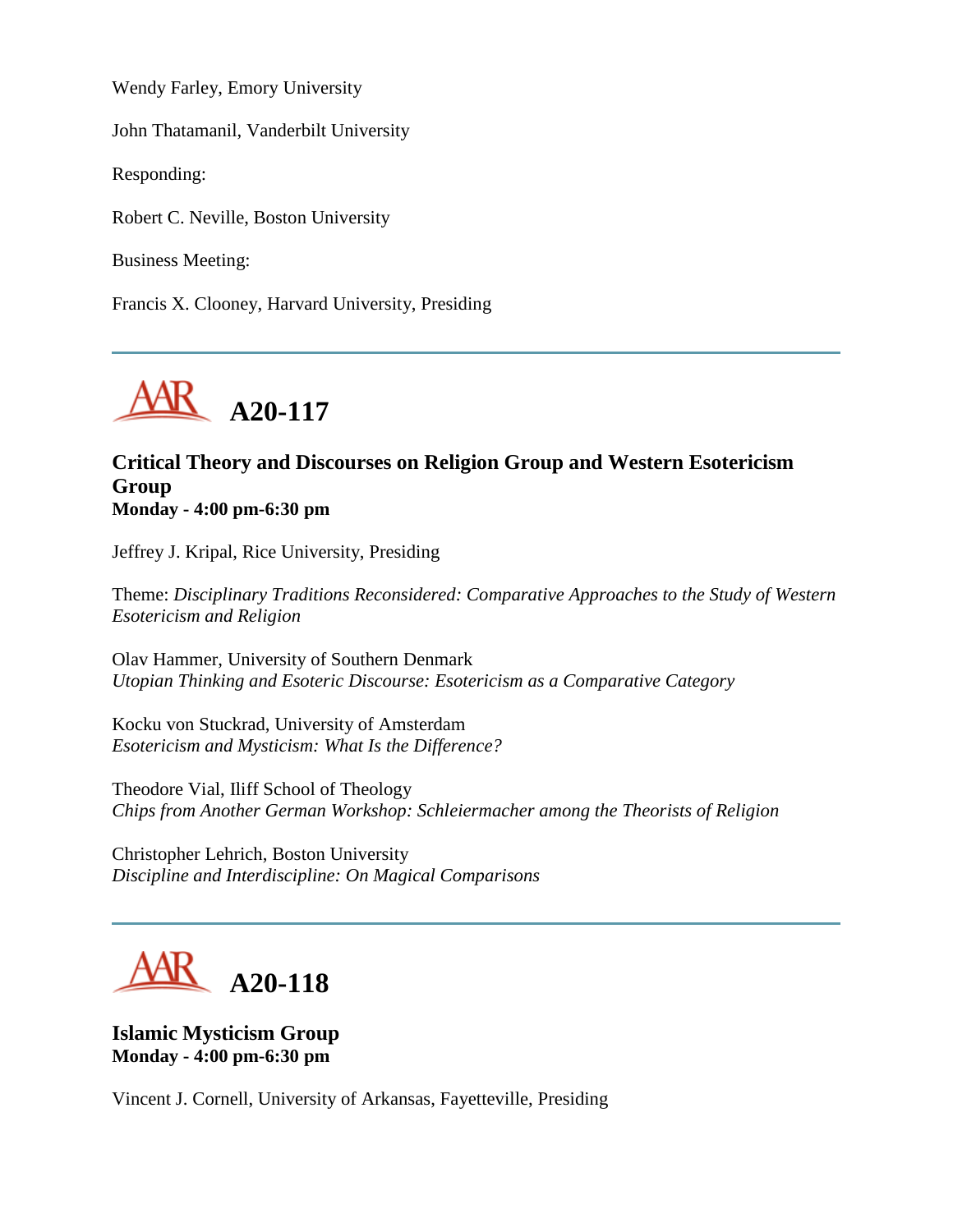Theme: *Permutations of Islamic Mysticism*

Heba Khan, Rice University *Defining an Islamic Notion of Justice: Shehu Uthman Dan Fodio's* Kitab Al-Usul Al-Adl

Orkhan Mir-Kasimov, Ecole Pratique des Hautes Etudes *The Hurûfî Concept of Knowledge According to the Early Hurûfî Texts*

Margaret Jean Rausch, University of Kansas *Inside a Women's Sufi Ritual: Modern Responses to the Transmission of Baraka in Tajikistan*

SherAli Tareen, Duke University *Sufism, Reform, and Heterologies: The Case of Deoband*

Business Meeting:

Carl W. Ernst, University of North Carolina, Chapel Hill, Presiding



#### **Person, Culture, and Religion Group Monday - 4:00 pm-6:30 pm**

Lallene Rector, Garrett-Evangelical Theological Seminary, Presiding

Theme: *Spiritual Care in Diverse Cultural Contexts*

David Bell, Emory University *The Identity Marketplace: Conceptualizing Religious Identity Development for Research and Spiritual Care in Pluralistic Societies*

Hetty Zock, University of Groningen *Doing the Splits: The Professional Identity of the Spiritual Counselor in Contemporary Dutch Health Care*

Jae Haeng Choi, Graduate Theological Union *Spirituality through Theater for Healing the Broken-Heartedness*

Valerie DeMarinis, Uppsala University *The Impact of Postmodernization on Worldview Construction and Spiritual Care in Sweden*

For Business Meeting see A18-40.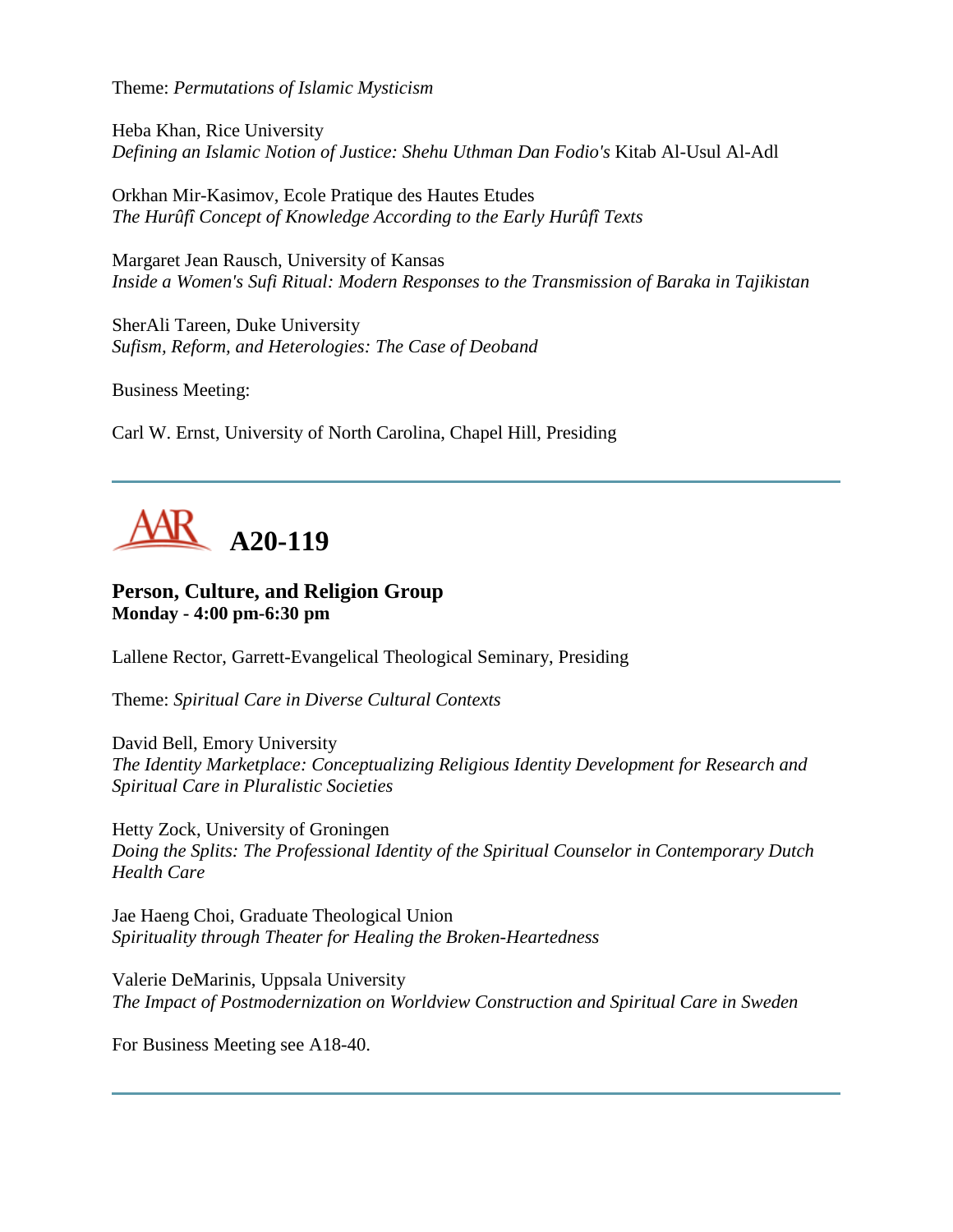

#### **Religion and Popular Culture Group Monday - 4:00 pm-6:30 pm**

Richard J. Callahan, University of Missouri, Columbia, Presiding

Theme: *Museums, Monuments, and Memory*

Louis A. Ruprecht, Georgia State University *Shrines to the Muse*

Rosemary Hicks, Columbia University Palace and Mosque *2005: Evaluating Islamic Culture at the National Gallery of Art*

Evan Berry, University of California, Santa Barbara *Sacred Histories and Prophetic Spaces: Civil Religion in Museums of the American West*

Isaac Weiner, University of North Carolina, Chapel Hill *The Bell and the Bomb: Cultural Memory and Civic Identity at the International Friendship Bell*

Responding:

Oren Baruch Stier, Florida International University



## **Religion, Politics, and the State Group and Religion, Public Policy, and Political Change Consultation Monday - 4:00 pm-6:30 pm**

William A. Barbieri, Catholic University of America, Presiding

Theme: *Assets and the Poor: An Interreligious and Interdisciplinary Dialogue*

Panelists:

Michael Sherraden, Washington University, St. Louis

Jim Bailey, Duquesne University

Sondra Ely Wheeler, Wesley Theological Seminary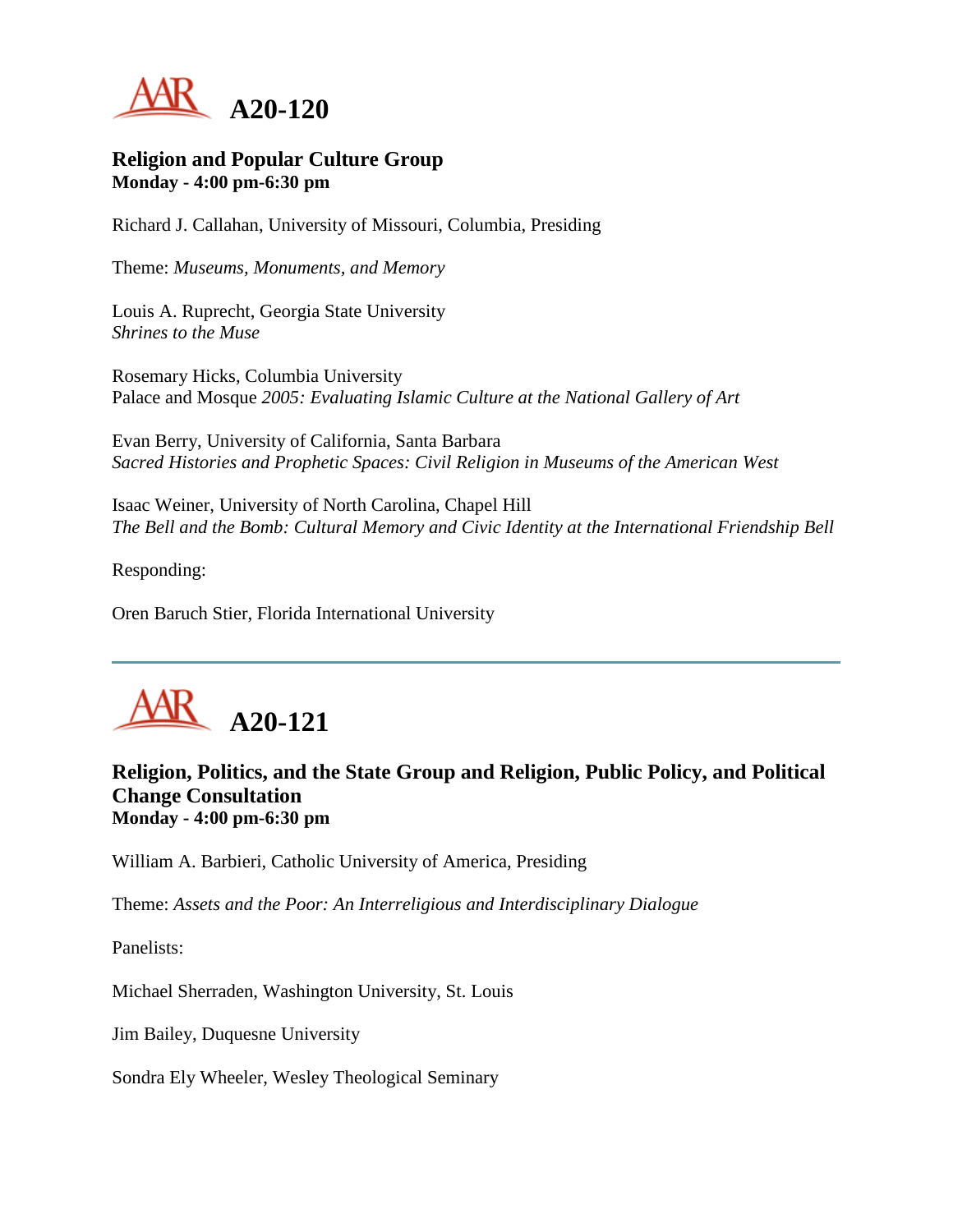Qamar-ul Huda, Montgomery Village, MD

Stephanie Boddie, Washington University, St. Louis

Alan J. Avery-Peck, College of the Holy Cross

Responding:

Ray Boshara, New American Foundation



#### **Religions, Social Conflict, and Peace Group Monday - 4:00 pm-6:30 pm**

Jon Pahl, Lutheran Theological Seminary, Philadelphia, Presiding

Theme: *Grassroots Peacebuilding around the Globe: Case Studies*

Megan Shore, St. Jerome's University, University of Waterloo *Christianity and Justice in the South African Truth and Reconciliation Commission: A Case Study in Religious Conflict Resolution*

Katherine Attanasi, Vanderbilt University *Walking in Step with the Spirit: Applying Pentecostal Commitments to HIV/AIDS in South Africa*

Kathryn Poethig, California State University, Monterey Bay *Saying No to Empire: Filipino Feminist Theologians against America's Unjust Wars*

Siti Sarah Muwahidah, Gadjah Mada University *Interfaith Dialogue at the Grassroot Level: A Case Study of an Interfaith Empowerment Program in East Java Indonesia*

Edith Szanto, University of Toronto *Muslim/Christian Dialogue in Syria*

Business Meeting:

Marla J. Selvidge, Central Missouri State University, Presiding Susan Windley-Daoust, Saint Mary's University of Minnesota, Presiding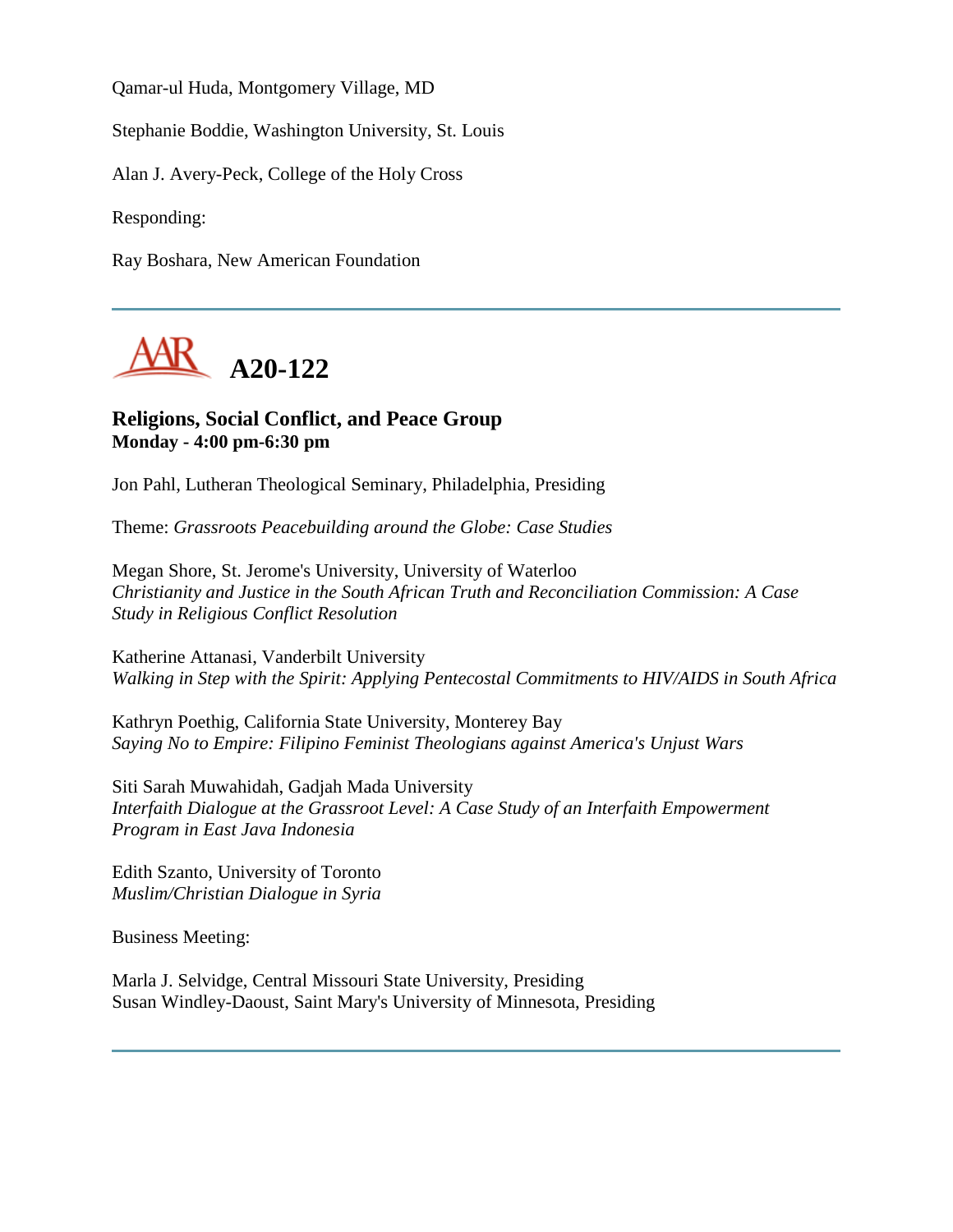

#### **Science, Technology, and Religion Group Monday - 4:00 pm-6:30 pm**

Lou Ann G. Trost, Pigeon, MI, Presiding

Theme: *Re-thinking the Engagement between Science, Technology, and Religion in the Public Sphere*

Robert Geraci, Manhattan College *The Human Machine: Dignity and Blame in Conceptualizing Humanity*

Lisa L. Stenmark, San Jose State University *Disputational Friendship: A Model for Science, Religion, and Public Policy*

David Lewin, University of Kent *At the Touch of a Button: The Significance of Tillich's Thought for an Understanding of Technological Culture*

George Tsakiridis, Lutheran School of Theology, Chicago *Evangelical Science: Examining the Scientific Beliefs of Evangelicals and Fundamentalists*

Business Meeting:

Lisa L. Stenmark, San Jose State University, Presiding

## **A20-124**

## **Scriptural Reasoning Group and Biblical/Contextual Ethics Consultation Monday - 4:00 pm-6:30 pm**

Robert Gibbs, University of Toronto, Presiding

Theme: *Resident Aliens and the Ethics of Immigration: Biblical Ethics and Scriptural Reasoning*

Panelists:

Tisha Rajendra, Boston College

Michael Budde, DePaul University

Zeki Saritoprak, John Carroll University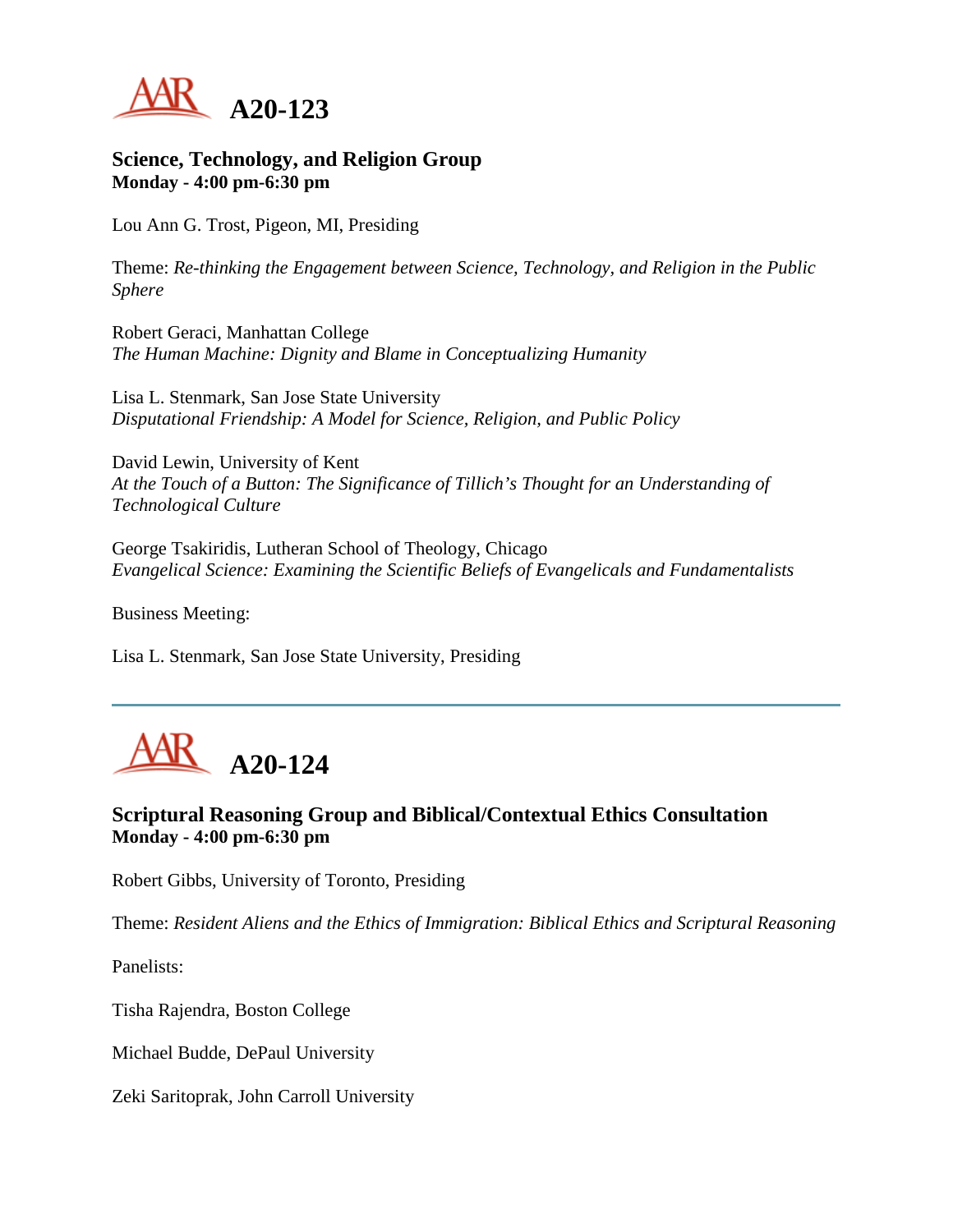#### Responding:

Steven D. Kepnes, Colgate University



#### **Theology and Continental Philosophy Group Monday - 4:00 pm-6:30 pm**

Jeffrey Kosky, Washington & Lee University, Presiding

Theme: *New Directions in Continental Philosophy and Theology*

Thomas A. Carlson, University of California, Santa Barbara *The Religious Climate: Genetic Technology, Global Warming, and The Natural Contract* 

Christina Hutchins, Graduate Theological Union *Departure as Prophesy: Drawing on Bergson's Intuition, Whitehead's Value, and Butler's Agency to Read Temporality Anew*

Theodore Wilson Dickinson, Syracuse University *Haunting Religious Identity: The Enemy, Heresiology, and the Ghost*

Responding:

M. Gail Hamner, Syracuse University

Business Meeting:

Bruce Ellis Benson, Wheaton College, Presiding



#### **Tibetan and Himalayan Religions Group Monday - 4:00 pm-6:30 pm**

Natalie Gummer, Beloit College, Presiding

Theme: *Transformations in Research and Teaching on Tibetan Buddhism with the Use of New Technologies*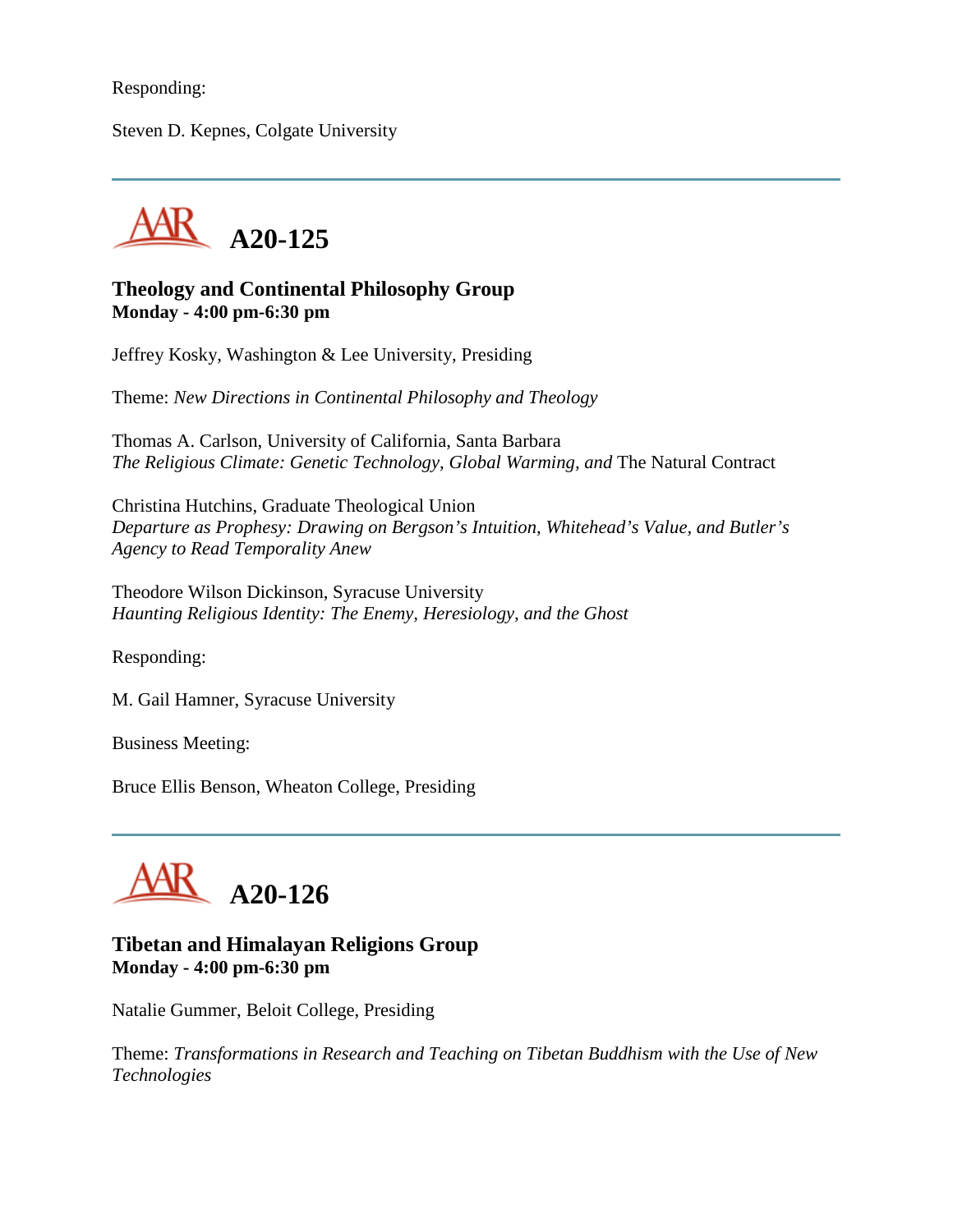Panelists:

David Germano, University of Virginia

Frances Garrett, University of Toronto

Georges Dreyfus, Williams College

Jacob Dalton, Yale University

José I. Cabezón, University of California, Santa Barbara

Business Meeting:

Kurtis Schaeffer, University of Virginia, Presiding



## **Childhood Studies and Religion Consultation Monday - 4:00 pm-6:30 pm**

Karen-Marie Yust, Union Theological Seminary and Presbyterian School of Christian Education, Presiding

Theme: *Children as Moral and Religious Agents in Literature and Film*

Jeanne Stevenson-Moessner, Southern Methodist University *St. Charlie and the Chocolate Cathedral*

Dana Dillon, Duke University *Harry Potter and a Fate Worse than Death: Landscaping the Moral Imaginations of Our Children*

Devin Kuhn, Claremont Graduate University *Coming of Age: Nonviolence and Just War Theory in* The Chronicles of Narnia *and* Harry Potter

Stephanie Paulsell, Harvard University *Interior Life and Moral Agency in C. S. Lewis's* Chronicles of Narnia *and Philip Pullman's* His Dark Materials

Responding:

Dawn A. De Vries, Union Theological Seminary and Presbyterian School of Christian Education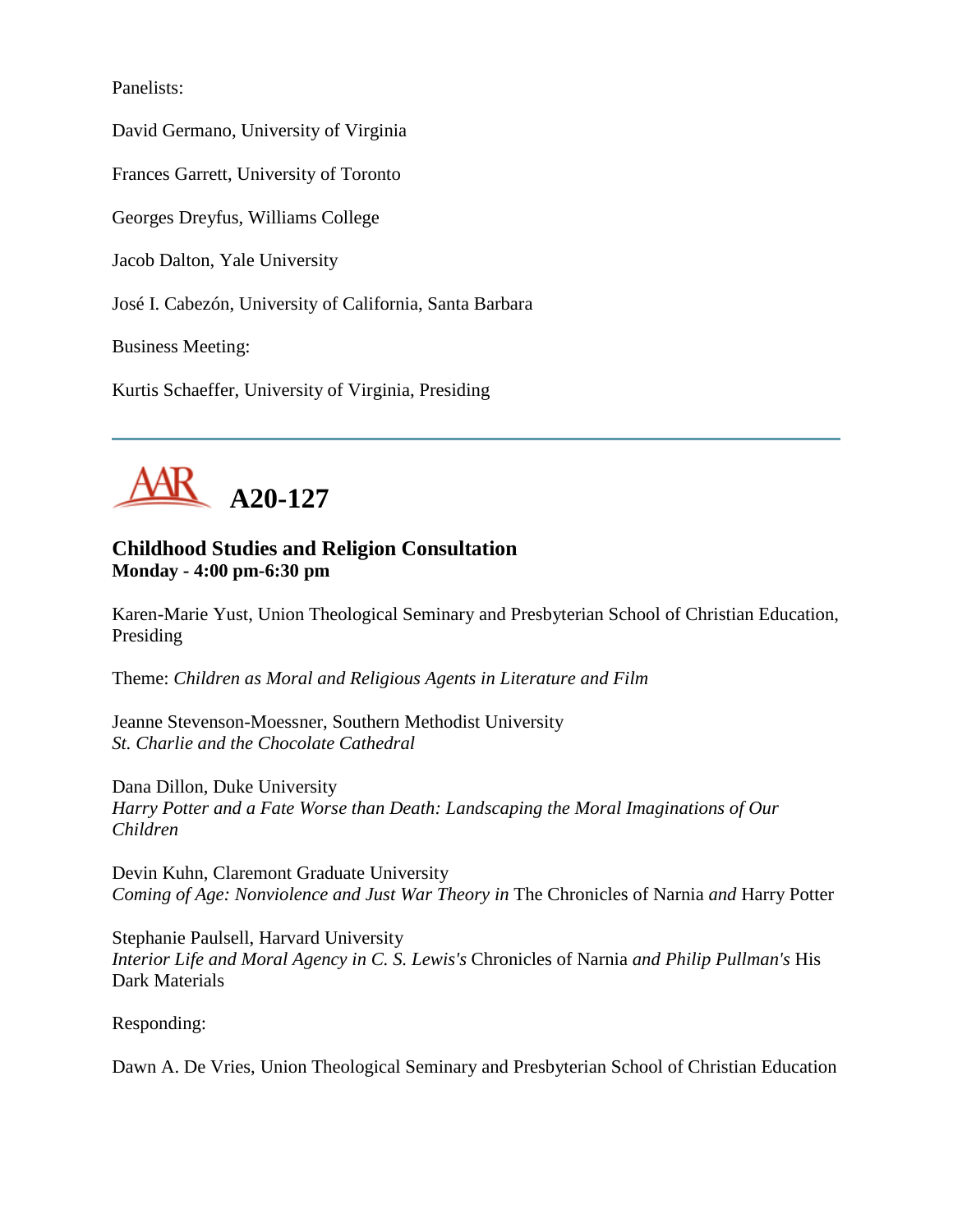#### Business Meeting:

Bonnie Miller-McLemore, Vanderbilt University, Presiding



#### **Religion and Sexuality Consultation Monday - 4:00 pm-6:30 pm**

Jesse Terry Todd, Drew University, Presiding

Theme: *Sex in the Field: Current Ethnographic Research in Religion and Sexuality*

Andrea Allen, Harvard University *Matriarchy, Cosmology, and Discretion: Female Homosexuality in the Afro-Brazilian Religion, Candomblé*

Sandra Avila, Florida International University *Prostitution and Bhikkuni Ordination in Strategies of Thai Women's Organizations*

Mary T. Kantor, Harvard University *Sex and the Celestial City: Consecration to a Life of Virginity for Women Living in the World*

Sarah Krier, University of Pittsburgh *The Jamu Industry, Islam, and Women in Indonesia*

Melissa Proctor, Brown University *A Mormon Philosophy of Sex: Some Surprises*

Business Meeting:

R. Marie Griffith, Princeton University, Presiding Catherine Roach, University of Alabama, Tuscaloosa, Presiding

## **A20-129**

#### **Sacred Space in Contemporary Asia Consultation Monday - 4:00 pm-6:30 pm**

Steven Heine, Florida International University, Presiding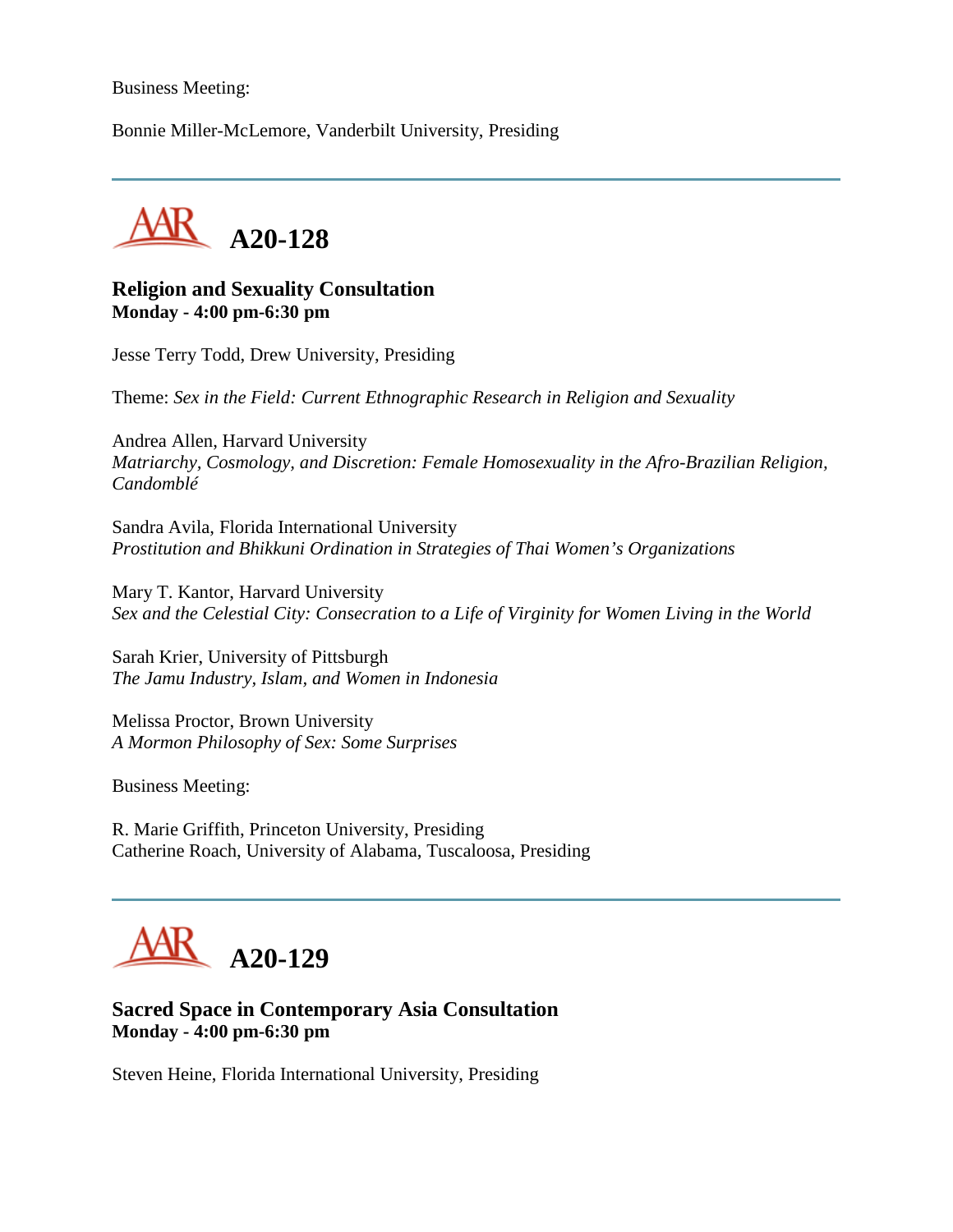Theme: *Structures of Re-Enchantment*

Patricia Graham, University of Kansas *Buddhism's Sacred Spaces in Contemporary Japan*

Don Baker, University of British Columbia *Hallowed Ground: Surveying the Religious Geography of Korea*

Sor-Ching Low, Trinity University *A German Goddess in Singapore*

Florian Pohl, Emory University *The Mosque in Indonesian Education: Integrating the Learning Space*

Responding:

Donald K. Swearer, Harvard University

Business Meeting:

Pamela D. Winfield, Meredith College, Presiding Steven Heine, Florida International University, Presiding



## **Daoist Studies Consultation Monday - 4:00 pm-6:30 pm**

Louis Komjathy, Pacific Lutheran University, Presiding

Theme: *Laoshan Daoist Monks Discuss Daoism*

Panelists:

Jiang Sheng, Shandong University

Liu Huaiyuan, Qingdao Daoist Association

Li Zongxian, Taiqing Gong in Laoshan

Liu Hongsheng, Qingdao Daoist Association

Gao Mingjian, Taiqing Gong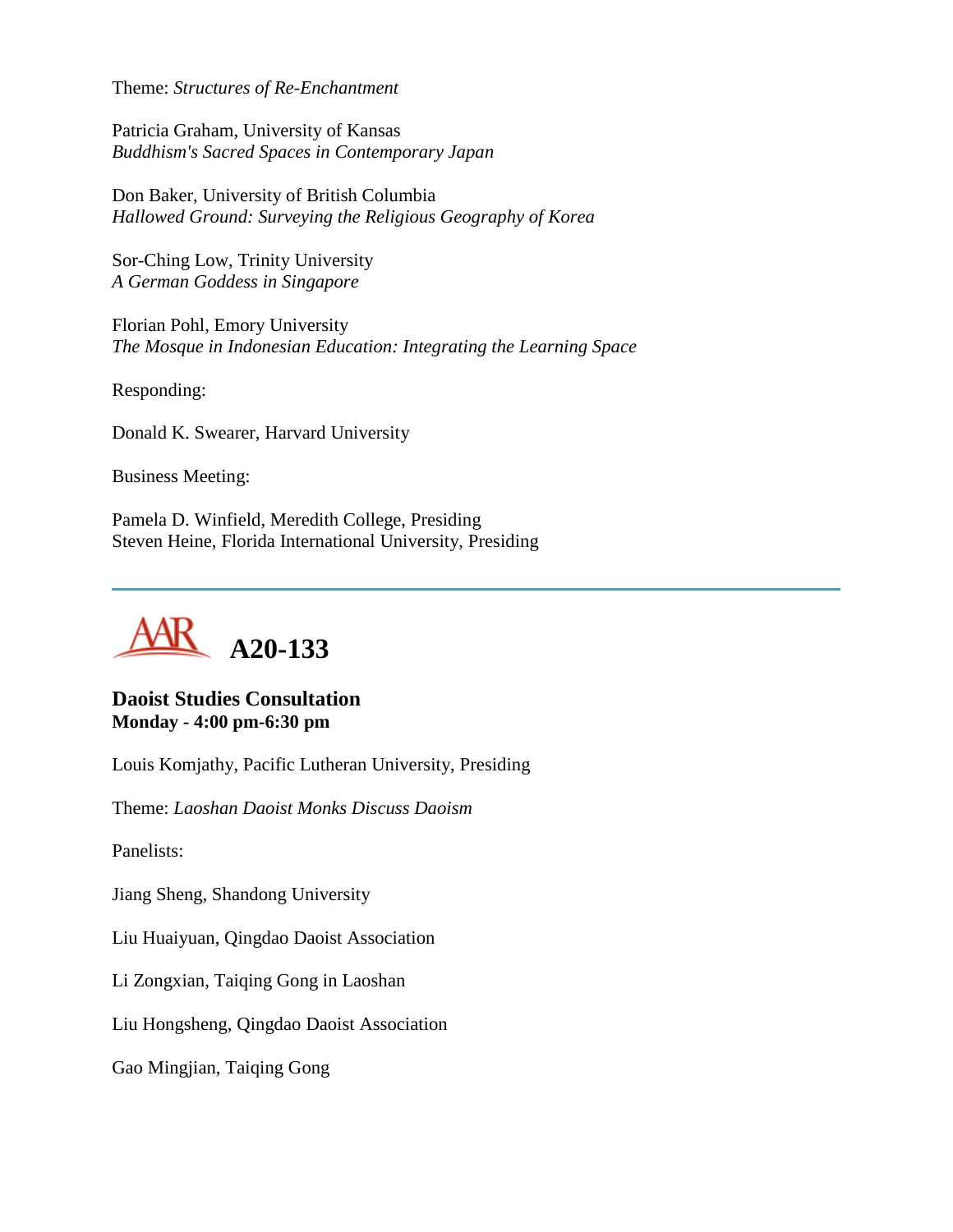Li Zhilong, Taiqing Gong

Xu Guoen, Taiqing Gong



#### **Nineteenth-Century Theology Group Monday - 4:00 pm-6:30 pm**

Lori K. Pearson, Carleton College, Presiding

Theme: *Responses to Hans Schwarz,* Theology in a Global Context: The Last Two Hundred Years *(Eerdmans, 2005)*

Russell C. Kleckley, Augsburg College *The Shifting Context of Global Context: The Changing Task and Scope of Historical Theology*

Craig L. Nessan, Wartburg Theological Seminary *Schwarz's Theological Vision: The History of Nineteenth- and Twentieth-Century Theology*

Darrell Jodock, Gustavus Adolphus College *Context, Continuity, and Discontinuity in Hans Schwarz's Survey of Nineteenth- and Twentieth-Century Theology*

Arie Molendijk, University of Groningen *The Historiography of Modern Theology*

Responding:

Hans Schwarz, University of Regensburg

Preprinted papers for sessions of the Nineteenth-Century Theology Group may be obtained for \$20.00 from Ted Vial, Iliff School of Theology 2201 S. University Blvd., Denver, CO 80210; *TVial@iliff.edu*.



**International Society for Chinese Philosophy Monday - 4:00 pm-6:30 pm**

Jeffrey Dippmann, Central Washington University, Presiding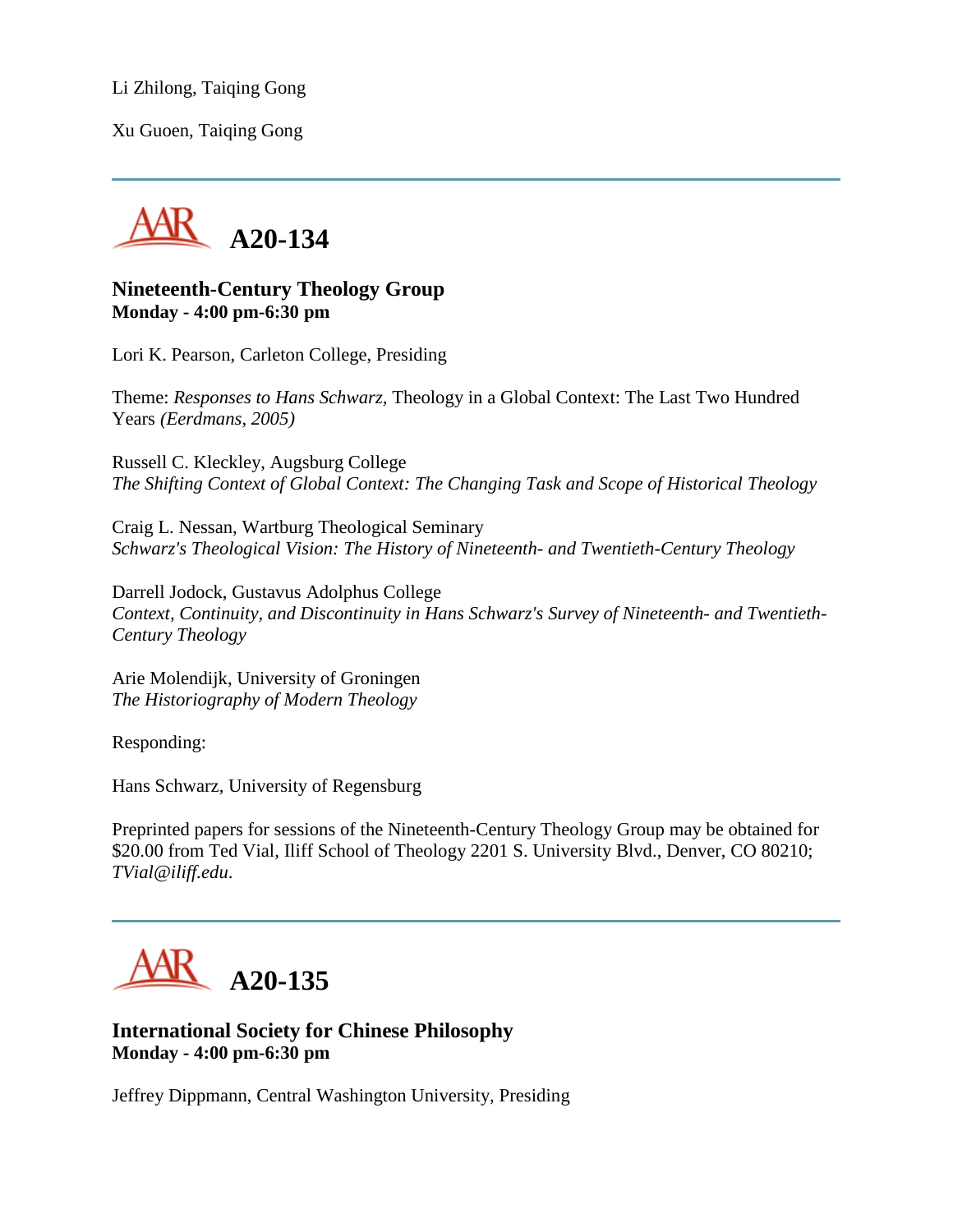Francis Li Chung-hung, Chinese University of Hong Kong

*Contemporary Chinese Policies on Religions: Taking Taoist Religion as an Example*

Derong Chen, University of Toronto

*Secularization: Exemplified by Identities of Daoist Priests in China*

Ye Peng, Guangzhou Academy of Social Sciences

*Between Morality and Feudarist Absolutism: An Approach to Confucianism and Daoism*

Jeffrey Dippmann, Central Washington University

*For the Sins of the Fathers (and Grandfathers): Collective Responsibilty in Medieval Daoism and Ancient Judaism*



### **Mysticism Group Monday - 4:00 pm-6:30 pm**

Neil Douglas-Klotz, Edinburgh Institute for Advanced Learning, Presiding

Theme: *Mystical Healing: Modes and Methodologies*

Fran Grace, University of Redlands *"Map of Consciousness": A New Paradigm for Mysticism and Healing*

Ann Gleig, Rice University *Healing Narcissism: From Regression to Transformation in the Psychoanalytic Encounter with Unchurched Mysticism*

Mark Graves, Jesuit School of Theology, Berkeley *Memory, Trauma, and Healing*

Anthony Chiffolo, Praeger Publishers *Heavenly Visions, Holy Stigmata, and the Human Brain: A Neurotheological Look at the Life of Padre Pio*

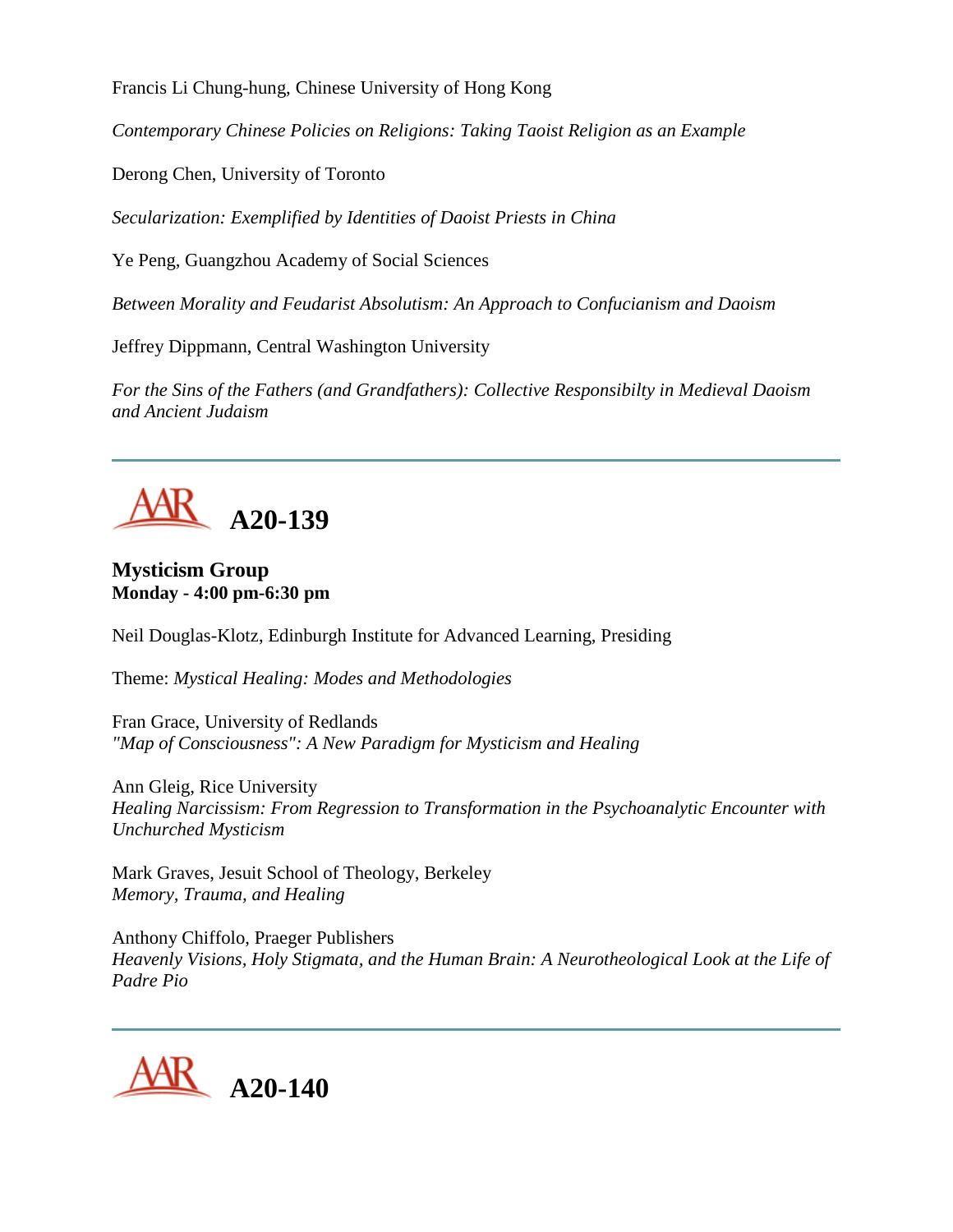## **Library of Congress Forum: Legislating International Religious Freedom Monday - 4:00 pm-6:00 pm**

Sponsored by the AAR, Library of Congress, and Pew Forum on Religion & Public Life

Timothy S. Shah, Pew Forum on Religion & Public Life, Presiding

Panelists:

Thomas Farr, former director, U.S. State Department Office of International Religious Freedom

Allen D. Hertzke, University of Oklahoma

Elizabeth Prodromou, Boston University

Winnifred Fallers Sullivan, State University of New York, Buffalo

Mumford Room, Madison Building

Library of Congress

Independence Avenue and 2nd St, SE

(near Capitol South Metro Station)



#### **AAR Annual Business Meeting Monday - 6:00 pm-7:00 pm**

Diana L. Eck, Harvard University, Presiding

AAR members are encourage to join the Board of Directors for the annual business meeting of the Academy.



**Society for Asian and Comparative Philosophy Monday - 7:00 pm-8:30 pm**

Bongrae Seok, Alvernia College, Presiding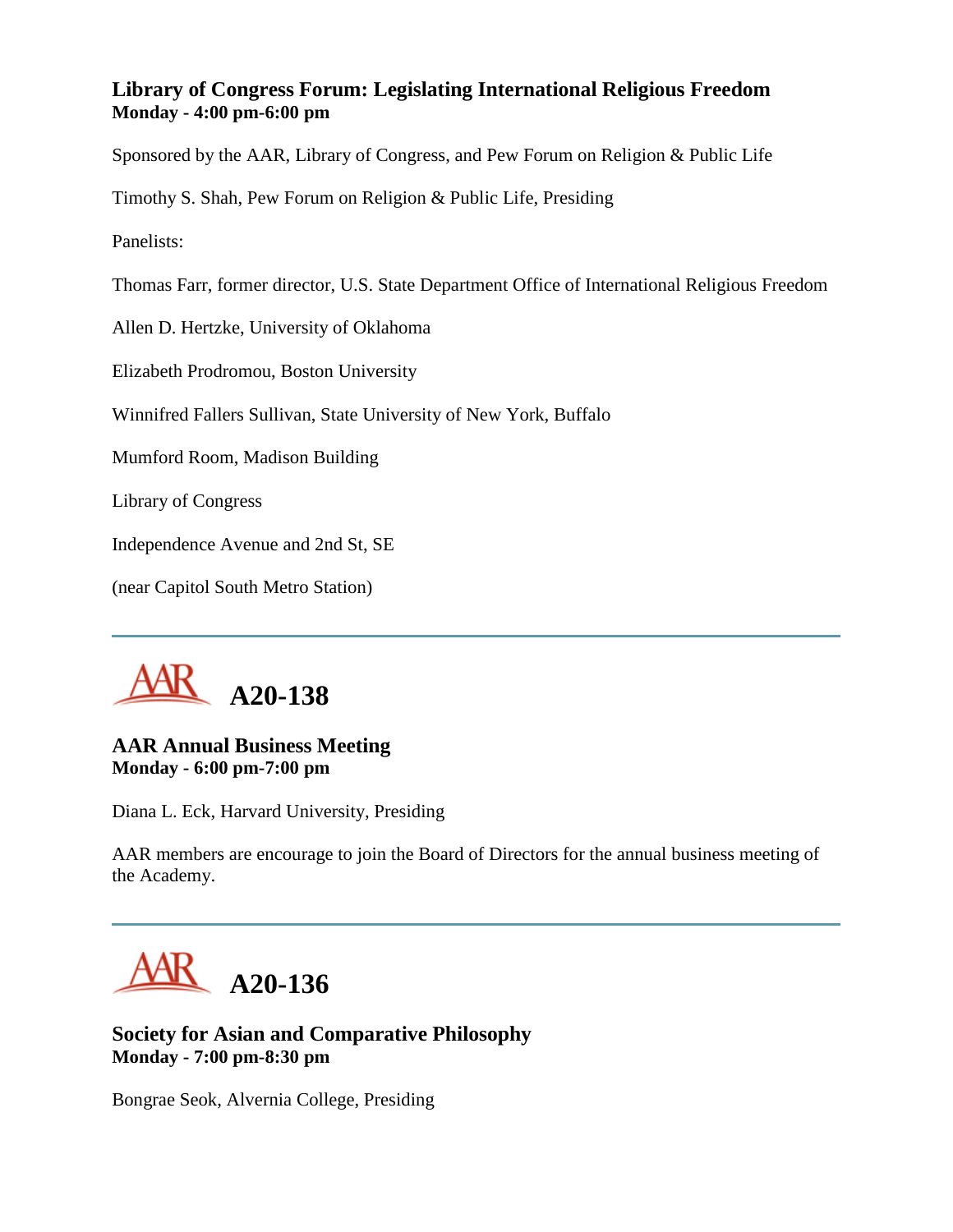Theme: *Peace, Justice, and Religious Identity*

Bina Gupta, University of Missouri, Columbia

*Frameworks of Peace in Indian Tradition: Some Reflections*

Donna Giancola, Suffolk University

*Maya and Dike: Eco-Feminism and Eco-Justice: A Question of Environment*

Lori Witthaus, Grand Valley View State University

*Narratives of South Asian Religious Identity*



**Society of Christian Philosophers Monday - 7:00 pm-8:30 pm**

Eric Gregory, Princeton University, Presiding

Theme: *The Good of Diversity and the Virtue of Tolerance*

Speaker: Kelly James Clark, Calvin College

Respondents:

Andrew Chignell, Cornell University

Kristen Deede Johnson, Hope College



**Plenary Address Monday - 7:15 pm-8:15 pm**

Diana L. Eck, Harvard University, Presiding

Theme: *Karen McCarthy Brown--Telling My Stories: Race, Responsibility, and Historical Consciousness*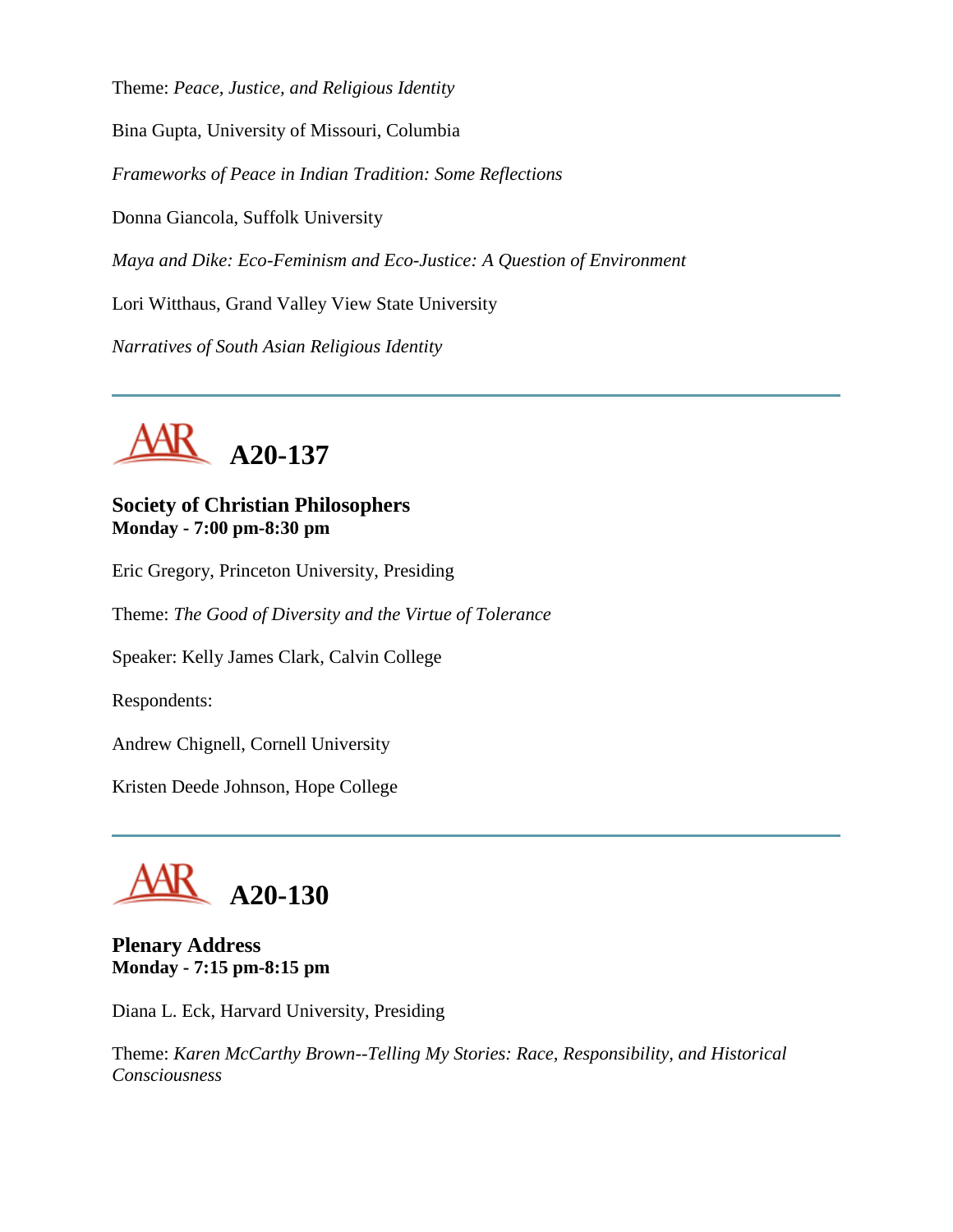Panelists:

Karen McCarthy Brown, Drew University

See [www.aarweb.org/annualmeet/2006/pbook/highlights.asp#PlenaryandPresidentialAddresses](http://www.aarweb.org/Meetings/Annual_Meeting/Past_and_Future_Meetings/2006/highlights.asp#PlenaryandPresidentialAddresses) for details.



**Arts Series/Films:** *Mooladé* **Monday - 8:30 pm-10:30 pm**

Sponsored by the African Religions Group

See [www.aarweb.org/annualmeet/2006/pbook/highlights.asp#Films](http://www.aarweb.org/Meetings/Annual_Meeting/Past_and_Future_Meetings/2006/highlights.asp#Films) for details.



**Arts Series/Films:** *Hedwig and the Angry Inch* **Monday - 8:30 pm-10:30 pm**

Sponsored by Religion, Film, and Visual Culture Group

Christine Kraemer, Boston University, Presiding

See [www.aarweb.org/annualmeet/2006/pbook/highlights.asp#Films](http://www.aarweb.org/Meetings/Annual_Meeting/Past_and_Future_Meetings/2006/highlights.asp#Films) for details.



## **Academic Teaching and the Study of Religion Section Tuesday - 9:00 am-11:30 am**

Fran Grace, University of Redlands, Presiding

Theme: *Body, Mind, Spirit: Integrative and Innovative Pedagogies*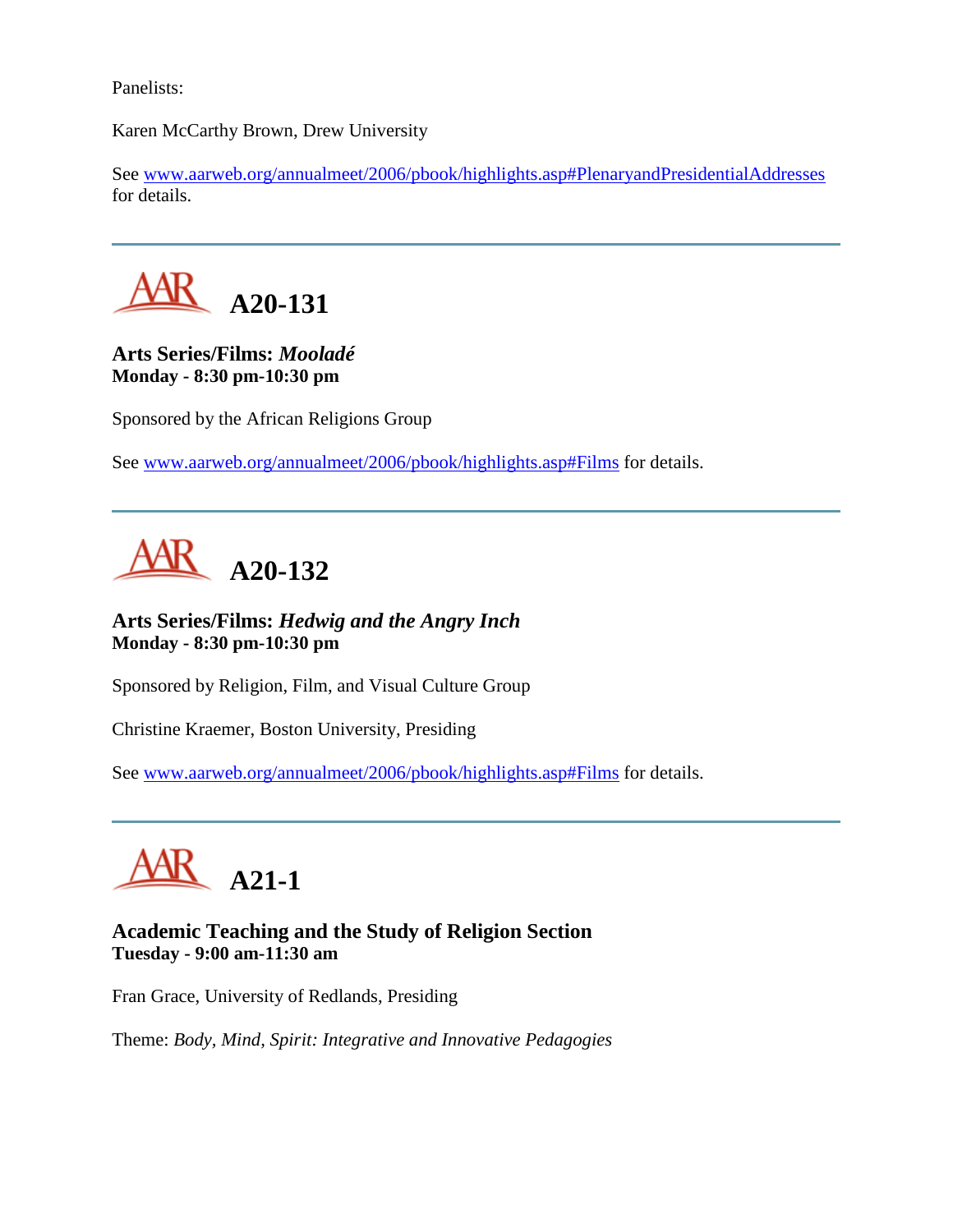Ridgeway Addison, Catholic University of America, Georgetown University *Picture Yourself (Praying) Naked: Contemplative Practices and Self-disclosure in the Teaching of Religious Studies and Theology*

Michelle M. Lelwica, Concordia College, Moorhead *Embodying Learning: Post-Cartesian Pedagogy and the Academic Study of Religion*

Susan Windley-Daoust, Saint Mary's University of Minnesota *Why Consciousness-Raising Doesn't Work: Virtue Theory as "First Moment" Pedagogy in the Social Justice Classroom*

Jane Compson, University of Central Florida *The Ecology of Learning: Some Buddhist Insights on Teaching Methodology*

Tina Pippin, Agnes Scott College *What Would We Be Doing if We Weren't Doing This? An Experiment in Liberatory Departmental Practice*



## **Arts, Literature, and Religion Section Tuesday - 9:00 am-11:30 am**

Carolyn Medine, University of Georgia, Presiding

Theme: *Religion, Representation, and Resistance*

Matthew Hunter, Temple University *Liberation in Black and White: Visual Representations of America's Freedom Struggles in Philadelphia-area Episcopal Churches*

Melva L. Sampson, Spelman College *Dancing in the Spirit: Rhythmic Movement in Hip-Hop "Krumping" Dance Culture as Liberative Praxis of Hope and Resistance*

Michael Jagessar, Queen's Foundation, Birmingham UK *Spinning Texts and Images: Derek Walcott, God-Talk, and Caribbean Identity*

William Barbieri, Catholic University of America *Human Rights, Suffering, and the Moral Imagination*

Business Meeting:

S. Brent Plate, Texas Christian University, Presiding Jennifer L. Geddes, University of Virginia, Presiding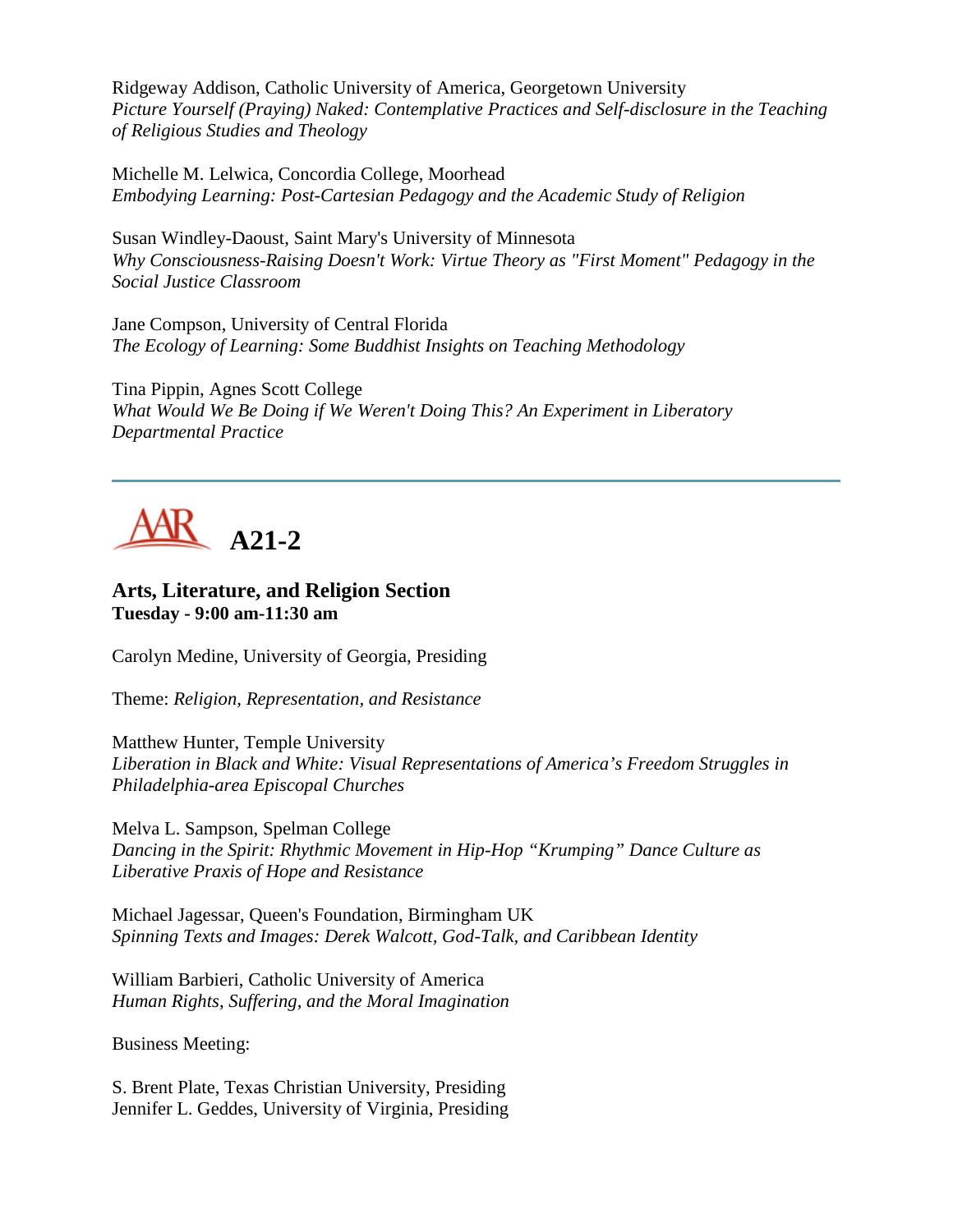

#### **Buddhism Section Tuesday - 9:00 am-11:30 am**

Robert E. Buswell, University of California, Los Angeles, Presiding

Theme: *Tantric Buddhism through the Chinese Looking Glass*

Paul Copp, Western Michigan University *If Not "Tantric" or "Esoteric" Then What? Notes on the Nature of Certain Tang Buddhist Practices*

Richard D. McBride, Washington University, St. Louis *The Mysteries of Body, Speech, and Mind: The Three Esoterica in Medieval Sinitic Buddhism*

Charles D. Orzech, University of North Carolina, Greensboro *Tantras and Translation in the Tang and Song*

George A. Keyworth, University of Colorado, Boulder *Reconsidering Tantric Buddhism in Song China*

Robert M. Gimello, Harvard University *Manifest Mysteries: The Nature of the "Exoteric/Esoteric" (Xian/Mi) Distinction in Later Chinese Buddhism*

Responding:

Robert Sharf, University of California, Berkeley



#### **Christian Systematic Theology Section Tuesday - 9:00 am-11:30 am**

Gerard Loughlin, Durham University, Presiding

Theme: *Fulfilling Life: Health and Ecology*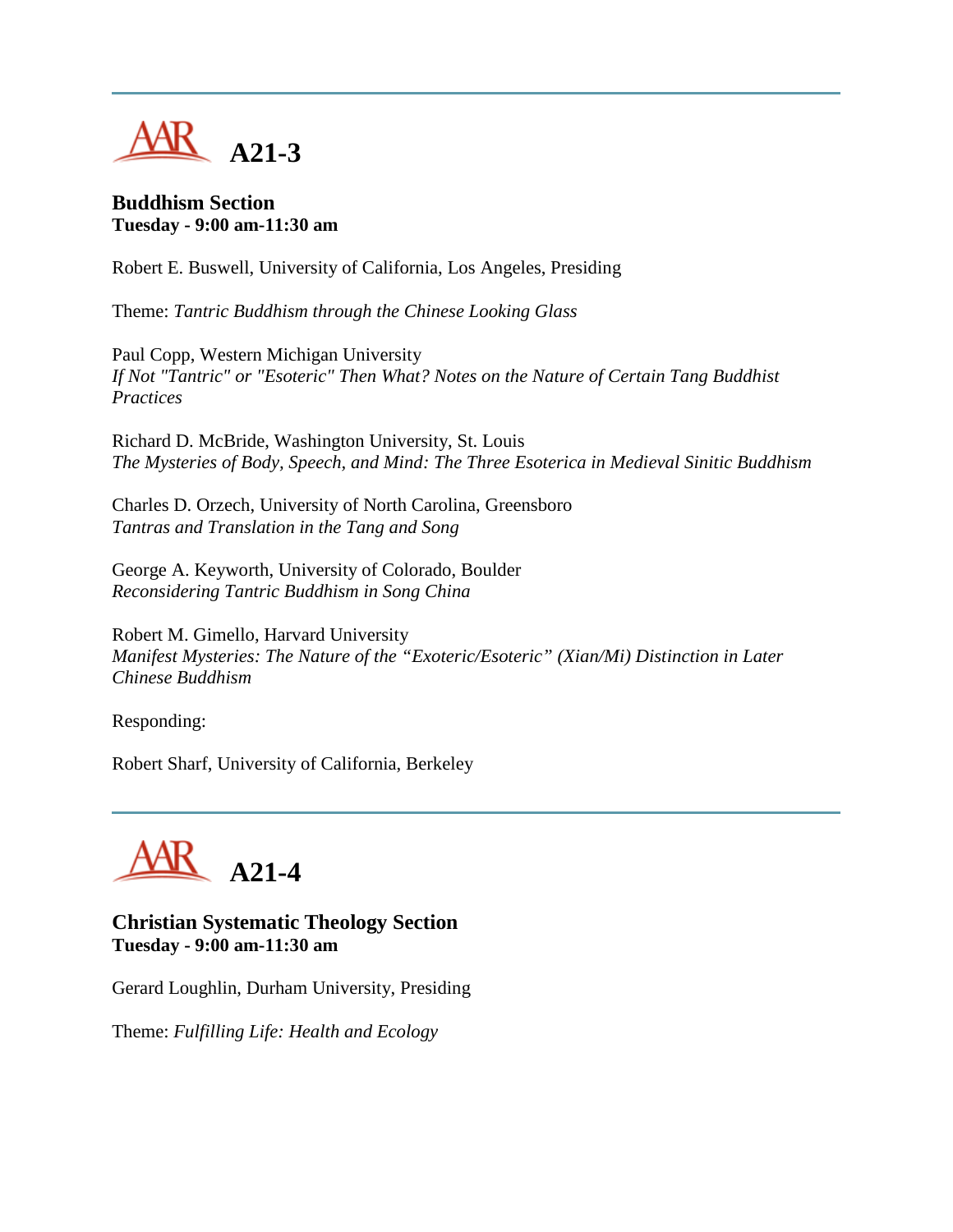Radu Bordeianu, Marquette University *Maximus and Ecology: The Relevance of Maximus the Confessor's Theology of Creation for the Present Ecological Crisis*

Hilda Koster, University of Chicago *"Missio Dei, Missio Mundi": Towards a Green Missiological Ecclesiology*

Rachel Sophia Baard, Villanova University *HIV/AIDS and the Christian Doctrine of Sin: Moral Possibilities Beyond Moralism*

John Blevins, Emory University *Different Silences: Christian Theology, the AIDS Pandemic, and the (In)Ability to Speak*



**Comparative Studies in Religion Section Tuesday - 9:00 am-11:30 am**

William Gilders, Emory University, Presiding

Theme: *The Religious Anatomy of Detail: Theorizing the Religious Micromanagement of the Body*

Stephen R. Lloyd-Moffett, California Polytechnic State University, San Luis Obispo *Dirty Bodies, Ascetic Texts, and the Micromanagement of Daily Practices*

Marie Pagliarini, California Polytechnic State University *"Angels, Clothed in Mortal Flesh": The Practice of Sacred Comportment in Nineteenth-Century Visitation Monastic Life*

Jonathan Schofer, Harvard University *Rabbinic Bodies in Everyday Space*

Eric Reinders, Emory University *No Laughing in the Toilet: The Craft of Dignity in Daoxuan's* Guides to Buddhist Discipline

Responding:

Angela Zito, New York University

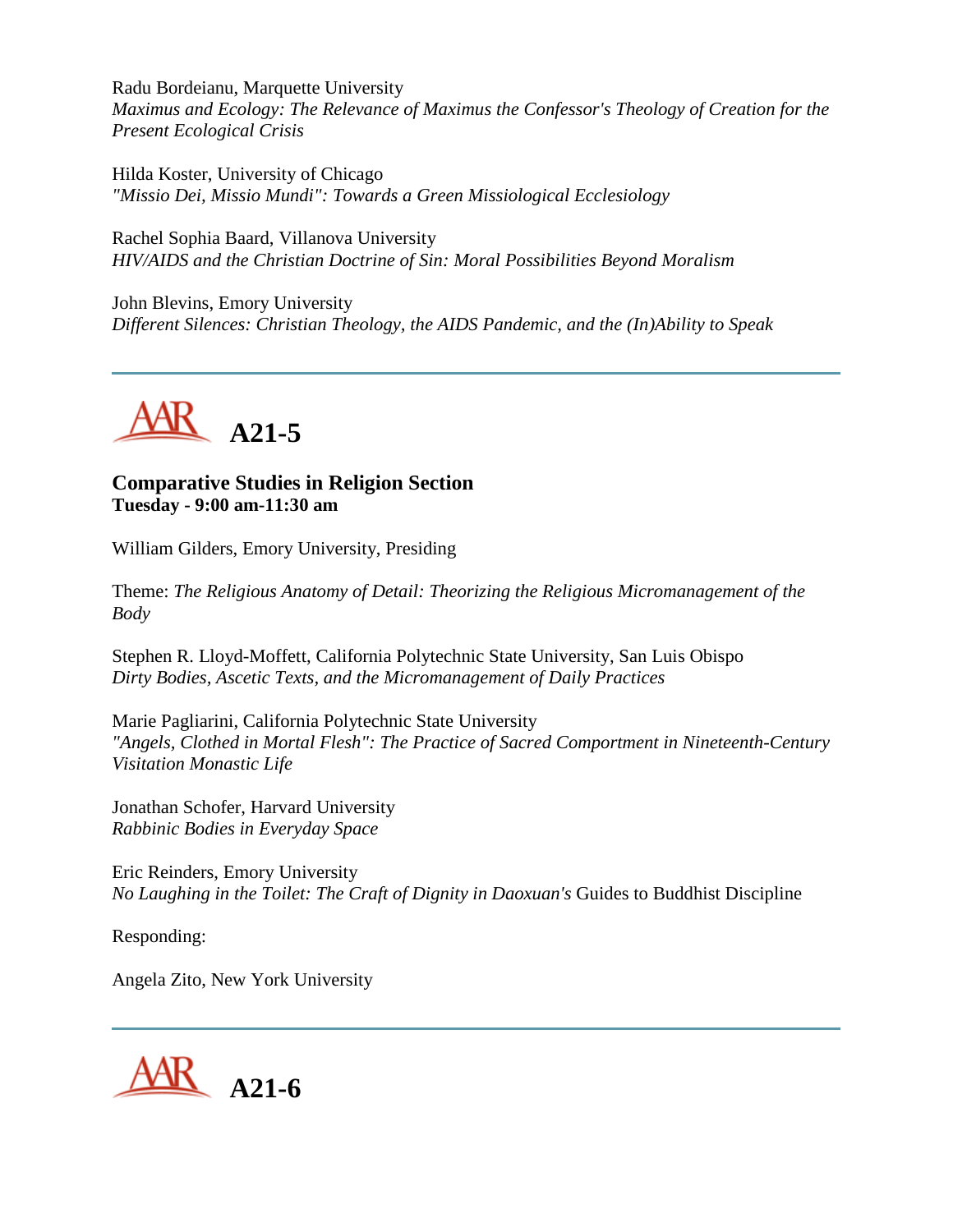## **Ethics Section and Feminist Theory and Religious Reflection Group Tuesday - 9:00 am-11:30 am**

Bernadette Brooten, Brandeis University, Presiding

Theme: *Sexual Ethics/Sexual Justice: Feminist/Womanist Perspectives in Judaism, Christianity, and Islam*

Panelists:

Kecia Ali, Brandeis University

Margaret Farley, Yale University

Judith Plaskow, Manhattan College

Traci C. West, Drew University



## **North American Religions Section and Evangelical Theology Group Tuesday - 9:00 am-11:30 am**

Anthea Butler, University of Rochester, Presiding

Theme: *Pentecostalism a Century after Azusa Street*

Douglas Gordon Jacobsen, Messiah College *"God Liquidized": Pentecostalism's Complex Identity*

Michael J. McClymond, Saint Louis University *We're Not in Kansas Anymore: The Dissemination of Ideas, Persons, and Practices in African, Latin American, and North American Pentecostalism*

Clarence Hardy, Dartmouth College *"I Am None of Your Nationalities": Migrating Pilgrims, Black Pentecostals, and the Development of a Transnational Rhetoric*

Joseph Williams, Florida State University *Medicine and Psychology in Pentecostal Healing: The Impact of Modernization on Pentecostalism*

Responding: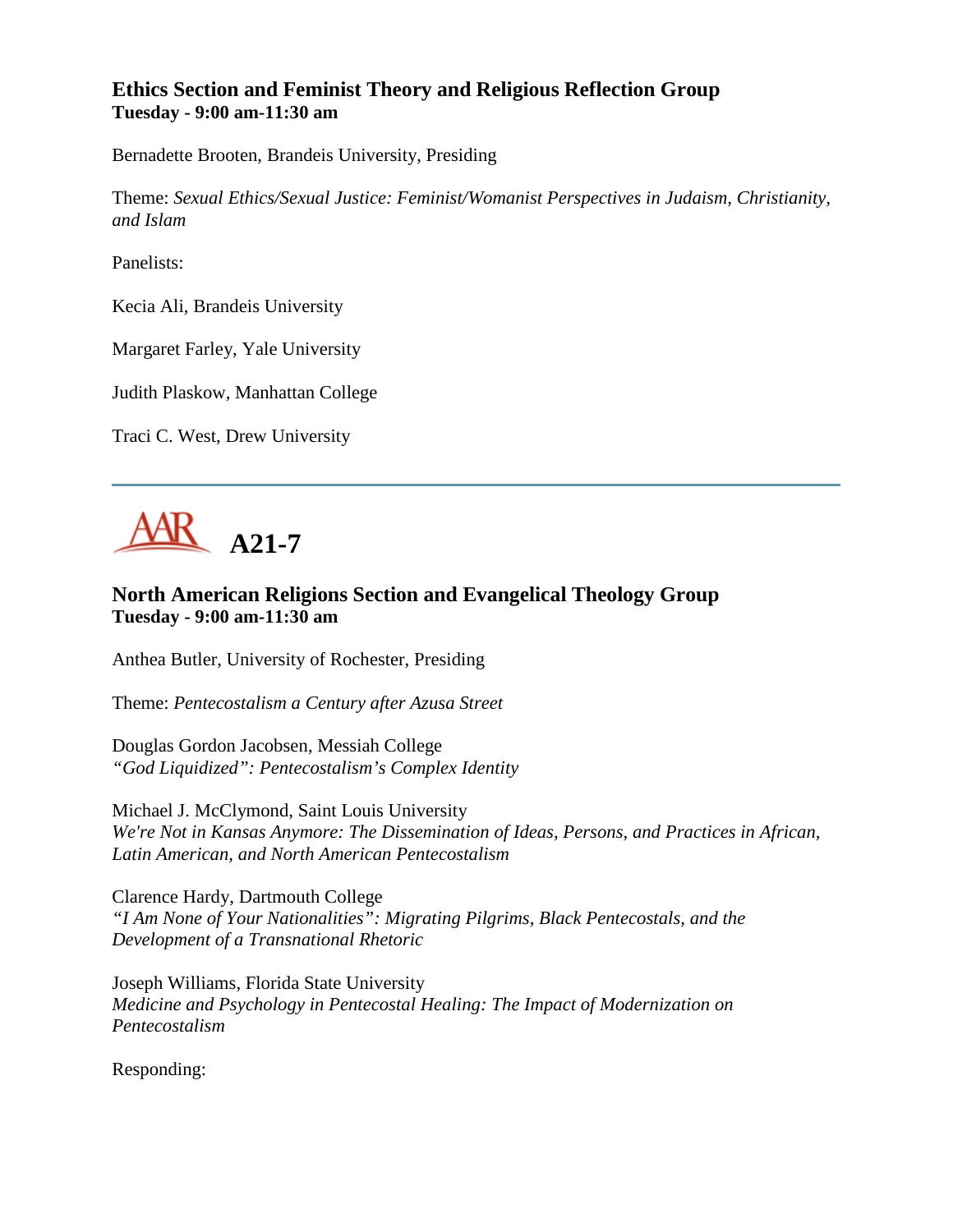

#### **Philosophy of Religion Section Tuesday - 9:00 am-11:30 am**

Mark I. Wallace, Swarthmore College, Presiding

Theme: *The Surplus of Meaning and the Limits of Reason: Paul Ricoeur and the Philosophy of Religion*

Morny Joy, University of Calgary *Philosophy, Religion, and the Gift*

David Pellauer, DePaul University *The Limits of Rational Religion: Ricoeur's Critical Appropriation of Kant*

Richard Kearney, Boston College *Ricoeur's Possible God*

Bernard Dauenhauer, University of Georgia *Acting against Evil*

Business Meeting:

Thomas A. Carlson, University of California, Santa Barbara, Presiding Joseph Prabhu, California State University, Los Angeles, University of Chicago, Presiding



**Religion in South Asia Section Tuesday - 9:00 am-11:30 am**

Emily Hudson, Emory University, Presiding

Theme: *Sectarian Grammars: Agency and Agenda*

David P. Lawrence, University of North Dakota *Abhinavagupta's Monistic Saiva Philosophy of Grammatical Persons*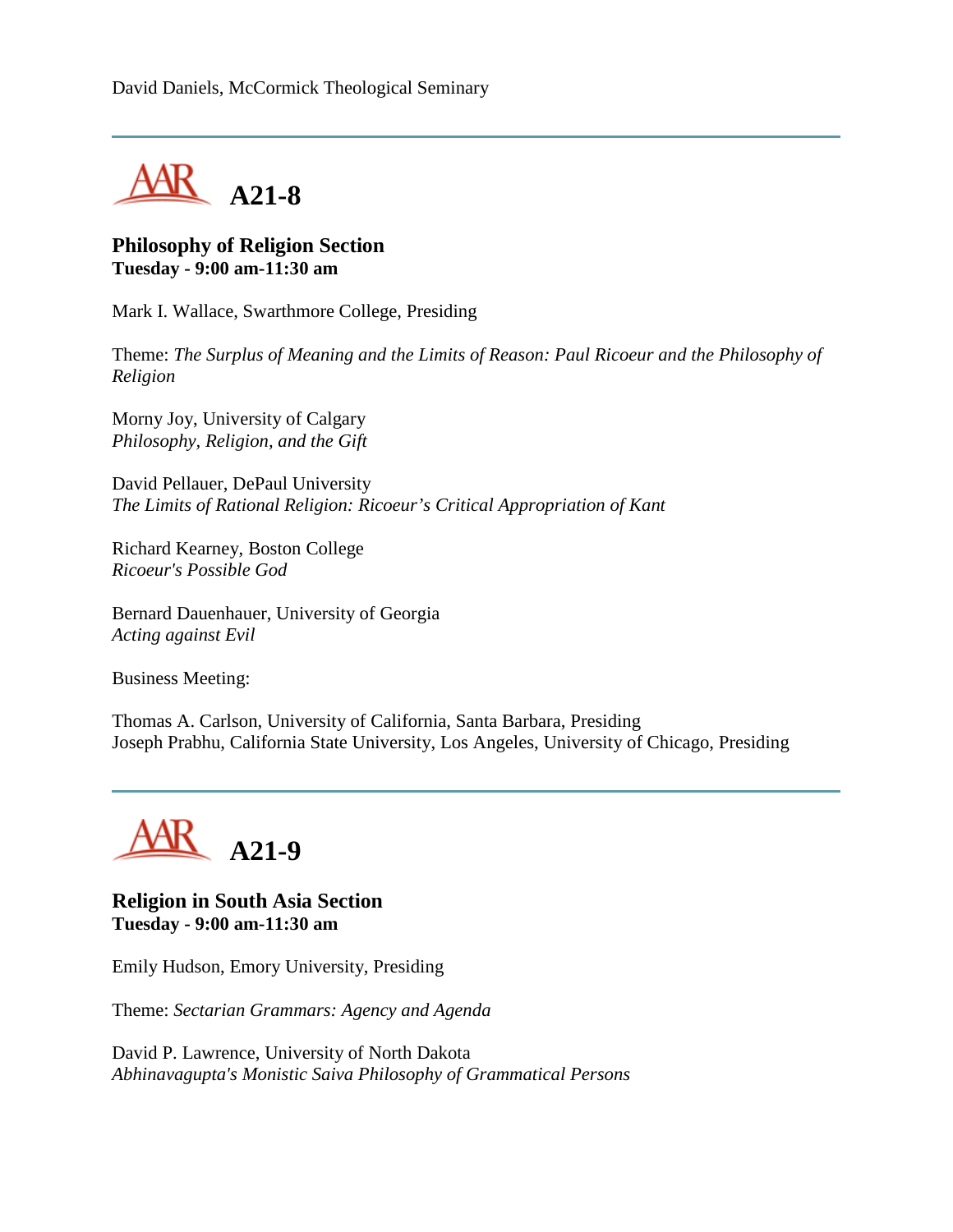Ajay Rao, University of Chicago *Grammar as Interpretation: Construing "Tat Tvam Asi" in Visistadvaita and Dvaita*

Rebecca Manring, Indiana University, Bloomington *The Grammar That Is the Nectar of the Lord's Name*

Anne Monius, Harvard University *Claiming Tamil and Sanskrit for the Bodhisattva*

Responding:

Richard Salomon, University of Washington



### **Study of Islam Section Tuesday - 9:00 am-11:30 am**

Gwendolyn Zoharah Simmons, University of Florida, Presiding

Theme: *Islam in Society*

Sa'diyya Shaikh, University of Cape Town *Engaged Sufism: Engaging Embodiment, Negotiating Gender*

Zain Abdullah, Temple University *Parading Islamic Diversity: The Negotiation of West African Muslim Identities in New York City*

Juliane Hammer, University of North Carolina, Charlotte *Writing Out Loud: American Muslim Women Writers between Faith, Community, and Public Opinion*

Anna M. Gade, Oberlin College *"Developing" Cham Muslim Communities in Cambodia*

Danielle Widmann Abraham, Harvard University *Transforming Poverty, Transforming Gender: Zakat and the Cultural Politics of Dowry in India*

Rachel Scott, Virginia Polytechnic Institute and State University *Sharing in an Islamic Civilization: Sharia as a Source of "Islamic Nationality" for Eastern Christians*

Responding: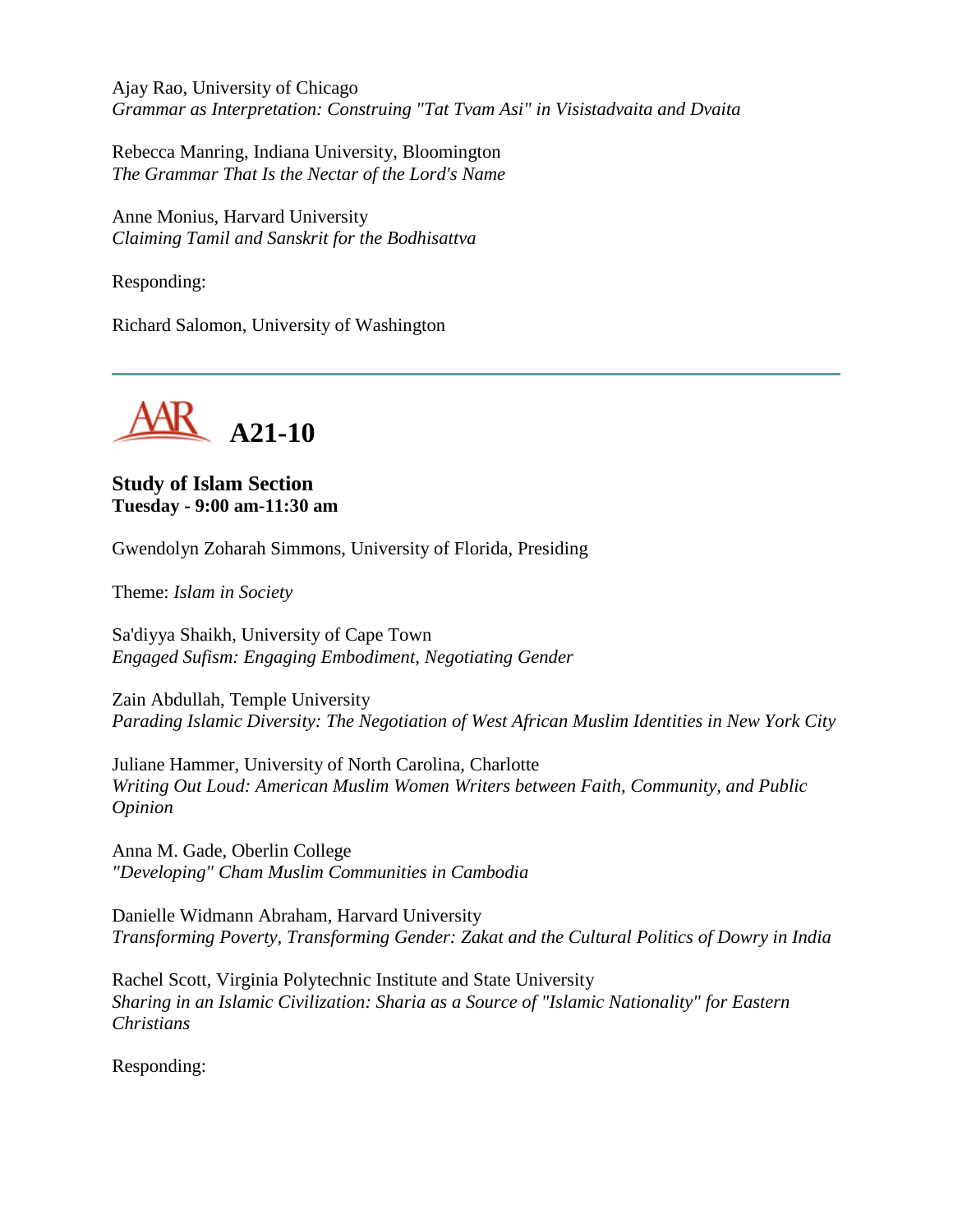

#### **Study of Judaism Section Tuesday - 9:00 am-11:30 am**

Vanessa Ochs, University of Virginia, Presiding

Theme: *Jewish Culture from Antiquity to the Present*

David Levinsky, Stanford University *Asceticism and Social Status: Nazirite Vows among Elite Jewish Women in the First Century*

Esperanza Alfonso, Universidad Complutense, Madrid *Prologues to Commentaries on the Book of Proverbs: Some Examples from Late Medieval Iberia*

Heidi M. Szpek, Central Washington University *"And in Their Death They Were Not Separated": Aesthetics of Jewish Tombstones in Europe*

Emily Katz, Jewish Theological Seminary *From the Land of the Bible to the Land of the Free (Market): Israeli Material Culture in America, 1948-1967*

Erika Meitner, University of Virginia *Tattoo Jew: Exploring Contemporary American Jewish Identity through the Lens of Jewish Tattoos*



**Women and Religion Section Tuesday - 9:00 am-11:30 am**

Michelene Pesantubbee, University of Iowa, Presiding

Theme: *Crossing Boundaries of Religious Traditions: Women's Spiritual Resistance*

Emily Leah Silverman, Graduate Theological Union *Crossing Boundaries of Gender and Religion during the Shoah: The Queering of Religious Identities of Regina Jonas, a Woman Rabbi, and Edith Stein, a Jewish Nun, as a Form of Spiritual Resistance*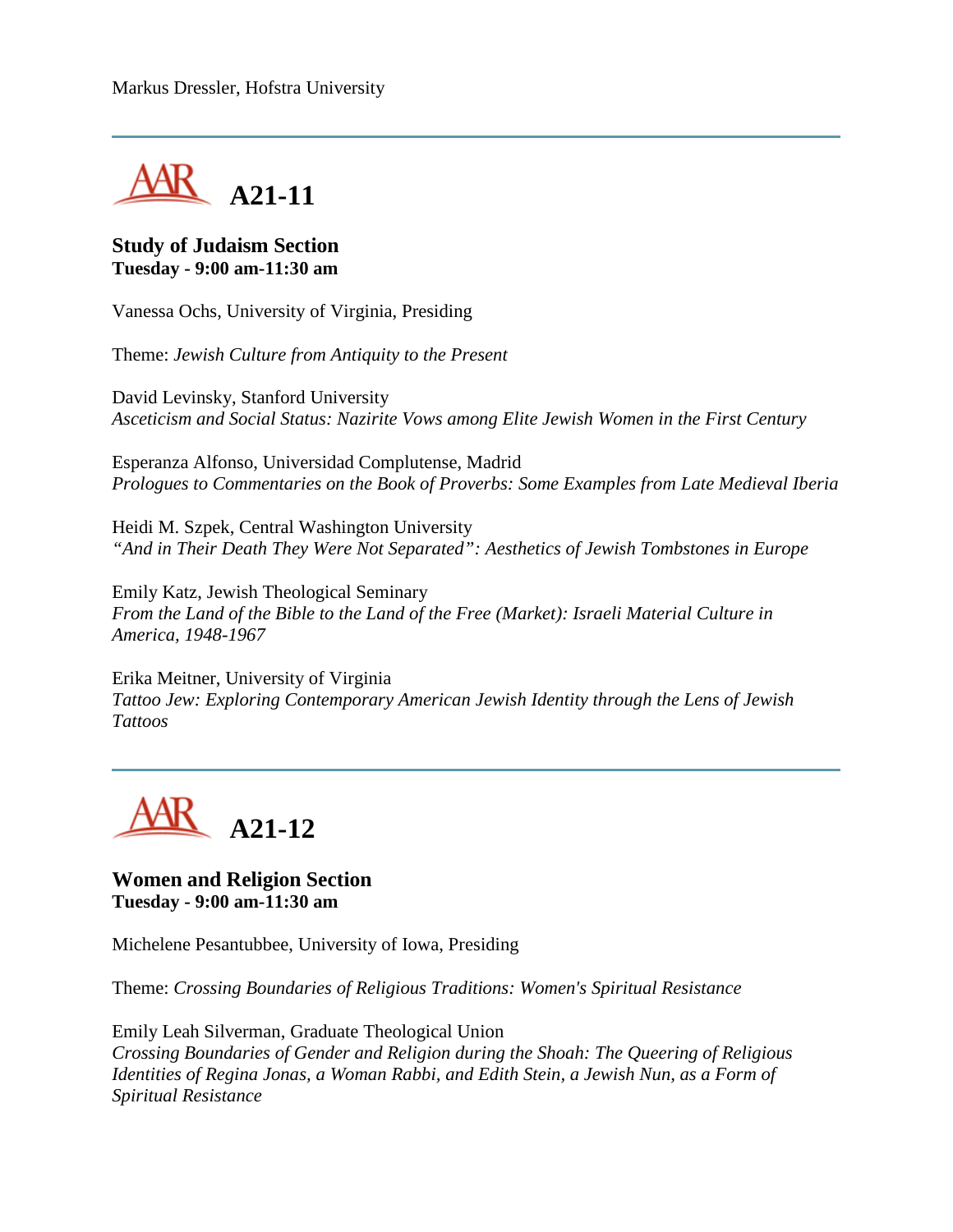Rebecca Moody, University of Texas, Austin *Chaos Theory: Women's Ritual and Physical Impurity in Judaism*

Simonetta Calderini, Roehampton University *Discourses on Women's Hair in Islam: A Case Study from Fatimid Egypt*

Alicia Ostriker, Rutgers University *Psalm and Anti-psalm: The Space of This Dialogue*



# **Indigenous Religious Traditions Group Tuesday - 9:00 am-11:30 am**

Ines M. Talamantez, University of California, Santa Barbara, Presiding

Theme: *Spirit Possession and Indigenous Religious Traditions*

Mary N. MacDonald, Le Moyne College *Spirit Possession and a Phenomenology of Presence*

Umar Danfulani, University of Jos *Girka—Learning the Dance Step of the Spirits: Male and Female Imageries in the Bori Cult of Babale near Jos*

Rachel E. Harding, The Veterans of Hope Project *To Be in the State of the Saint: Intimacy with the Divine in Afro-Brazilian Candomble*

Jualynne E. Dodson, Michigan State University *Interactionist Religion: "Dear Orula, How's the Universe"*

Responding:

Velma Love, Florida A&M University

Business Meeting:

Jacob K. Olupona, University of California, Davis, Presiding

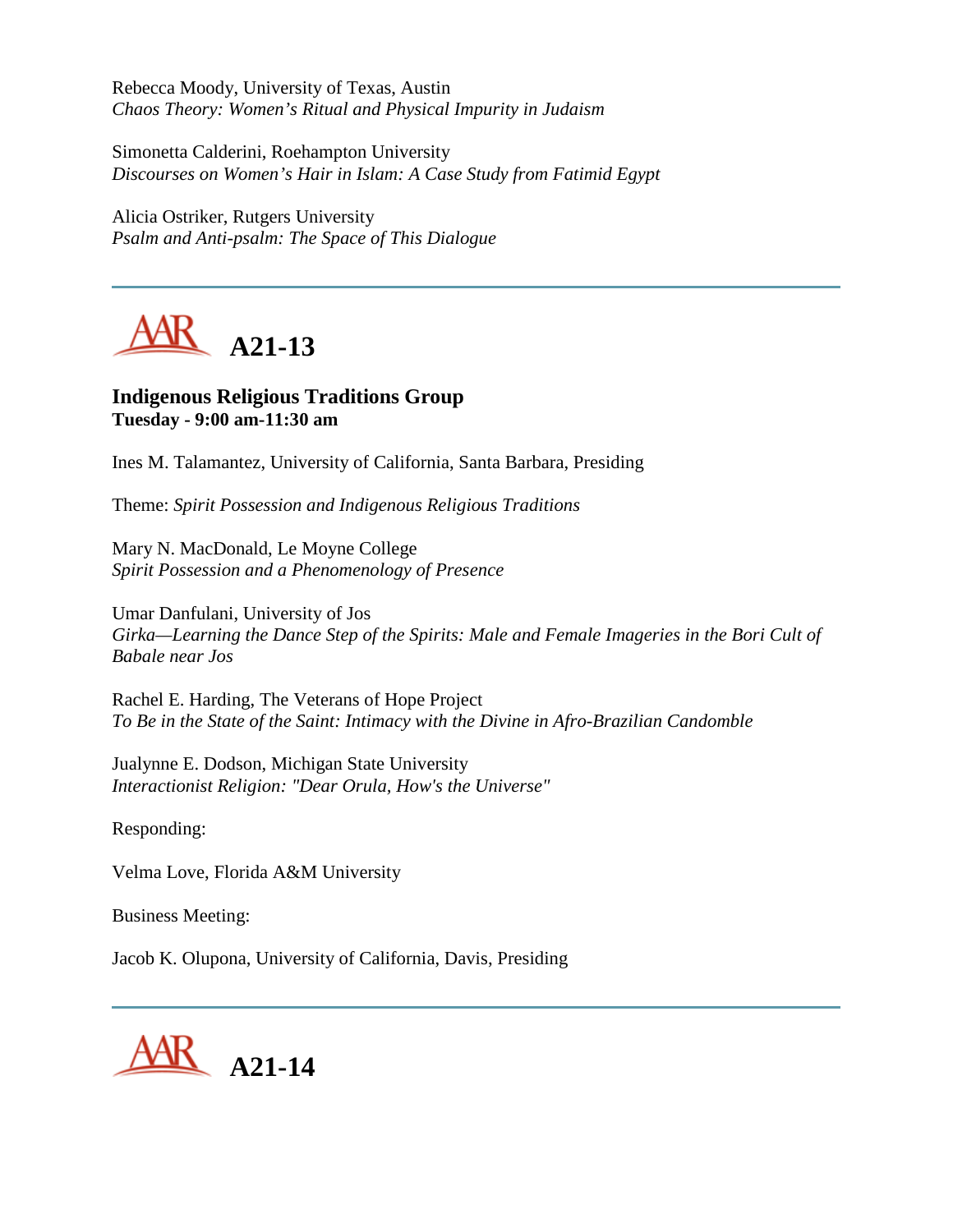#### **Latina/o Religion, Culture, and Society Group Tuesday - 9:00 am-11:30 am**

Lara Medina, Claremont Graduate University, Presiding

Theme: *Theo-Erotics: Decolonizing Sex and Spirituality—Latinas, Religious Discourse/Practice, and US Politics*

Laura Perez, University of California, Berkeley *Thea/o-erotics: Revisioning the Body,Gender, Sexuality, and Spirituality in Disidentificatory Marian Images*

Irene Lara, San Diego State University *Panocha Pláticas: Sexuality, Power, and Chicana/Latina Healers*

Lois Ann Lorentzen, University of San Francisco *Transgender Sex Workers and Devotional Crossings: Santisimma Muerte and Spiritual Solidarity in Guadalajara and San Francisco*

Rafael Luevano, Chapman University *The Juarez-Chihuahua Femicides: Sins of Violence and Dehumanization*

Luis Leon, University of Denver *Cesar Chavez's Religious Politics: Performing Machismo and Eros Across the Spiritual Line*

Responding:

Ines Hernandez-Avila, University of California, Davis



### **Reformed Theology and History Group Tuesday - 9:00 am-11:30 am**

Madeline Duntley, Bowling Green State University, Presiding

Theme: *What Has Geneva to Do with Washington? The Reformed Tradition in US Culture and History*

David Bains, Samford University *A Capital Presence: The Presbyterian Quest for a "National Church" in Washington, DC*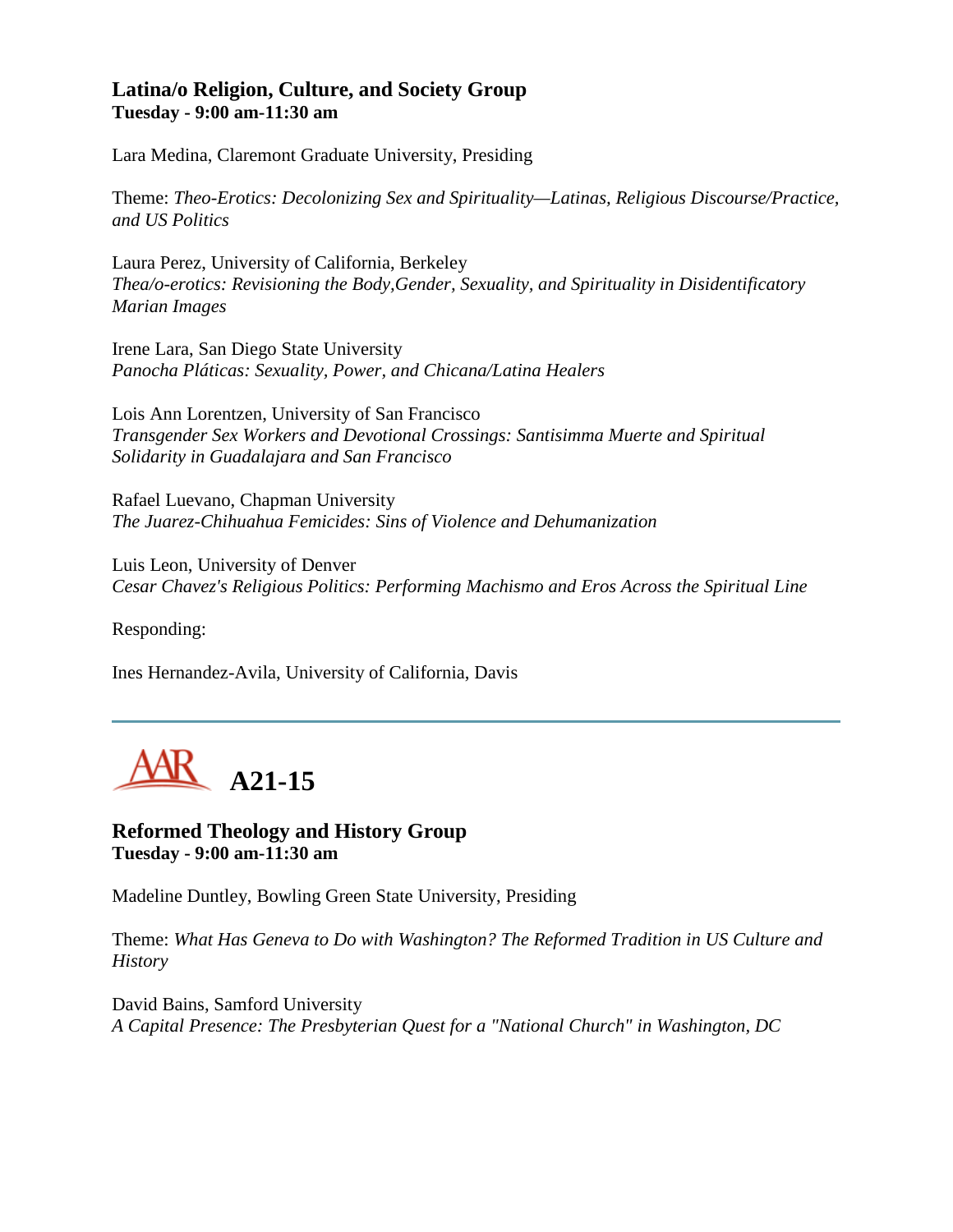Timothy A. Beach-Verhey, Davidson College *God, Democracy, and War: Abraham Lincoln's Covenantal Vision for American Public Discourse*

Jill Carlson Colwell, Yale University *History in (as?) the Hand of God: John Calvin and George W. Bush on the Doctrine of Providence*

Stephen Strehle, Christopher Newport University *The Reformed Roots of Democratic and Federal Government*



### **Religion and Popular Culture Group and Religion, Media, and Culture Consultation Tuesday - 9:00 am-11:30 am**

David Morgan, Valparaiso University, Presiding

Theme: *Africa's Changing Religious Media Scene*

Rosalind I.J. Hackett, University of Tennessee, Knoxville *Devil Bustin' Satellites: How Media Liberalization in Africa Generates Religious Intolerance and Conflict*

Benjamin Soares, Afrika-Studiecentrum, Leiden *Theorizing New Media and Religious Expression in West Africa's Changing Public Spheres*

Asonzeh Ukah, Bayreuth University *Selling Religion: Advertising and the Pentecostal Industry in Nigeria*



**Religion, Politics, and the State Group Tuesday - 9:00 am-11:30 am**

Barbara A. McGraw, Saint Mary's College of California, Presiding

Theme: *Political Religion, Democracy, and the Common Good*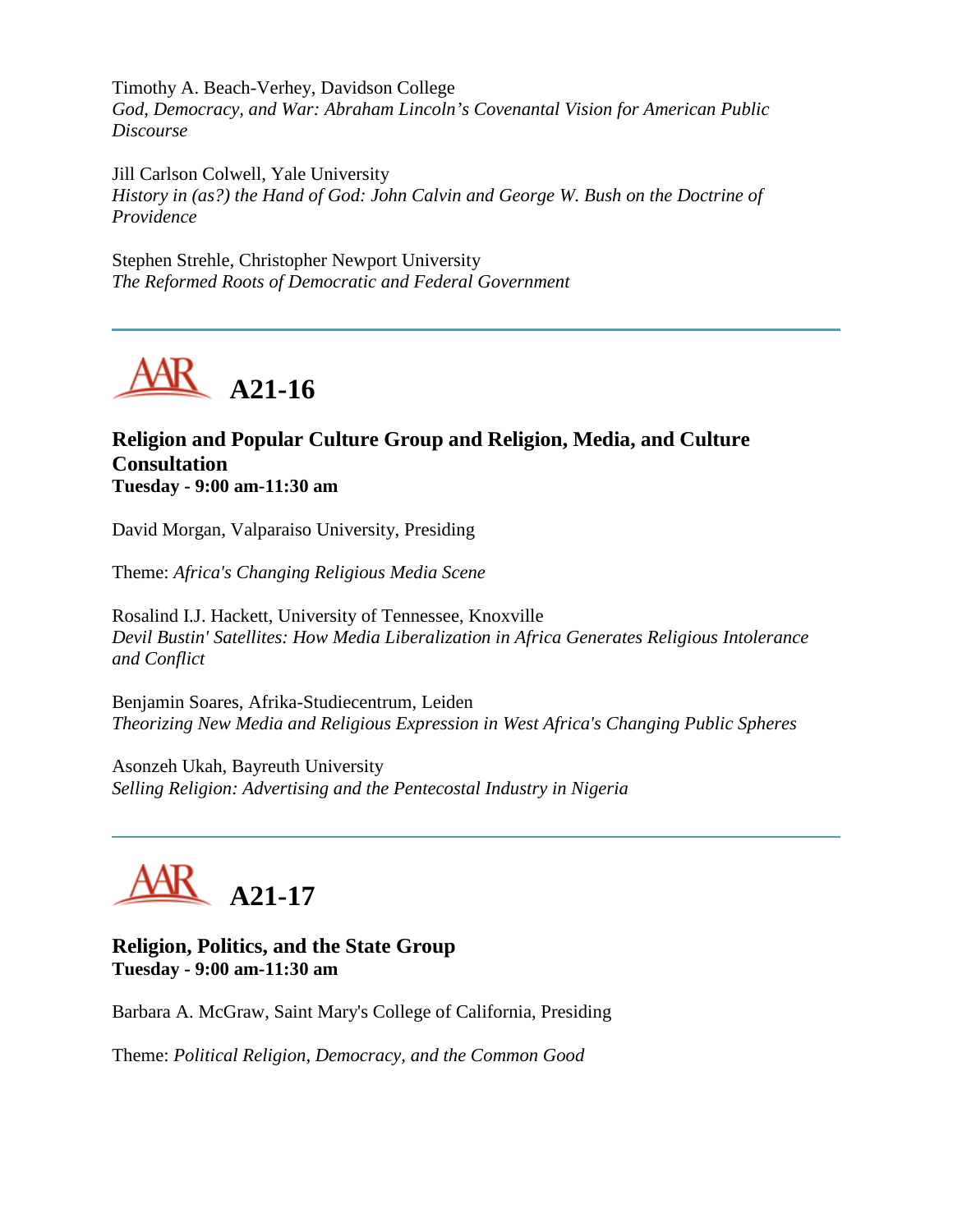Jeff Bailey, University of Cambridge *Political Theology for a Post-Secular World: Karl Barth and Radical Democracy*

Erik Owens, Boston College *Civic Education for Religious Freedom*

Darryl Victor Caterine, Le Moyne College *Secular Sainthood: Vocation and Nation-Building in America*

Sarah Azaransky, University of Virginia *A Theological Model of Democratic Citizenship*

Kent Dunnington, Duke University *Are Virtue Ethics and Liberal Democracy Mutually Exclusive? A Synthesis of MacIntyre and Wolterstorff*



# **Ritual Studies Group Tuesday - 9:00 am-11:30 am**

Donna L. Seamone, Acadia University, Presiding

Theme: *Spaces/places of Ritual Transformation*

Hans Stifoss-Hanssen, Oslo Centre for Church Research *Disaster Ritual as Ritualizing: Four Cases (Presentation # 1: Design and Theoretical Background)*

Lars Johan Danbolt, Sanderud Psychiatric Hospital *Disaster Ritual as Ritualizing: Four Cases (Presentation # 2: Findings and Discussion)*

Wendy Griffin, California State University, Long Beach *Doing Ritual, Doing Time: Women Prisoners, Witchcraft, and Empowerment*

Tovis Page, Harvard University *Saints of the Soil and Imperial Figures: Farmers, Ritual, and Religion*